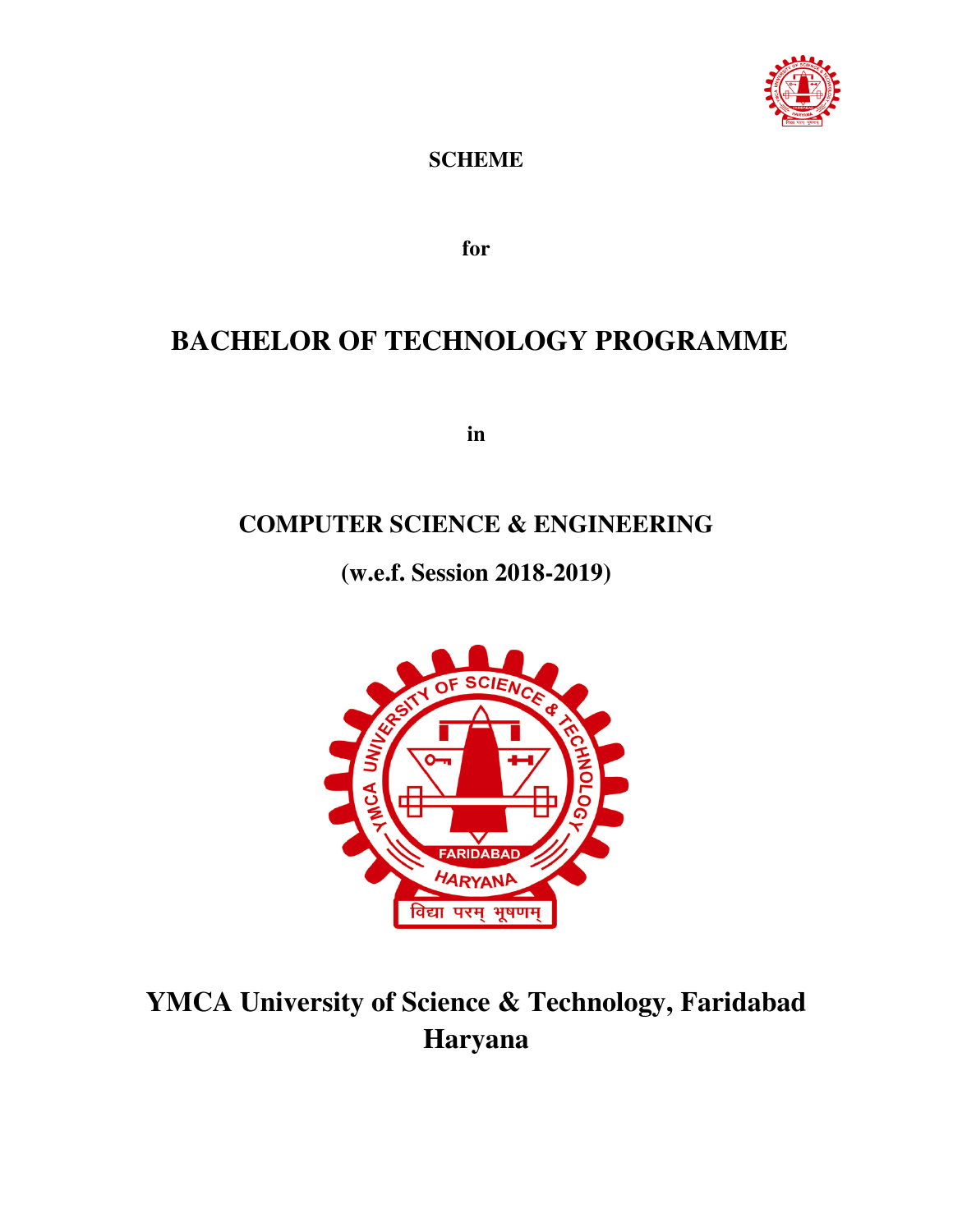

## **DEPARTMENT OF COMPUTER ENGINEERING**

## FACULTY OF INFORMATICS & COMPUTING

# **YMCA UNIVERSITY OF SCIENCE AND TECHNOLOGY FARIDABAD**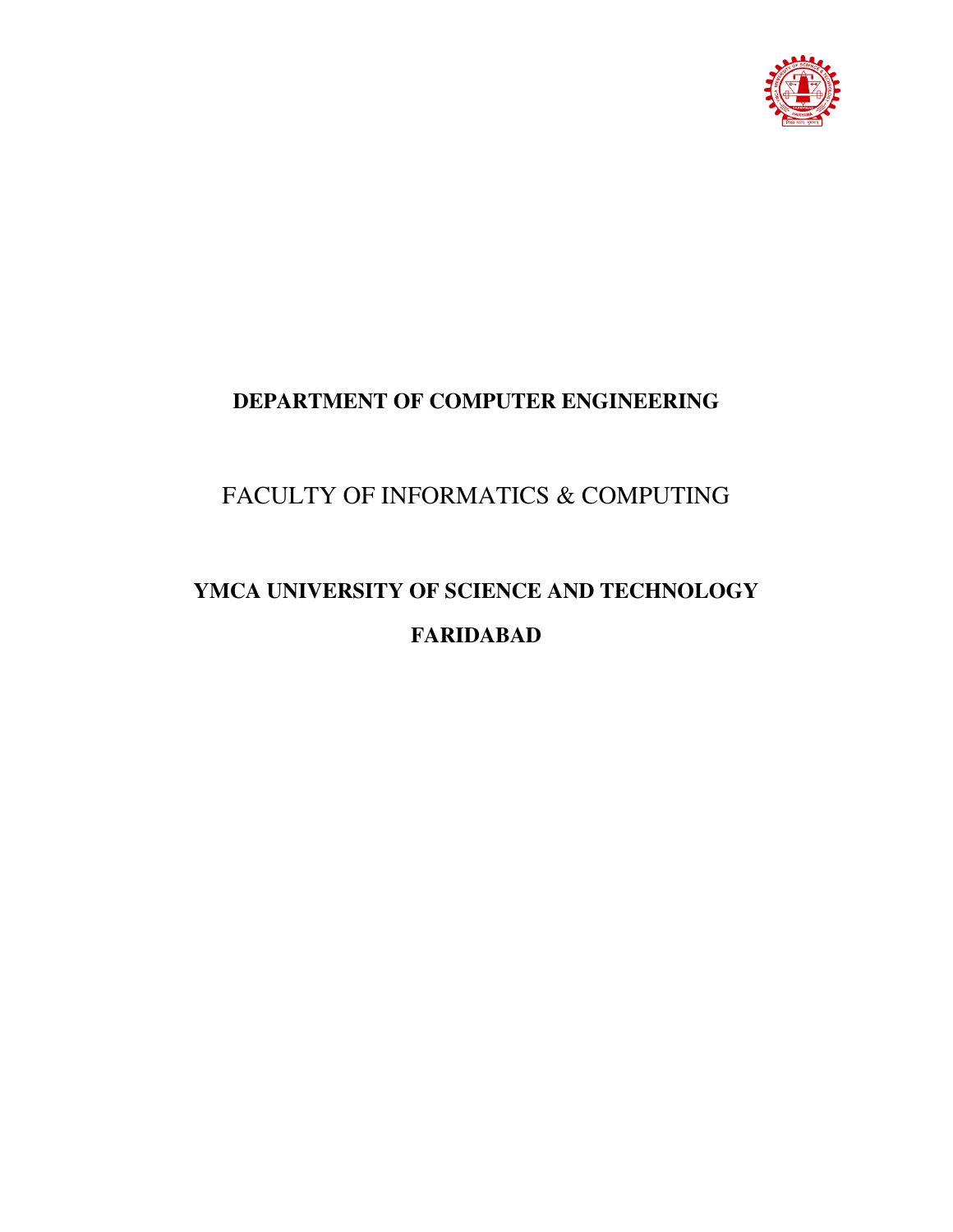

### **YMCA UNIVERSITY OF SCIENCE & TECHNOLOGY**

#### **VISION**

"YMCA University of Science and Technology aspires to be a nationally and internationally acclaimed leader in technical and higher education in all spheres which transforms the life of students through integration of teaching, research and character building.

#### **MISSION**

- To contribute to the development of science and technology by synthesizing teaching, research and creative activities.
- To provide an enviable research environment and state-of-the art technological exposure to its scholars.
- To develop human potential to its fullest extent and make them emerge as world class leaders in their professions and enthuse them towards their social responsibilities.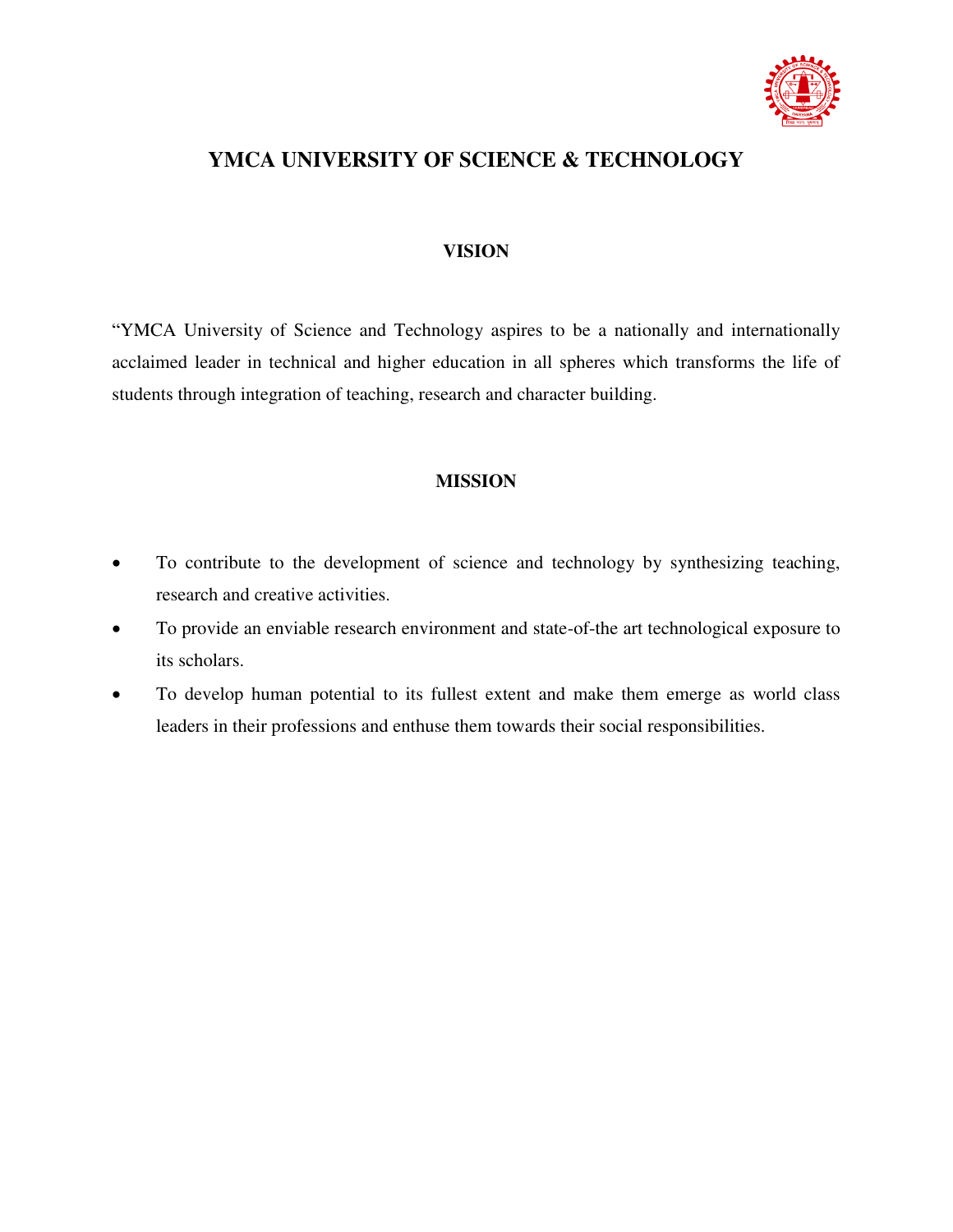

### **DEPARTMENT OF COMPUTER ENGINEERING**

#### **VISION**

The department aims to make a place at both national and international level by producing high quality ethically rich computer engineers conversant with the state-of-the-art technology with the ability to adapt the upcoming technologies to cater to the ever changing industrial demands and societal needs. It endeavours to establish itself as a centre of excellence by contributing to research areas having IT impact on the people's life and nation's growth.

#### **MISSION**

- To provide the future leaders in the area of computer engineering and information technology through the development of human intellectual potential to its fullest extent.
- To enable the students to acquire globally competence through problem solving skills and exposure to latest developments in IT related technologies.
- To educate the students about their professional and ethical responsibilities.
- To ensure continuous interaction with the industry and academia through collaborative research projects.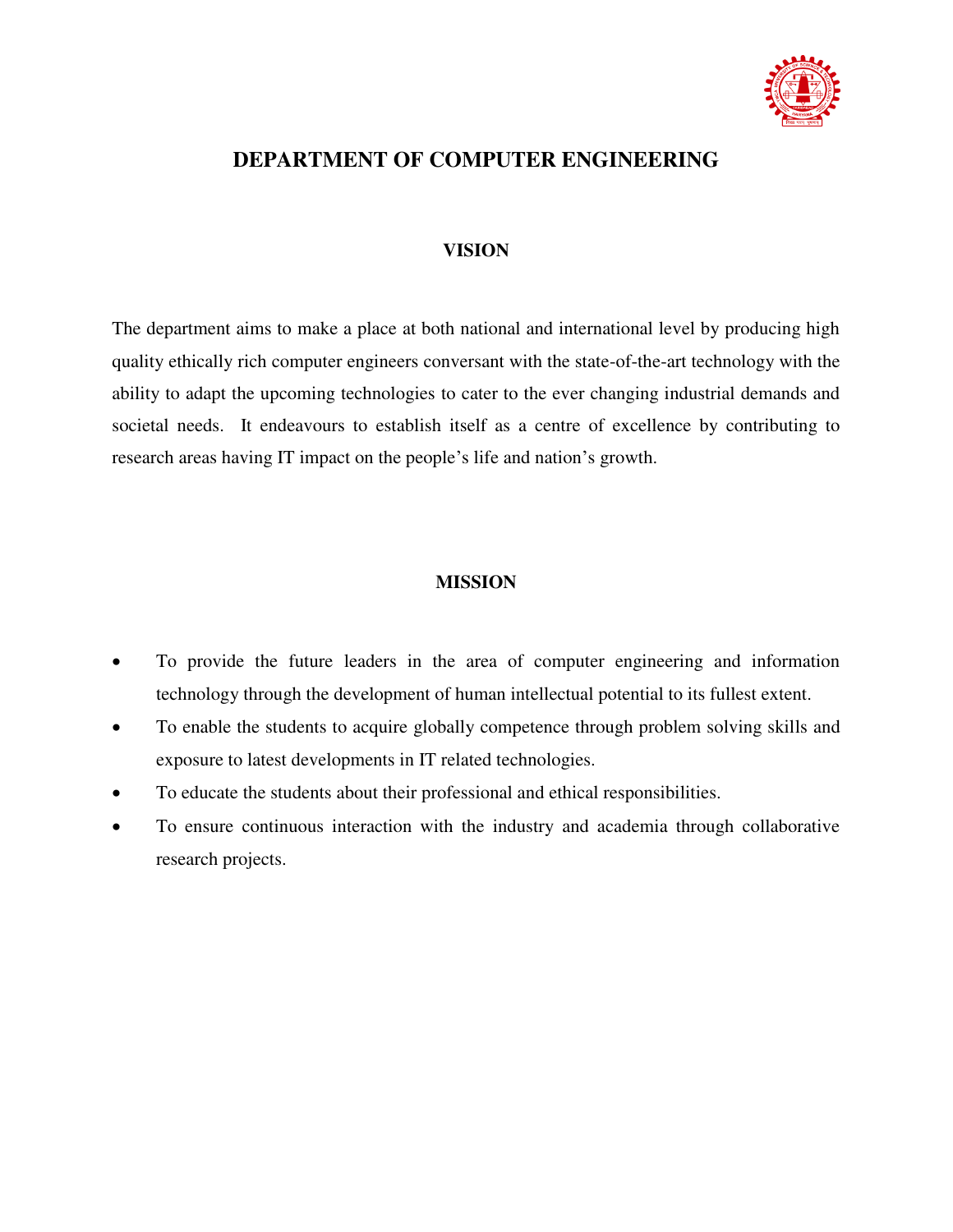

### **ABOUT THE PROGRAM**

The Bachelor of Technology (B.Tech) program in Computer Science & Engineering has a strong flavor on design and hands-on experience. The program includes a deeper study of a number of engineering subjects to which students are introduced at the core curriculum level, theoretical and programming solutions of real world problems and design of systems relevant to the software organizations. The areas introduced by the department include software engineering, software testing, web crawlers, information retrieval, computer networks and data structures etc. Besides the theoretical and laboratory based curriculum, students complete an advanced programming project in the final year of the program including one full semester in an industry

This degree provides a solid foundation in core Computer Engineering disciplines, critical thinking and problem-solving skills. Through the academic program, students also develop excellent written and oral communication skills, learn to work as a team and project management.

#### NOTE:

- 1. The scheme will be applicable from Academic Session 2018-19 onwards.
- 2. The scheme will also be applicable to the students who are admitted in 2017-18 academic session and are transiting in 3<sup>rd</sup> Semester of their program.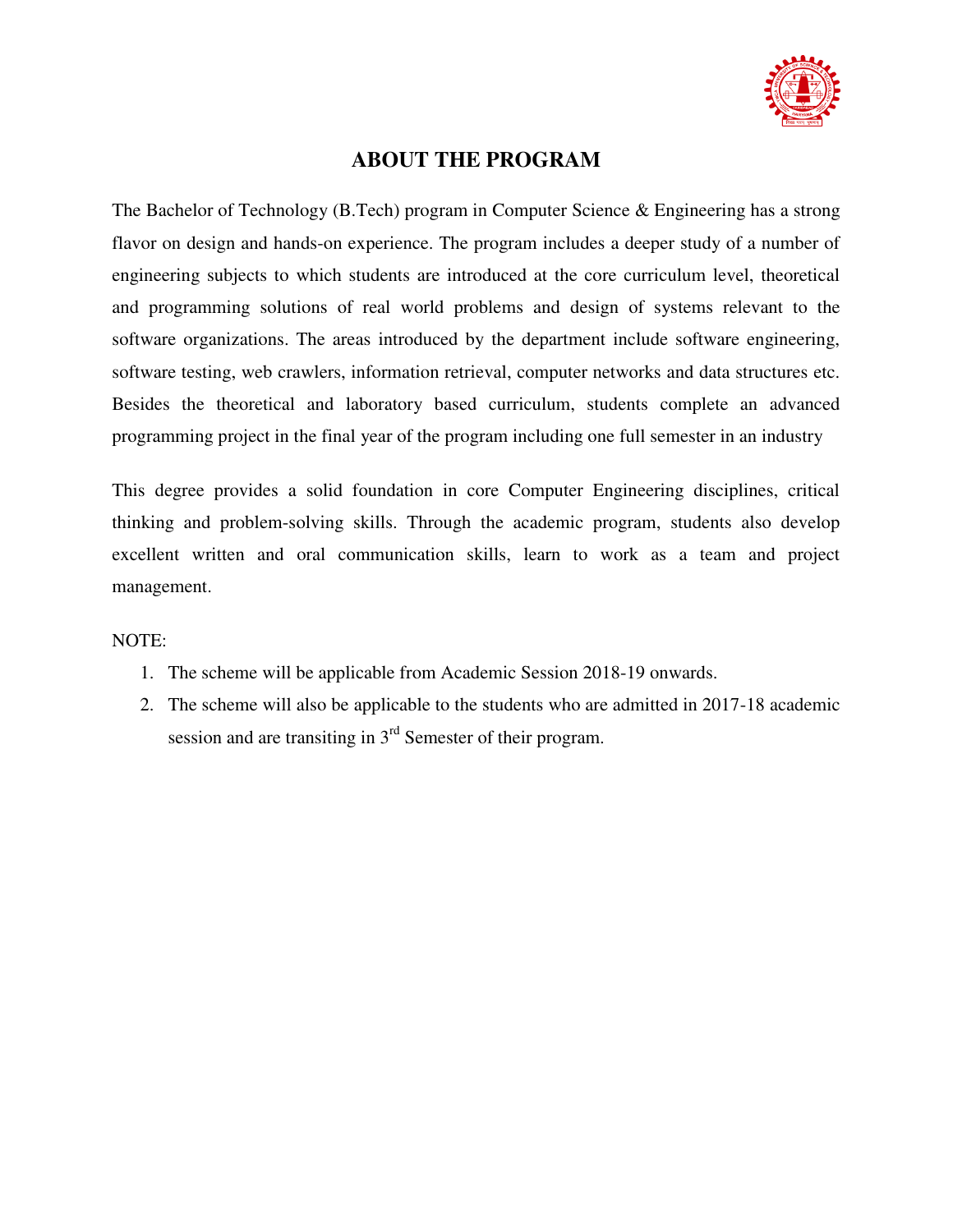

### **B.TECH PROGRAM**

## **COMPUTER SCIENCE & ENGINEERING**

### **PROGRAM EDUCATION OBJECTIVES**

| PEO1             | To create knowledge about core areas related to the field of computer science and<br>information technology.                                                                        |
|------------------|-------------------------------------------------------------------------------------------------------------------------------------------------------------------------------------|
| PEO <sub>2</sub> | To enable students to apply mathematics, science and computer engineering<br>principles to model, design and implement software projects to meet customers'<br>business objectives. |
| PEO <sub>3</sub> | To develop the ability to evaluate the computing systems from view point of quality,<br>security, privacy, cost effectiveness, utility and ethics.                                  |
| PEO <sub>4</sub> | To inculcate lifelong learning by introducing principles of group dynamics, public<br>policies, environmental and societal context                                                  |

## **PROGRAM OUTCOMES**

| PO <sub>1</sub> | <b>Engineering knowledge:</b> Apply the knowledge of mathematics, science, engineering |
|-----------------|----------------------------------------------------------------------------------------|
|                 | fundamentals, and an engineering specialization to the solution of complex             |
|                 | engineering problems.                                                                  |
| PO <sub>2</sub> | Problem analysis: Identify, formulate, review research literature, and analyze         |
|                 | complex engineering problems reaching substantiated conclusions using first            |
|                 | principles of mathematics, natural sciences, and engineering sciences.                 |
|                 |                                                                                        |
| PO <sub>3</sub> | Design/development of solutions: Design solutions for complex engineering              |
|                 | problems and design system components or processes that meet the specified needs       |
|                 | with appropriate consideration for the public health and safety, and the cultural,     |
|                 | societal, and environmental considerations.                                            |
| PO <sub>4</sub> | Conduct investigations of complex problems: Use research-based knowledge and           |
|                 | research methods including design of experiments, analysis and interpretation of data, |
|                 | and synthesis of the information to provide valid conclusions.                         |
|                 |                                                                                        |
| PO <sub>5</sub> | Modern tool usage: Create, select, and apply appropriate techniques, resources, and    |
|                 | modern engineering and IT tools including prediction and modeling to complex           |
|                 | engineering activities with an understanding of the limitations.                       |
|                 |                                                                                        |
| PO <sub>6</sub> | The engineer and society: Apply reasoning informed by the contextual knowledge         |
|                 | to assess societal, health, safety, legal and cultural issues and the consequent       |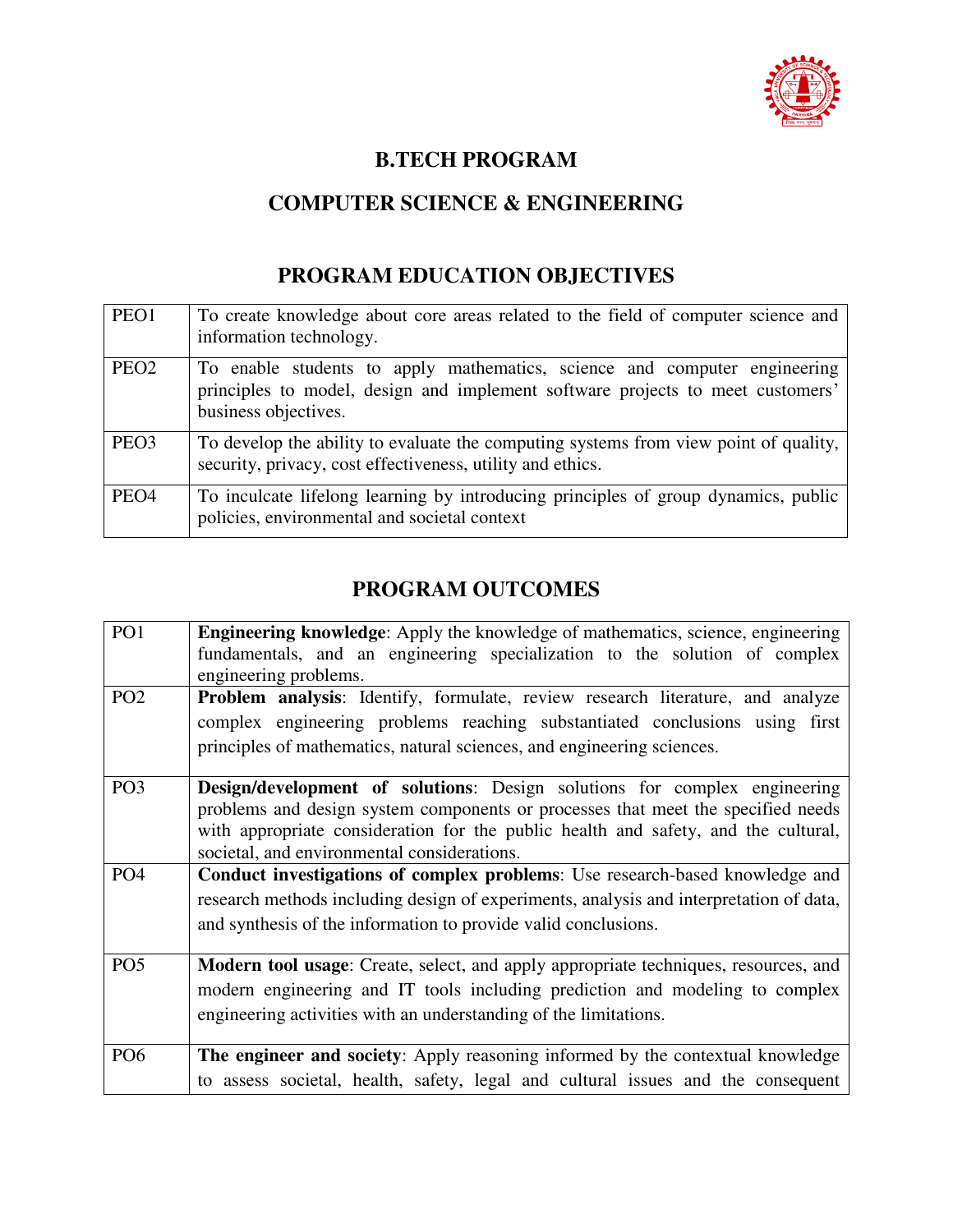

|                 | responsibilities relevant to the professional engineering practice.                                                                                                                                                                                                                                               |  |  |  |  |  |  |  |
|-----------------|-------------------------------------------------------------------------------------------------------------------------------------------------------------------------------------------------------------------------------------------------------------------------------------------------------------------|--|--|--|--|--|--|--|
| PO <sub>7</sub> | <b>Environment and sustainability:</b> Understand the impact of the professional<br>engineering solutions in societal and environmental contexts, and demonstrate the<br>knowledge of, and need for sustainable development.                                                                                      |  |  |  |  |  |  |  |
| PO <sub>8</sub> | Ethics: Apply ethical principles and commit to professional ethics<br>and<br>responsibilities and norms of the engineering practice.                                                                                                                                                                              |  |  |  |  |  |  |  |
| PO <sub>9</sub> | <b>Individual and team work:</b> Function effectively as an individual, and as a member<br>or leader in diverse teams, and in multidisciplinary settings.                                                                                                                                                         |  |  |  |  |  |  |  |
| <b>PO10</b>     | <b>Communication:</b> Communicate effectively on complex engineering activities with<br>the engineering community and with society at large, such as, being able to<br>comprehend and write effective reports and design documentation, make effective<br>presentations, and give and receive clear instructions. |  |  |  |  |  |  |  |
| <b>PO11</b>     | Project management and finance: Demonstrate knowledge and understanding of<br>the engineering and management principles and apply these to one's own work, as a<br>member and leader in a team, to manage projects and in multidisciplinary<br>environments.                                                      |  |  |  |  |  |  |  |
| PO12            | Life-long learning: Recognize the need for, and have the preparation and ability to<br>engage in independent and life-long learning in the broadest context of technological<br>change.                                                                                                                           |  |  |  |  |  |  |  |

## **PROGRAM SPECIFIC OUTCOMES**

| PSO <sub>1</sub> | Ability to design and develop computing systems using concepts of<br>Mathematics, Computer Engineering and other related disciplines to meet<br>customers' business objectives. |
|------------------|---------------------------------------------------------------------------------------------------------------------------------------------------------------------------------|
| PSO <sub>2</sub> | Ability to test and analyze the quality of various subsystems and to integrate<br>them in order to evolve a larger computing system.                                            |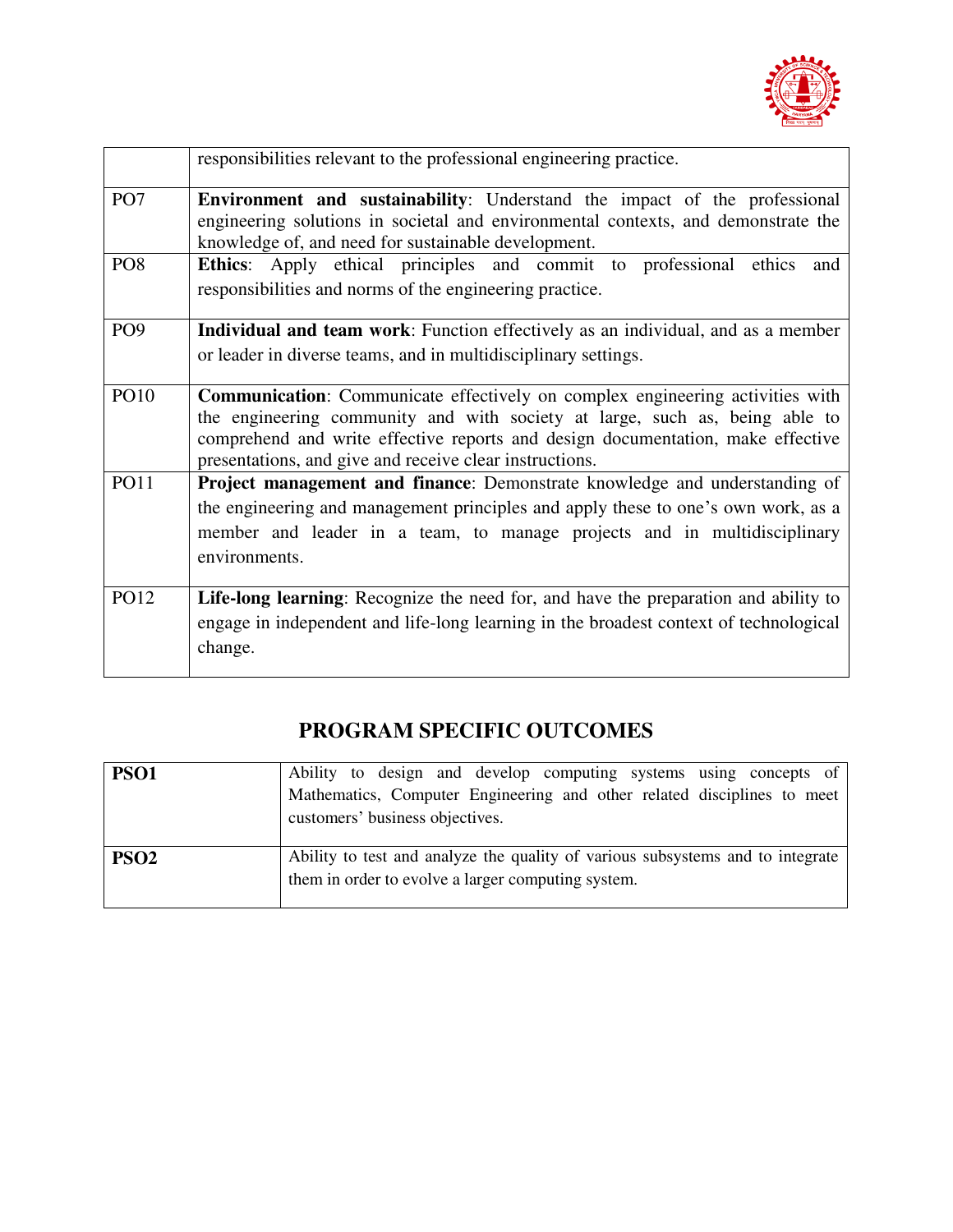

## **STRUCTURE OF UNDERGRADUATE ENGINEERING PROGRAM**

| S.No. | Category                                                      | <b>Breakup</b>         |
|-------|---------------------------------------------------------------|------------------------|
|       |                                                               | of Credits (Total 159) |
|       | Humanities and Social Sciences including Management           |                        |
|       | courses                                                       |                        |
| 2     | <b>Basic Science courses</b>                                  | 25                     |
| 3     | Engineering Science courses including workshop, drawing,      | 29                     |
|       | basics of electrical/mechanical/computer etc                  |                        |
| 4     | Professional core courses                                     | 49                     |
| 5     | Professional Elective courses relevant to chosen              | 18                     |
|       | specialization/branch                                         |                        |
| 6     | Open subjects – Electives from other technical and /or        | 12                     |
|       | emerging subjects                                             |                        |
| 7     | Project work, seminar and internship in industry or elsewhere | 14                     |
| 8     | <b>Mandatory Courses</b>                                      | Non-credit             |
|       | [Environmental Sciences, Induction training, Indian           |                        |
|       | Constitution, Essence of Indian Traditional Knowledge]        |                        |
| 9     | Total                                                         | 159                    |
|       |                                                               |                        |

### **SEMESTER WISE SUMMARY OF THE PROGRAM**

| S.No. | <b>Semester</b> | <b>No. of Contact Hours</b> | <b>Marks</b>  | <b>Credits</b>  |
|-------|-----------------|-----------------------------|---------------|-----------------|
|       |                 | 25(A)/26(B)                 | 650(A)/600(B) | 19.5(A)/18.5(B) |
| 2.    | $\mathbf{I}$    | 26(A)/25(B)                 | 600(A)/650(B) | 18.5(A)/19.5(B) |
| 3.    | Ш               | 31                          | 700           | 23              |
| 4.    | IV              | 30                          | 750           | 22              |
| 5.    | V               | 28                          | 800           | 22              |
| 6.    | VI              | 30                          | 800           | 24              |
| 7.    | VII             | 22                          | 700           | 20              |
| 8.    | <b>VIII</b>     | One Semester                | 500           | 10              |
|       | Total           |                             |               | 159             |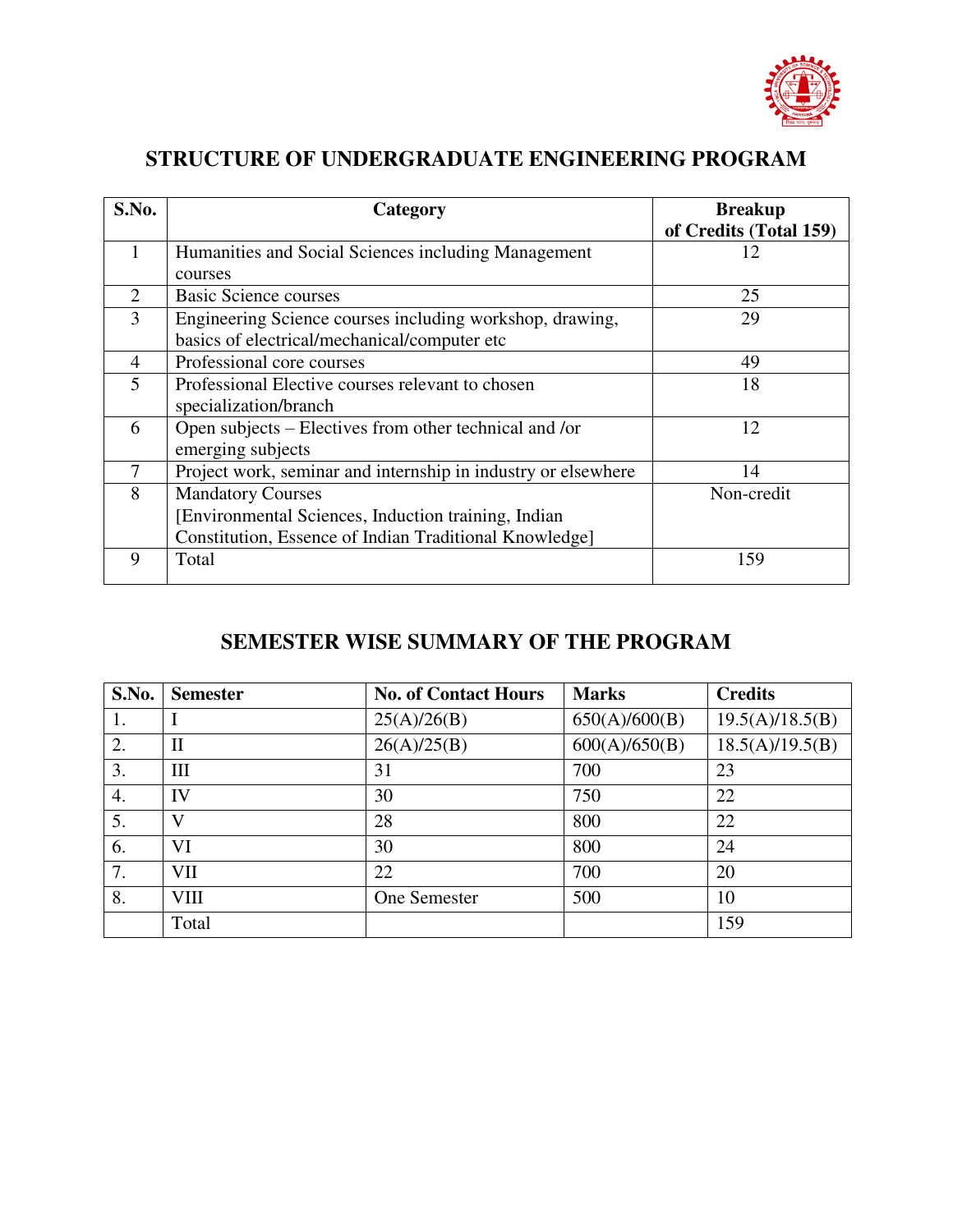

## **CREDIT DISTRIBUTION IN THE FIRST YEAR OF UNDERGRADUATE ENGINEERING PROGRAM**

| <b>Subject</b>                  | Lecture | <b>Tutorial</b>  | Laboratory/   | <b>Total</b>  |
|---------------------------------|---------|------------------|---------------|---------------|
|                                 | (L)     | (T)              | Practical (P) | credits $(C)$ |
| Chemistry                       |         |                  |               | 5.5           |
| Physics                         |         |                  |               | 5.5           |
| Mathematics-1                   |         |                  |               |               |
| Mathematics -2                  |         |                  |               | 4             |
| Programming for Problem solving |         | $\left( \right)$ |               |               |
| English                         |         |                  |               |               |
| Engineering Graphics & Design   |         | $\left( \right)$ | 4             |               |
| Workshop                        |         | 0                | 8             |               |
| Basic Electrical Engg.          |         |                  |               |               |

### **COURSE CODE AND DEFINITIONS**

| <b>Course Code</b> | <b>Definitions</b>                                          |
|--------------------|-------------------------------------------------------------|
|                    | Lecture                                                     |
| T                  | Tutorial                                                    |
| P                  | Practical                                                   |
| <b>BSC</b>         | <b>Basic Science Courses</b>                                |
| <b>ESC</b>         | <b>Engineering Science Courses</b>                          |
| <b>HSMC</b>        | Humanities and Social Sciences including Management courses |
| <b>PCC</b>         | Professional core courses                                   |
| <b>OEC</b>         | Open Elective courses                                       |
| LC                 | Laboratory course                                           |
| <b>MC</b>          | <b>Mandatory courses</b>                                    |
| <b>PROJ</b>        | Project                                                     |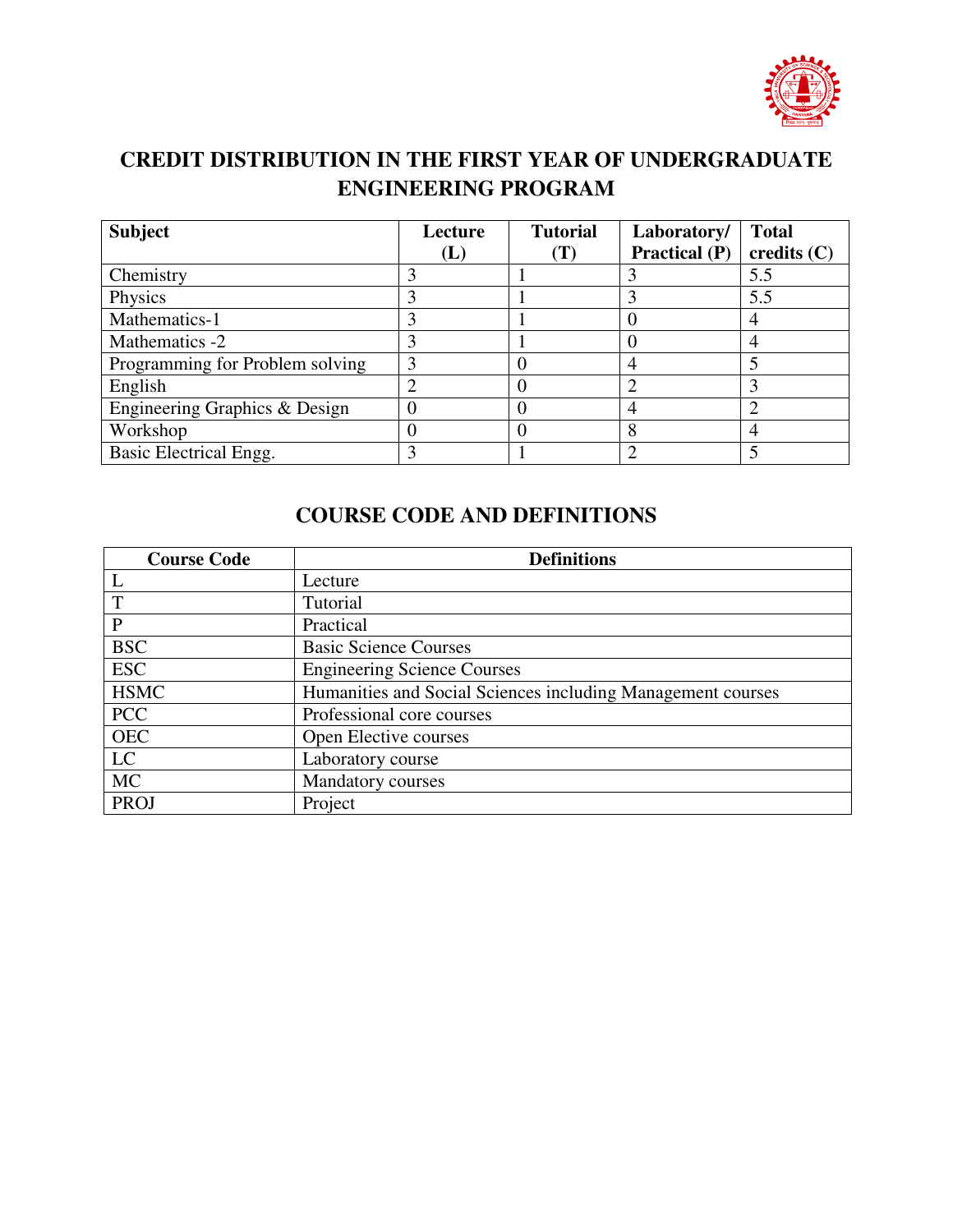

### **MANDATORY INDUCTION PROGRAM (3-WEEKS DURATION)**

When new students enter an institution, they come with diverse thoughts, backgrounds and preparations. It is important to help them adjust to the new environment and inculcate in them the ethos of the institution with a sense of larger purpose. A 3-week long induction program for the UG students entering the institution, right at the start, has to be planned. Normal classes will start only after the induction program is over. Its purpose is to make the students feel comfortable in their new environment, open them up, set a healthy daily routine, create bonding in the batch as well as between faculty and students, develop awareness, sensitivity and understanding of the self, people around them, society at large, and nature.

Tentative activities which can be planned in this Induction Programme are as follows:

- Physical Activity
- Creative Arts
- Universal Human Values
- Literary
- Proficiency Modules
- Lectures by Eminent People
- Visits to Local Area
- Familiarization to Dept./Branch & Innovations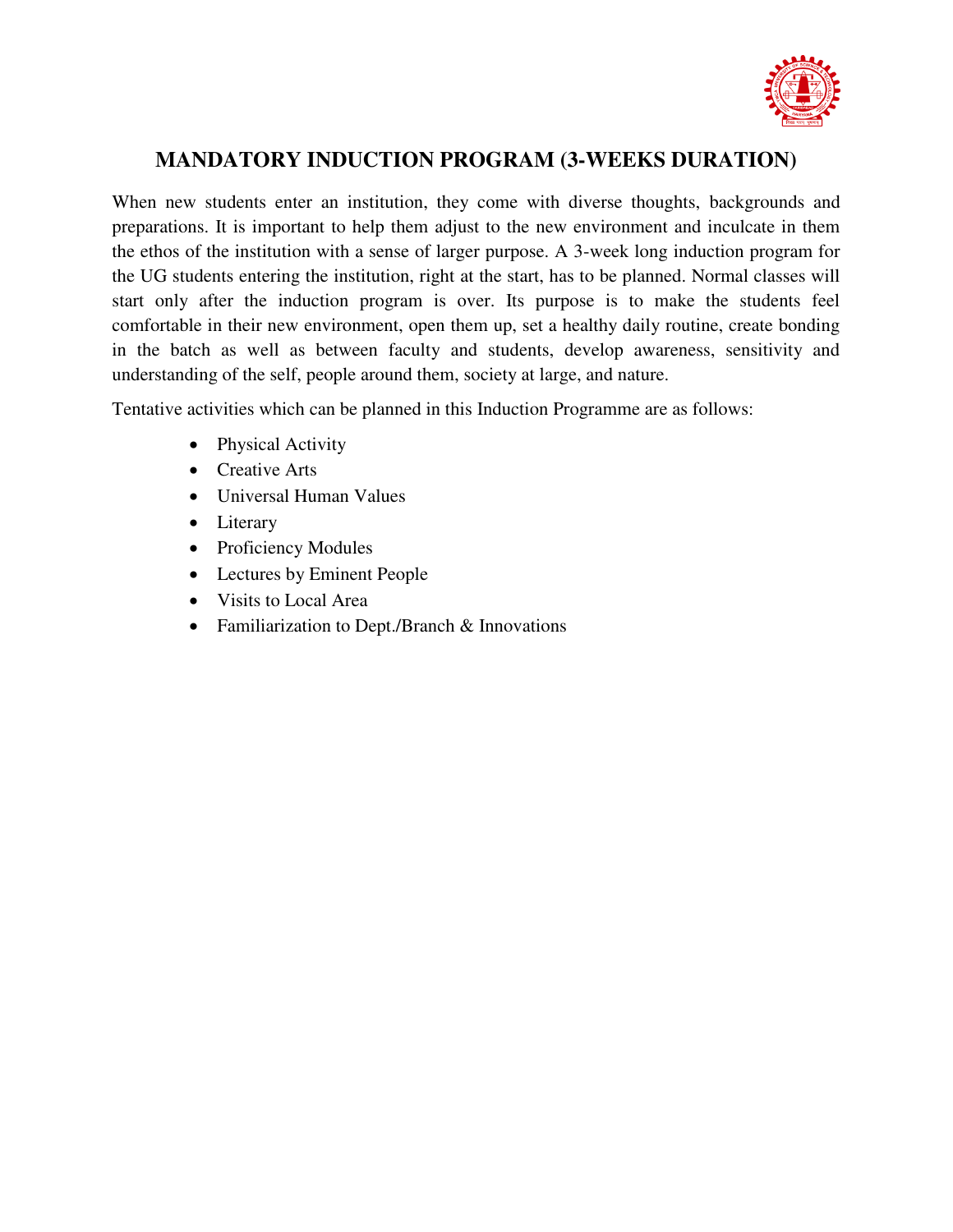

## **HUMANITIES & SOCIAL SCIENCES INCLUDING MANAGEMENT**

| S. No.         | Code No.            | <b>Course Title</b>                                                            |                | <b>Hours Per week</b> |                | <b>Total</b><br><b>Credits</b> | <b>Semester</b> |
|----------------|---------------------|--------------------------------------------------------------------------------|----------------|-----------------------|----------------|--------------------------------|-----------------|
|                |                     |                                                                                | L              | T                     | ${\bf P}$      |                                |                 |
|                | HSMC101             | English                                                                        | $\overline{2}$ | $\Omega$              | $\overline{2}$ | 3                              | 1/2             |
| $\overline{2}$ | HSMC-01             | Humanities-I<br>(Effective Technical<br>Communication)                         | 3              | $\overline{0}$        | $\overline{0}$ | 3                              | $\overline{3}$  |
| 3              | HSMC-03/<br>HSMC-04 | Management-I<br>(Organizational<br><b>Behaviour/Finance</b><br>$&$ Accounting) | 3              | $\Omega$              | $\theta$       | 3                              | $\overline{4}$  |
| $\overline{4}$ | HSMC-02             | Humanities -II<br>(Economics for<br>Engineers)                                 | 3              | $\overline{0}$        | $\theta$       | 3                              | 5               |
|                |                     | 12                                                                             |                |                       |                |                                |                 |

### **BASIC SCIENCE COURSES (BSC)**

| S. No.               | Code No.       | <b>Course</b>                                                                  | <b>Hours Per Week</b> |                | <b>Total</b> | <b>Semester</b> |                |
|----------------------|----------------|--------------------------------------------------------------------------------|-----------------------|----------------|--------------|-----------------|----------------|
|                      |                |                                                                                | L                     | T              | $\mathbf{P}$ | <b>Credits</b>  |                |
|                      | <b>BSC101D</b> | Physics (Semi<br><b>Conductor Physics</b> )                                    | 3                     | $\mathbf{1}$   | 3            | 5.5             | 1/2            |
| $\overline{2}$       | <b>BSC103E</b> | Mathematics-I<br>(Calculus & Linear)<br>Algebra)                               | 3                     | $\mathbf{1}$   | $\Omega$     | $\overline{4}$  | $\mathbf{1}$   |
| 3                    | <b>BSC106E</b> | Mathematics-II<br>(Probability $\&$<br>Statistics)                             | 3                     | 1              | $\theta$     | $\overline{4}$  | $\overline{2}$ |
| $\overline{4}$       | <b>BSC-102</b> | Chemistry                                                                      | 3                     | 1              | 3            | 5.5             | 1/2            |
| 5                    | <b>BSC-301</b> | Mathematics-III<br>(Calculus and<br><b>Ordinary Differential</b><br>Equations) | 3                     | $\overline{0}$ | $\theta$     | 3               | 3              |
| 6                    | <b>BSC-01</b>  | <b>Biology</b>                                                                 | $\overline{2}$        | 1              | $\theta$     | 3               | 7              |
| <b>Total Credits</b> |                |                                                                                |                       |                |              | 25              |                |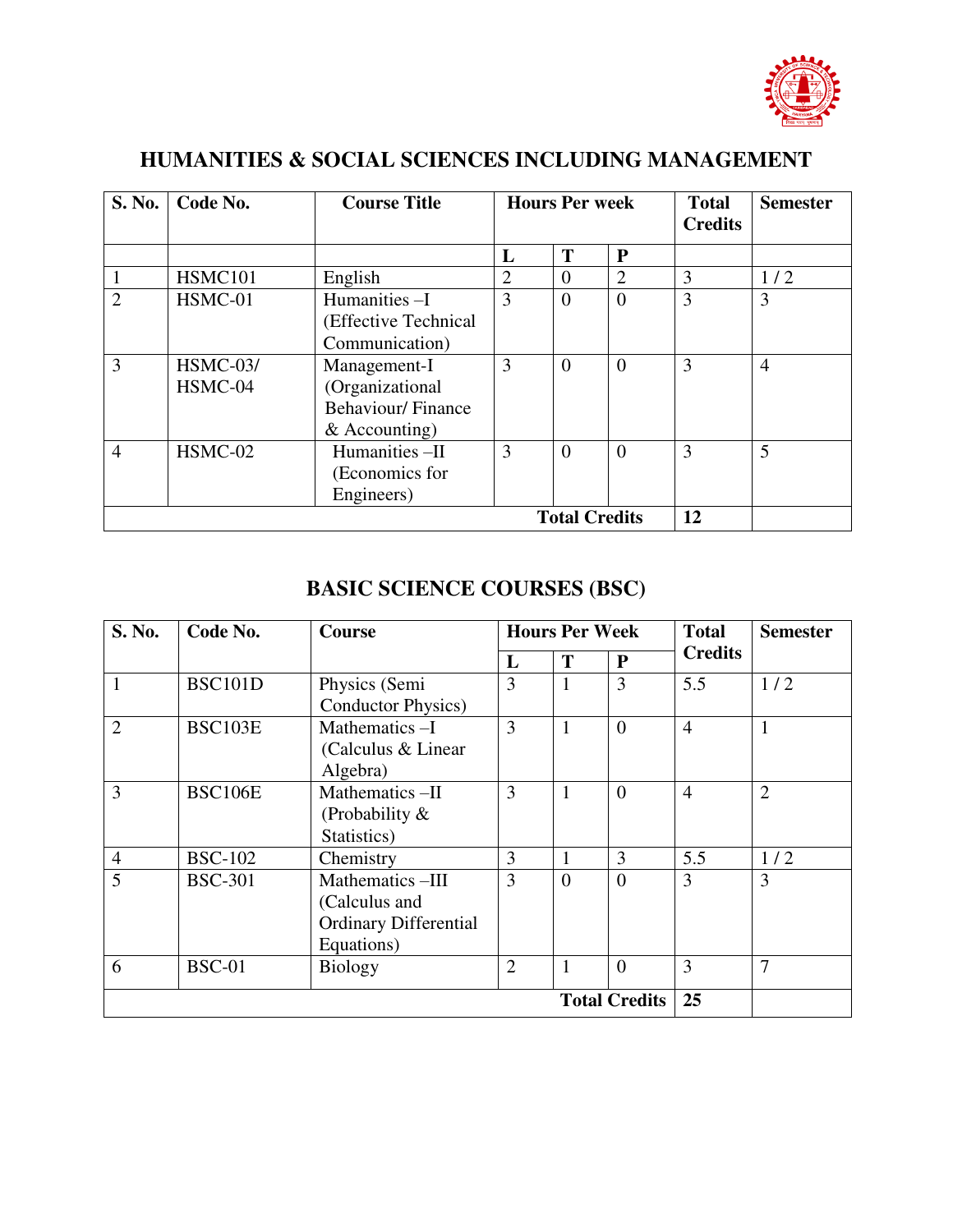

| <b>S. No.</b>  | Code No.                   | <b>Course Title</b>                    |                | <b>Hours Per Week</b><br><b>Total</b> |                |                | <b>Semester</b> |
|----------------|----------------------------|----------------------------------------|----------------|---------------------------------------|----------------|----------------|-----------------|
|                |                            |                                        | L              | T                                     | $\mathbf{P}$   | <b>Credits</b> |                 |
|                | <b>ESC101</b>              | <b>Basic Electrical</b><br>Engineering | 3              | 1                                     | $\overline{2}$ | 5              | 1/2             |
| $\overline{2}$ | <b>ESC102</b>              | Engineering Graphics $\&$<br>Design    | $\Omega$       | $\overline{0}$                        | $\overline{4}$ | $\overline{2}$ | 1/2             |
| 3              | <b>ESC103</b>              | Programming for<br>Problem Solving     | 3              | $\overline{0}$                        | $\overline{2}$ | $\overline{4}$ | 1/2             |
| $\overline{4}$ | <b>ESC104</b>              | Workshop - I                           | $\overline{0}$ | $\overline{0}$                        | $\overline{4}$ | $\overline{2}$ |                 |
| 5              | <b>ESC106</b>              | Workshop - II                          | $\theta$       | $\overline{0}$                        | $\overline{4}$ | $\overline{2}$ | $\overline{2}$  |
| 6              | ESC-301,<br><b>ESC-303</b> | Analog Electronic<br>Circuits          | 3              | $\overline{0}$                        | $\overline{4}$ | 5              | 3               |
| 7              | ESC-302,<br><b>ESC-304</b> | Digital Electronics                    | 3              | $\overline{0}$                        | $\overline{4}$ | 5              | 3               |
| 8              | <b>ESC-501</b>             | Signals & Systems                      | 3              | $\overline{0}$                        | $\Omega$       | 3              | 5               |
|                |                            | 29<br><b>Total Credits</b>             |                |                                       |                |                |                 |

## **ENGINEERING SCIENCE COURSE (ESC)**

## **PROFESSIONAL CORE COURSES (PCC)**

| S. No.         | Code No.                                    | <b>Course Title</b>                            |          | <b>Hours Per Week</b> |                | <b>Total</b><br><b>Credits</b> | <b>Semester</b> |
|----------------|---------------------------------------------|------------------------------------------------|----------|-----------------------|----------------|--------------------------------|-----------------|
|                |                                             |                                                | L        | T                     | $\mathbf{P}$   |                                |                 |
| 1              | PCC-CS-301,<br><b>PCC-CS-303</b>            | Data Structures &<br>Algorithms                | 3        | $\theta$              | $\overline{4}$ | 5                              | 3               |
| $\overline{2}$ | <b>PCC-CS-302</b>                           | IT Workshop<br>(MATLAB)                        | $\theta$ | $\theta$              | $\overline{4}$ | $\overline{2}$                 | 3               |
| 3              | <b>PCC-CS-401</b>                           | <b>Discrete Mathematics</b>                    | 3        | 1                     | $\theta$       | $\overline{4}$                 | $\overline{4}$  |
| $\overline{4}$ | PCC-CS-402,<br><b>PCC-CS-405</b>            | <b>Computer Organization</b><br>& Architecture | 3        | $\theta$              | $\overline{4}$ | 5                              | $\overline{4}$  |
| 5              | PCC-CS-403,<br><b>PCC-CS-406</b>            | <b>Operating System</b>                        | 3        | $\overline{0}$        | $\overline{4}$ | 5                              | $\overline{4}$  |
| 6              | PCC-CS-404,<br><b>PCC-CS-407</b>            | Design & Analysis of<br>Algorithms             | 3        | $\overline{0}$        | $\overline{4}$ | 5                              | $\overline{4}$  |
| 7              | $PCC$ - $CS$ - $501$ ,<br><b>PCC-CS-504</b> | Database Management<br>System                  | 3        | $\theta$              | $\overline{4}$ | 5                              | 5               |
| 8              | <b>PCC-CS-506</b>                           | Formal Languages &<br>Automata                 | 3        | $\overline{0}$        | $\theta$       | 3                              | 5               |
| 9              | PCC-CS-503,<br><b>PCC-CS-505</b>            | <b>Object Oriented</b><br>Programming          | 3        | $\overline{0}$        | $\overline{4}$ | 5                              | 5               |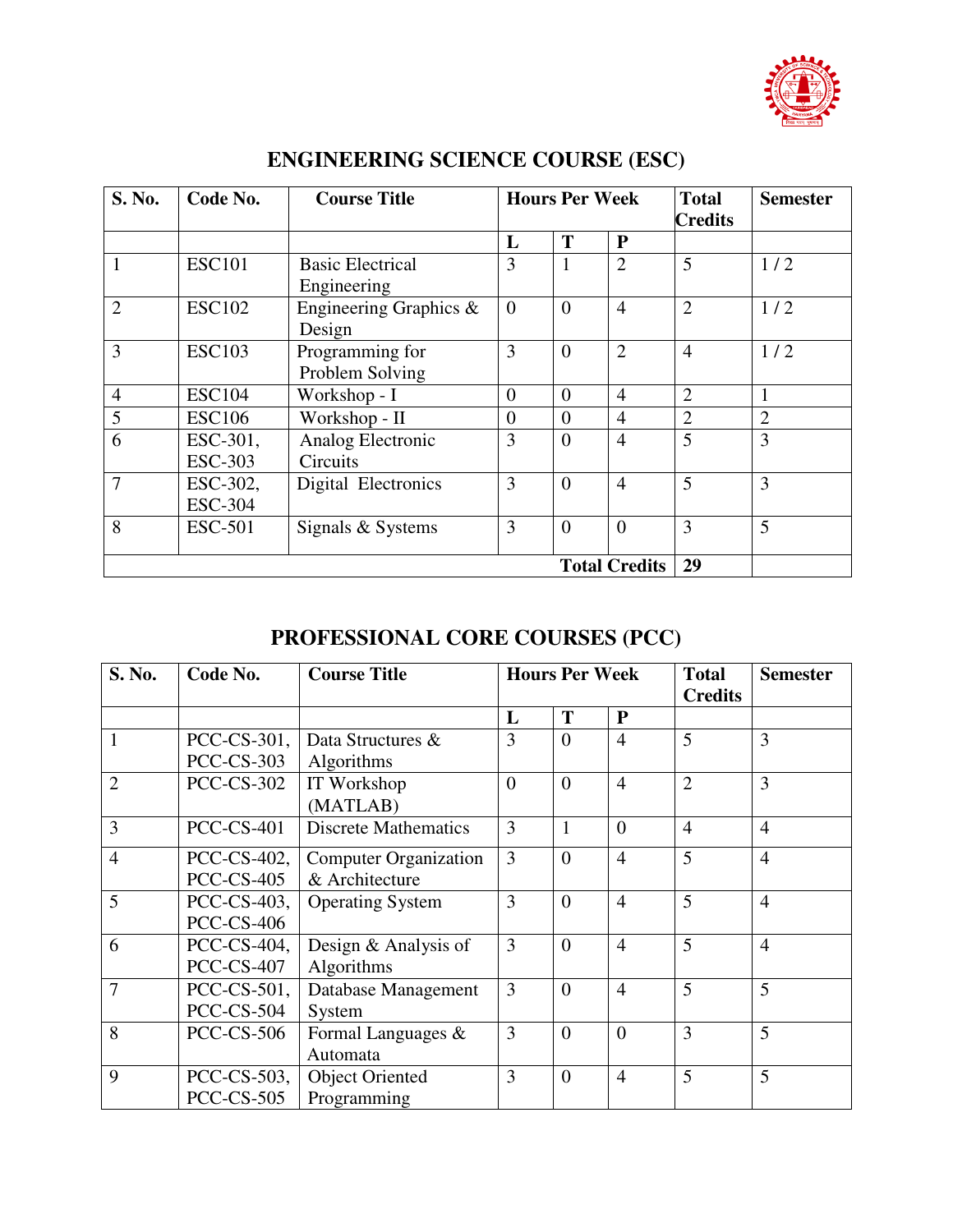

| 10 |                   | PCC-CS-605, Compiler Design   |  |                           |  |
|----|-------------------|-------------------------------|--|---------------------------|--|
|    | $PCC$ - $CS$ -606 |                               |  |                           |  |
|    |                   | PCC-CS-602, Computer Networks |  |                           |  |
|    | $PCC$ - $CS$ -604 |                               |  |                           |  |
|    |                   |                               |  | <b>Total Credits   49</b> |  |

## **PROFESSIONAL ELECTIVE COURSES (PEC)**

| S. No.         | Code No.                      | <b>Course Title</b> |               | <b>Hours Per Week</b> |                      |    | <b>Semester</b> |
|----------------|-------------------------------|---------------------|---------------|-----------------------|----------------------|----|-----------------|
|                |                               |                     | L             | T                     | P                    |    |                 |
|                | PEC-CS- <stream>-501</stream> | Elective-I          | 3             | 0                     |                      |    |                 |
| $\overline{2}$ | PEC-CS- <stream>-601</stream> | Elective-II         | 3             | $\Omega$              |                      | 3  | 6               |
| 3              | PEC-CS- <stream>-602</stream> | Elective-III        | $\mathcal{R}$ | $\Omega$              |                      | 3  | 6               |
| 4              | PEC-CS- <stream>-701</stream> | Elective-IV         | 3             | $\Omega$              |                      | 3  |                 |
|                | PEC-CS- <stream>-702</stream> | Elective-V          | 3             | $\Omega$              |                      | 3  |                 |
|                | PEC-CS- <stream>-703</stream> | Elective-VI         | 3             |                       |                      |    |                 |
|                |                               |                     |               |                       | <b>Total Credits</b> | 18 |                 |

## **OPEN ELECTIVE COURSES (OEC)**

| <b>S. No.</b> | Code No.          | <b>Course Title</b> | <b>Hours Per Week</b> |  |                      | <b>Total</b><br><b>Credits</b> | <b>Semester</b> |
|---------------|-------------------|---------------------|-----------------------|--|----------------------|--------------------------------|-----------------|
|               |                   |                     |                       |  | P                    |                                |                 |
|               | $OEC$ -CS-601     | Open Elective-I     |                       |  |                      |                                | O               |
|               | $OEC$ -CS-602     | Open Elective-II    |                       |  |                      |                                | 6               |
|               | <b>OEC-CS-701</b> | Open Elective-III   |                       |  |                      |                                |                 |
|               | <b>OEC-CS-702</b> | Open Elective-IV    |                       |  |                      |                                |                 |
|               |                   |                     |                       |  | <b>Total Credits</b> | 12                             |                 |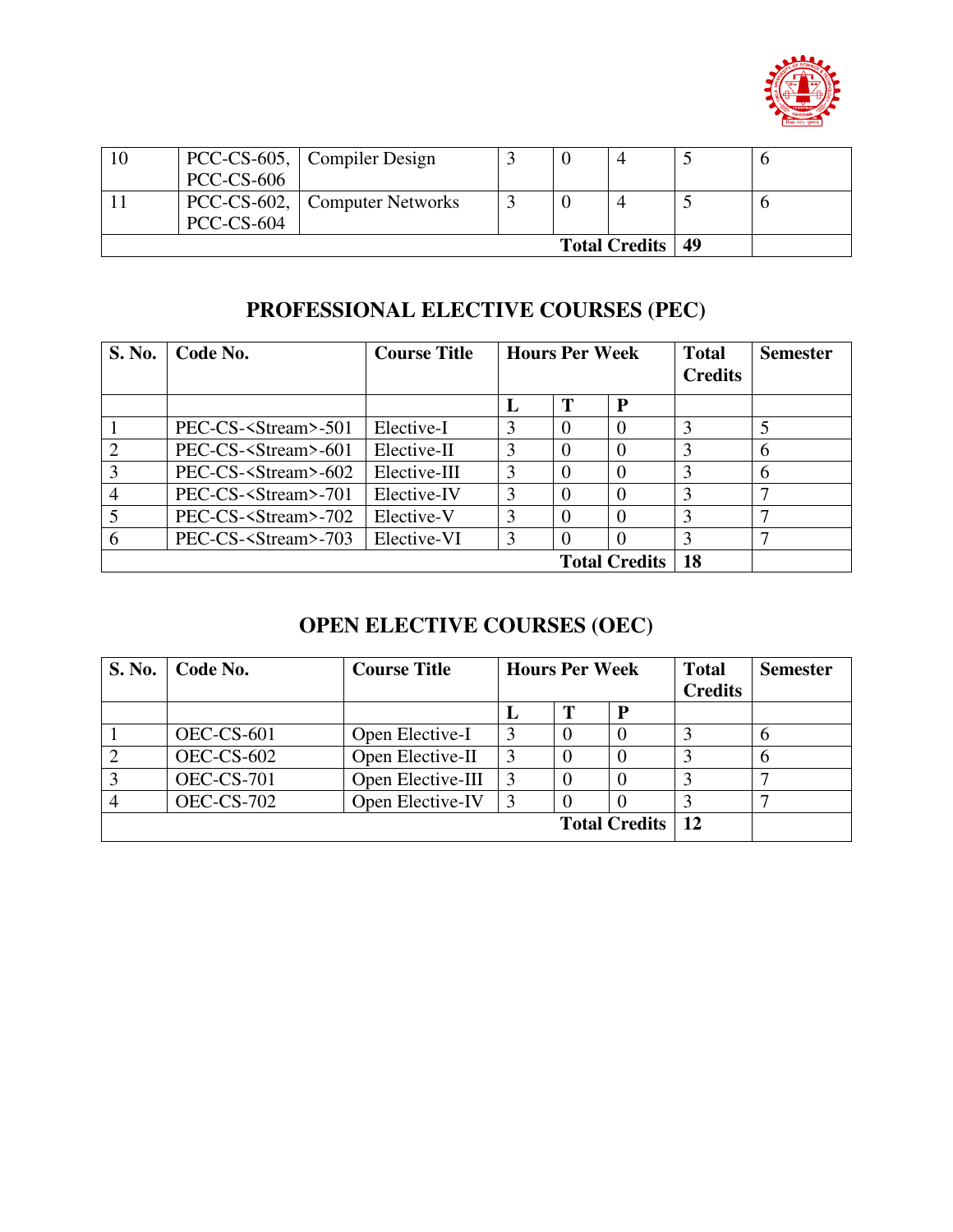

#### **B.Tech. (COMPUTER SCIENCE & ENGINEERING)**

#### **Scheme of Studies/Examination**

#### **Semester- 3**

| S.<br>N <sub>o</sub> | Category    | <b>Course</b><br>Code | <b>Course Title</b>                                                        |                  | <b>Hours</b> per<br>week |                | <b>Credi</b><br>ts | <b>Marks</b><br>for<br>al | <b>Marks</b> for<br><b>End Term</b><br><b>Session Examinatio</b><br>n | <b>Total</b> |
|----------------------|-------------|-----------------------|----------------------------------------------------------------------------|------------------|--------------------------|----------------|--------------------|---------------------------|-----------------------------------------------------------------------|--------------|
|                      |             |                       |                                                                            | L                | T                        | ${\bf P}$      |                    |                           |                                                                       |              |
| $\mathbf{1}$         | <b>ESC</b>  | ESC-<br>301           | Analog Electronic<br>Circuits                                              | 3                | $\boldsymbol{0}$         | $\overline{0}$ | $\overline{3}$     | 25                        | 75                                                                    | 100          |
| $\overline{2}$       | <b>PCC</b>  | PCC-<br>CS-301        | Data Structures &<br>Algorithms                                            | $\overline{3}$   | $\mathbf{0}$             | $\overline{0}$ | 3                  | 25                        | 75                                                                    | 100          |
| $\overline{3}$       | <b>ESC</b>  | ESC-<br>302           | <b>Digital Electronics</b>                                                 | $\overline{3}$   | $\overline{0}$           | $\mathbf{0}$   | $\overline{3}$     | 25                        | 75                                                                    | 100          |
| $\overline{4}$       | <b>BSC</b>  | BSC-<br>301           | Mathematics-III<br>(Calculus and<br>Ordinary<br>Differential<br>Equations) | $\overline{3}$   | $\boldsymbol{0}$         | $\mathbf{0}$   | 3                  | 25                        | 75                                                                    | 100          |
| 5                    | <b>HSMC</b> | HSMC-<br>01           | Effective<br>Technical<br>Communication                                    | $\overline{3}$   | $\boldsymbol{0}$         | $\mathbf{0}$   | 3                  | 25                        | 75                                                                    | 100          |
| 6                    | <b>PCC</b>  | PCC-<br>CS-302        | IT Workshop<br>(MATLAB)                                                    | $\boldsymbol{0}$ | $\mathbf{0}$             | $\overline{4}$ | $\overline{2}$     | 15                        | 35                                                                    | 50           |
| $\overline{7}$       | <b>ESC</b>  | ESC-<br>303           | Analog Electronic<br><b>Circuits LAB</b>                                   | $\overline{0}$   | $\overline{0}$           | $\overline{4}$ | $\overline{2}$     | 15                        | 35                                                                    | 50           |
| 8                    | <b>ESC</b>  | ESC-<br>304           | <b>Digital Electronics</b><br>LAB                                          | $\boldsymbol{0}$ | $\overline{0}$           | $\overline{4}$ | $\overline{2}$     | 15                        | 35                                                                    | 50           |
| 9                    | <b>PCC</b>  | PCC-<br>CS-303        | Data Structures &<br>Algorithms LAB                                        | $\overline{0}$   | $\boldsymbol{0}$         | $\overline{4}$ | $\overline{2}$     | 15                        | 35                                                                    | 50           |
|                      |             | <b>Total</b>          |                                                                            | 15               | $\bf{0}$                 | 16             | 23                 | 185                       | 515                                                                   | 700          |

- (a) Theory exams will be of 03 hours duration.
- (b) Practical exams will be of 02 hours duration
- **(c)** Workshop exam will be of 03 hours duration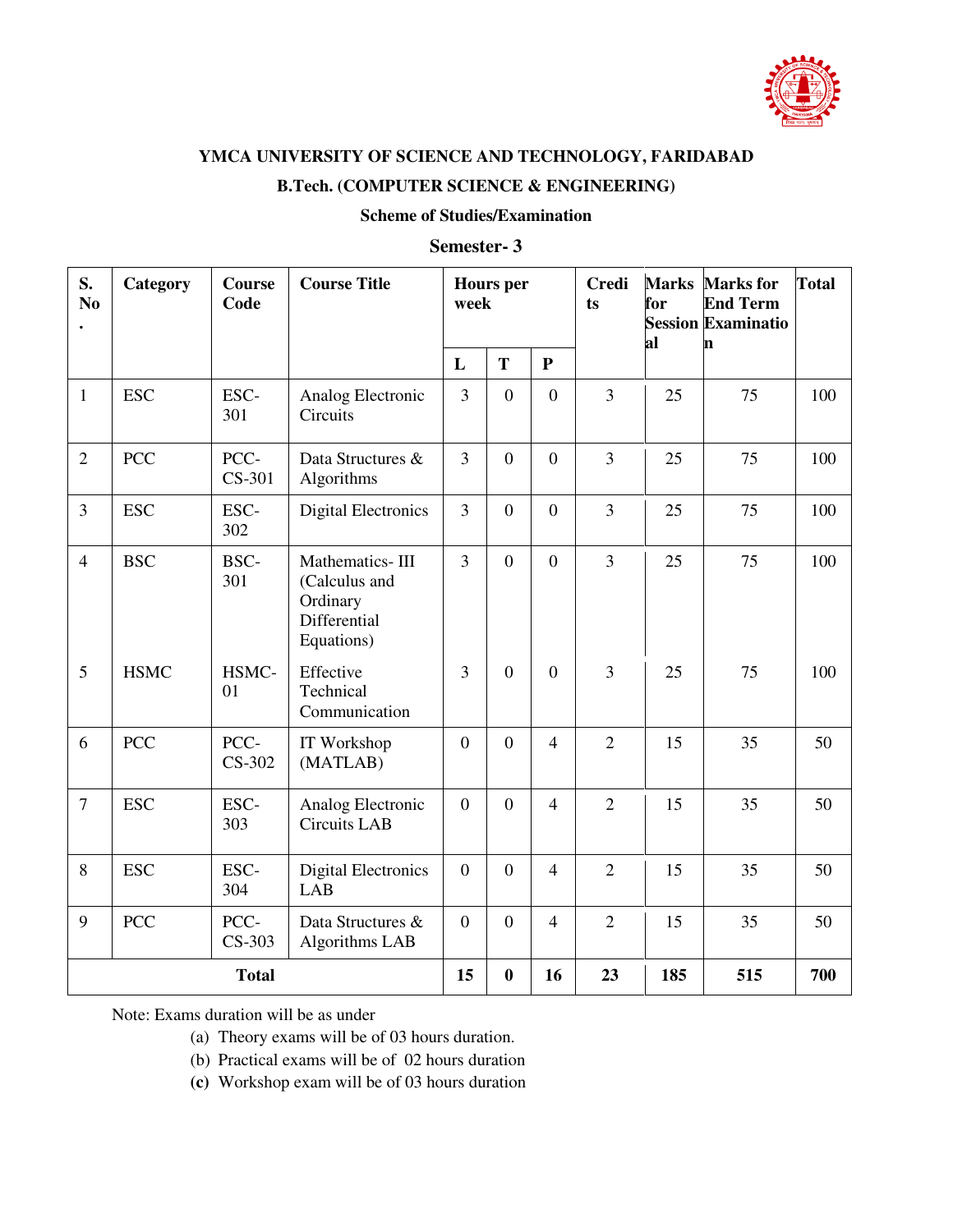

#### **B.Tech. (COMPUTER SCIENCE & ENGINEERING)**

#### **Scheme of Studies/Examination**

#### **Semester- 4**

| S.<br>N <sub>0</sub> | Catego<br>ry | <b>Course</b><br>Code   | <b>Course Title</b>                                     |                | <b>Hours</b> per<br>week |                  | <b>Credi</b><br>ts | <b>Marks</b><br>for | <b>Marks</b> for<br><b>End Term</b> | <b>Total</b> |
|----------------------|--------------|-------------------------|---------------------------------------------------------|----------------|--------------------------|------------------|--------------------|---------------------|-------------------------------------|--------------|
|                      |              |                         |                                                         | L              | T                        | $\mathbf{P}$     |                    | al                  | <b>Session Examinatio</b><br>'n     |              |
| $\mathbf{1}$         | <b>PCC</b>   | PCC-CS-<br>401          | Discrete<br>Mathematics                                 | 3              | $\mathbf{1}$             | $\overline{0}$   | $\overline{4}$     | 25                  | 75                                  | 100          |
| $\overline{2}$       | <b>PCC</b>   | PCC-CS-<br>402          | Computer<br>Organization &<br>Architecture              | $\overline{3}$ | $\mathbf{0}$             | $\overline{0}$   | $\overline{3}$     | 25                  | 75                                  | 100          |
| $\overline{3}$       | <b>PCC</b>   | PCC-CS-<br>403          | <b>Operating System</b>                                 | $\overline{3}$ | $\boldsymbol{0}$         | $\overline{0}$   | $\overline{3}$     | 25                  | 75                                  | 100          |
| $\overline{4}$       | <b>PCC</b>   | PCC-CS-<br>404          | Design & Analysis<br>of Algorithms                      | 3              | $\boldsymbol{0}$         | $\overline{0}$   | $\overline{3}$     | 25                  | 75                                  | 100          |
| 5                    | <b>HSMC</b>  | HSMC-03<br>/HSMC-<br>04 | Organizational<br>Behaviour/<br>Finance &<br>Accounting | 3              | $\boldsymbol{0}$         | $\boldsymbol{0}$ | $\overline{3}$     | 25                  | 75                                  | 100          |
| 6                    | <b>MC</b>    | $MC-03$                 | Environmental<br>Sciences                               | $\overline{2}$ | $\overline{0}$           | $\overline{0}$   | $\overline{0}$     | 25                  | 75                                  | 100          |
| $\tau$               | <b>PCC</b>   | PCC-CS-<br>405          | Computer<br>Organization &<br>Architecture LAB          | $\overline{0}$ | $\boldsymbol{0}$         | $\overline{4}$   | $\overline{2}$     | 15                  | 35                                  | 50           |
| $\,8\,$              | <b>PCC</b>   | PCC-CS-<br>406          | <b>Operating System</b><br>LAB                          | $\overline{0}$ | $\boldsymbol{0}$         | $\overline{4}$   | $\overline{2}$     | 15                  | 35                                  | 50           |
| 9                    | <b>PCC</b>   | PCC-CS-<br>407          | Design & Analysis<br>of Algorithms<br><b>LAB</b>        | $\overline{0}$ | $\boldsymbol{0}$         | $\overline{4}$   | $\overline{2}$     | 15                  | 35                                  | 50           |
| <b>Total</b>         |              |                         | 17                                                      | $\mathbf{1}$   | 12                       | 22               | 195                | 555                 | 750                                 |              |

- (a) Theory exams will be of 03 hours duration.
- (b) Practical exams will be of 02 hours duration
- (c) Workshop exam will be of 03 hours duration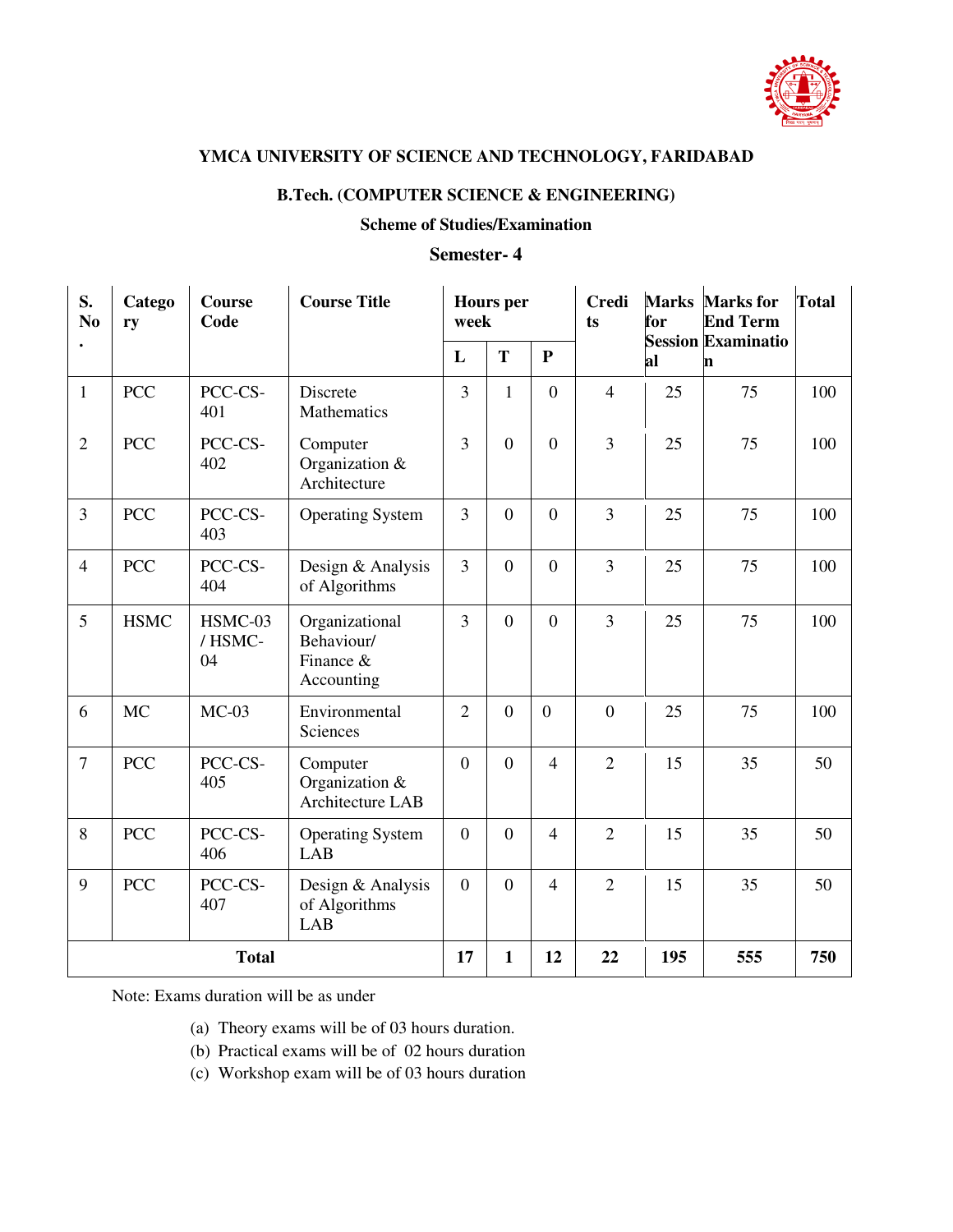

#### **B.Tech. (COMPUTER SCIENCE & ENGINEERING)**

#### **Scheme of Studies/Examination**

#### **Semester- 5**

| S.<br>N <sub>0</sub> | Catego<br>ry | <b>Course</b><br>Code                 | <b>Course Title</b>                                 |                | <b>Hours</b> per<br>week |                | <b>Credi</b><br>ts | <b>Marks</b><br>for | <b>Marks</b> for<br><b>End Term</b> | <b>Total</b> |
|----------------------|--------------|---------------------------------------|-----------------------------------------------------|----------------|--------------------------|----------------|--------------------|---------------------|-------------------------------------|--------------|
|                      |              |                                       |                                                     | L              | T                        | $\mathbf{P}$   |                    | al                  | <b>Session Examinatio</b><br>n      |              |
| 1                    | <b>ESC</b>   | <b>ESC-501</b>                        | Signals & Systems                                   | 3              | $\overline{0}$           | $\overline{0}$ | $\overline{3}$     | 25                  | 75                                  | 100          |
| $\overline{2}$       | <b>PCC</b>   | PCC-CS-<br>501                        | Database<br>Management<br><b>Systems</b>            | 3              | $\boldsymbol{0}$         | $\overline{0}$ | 3                  | 25                  | 75                                  | 100          |
| 3                    | <b>PCC</b>   | PCC-CS-<br>506                        | Formal Languages<br>& Automata                      | $\overline{3}$ | $\mathbf{0}$             | $\overline{0}$ | $\overline{3}$     | 25                  | 75                                  | 100          |
| $\overline{4}$       | <b>PCC</b>   | PCC-CS-<br>503                        | <b>Object Oriented</b><br>Programming               | $\overline{3}$ | $\overline{0}$           | $\overline{0}$ | $\overline{3}$     | 25                  | 75                                  | 100          |
| 5                    | <b>HSMC</b>  | HSMC-02                               | Economics for<br>Engineers                          | 3              | $\mathbf{0}$             | $\overline{0}$ | $\overline{3}$     | 25                  | 75                                  | 100          |
| 6                    | <b>PEC</b>   | PEC-CS-<br><stream>-<br/>501</stream> | Elective -I                                         | 3              | $\overline{0}$           | $\overline{0}$ | $\overline{3}$     | 25                  | 75                                  | 100          |
| $\overline{7}$       | <b>MC</b>    | $MC-01$                               | Constitution of<br>India                            | $\overline{2}$ | $\boldsymbol{0}$         | $\overline{0}$ | $\overline{0}$     | 25                  | 75                                  | 100          |
| 8                    | <b>PCC</b>   | PCC-CS-<br>504                        | Database<br>Management<br><b>Systems LAB</b>        | $\theta$       | $\overline{0}$           | $\overline{4}$ | $\overline{2}$     | 15                  | 35                                  | 50           |
| 9                    | <b>PCC</b>   | PCC-CS-<br>505                        | <b>Object Oriented</b><br>Programming<br><b>LAB</b> | $\overline{0}$ | $\overline{0}$           | $\overline{4}$ | $\overline{2}$     | 15                  | 35                                  | 50           |
|                      |              | <b>Total</b>                          |                                                     | 20             | $\boldsymbol{0}$         | 8              | 22                 | 205                 | 595                                 | 800          |

- (a) Theory exams will be of 03 hours duration.
- (b) Practical exams will be of 02 hours duration
- (c) Workshop exam will be of 03 hours duration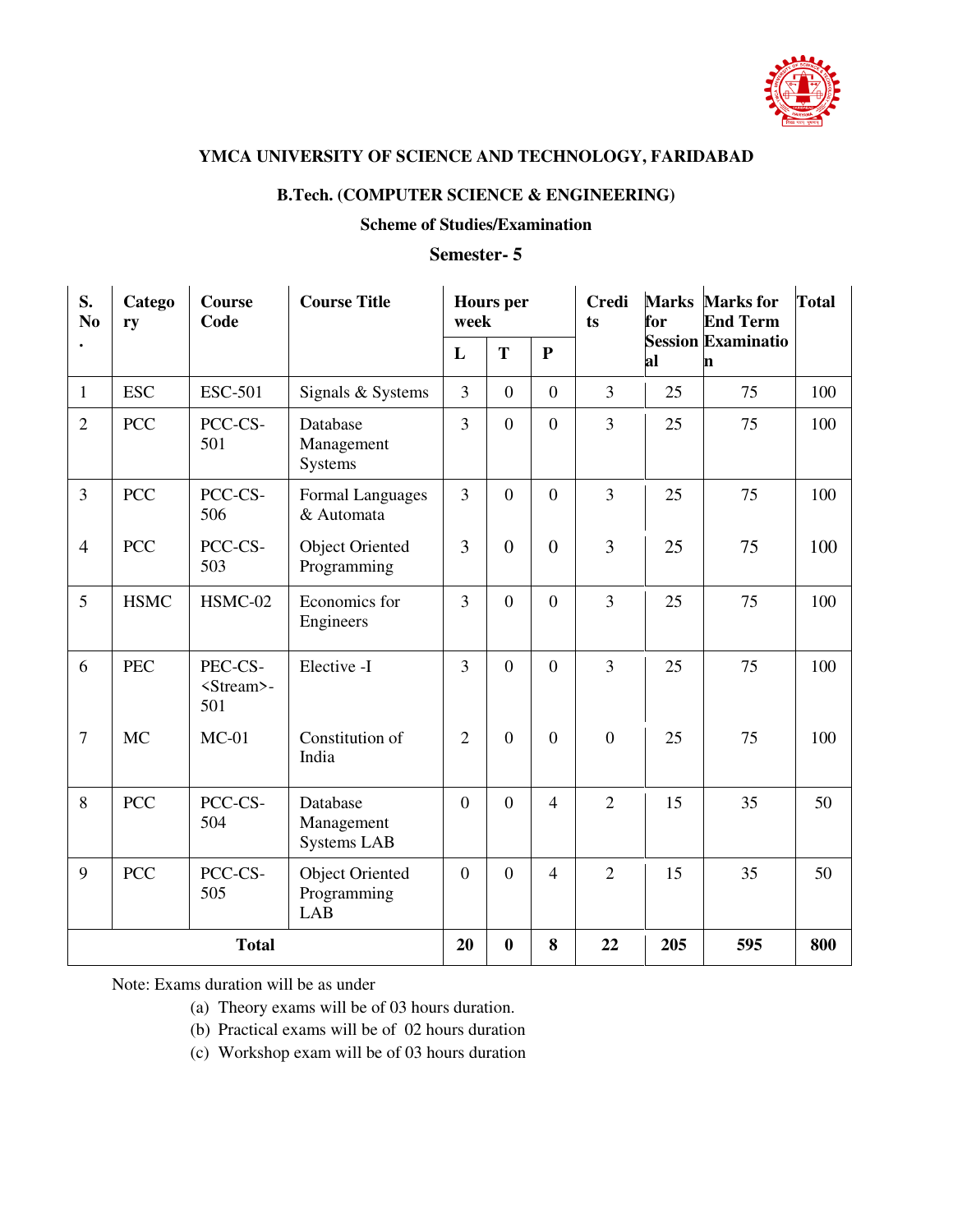

#### **B.Tech. (COMPUTER SCIENCE & ENGINEERING)**

#### **Scheme of Studies/Examination**

#### **Semester- 6**

| S.<br>N <sub>0</sub> | Catego<br>ry | Course<br>Code                        | <b>Course Title</b>             |                  | <b>Hours</b> per<br>week |                  | <b>Credi</b><br>ts | <b>Marks</b><br>for | <b>Marks</b> for<br><b>End Term</b><br><b>Session Examinatio</b> | <b>Total</b> |
|----------------------|--------------|---------------------------------------|---------------------------------|------------------|--------------------------|------------------|--------------------|---------------------|------------------------------------------------------------------|--------------|
|                      |              |                                       |                                 | L                | T                        | ${\bf P}$        |                    | al                  | n                                                                |              |
| $\mathbf{1}$         | <b>PCC</b>   | PCC-CS-<br>605                        | <b>Compiler Design</b>          | $\overline{3}$   | $\boldsymbol{0}$         | $\boldsymbol{0}$ | $\overline{3}$     | 25                  | 75                                                               | 100          |
| $\overline{2}$       | <b>PCC</b>   | PCC-CS-<br>602                        | Computer<br><b>Networks</b>     | $\overline{3}$   | $\boldsymbol{0}$         | $\mathbf{0}$     | $\overline{3}$     | 25                  | 75                                                               | 100          |
| 3                    | <b>PEC</b>   | PEC-CS-<br><stream>-<br/>601</stream> | Elective-II                     | 3                | $\boldsymbol{0}$         | $\mathbf{0}$     | $\overline{3}$     | 25                  | 75                                                               | 100          |
| $\overline{4}$       | <b>PEC</b>   | PEC-CS-<br><stream>-<br/>602</stream> | Elective-III                    | $\overline{3}$   | $\overline{0}$           | $\overline{0}$   | $\overline{3}$     | 25                  | 75                                                               | 100          |
| 5                    | <b>OEC</b>   | OEC-CS-<br>601                        | Open Elective-I<br>(Humanities) | 3                | $\boldsymbol{0}$         | $\boldsymbol{0}$ | $\overline{3}$     | 25                  | 75                                                               | 100          |
| 6.                   | <b>OEC</b>   | OEC-CS-<br>602                        | Open Elective-II                | 3                | $\boldsymbol{0}$         | $\boldsymbol{0}$ | $\overline{3}$     | 25                  | 75                                                               | 100          |
| 7.                   | Project      | PROJ-CS-<br>601                       | Project-I                       | $\boldsymbol{0}$ | $\boldsymbol{0}$         | $\overline{4}$   | $\overline{2}$     | 25                  | 75                                                               | 100          |
| 8                    | <b>PCC</b>   | PCC-CS-<br>606                        | <b>Compiler Design</b><br>Lab   | $\boldsymbol{0}$ | $\boldsymbol{0}$         | $\overline{4}$   | $\overline{2}$     | 15                  | 35                                                               | 50           |
| 9                    | <b>PCC</b>   | PCC-CS-<br>604                        | Computer<br>Networking Lab      | $\boldsymbol{0}$ | $\boldsymbol{0}$         | $\overline{4}$   | $\overline{2}$     | 15                  | 35                                                               | 50           |
|                      |              | <b>Total</b>                          |                                 | 18               | $\bf{0}$                 | 12               | 24                 | 205                 | 595                                                              | 800          |

- (a) Theory exams will be of 03 hours duration.
- (b) Practical exams will be of 02 hours duration
- (c) Workshop exam will be of 03 hours duration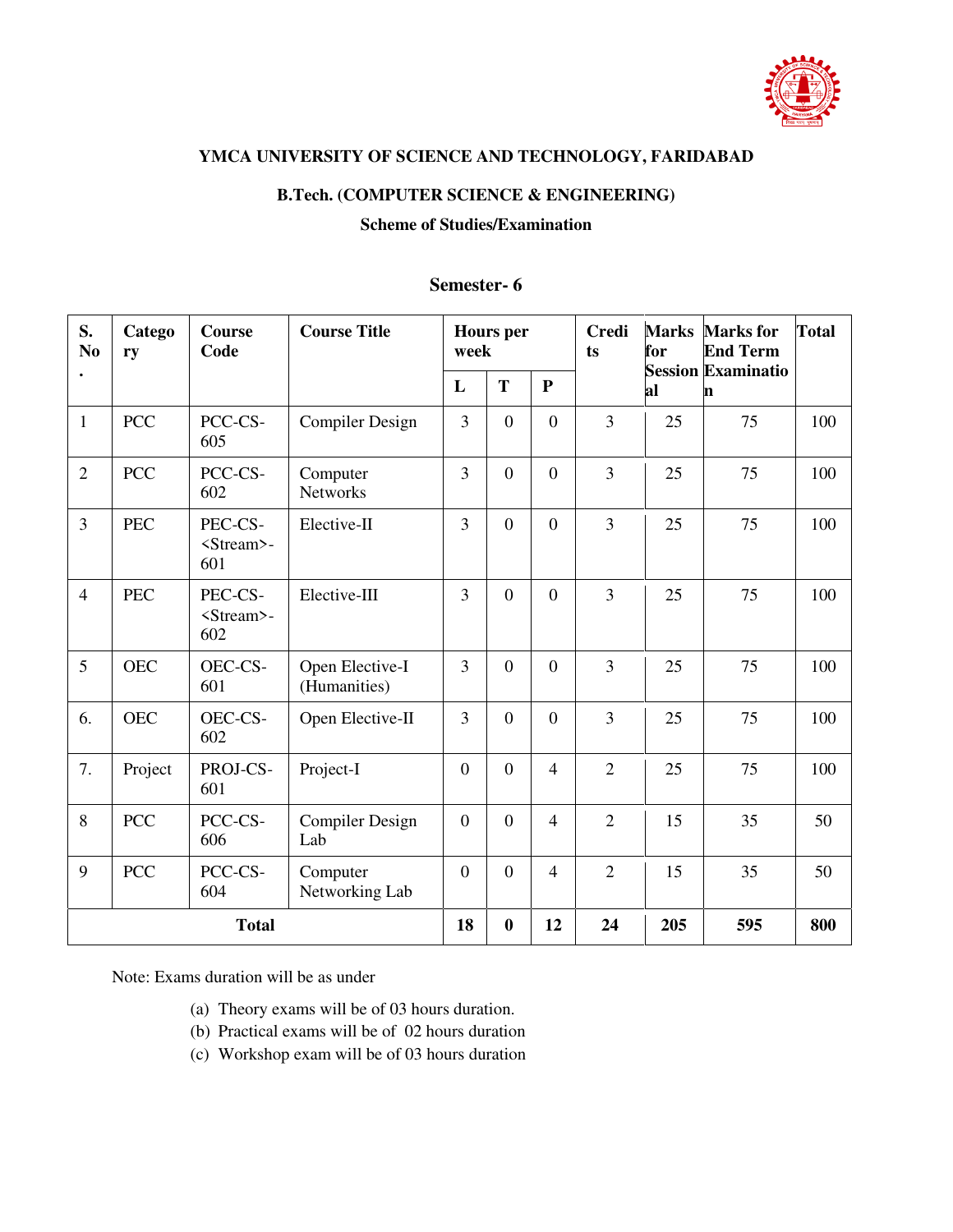

## **YMCA UNIVERSITY OF SCIENCE AND TECHNOLOGY, FARIDABAD B.Tech. (COMPUTER SCIENCE & ENGINEERING)**

### **Scheme of Studies/Examination**

| S.<br>N <sub>0</sub> | Catego<br>ry | <b>Course</b><br>Code                 | <b>Course Title</b> |                | <b>Hours</b> per<br>week |                  | <b>Credi</b><br>ts | <b>Marks</b><br>for | <b>Marks</b> for<br><b>End Term</b> | <b>Total</b> |
|----------------------|--------------|---------------------------------------|---------------------|----------------|--------------------------|------------------|--------------------|---------------------|-------------------------------------|--------------|
|                      |              |                                       |                     | L              | T                        | ${\bf P}$        |                    | al                  | <b>Session Examinatio</b><br>n      |              |
| $\mathbf{1}$         | <b>PEC</b>   | PEC-CS-<br><stream>-<br/>701</stream> | Elective-IV         | 3              | $\boldsymbol{0}$         | $\overline{0}$   | $\overline{3}$     | 25                  | 75                                  | 100          |
| $\overline{2}$       | <b>PEC</b>   | PEC-CS-<br><stream>-<br/>702</stream> | Elective-V          | 3              | $\boldsymbol{0}$         | $\overline{0}$   | $\overline{3}$     | 25                  | 75                                  | 100          |
| $\overline{3}$       | <b>PEC</b>   | PEC-CS-<br><stream>-<br/>703</stream> | Elective-VI         | 3              | $\boldsymbol{0}$         | $\theta$         | $\overline{3}$     | 25                  | 75                                  | 100          |
| $\overline{4}$       | <b>OEC</b>   | OEC-CS-<br>701                        | Open Elective-III   | 3              | $\overline{0}$           | $\theta$         | $\overline{3}$     | 25                  | 75                                  | 100          |
| 5                    | <b>OEC</b>   | OEC-CS-<br>702                        | Open Elective-IV    | $\overline{3}$ | $\boldsymbol{0}$         | $\boldsymbol{0}$ | $\overline{3}$     | 25                  | 75                                  | 100          |
| 6                    | <b>BSC</b>   | <b>BSC-01</b>                         | <b>Biology</b>      | $\overline{2}$ | $\mathbf{1}$             | $\theta$         | 3                  | 25                  | 75                                  | 100          |
| $\overline{7}$       | Project      | PROJ-CS-<br>701                       | Project-II          | $\overline{0}$ | $\boldsymbol{0}$         | $\overline{4}$   | $\overline{2}$     | 25                  | 75                                  | 100          |
|                      |              | <b>Total</b>                          |                     | 17             | $\mathbf{1}$             | 4                | 20                 | 175                 | 525                                 | 700          |

### **Semester- 7 (May be carried out in 8th Semester\*)**

 $*$  The course contents of  $7<sup>th</sup>$  Semester may be pursued by the students of UTDs/Departments of Affiliated colleges in  $8<sup>th</sup>$  semester. In the case of pursuance of internship in  $7<sup>th</sup>$  semester, the course contents of  $7<sup>th</sup>$ semester will be taught in 8<sup>th</sup> semester and vice-versa. The approval of such interchangeability should be requested from the authority before the commencement of  $7<sup>th</sup>$  semester.

- (a) Theory exams will be of 03 hours duration.
- (b) Practical exams will be of 02 hours duration
- (c) Workshop exam will be of 03 hours duration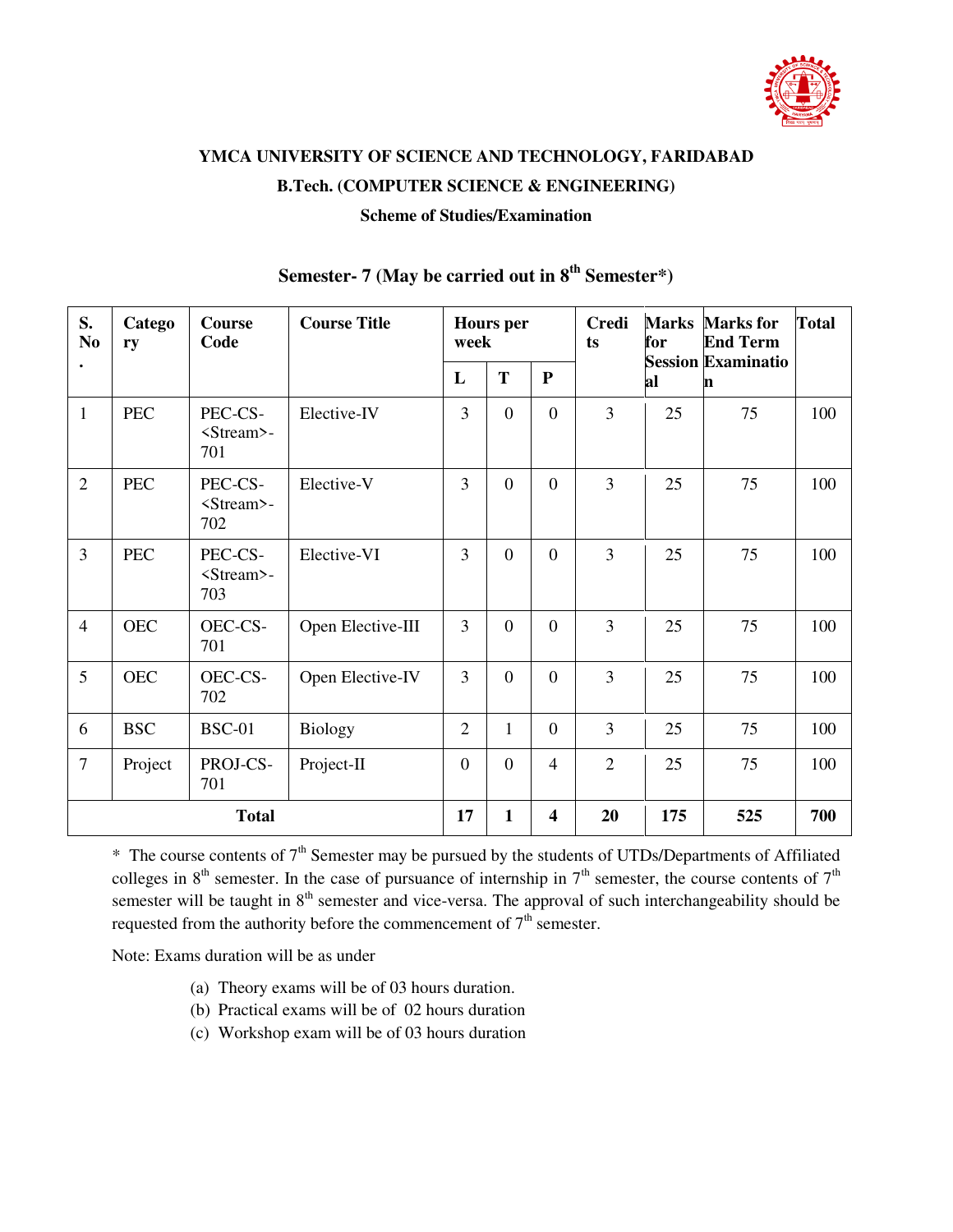

#### **B.Tech. (COMPUTER SCIENCE & ENGINEERING)**

#### **Scheme of Studies/Examination**

| S.<br>No. | Category | Course<br>Code | <b>Course Title</b> | <b>Duration</b> | <b>Credits</b> | <b>Marks</b><br>for<br><b>Session</b><br>al | <b>Marks</b><br>for End<br><b>Term</b><br><b>Examin</b> | <b>Total</b> |
|-----------|----------|----------------|---------------------|-----------------|----------------|---------------------------------------------|---------------------------------------------------------|--------------|
|           |          |                |                     |                 |                |                                             | ation                                                   |              |
| 1.        | Project  | PROJ-          | Industry            | 6 Months        | 10             | 200                                         | 300                                                     | 500          |
|           |          | CS-801         | Internship*         |                 |                |                                             |                                                         |              |
|           |          |                | <b>Total</b>        |                 | 10             | 200                                         | 300                                                     | 500          |

## Semester- 8 (May be carried out in  $7<sup>th</sup>$  semester\*)

Note: Procedure for Annual Examination and continuous Assessment

| <b>Annual Exams Marks</b><br>(A) |           |
|----------------------------------|-----------|
| 1. Project Evaluation            | 50 Marks  |
| 2. Project Seminar               | 50 Marks  |
| 3. Project Viva                  | 100 marks |

#### **(B) Continuous Assessment Marks**

| 1. Assessment by Institute faculty | 100 Marks |
|------------------------------------|-----------|
| 2. Assessment by Industrial Guide  | 150 Marks |
| 3. Conduct Marks                   | 50 Marks  |

\* The Industry Internship may be pursued by UTDs/Departments of Affiliated colleges in  $7<sup>th</sup>$  or  $8<sup>th</sup>$ semester. In the case of pursuance of internship in  $7<sup>th</sup>$  semester, the course contents of  $7<sup>th</sup>$  semester will be taught in 8<sup>th</sup> semester and vice-versa. The approval of such interchangeability should be requested from the authority before the commencement of  $7<sup>th</sup>$  semester.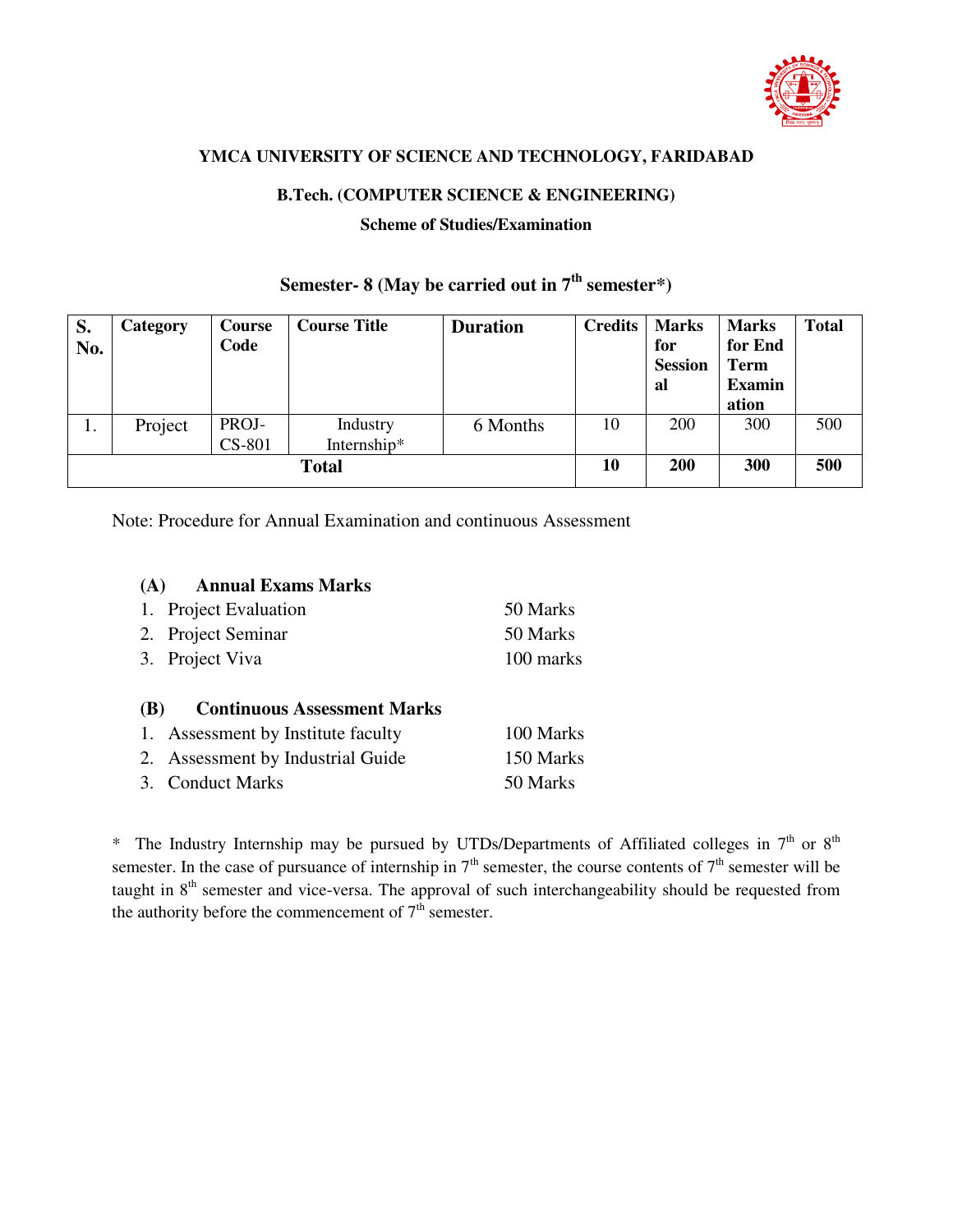

## **PROFESSIONAL ELECTIVE COURSES**

| <b>Electives</b>   | Stream-1                     | Stream-2                              | Stream-3                   | Stream-4                |
|--------------------|------------------------------|---------------------------------------|----------------------------|-------------------------|
|                    | <b>Theory</b> and            | <b>Systems</b>                        | <b>Data Science</b>        | <b>Applications</b>     |
|                    | <b>Algorithms</b>            | <b>Code: PEC-CS-</b>                  | and Machine                | <b>Code: PEC-CS-</b>    |
|                    | Code: PEC-CS-                | S <number></number>                   | Intelligence               | A <number></number>     |
|                    | T <number></number>          |                                       | Code: PEC-CS-              |                         |
|                    |                              |                                       | D <number></number>        |                         |
| <b>Elective-I</b>  | <b>Graph Theory</b>          | Advanced                              | Machine Learning           | <b>Image Processing</b> |
|                    | (PEC-CS-T-501)               | Computer                              | $(PEC-CS-D-501(I))$        | (PEC-CS-A-501)          |
|                    |                              | Architecture                          | <b>Intelligent Systems</b> |                         |
|                    |                              | (PEC-CS-S-501)                        | $(PEC-CS-D-501(II))$       |                         |
|                    |                              |                                       |                            |                         |
| Elective-II        | Advanced                     | Software                              | Data Mining                | Digital Signal          |
|                    | Algorithms                   | Engineering                           | (PEC-CS-D-601)             | Processing              |
|                    | (PEC-CS-T-601)               | (PEC-CS-S-601)                        |                            | (PEC-CS-A-601)          |
| Elective-III       | Parallel and                 | Distributed                           | Soft Computing             | Computer Graphics       |
|                    | Distributed                  | Systems                               | (PEC-CS-D-602)             | (PEC-CS-A-602)          |
|                    | Algorithms<br>(PEC-CS-T-602) | $(PEC-CS-S-602(I))$                   |                            |                         |
|                    |                              | <b>Embedded Systems</b><br>(PEC-CS-S- |                            |                         |
|                    |                              | 602(II)                               |                            |                         |
| <b>Elective-IV</b> | Queuing Theory               | Advanced                              | Speech and Natural         | Optimization            |
|                    | and Modeling                 | <b>Operating Systems</b>              | <b>Language Processing</b> | Techniques              |
|                    | (PEC-CS-T-701)               | $(PEC-CS-S-701(I))$                   | (PEC-CS-D-701)             | (PEC-CS-A-701)          |
|                    |                              | <b>Real Time Systems</b>              |                            |                         |
|                    |                              | (PEC-CS-S-                            |                            |                         |
|                    |                              | 701(II)                               |                            |                         |
| Elective-V         | Game Theory                  | Ad-Hoc and Sensor                     | Data Analytics             | Web and Internet        |
|                    | (PEC-CS-T-702)               | Networks                              | $(PEC-CS-D-702(I))$        | Technology              |
|                    |                              | (PEC-CS-S-702)                        | Information                | (PEC-CS-A-702)          |
|                    |                              |                                       | Retrieval                  |                         |
|                    |                              |                                       | $(PEC-CS-D-702(II))$       |                         |
| <b>Elective-VI</b> | <b>Information Theory</b>    | <b>Internet of Things</b>             | Neural Networks and        | Cryptography and        |
|                    | and Coding                   | (PEC-CS-S-703)                        | Deep Learning              | <b>Network Security</b> |
|                    | (PEC-CS-T-703)               |                                       | (PEC-CS-D-703)             | (PEC-CS-A-703)          |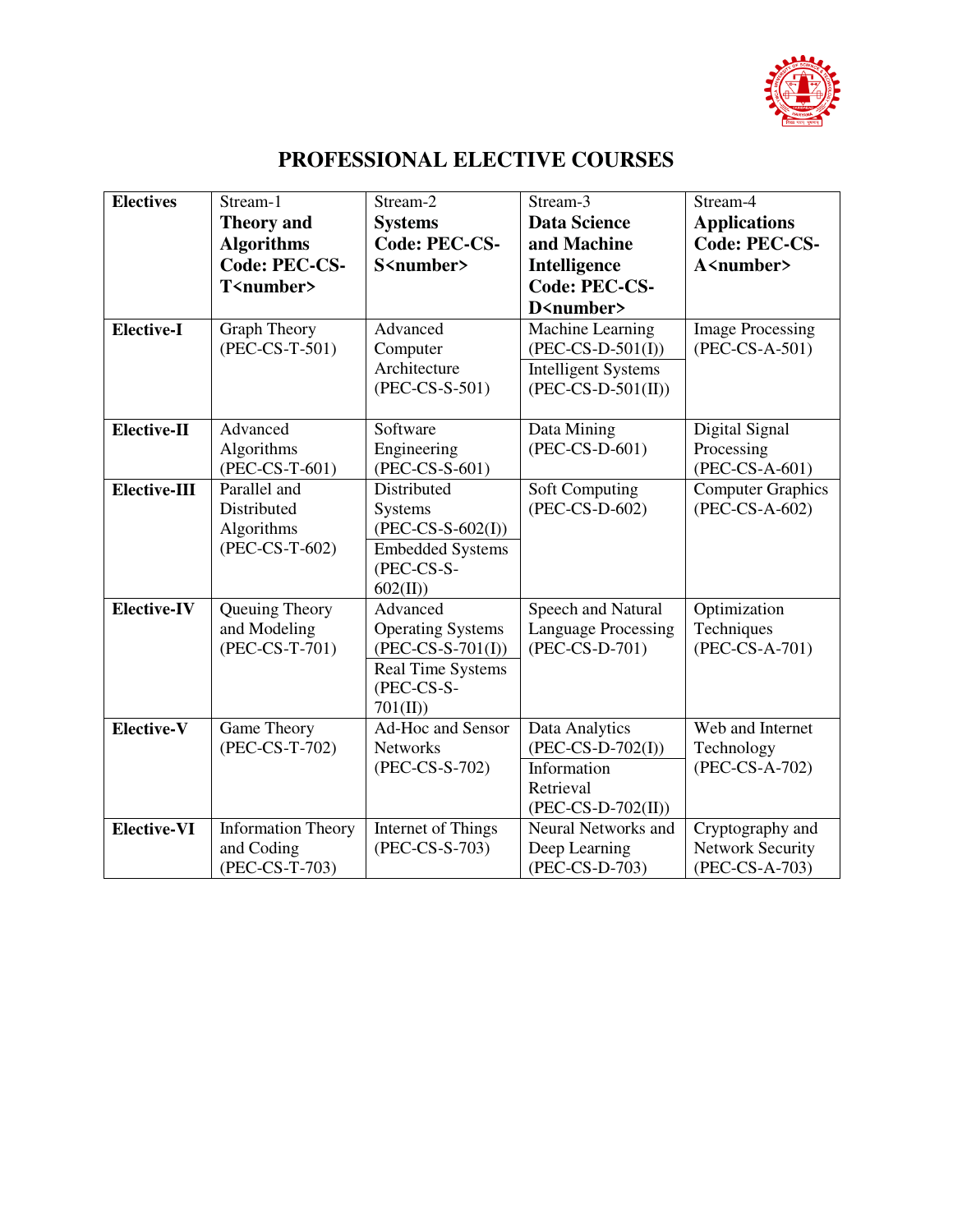

| <b>Open Elective-I</b>      | <b>Open Elective-II</b>       | <b>Open Elective-III</b> | <b>Open Elective-IV</b>   |
|-----------------------------|-------------------------------|--------------------------|---------------------------|
| Soft Skills and             | Human Resource                | Financial                | Economic Policies in      |
| Interpersonal               | Management                    | Management               | India                     |
| Communication               | $(OEC-CS-602(I))$             | $(OEC-CS-701(I))$        | $(OEC-CS-702(I))$         |
| $(OEC-CS-601(I))$           |                               |                          |                           |
| <b>Cyber Law and Ethics</b> | <b>ICT</b> for Development    | E-commerce and           | Cloud Computing           |
| $(OEC-CS-601(II))$          | $(OEC-CS-602(II))$            | Entrepreneurship         | $(OEC-CS-702(II))$        |
|                             |                               | $(OEC-CS-701(II))$       |                           |
| Data Analytics using        | <b>Intellectual Property</b>  | R programming            | <b>Optical Network</b>    |
| Python                      | Rights                        | $(OEC-CS-701(III))$      | Design                    |
| $(OEC-CS-601(III))$         | $(OEC-CS-602(III))$           |                          | $(OEC-CS-702(III))$       |
| <b>Electronic Devices</b>   | <b>International Business</b> | Renewable Energy         | <b>High Speed Network</b> |
| $(OEC-CS-601(IV))$          | Environment                   | System                   | $(OEC-CS-702(IV))$        |
|                             | $(OEC-CS-602(IV))$            | $(OEC-CS-701(IV))$       |                           |
| Digital System Design       | <b>Operations Research</b>    |                          |                           |
| $(OEC-CS-601(V))$           | $(OEC-CS-602(V))$             |                          |                           |

## **OPEN ELECTIVE COURSES\***

**\* The list is non-exhaustive and may be appended with new courses time to time with the approval of Board of Studies.**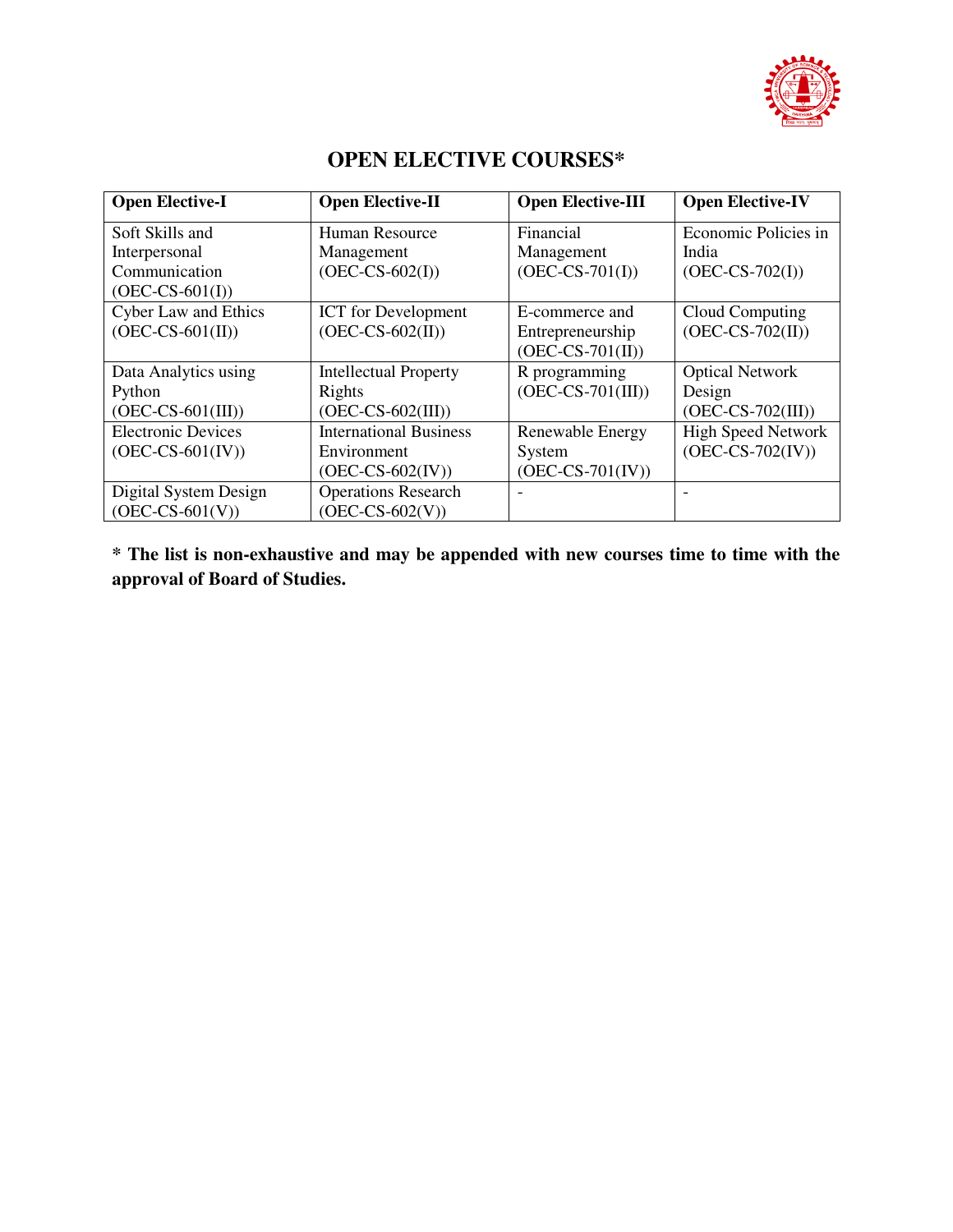

### **ADDITIONAL COURSES FOR B.TECH (Hons.)**

In order to have an Honours degree, a student has to choose 19-20 credits from the following courses in addition. The professional electives may be selected **excluding** these.

| S.             | Category   | <b>Course Title</b><br><b>Course</b><br>Code | Hours per week                            |   |                | <b>Credits</b>   |   |
|----------------|------------|----------------------------------------------|-------------------------------------------|---|----------------|------------------|---|
| No.            |            |                                              | L                                         | Т | P              |                  |   |
| $\mathbf{1}$   | <b>PEC</b> | PEC-CS-T-<br>501                             | <b>Graph Theory</b>                       | 3 | $\Omega$       | $\overline{0}$   | 3 |
| $\overline{2}$ | <b>PEC</b> | PEC-CS-S-<br>601                             | Software<br>Engineering                   | 3 | $\Omega$       | $\overline{4}$   | 5 |
| $\overline{3}$ | <b>PEC</b> | PEC-CS-S-<br>602(II)                         | Embedded<br>Systems                       | 3 | $\Omega$       | $\overline{4}$   | 5 |
| $\overline{4}$ | <b>PEC</b> | PEC-CS-D-<br>501(II)                         | <b>Intelligent Systems</b>                | 3 | $\Omega$       | $\overline{0}$   | 3 |
| 5              | <b>PEC</b> | PEC-CS-A-<br>703                             | Cryptography &<br><b>Network Security</b> | 3 | $\Omega$       | $\overline{0}$   | 3 |
| 6              | <b>PEC</b> | PEC-CS-S-<br>703                             | Internet of Things                        | 3 | $\overline{0}$ | $\mathbf{0}$     | 3 |
| $\overline{7}$ | <b>PEC</b> | PEC-CS-D-<br>702(I)                          | Data Analytics                            | 3 | $\overline{0}$ | $\overline{0}$   | 3 |
| 8              | <b>PEC</b> | PEC-CS-D-<br>501                             | Machine Learning                          | 3 | $\overline{0}$ | $\boldsymbol{0}$ | 3 |

Extra credits except from those earned by above mentioned subjected may be earned through MOOCs. The MOOCs chosen should be apart from the subjects studied during  $1<sup>st</sup>$  to  $8<sup>th</sup>$ Semester.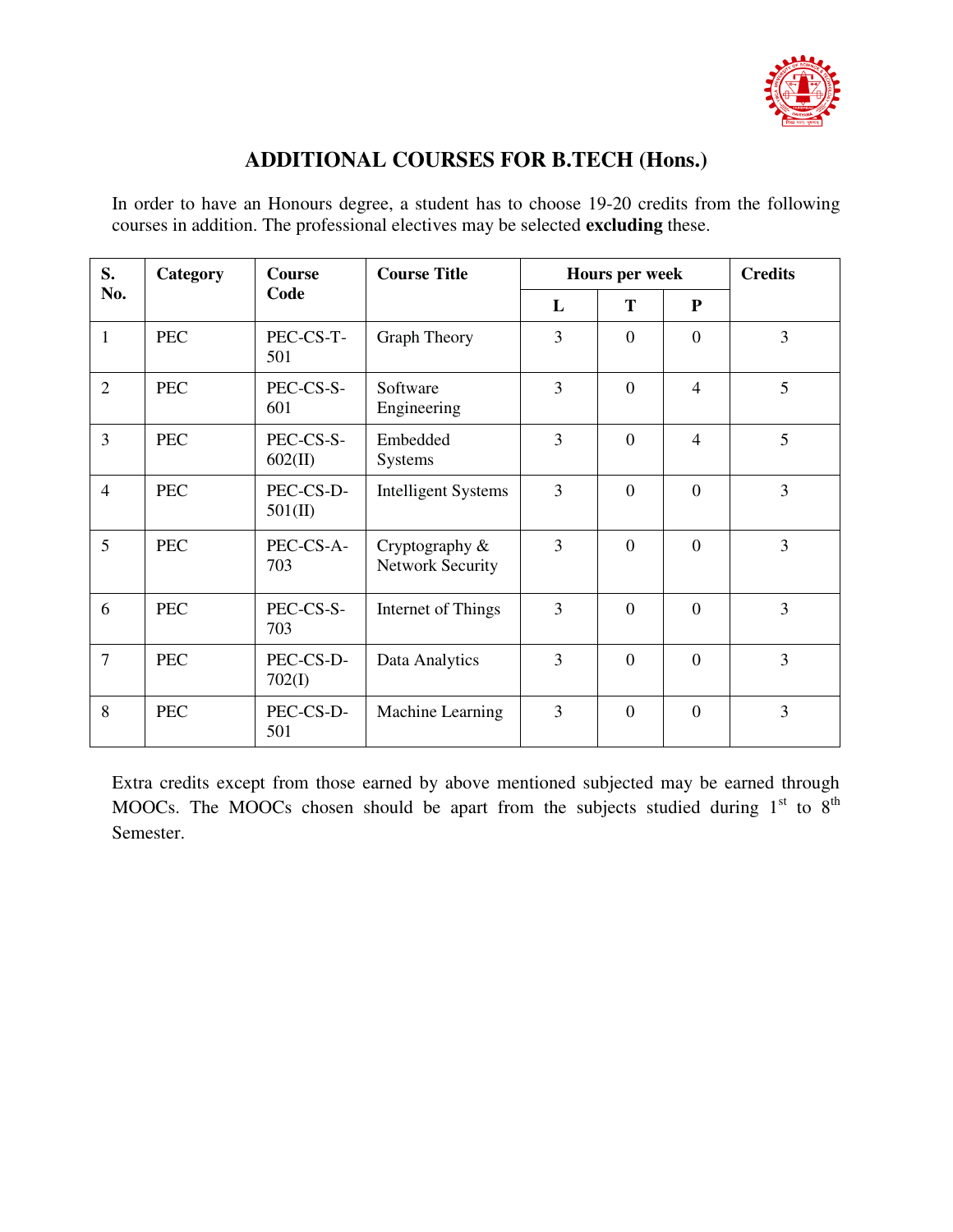

### **DETAILED 4-YEAR CURRICULUM CONTENTS**

**Undergraduate Degree in Engineering & Technology** 

**Branch/Course: COMPUTER SCIENCE & ENGG.** 

**Second year (Third semester onwards)** 

**PROFESSIONAL CORE COURSES**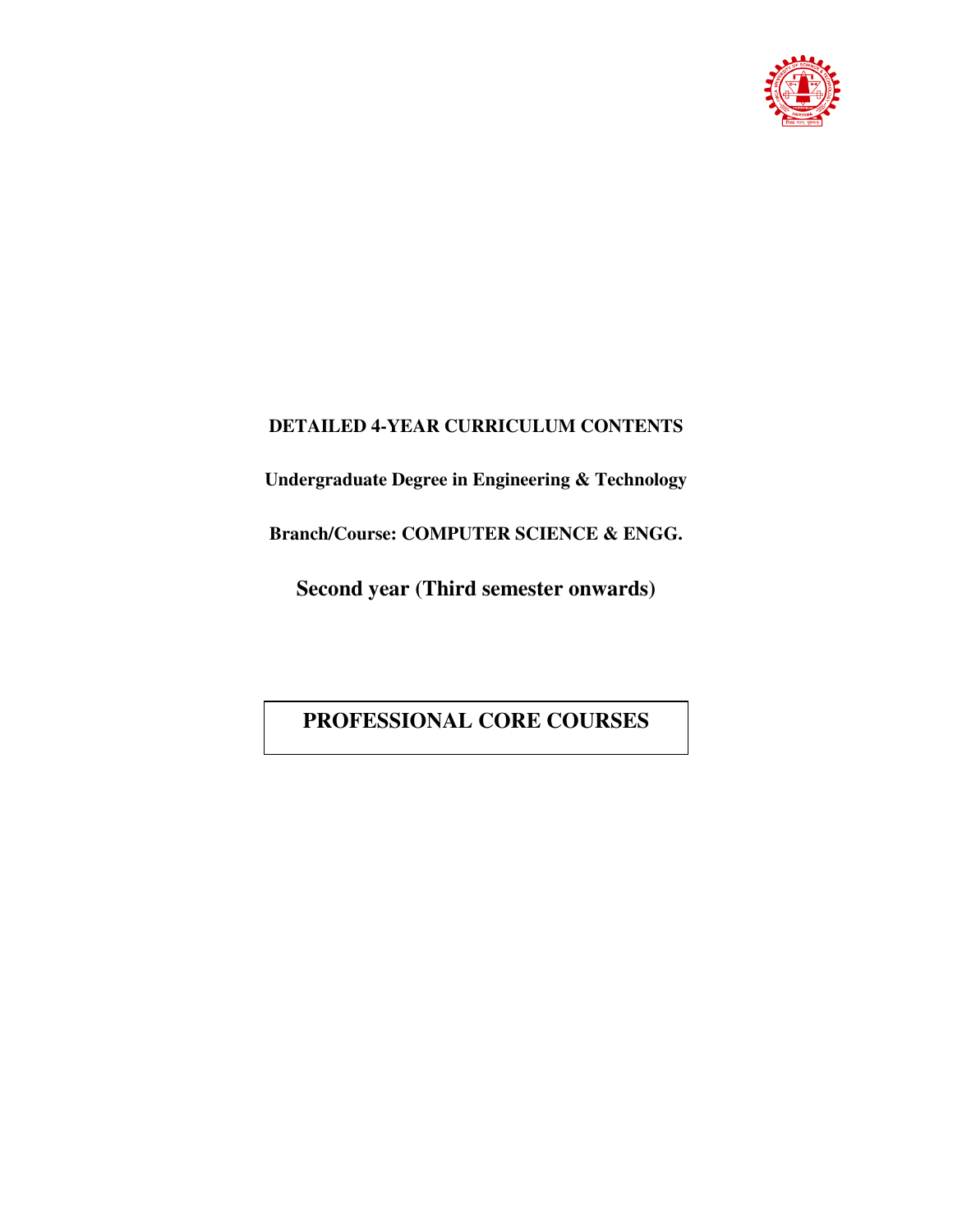

#### **CODE: ESC-301**

#### **SUBJECT NAME: ANALOG ELECTRONIC CIRCUITS**

#### **CREDITS: 3**

| <b>B.TECH.</b> 3rd SEMESTER | <b>SESSIONAL:</b> | 25  |
|-----------------------------|-------------------|-----|
| L T P                       | THEORY EXAM: 75   |     |
| $3 \quad 0 \quad 0$         | TOTAI:            | 100 |

#### **MODULE 1: DIODE CIRCUITS**

P-N junction diode, I-V characteristics of a diode; review of half-wave and full-wave rectifiers, Zener diodes, clamping and clipping circuits.

#### **MODULE 2: BJT CIRCUITS**

Structure and I-V characteristics of a BJT; BJT as a switch. BJT as an amplifier: small-signal model, biasing circuits, current mirror; common-emitter, common-base and common collector amplifiers; Small signal equivalent circuits, high-frequency equivalent circuits

#### **MODULE 3: MOSFET CIRCUITS**

MOSFET structure and I-V characteristics. MOSFET as a switch. MOSFET as an amplifier: small-signal model and biasing circuits, common-source, common-gate and common-drain amplifiers; small signal equivalent circuits - gain, input and output impedances, ransconductance, high frequency equivalent circuit.

#### **MODULE 4: DIFFERENTIAL, MULTI-STAGE AND OPERATIONAL AMPLIFIERS**

Differential amplifier; power amplifier; direct coupled multi-stage amplifier; internal structure of an operational amplifier, ideal op-amp, non-idealities in an op-amp (Output offset voltage, input bias current, input offset current, slew rate, gain bandwidth product)

#### **MODULE 5: LINEAR APPLICATIONS OF OP-AMP**

Idealized analysis of op-amp circuits, Inverting and non-inverting amplifier, differential amplifier, instrumentation amplifier, integrator, active filter, P, PI and PID controllers and lead/lag compensator using an op-amp, voltage regulator, oscillators (Wein bridge and phase shift). Analog to Digital Conversion.

#### **MODULE 6: NONLINEAR APPLICATIONS OF OP-AMP**

Hysteretic Comparator, Zero Crossing Detector, Square-wave and triangular-wave generators. Precision rectifier, peak detector. Monoshot.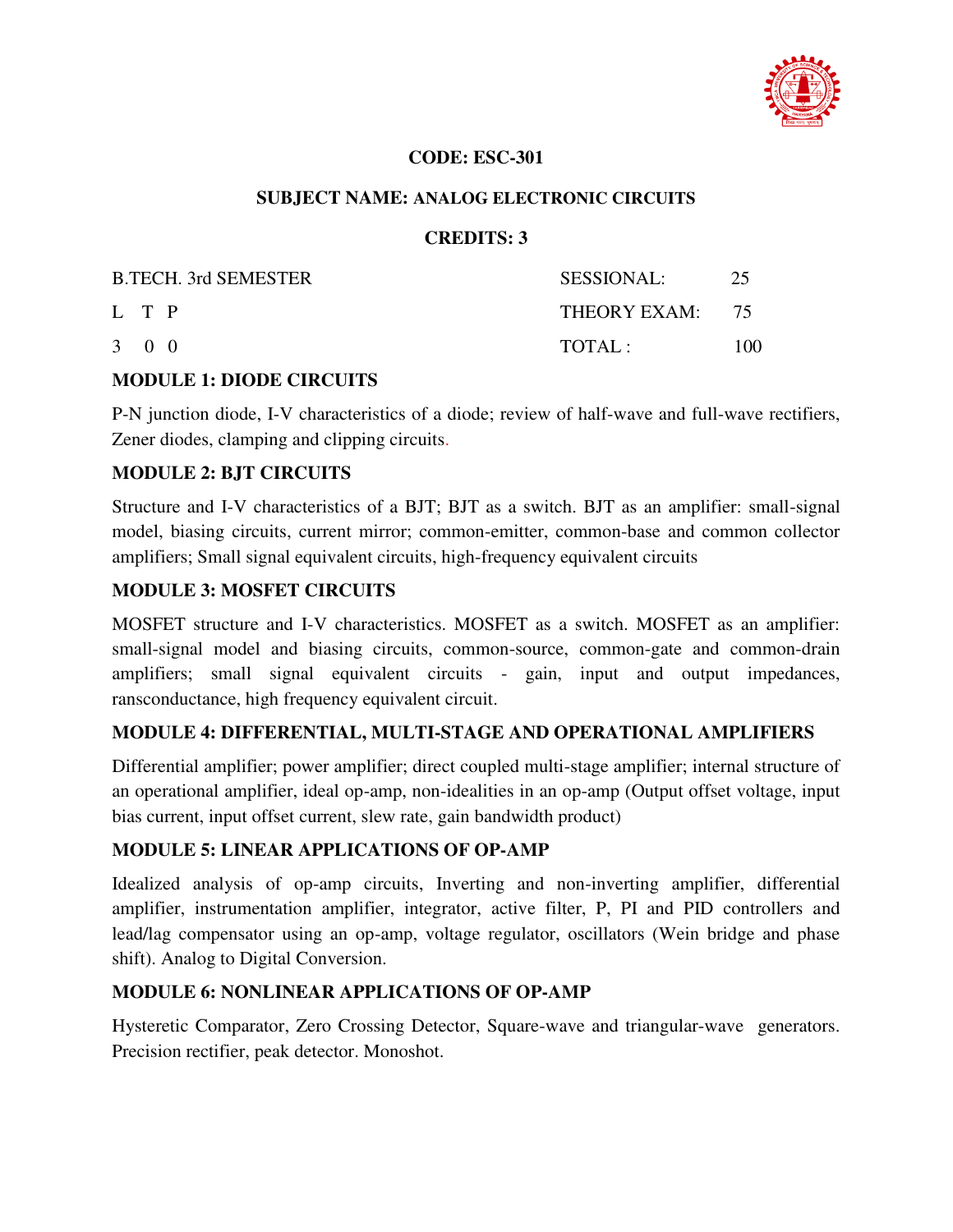

#### **Course Outcomes:**

At the end of this course, students will demonstrate the ability to

- 1. Understand the characteristics of transistors.
- 2. Design and analyse various rectifier and amplifier circuits.
- 3. Design sinusoidal and non-sinusoidal oscillators.
- 4. Understand the functioning of OP-AMP and design OP-AMP based circuits.

#### **REFERENCES**

- **1. A. S. Sedra and K. C. Smith, "Microelectronic Circuits", New York, Oxford University Press, 1998.**
- **2. J. V. Wait, L. P. Huelsman and G. A. Korn, "Introduction to Operational Amplifier theory and applications", McGraw Hill U. S., 1992.**
- **3. J. Millman and A. Grabel, "Microelectronics", McGraw Hill Education, 1988.**
- **4. P. Horowitz and W. Hill, "The Art of Electronics", Cambridge University Press, 1989.**
- **5. P. R. Gray, R. G. Meyer and S. Lewis, "Analysis and Design of Analog Integrated Circuits", John Wiley & Sons, 2001.**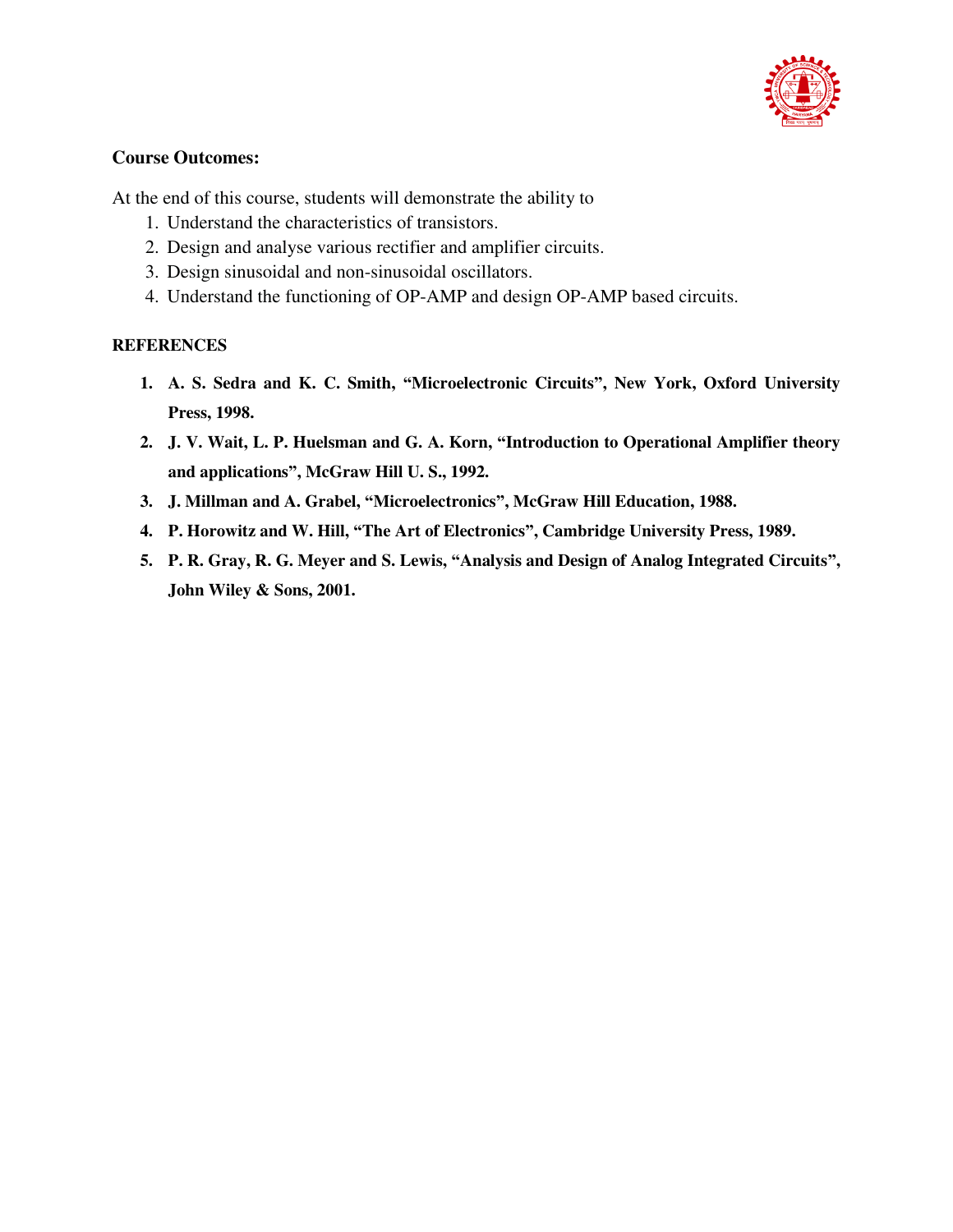

#### **CODE: PCC-CS-301**

#### **SUBJECT NAME: DATA STRUCTURES & ALGORITHMS**

#### **CREDITS: 3**

| <b>B.TECH. 3rd SEMESTER</b> | <b>SESSIONAL:</b> | -25  |
|-----------------------------|-------------------|------|
| L T P                       | THEORY EXAM: 75   |      |
| 3 0 0                       | TOTAL:            | 100. |

Pre-requisites: Fundamentals of Computer and Programming in C

Course Objectives:

- 1. To impart the basic concepts of data structures and algorithms.
- 2. To understand concepts about searching and sorting techniques
- 3. To understand basic concepts about stacks, queues, lists, trees and graphs.
- 4. To enable them to write algorithms for solving problems with the help of fundamental data structures

#### **MODULE 1: INTRODUCTION**

Basic Terminologies: Elementary Data Organizations, Data Structure Operations: insertion, deletion, traversal etc.; Analysis of an Algorithm, Asymptotic Notations, Time-Space trade off. **Searching:** Linear Search and Binary Search Techniques and their complexity analysis.

#### **MODULE 2: STACKS AND QUEUES**

ADT Stack and its operations: Algorithms and their complexity analysis, Applications of Stacks: Expression Conversion and evaluation – corresponding algorithms and complexity analysis. ADT queue, Types of Queue: Simple Queue, Circular Queue, Priority Queue; Operations on each types of Queues: Algorithms and their analysis.

#### **MODULE 3: LINKED LISTS**

Singly linked lists: Representation in memory, Algorithms of several operations: Traversing, Searching, Insertion into, Deletion from linked list; Linked representation of Stack and Queue, Header nodes, Doubly linked list: operations on it and algorithmic analysis; Circular Linked Lists: all operations their algorithms and the complexity analysis.

**Trees:** Basic Tree Terminologies, Different types of Trees: Binary Tree, Threaded Binary Tree, Binary Search Tree, AVL Tree; Tree operations on each of the trees and their algorithms with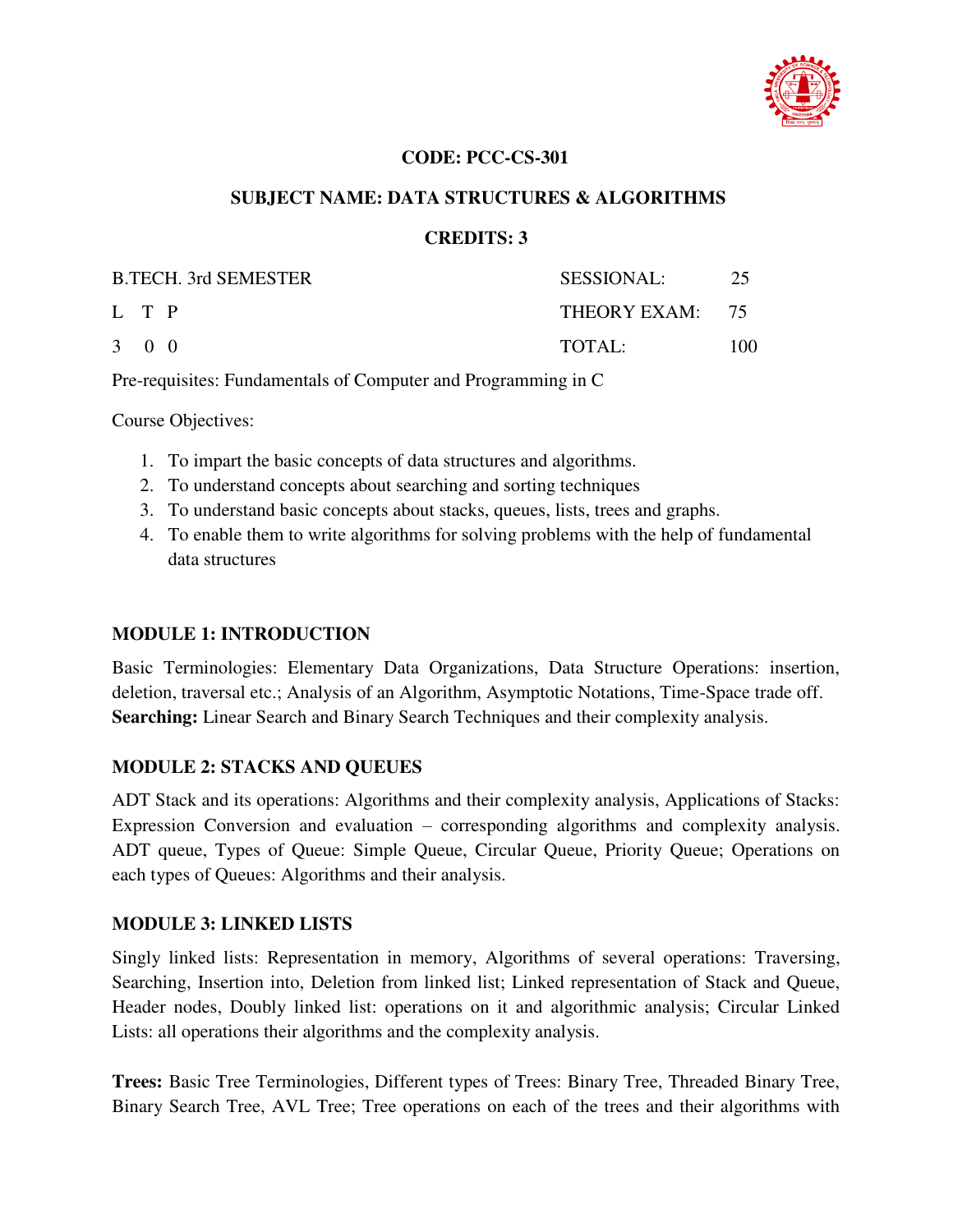

complexity analysis. Applications of Binary Trees, B Tree, B+ Tree: definitions, algorithms and analysis.

#### **MODULE 4: SORTING AND HASHING**

Objective and properties of different sorting algorithms: Selection Sort, Bubble Sort, Insertion Sort, Quick Sort, Merge Sort, Heap Sort; Performance and Comparison among all the methods. Hashing and collision resolution.

**Graph:** Basic Terminologies and Representations, Graph search and traversal algorithms and complexity analysis.

Course Outcomes:

- 1. For a given algorithm student will able to analyze the algorithms to determine the time and computation complexity and justify the correctness.
- 2. For a given Search problem (Linear Search and Binary Search) student will able to implement it.
- 3. For a given problem of Stacks, Queues, linked list and Tree, student will able to implement it and analyze the same to determine the time and computation complexity.
- 4. Student will able to write an algorithm Selection Sort, Bubble Sort, Insertion Sort, Quick Sort, Merge Sort, Heap Sort and compare their performance in term of Space and Time complexity.
- 5. Student will able to implement Graph search and traversal algorithms and determine the time and computation complexity.

#### **REFERENCES**

- **1. A. M. Tenenbaum, Langsam, Moshe J. Augentem , "***Data Structures using C***," PHI Pub.**
- **2. A.V. Aho, J.E. Hopcroft and T.D. Ullman, "***Data Structures and Algorithms***" Original edition, Addison-Wesley, 1999, Low Priced Edition.**
- **3. Ellis Horowitz & Sartaj Sahni, "***Fundamentals of Data structures***" Pub, 1983,AW**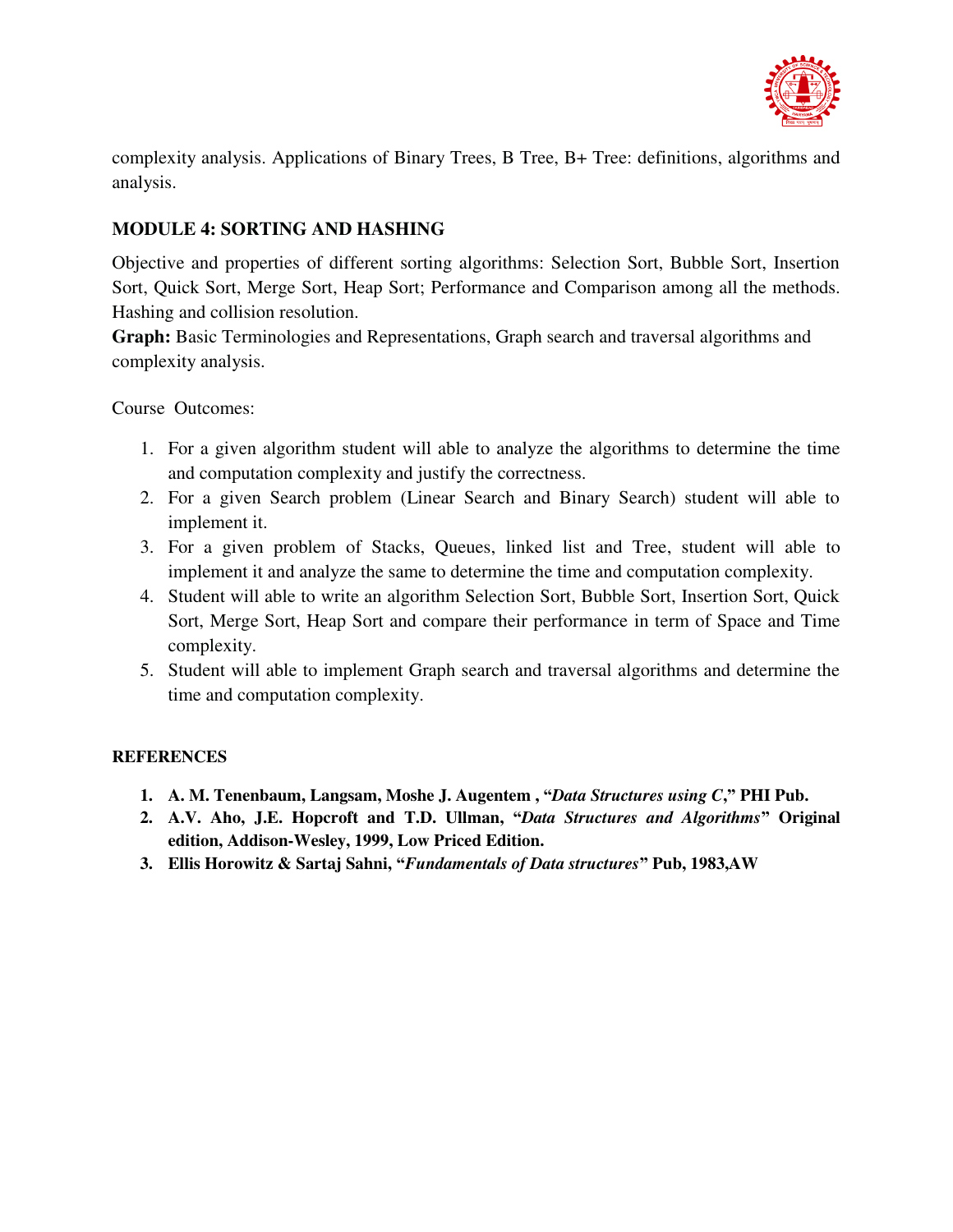

#### **CODE: ESC-302**

#### **SUBJECT NAME: DIGITAL ELECTRONICS**

#### **CREDITS: 3**

|                     | <b>B.TECH. 3rd SEMESTER</b> | <b>SESSIONAL:</b> | 25  |
|---------------------|-----------------------------|-------------------|-----|
| L T P               |                             | THEORY EXAM: 75   |     |
| $3 \quad 0 \quad 0$ |                             | TOTAL:            | 100 |

Pre-requisites:

Course Objectives:

#### **MODULE 1: FUNDAMENTALS OF DIGITAL SYSTEMS AND LOGIC FAMILIES**

Digital signals, digital circuits, AND, OR, NOT, NAND, NOR and Exclusive-OR operations, Boolean algebra, examples of IC gates, number systems-binary, signed binary, octal hexadecimal number, binary arithmetic, one's and two's complements arithmetic, codes, error detecting and correcting codes, characteristics of digital lCs, digital logic families, TTL, Schottky TTL and CMOS logic, interfacing CMOS and TTL, Tri-state logic.

#### **MODULE 2: COMBINATIONAL DIGITALCIRCUITS**

Standard representation for logic functions, K-map representation, simplification of logic functions using K-map, minimization of logical functions. Don't care conditions, Multiplexer, De-Multiplexer/Decoders, Adders, Subtractors, BCD arithmetic, carry look ahead adder, serial adder, ALU, elementary ALU design, popular MSI chips, digital comparator, parity checker/generator, code converters, priority encoders, decoders/drivers for display devices, Q-M method of function realization.

#### **MODULE 3: SEQUENTIAL CIRCUITS AND SYSTEMS**

A 1-bit memory, the circuit properties of Bistable latch, the clocked SR flip flop, J- K-T and D types flip flops, applications of flip flops, shift registers, applications of shift registers, serial to parallel converter, parallel to serial converter, ring counter, sequence generator, ripple (Asynchronous) counters, synchronous counters, counters design using flip flops, special counter IC's, asynchronous sequential counters, applications of counters.

#### **MODULE 4: A/D AND D/A CONVERTERS**

Digital to analog converters: weighted resistor/converter, R-2R Ladder D/A converter, specifications for D/A converters, examples of D/A converter lCs, sample and hold circuit, analog to digital converters: quantization and encoding, parallel comparator A/D converter, successive approximation A/D converter, counting A/D converter, dual slope A/D converter,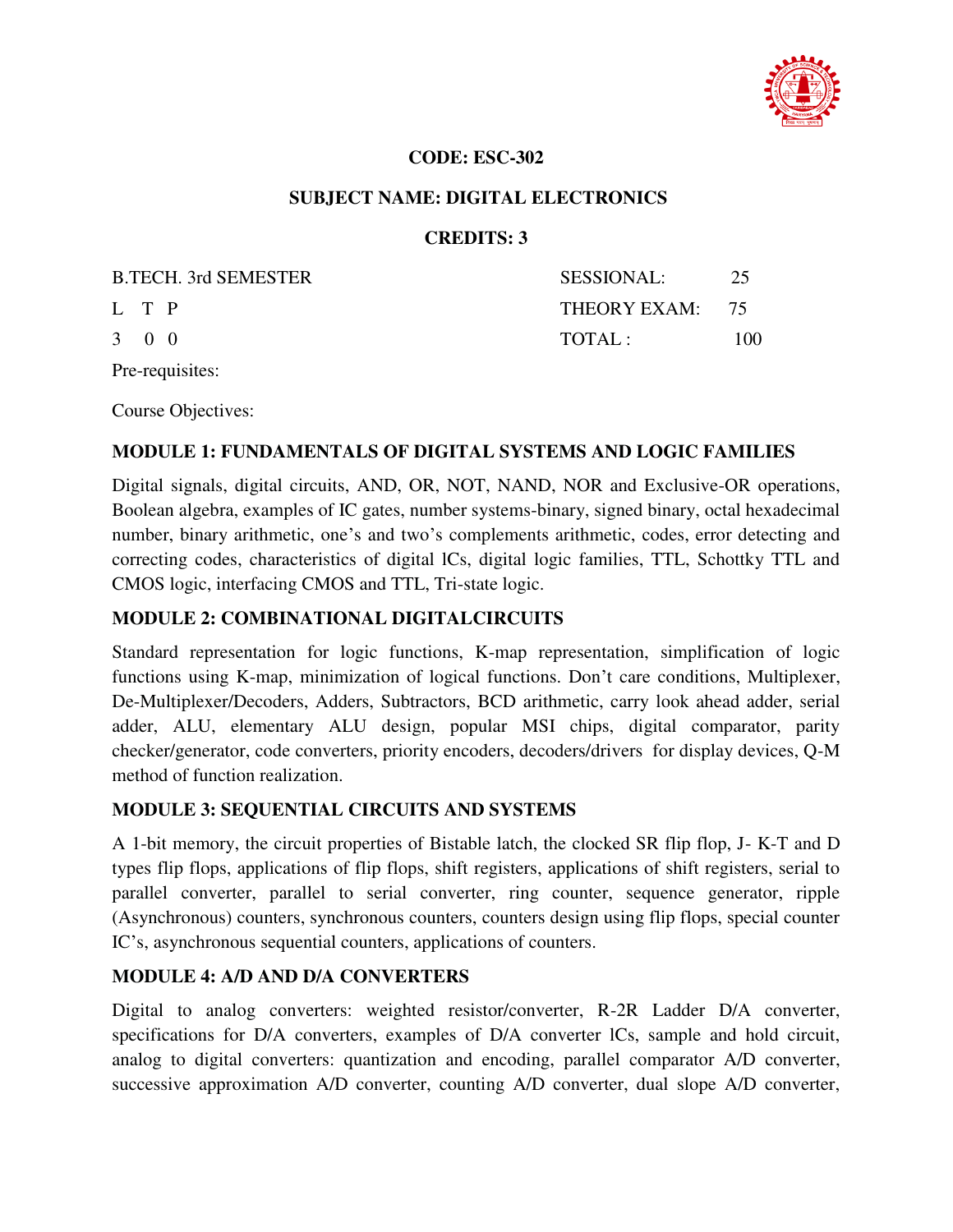

A/D converter using voltage to frequency and voltage to time conversion, specifications of A/D converters, example of A/D converter ICs

### **MODULE 5: SEMICONDUCTOR MEMORIES AND PROGRAMMABLE LOGIC DEVICES**

Memory organization and operation, expanding memory size, classification and characteristics of memories, sequential memory, read only memory (ROM), read and write memory(RAM), content addressable memory (CAM), charge de coupled device memory (CCD), commonly used memory chips, ROM as a PLD, Programmable logic array, Programmable array logic, complex Programmable logic devices (CPLDS), Field Programmable Gate Array (FPGA).

#### Course Outcomes:

At the end of this course, students will demonstrate the ability to

- 1. Understand working of logic families and logic gates.
- 2. Design and implement Combinational and Sequential logic circuits.
- 3. Understand the process of Analog to Digital conversion and Digital to Analog conversion.
- 4. use PLDs to implement the given logical problem.

#### **REFERENCES:**

- **1. R. P. Jain, "Modern Digital Electronics", McGraw Hill Education, 2009.**
- **2. M. M. Mano, "Digital logic and Computer design", Pearson Education India, 2016.**
- **3. A. Kumar, "Fundamentals of Digital Circuits", Prentice Hall India, 2016.**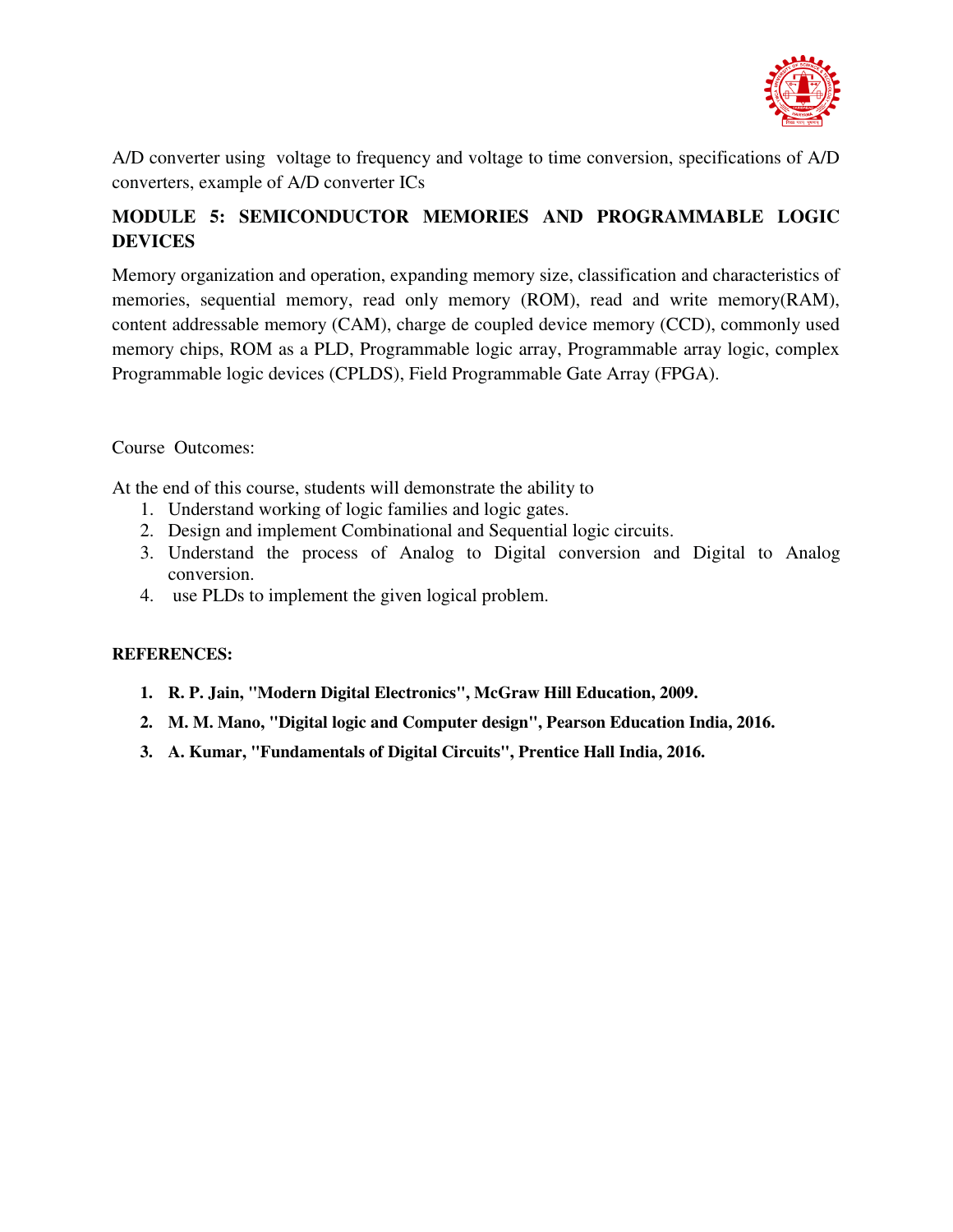

#### **CODE: BSC-301**

#### **SUBJECT NAME: CALCULUS AND ORDINARY DIFFERENTIAL EQUATIONS**

#### **NO OF CREDITS: 3**

| <b>B.TECH 3rd SEMESTER</b> | SESSIONAL:      | 25  |
|----------------------------|-----------------|-----|
| L T P                      | THEORY EXAM: 75 |     |
| $3 \quad 0 \quad 0$        | TOTAL:          | 100 |

Pre-requisites: Calculus, Multivariable Calculus (Differentiation)

Course Objectives:

#### **MODULE 1: SEQUENCES AND SERIES**

Convergence of sequence and series, tests for convergence, power series, Taylor's series. Series or exponential, trigonometric and logarithmic functions.

#### **MODULE 2: MULTIVARIABLE CALCULUS (DIFFERENTIATION)**

Limit, continuity and partial derivatives, directional derivatives, total derivative; Tangent plane and normal line; Maxima, minima and saddle points; Method of Lagrange multipliers; Gradient, curl and divergence.

#### **MODULE 3: MULTIVARIABLE CALCULUS (INTEGRATION)**

Multiple Integration: double and triple integrals (Cartesian and polar), change of order of integration in double integrals, Change of variables (Cartesian to polar). Theorems of Green, Gauss and Stokes, orthogonal curvilinear coordinates, Simple applications involving cubes, sphere and rectangular parallelepipeds.

#### **MODULE 4: FIRST ORDER ORDINARY DIFFERENTIAL EQUATIONS**

Exact, linear and Bernoulli's equations, Euler's equations, Equations not of first degree: equations solvable for p, equations solvable for y, equations solvable for x and Clairaut's type.

#### **MODULE 5: ORDINARY DIFFERENTIAL EQUATIONS OF HIGHER ORDERS**

Second order linear differential equations with variable coefficients, method of variation of parameters, Cauchy-Euler equation; Power series solutions; Legendre polynomials, Bessel functions of the first kind and their properties.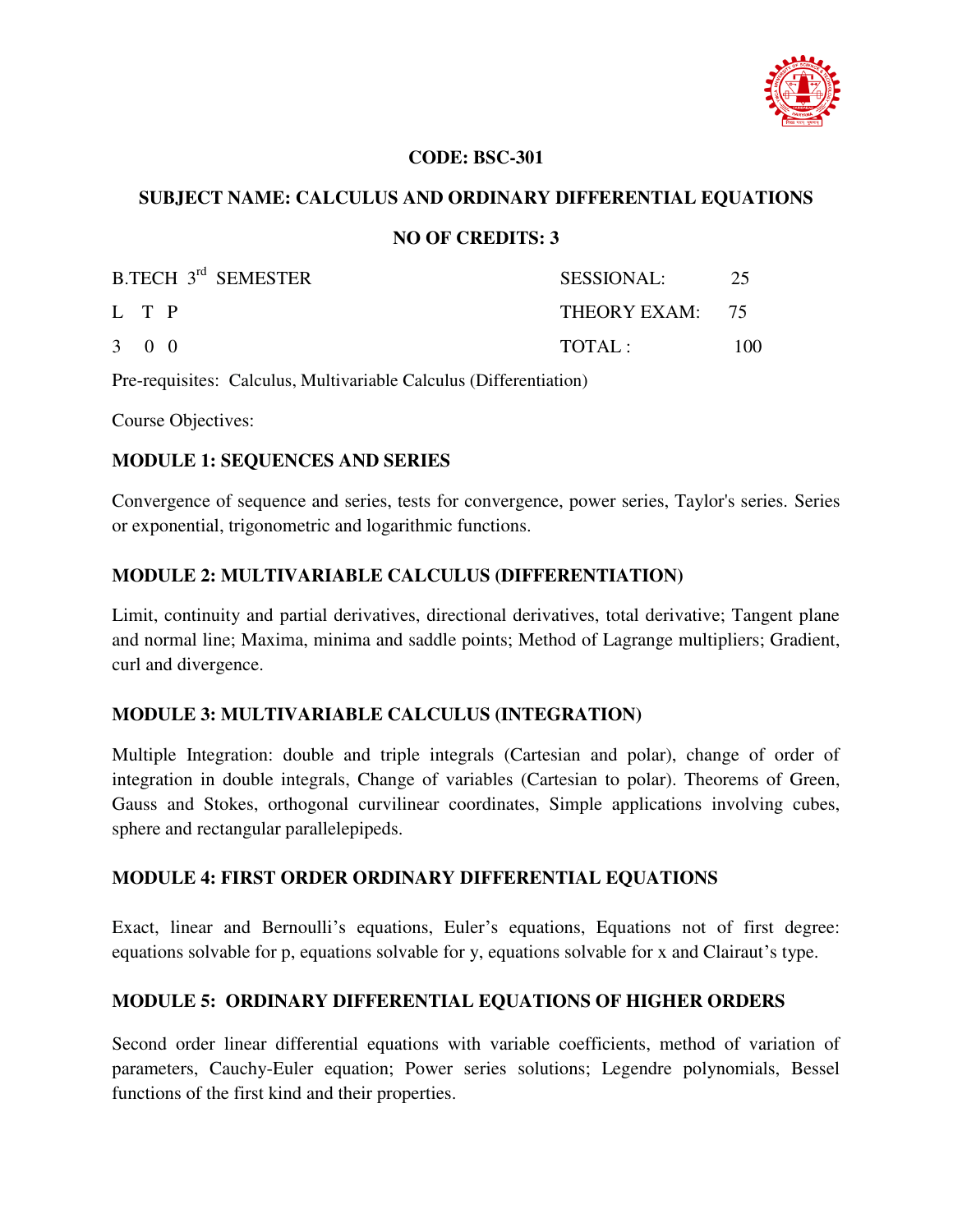

#### **Course Outcomes:**

#### **REFERENCES**

- **1. G.B. Thomas and R.L. Finney, "***Calculus and Analytic geometry***" , 9th Edition, Pearson, Reprint, 2002.**
- **2. 2. Veerarajan T., "***Engineering Mathematics for first year***", Tata McGraw-Hill, New Delhi, 2008.**
- **3. Ramana B.V., "***Higher Engineering Mathematics"***, Tata McGraw Hill New Delhi, 11th Reprint, 2010.**
- **4. N.P. Bali and Manish Goyal, "***A text book of Engineering Mathematics"***, Laxmi Publications, Reprint, 2010.**
- **5. B.S. Grewal, "***Higher Engineering Mathematics"***, Khanna Publishers, 35th Edition, 2000.**
- **6. Erwin Kreyszig, "***Advanced Engineering Mathematics"***, 9th Edition, John Wiley & Sons, 2006.**
- **7. W. E. Boyce and R. C. DiPrima, "***Elementary Differential Equations and Boundary Value Problems***, 9th Edition, Wiley India, 2009.**
- **8. S. L. Ross, "***Differential Equations"***, 3rd Ed., Wiley India, 1984.**
- **9. E. A. Coddington***, "An Introduction to Ordinary Differential Equations"***, Prentice Hall India, 1995.**
- **10. E. L. Ince, "***Ordinary Differential Equations"***, Dover Publications, 1958.**
- **11. G.F. Simmons and S.G. Krantz, "***Differential Equations***", Tata McGraw Hill, 2007.**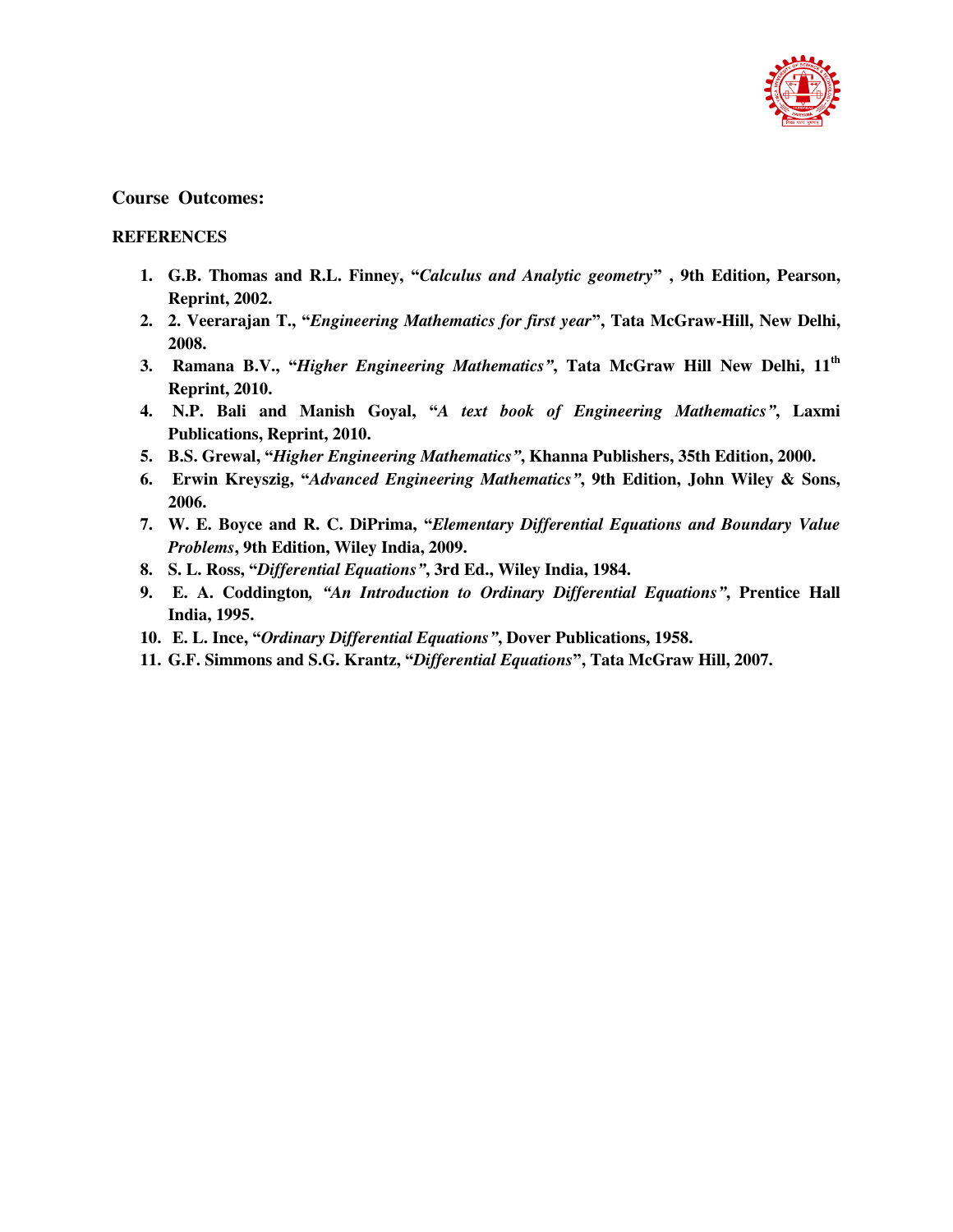

#### **CODE: HSMC-01**

#### **SUBJECT NAME: EFFECTIVE TECHNICAL COMMUNICATION**

#### **CREDITS: 3**

| <b>B.TECH.</b> 3rd SEMESTER | <b>SESSIONAL:</b> | 25   |
|-----------------------------|-------------------|------|
| L T P                       | THEORY EXAM: 75   |      |
| $3 \quad 0 \quad 0$         | TOTAL:            | 100- |

Pre-requisites:

Course Objectives:

#### **MODULE 1: INFORMATION DESIGN AND DEVELOPMENT**

Different kinds of technical documents, Information development life cycle, Organization structures, factors affecting information and document design, Strategies for organization, Information design and writing for print and for online media.

#### **MODULE 2: TECHNICAL WRITING, GRAMMAR AND EDITING**

Technical writing process, forms of discourse, Writing drafts and revising, Collaborative writing, creating indexes, technical writing style and language. Basics of grammar, study of advanced grammar, editing strategies to achieve appropriate technical style. Introduction to advanced technical communication, Usability, Hunan factors, Managing technical communication projects, time estimation, Single sourcing, Localization.

#### **MODULE 3: SELF DEVELOPMENT AND ASSESSMENT**

Self assessment, Awareness, Perception and Attitudes, Values and belief, Personal goal setting, career planning, Self-esteem. Managing Time; Personal memory, Rapid reading, Taking notes; Complex problem solving; Creativity

#### **MODULE 4: COMMUNICATION AND TECHNICAL WRITING**

Public speaking, Group discussion, Oral; presentation, Interviews, Graphic presentation, Presentation aids, Personality Development. Writing reports, project proposals, brochures, newsletters, technical articles, manuals, official notes, business letters, memos, progress reports, minutes of meetings, event report.

#### **MODULE 5: ETHICS**

Business ethics, Etiquettes in social and office settings, Email etiquettes, Telephone Etiquettes, Engineering ethics, Managing time, Role and responsibility of engineer, Work culture in jobs, Personal memory, Rapid reading, Taking notes, Complex problem solving, Creativity.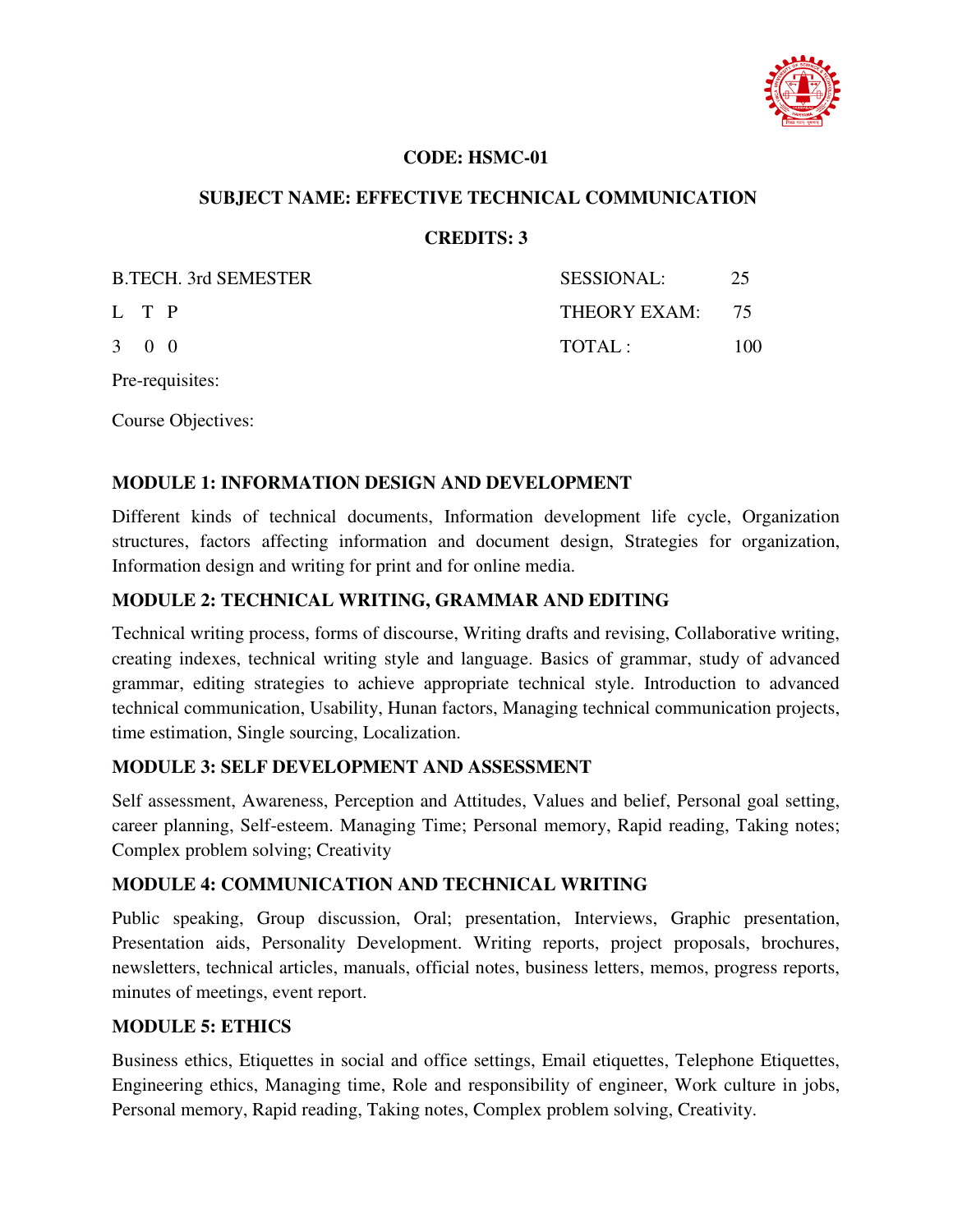

#### **Course Outcomes:**

#### **REFERENCES:**

- **1. David F. Beer and David McMurrey, Guide to writing as an Engineer, John Willey. New York, 2004**
- **2. Diane Hacker, Pocket Style Manual, Bedford Publication, New York, 2003. (ISBN 0312406843)**
- **3. Shiv Khera, You Can Win, Macmillan Books, New York, 2003.**
- **4. Raman Sharma, Technical Communications, Oxford Publication, London, 2004.**
- **5. Dale Jungk, Applied Writing for Technicians, McGraw Hill, New York, 2004. (ISBN: 07828357-4)**
- **6. Sharma, R. and Mohan, K. Business Correspondence and Report Writing, TMH New Delhi 2002.**
- **7. Xebec, Presentation Book, TMH New Delhi, 2000. (ISBN 0402213)**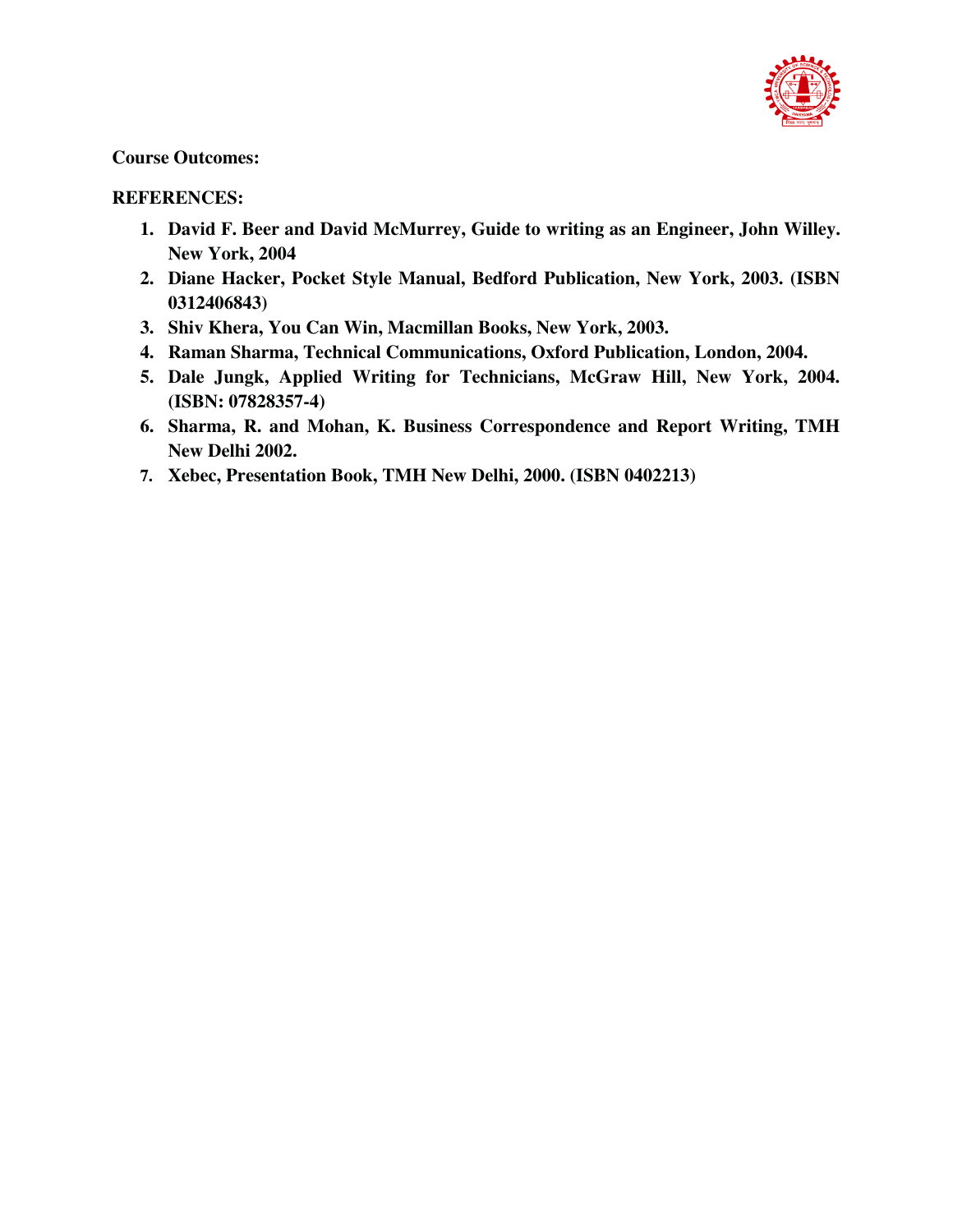

#### **CODE: PCC-CS-302**

#### **SUBJECT NAME: IT WORKSHOP (MATLAB)**

#### **CREDITS: 2**

| <b>B.TECH. 3rd SEMESTER</b> | <b>SESSIONAL:</b> | 15. |
|-----------------------------|-------------------|-----|
| L T P                       | PRACTICAL EXAM:   | 35  |
| $0 \t 0 \t 4$               | TOTAI:            | 50  |

Pre-requisites: There are no formal prerequisites for this course.

Course Objectives:

The course is intended to assist undergraduates in learning the basics of programming in general and programming MATLAB in particular. Basics of programming in MATLAB will be covered, with the goal of having students become comfortable enough to continue learning MATLAB and other programming languages on their own.

#### **MODULE 1: INTRODUCTION**

*Data types and variables:* Introduction to MATLAB, Data Types, Inter-conversion of Data types, MATLAB Variables, Keywords and Constant, Session Command. *MATLAB Operators and Operations:* Operators (Arithmetic, Relational, Logical, Bitwise), Set Operations, Operator Precedence, Mathematical Functions.

#### **MODULE 2: PROGRAMMING IN MATLAB**

*Script and Function:* Decision Making, Loops, branches, Functions, Working on Script File (Creating, Saving and Executing), MATLAB I/O, Formatted I/O Method,.

#### **MODULE 3: ARRAYS AND GRAPHICS**

*Matrices and Arrays:* Introduction to Matrices, Operations on Arrays/Matrices, Manipulations of Arrays/Matrices, Expansion of Matrix Size, Reduction of Matrices/Arrays order,

*Graphics:* Introduction to plot, Basic 2-D Plots( Style options, Labels, Axis control, etc.), specialized 2-D Plots, drawing multiple plots. Using MATLAB for fractals and chaos and Conway game of life

#### **MODULE 4: FILE HANDLING AND DEBUGGING**

*File Handling:* Introduction to file handling, working on files, accessing of Text File, Saving/ Loading MATLAB Variables, reading data without opening file, reading and writing Excel.

*Debugging:* Introduction to debugging, Break points, debugger, stepping, watching variable values, debugging commands.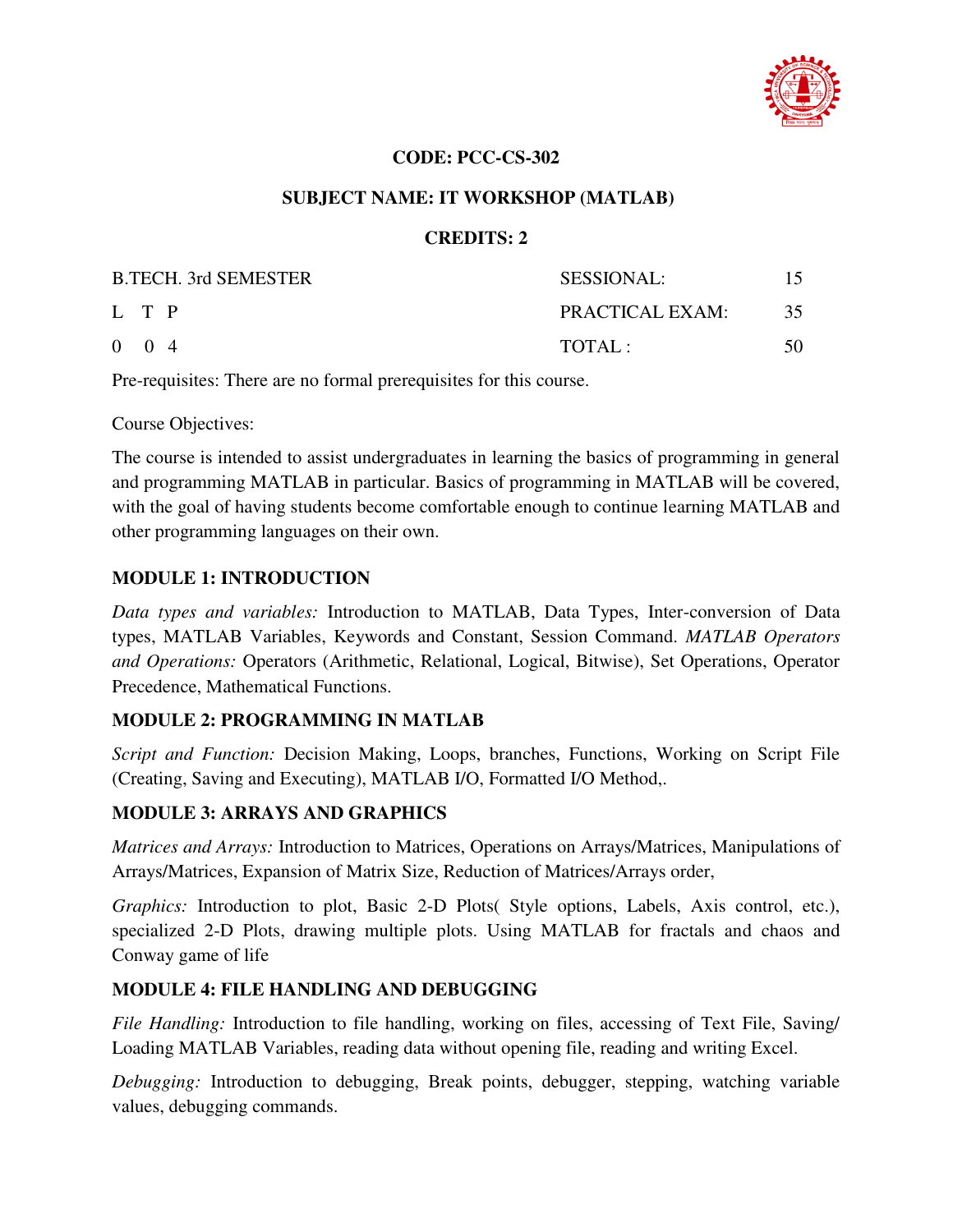

#### **Course Outcomes:**

At the end of the course, students will be able to

- 1. Use MATLAB for programming purposes
- 2. Learn and explore MATLAB further on their own
- 3. Use this learning experience to learn other programming languages.

#### **REFERENCES:**

- **1. Delores M. Etter, David C. Kuncicky, Holly Moore, "***Introduction to MATLAB 7.0***", Pearson, 2013.**
- **2. Rudra Pratap, "***Getting Started with MATLAB***", OXFORD University Press, 2010.**
- **3. Agam Kumar Tyagi, "***MATLAB and Simulink for Engineers***", University Press, 2012.**

#### **WEB REFERENCES**

**https://ocw.mit.edu/courses/mathematics/18-s997-introduction-to-matlab- programmingfall-2011/syllabus/**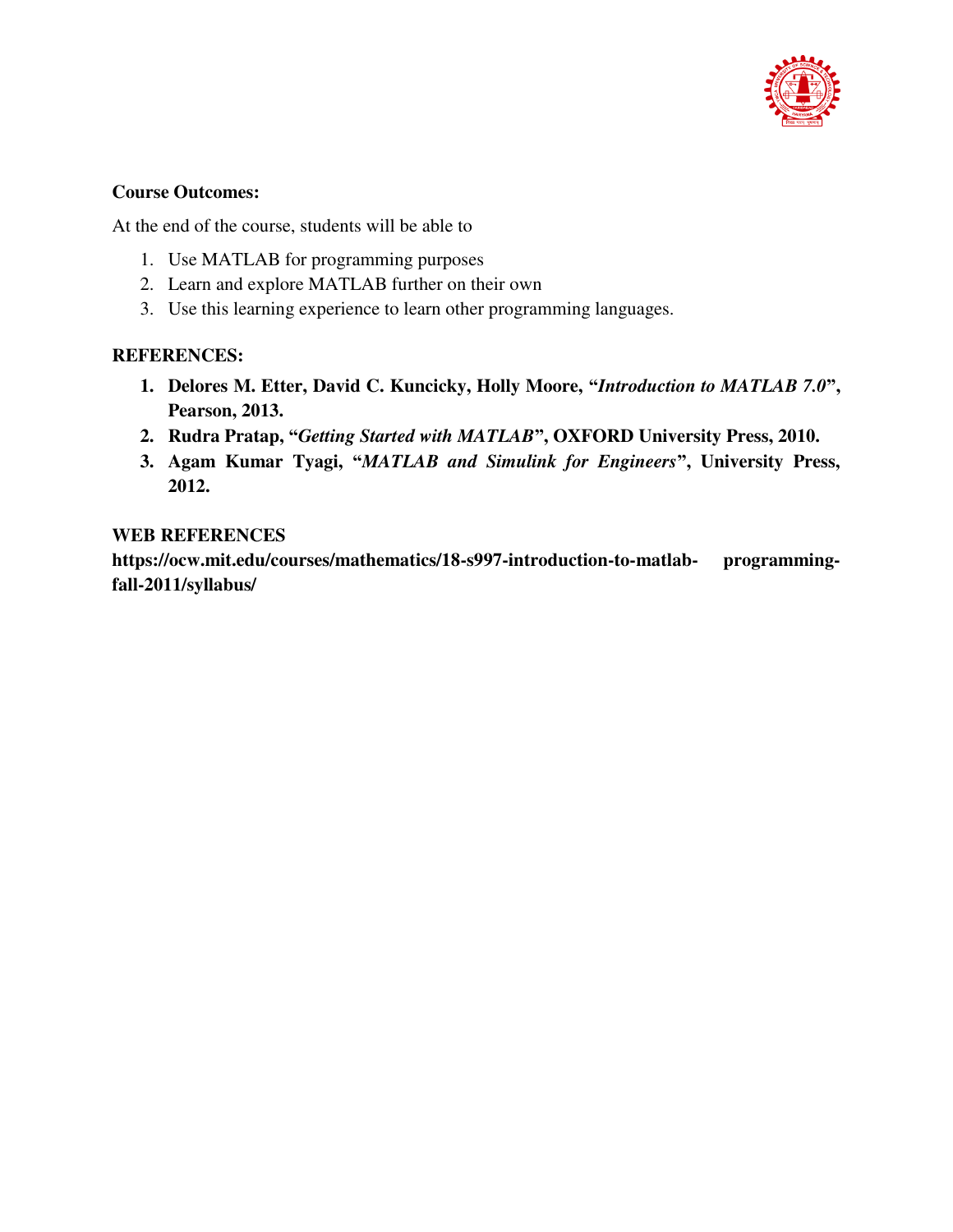

#### **CODE: PCC-CS-401**

#### **SUBJECT NAME: DISCRETE MATHEMATICS**

#### **NO OF CREDITS: 3**

| <b>B.TECH 4th SEMESTER</b> | <b>SESSIONAL:</b> | 25  |
|----------------------------|-------------------|-----|
| L T P                      | THEORY EXAM: 75   |     |
| $3 \quad 1 \quad 0$        | TOTAI.:           | 100 |

Course Objectives:

Throughout the course, students will be expected to demonstrate their understanding of Discrete Mathematics by being able to do each of the following:

- 1. Use mathematically correct terminology and notation.
- 2. Construct correct direct and indirect proofs.
- 3. Use division into cases in a proof.
- 4. Use counterexamples.
- 5. Apply logical reasoning to solve a variety of problems.

#### **MODULE-1:**

**Sets, Relation and function:** Operations and Laws of Sets, Cartesian Products, Binary Relation, Partial Ordering Relation, Equivalence Relation, Image of a Set, Sum and Product of Functions, Bijective functions, Inverse and Composite Function, Size of a Set, Finite and infinite Sets, Countable and uncountable Sets, Cantor's diagonal argument and The Power Set theorem, Schroeder-Bernstein theorem.

**Principles of Mathematical Induction:** The Well-Ordering Principle, Recursive definition, The Division algorithm: Prime Numbers, The Greatest Common Divisor: Euclidean Algorithm, The Fundamental Theorem of Arithmetic.

#### **MODULE-2:**

Basic counting techniques-inclusion and exclusion, pigeon-hole principle, permutation and combination.

#### **MODULE-3:**

**Propositional Logic:** Syntax, Semantics, Validity and Satisfiability, Basic Connectives and Truth Tables, Logical Equivalence: The Laws of Logic, Logical Implication, Rules of Inference, The use of Quantifiers. **Proof Techniques:** Some Terminology, Proof Methods and Strategies,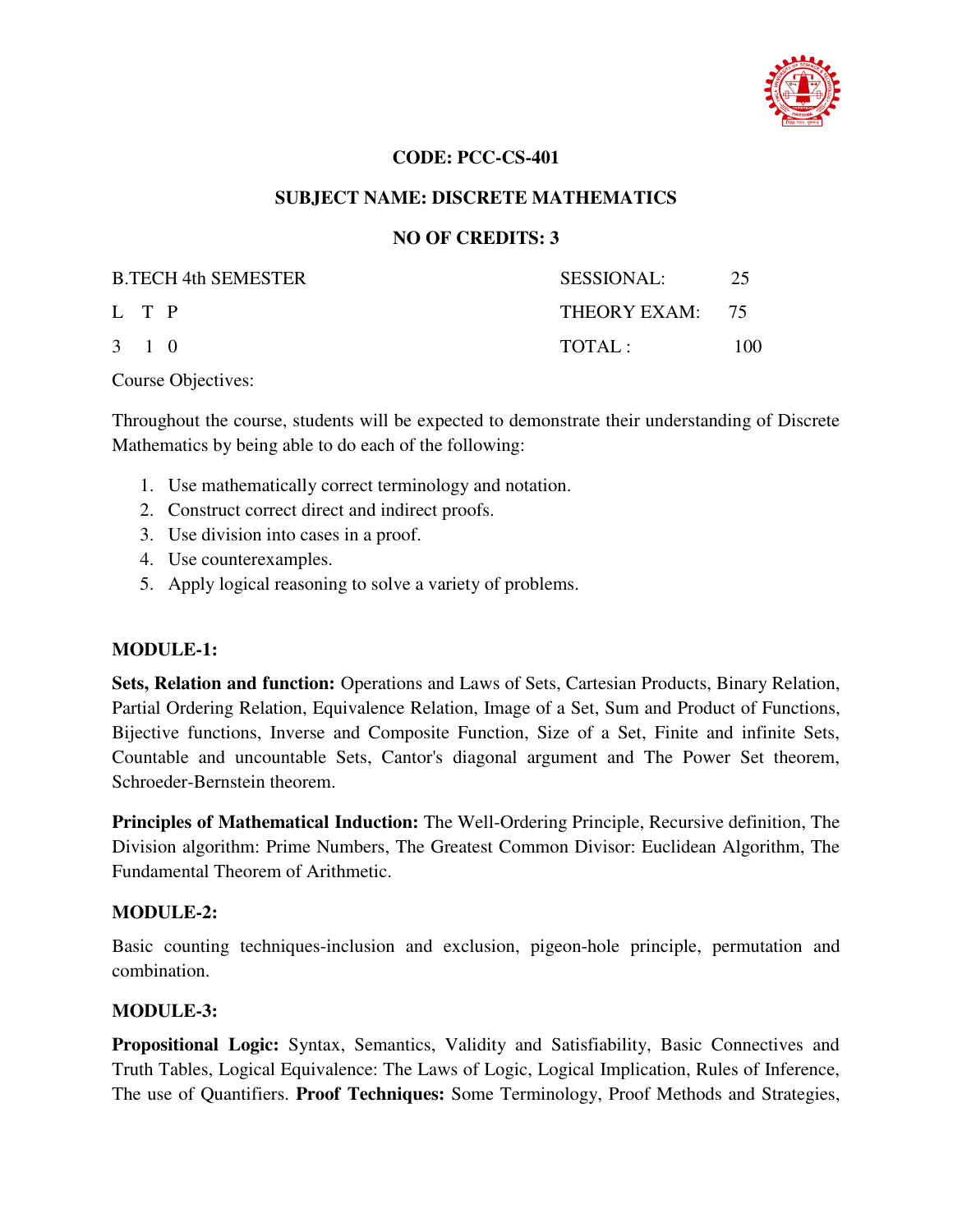

Forward Proof, Proof by Contradiction, Proof by Contraposition, Proof of Necessity and Sufficiency.

### **MODULE-4:**

**Algebraic Structures and Morphism:** Algebraic Structures with one Binary Operation, Semi Groups, Monoids, Groups, Congruence Relation and Quotient Structures, Free and Cyclic Monoids and Groups, Permutation Groups, Substructures, Normal Subgroups, Algebraic Structures with two Binary Operation, Rings, Integral Domain and Fields. Boolean Algebra and Boolean Ring, Identities of Boolean Algebra, Duality, Representation of Boolean Function, Disjunctive and Conjunctive Normal Form

### **MODULE-5:**

Graphs and Trees: Graphs and their properties, Degree, Connectivity, Path, Cycle, Sub Graph, Isomorphism, Eulerian and Hamiltonian Walks, Graph Colouring, Colouring maps and Planar Graphs, Colouring Vertices, Colouring Edges, List Colouring, Perfect Graph, definition properties and Example, rooted trees, trees and sorting, weighted trees and prefix codes, Biconnected component and Articulation Points, Shortest distances.

### **Course Outcomes:**

- 1. For a given logic sentence express it in terms of predicates, quantifiers, and logical connectives
- 2. For a given a problem, derive the solution using deductive logic and prove the solution based on logical inference
- 3. For a given a mathematical problem, classify its algebraic structure
- 4. Evaluate Boolean functions and simplify expressions using the properties of Boolean algebra
- 5. Develop the given problem as graph networks and solve with techniques of graph theory.

- 1. **Kenneth H. Rosen, Discrete Mathematics and its Applications, Tata McGraw Hill**
- **2. Susanna S. Epp, Discrete Mathematics with Applications,4th edition, Wadsworth Publishing Co. Inc.**
- **3. C L Liu and D P Mohapatra, Elements of Discrete Mathematics A Computer Oriented Approach, 3rd Edition by, Tata McGraw – Hill.**
- **4. J.P. Tremblay and R. Manohar, Discrete Mathematical Structure and It's Application to Computer Science", TMG Edition, TataMcgraw-Hill**
- **5. Norman L. Biggs, Discrete Mathematics, 2nd Edition, Oxford University Press. Schaum's Outlines Series, Seymour Lipschutz, Marc Lipson, Discrete Mathematics, Tata McGraw - Hill**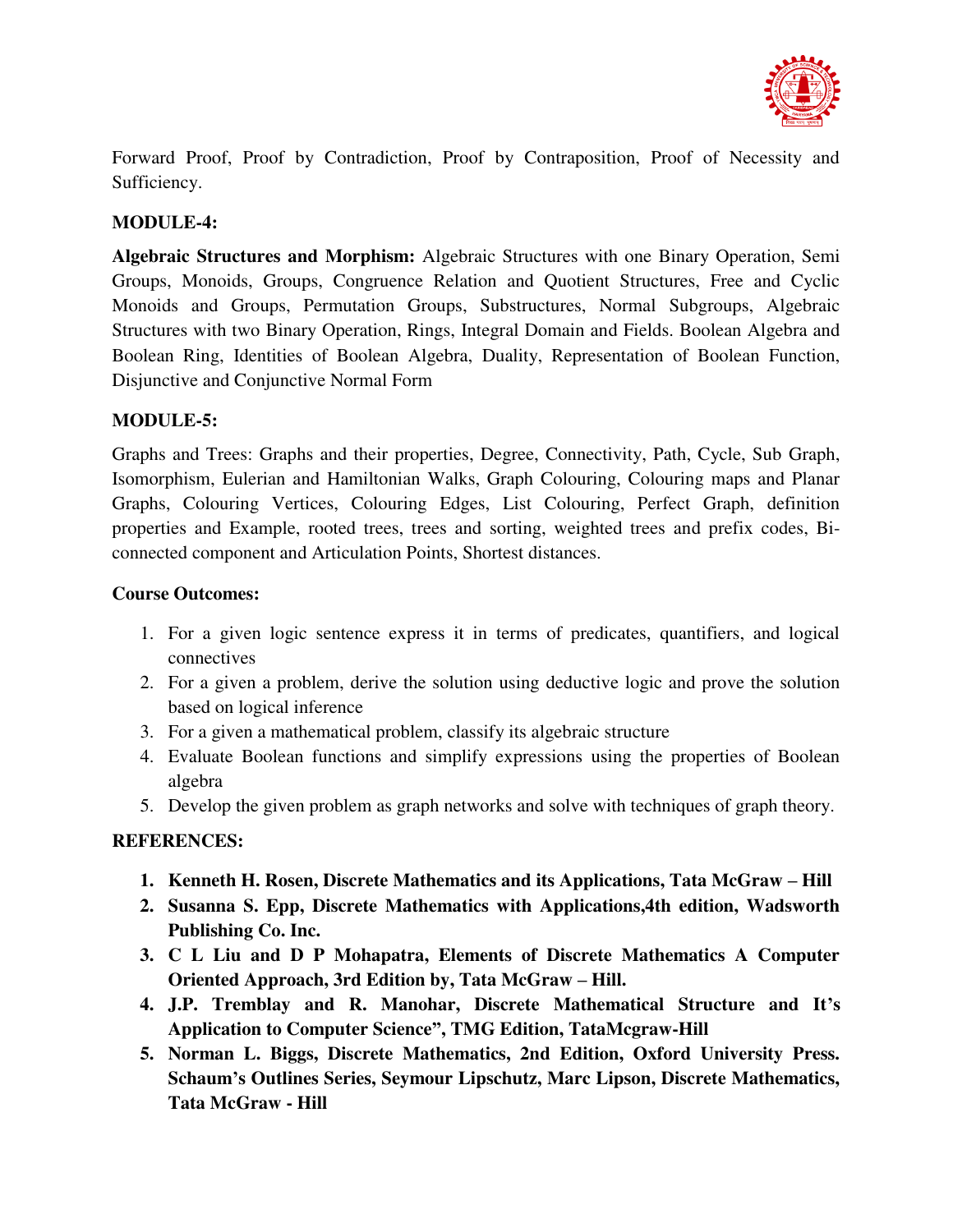

## **SUBJECT NAME: COMPUTER ORGANIZATION & ARCHITECTURE NO OF CREDITS: 3**

| <b>B.TECH 4th SEMESTER</b> | <b>SESSIONAL:</b> | 25   |
|----------------------------|-------------------|------|
| L T P                      | THEORY EXAM: 75   |      |
| $3 \quad 0 \quad 0$        | TOTAL:            | 100. |

Pre-requisites: Digital Electronics

Course Objectives: To expose the students to the following:

- 1. How Computer Systems work and the basic principles.
- 2. Concept of computer architecture and Micro programming.
- 3. The basic principles for accessing I/O devices and memory unit.
- 4. Concepts of advanced processors, parallel and pipelining techniques.

#### **MODULE-1:**

**Functional blocks of a computer**: CPU, memory, input-output subsystems, control unit. Instruction set architecture of a CPU – registers, instruction execution cycle, RTL interpretation of instructions, addressing modes, instruction set. Case study – instruction sets of some common CPUs.

**Data representation**: signed number representation, fixed and floating point representations, character representation. Computer arithmetic – integer addition and subtraction, ripple carry adder, carry look-ahead adder, etc. multiplication – shift-and add, Booth multiplier, carry save multiplier, etc. Division restoring and non-restoring techniques, floating point arithmetic.

### **MODULE-2:**

**Introduction** to x86 architecture.

**CPU control unit design**: hardwired and micro-programmed design approaches, Case study – design of a simple hypothetical CPU.

**Memory system design**: semiconductor memory technologies, memory organization.

**Peripheral devices and their characteristics**: Input-output subsystems, I/O device interface, I/O transfers – program controlled, interrupt driven and DMA, privileged and non-privileged instructions, software interrupts and exceptions. Programs and processes – role of interrupts in process state transitions, I/O device interfaces – SCII, USB

### **MODULE-3:**

**Pipelining**: Basic concepts of pipelining, throughput and speedup, pipeline hazards.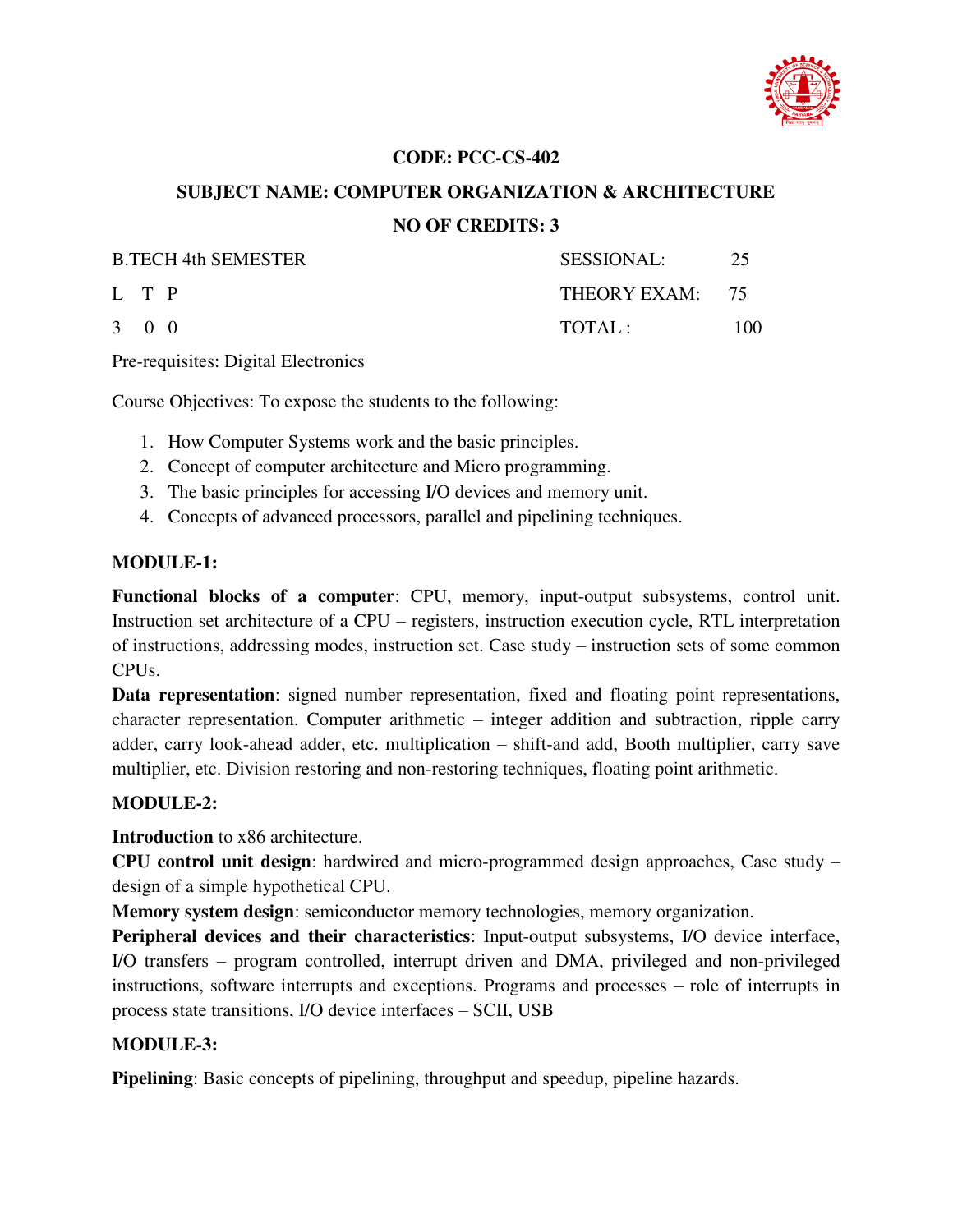

**Parallel Processors**: Introduction to parallel processors, Concurrent access to memory and cache coherency.

### **MODULE-4:**

Memory organization: Memory interleaving, concept of hierarchical memory organization, cache memory, cache size Vs block size, mapping functions, replacement algorithms, write policies.

### **Course Outcomes:**

After completion of this course, the students will be able to perform the following:

- 1. Draw the functional block diagram of single bus architecture of a computer and describe the function of the instruction execution cycle, RTL interpretation of instructions, addressing modes, instruction set.
- 2. Write assembly language program for specified microprocessors using different data representations.
- 3. Design the ALU, Control Unit and CPU of a computer system.
- 4. Design a memory module and analyze its operation by interfacing with a given CPU organization and instruction
- 5. Given a CPU organization, assess its performance, and apply design techniques to enhance performance using pipelining, parallelism and RISC methodology.

- **1. "Computer Organization and Design: The Hardware/Software Interface", 5th Edition by David A. Patterson and John L. Hennessy, Elsevier.**
- **2. "Computer Organization and Embedded Systems", 6th Edition by Carl Hamacher, McGraw Hill Higher Education.**
- **3. "Computer Architecture and Organization", 3rd Edition by John P. Hayes WCB/McGraw-Hill**
- **4. "Computer Organization and Architecture: Designing for Performance", 10th Edition by William Stallings, Pearson Education.**
- **5. "Computer System Design and Architecture", 2nd Edition by Vincent P. Heuring and Harry F. Jordan, Pearson Education.**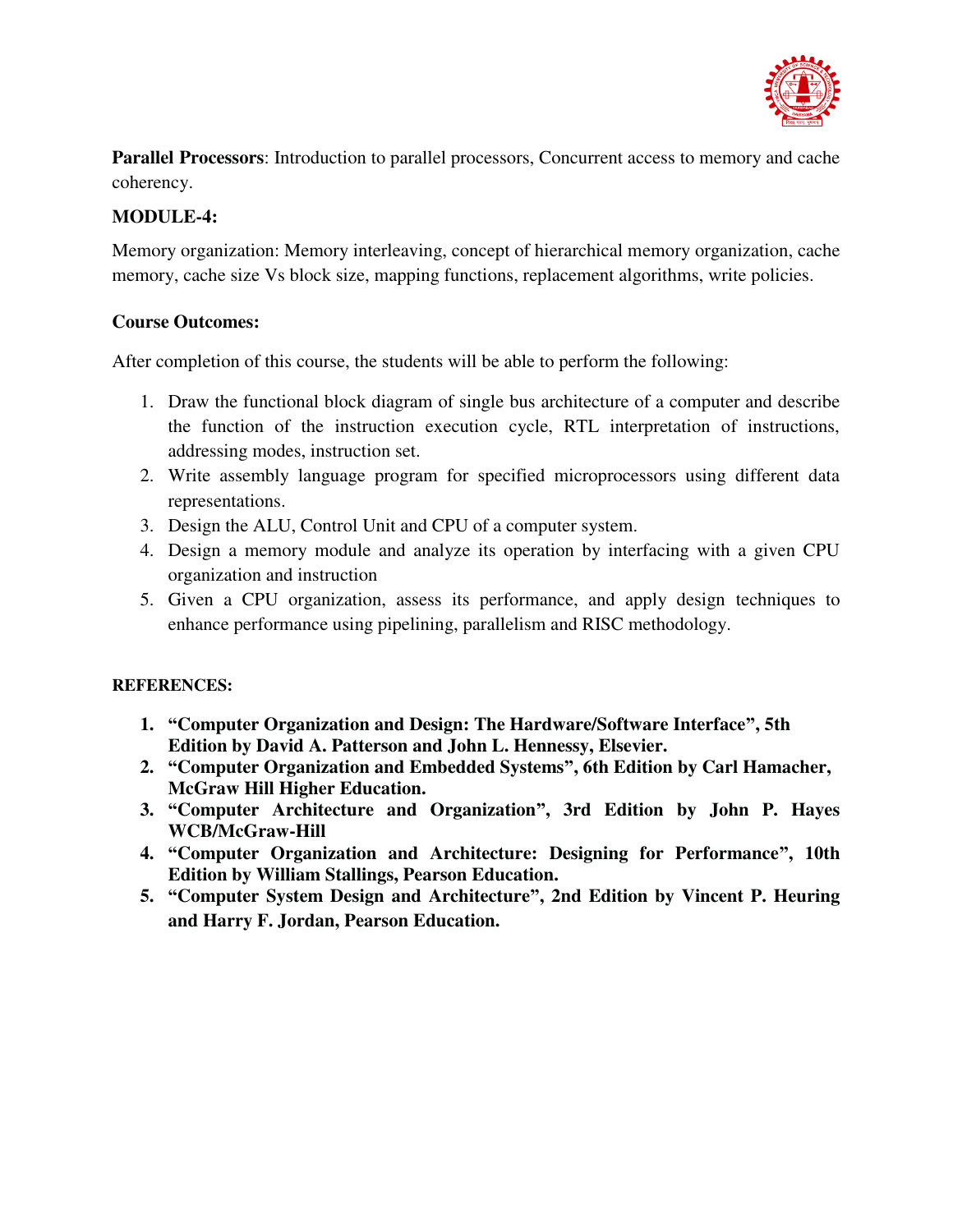

#### **SUBJECT NAME: OPERATING SYSTEM**

### **NO OF CREDITS: 3**

| <b>B.TECH 4th SEMESTER</b> | SESSIONAL:      | -25 |
|----------------------------|-----------------|-----|
| L T P                      | THEORY EXAM: 75 |     |
| 3 0 0                      | TOTAL:          | 100 |

Pre-requisites: Fundamentals of Computers, Computer Organization & Architecture

Course Objectives:

- 1. To learn the fundamentals of Operating Systems.
- 2. To learn the mechanisms of OS to handle processes, threads and their communication.
- 3. To know the components and management aspects of concurrency management viz. Mutual exclusion algorithms, deadlock detection algorithms and agreement protocols.
- 4. To learn the mechanisms involved in memory management in contemporary OS.
- 5. To gain knowledge on Input/Output management aspects of Operating systems.

#### **MODULE-1:**

**Introduction:** Concept of Operating Systems, Generations of Operating systems, Types of Operating Systems, OS Services, System Calls, Structure of an OS - Layered, Monolithic, Microkernel Operating Systems, Concept of Virtual Machine. Case study on UNIX and WINDOWS Operating System.

#### **MODULE-2:**

**Processes:** Definition, Process Relationship, Different states of a Process, Process State transitions, Process Control Block (PCB), Context switching

**Thread:** Definition, Various states, Benefits of threads, Types of threads, Concept of multithreads,

**Process Scheduling**: Foundation and Scheduling objectives, Types of Schedulers, Scheduling criteria: CPU utilization, Throughput, Turnaround Time, Waiting Time, Response Time; Scheduling algorithms: Pre-emptive and Non pre-emptive, FCFS, SJF, RR; Multiprocessor scheduling: Real Time scheduling: RM and EDF.

### **MODULE-3:**

**Inter-process Communication:** Critical Section, Race Conditions, Mutual Exclusion, Hardware Solution, Strict Alternation, Peterson's Solution, The Producer/Consumer Problem, Semaphores, Event Counters, Monitors, Message Passing, Classical IPC Problems: Reader's & Writer Problem, Dinning Philosopher Problem etc.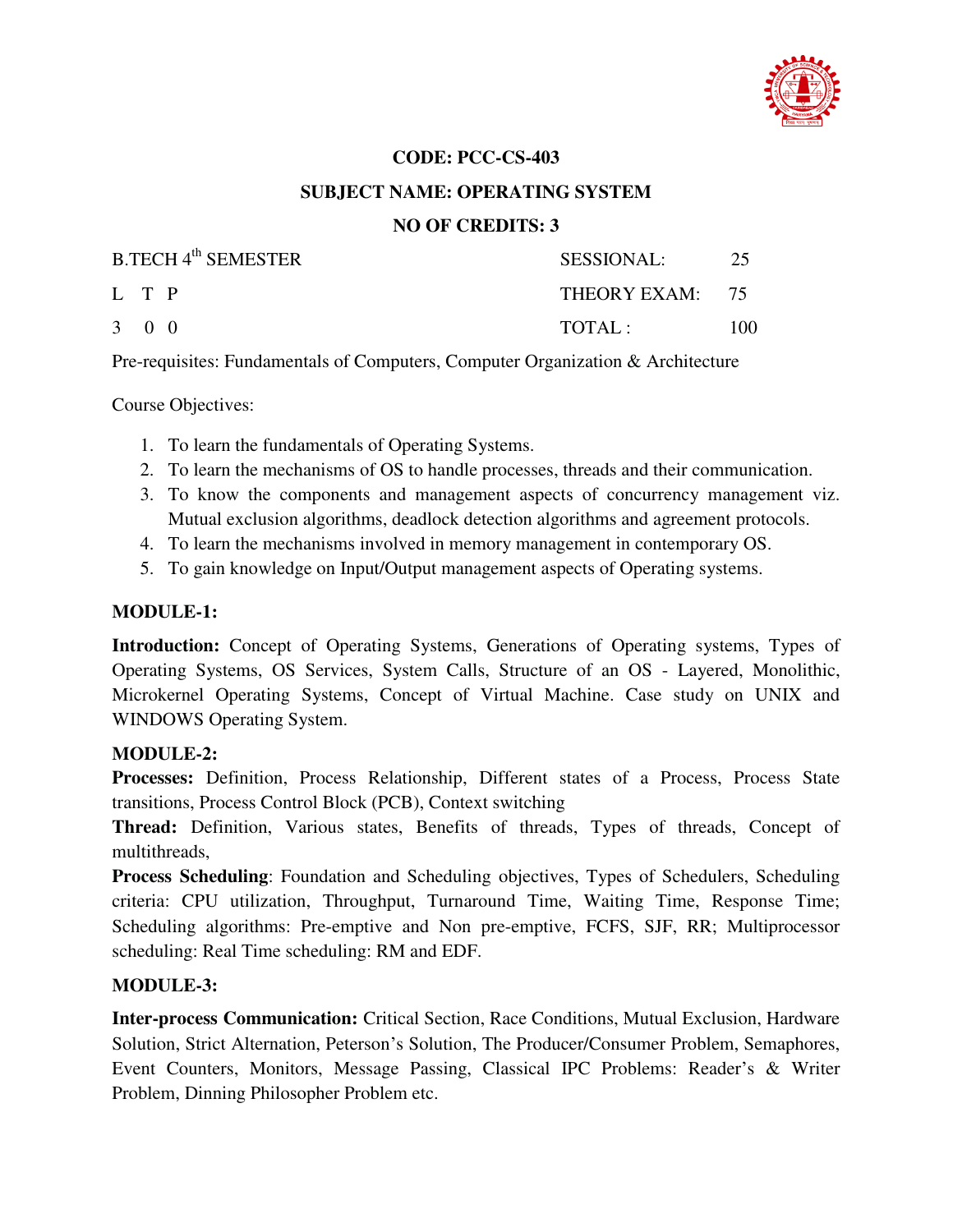

### **MODULE-4:**

**Deadlocks:** Definition, Necessary and sufficient conditions for Deadlock, Deadlock Prevention, Deadlock Avoidance: Banker's algorithm, Deadlock detection and Recovery.

### **MODULE-5:**

**Memory Management:** Basic concept, Logical and Physical address map, Memory allocation: Contiguous Memory allocation – Fixed and variable partition–Internal and External fragmentation and Compaction; Paging: Principle of operation – Page allocation – Hardware support for paging, Protection and sharing, Disadvantages of paging.

**Virtual Memory**: Basics of Virtual Memory – Hardware and control structures – Locality of reference, Page fault , Working Set , Dirty page/Dirty bit – Demand paging, Page Replacement algorithms: Optimal, First in First Out (FIFO), Second Chance (SC), Not recently used (NRU) and Least Recently used (LRU).

### **MODULE-6:**

**I/O Hardware:** I/O devices, Device controllers, Direct memory access Principles of I/O Software: Goals of Interrupt handlers, Device drivers, Device independent I/O software, Secondary-Storage Structure: Disk structure, Disk scheduling algorithms

**File Management**: Concept of File, Access methods, File types, File operation, Directory structure, File System structure, Allocation methods (contiguous, linked, indexed), Free-space management (bit vector, linked list, grouping), directory implementation (linear list, hash table), efficiency and performance.

**Disk Management:** Disk structure, Disk scheduling - FCFS, SSTF, SCAN, C-SCAN, Disk reliability, Disk formatting, Boot-block, Bad blocks

### **Course Outcomes:**

After the completion of the course, the students will be able to:

- 1. Create processes and threads.
- 2. Develop algorithms for process scheduling for a given specification of CPU utilization, Throughput, Turnaround Time, Waiting Time, and Response Time.
- 3. For a given specification of memory organization, develop the techniques for optimally allocating memory to processes by increasing memory utilization and for improving the access time.
- 4. Design and implement file management system.
- 5. For a given I/O device and OS (specify), develop the I/O management functions in OS as part of a uniform device abstraction by performing operations for synchronization between CPU and I/O controllers.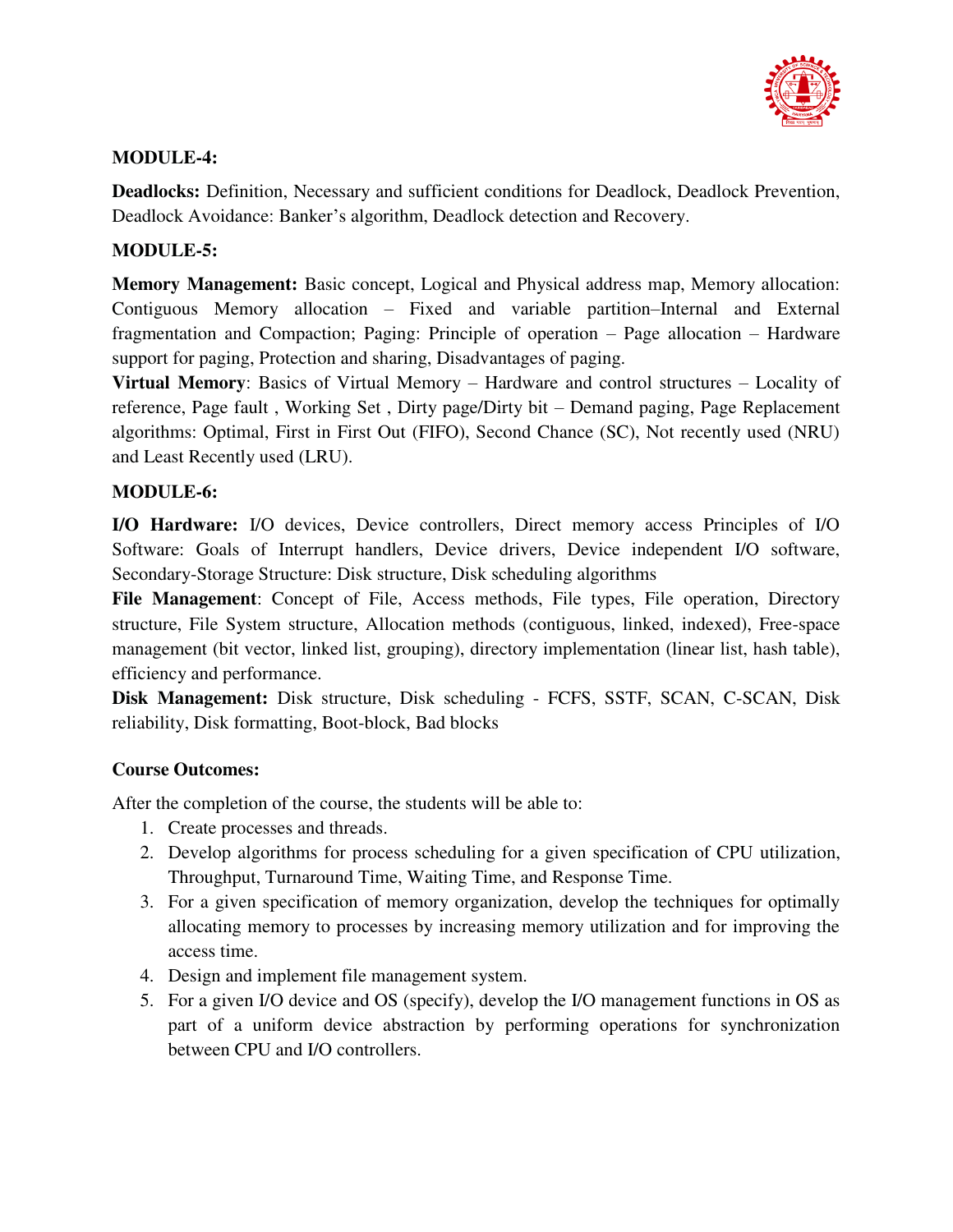

- **1. Abraham Silberschatz, Peter Galvin, Greg Gagne,** *"Operating System Concepts Essentials***", 9th Edition, Wiley Asia Student Edition.**
- **2. William Stallings, "***Operating Systems: Internals and Design Principles***", 5th Edition, Prentice Hall of India.**
- **3. Charles Crowley, "***Operating System: A Design-oriented Approach***", 1st Edition, Irwin Publishing.**
- **4. Gary J. Nutt, "***Operating Systems: A Modern Perspective***", 2nd Edition, Addison-Wesley**
- **5. Maurice Bach, "***Design of the Unix Operating Systems***", 8th Edition, PHI**
- **6. Daniel P. Bovet, Marco Cesati, "***Understanding the Linux Kernel***", 3rd Edition, O'Reilly and Associates**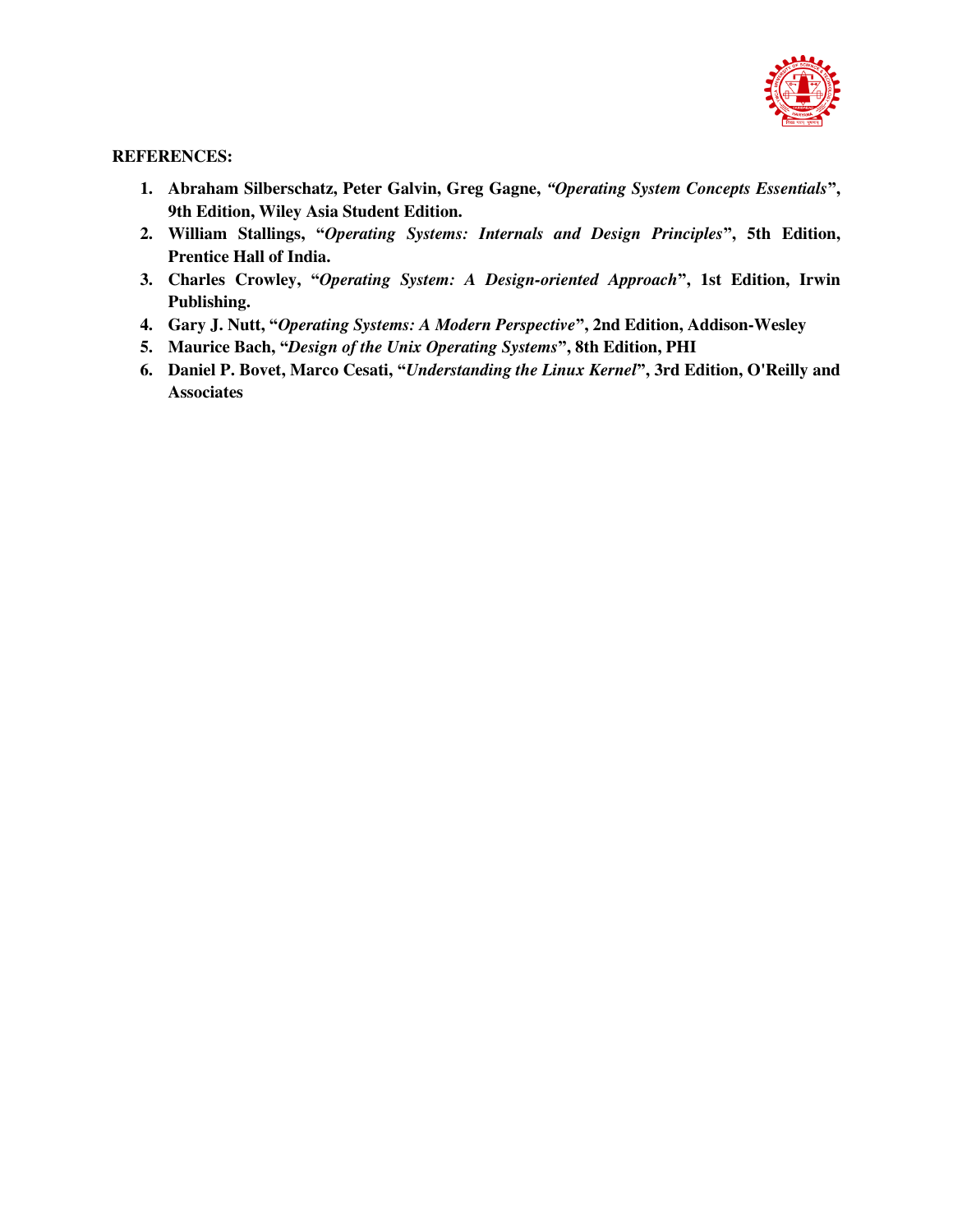

### **SUBJECT NAME: DESIGN & ANALYSIS OF ALGORITHMS**

#### **NO OF CREDITS: 3**

| <b>B.TECH 4th SEMESTER</b> | SESSIONAL:      | -25 |
|----------------------------|-----------------|-----|
| L T P                      | THEORY EXAM: 75 |     |
| $3 \quad 0 \quad 0$        | TOTAL:          | 100 |

Pre-requisites: Data Structures and Algorithms

Course Objectives:

- 1. Analyze the asymptotic performance of algorithms.
- 2. Write rigorous correctness proofs for algorithms.
- 3. Demonstrate a familiarity with major algorithms and data structures.
- 4. Apply important algorithmic design paradigms and methods of analysis.
- 5. Synthesize efficient algorithms in common engineering design situations.

#### **MODULE-1: INTRODUCTION**

Characteristics of algorithm, Analysis of algorithm: Asymptotic analysis of complexity bounds – best, average and worst-case behavior; Performance measurements of Algorithm, Time and space trade-offs, Analysis of recursive algorithms through recurrence relations: Substitution method, Recursion tree method and Masters' theorem.

#### **MODULE-2: FUNDAMENTAL ALGORITHMIC STRATEGIES**

Brute-Force, Greedy, Dynamic Programming, Branch and-Bound and backtracking methodologies for the design of algorithms; Illustrations of these techniques for Problem-Solving, Bin Packing, Knapsack, Job sequencing with deadline, Optimal Binary Search tree, N-Queen problem, Hamiltonian Cycle, TSP, Heuristics – characteristics and their application domains.

#### **MODULE-3: GRAPH AND TREE TRAVERSAL ALGORITHMS**

Depth First Search (DFS) and Breadth First Search (BFS); Shortest path algorithms, Transitive closure, Minimum Spanning Tree, Topological sorting, Network Flow Algorithm.

### **MODULE-4: TRACTABLE AND INTRACTABLE PROBLEMS**

Computability of Algorithms, Computability classes – P, NP, NP-complete and NP-hard, Cook's theorem, Standard NP-complete problems and Reduction techniques.

#### **MODULE-5: ADVANCED TOPICS**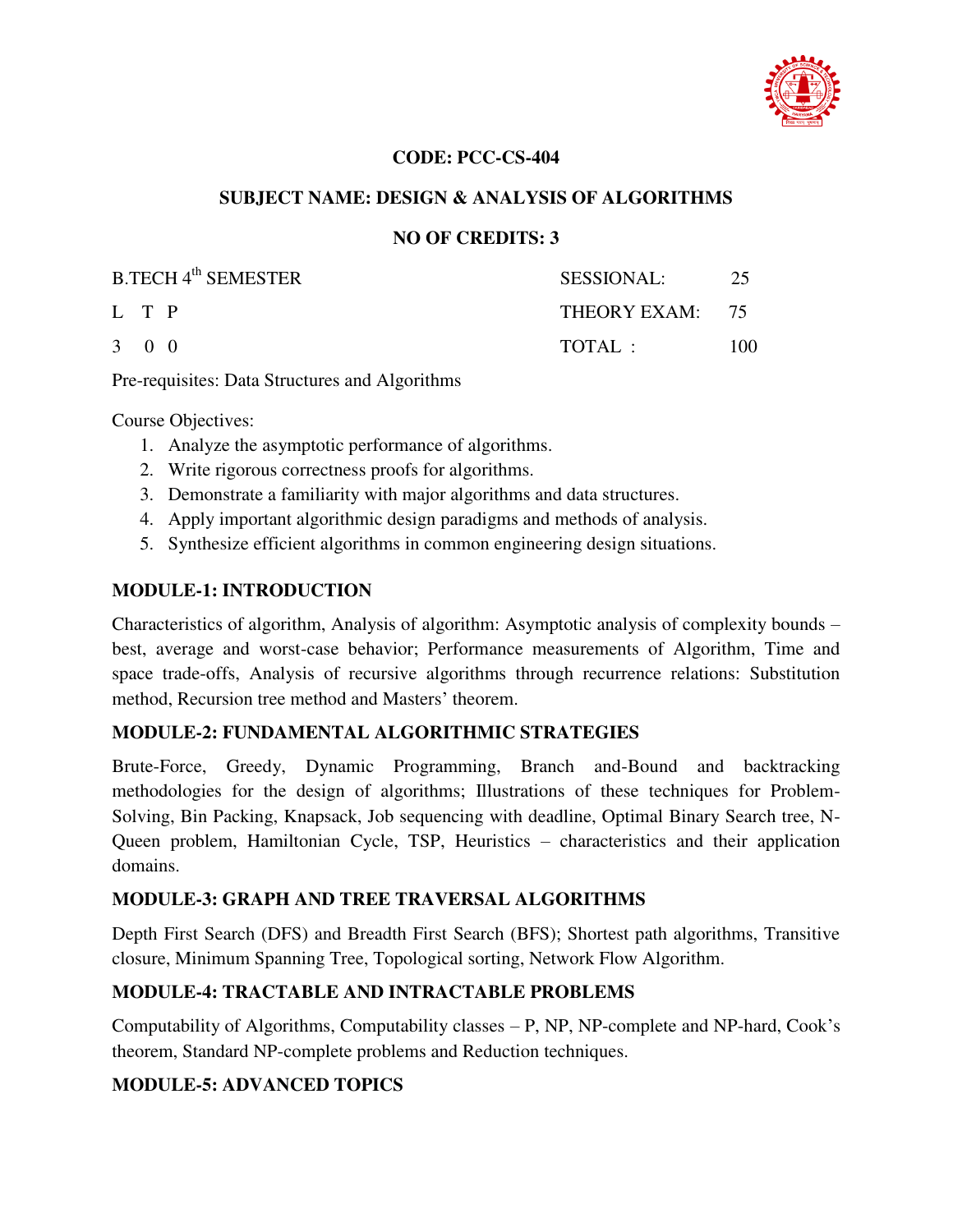

Approximation algorithms, Randomized algorithms, Class of problems beyond NP – P SPACE

### **Course Outcomes:**

- 1. For a given algorithms analyze worst-case running times of algorithms based on asymptotic analysis and justify the correctness of algorithms.
- 2. Describe the greedy paradigm and explain when an algorithmic design situation calls for it. For a given problem develop the greedy algorithms.
- 3. Describe the divide-and-conquer paradigm and explain when an algorithmic design situation calls for it. Synthesize divide-and-conquer algorithms. Derive and solve recurrence relation.
- 4. Describe the dynamic-programming paradigm and explain when an algorithmic design situation calls for it. For a given problems of dynamic-programming and develop the dynamic programming algorithms, and analyze it to determine its computational complexity.
- 5. For a given model engineering problem model it using graph and write the corresponding algorithm to solve the problems.
- 6. Explain the ways to analyze randomized algorithms (expected running time, probability of error).
- 7. Explain what an approximation algorithm is. Compute the approximation factor of an approximation algorithm (PTAS and FPTAS).

- **1. Thomas H Cormen, Charles E Lieserson, Ronald L Rivest and Clifford Stein, "***Introduction to Algorithms"***, MIT Press/McGraw-Hill; 3rd edition, [ISBN: 978- 0262533058], 2009.**
- **2. Ellis Horowitz, Sartaj Sahni and Sanguthevar Rajasekaran, "***Fundamentals of Algorithms",* **Universities Press; 2nd edition [ISBN: 978-8173716126], 2008.**
- **3. Jon Kleinberg and Éva Tardos, "***Algorithm Design",* **Pearson Publisher; 1st edition [ISBN: 978-0321295354], 2012.**
- **4. Michael T Goodrich and Roberto Tamassia, "***Fundamentals of Algorithms"* **Wiley Press; 1st edition [ISBN: 978-8126509867], 2006.**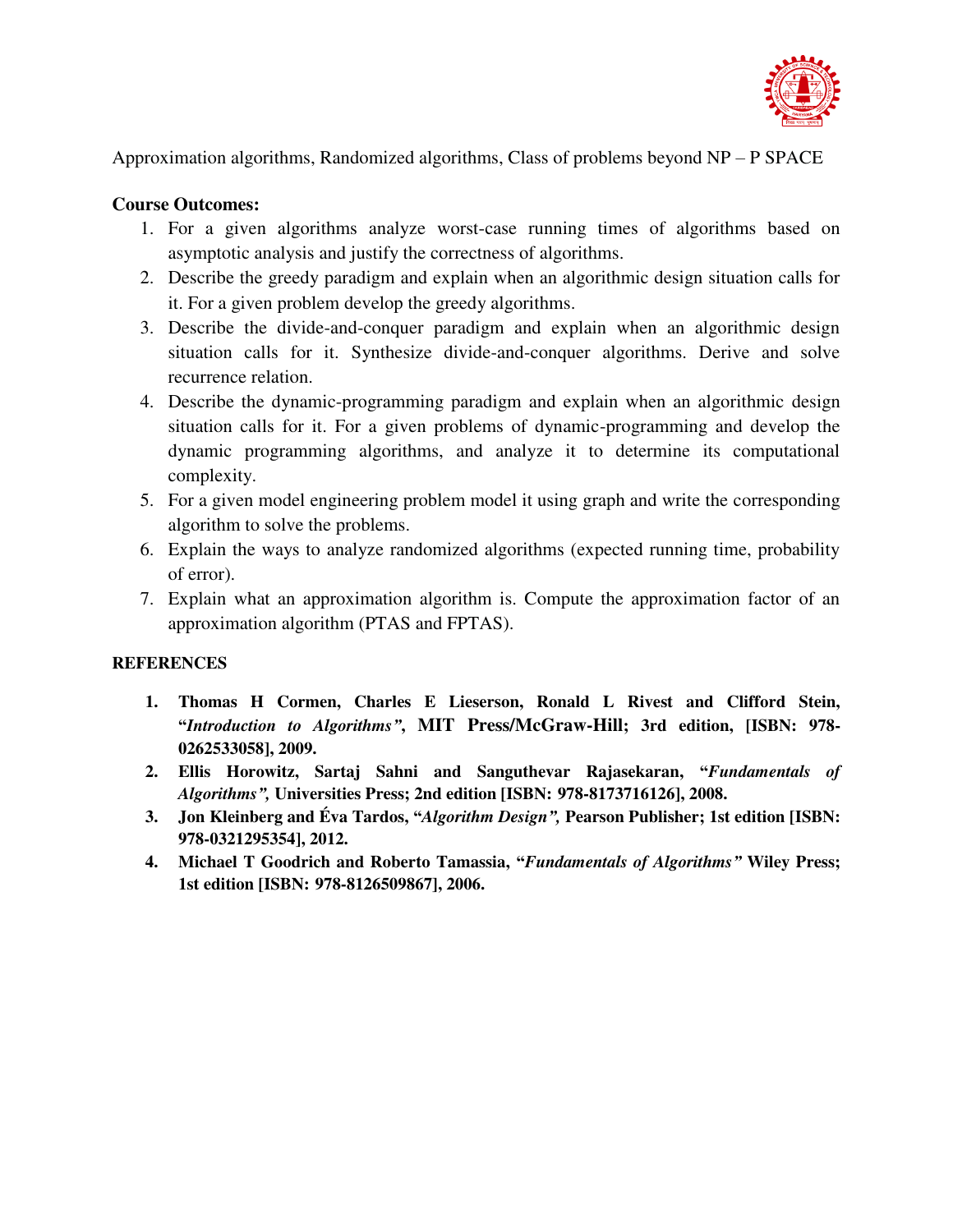

#### **CODE: HSMC-03**

#### **SUBJECT NAME: MANAGEMENT-I (ORGANIZATIONAL BEHAVIOUR)**

### **NO OF CREDITS: 3**

| B.TECH 4 <sup>TH</sup> SEMESTER | <b>SESSIONAL:</b> | 25  |
|---------------------------------|-------------------|-----|
| L T P                           | THEORY EXAM: 75   |     |
| $3 \quad 0 \quad 0$             | TOTAI:            | 100 |

Course Objectives:

The objective of this course is to expose the students to basic concepts of management and provide insights necessary to understand behavioural processes at individual, team and organizational level.

#### **MODULE-1**

Introduction to management: concept, nature; evolution of management thoughts –traditional, behavioural, system, contingency and quality viewpoints; Managerial levels, skills and roles in an organization; Functions of Management: Planning, Organizing, Directing, Controlling, Problem solving and Decision making; Management control; managerial ethics and social responsibility; Management Information System (MIS).

#### **MODULE-2**

Fundamentals of Organizational Behavior: Concept, evolution, importance and relationship with other Fields; Contemporary challenges of OB; Individual Processes and Behavior – differences, Personality concept, determinant, theories and applications; Values, Attitudes and Emotions, Perception- concept, process and applications, Learning and Reinforcement; Motivation: concept, theories and applications; Stress management.

#### **MODULE-3**

Interpersonal Processes- Work teams and groups- Definition of Group, Stages of group development, Group cohesiveness, Types of groups, Group processes and Decision Making; Team Building; Conflict- concept, sources, types, management of conflict; Power and Political Behavior; Leadership: concept, function and styles.

### **MODULE-4**

Organizational Processes and structure: organizational design: various organizational structures and their effect on human behavior; Organizational climate; Organizational culture; Organizational change: Concept, Nature, Resistance to Change, Change Management, Implementing Change and Organizational Development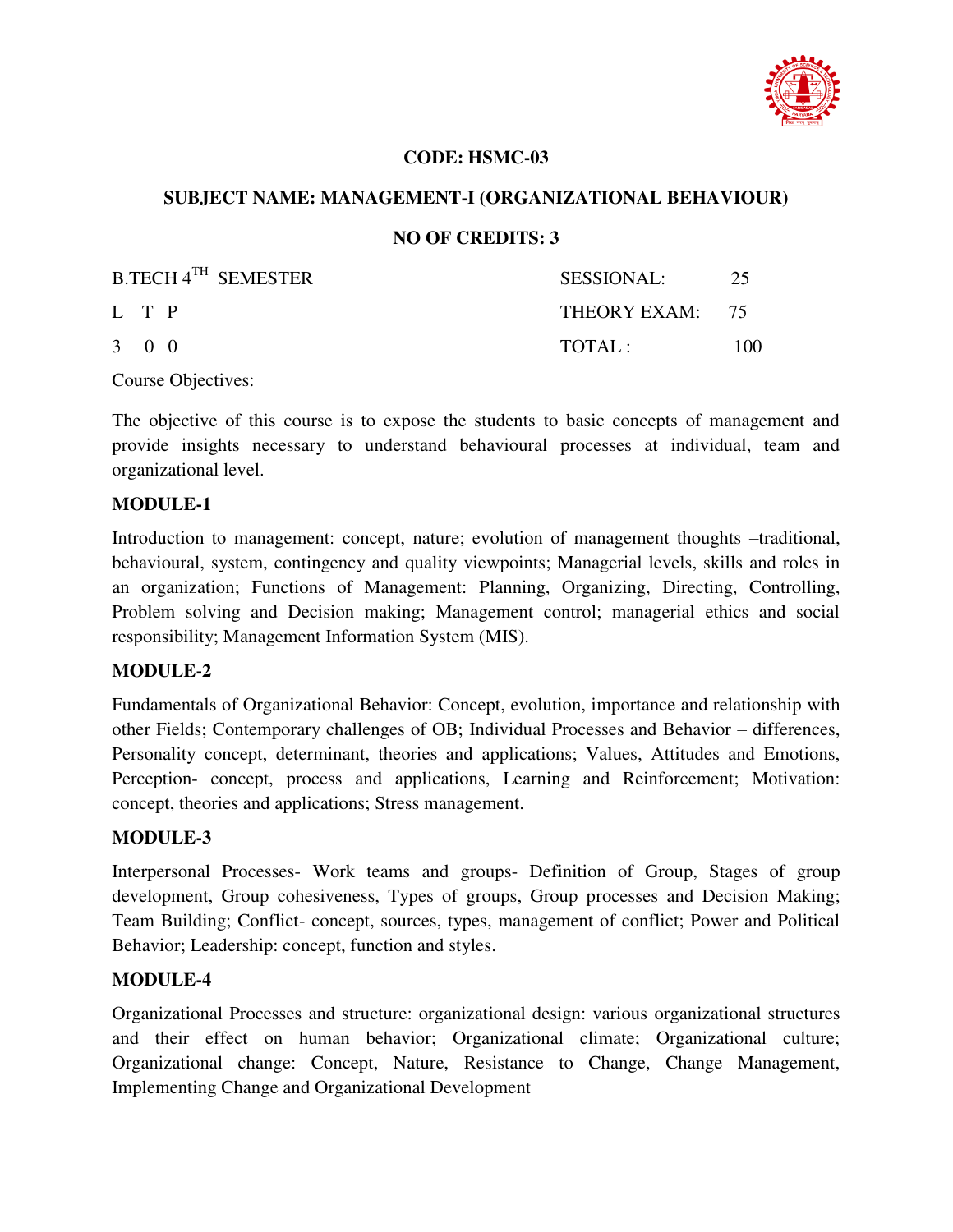

### **Course Outcomes**:

- 1. The students learn how to influence the human behaviour.
- 2. Students will be able to understand behavioural dynamics in organizations.
- 3. Students will be able to apply managerial concepts in practical life.
- 4. Students will be able to understand organizational culture and change.

- **1. Robbins, S.P. and Decenzo, D.A. Fundamentals of Management, Pearson Education Asia, New Delhi.**
- **2. Stoner, J et. al, Management, New Delhi, PHI, New Delhi**
- **3. Satya Raju, Management – Text & Cases, PHI, New Delhi**
- **4. Kavita Singh, OrganisationalBehaviour: Text and cases. New Delhi: Pearson Education.**
- **5. Pareek, Udai, Understanding Organisational Behaviour, Oxford University Press, New Delhi**
- **6. Robbins, S.P. & Judge, T.A., Organisational Behaviour, Prentice Hall of India, New Delhi**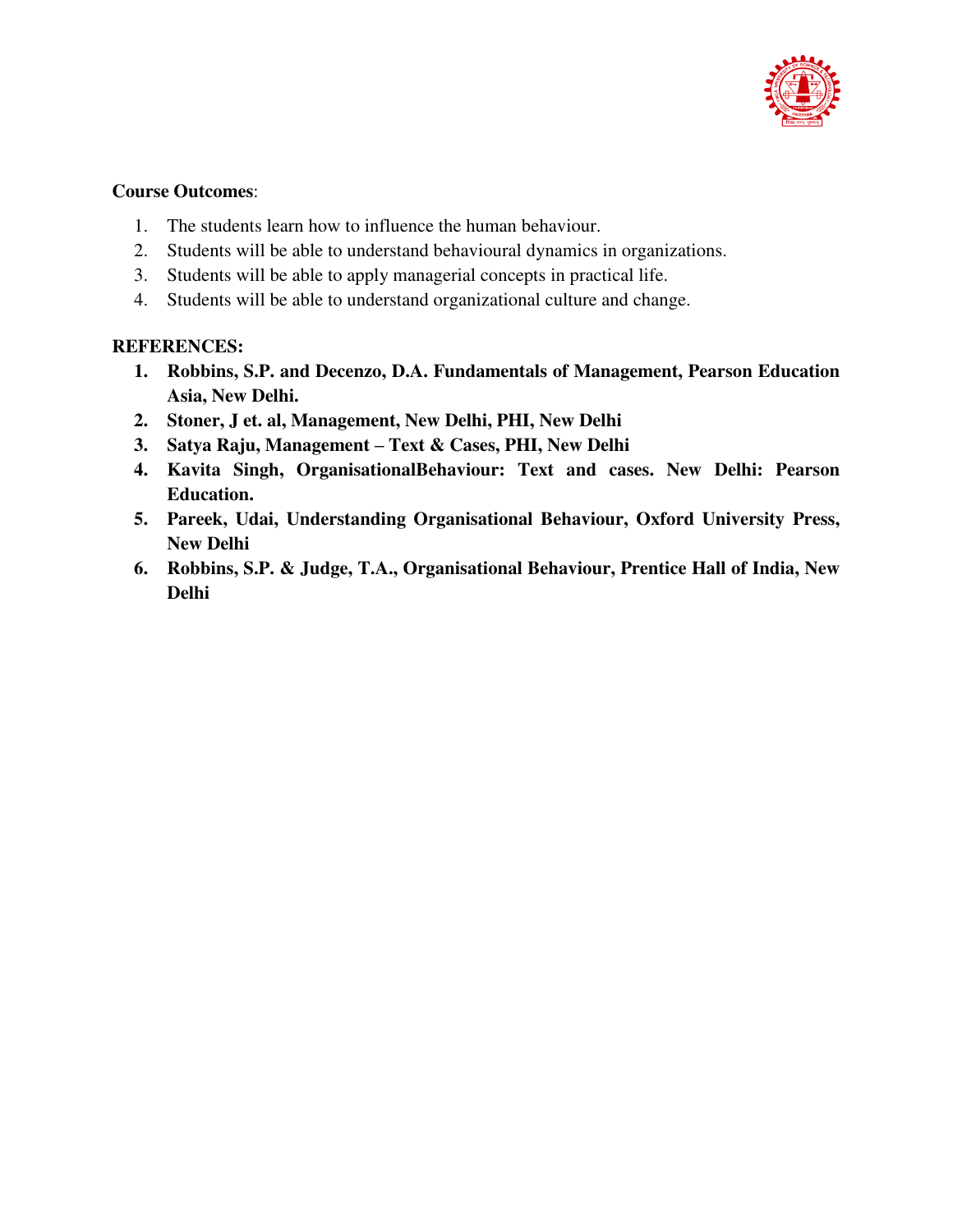

#### **CODE: HSMC-04**

#### **SUBJECT NAME: MANAGEMENT-I (FINANCE & ACCOUNTING)**

### **NO OF CREDITS: 3**

| B.TECH 4 <sup>TH</sup> SEMESTER | SESSIONAL:      | -25 |
|---------------------------------|-----------------|-----|
| L T P                           | THEORY EXAM: 75 |     |
| $3 \quad 0 \quad 0$             | TOTAL:          | 100 |

Course Objectives:

The purpose of the course is to understand nature of accounting and its interaction with other accounting and their comparison. It also focuses what kind of information the manager need, from where these can be obtained and how this information can be used to carry out important managerial decision.

#### **MODULE-1:**

Meaning nature and scope of different types of accounting and their comparison. Accounting principles and Indian accounting standards, IFRS, Preparation of final accounts of company with basic adjustments.Reading and understanding of Annual report.

### **MODULE-2:**

Analysis and interpretation of financial statements – meaning, importance and techniques, ratio analysis; fund flow analysis; cash flow analysis (AS-3)

### **MODULE-3:**

Classification of costs, preparation of cost sheet, inventory valuation, overview of standard costing and variance analysis; material variance and labour variance.

#### **MODULE-4:**

Budgetary control- meaning, need, objectives, essentials of budgeting, different types of budgets cash budget, flexible budget zero base budget; marginal costing, BEP analysis, decision making for optimum sales mix, exploring new markets, make/Buy decisions, expand/ contract, accepting and rejecting decisions

#### **Course Outcomes:**

1. This course will impart knowledge to the students regarding preparation of financial statements their analysis.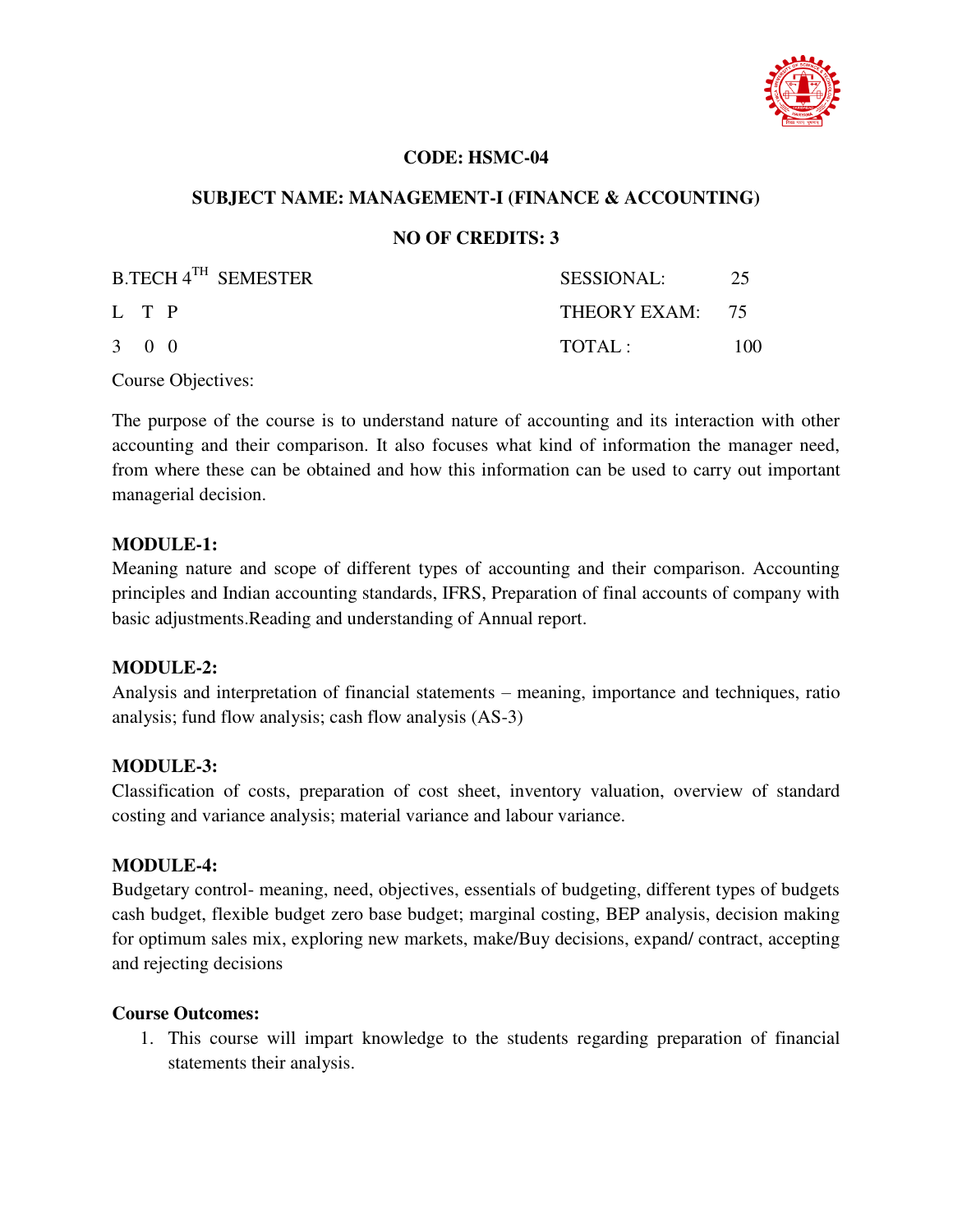

- 2. The students will be able to understand applications of cost accounting and cost control techniques like standard costing etc.
- 3. The course will help them to take better managerial decisions.
- 4. Students will be able to know about budget control techniques.

- **1. Singhal, A.K. and Ghosh Roy, H.J., Accounting for Managers, JBC Publishers and Distributors, New Delhi**
- **2. Pandey, I.M., Management Accounting, Vikas Publishing House, New Delhi**
- **3. Horngren, Sundem and Stratton, Introduction to Management Accounting, Pearson Education, New Delhi.**
- **4. Jain, S.P and Narang, K.L., Advanced Cost Accounting, Kalyani Publishers, Ludhiana.**
- **2. Khan, M.Y. and Jain, P.K., Management Accounting, TMH, New Delhi**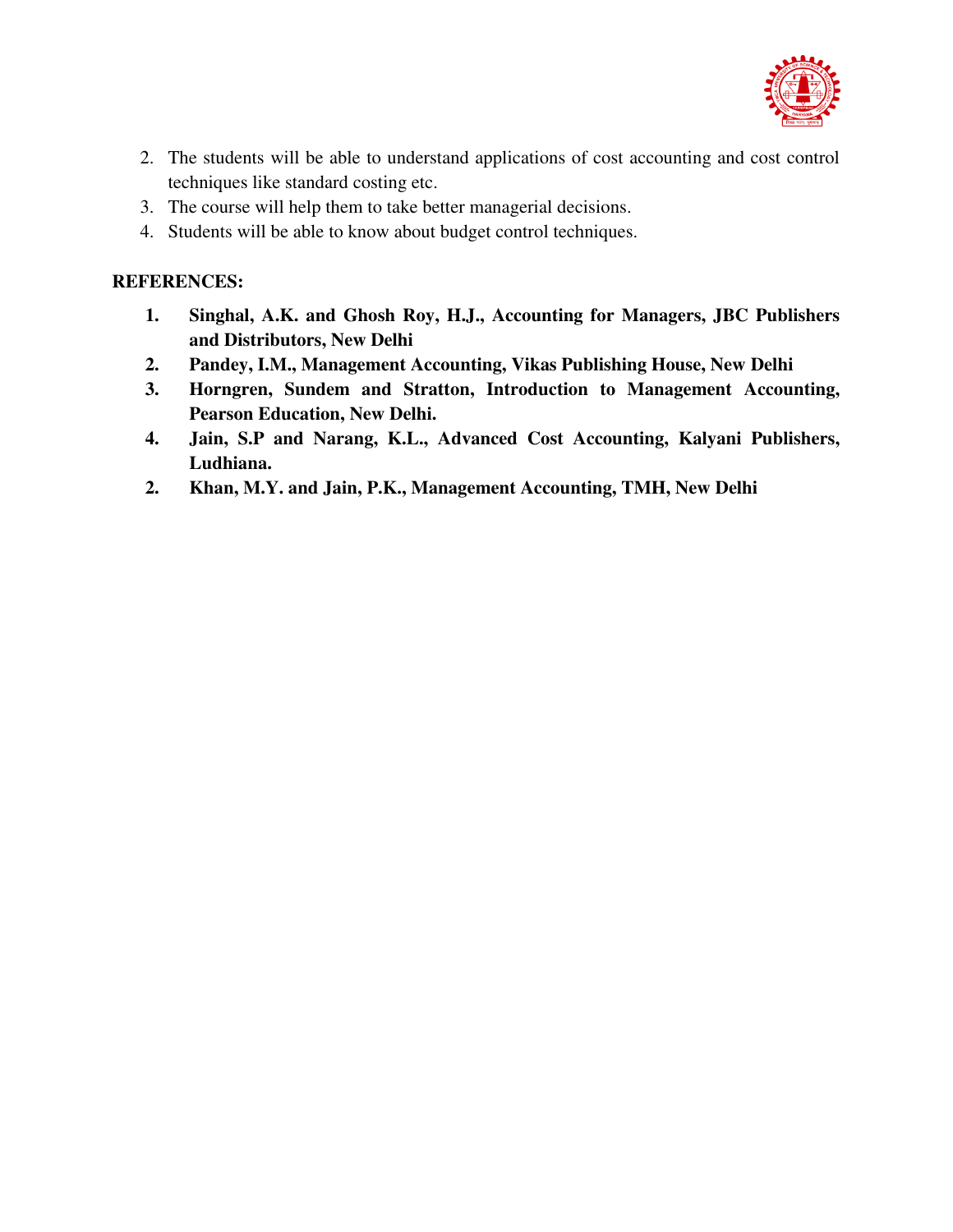

#### **CODE: MC-03**

#### **SUBJECT NAME: ENVIRONMENTAL SCIENCES**

### **NO OF CREDITS: 0**

| <b>B.TECH 4th SEMESTER</b> | SESSIONAL:      | -25 |
|----------------------------|-----------------|-----|
| L T P                      | THEORY EXAM: 75 |     |
| $2 \quad 0 \quad 0$        | TOTAL:          | 100 |

Pre-requisites: None

Course Objectives:

The prime objective of the course is to provide the students a detailed knowledge on the threats and challenges to the environment due to developmental activities. The students will be able to identify the natural resources and suitable methods for their conservation and sustainable development. The focus will be on awareness of the students about the importance of ecosystem and biodiversity for maintaining ecological balance. The students will learn about various attributes of pollution management and waste management practices. The course will also describe the social issues both rural and urban environment and environmental legislation

### **MODULE-1: The Multidisciplinary Nature of Environmental Studies**

Definition, scope and importance. Need for public awareness.

#### **MODULE-2: Natural Resources: Renewable and Non-Renewable Resources**

Natural resources and associated problems:

- Forest resources: Use and over-exploitation, deforestation, case studies. Timber extraction, mining, dams and their effects on forests and tribal people.
- Water resources: Use and over-utilization of surface and ground water, floods, drought, conflicts over water, dams-benefits and problems.
- Mineral resources: Use and exploitation, environmental effects of extracting and mineral resources, case studies.
- Food resources: World food problems, changes caused by agriculture and overgrazing, effects of modern agriculture, fertilizer-pesticide problems, water logging, salinity, case studies.
- Energy resources: Growing energy needs, renewable and non- renewable energy sources, use of alternate energy sources. Case studies.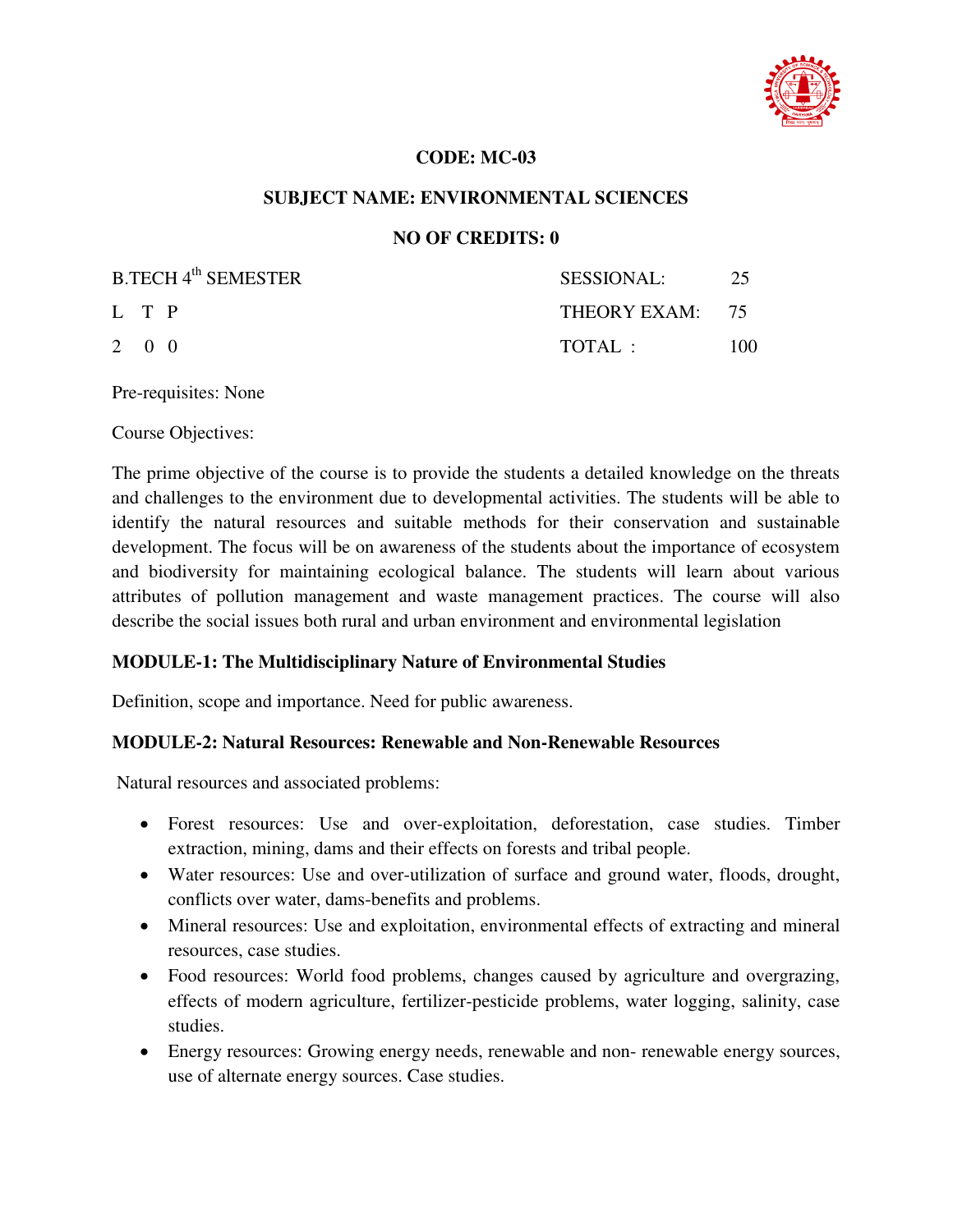

- Land resources: Land as a resource, land degradation, man induced landslides, soil erosion and desertification.
- Role of an individual in conservation of natural resources. Equitable use of resources for sustainable lifestyles.

### **MODULE-3: Ecosystems**

- Concept of an ecosystem. Structure and function of an ecosystem. Producers, consumers and decomposers.
- Energy flow in the ecosystem. Ecological succession. Food chains, food webs and ecological pyramids.
- Introduction, types, characteristic features, structure and function of the following ecosystem: a) Forest ecosystem b) Grassland ecosystem c) Desert ecosystem d) Aquatic ecosystems (ponds, streams, lakes, rivers, oceans, estuaries).

### **MODULE-4: Biodiversity and its Conservation**

- Introduction Definition: genetic, species and ecosystem diversity.
- $\bullet$  Biogeographical classification of India. Value of biodiversity: consumptive use, productive use, social, ethical, aesthetic and option values. Biodiversity at global, National and local levels.
- India as a mega-diversity nation. Hot-spots of biodiversity. Threats to biodiversity: habitat loss, poaching of wildlife, man-wildlife conflicts. Endangered and endemic species of India. Conservation of biodiversity: insitu and ex-situ conservation of biodiversity

### **MODULE-5: Environmental Pollution** Definition

- Causes, effects and control measures of: Air pollution b) Water pollution c) Soil pollution d) Marine pollution e) Noise pollution f) Thermal pollution g) Nuclear hazards
- Solid waste Management: Causes, effects and control measures of urban andindustrial wastes. Role of an individual in prevention of pollution. Pollution case studies. Disaster management: floods, earthquake, cyclone and landslides.

### **MODULE-6: Social Issues and the Environment**

 From Unsustainable to Sustainable development Urban problems related to energy. Water conservation, rain water harvesting, watershed management. Resettlement and rehabilitation of people; its problems and concerns. Case studies.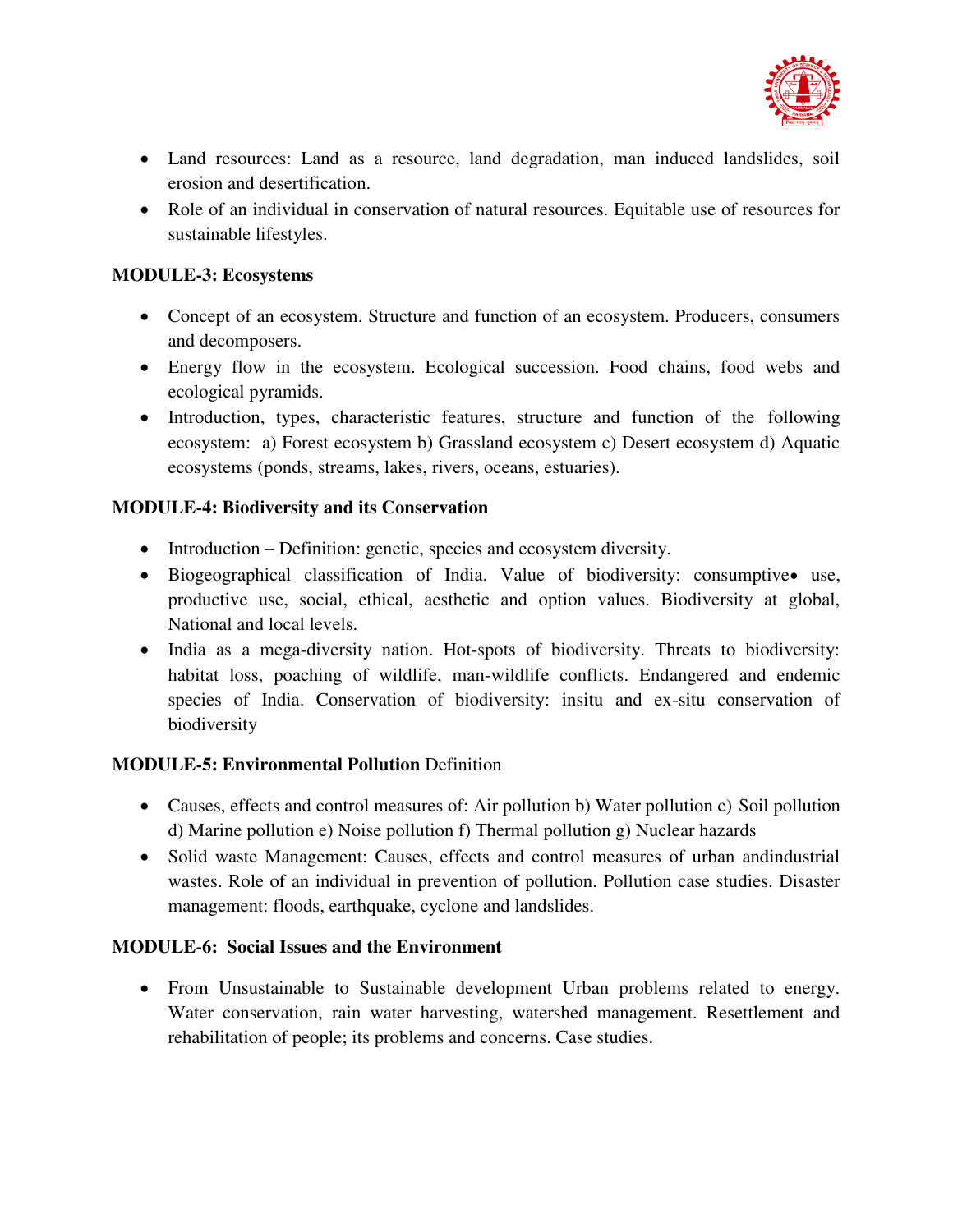

- Environmental ethics: Issues and possible solutions. Climate change, global warming, acid rain, ozone layer depletion, nuclear accidents and holocaust. Case studies. Wasteland reclamation. Consumerism and waste products.
- Environment Protection Act. Air (Prevention and Control of Pollution) Act. Water (Prevention and Control of Pollution) Act
- Wildlife Protection Act. Forest Conservation Act. Issues involved in enforcement of environmental legislation Public awareness.

### **MODULE-7: Human Population and the Environment**

 Population growth, variation among nations. Population explosion – Family Welfare Programme. Environment and human health. Human Rights. Value Education. HIV/AIDS. Women and Child Welfare. Role of Information Technology in Environment and human health. Case Studies.

### **MODULE-8: Field Work**

- Visit to a local area to document environmental assets-river / forest / grassland / hill / mountain.
- Visit to a local polluted site Urban / Rural / Industrial / Agricultural.
- Study of common plants, insects, birds.
- Study of simple ecosystems pond, river, hill slopes, etc.

### **Course Outcomes:**

### **RERERENCES**

- **3. Environmental Science: towards a sustainable future by Richard T. Wright. 2008 PHL Learning Private Ltd. New Delhi.**
- **4. Environmental Engineering and science by Gilbert M. Masters and Wendell P. Ela 2008 PHI Learning Pvt Ltd.**
- **5. Environmental Science by Daniel B. Botkin& Edwards A. Keller, Wiley INDIA edition.**
- **6. Fundamentals of Ecology by Odum, E.P., Barrick, M. and Barret, G.W. Thomson Brooks/Cole Publisher, California, 2005.**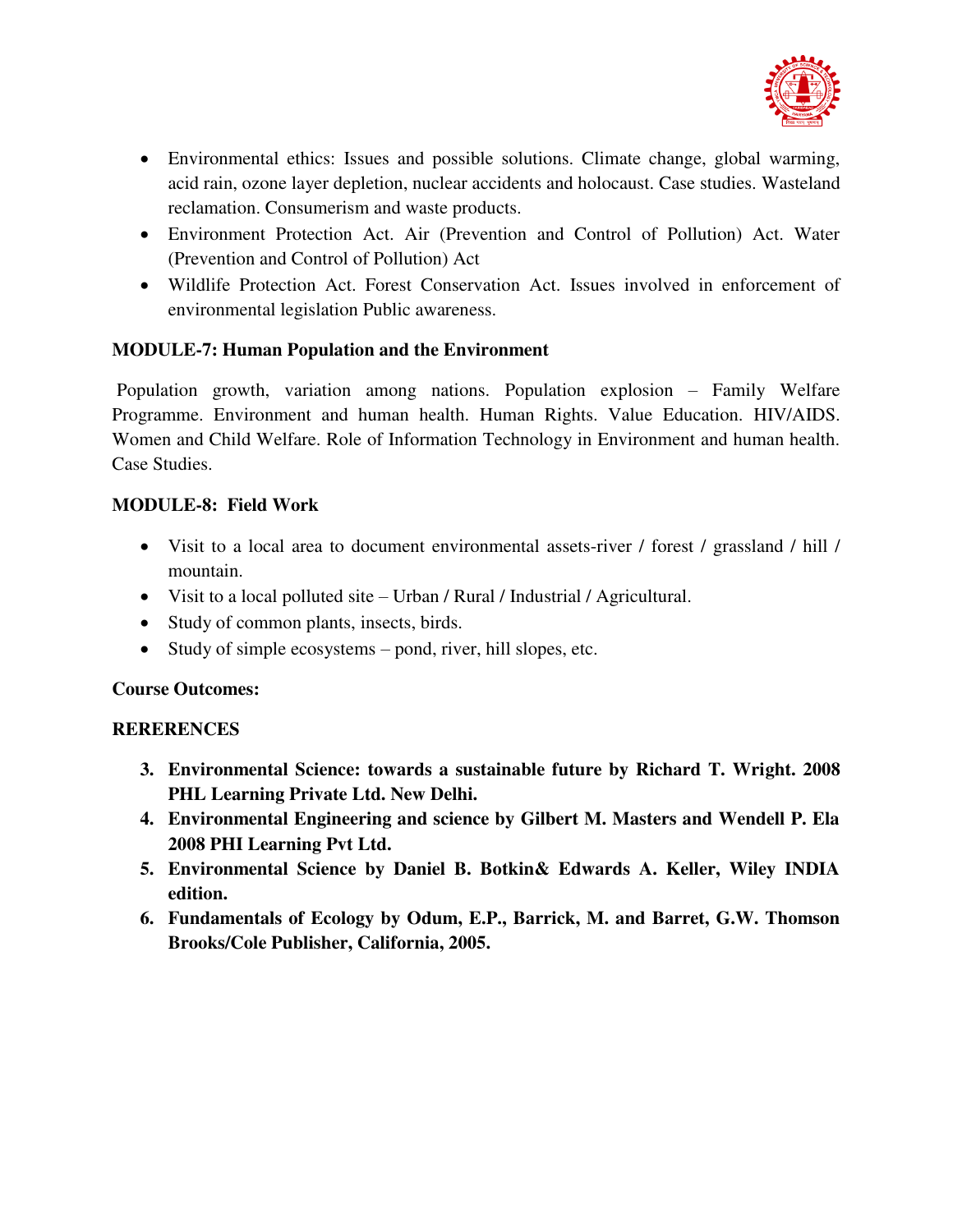

### **SUBJECT NAME: SIGNALS & SYSTEMS**

### **NO OF CREDITS: 3**

| B.TECH 5 <sup>th</sup> SEMESTER | SESSIONAL:      | -25  |
|---------------------------------|-----------------|------|
| L T P                           | THEORY EXAM: 75 |      |
| $3 \quad 0 \quad 0$             | TOTAL:          | 100. |

Pre-requisites:

Course Objectives:

#### **MODULE-1: INTRODUCTION TO SIGNALS AND SYSTEMS**

Signals and systems as seen in everyday life, and in various branches of engineering and science. Signal properties: periodicity, absolute integrability, determinism and stochastic character. Some special signals of importance: the unit step, the unit impulse, the sinusoid, the complex exponential, some special time-limited signals; continuous and discrete time signals, continuous and discrete amplitude signals. System properties: linearity: additivity and homogeneity, shiftinvariance, causality, stability, realizability. Examples.

#### **MODULE-2: BEHAVIOR OF CONTINUOUS AND DISCRETE-TIME LTI SYSTEMS**

Impulse response and step response, convolution, input-output behavior with aperiodic convergent inputs, cascade interconnections. Characterization of causality and stability of LTI systems. System representation through differential equations and difference equations. Statespace Representation of systems. State-Space Analysis, Multi-input, multi-output representation. State Transition Matrix and its Role. Periodic inputs to an LTI system, the notion of a frequency response and its relation to the impulse response.

### **MODULE-3: FOURIER, LAPLACE AND Z- TRANSFORMS**

Fourier series representation of periodic signals, Waveform Symmetries, Calculation of Fourier Coefficients. Fourier Transform, convolution/multiplication and their effect in the frequency domain, magnitude and phase response, Fourier domain duality. The DiscreteTime Fourier Transform (DTFT) and the Discrete Fourier Transform (DFT). Parseval's Theorem. Review of the Laplace Transform for continuous time signals and systems, system functions, poles and zeros of system functions and signals, Laplace domain analysis, solution to differential equations and system behavior. The z-Transform for discrete time signals and systems, system functions, poles and zeros of systems and sequences, z-domain analysis.

#### **MODULE-4: SAMPLING AND RECONSTRUCTION**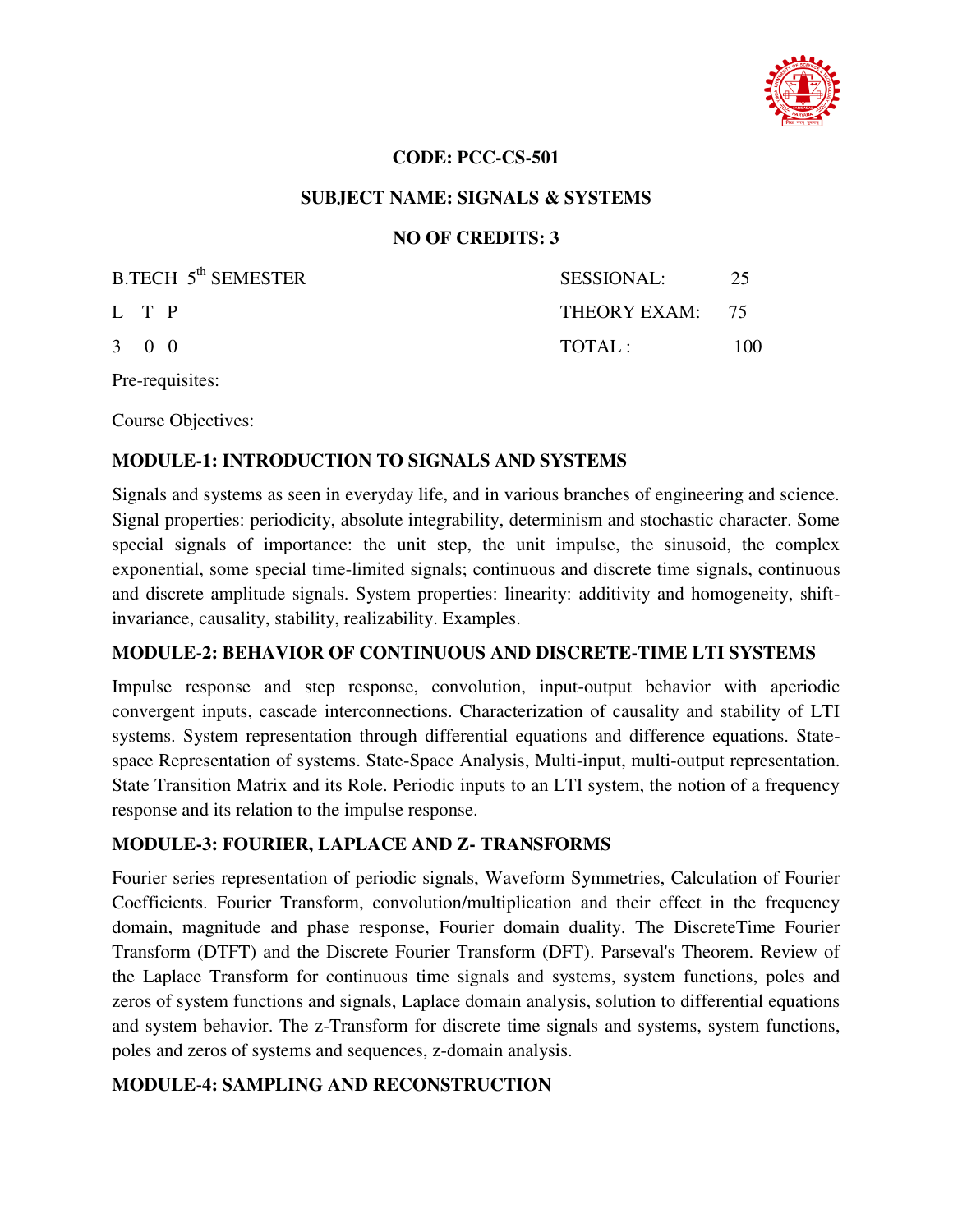

The Sampling Theorem and its implications. Spectra of sampled signals. Reconstruction: ideal interpolator, zero-order hold, first-order hold. Aliasing and its effects. Relation between continuous and discrete time systems. Introduction to the applications of signal and system theory: modulation for communication, filtering, feedback control systems.

### **Course Outcomes:**

At the end of this course, students will demonstrate the ability to

- 1. Understand the concepts of continuous time and discrete time systems
- 2. Analyse systems in complex frequency domain
- 3. Understand sampling theorem and its implications.

- **1. A. V. Oppenheim, A. S. Willsky and S. H. Nawab, "Signals and systems", Prentice Hall India, 1997.**
- **2. J. G. Proakis and D. G. Manolakis, "Digital Signal Processing: Principles, Algorithms, and Applications", Pearson, 2006.**
- **3. H. P. Hsu, "Signals and systems", Schaum's series, McGraw Hill Education, 2010.**
- **4. S. Haykin and B. V. Veen, "Signals and Systems", John Wiley and Sons, 2007.**
- **5. A. V. Oppenheim and R. W. Schafer, "Discrete-Time Signal Processing", Prentice Hall, 2009.**
- **6. M. J. Robert "Fundamentals of Signals and Systems", McGraw Hill Education, 2007.**
- **7. B. P. Lathi, "Linear Systems and Signals", Oxford University Press, 2009.**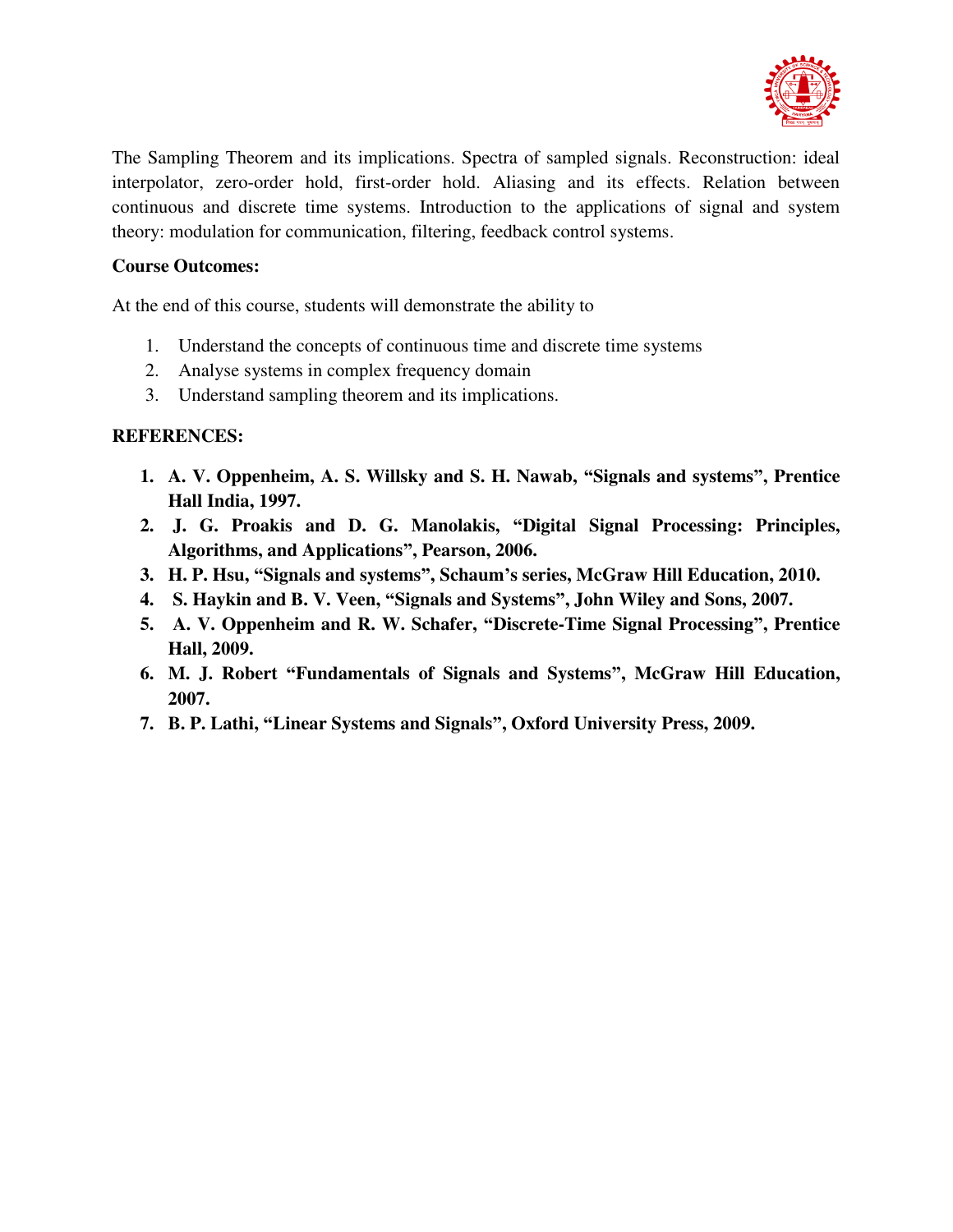

#### **SUBJECT NAME: DATABASE MANAGEMENT SYSTEMS**

#### **NO OF CREDITS: 3**

| B.TECH 5 <sup>th</sup> SEMESTER | SESSIONAL:      | 25  |
|---------------------------------|-----------------|-----|
| L T P                           | THEORY EXAM: 75 |     |
| $3 \quad 0 \quad 0$             | TOTAI:          | 100 |

Pre-requisites: Operating Systems

Course Objectives:

- 1. To understand the different issues involved in the design and implementation of a database system.
- 2. To study the physical and logical database designs, database modeling, relational, hierarchical, and network models
- 3. To understand and use data manipulation language to query, update, and manage a Database
- 4. To develop an understanding of essential DBMS concepts such as: database security, integrity, concurrency, distributed database, and intelligent database, Client/Server (Database Server), Data Warehousing.
- 5. To design and build a simple database system and demonstrate competence with the fundamental tasks involved with modeling, designing, and implementing a DBMS.

#### **MODULE-1:**

**Database system architecture:** Data Abstraction, Data Independence, Data Definition Language (DDL), Data Manipulation Language (DML).

**Data models:** Entity-relationship model, network model, relational and object oriented data models, integrity constraints, data manipulation operations.

#### **MODULE-2:**

**Relational query languages:** Relational algebra, Tuple and domain relational calculus, SQL3, DDL and DML constructs, Open source and Commercial DBMS - MYSQL, ORACLE, DB2, SQL server.

**Relational database design:** Domain and data dependency, Armstrong's axiom, Normal forms, Dependency preservation, Lossless design.

**Query processing and optimization:** Evaluation of relational algebra expressions, Query equivalence, Join strategies, Query optimization algorithms.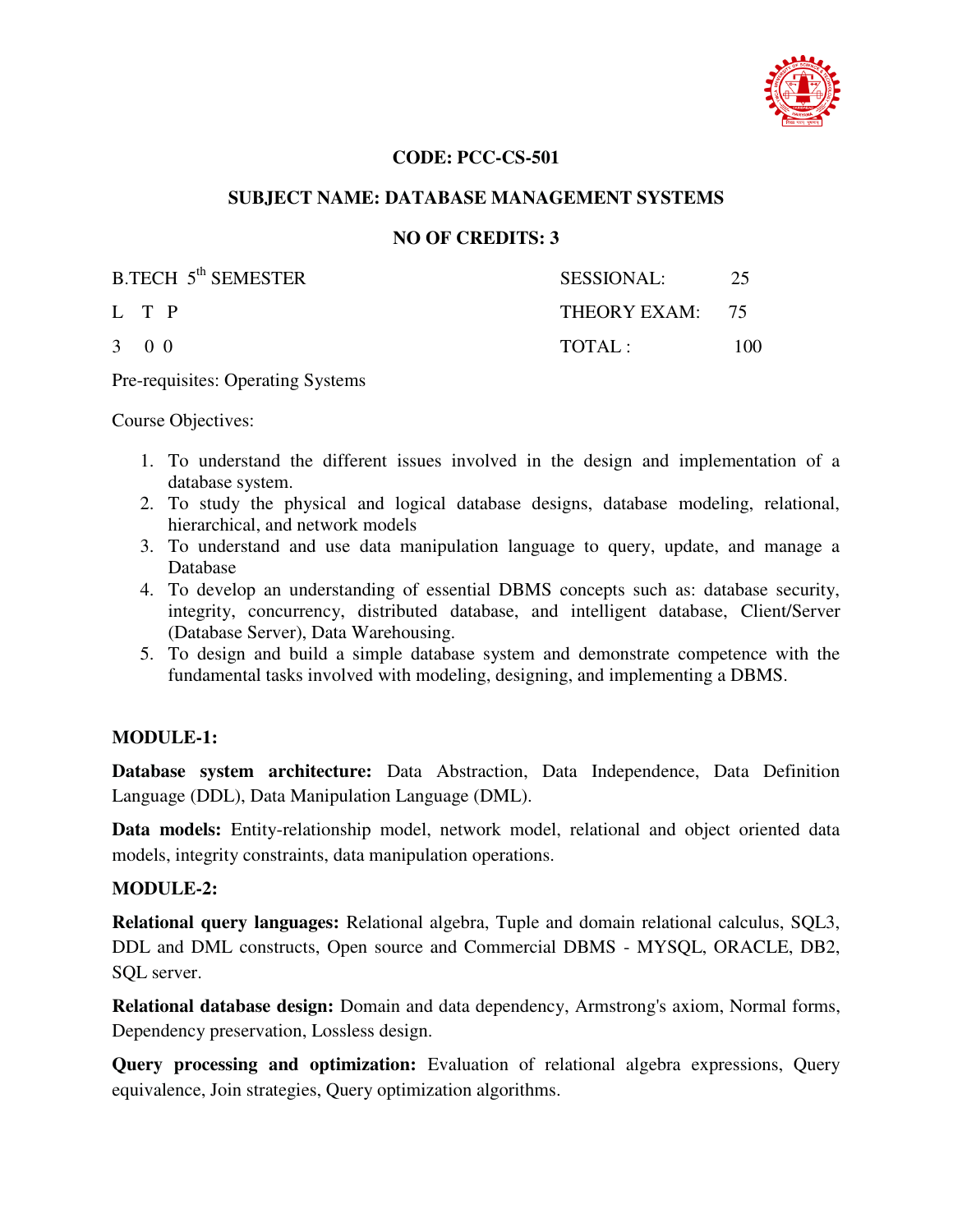

### **MODULE-3:**

**Storage strategies**: Indices, B-trees, hashing.

### **MODULE-4:**

**Transaction processing:** Concurrency control, ACID property, Serializability of scheduling, Locking and timestamp based schedulers, Multi-version and optimistic Concurrency Control schemes, Database recovery.

### **MODULE-5:**

**Database Security:** Authentication, Authorization and access control, DAC, MAC and RBAC models, Intrusion detection, SQL injection.

### **MODULE-6:**

**Advanced topics:** Object oriented and object relational databases, Logical databases, Web databases, Distributed databases, Data warehousing and data mining.

### **Course Outcomes**

- 1. For a given query write relational algebra expressions for that query and optimize the developed expressions
- 2. For a given specification of the requirement design the databases using ER method and normalization.
- 3. For a given specification construct the SQL queries for Open source and Commercial DBMS -MYSQL, ORACLE, and DB2.
- 4. For a given query optimize its execution using Query optimization algorithms
- 5. For a given transaction-processing system, determine the transaction atomicity, consistency, isolation, and durability.
- 6. Implement the isolation property, including locking, time stamping based on concurrency control and Serializability of scheduling

- **1. "Database System Concepts", 6th Edition by Abraham Silberschatz, Henry F. Korth, S. Sudarshan, McGraw-Hill.**
- **2. "Principles of Database and Knowledge – Base Systems", Vol 1 by J. D. Ullman, Computer Science Press.**
- **3. "Fundamentals of Database Systems", 5th Edition by R. Elmasri and S. Navathe, Pearson Education**
- **4. "Foundations of Databases", Reprint by Serge Abiteboul, Richard Hull, Victor Vianu, Addison-Wesley**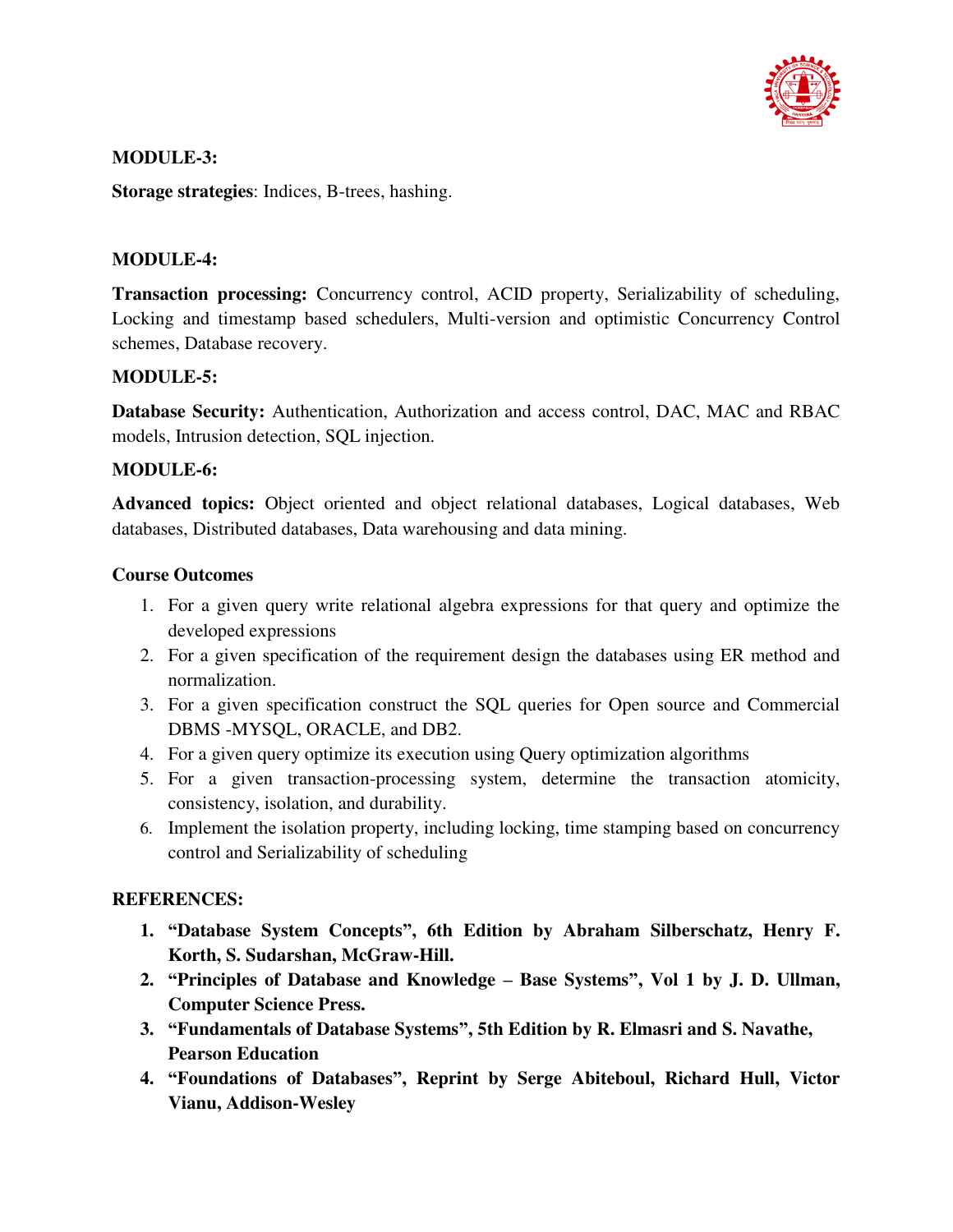

#### **SUBJECT NAME: FORMAL LANGUAGES & AUTOMATA**

#### **CREDITS: 3**

| B.TECH. 5 <sup>th</sup> SEMESTER | <b>SESSIONAL:</b> | 25   |
|----------------------------------|-------------------|------|
| L T P                            | THEORY EXAM: 75   |      |
| 3 0 0                            | TOTAI:            | 100. |

Pre-requisites: Operating System

Course Objectives:

- 1. Develop a formal notation for strings, languages and machines.
- 2. Design finite automata to accept a set of strings of a language.
- 3. Prove that a given language is regular and apply the closure properties of languages.
- 4. Design context free grammars to generate strings from a context free language and convert them into normal forms.
- 5. Prove equivalence of languages accepted by Push Down Automata and languages generated by context free grammars
- 6. Identify the hierarchy of formal languages, grammars and machines.
- 7. Distinguish between computability and non-computability and Decidability and undecidability.

#### **MODULE 1:**

Introduction: Alphabet, languages and grammars, productions and derivation, Chomsky hierarchy of languages. Regular languages and finite automata: Regular expressions and languages, deterministic finite automata (DFA) and equivalence with regular expressions, nondeterministic finite automata (NFA) and equivalence with DFA, regular grammars and equivalence with finite automata, properties of regular languages, pumping lemma for regular languages, minimization of finite automata. Context-free languages and pushdown automata: Context-free grammars (CFG) and languages (CFL), Chomsky and Greibach normal forms, nondeterministic pushdown automata (PDA) and equivalence with CFG, parse trees, ambiguity in CFG, pumping lemma for context-free languages, deterministic pushdown automata, closure properties of CFLs. Context-sensitive languages: Context-sensitive grammars (CSG) and languages, linear bounded automata and equivalence with CSG. Turing machines: The basic model for Turing machines (TM), Turing recognizable (recursively enumerable) and Turingdecidable (recursive) languages and their closure properties, variants of Turing machines, nondeterministic TMs and equivalence with deterministic TMs, unrestricted grammars and equivalence with Turing machines, TMs as enumerators. Undecidability: Church-Turing thesis,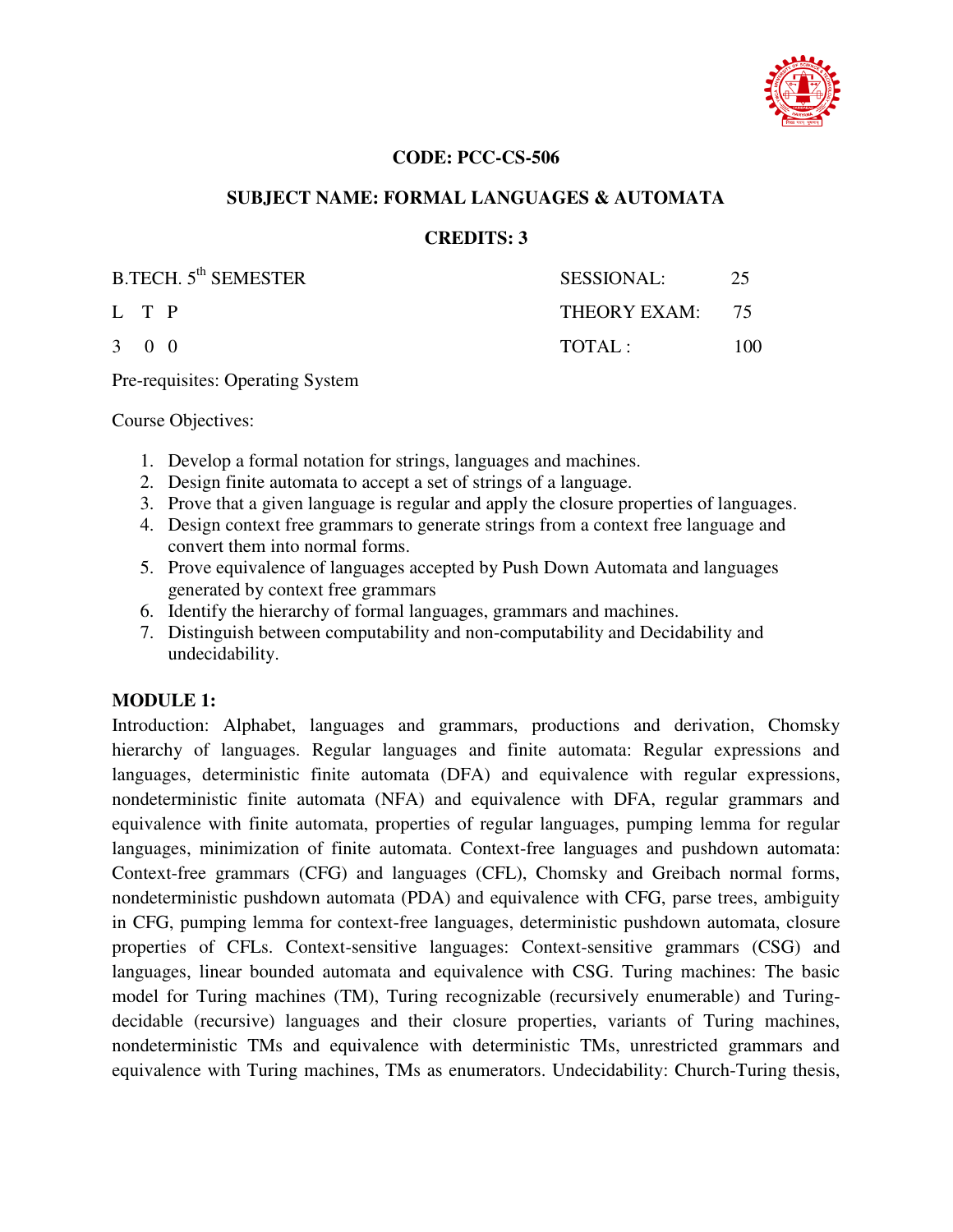

universal Turing machine, the universal and diagonalization languages, reduction between languages and Rice s theorem, undecidable problems about languages.

### **Course Outcomes:**

- 1. Write a formal notation for strings, languages and machines.
- 2. Design finite automata to accept a set of strings of a language.
- 3. For a given language determine whether the given language is regular or not.
- 4. Design context free grammars to generate strings of context free language .

- **1. John E. Hopcroft, Rajeev Motwani and Jeffrey D. Ullman, Introduction to Automata Theory, Languages, and Computation, Pearson Education Asia.**
- **2. Harry R. Lewis and Christos H. Papadimitriou, Elements of the Theory of Computation, Pearson Education Asia.**
- **3. Dexter C. Kozen, Automata and Computability, Undergraduate Texts in Computer Science, Springer.**
- **4. Michael Sipser, Introduction to the Theory of Computation, PWS Publishing.**
- **5. John Martin, Introduction to Languages and The Theory of Computation, Tata McGraw Hill.**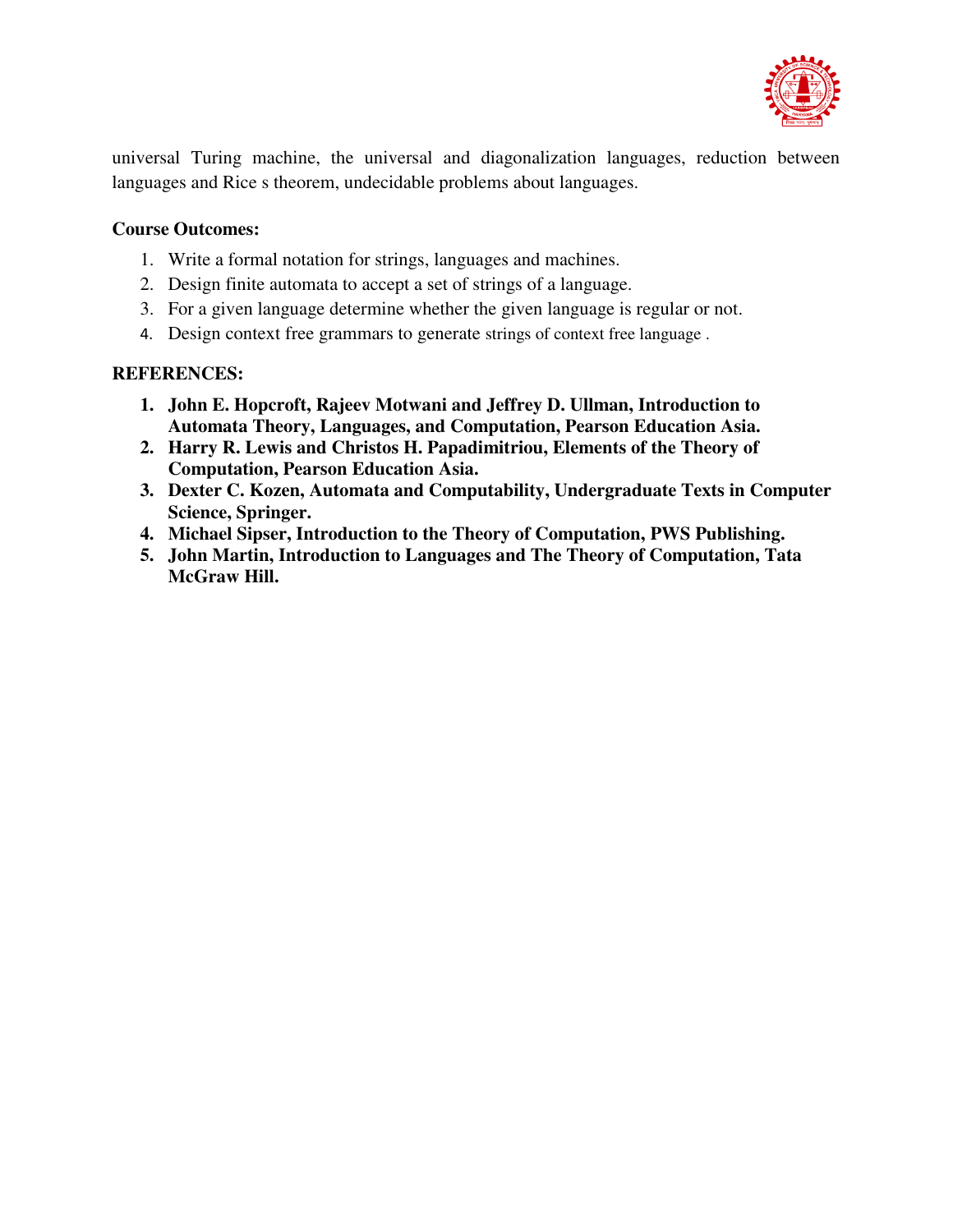

### **SUBJECT NAME: OBJECT ORIENTED PROGRAMMING**

### **NO OF CREDITS: 3**

| <b>B.TECH 5<sup>th</sup> SEMESTER</b> | <b>SESSIONAL:</b> | 25  |
|---------------------------------------|-------------------|-----|
| L T P                                 | THEORY EXAM: 75   |     |
| $3 \quad 0 \quad 0$                   | TOTAI:            | 100 |

Pre-requisites: Data Structures & Algorithms

Course Objectives:

The course will introduce standard tools and techniques for software development, using object oriented approach, use of a version control system, an automated build process, an appropriate framework for automated unit and integration tests.

#### **MODULE-1: ABSTRACT DATA TYPES**

Decomposition & Abstraction, Abstraction Mechanisms – parameterization, specification, Kind of Abstractions – Procedural, Data, Type hierarchies, Iteration. ADT implementation - Concrete state space, concrete invariant, abstraction function. Implementing operations, illustrated by the Text example

### **MODULE-2: FEATURES OF OBJECT-ORIENTED PROGRAMMING**

Encapsulation, object identity, polymorphism – Inheritance in OO design. Implementing OO language features.- Classes, Objects and variables, Type Checking, Procedures - Commands as methods and as objects, Exceptions, Polymorphic procedures, Templates, Memory management

### **MODULE-3: DESIGN PATTERNS**

Introduction and classification. Creational Pattern – Abstract Factory Pattern, Factory Method, Singleton, Structural Pattern – Bridge, Flyweight, Behavioural Pattern - The iterator pattern, Observer pattern, Model-view-controller pattern

### **MODULE-4: GENERIC TYPES AND COLLECTIONS**

Simple Generics, Generics and Subtyping, Wildcards, Generic Methods, Set Interface, List Interface, Queue Interface, Deque Interface, Map Interface, Object Ordering, SortedSet Interface, SortedMap Interface

### **MODULE-5: GUIS. GRAPHICAL PROGRAMMING WITH SCALA AND SWING**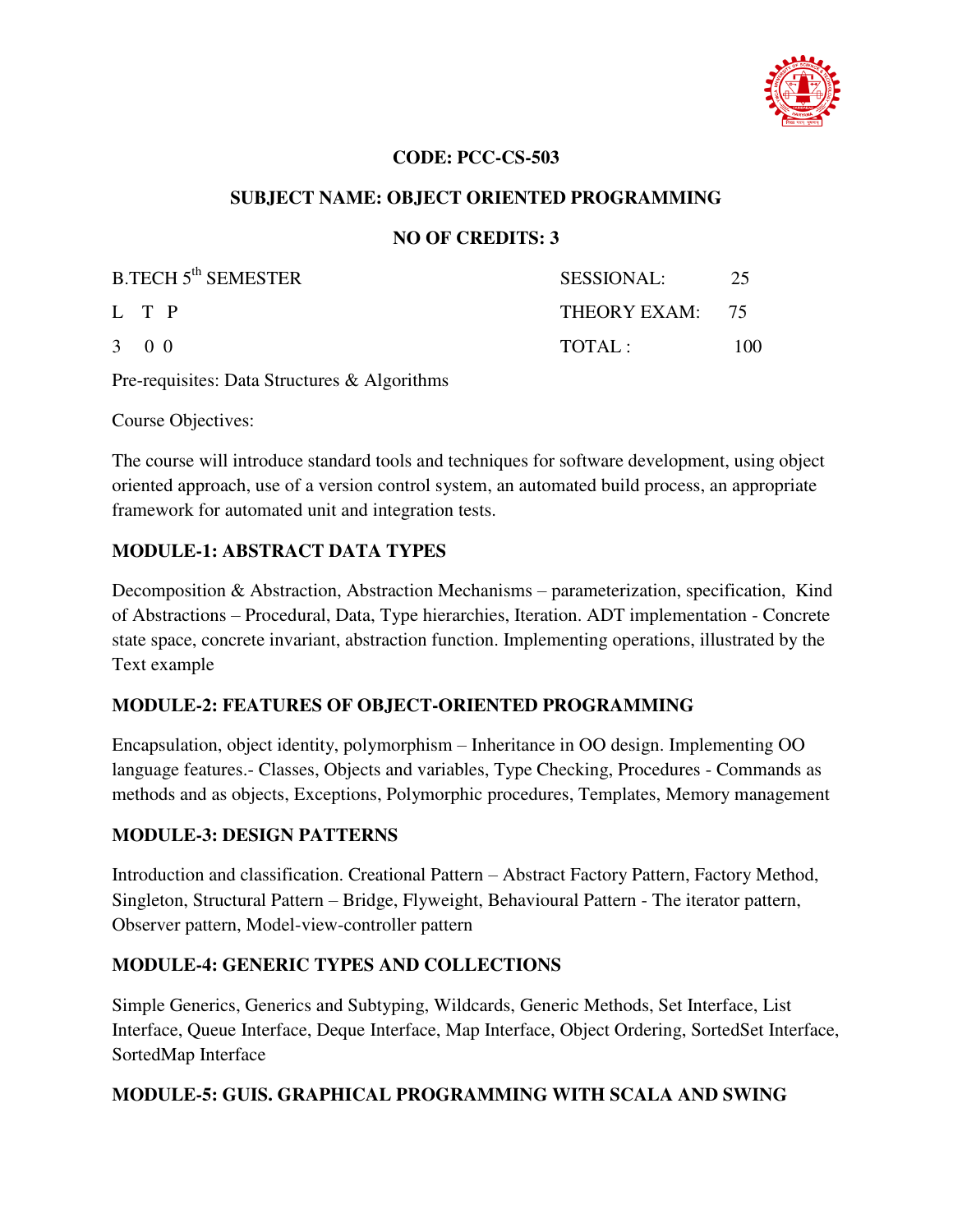

Swing components, Laying out components in a container, Panels, Look & Feel, Event listener, concurrency in swing.

### **MODULE-6: THE SOFTWARE DEVELOPMENT PROCESS**

Requirement specification and analysis, Data Model, Design, Implementation, Testing.

#### **Course Outcomes:**

After taking the course, students will be able to:

- 1. Specify simple abstract data types and design implementations, using abstraction functions to document them.
- 2. Recognize features of object-oriented design such as encapsulation, polymorphism, inheritance, and composition of systems based on object identity.
- 3. Name and apply some common object-oriented design patterns and give examples of their use.
- 4. Design applications with an event-driven graphical user interface.

#### **REFERENCES**

**1. Barbara Liskov,** *Program Development in Java***, Addison-Wesley, 2001**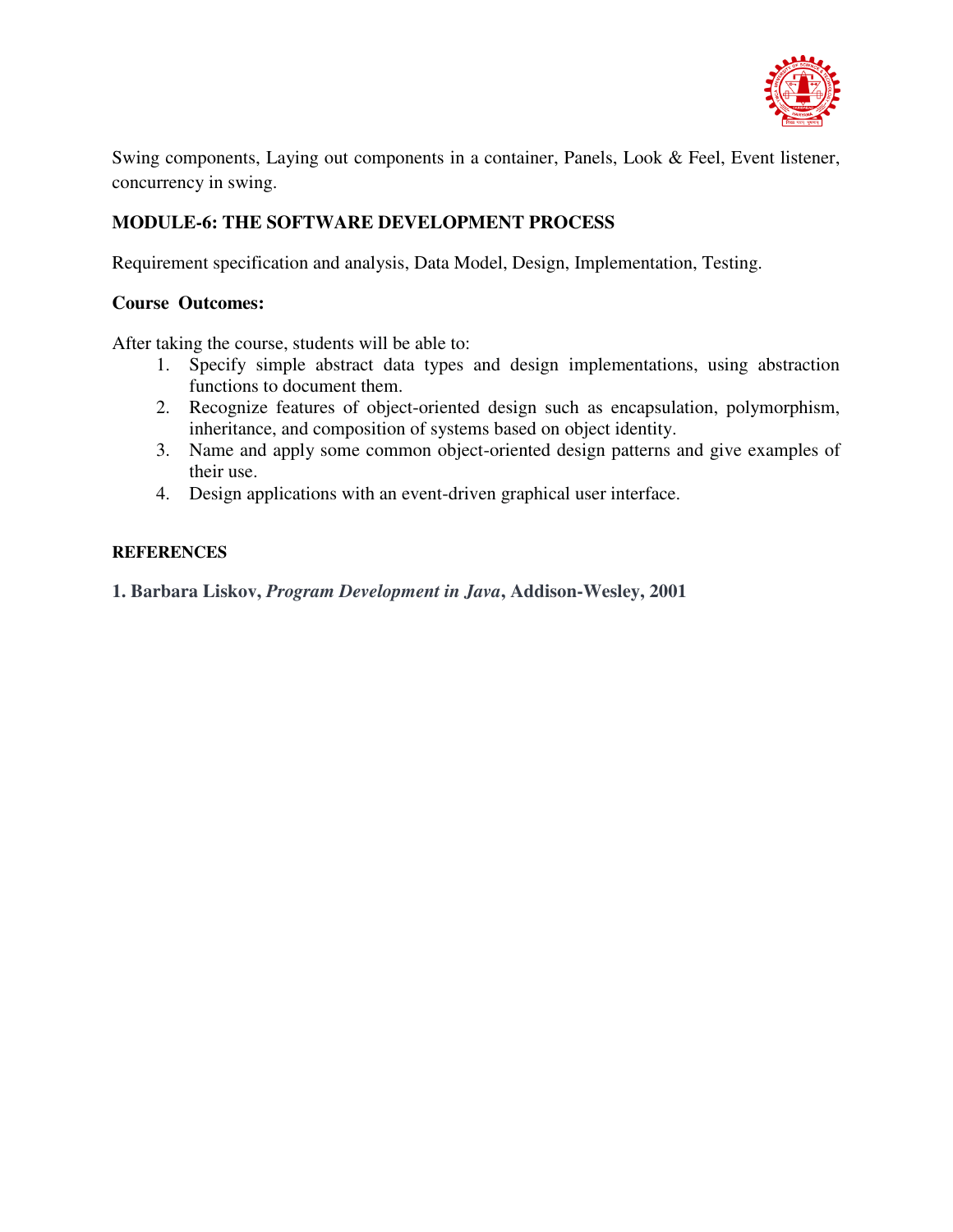

#### **CODE: HSMC-02**

#### **SUBJECT NAME: ECONOMICS FOR ENGINEERS**

### **NO OF CREDITS: 3**

| <b>B.TECH 5<sup>th</sup> SEMESTER</b> | SESSIONAL:      | -25 |
|---------------------------------------|-----------------|-----|
| L T P                                 | THEORY EXAM: 75 |     |
| $3 \quad 0 \quad 0$                   | TOTAL:          | 100 |

Prerequisites:

Course objectives:

#### **MODULE-1:**

Introduction to the subject: Micro and Macro Economics, Relationship between Science, Engineering, Technology and Economic Development. Production Possibility Curve, Nature of Economic Laws.

#### **MODULE-2:**

Time Value of Money: concepts and application. Capital budgeting; Traditional and modern methods, Payback period method, IRR, ARR, NPV, PI (with the help of case studies)

#### **MODULE-3:**

Meaning of Demand. Law of Demand, Elasticity of Demand; meaning, factors effecting it and its practical application and importance. Demand forecasting (a brief explanation)

#### **MODULE-4:**

Meaning of Production and factors of production, Law of variable proportions and returns to scale. Internal and external economies and diseconomies of scale. Concepts of cost of production, different types of costs; accounting cost, sunk cost, marginal cost, Opportunity cost. Break even analysis, Make or Buy decision (case study). Relevance of Depreciation towards industry.

#### **MODULE-5:**

Meaning of market, types of market, perfect competition, Monopoly, Monopolistic, Oligopoly. (main features). Supply and law of supply, Role of demand and supply in price determination.

#### **MODULE-6:**

Indian Economy, nature and characteristics. Basic concepts; fiscal and monetary policy, LPG, Inflation, Sensex, GATT, WTO and IMF. Difference between Central bank and Commercial banks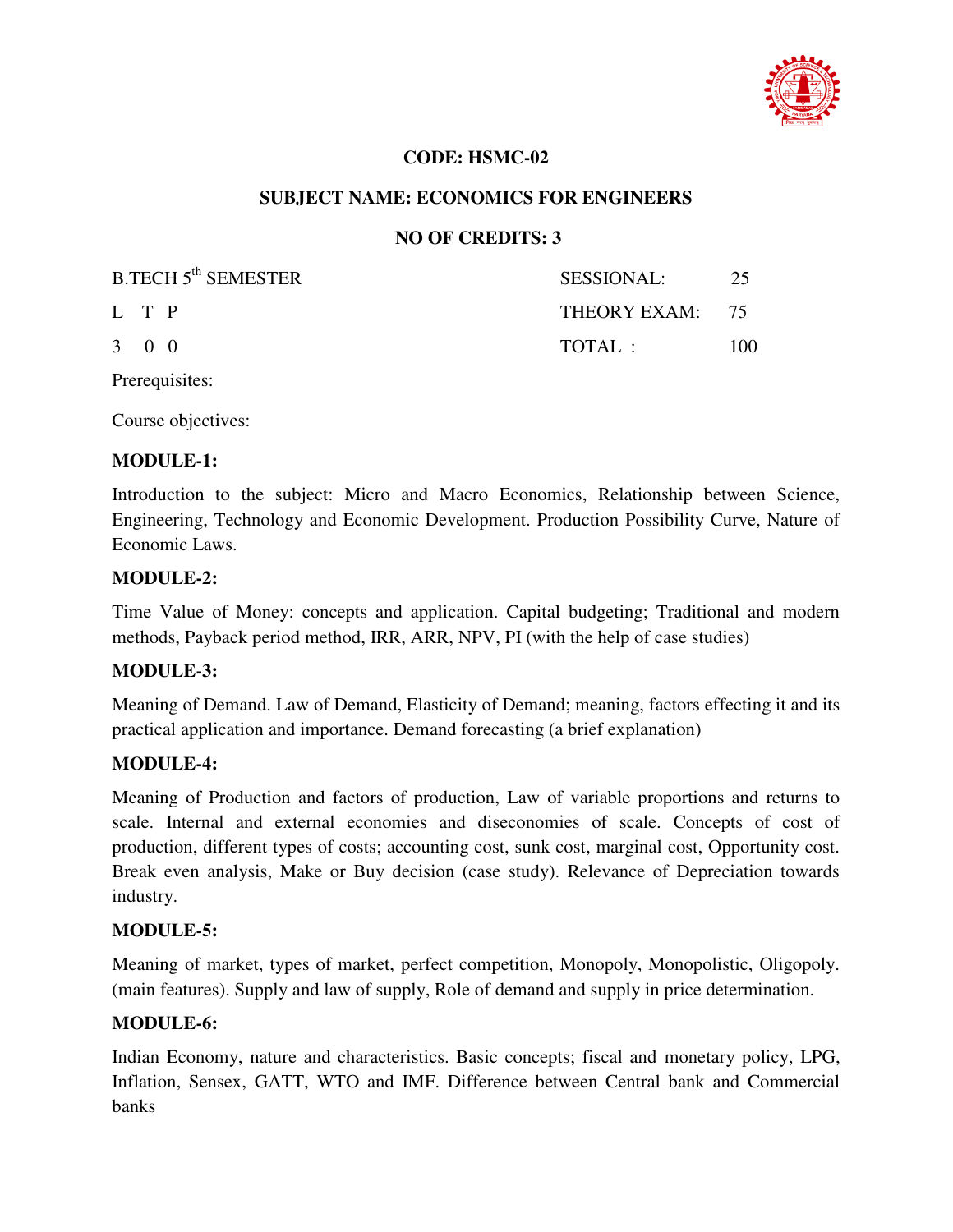

### **Course Outcomes:**

- **1. Jain T.R., Economics for Engineers, VK Publication**
- **2. Chopra P. N., Principle of Economics, Kalyani Publishers**
- **3. Dewett K. K., Modern economic theory, S. Chand**
- **4. H. L. Ahuja., Modern economic theory, S. Chand**
- **5. Dutt Rudar & Sundhram K. P. M., Indian Economy**
- **6. Mishra S. K., Modern Micro Economics, Pragati Publications**
- **7. Pandey I.M., Financial Management; Vikas Publishing House**
- **8. Gupta Shashi K., Management Accounting, Kalyani Publication**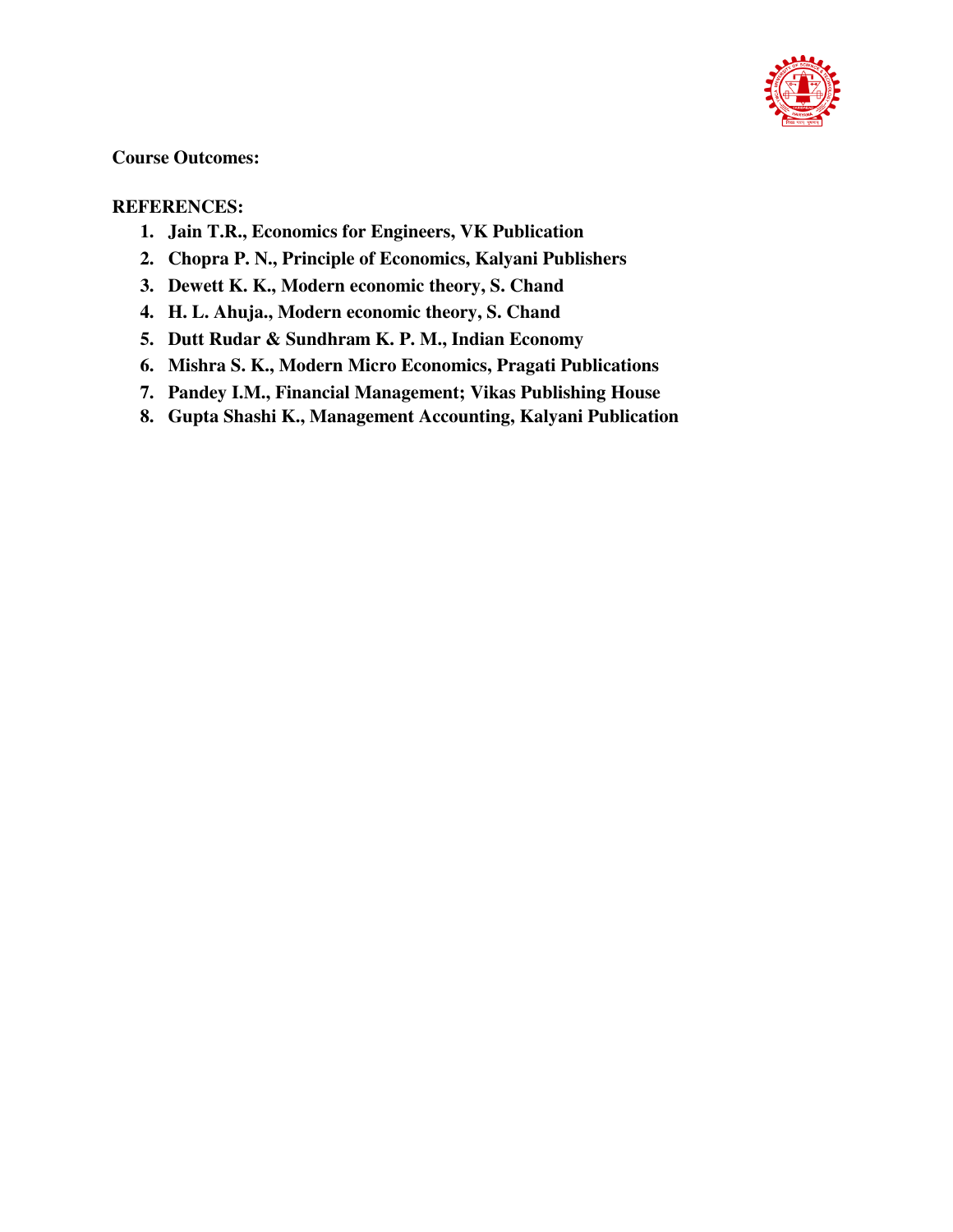

#### **CODE: MC-01**

#### **SUBJECT NAME: CONSTITUTION OF INDIA**

#### **NO OF CREDITS: 0**

| B.TECH 5 <sup>th</sup> SEMESTER | SESSIONAL:      | 25   |
|---------------------------------|-----------------|------|
| L T P                           | THEORY EXAM: 75 |      |
| $2 \quad 0 \quad 0$             | TOTAL:          | 100. |

#### **CONSTITUTION OF INDIA– BASIC FEATURES AND FUNDAMENTAL PRINCIPLES**

The Constitution of India is the supreme law of India. Parliament of India can not make any law which violates the Fundamental Rights enumerated under the Part III of the Constitution. The Parliament of India has been empowered to amend the Constitution under Article 368, however, it cannot use this power to change the "basic structure" of the constitution, which has been ruled and explained by the Supreme Court of India in its historical judgments. The Constitution of India reflects the idea of "Constitutionalism" – a modern and progressive concept historically developed by the thinkers of "liberalism" – an ideology which has been recognized as one of the most popular political ideology and result of historical struggles against arbitrary use of sovereign power by state. The historic revolutions in France, England, America and particularly European Renaissance and Reformation movement have resulted into progressive legal reforms in the form of "constitutionalism" in many countries. The Constitution of India was made by borrowing models and principles from many countries including United Kingdom and America.

The Constitution of India is not only a legal document but it also reflects social, political and economic perspectives of the Indian Society. It reflects India's legacy of "diversity". It has been said that Indian constitution reflects ideals of its freedom movement, however, few critics have argued that it does not truly incorporate our own ancient legal heritage and cultural values. No law can be "static" and therefore the Constitution of India has also been amended more than one hundred times. These amendments reflect political, social and economic developments since the year 1950.

The Indian judiciary and particularly the Supreme Court of India has played an historic role as the guardian of people. It has been protecting not only basic ideals of the Constitution but also strengthened the same through progressive interpretations of the text of the Constitution. The judicial activism of the Supreme Court of India and its historic contributions has been recognized throughout the world and it gradually made it "as one of the strongest court in the world".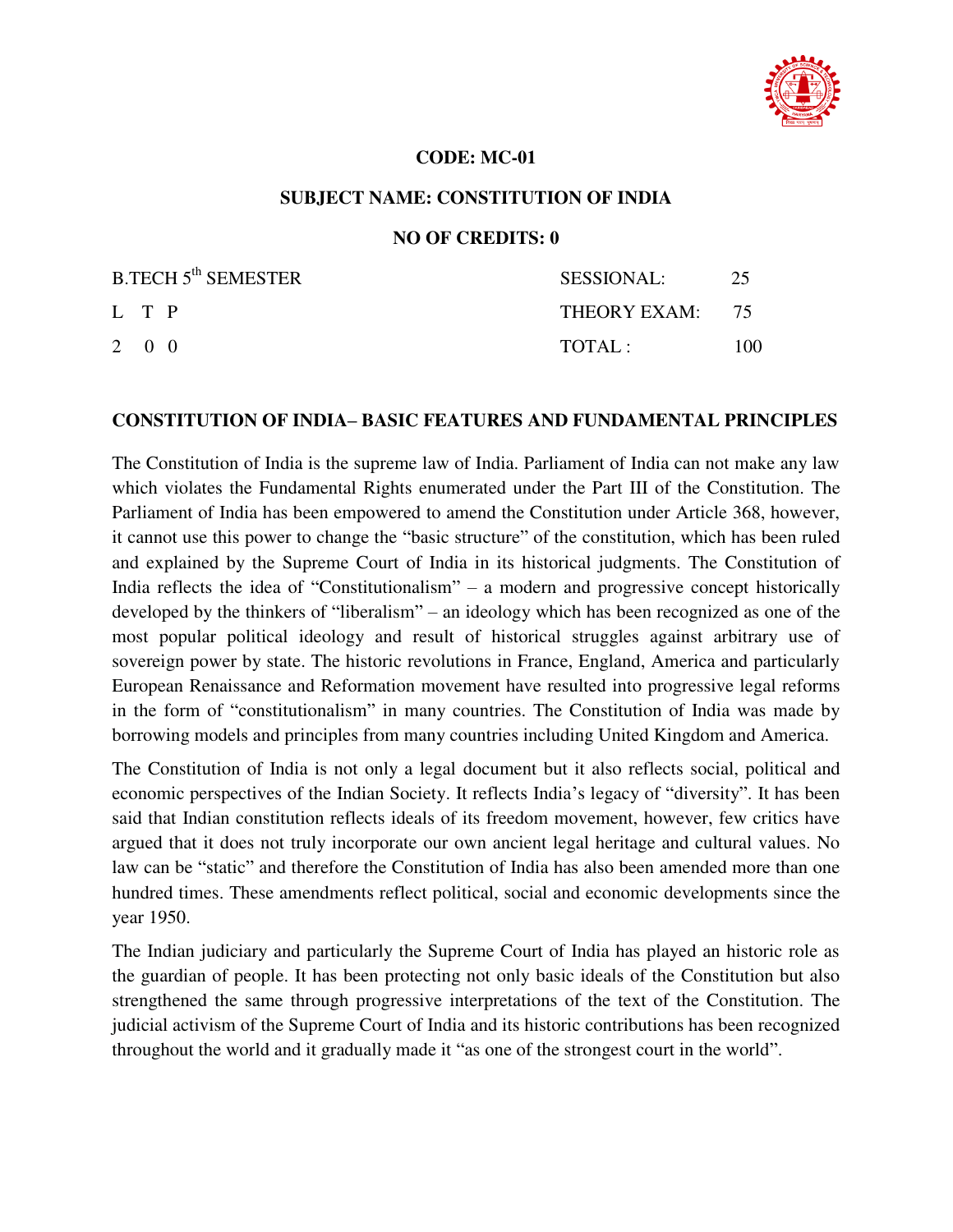

### **COURSE CONTENT**

- 1. Meaning of the constitution law and constitutionalism.
- 2. Historical perspective of the Constitution of India.
- 3. Salient features and characteristics of the Constitution of India.
- 4. Scheme of the fundamental rights.
- 5. The scheme of the Fundamental Duties and its legal status.
- 6. The Directive Principles of State Policy Its importance and implementation.
- 7. Federal structure and distribution of legislative and financial powers between the Union and the States.
- 8. Parliamentary Form of Government in India The constitution powers and status of the President of India
- 9. Amendment of the Constitutional Powers and Procedure
- 10. The historical perspectives of the constitutional amendments in India
- 11. Emergency Provisions : National Emergency, President Rule, Financial Emergency
- 12. Local Self Government Constitutional Scheme in India
- 13. Scheme of the Fundamental Right to Equality
- 14. Scheme of the Fundamental Right to certain Freedom under Article 19
- 15. Scope of the Right to Life and Personal Liberty under Article 21

- **1. The Constitutional Law Of India 9th Edition, by [Pandey. J. N.](https://archive.org/search.php?query=creator%3A%22Pandey%2Cj.n.%22)**
- **2. The Constitution of India by P.M.Bakshi**
- **3. Constitution Law of India by Narender Kumar**
- **4. Bare Act by P. M. Bakshi**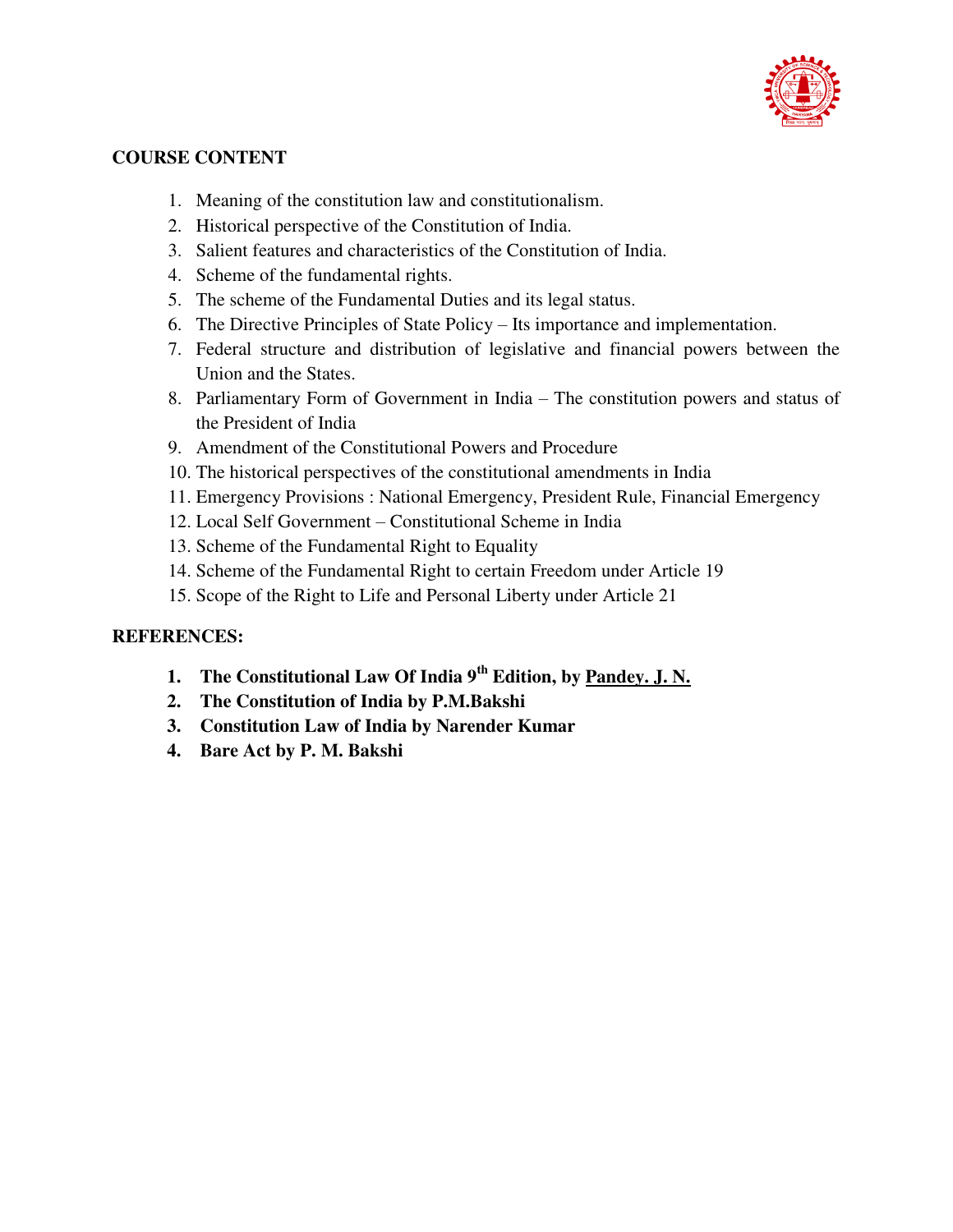

#### **SUBJECT NAME: COMPILER DESIGN**

#### **CREDITS: 3**

| B.TECH. 5 <sup>th</sup> SEMESTER | <b>SESSIONAL:</b> | 25   |
|----------------------------------|-------------------|------|
| L T P                            | THEORY EXAM: 75   |      |
| 3 0 0                            | TOTAI:            | 100. |

Pre-requisites: Formal language & automata,

Course Objectives:

- 1. To understand and list the different stages in the process of compilation.
- 2. Identify different methods of lexical analysis
- 3. Design top-down and bottom-up parsers
- 4. Identify synthesized and inherited attributes
- 5. Develop syntax directed translation schemes
- 6. Develop algorithms to generate code for a target machine

#### **MODULE 1:**

The aim is to learn how to design and implement a compiler and also to study the underlying theories. The main emphasis is for the imperative language. Introduction: Phases of compilation and overview. Lexical Analysis (scanner): Regular languages, finite automata, regular expressions, from regular expressions to finite automata, scanner generator (lex, flex). Syntax Analysis (Parser): Context-free languages and grammars, push-down automata, LL(1) grammars and top-down parsing, operator grammars, LR(O), SLR(1), LR(1), LALR(1) grammars and bottom up parsing, ambiguity and LR parsing, LALR(1) parser generator (yacc, bison)Semantic Analysis: Attribute grammars, syntax directed definition, evaluation and flow of attribute in a syntax tree. Symbol Table: Its structure, symbol attributes and management. Run-time environment: Procedure activation, parameter passing, value return, memory allocation, and scope. Intermediate Code Generation: Translation of different language features, different types of intermediate forms. Code Improvement (optimization): Analysis: control-flow, data-flow dependence etc.; Code improvement local optimization, global optimization, loop optimization, peep-hole optimization etc. Architecture dependent code improvement: instruction scheduling (for pipeline), loop optimization (for cache memory) etc. Register allocation and target code generation Advanced topics: Type systems, data abstraction, compilation of Object Oriented features and non-imperative programming languages.

#### **Course Outcomes**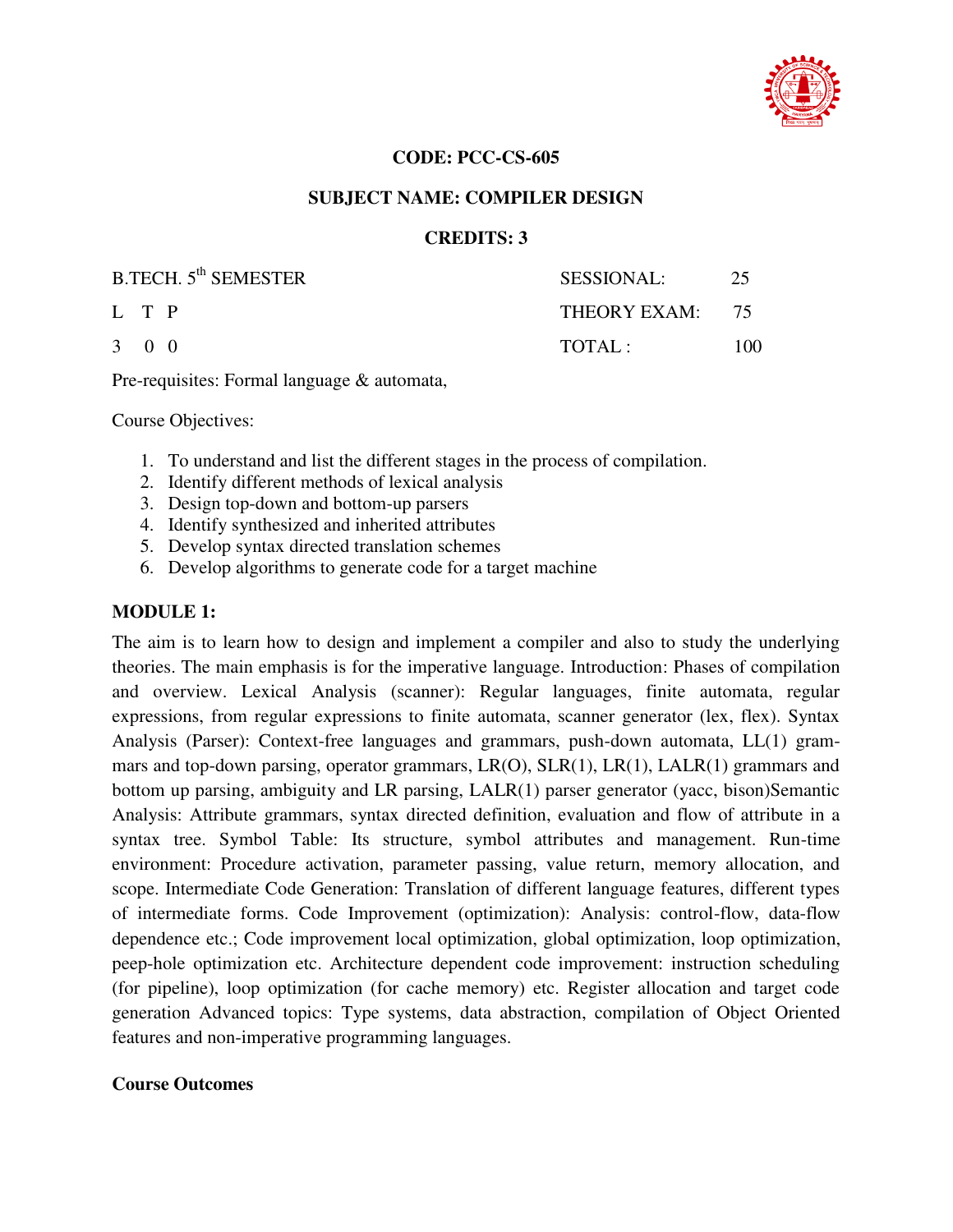

- 1. For a given grammar specification develop the lexical analyser
- 2. For a given parser specification design top-down and bottom-up parsers
- 3. Develop syntax directed translation schemes
- 4. Develop algorithms to generate code for a target machine

- **1. A.V. Aho, M.S. Lam, R. Sethi, and J.D. Ullman,** *Compilers:Principles, Techniques, and Tools***, Pearson Education, 2007 (second ed.).**
- **2. K.D. Cooper, and L. Torczon,** *Engineering a Compiler***, Elsevier, 2004.**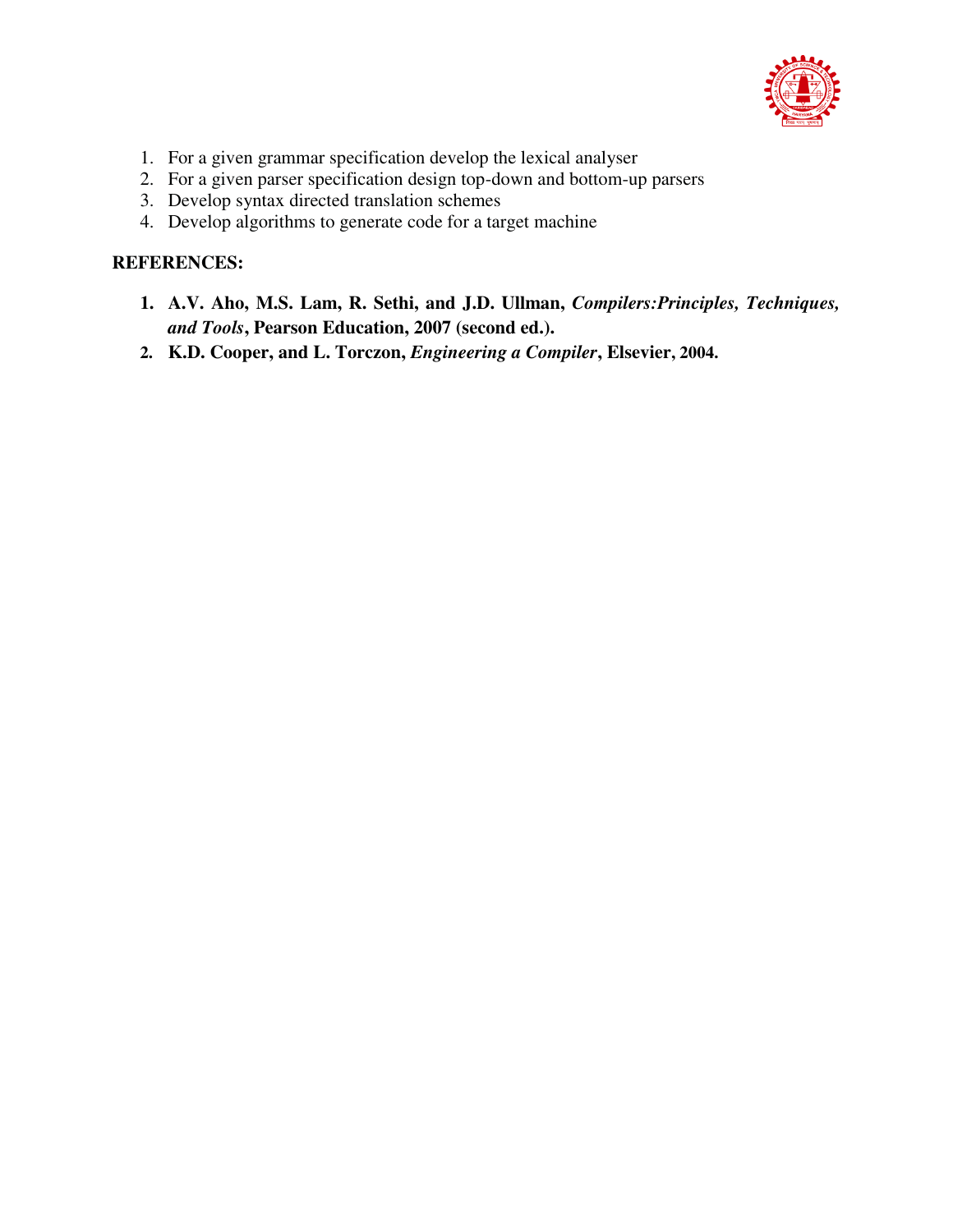

### **SUBJECT NAME: COMPUTER NETWORKS**

### **NO OF CREDITS: 3**

| B.TECH 6 <sup>th</sup> SEMESTER | SESSIONAL:        | 25  |
|---------------------------------|-------------------|-----|
| L T P                           | THEORY EXAM: $75$ |     |
| $3 \quad 0 \quad 0$             | TOTAL:            | 100 |

Pre-requisites: Computer Organization & Architecture, Operating Systems

Course Objectives:

- 1. To develop an understanding of modern network architectures from a design and performance perspective.
- 2. To introduce the student to the major concepts involved in wide-area networks (WANs), local area networks (LANs) and Wireless LANs (WLANs).
- 3. To provide an opportunity to do network programming
- 4. To provide a WLAN measurement ideas.

### **MODULE-1: DATA COMMUNICATION COMPONENTS**

Representation of data and its flow Networks , Various Connection Topology, Protocols and Standards, OSI model, Transmission Media, LAN: Wired LAN, Wireless LANs, Connecting LAN and Virtual LAN, Techniques for Bandwidth utilization: Multiplexing - Frequency division, Time division and Wave division, Concepts on spread spectrum.

### **MODULE-2: DATA LINK LAYER AND MEDIUM ACCESS SUB LAYER**

Error Detection and Error Correction - Fundamentals, Block coding, Hamming Distance, CRC; Flow Control and Error control protocols - Stop and Wait, Go back – N ARQ, Selective Repeat ARQ, Sliding Window, Piggybacking, Random Access, Multiple access protocols -Pure ALOHA, Slotted ALOHA, CSMA/CD,CDMA/CA

#### **MODULE-3: NETWORK LAYER**

**S**witching, Logical addressing – IPV4, IPV6; Address mapping – ARP, RARP, BOOTP and DHCP–Delivery, Forwarding and Unicast Routing protocols.

### **MODULE-4: TRANSPORT LAYER**

Process to Process Communication, User Datagram Protocol (UDP), Transmission Control Protocol (TCP), SCTP Congestion Control; Quality of Service, QoS improving techniques: Leaky Bucket and Token Bucket algorithm.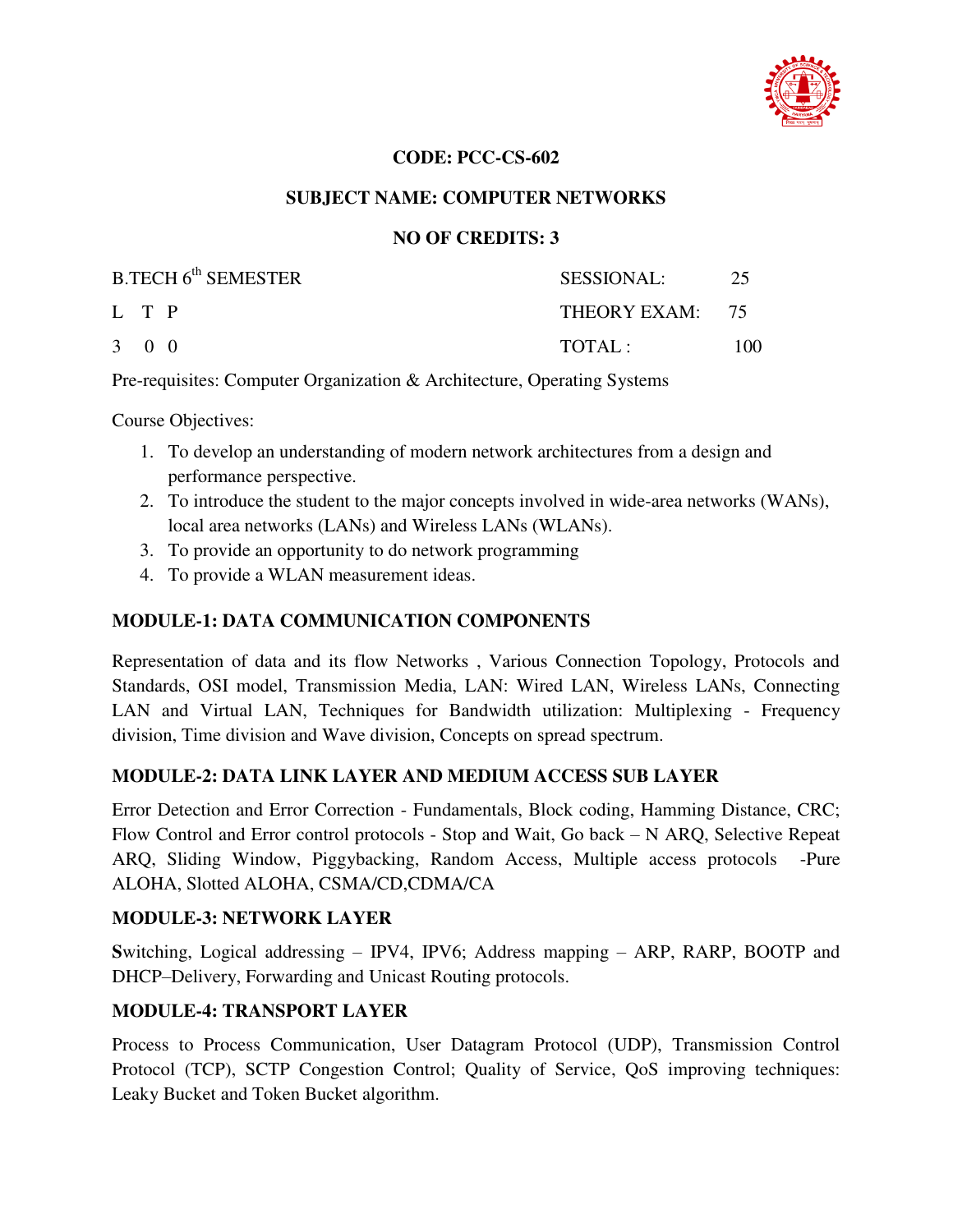

### **MODULE-5: APPLICATION LAYER**

Domain Name Space (DNS), DDNS, TELNET, EMAIL, File Transfer Protocol (FTP), WWW, HTTP, SNMP, Bluetooth, Firewalls, Basic concepts of Cryptography

### **Course Outcomes**

After taking the course, students will be able to:

- 2. Explain the functions of the different layer of the OSI Protocol.
- 3. Draw the functional block diagram of wide-area networks (WANs), local area networks (LANs) and Wireless LANs (WLANs) describe the function of each block.
- 4. For a given requirement (small scale) of wide-area networks (WANs), local area networks (LANs) and Wireless LANs (WLANs) design it based on the market available component
- 5. For a given problem related TCP/IP protocol developed the network programming.
- 6. Configure DNS DDNS, TELNET, EMAIL, File Transfer Protocol (FTP), WWW, HTTP, SNMP, Bluetooth, Firewalls using open source available software and tools.

- **5. Data Communication and Networking, 4th Edition, Behrouz A. Forouzan, McGrawHill.**
- **6. Data and Computer Communication, 8th Edition, William Stallings, Pearson Prentice Hall India.**
- **7. Computer Networks, 8th Edition, Andrew S. Tanenbaum, Pearson New International Edition.**
- **8. Internetworking with TCP/IP, Volume 1, 6th Edition Douglas Comer, Prentice Hall of India.**
- **9. TCP/IP Illustrated, Volume 1, W. Richard Stevens, Addison-Wesley, United States of America**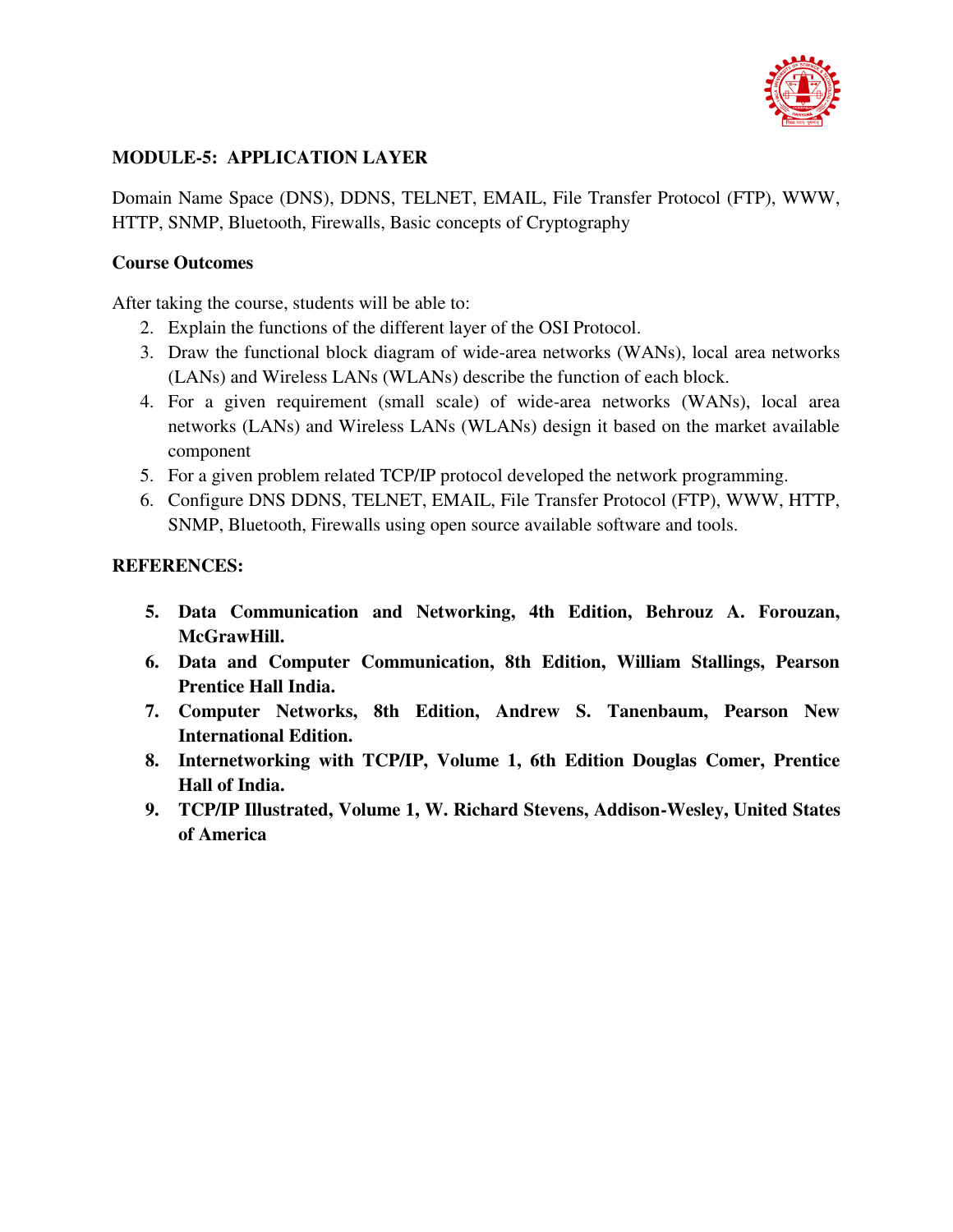

#### **CODE: BSC-01**

#### **SUBJECT NAME: BIOLOGY**

### **NO OF CREDITS: 3**

| B.TECH 7 <sup>th</sup> SEMESTER | SESSIONAL:      | -25  |
|---------------------------------|-----------------|------|
| L T P                           | THEORY EXAM: 75 |      |
| $2 \t10$                        | TOTAI:          | 100. |

Pre-requisites: None

Course Objectives:

#### **MODULE 1: INTRODUCTION**

**Purpose:** To convey that Biology is as important a scientific discipline as Mathematics, Physics and Chemistry.

Bring out the fundamental differences between science and engineering by drawing a comparison between eye and camera, Bird flying and aircraft. Mention the most exciting aspect of biology as an independent scientific discipline. Why we need to study biology? Discuss how biological observations of 18th Century that lead to major discoveries. Examples from Brownian motion and the origin of thermodynamics by referring to the original observation of Robert Brown and Julius Mayor. These examples will highlight the fundamental importance of observations in any scientific inquiry.

#### **MODULE 2: CLASSIFICATION**

**Purpose:** To convey that classification *per se* is not what biology is all about. The underlying criterion, such as morphological, biochemical or ecological be highlighted.

Hierarchy of life forms at phenomenological level. A common thread weaves this hierarchy Classification. Discuss classification based on (a) cellularity- Unicellular or multicellular (b) ultrastructure- prokaryotes or eucaryotes. (c) energy and Carbon utilisation -Autotrophs, heterotrophs, lithotropes (d) Ammonia excretion – aminotelic, uricoteliec, ureotelic (e) Habitataacquatic or terrestrial (e) Molecular taxonomy- three major kingdoms of life. A given organism can come under different category based on classification. Model organisms for the study of biology come from different groups. E.coli, S.cerevisiae, D. Melanogaster, C. elegance, A. Thaliana, M. Musculus.

### **MODULE 3: Genetics**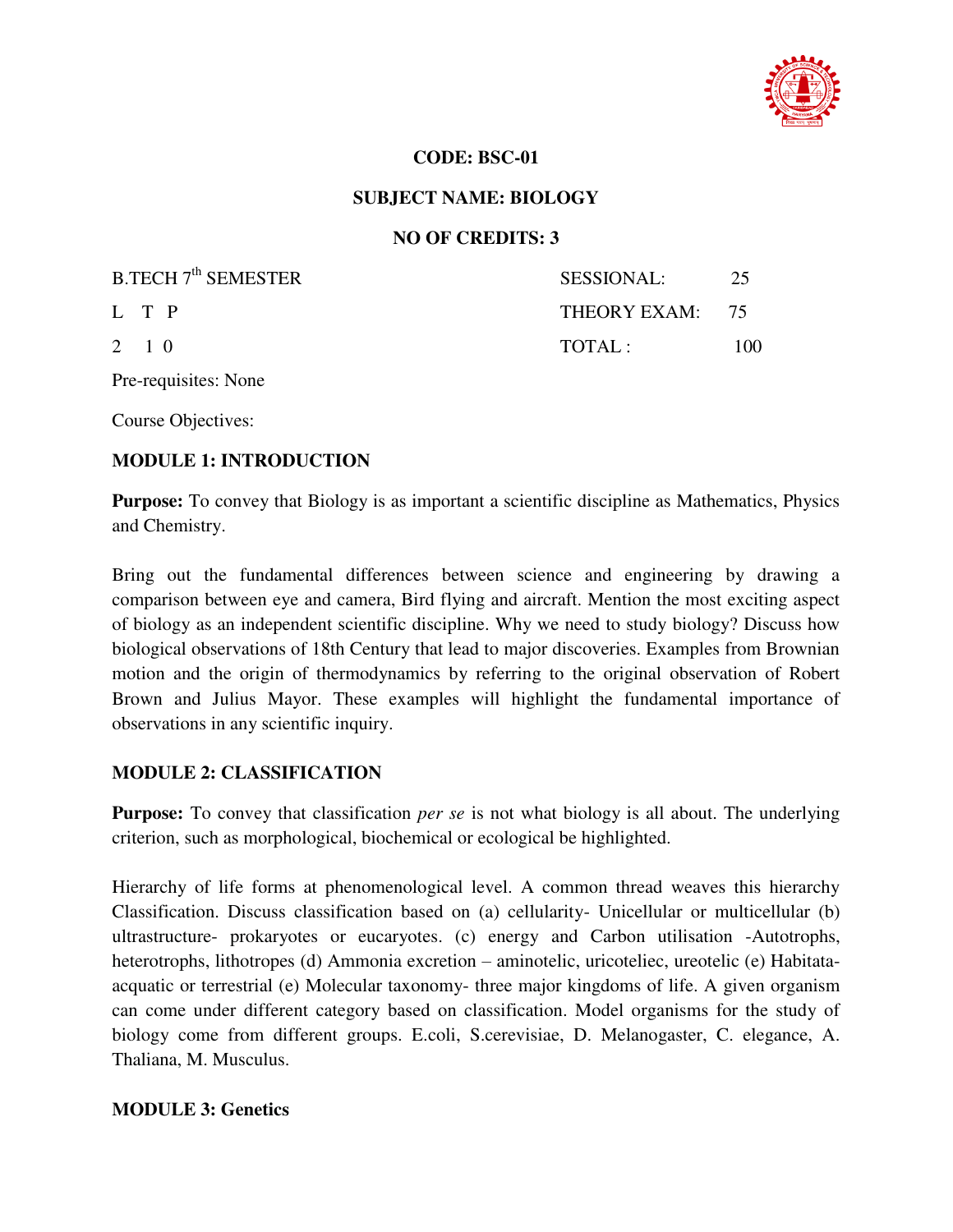

**Purpose:** To convey that "Genetics is to biology what Newton's laws are to Physical Sciences"

Mendel's laws, Concept of segregation and independent assortment. Concept of allele. Gene mapping, Gene interaction, Epistasis. Meiosis and Mitosis be taught as a part of genetics. Emphasis to be give not to the mechanics of cell division nor the phases but how genetic material passes from parent to offspring. Concepts of recessiveness and dominance. Concept of mapping of phenotype to genes. Discuss about the single gene disorders in humans. Discuss the concept of complementation using human genetics.

#### **MODULE 4: BIOMOLECULES**

**Purpose**: To convey that all forms of life has the same building blocks and yet the manifestations are as diverse as one can imagine

Molecules of life. In this context discuss monomeric units and polymeric structures. Discuss about sugars, starch and cellulose. Amino acids and proteins. Nucleotides and DNA/RNA. Two carbon units and lipids.

#### **MODULE 5: ENZYMES**

**Purpose:** To convey that without catalysis life would not have existed on earth.

*Enzymology:* How to monitor enzyme catalysed reactions. How does an enzyme catalyse reactions? Enzyme classification. Mechanism of enzyme action. Discuss at least two examples. Enzyme kinetics and kinetic parameters. Why should we know these parameters to understand biology? RNA catalysis.

#### **MODULE 6: INFORMATION TRANSFER**

**Purpose:** The molecular basis of coding and decoding genetic information is universal

Molecular basis of information transfer. DNA as a genetic material. Hierarchy of DNA structurefrom single stranded to double helix to nucleosomes. Concept of genetic code. Universality and degeneracy of genetic code. Define gene in terms of complementation and recombination.

#### **MODULE 7: MACROMOLECULAR ANALYSIS**

**Purpose:** How to analyse biological processes at the reduction is level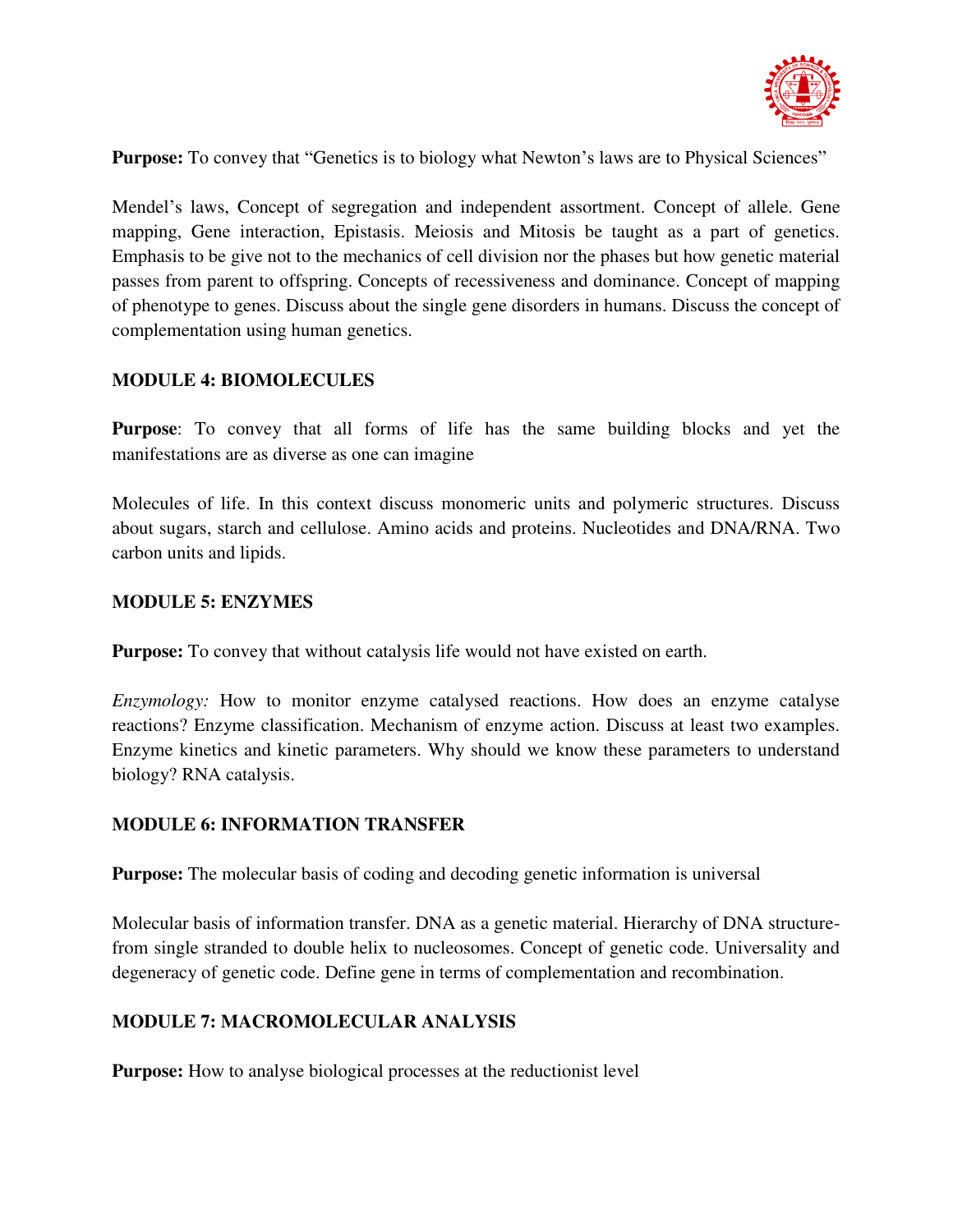

*Proteins-* structure and function. Hierarch in protein structure. Primary secondary, tertiary and quaternary structure. Proteins as enzymes, transporters, receptors and structural elements.

### **MODULE 8: METABOLISM**

Purpose: The fundamental principles of energy transactions are the same in physical and biological world.

Thermodynamics as applied to biological systems. Exothermic and endothermic versus endergonic and exergoinc reactions. Concept of Keq and its relation to standard free energy. Spontaneity. ATP as an energy currency. This should include the breakdown of glucose to  $CO<sub>2</sub> +$ H2O (Glycolysis and Krebs cycle) and synthesis of glucose from CO2 and H2O (Photosynthesis). Energy yielding and energy consuming reactions. Concept of Energy Charge.

### **MODULE 9: MICROBIOLOGY**

Concept of single celled organisms. Concept of species and strains. Identification and classification of microorganisms. Microscopy. Ecological aspects of single celled organisms. Sterilization and media compositions. Growth kinetics.

### **Course Outcomes:**

After studying the course, the student will be able to:

- 1. Describe how biological observations of 18th Century that lead to major discoveries.
- 2. Convey that classification *per se* is not what biology is all about but highlight the underlying criteria, such as morphological, biochemical and ecological
- 3. Highlight the concepts of recessiveness and dominance during the passage of genetic material from parent to offspring
- 4. Convey that all forms of life have the same building blocks and yet the manifestations are as diverse as one can imagine
- 5. Classify enzymes and distinguish between different mechanisms of enzyme action.
- 6. Identify DNA as a genetic material in the molecular basis of information transfer.
- 7. Analyse biological processes at the reductionistic level
- 8. Apply thermodynamic principles to biological systems.
- 9. Identify and classify microorganisms.

- **1.** *"Biology: A global approach"* **Campbell, N. A.; Reece, J. B.; Urry, Lisa; Cain, M, L.; Wasserman, S. A.; Minorsky, P. V.; Jackson, R. B. Pearson Education Ltd**
- **2. "***Outlines of Biochemistry***" , Conn, E.E; Stumpf, P.K; Bruening, G; Doi, R.H.**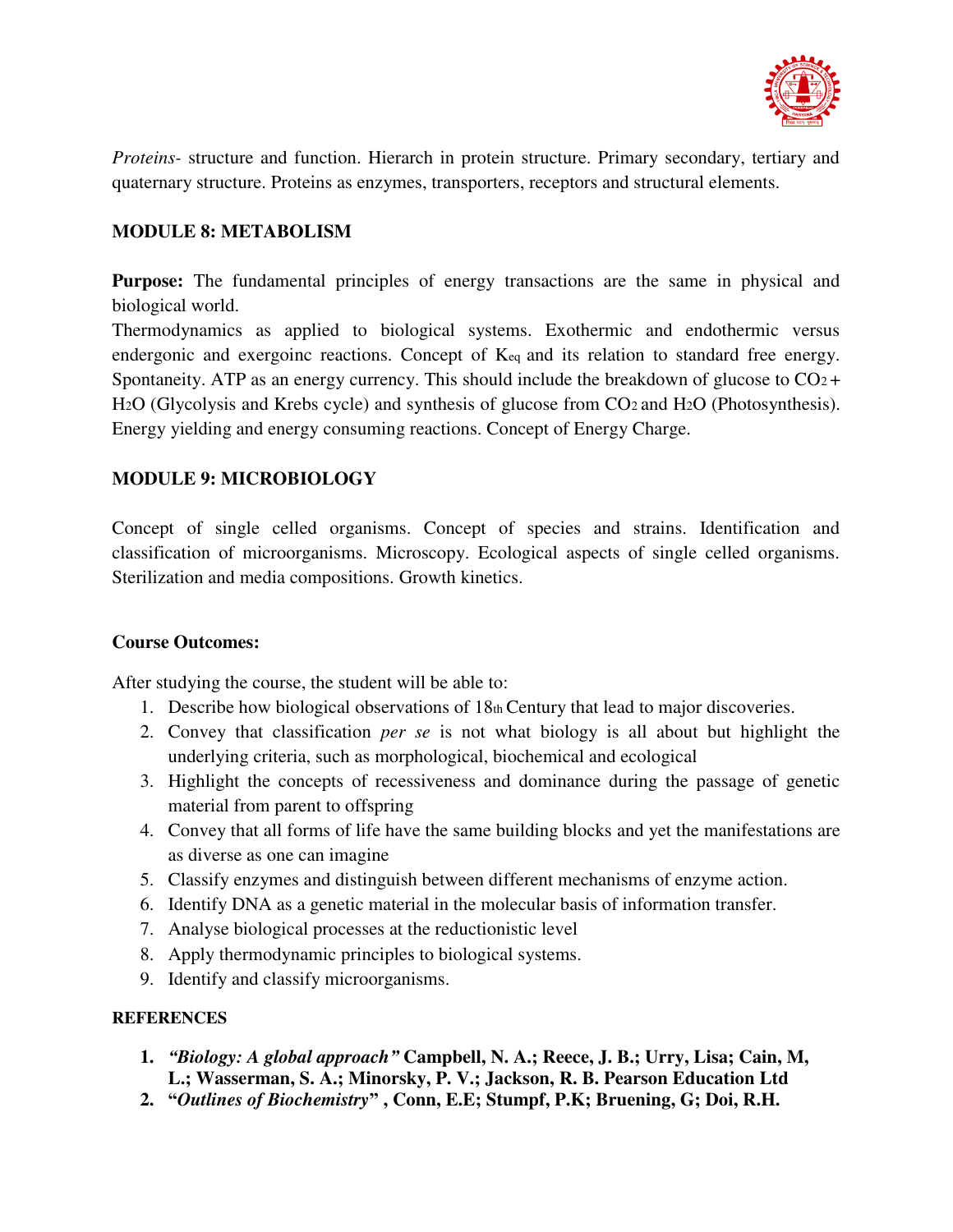

**John Wiley and Sons** 

- **3. "***Principles of Biochemistry (V Edition***)", By Nelson, D. L.; and Cox, M. M.W.H. Freeman and Company**
- **4. "***Molecular Genetics (Second edition)***", Stent, G. S.; and Calender, R. W.H. Freeman and company, Distributed by Satish Kumar Jain for CBS Publisher**
- **5. "***Microbiology***" , Prescott, L.M J.P. Harley and C.A. Klein 1995. 2nd edition Wm, C. Brown Publishers**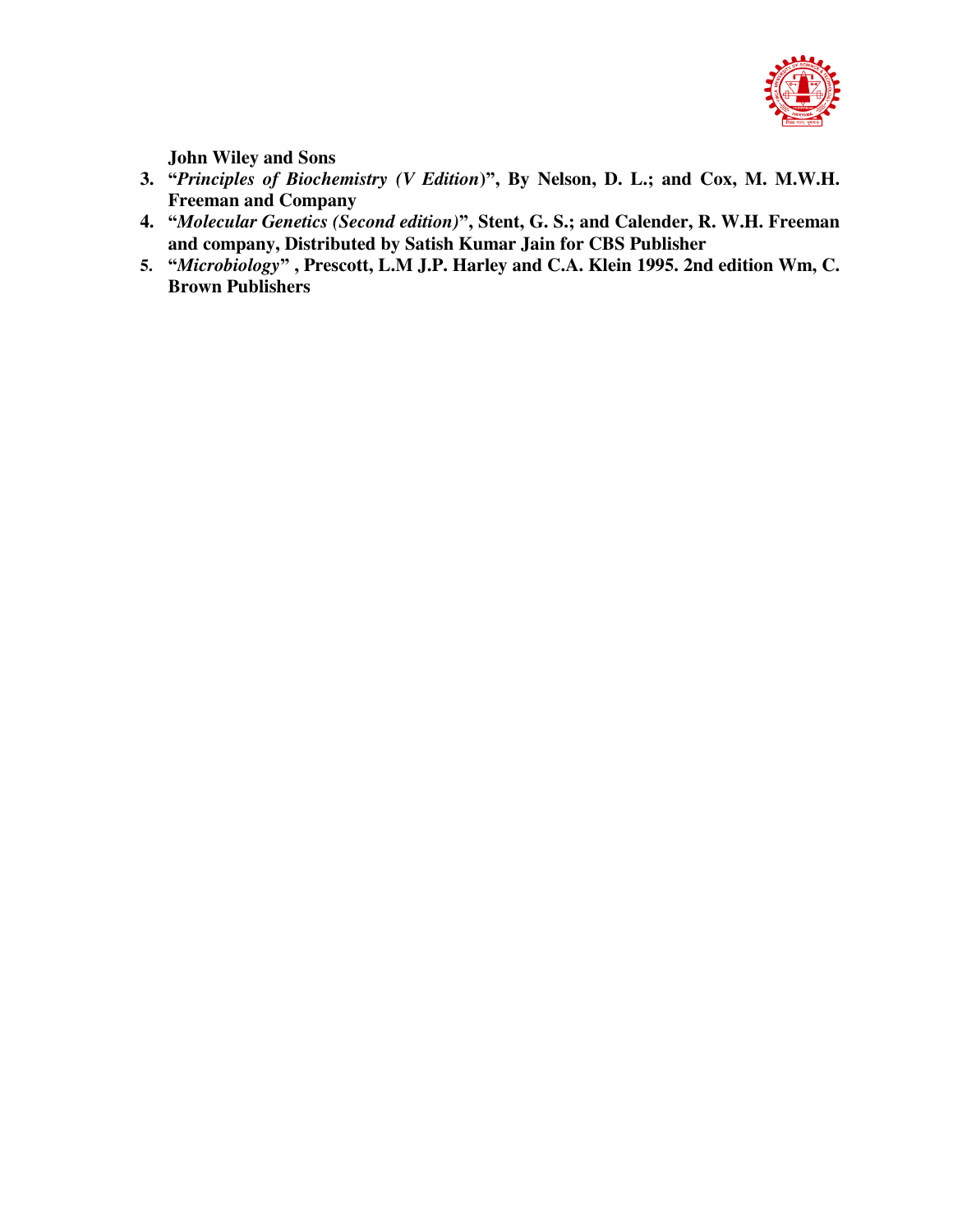

## **DETAILED 4-YEAR CURRICULUM CONTENTS**

**Undergraduate Degree in Engineering & Technology** 

**Branch/Course: COMPUTER SCIENCE & ENGG.** 

# **PROFESSIONAL ELECTIVE COURSES**

## **STREAM-1**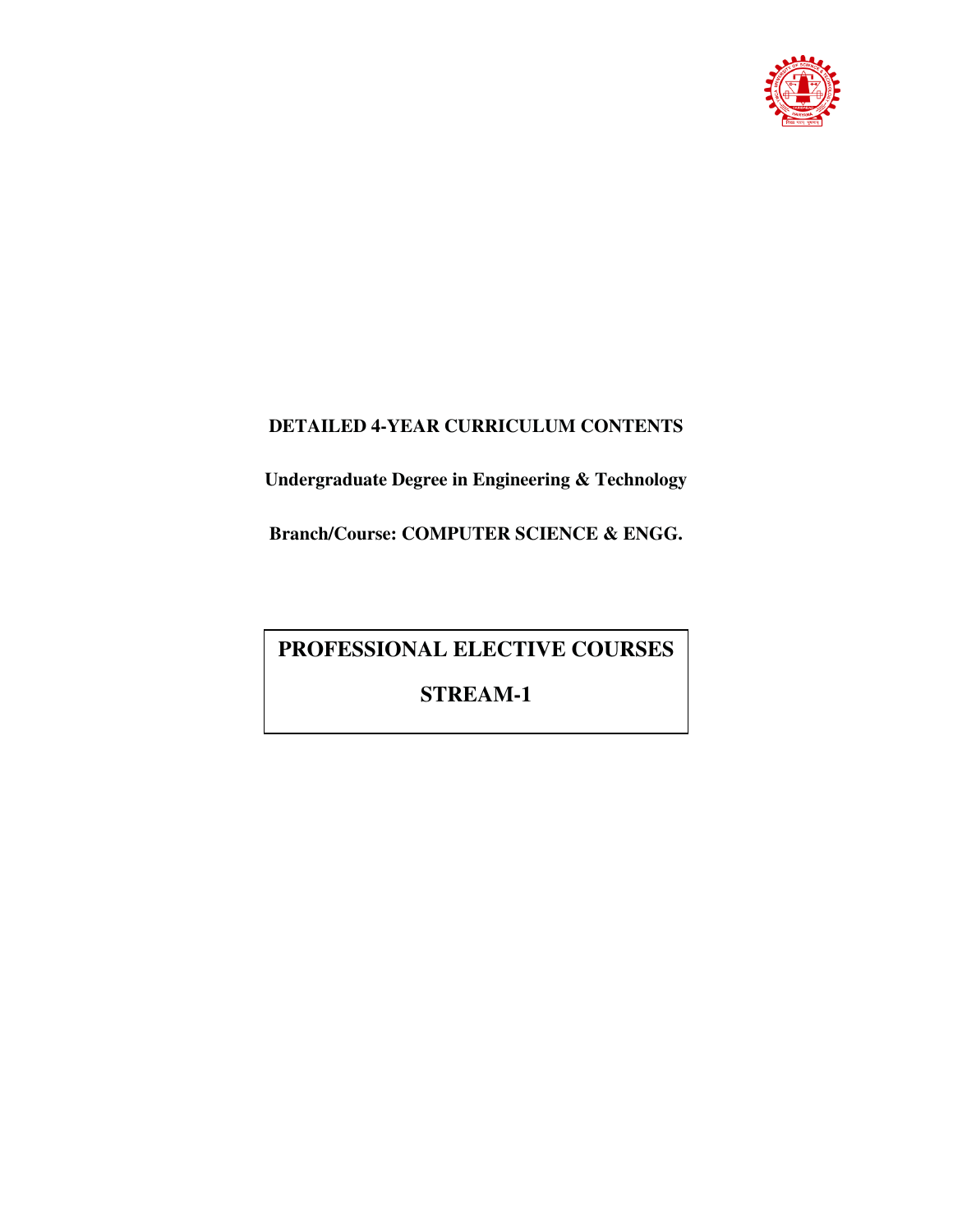

#### **CODE: PEC-CS-T-501**

#### **SUBJECT NAME: GRAPH THEORY**

#### **NO OF CREDITS: 3**

|                     | <b>B.TECH SEMESTER</b> | SESSIONAL:      | 25  |
|---------------------|------------------------|-----------------|-----|
| L T P               |                        | THEORY EXAM: 75 |     |
| $3 \quad 0 \quad 0$ |                        | TOTAL :         | 100 |

**Pre-requisites:** Basic math and basic programming (functions, loops, recursion).

#### **Course Objectives:**

- 1. To introduce different types of graphs and their applications.
- 2. To enable the students to find different types of paths and circuits in the graph.
- 3. To understand about trees and fundamental circuits.
- 4. To understand about different representations of graphs.
- 5. To enable the students to solve different types of problems related to graphs.

#### **MODULE-1: INTRODUCTION TO GRAPHS**

Definition of a graph and directed graph, simple graph. Degree of a vertex, regular graph, bipartite graphs, subgraphs, complete graph, complement of a graph, operations of graphs, isomorphism and homomorphism between two graphs, directed graphs and relations.

#### **MODULE-2: PATHS AND CIRCUITS**

Walks, paths and circuits, connectedness of a graph, Disconnected graphs and their components, Konigsberg 7-bridge problem, Around the world problem, Euler graphs, Hamiltonian paths and circuits, Existence theorem for Eulerian and Hamiltonian graphs.

#### **MODULE-3: TREES AND FUNDAMENTAL CIRCUITS**

Trees and their properties, distance and centre in a tree and in a graph, rooted and binary trees, spanning trees and forest, fundamental circuits, cut sets, connectivity and separability,1 isomorphism, 2-isomorphism, breadth first and depth first search.

## **MODULE-4: MATRIX REPRESENTATION OF GRAPHS**

Incidence matrix and its sub matrices, Reduced incidence matrix, circuit matrix, fundamental circuit matrix, cut set matrix, fundamental cut set matrix, path matrix, adjacency matrix of a graph and of digraph.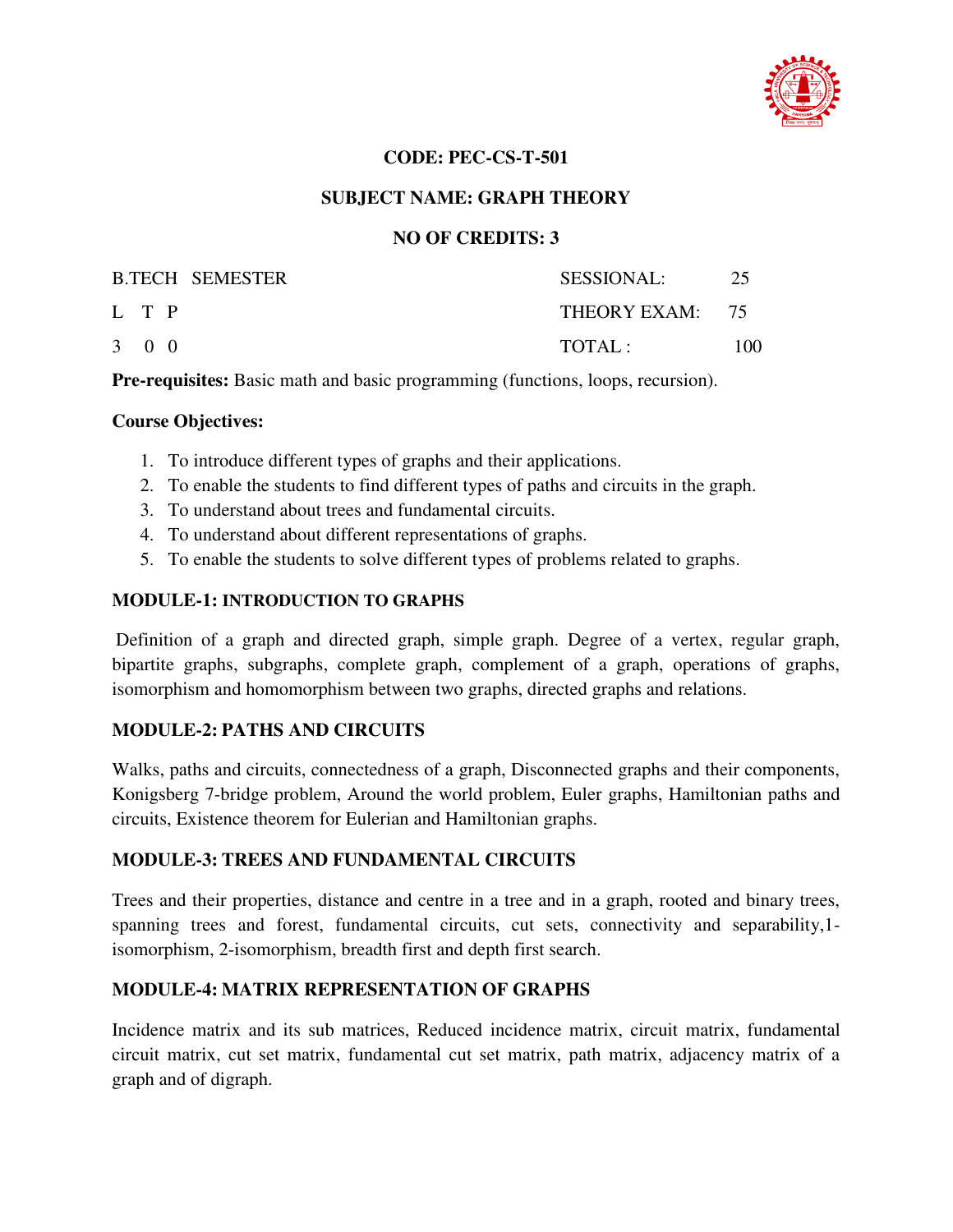

## **MODULE-5: PLANAR AND DUAL GRAPH**

 Planar graphs, Euler's formula, Kuratowski's graphs, detections of planarity, geometric dual, combinatorial dual.

**Coloring of planar graphs:** Chromatic number, independent set of vertices, maximal independent set, chromatic partitioning, dominating set, minimal dominating set, chromatic polynomial, coloring and four colour problem, coverings, matchings in a graph.

## **MODULE-6: GRAPH ALGORITHMS**

Network flows, Ford-Fulkerson algorithm for maximum flow, Dijkstra algorithm for shortest path between two vertices, Kruskal's and Prim's algorithms for minimum spanning tree.

## **Course Outcomes:**

After successful completion of course students will be able to:

- 1. Understand different types of graphs and their applications.
- 2. Find different types of paths and circuits in the graph.
- 3. Solve problems related to trees and fundamental circuits.
- 4. Represent the graphs in different ways.
- 5. Solve different types of problems related to graphs such as graph coloring, maximum flow and other related problems.

- **1. Deo Narsingh, Graph Theory with Applications to engineering and computer science, Prentice Hall of India, 1992.**
- **2. Clark John and Holton D.A., A first Look At Graph Theory, Allied Publishers Ltd., New Delhi,1995.**
- **3. Aldous and Wilson, Graphs and Applications: An Introductory Approach, Springer,2000.**
- **4. Mott J.L., Kandel A and Baker T.P., . Discrete Mathematics for Computer Scientists and Mathematicians, Prentice Hall of India,2001.**
- **6. Reinhard Diestel, Graph Theory, Springer International Edition..2004**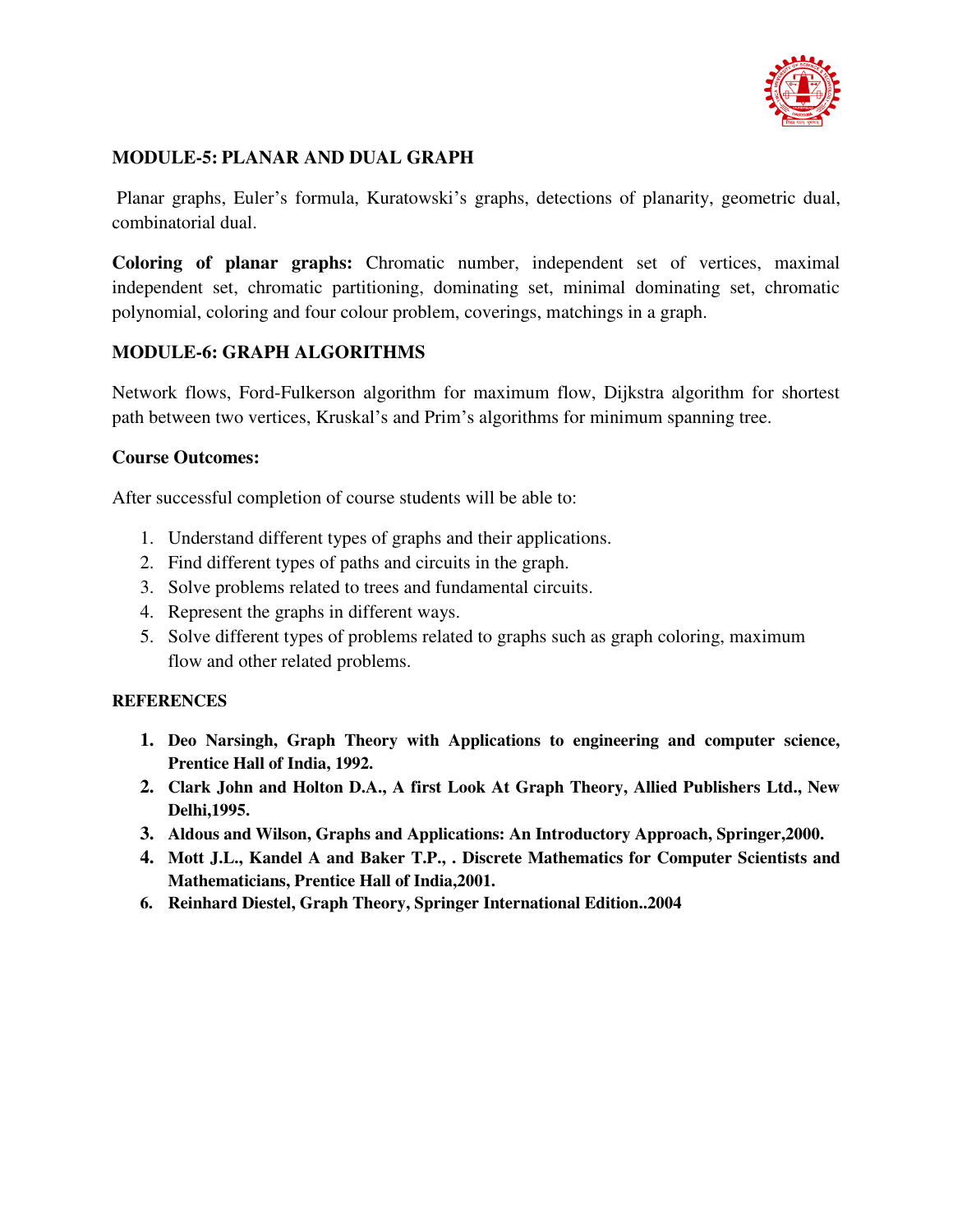

#### **CODE: PEC-CS-T-601**

#### **SUBJECT NAME: ADVANCED ALGORITHMS**

#### **NO OF CREDITS: 3**

| B.TECH 6 <sup>th</sup> SEMESTER | SESSIONAL:      | 25   |
|---------------------------------|-----------------|------|
| L T P                           | THEORY EXAM: 75 |      |
| $3 \quad 0 \quad 0$             | TOTAL:          | 100. |

Pre-requisites: Analysis & Design of Algorithms

Course Objectives:

#### **MODULE-1:**

**Sorting:** Review of various sorting algorithms, topological sorting

**Graph:** Definitions and Elementary Algorithms: Shortest path by BFS, shortest path in edgeweighted case (Dijkasra's), depth-first search and computation of strongly connected components, emphasis on correctness proof of the algorithm and time/space analysis, example of amortized analysis.

#### **MODULE-2:**

**Matroids:** Introduction to greedy paradigm, algorithm to compute a maximum weight maximal independent set. Application to MST.

**Graph Matching:** Algorithm to compute maximum matching. Characterization of maximum matching by augmenting paths, Edmond's Blossom algorithm to compute augmenting path.

#### **MODULE-3:**

**Flow-Networks:** Maxflow-mincut theorem, Ford-Fulkerson Method to compute maximum flow, Edmond-Karp maximum-flow algorithm.

**Matrix Computations:** Strassen's algorithm and introduction to divide and conquer paradigm, inverse of a triangular matrix, relation between the time complexities of basic matrix operations, LUP-decomposition.

#### **MODULE-4:**

**Shortest Path in Graphs:** Floyd-Warshall algorithm and introduction to dynamic programming paradigm. More examples of dynamic programming.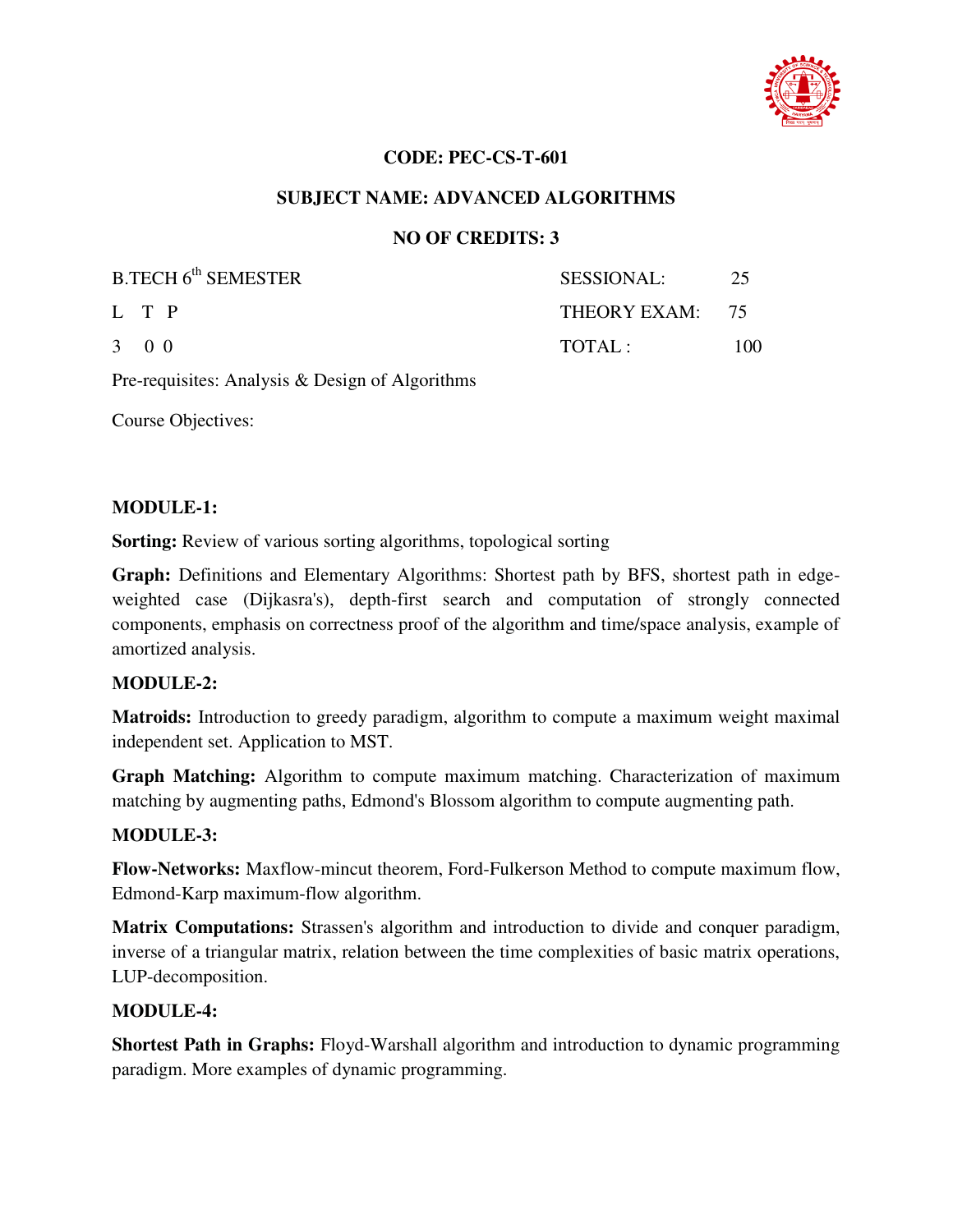

**Modulo Representation of integers/polynomials:** Chinese Remainder Theorem, Conversion between base-representation and modulo-representation, Extension to polynomials, Application: Interpolation problem.

**Discrete Fourier Transform (DFT):** In complex field, DFT in modulo ring, Fast Fourier Transform algorithm. Schonhage-Strassen Integer Multiplication algorithm

## **MODULE-5:**

**Linear Programming:** Geometry of the feasibility region and Simplex algorithm

**NP-completeness:** Examples, proof of NP-hardness and NP-completeness.

## **One or more of the following topics based on time and interest**

Approximation algorithms, Randomized Algorithms, Interior Point Method, Advanced Number Theoretic Algorithm

## **MODULE-6:**

Recent Trends in problem solving paradigms using recent searching and sorting techniques by applying recently proposed data structures.

- **1. "Introduction to Algorithms" by Cormen, Leiserson, Rivest, Stein.**
- **2. "The Design and Analysis of Computer Algorithms" by Aho, Hopcroft, Ullman.**
- **3. "Algorithm Design" by Kleinberg and Tardos.**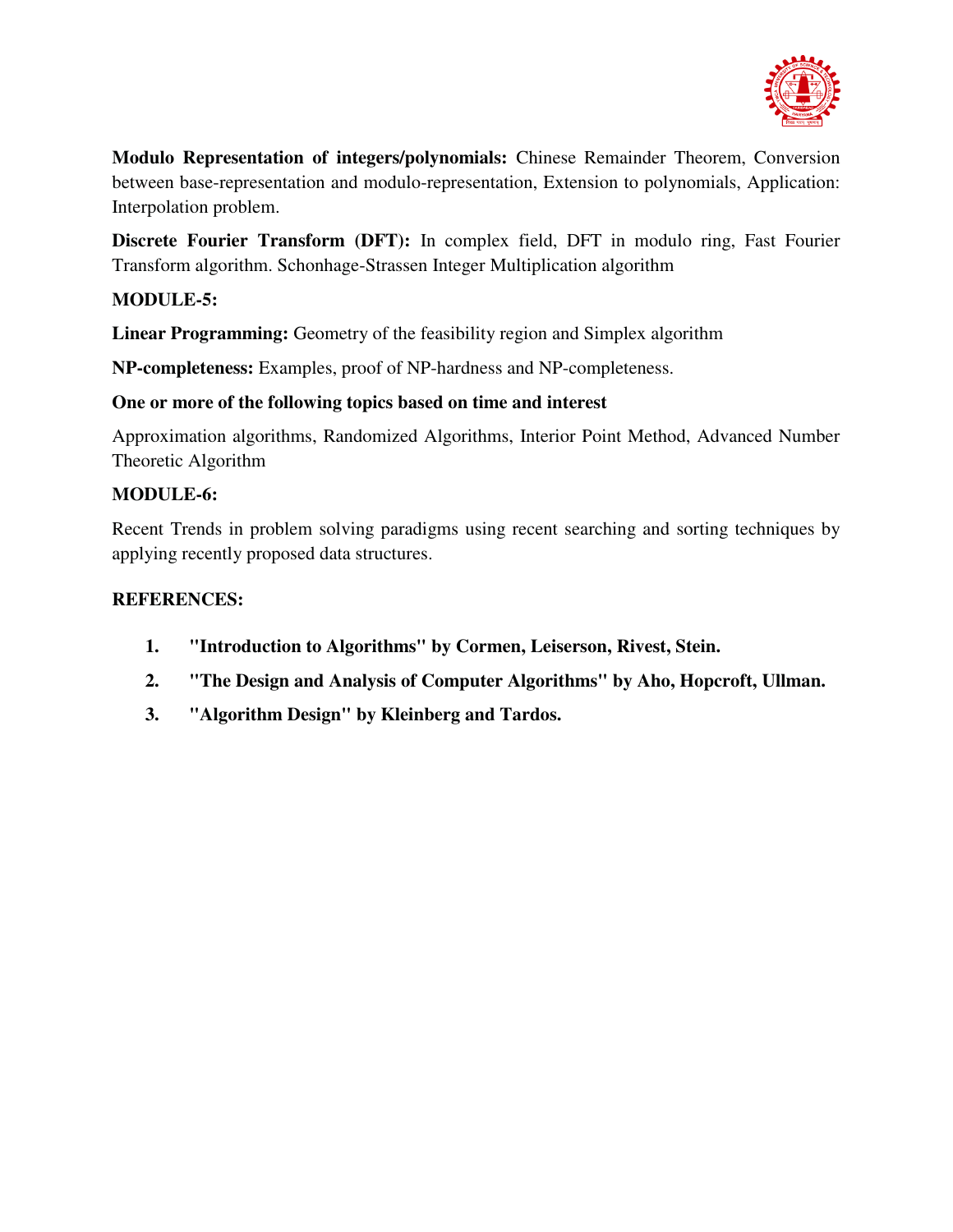

#### **CODE: PEC-CS-T-602**

#### **SUBJECT NAME: PARALLEL AND DISTRIBUTED ALGORITHMS**

#### **NO OF CREDITS: 3**

| <b>B.TECH 6th SEMESTER</b> | <b>SESSIONAL:</b> | 25  |
|----------------------------|-------------------|-----|
| L T P                      | THEORY EXAM: 75   |     |
| $3 \quad 0 \quad 0$        | TOTAI:            | 100 |

Pre-requisites: Analysis and Design of Algorithms

Course Objectives:

- 1. To make the students familiar with Parallel Computation and techniques for parallelization
- 2. To enable students understand how to reduce the number of processors and calculating cost of communication
- 3. To give knowledge about parallel search, elementary parallel algorithm, graph algorithm, P- complete classes
- 4. To enable students understand the concept of Mutual exclusion and Clock Synchronization, Distributed Graph algorithms
- 5. To make the students understand basics of Cover MPI programming

## **MODULE-1: THE IDEA OF PARALLELISM**

A Parallelised version of the Sieve of Eratosthenes, PRAM Model of Parallel Computation, Pointer Jumping and Divide & Conquer: Useful Techniques for Parallelization

## **MODULE-2: PRAM ALGORITHMS**

Parallel Reduction, Prefix Sums, List Ranking, Preorder Tree Traversal, Merging Two Sorted Lists, Graph Coloring, Reducing the Number of Processors and Brent's Theorem, Dichotomy of Parallel Computing Platforms, Cost of Communication

## **MODULE-3: PARALLEL COMPLEXITY**

The P-Complete Class, Mapping and Scheduling, Elementary Parallel Algorithms, Matrix Multiplication, Sorting, Dictionary Operations: Parallel Search, Graph Algorithms

#### **MODULE-4: DISTRIBUTED ALGORITHMS**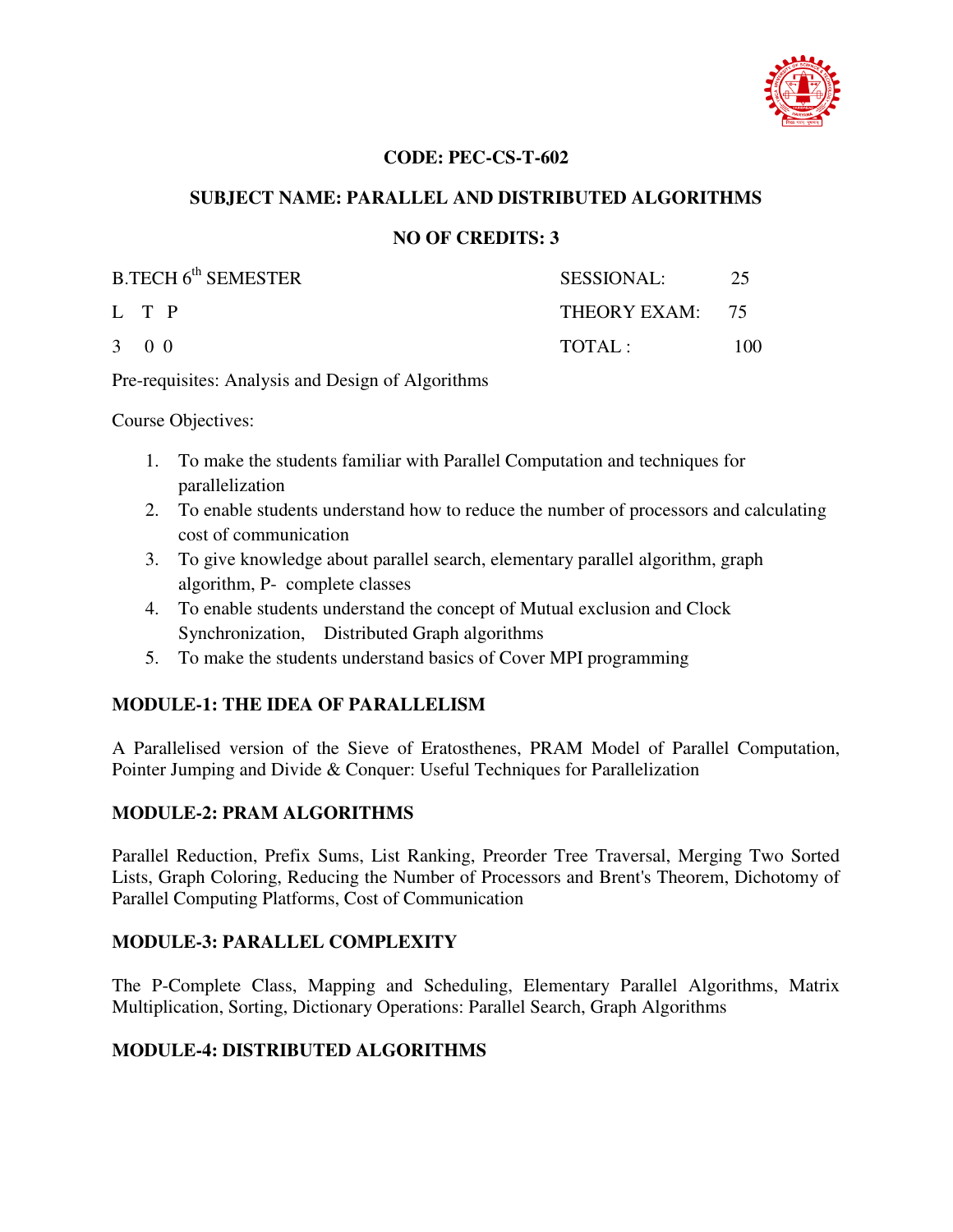

Models and complexity measures, Safety, liveness, termination, logical time and event ordering, Global state and snapshot algorithms, Mutual exclusion and Clock Synchronization, Distributed Graph algorithms

## **MODULE-5: DISTRIBUTED MEMORY PARALLEL PROGRAMMING**

Cover MPI programming basics with simple programs and most useful directives; Demonstrate Parallel Monte Carlo

## **Course Outcomes:**

- 1. The students will be able to understand basics of PRAM Model of Parallel Computation, techniques for parallelization like pointer jumping and Divide and Conquer
- 2. The students would be able to perform preorder traversal and understand parallel computing platforms and find the cost of communication.
- 3. The students will be able define elementary parallel algorithms and Dictionary operations
- 4. The students will be able to measure complexity,
- 5. The students would be able to demonstrate Parallel Monte Carlo and write simple programs using MPI programming

- **1. Michael J Quinn, Parallel Computing, TMH**
- **2. Joseph Jaja, An Introduction to Parallel Algorithms, Addison Wesley**
- **3. Mukesh Singhal and Niranjan G. Shivaratri, Advanced Concepts in Operating Systems, TMH**
- **4. Ananth Grama, Anshul Gupta, George Karypis, Vipin Kumar, Introduction to Parallel Computing, Pearson**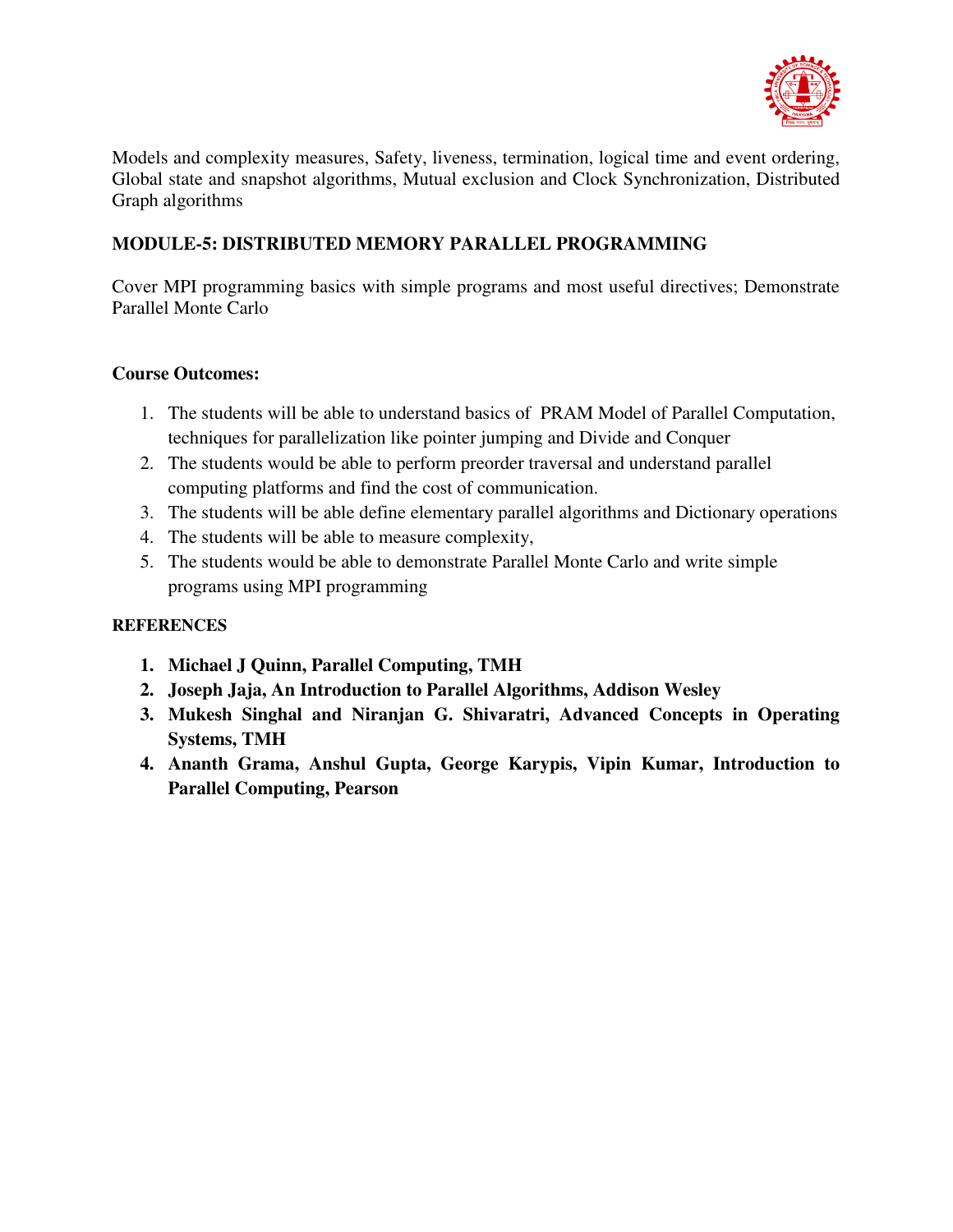

#### **CODE: PEC-CS-T-701**

## **SUBJECT NAME: QUEUING THEORY AND MODELING**

## **NO OF CREDITS: 3**

| <b>B.TECH 7<sup>th</sup> SEMESTER</b> | <b>SESSIONAL:</b> | -25 |
|---------------------------------------|-------------------|-----|
| L T P                                 | THEORY EXAM: 75   |     |
| $3 \quad 0 \quad 0$                   | TOTAI:            | 100 |

Pre-requisites:

Course Objectives:

- 1. It provides an essential base for mathematical modeling which is normally used to solve the problems of pattern recognition and machine learning.
- 2. It is used in the research of various science and engineering problem.

#### **MODULE-1:**

Introduction to Queues and Queueing Theory, Stochastic Processes, Markov Processes and Markov Chains, Birth-Death Process, Basic Queueing Theory (M/M/-/- Type Queues, Departure Process from M/M/-/- Queue, Time Reversibility, Method of Stages, Queues with Bulk Arrivals, Equilibrium Analysis of the M/G/1 Queue

#### **MODULE-2:**

Analyzing the M/G/1 Queue using the Method of Supplementary Variables, M/G/1 Queue with Vacations, M[x] /G/1 Queue, Priority Operation of the M/G/1 Queue, M/M/n/K Queue with Multiple Priorities

#### **MODULE-3:**

M/G/1/K Queue, G/M/1, G/G/1 G/G/m, and M/G/m/m Queues, Queueing Networks - Classification and Basic Concepts, Open and Closed Networks of M/M/m Type Queues, Jackson's Theorem

#### **MODULE-4:**

Analysis of Closed Queueing Networks using Convolution and Mean Value Algorithms, Norton's Theorem for Closed Queueing Networks, Mixed Queueing Networks, Queueing Network Analyzer (QNA) Approach, Simulation Techniques for Queues and Queuing Networks, Discrete Time Queues.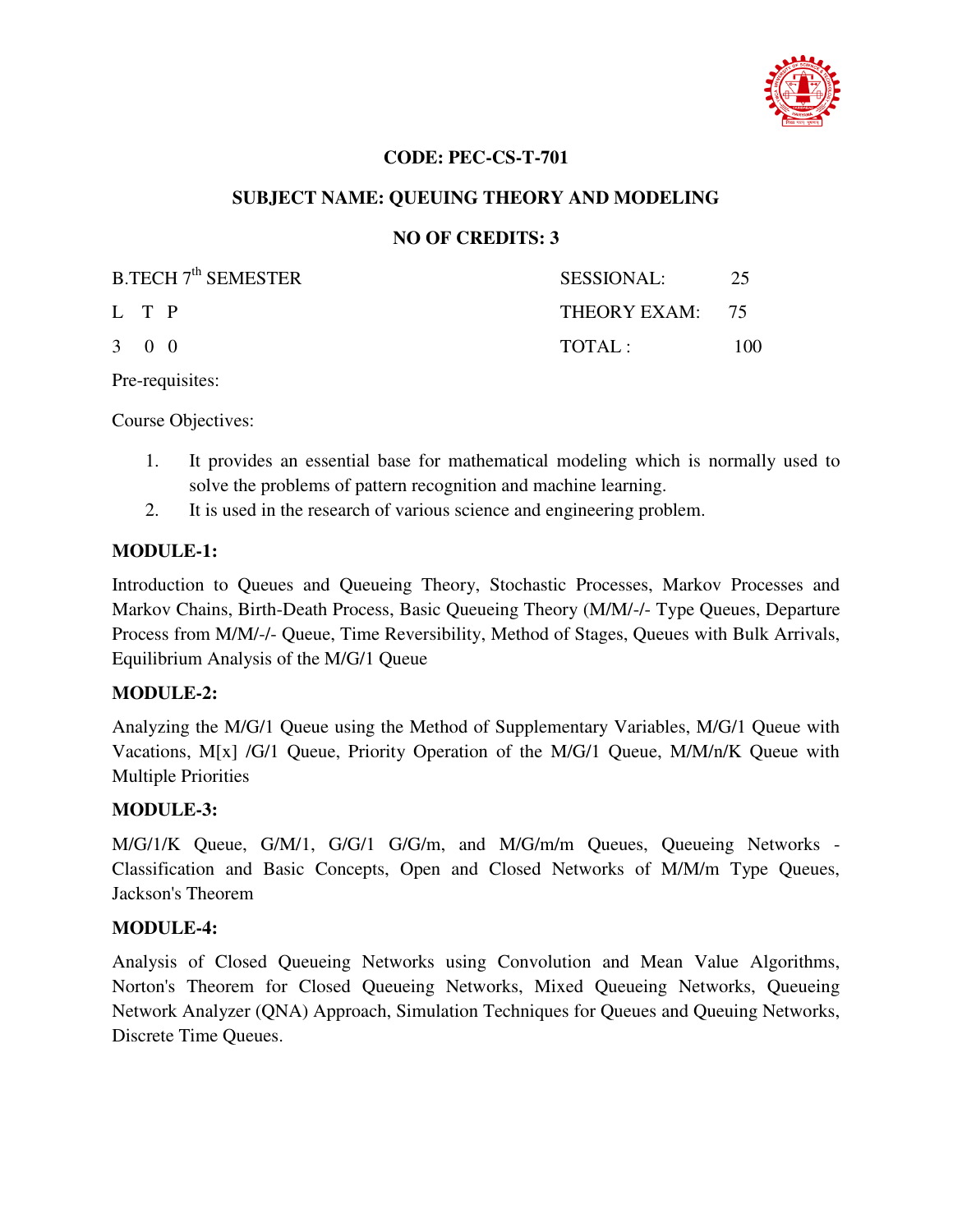

## **Course Outcomes:**

After undergoing the course, students will be able to

- 1. develop an understanding to the basic concepts of Queuing theory and type of queues.
- 2. understand and apply the Queuing theory to Science and Engineering problems and applications.
- 3. calculate the n-step transition probabilities for any Markov chain and understand about the birth and death of processes.
- 4. apply Markov chain & Birth Death process to real life problems.
- 5. develop an understanding of various Queuing Systems.

- **1. Donald Gross, James M. Thompson, John F. Shortle and Carl W. Harris, Fundamentals of Queueing Thoery, Wiley 2008.**
- **2. Sanjay K. Bose, An Introduction to Queueing Systems, Springer 2002.**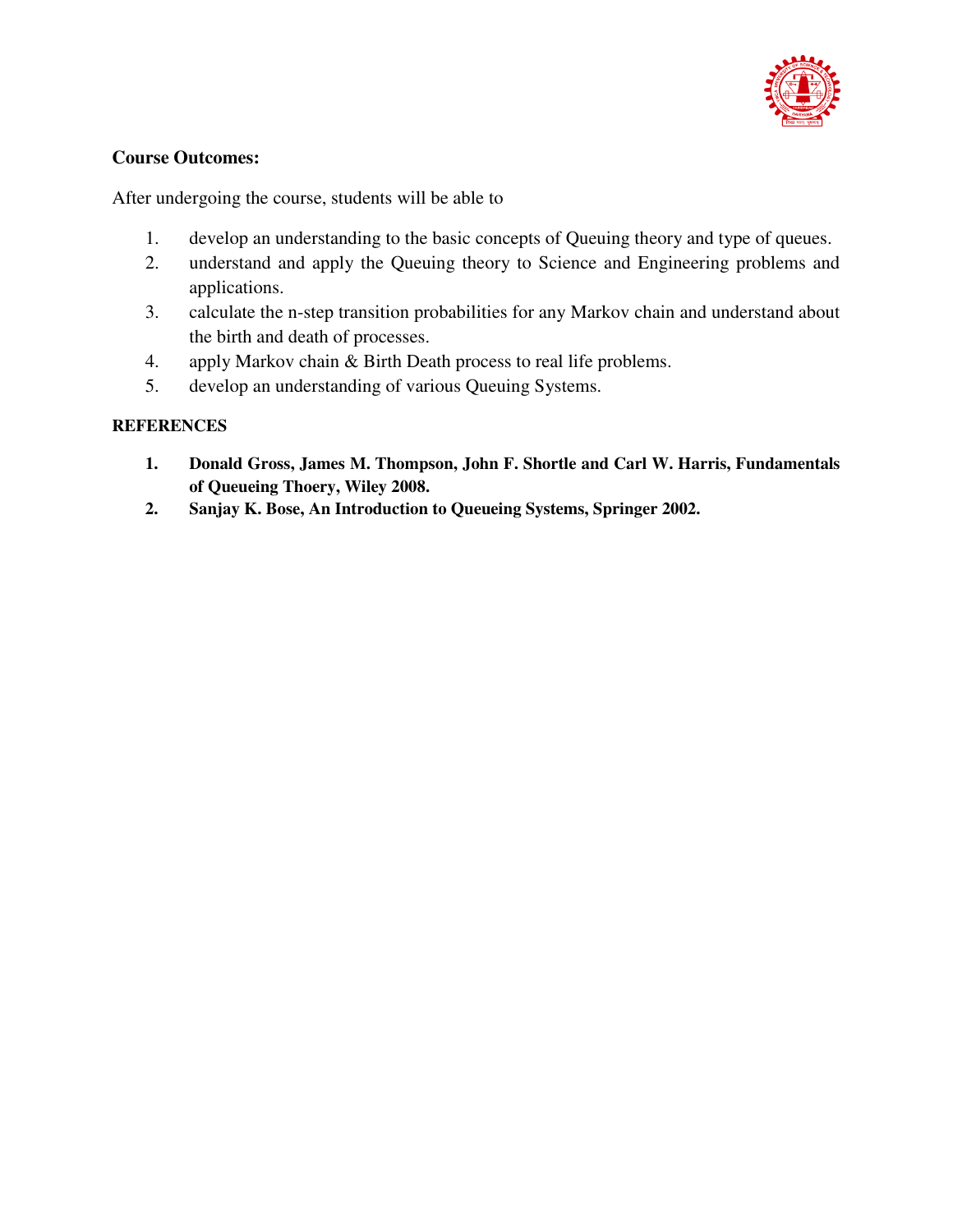

#### **CODE: PEC-CS-T-702**

#### **SUBJECT NAME: GAME THEORY**

## **NO OF CREDITS: 3**

| B.TECH 7 <sup>th</sup> SEMESTER | SESSIONAL:      | -25 |
|---------------------------------|-----------------|-----|
| L T P                           | THEORY EXAM: 75 |     |
| $3 \quad 0 \quad 0$             | $\text{TOTAI}:$ | 100 |

Pre-requisites: Mathematics (With applied calculus& Set theory)

Course Objectives:

- 1. To provide an introduction of game theory which has found wide applications in economics, political science, sociology, engineering apart from disciplines like mathematics and biology
- 2. To enable the students to choice different types and forms of the games depending upon the need and impact on the performance.
- 3. To enable the students to explore learning mechanisms in an environment of perfect/incomplete information and to understand the need of repeated game.
- 4. To enable the students to design mechanisms usinggame theory to understand and analyze real life situations such as market behavior, decentralized network model.

## **MODULE-1: INTRODUCTION TO GAME THEORY**

Games and solutions, Game theory and mechanism design.

## **MODULE-2: STRATEGIC FORM GAMES**

Matrix and continuous games, Iterated strict dominance, Rationalizability, Nash Equilibrium: existence and uniqueness, Mixed and correlated equilibrium, Super-modular games, Potential/congestion games

## **MODULE-3:LEARNING, EVOLUTION, AND COMPUTATION**

Myopic learning: fictitious play, Bayesian learning, evolutionarily stable strategies, Computation of Nash equilibrium in matrix games.

## **MODULE-4: EXTENSIVE GAMES WITH PERFECT / INCOMPLETE INFORMATION**

Backward induction and sub-game perfect equilibrium, Applications in bargaining games, Nash bargaining solution; Mixed and behavioral strategies, Bayesian Nash equilibrium, Applications in auctions, Different auction formats, Revenue and efficiency properties of different auctions.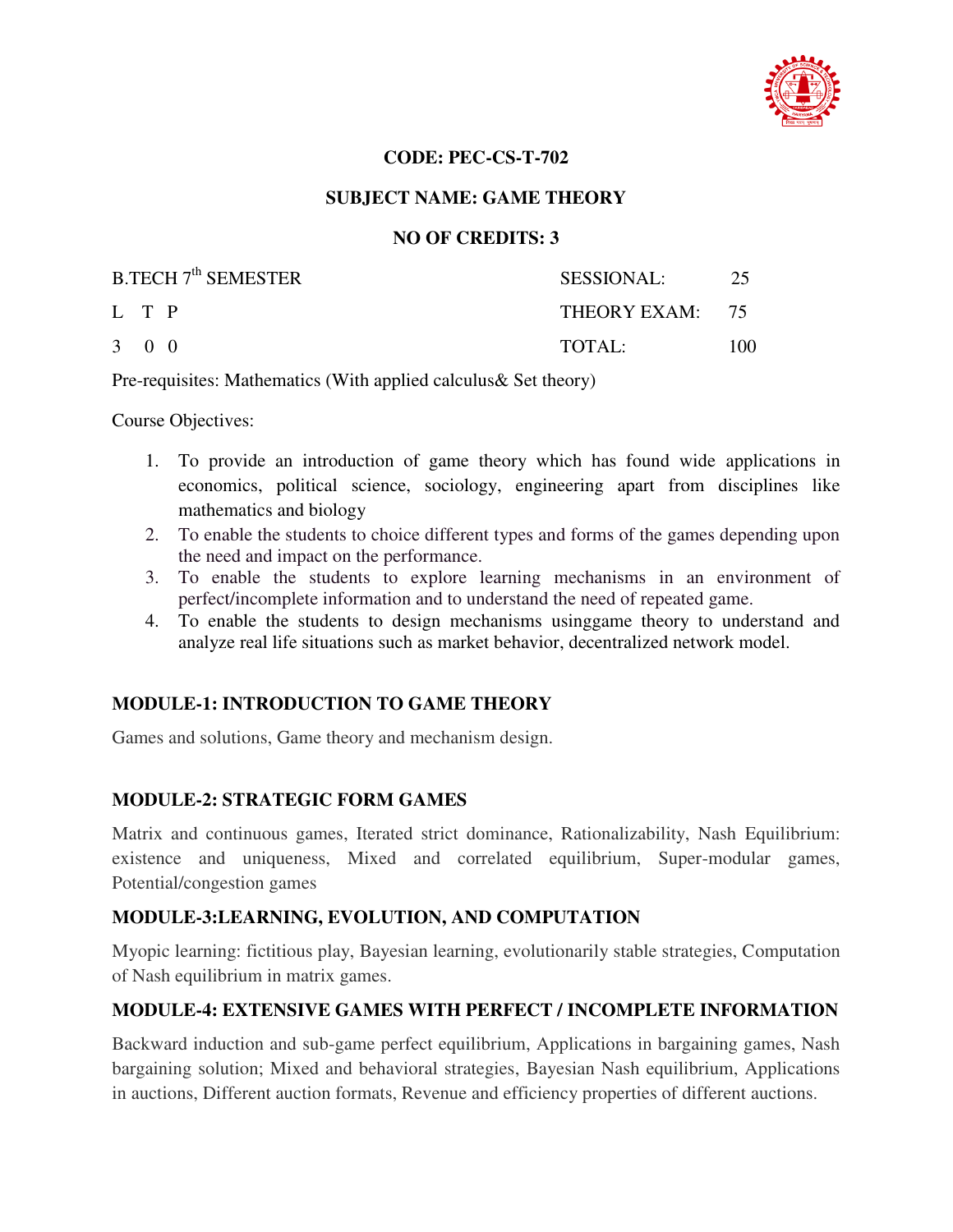

## **MODULE-5: REPEATED GAMES**

Infinitely/finitely repeated games, Trigger strategies, Folk theorems, Imperfect monitoring and perfect public equilibrium.

## **MODULE-6: MECHANISM DESIGN**

Optimal auctions, revenue-equivalence theorem, Social choice viewpoint. Impossibility results, Revelation principle, Incentive compatibility, VCG mechanisms, Mechanisms in networking, decentralized mechanisms.

#### **Course Outcomes:**

After the successful completion of the course, student will be able to:

- 1. Understand the use of game theory in economics, political science, sociology, engineering apart from disciplines like mathematics and biology.
- 2. Use different types and forms of the games and choose the type depending upon the need.
- 3. Apply learning mechanisms in an environment of perfect/incomplete information and understand the need of repeated game.
- 4. Design mechanisms using game theory to understand and analyze real life situations such as market behaviour, decentralized network model.

- **1. Osborne, M. J.,** *"An Introduction to Game Theory"***, Oxford University Press, 2004**
- **2. Mas-Colell, A., M.D. Whinston and J.R. Green ,***"Microeconomic Theory"***, Oxford University Press, 1995.**
- **3. Gibbons, R. ,***"A Primer in Game Theory"***, Pearson Education, 1992.**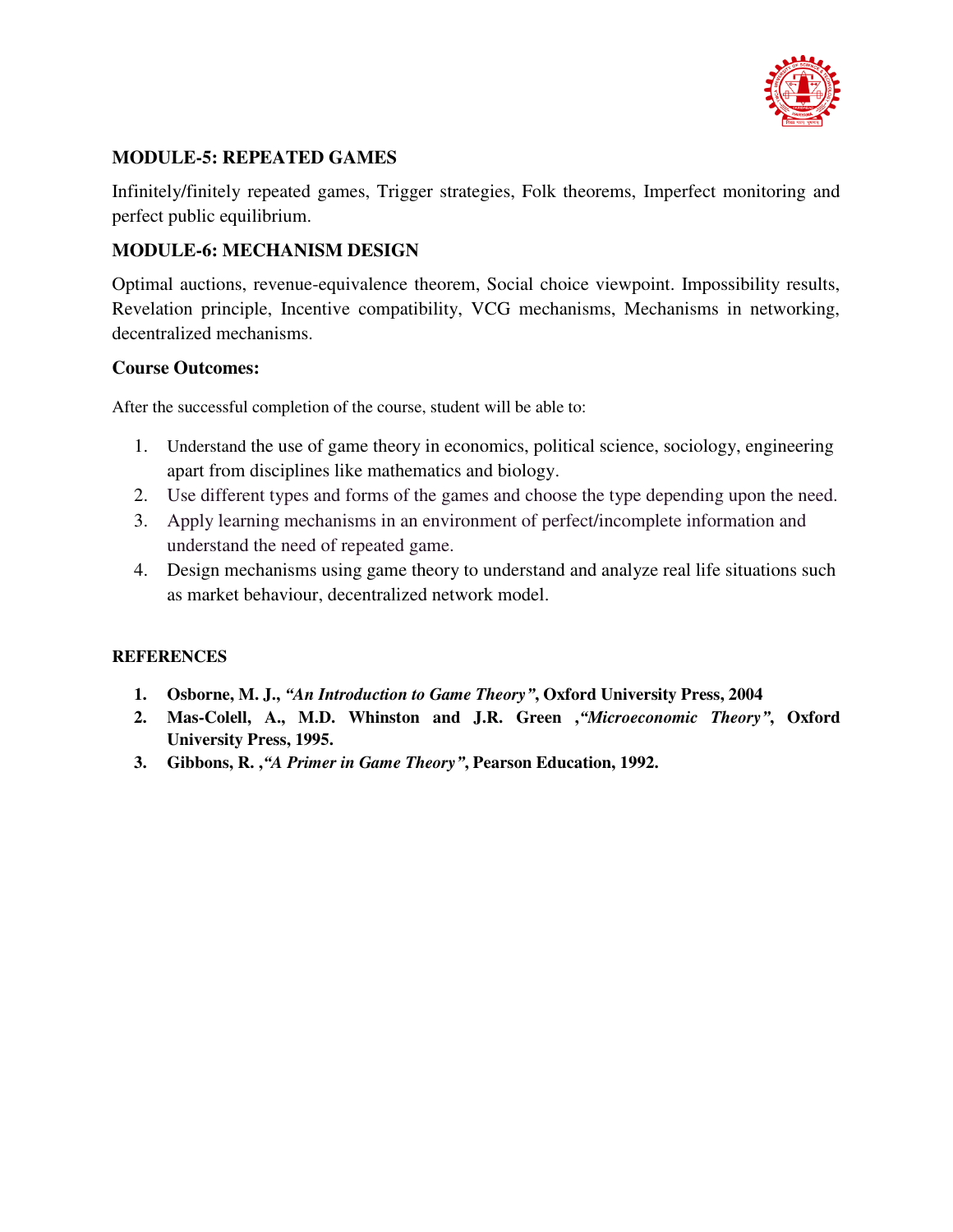

## **CODE: PEC-CS-T-703**

## **SUBJECT NAME: INFORMATION THEORY AND CODING**

#### **NO OF CREDITS: 3**

| <b>B.TECH 7<sup>th</sup> SEMESTER</b> | <b>SESSIONAL:</b> | -25 |
|---------------------------------------|-------------------|-----|
| L T P                                 | THEORY EXAM: 75   |     |
| $3 \quad 0 \quad 0$                   | TOTAL:            | 100 |

Pre-requisites:

Course Objectives:

- 1. Students will able to learn concept of information and entropy
- 2. Understand Shannon's theorem for coding and Huffman coding
- 3. Students will able to calculate channel capacity
- 4. Able to apply various coding techniques

#### **MODULE-1:**

Basics of information theory, entropy for discrete ensembles; Shannon's noiseless coding theorem; Encoding of discrete sources.

#### **MODULE-2:**

Markov sources; Shannon's noisy coding theorem and converse for discrete channels; Calculation of channel capacity and bounds for discrete channels; Application to continuous channels.

#### **MODULE-3:**

Techniques of coding and decoding; Huffman codes and uniquely detectable codes; Cyclic codes, Convolutional arithmetic codes.

#### **Course Outcomes:**

At the end of the course, students will demonstrate the ability to:

- 1. Understand the concept of information and entropy
- 2. Understand Shannon's theorem for coding
- 3. Calculation of channel capacity
- 4. Apply coding techniques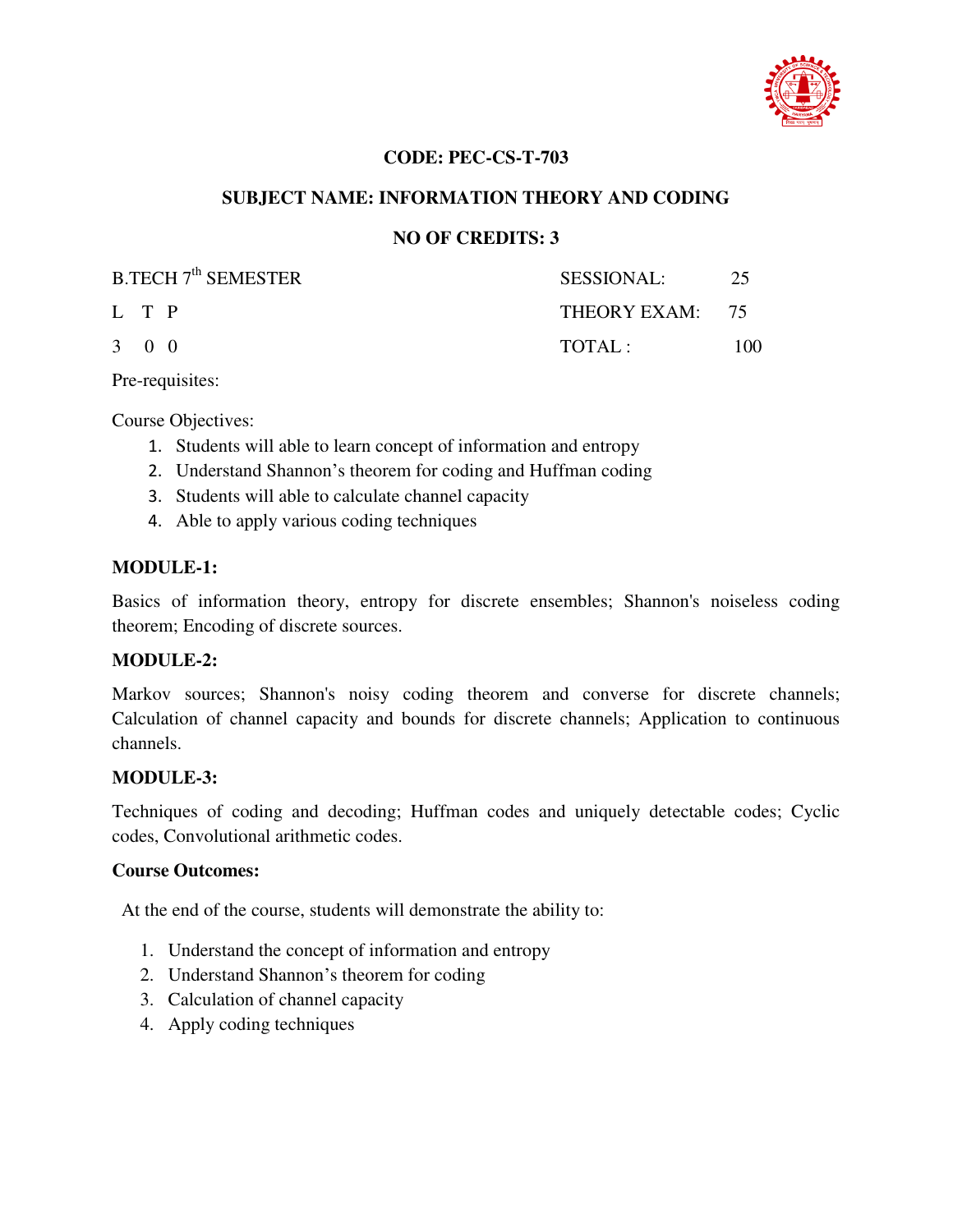

- **1. N. Abramson, Information and Coding, McGraw Hill, 1963.**
- **2. M. Mansurpur, Introduction to Information Theory, McGraw Hill, 1987.**
- **3. R.B. Ash, Information Theory, Prentice Hall, 1970.**
- **4. Shu Lin and D.J. Costello Jr., Error Control Coding, Prentice Hall, 1983.**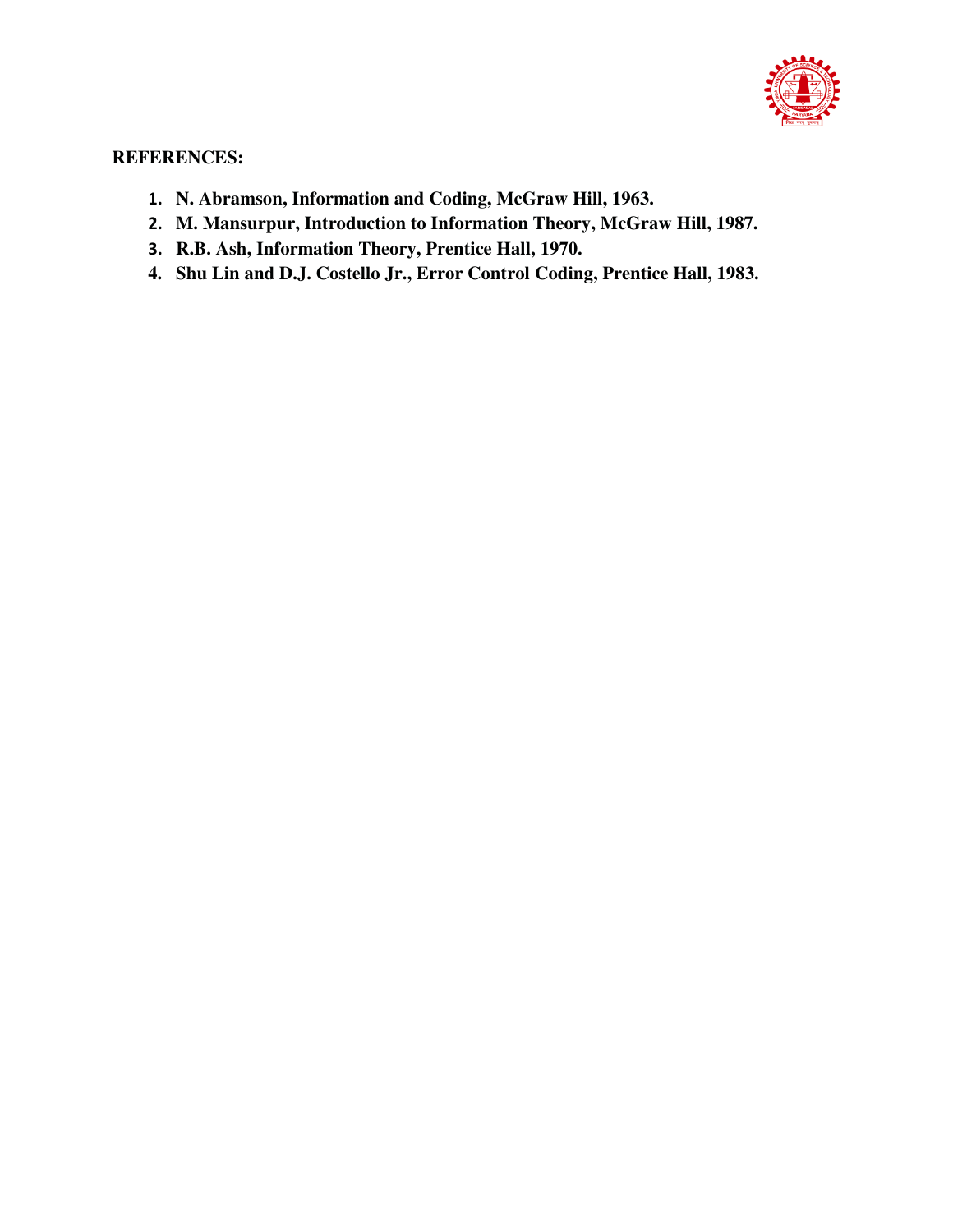

## **DETAILED 4-YEAR CURRICULUM CONTENTS**

**Undergraduate Degree in Engineering & Technology** 

**Branch/Course: COMPUTER SCIENCE & ENGG.** 

# **PROFESSIONAL ELECTIVE COURSES**

# **STREAM-2**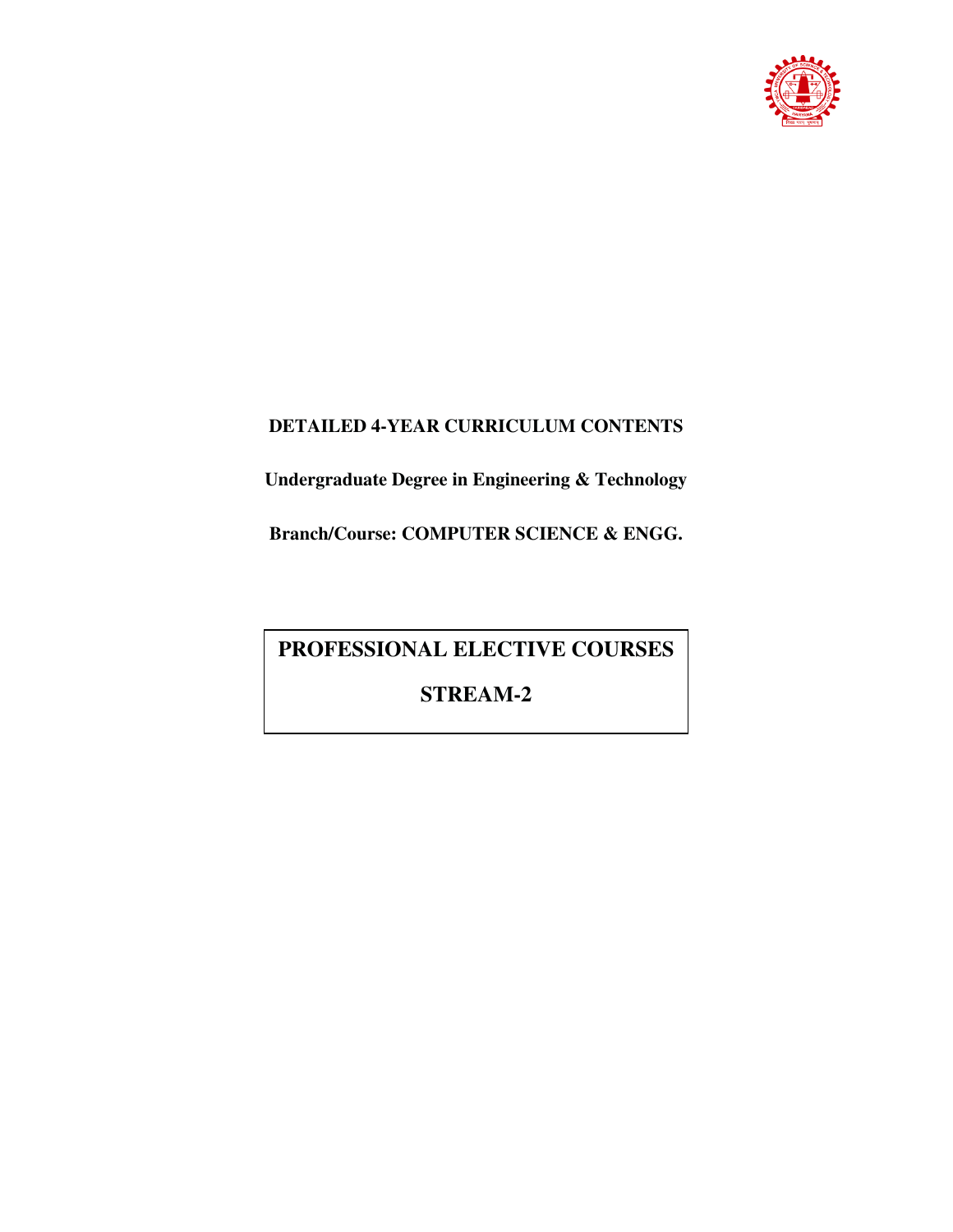

#### **CODE: PEC-CS-S-501**

## **SUBJECT NAME: ADVANCED COMPUTER ARCHITECTURE**

## **NO OF CREDITS: 3**

| <b>B.TECH 5<sup>th</sup> SEMESTER</b> | <b>SESSIONAL:</b> | 25  |
|---------------------------------------|-------------------|-----|
| L T P                                 | THEORY EXAM: 75   |     |
| $3 \quad 0 \quad 0$                   | TOTAI:            | 100 |

Pre-requisites: Computer Organization and Architecture

Course Objectives:

- 1. To learn the basic aspects of computer architecture, microprogramming and data representations in different IEEE format.
- 2. Architectures exploiting instruction-level parallelism (ILP), data-level parallelism (DLP), thread-level and task-level parallelisms are treated. Furthermore new code generation techniques needed for exploiting ILP will be treated.
- 3. To understand the memory hierarchy, crosscutting issues in memory hierarchy design, the caches and concept of virtual memory.
- 4. The student is exposed to the major differences of RISC and CISC architecture and learn the various techniques to improve performance in shared memory multiprocessors.

#### **MODULE-1: INTRODUCTION**

Some definition and terms, interpretation and microprogramming. Basic data types, Instructions set (L/S, R/M, R+M architecture), instructions (Classes, mnemonics, conventions), Computer Architectural Classification schemes, Flynn's Classification, System attributes to performance.

## **MODULE-2: PROGRAM AND NETWORK PROPERTIES**

Conditions of parallelism, Data and resource Dependences, Hardware and software parallelism, Program partitioning and scheduling, Grain Size and latency, Program flow mechanisms, Control flow versus data flow, Data flow Architecture, Demand driven mechanisms, Comparisons of flow mechanisms.

Introduction to Data level-parallelism- SIMD and Vector, Introduction to Thread- level parallelism- Symmetric and shared memory architectures, Symbolic processors.

## **MODULE-3: CACHE MEMORY NOTION**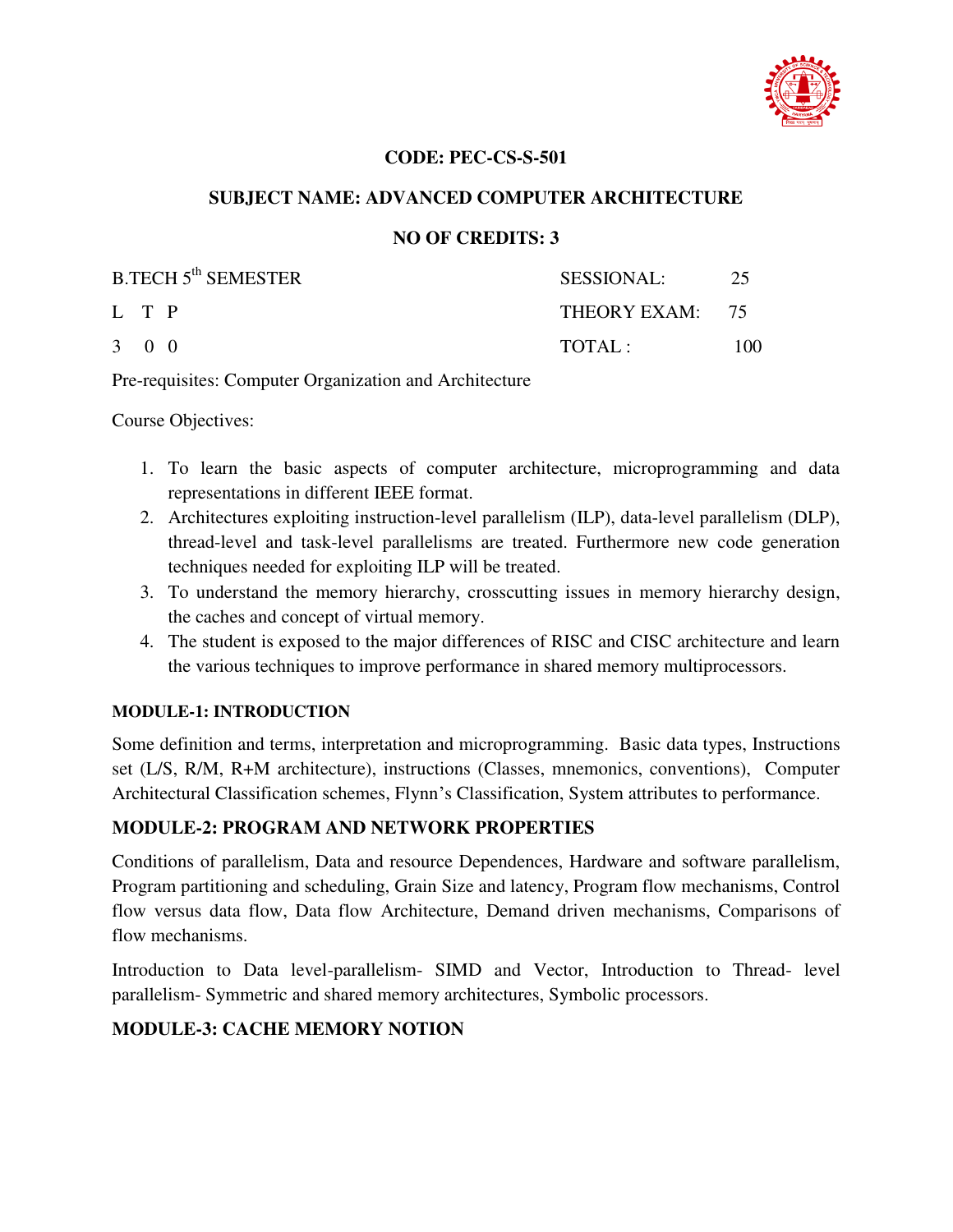

Basic Notion, Cache Organization (direct, associative, set-associative and sectored), Write policies and Strategies for replacement, Introduction to different types of caches- Split I and D-Caches, on chip caches and Two level Caches.

## **MODULE–4: MEMORY SYSTEM DESIGN**

The physical memory; memory module, error detection and correction, memory buffer, partitioning the address space, models of simple memory processor interaction (Hellerman's, Strecker's, Rau's) memory hierarchy Technology: inclusion, coherence and locality; Interleaved memory organization Virtual memory technology: models, TLB, paging and segmentation, memory replacement policies.

## **Course Outcomes**

By the end of the course, a student should be able to:

- 1. Discuss the organization of computer-based systems and the advanced concepts of computer architecture. The student will be able to expose the major differences of RISC and CISC architecture. Also analyze the L/S, R/M and R+M architectures
- 2. Evaluate performance of different architectures with respect to various parameters and how a range of design choices are influenced by applications
- 3. Understand and identify cache and memory related issues in parallel computer systems, including multiprocessor systems.
- 4. Incorporate parallelism in systems to improve their performance.

- **1. Advance computer architecture by Kai Hwang , TMH, ed 2001.**
- **2.** Pipelined and Parallel processor design by Michael J. Fiynn 1995, Narosa.
- **3. Computer Architecture A Quantitative Approach, John L Hennessey and David A Patterson, Morgan Kaufmann/ Elsevier, Fifth Edition, 2012.**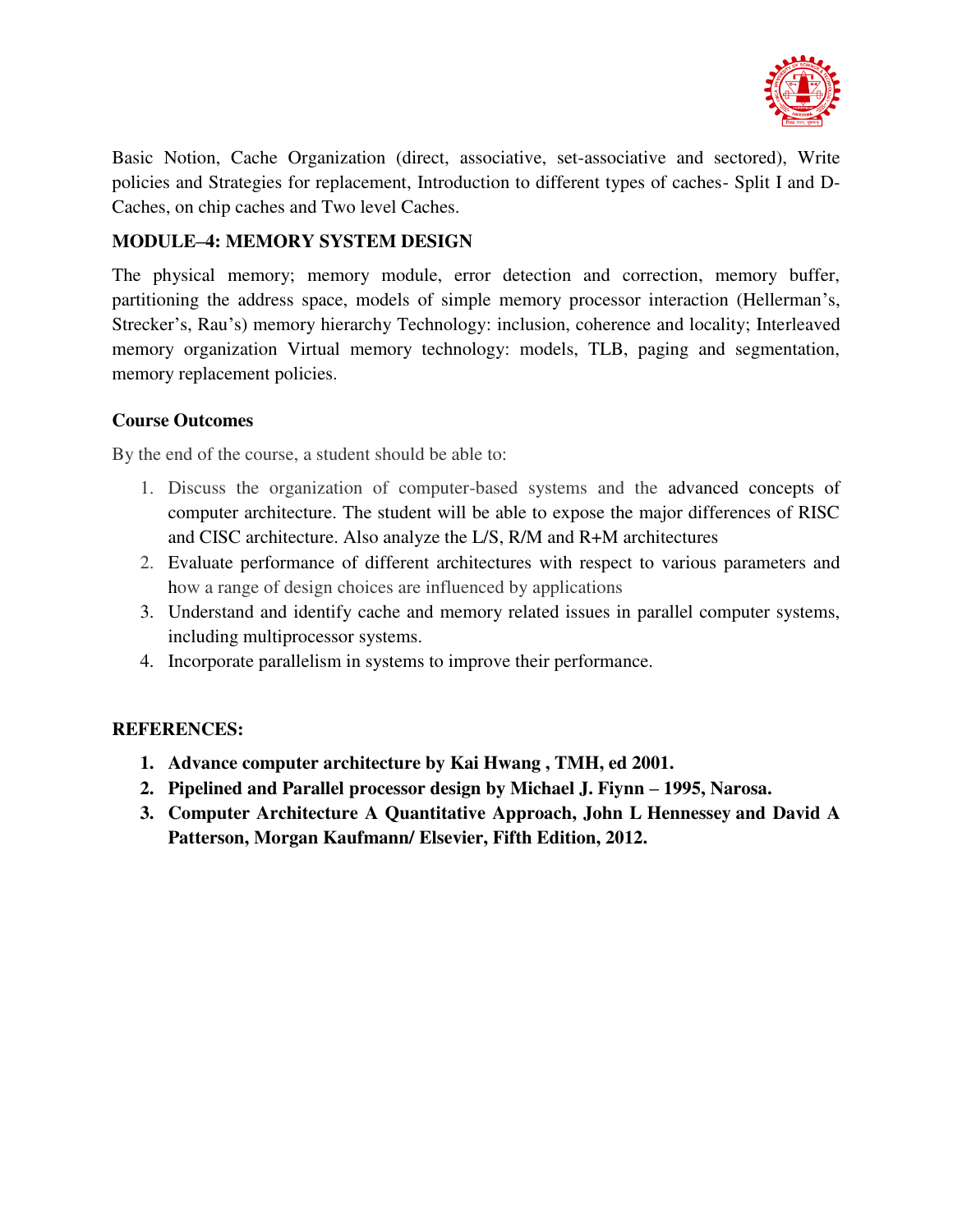

#### **CODE: PEC-CS-S-601**

## **SUBJECT NAME: SOFTWARE ENGINEERING**

## **NO OF CREDITS: 3**

| B.TECH 6 <sup>th</sup> SEMESTER | <b>SESSIONAL:</b> | 25   |
|---------------------------------|-------------------|------|
| L T P                           | THEORY EXAM: 75   |      |
| $3 \quad 0 \quad 0$             | TOTAL:            | 100. |

Pre-requisites:

Course Objectives:

- 1. To enable the students to apply a systematic application of scientific knowledge in creating and building cost effective software solutions to business and other types of problems.
- 2. To make the students understand project management concepts & their metrics.
- 3. To make the students understand requirement engineering and its models (Information, functional, behavioral).
- 4. Making the students understand to develop quality software, its maintenance & introduce about software reliability.

## **MODULE-1: INTRODUCTION**

Evolving role of software, Software Characteristics, Software crisis, Silver bullet, Software myths, Software process, Personal Software Process (PSP), Team Software Process (TSP), emergence of software engineering, Software process, project and product, Software Process Models: Waterfall Model, Prototype Model, Spiral, Model ,RAD Model, Iterative Model, Incremental Model, Aspect-oriented Model, Agile Model.

## **MODULE-2: SOFTWARE PROJECT MANAGEMENT**

Project management concepts, Planning the software project, Estimation—LOC based, FP based, Use-case based, empirical estimation COCOMO- A Heuristic estimation techniques, staffing level estimation, team structures, staffing, risk analysis and management.

## **MODULE-3: REQUIREMENTS, ANALYSIS AND SPECIFICATION**

Software Requirements engineering, Requirement engineering process, Requirement Engineering Tasks, Types of requirements, SRS. System modeling: Data Modeling, Functional modeling and information flow: Data flow diagrams, Behavioral Modeling, The mechanics of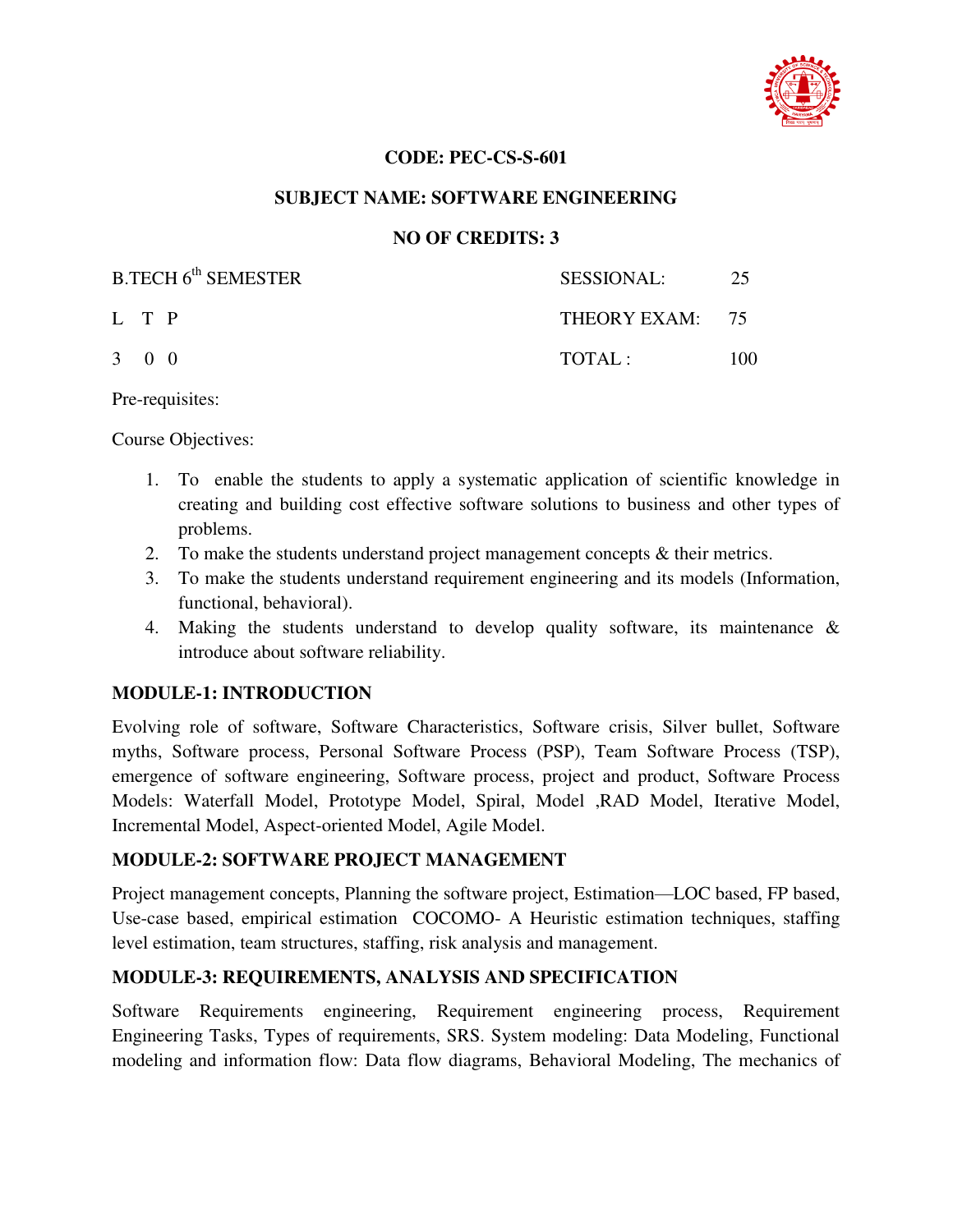

structured analysis: Creating entity/ relationship diagram, data flow model, control flow model, the data dictionary.

## **MODULE-4: SYSTEM DESIGN**

Design principles, the design process; Design concepts: Abstraction, refinement, modularity, software architecture, control hierarchy, structural partitioning, data structure, software procedure, information hiding; Effective modular design: Functional independence, Cohesion, Coupling;

## **MODULE-5: SOFTWARE TESTING AND MAINTENANCE**

Testing terminology- error, bug/defect/fault, failure, Verification and validation, Test case design, Static testing ,Dynamic testing--- Black box testing—Boundary value analysis, White box testing-- basis path testing, Unit testing, Integration testing, Acceptance Testing

## **MODULE-6: SOFTWARE QUALITY MODELS AND STANDARDS**

Quality concepts, Software quality assurance, SQA activities, Formal approaches to SQA; Statistical software quality assurance; CMM, The ISO 9126 Standard

#### **Course Outcomes:**

The student will be able to

- 1. Implement Software life cycle models and have a knowledge of different phases of Software life cycle
- 2. Identify, formulate, review, estimate and schedule complex software projects using principles of mathematics.
- 3. Create a bug free software with good design and quality by using appropriate techniques and modern engineering and IT tools.
- 4. Analyze verification, validation activities, static, dynamic testing, debugging tools and techniques and importance of working in teams.

- **1. Software Engineering – A Practitioner's Approach, Roger S. Pressman, 1996, MGH.**
- **2. Fundamentals of software Engineering,Rajib Mall, PHI**
- **3. Software Engineering by Ian sommerville, Pearson Edu, 5th edition, 1999, AW,**
- **4. Software Engineering – David Gustafson, 2002, T.M.H**
- **5. Software Engineering Fundamentals Oxford University, Ali Behforooz and Frederick J. Hudson 1995,JW&S,**
- **6. An Integrated Approach to software engineering by Pankaj jalote , 1991 Narosa**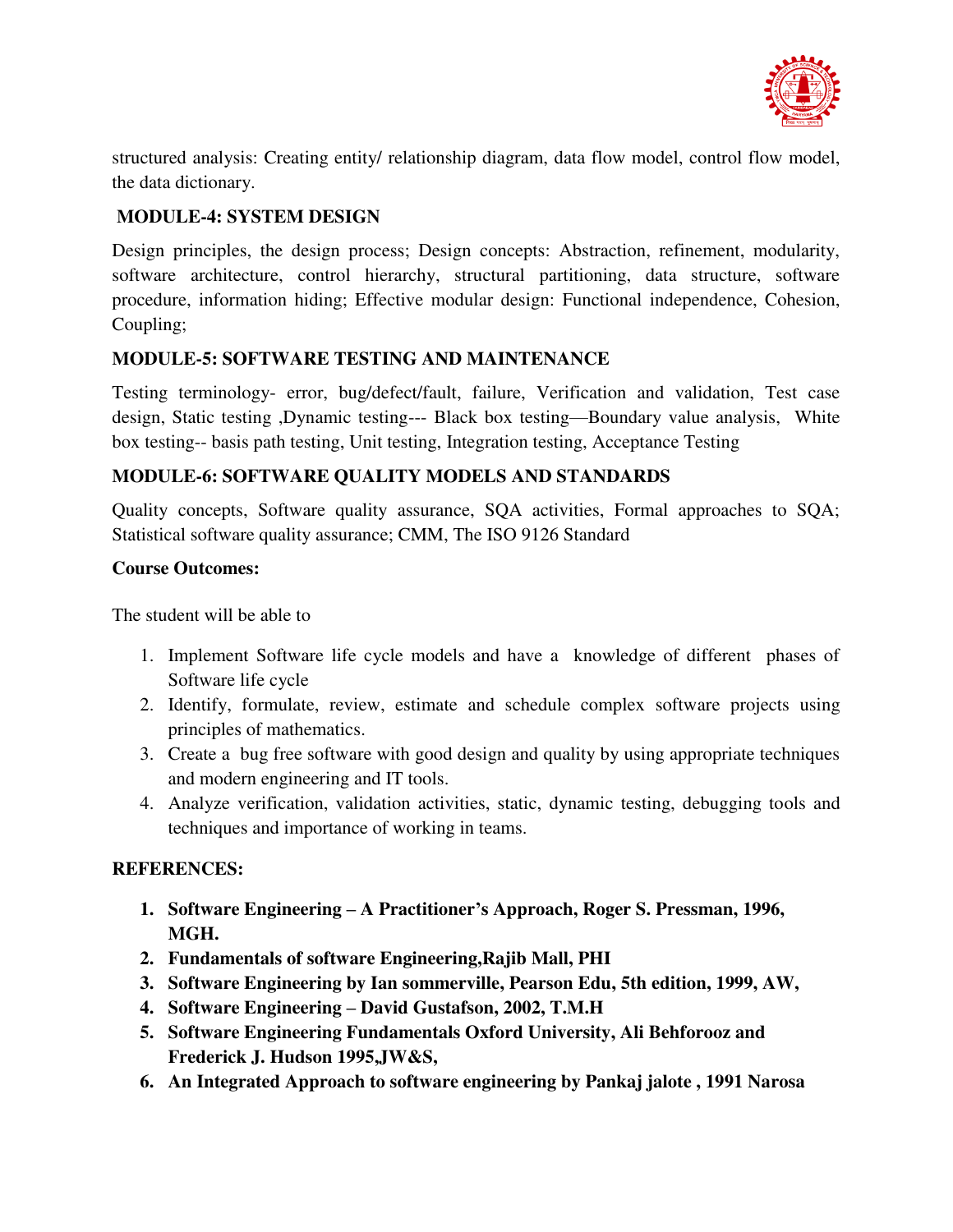

#### **CODE: PEC-CS-S-602(I)**

#### **SUBJECT NAME: DISTRIBUTED SYSTEMS**

#### **NO OF CREDITS: 3**

| B.TECH 6 <sup>th</sup> SEMESTER | <b>SESSIONAL:</b> | 25  |
|---------------------------------|-------------------|-----|
| L T P                           | THEORY EXAM: 75   |     |
| $3 \quad 0 \quad 0$             | TOTAI:            | 100 |

Pre-requisites: Database Management Systems

Course Objectives:

- 1. To introduce the fundamental concepts and issues of managing large volume of shared data in a parallel and distributed environment
- 2. To provide insight into related research problems.

#### **MODULE-1: INTRODUCTION**

Distributed data processing; What is a DDBS; Advantages and disadvantages of DDBS; Problem areas; Overview of database and computer network concepts. Distributed Database Management System Architecture Transparencies in a distributed DBMS; Distributed DBMS architecture; Global directory issues/

#### **MODULE-2:DISTRIBUTED DATABASE DESIGN**

Alternative design strategies; Distributed design issues; Fragmentation; Data allocation Semantics Data Control : View management; Data security; Semantic Integrity Control

Query Processing Issues**:** Objectives of query processing; Characterization of query processors; Layers of query processing; Query decomposition; Localization of distributed data

#### **MODULE-3: DISTRIBUTED QUERY OPTIMIZATION**

Factors governing query optimization; Centralized query optimization; Ordering of fragment queries; Distributed query optimization algorithms

**Transaction Management:** The transaction concept; Goals of transaction management; Characteristics of transactions; Taxonomy of transaction models

**Concurrency Control:** Concurrency control in centralized database systems; Concurrency control in DDBSs; Distributed concurrency control algorithms; Deadlock management

## **MODULE-4: RELIABILITY**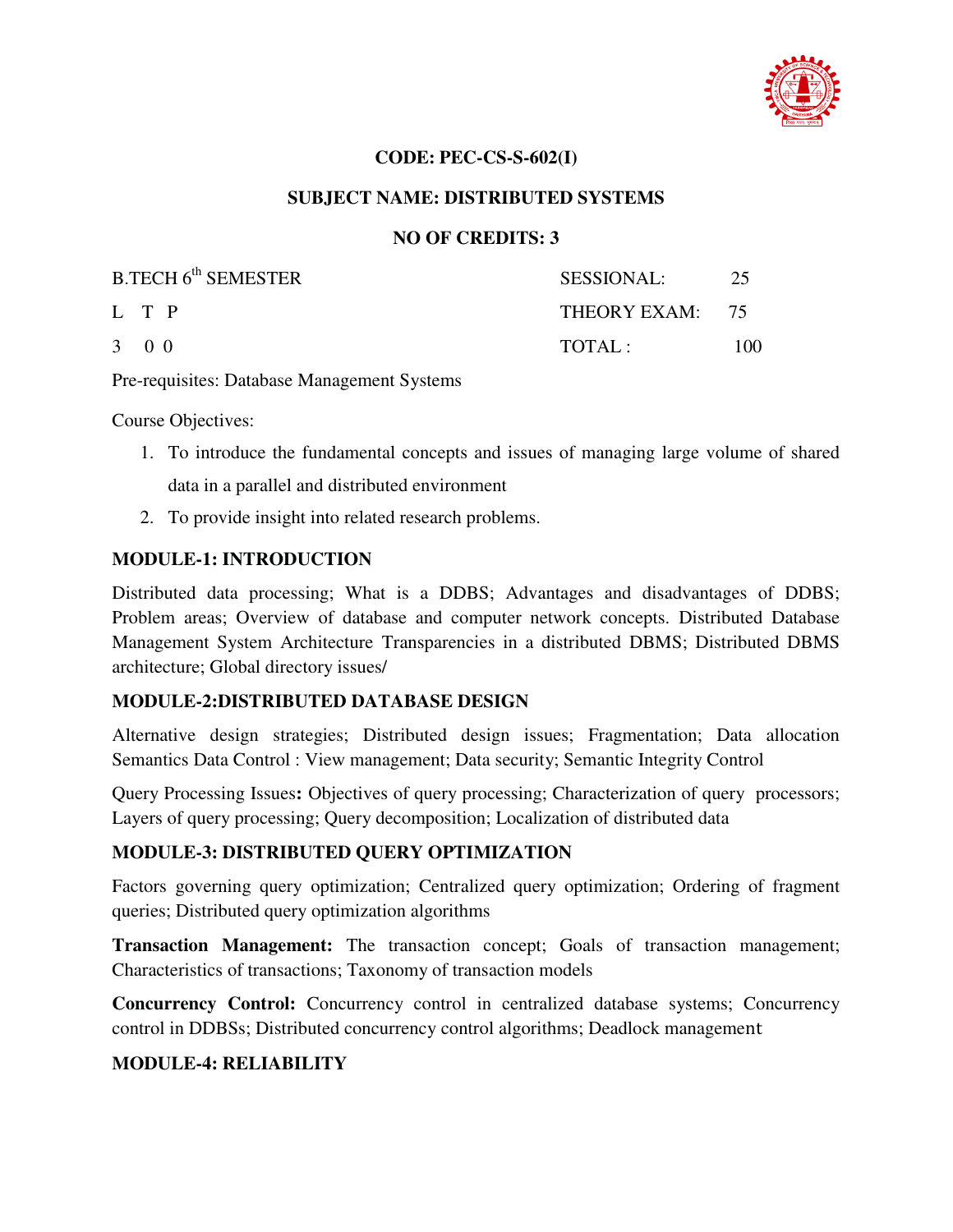

Reliability issues in DDBSs; Types of failures; Reliability techniques; Commit protocols; Recovery protocols

## **Course Outcomes:**

After completion of course, students would be:

- 1. Design trends in distributed systems.
- 2. Apply network virtualization.
- 3. Apply remote method invocation and objects.

- **1. Principles of Distributed Database Systems, M.T. Ozsu and P. Valduriez, Prentice-Hall, 1991.**
- *2.* **Distributed Database Systems, D. Bell and J. Grimson, Addison-Wesley, 1992.**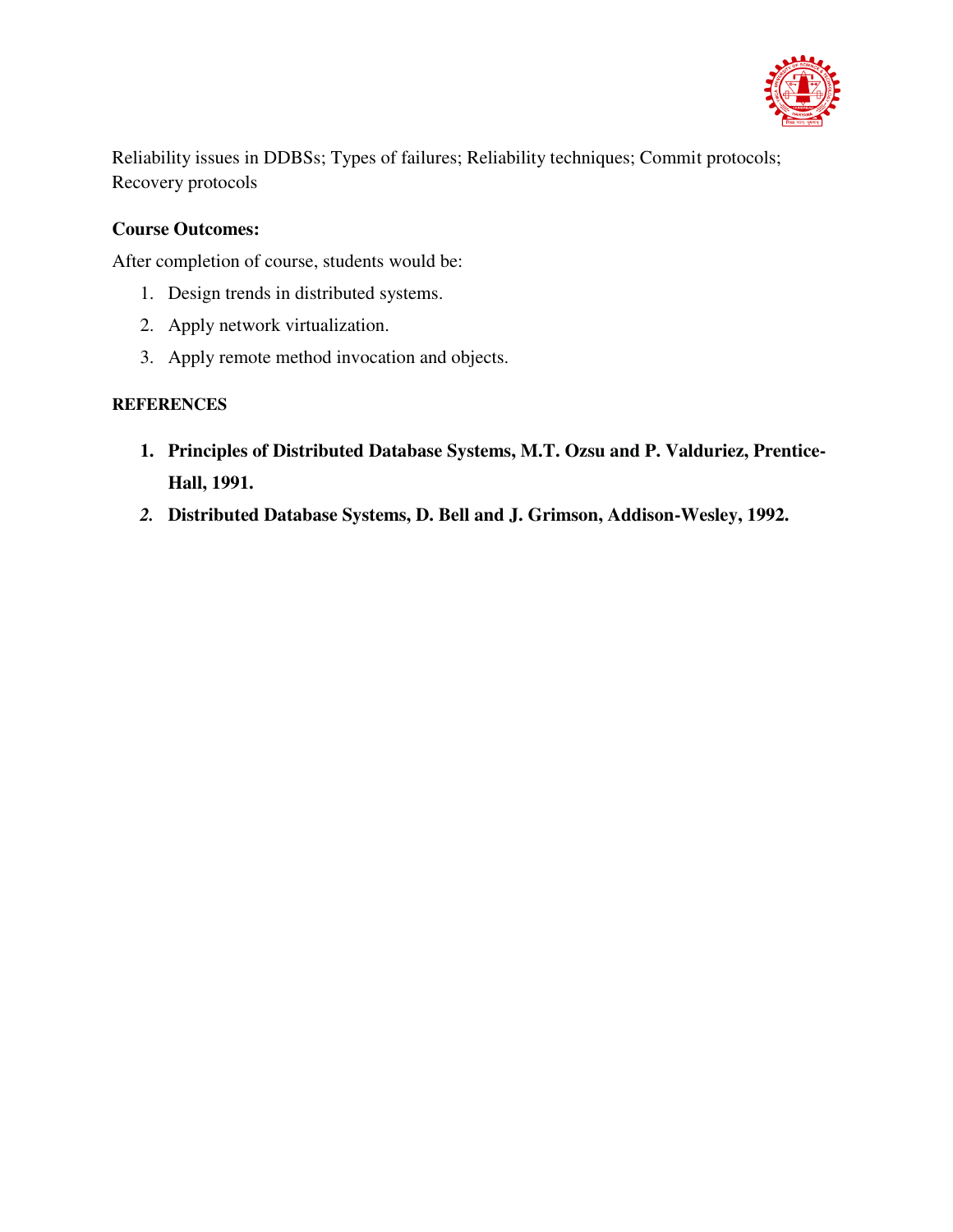

#### **CODE: PEC-CS-S-602(II)**

#### **SUBJECT NAME: EMBEDDED SYSTEMS**

#### **NO OF CREDITS: 3**

| B.TECH 6 <sup>th</sup> SEMESTER | SESSIONAL:      | - 25 |
|---------------------------------|-----------------|------|
| L T P                           | THEORY EXAM: 75 |      |
| $3 \quad 0 \quad 0$             | TOTAL:          | 100  |

Pre-requisites: Microprocessor, Programming Language

Course Objectives:

- 1. The student will learn about the basic of Emdedded systems.
- 2. The student will learn about the basic of microprocessor and microcontroller.
- 3. Able to understand the Fault types and redundancy.

#### **MODULE-1:**

What is an embedded system? Categories: Stand-alone, Real-time, Networked appliances, mobile devices. Requirements of Embedded systems, Challenges and issues in Embedded software development. Embedded Software Development Tools: Host and Target machines, Linker/ locators for embedded software, Getting embedded software into target system

#### **MODULE-2:**

Timing and clocks in embedded systems; processor Architectures: Harvard V/S Princeton, CISC V/S RISC, Microcontroller's memory types, Microcontroller's features: clocking, I/O pins, interrupts, timers, peripherals,

#### **MODULE-3:**

Task Modeling and management, saving memory space. Real time operating system issues, Recent Trends in Embedded Processors, Operating System and Development programming Languages.

#### **MODULE-4:**

Fault-Tolerance, Formal verification, Redundancy: Hardware, software and time redundancy.

#### **Course Outcomes:**

1. The students will be able to understand the basics of embedded systems and familiar with the issues and challenges in the embedded system design.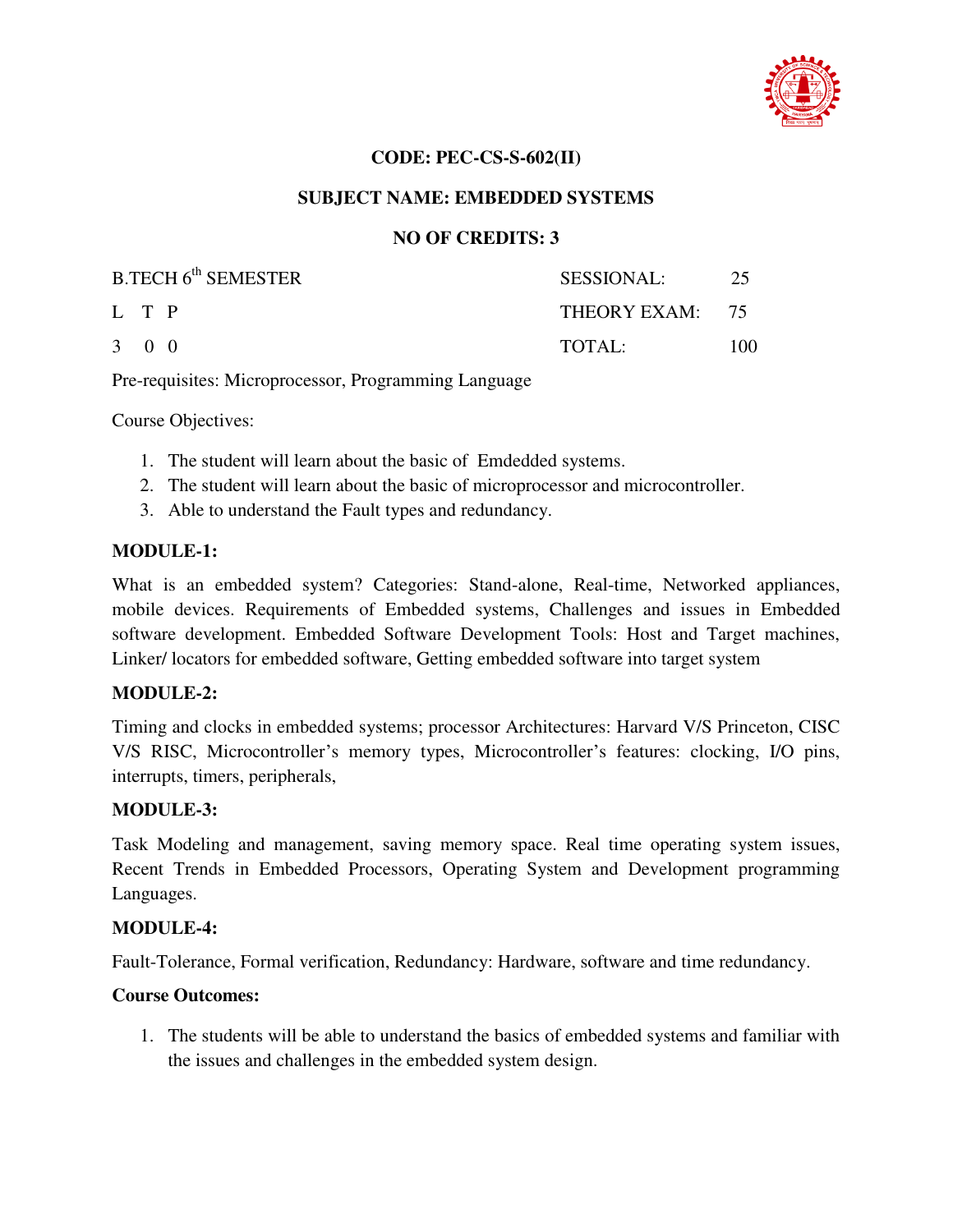

- 2. The students will be able to familiar with the host and target machine and able to transfer the software to target machine.
- 3. Understand the recent trend for Embedded system development and operating system.
- 4. Able to apply the fault tolerance technique for real time embedded systems.

- **1. Programming for Embedded systems by Dreamtech software team, Wiley Dreamtech India Pvt. Ltd.**
- **2. Embedded Realtime systems programming, by Sriram V. Iyer and Pankaj Gupta, TMH**
- **3. Emdedded software primer by Davis E. Simen, TMH**
- **4. Embeddes System Architecture by RAJ Kamal**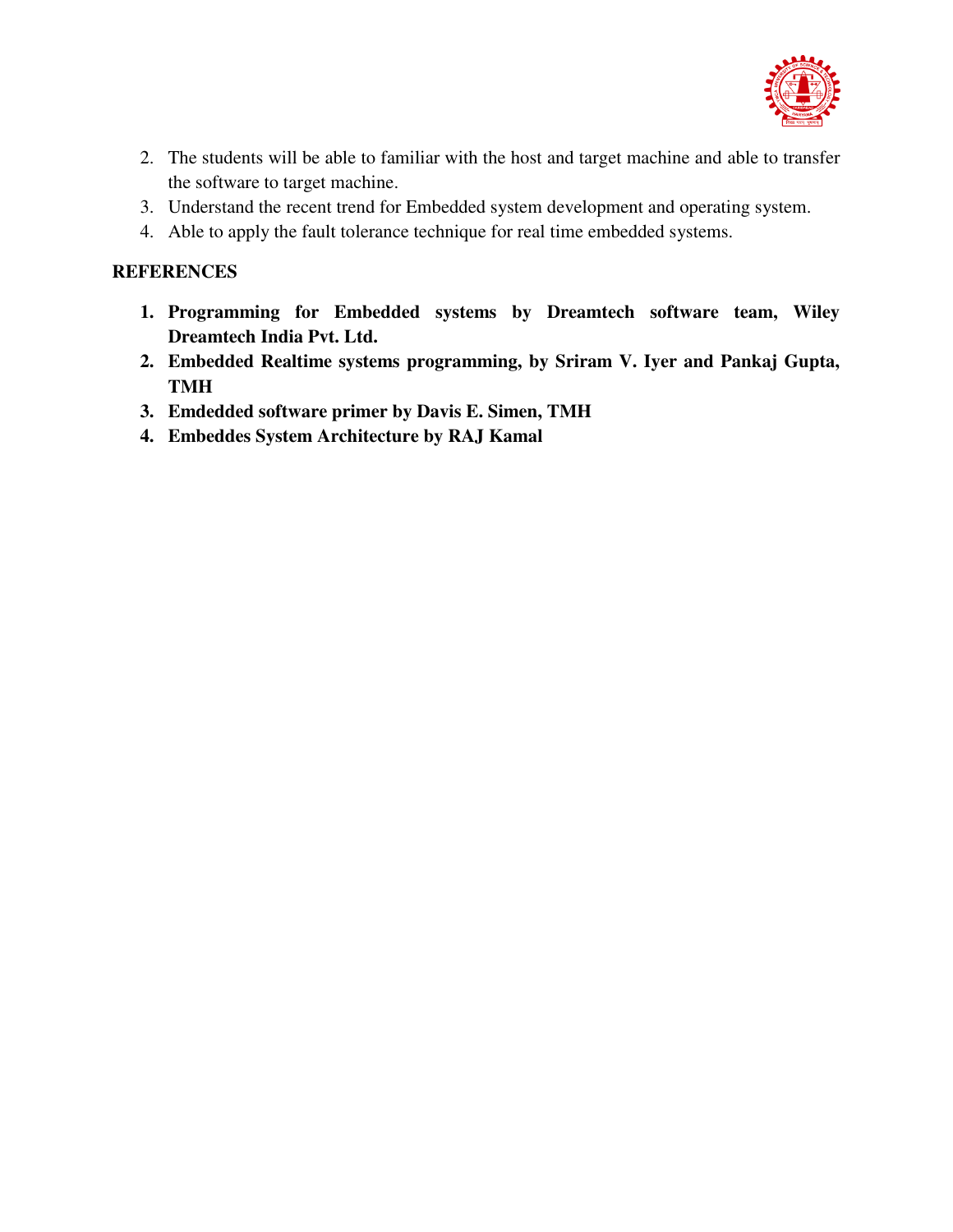

#### **CODE: PEC-CS-S-701(I)**

#### **SUBJECT NAME: ADVANCED OPERATING SYSTEMS**

## **NO OF CREDITS: 3**

| <b>B.TECH 7<sup>th</sup> SEMESTER</b> | SESSIONAL:      | 25  |
|---------------------------------------|-----------------|-----|
| L T P                                 | THEORY EXAM: 75 |     |
| $3 \quad 0 \quad 0$                   | TOTAL:          | 100 |

Pre-requisites: Operating Systems

Course Objectives:

- 1. To learn the fundamentals of different types of Operating Systems.
- 2. To learn the mechanisms to handle processes scheduling, synchronization and memory management in Distributed OS.
- 3. To understand the system architecture of Multiprocessor OS and learn the mechanisms to handle processes scheduling, synchronization, memory management and fault tolerance in Multiprocessor OS.
- 4. To understand the characteristics and system architecture of Real-Time OS and learn the mechanisms of processes scheduling, real-time OS protocols and Case studies.
- 5. To learn the mechanisms to design fast OS with proper resource utilization.

## **MODULE-1: INTRODUCTION**

Introduction of Operating Systems, Evolution of OS, Types of OS: Batch OS, single user & Multi-user OS, Multiprogramming and Multi-tasking, Multi-threading, Time-sharing, Embedded OS, Distributed Operating Systems, Multi-processor Operating Systems, Real-time Operating Systems, Mobile Operating Systems

## **MODULE-2: DISTRIBUTED OPERATING SYSTEMS**

Introduction, Characteristics, Network OS & Distributed OS, Various issues, Communication in Distributed Systems, Clock Synchronization, Mutual Exclusion Algorithms, Deadlock Detection and Prevention, Distributed Process Scheduling Algorithms, Distributed File Systems.

## **MODULE-3: MULTI-PROCESSOR OPERATING SYSTEMS**

Introduction, System Architecture, Structure of Multi-processor OS, Process Synchronization, Processor Scheduling Algorithms, Memory Sharing, Process Migration, Fault Tolerance

## **MODULE-4: REAL-TIME OPERATING SYSTEMS**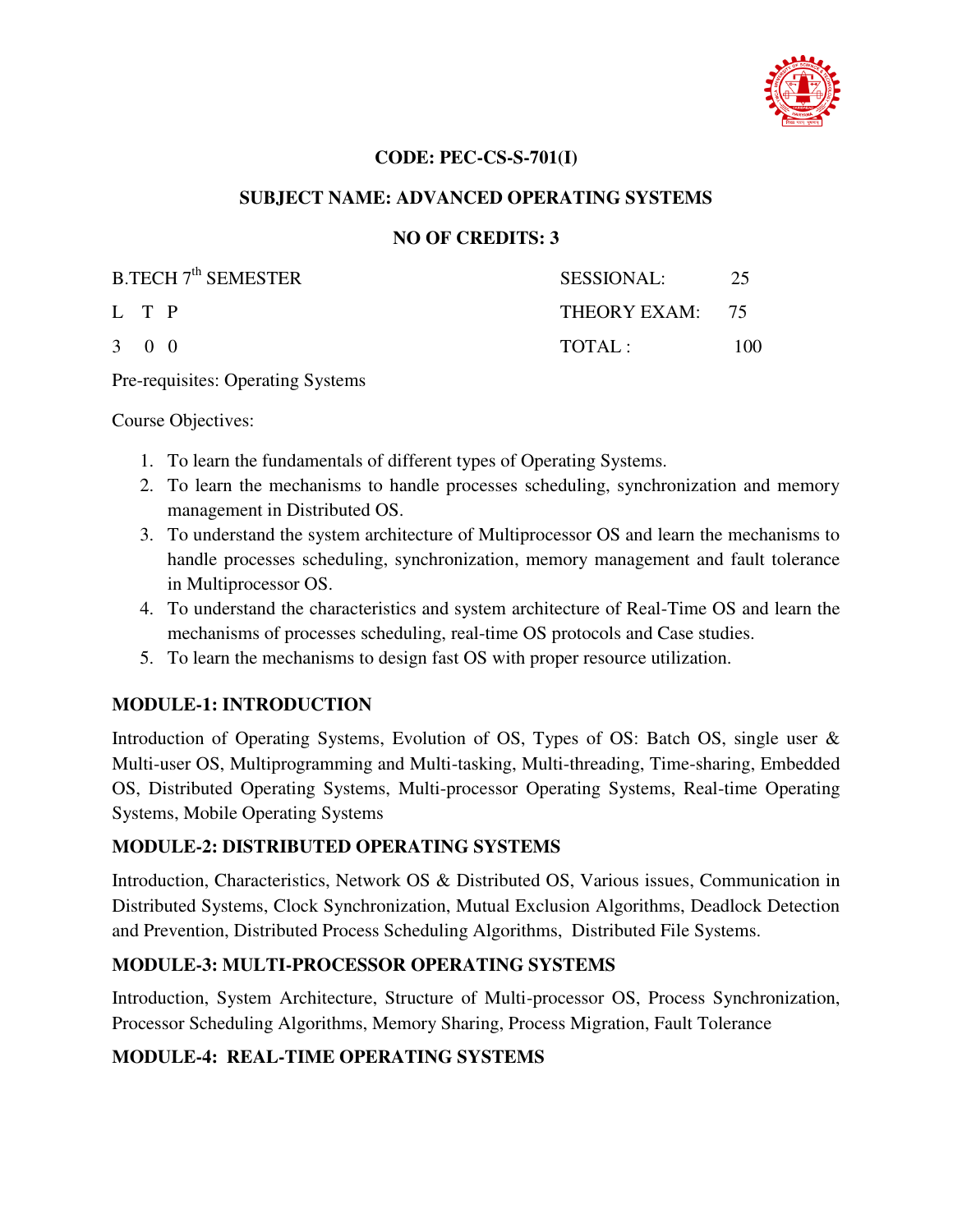

Introduction, Characteristics, Structure of a Real-time System, Scheduling Algorithms, Mutual Exclusion, Priority Inheritance Protocol, Priority Ceiling Protocol, Case Studies

## **MODULE-5: MOBILE OPERATING SYSTEMS**

Introduction, Mobile Devices, Characteristics of Mobile Devices, Resource management in Mobile OS: Power Management, Battery Management, Thermal Management, Memory Management, Scheduling, File System, Security, Android OS.

## **Course Outcomes:**

After the successful completion of the course students will be able to:

- 1. Understand the characteristics of different OS.
- 2. Develop algorithms for process scheduling, synchronization for different OS.
- 3. For a given specification of memory organization develop the techniques for optimally allocating memory to processes by increasing memory utilization and for improving the access time for different OS.
- 4. Design and implement file management system for different OS.
- 5. Design and implement security policies in OS.

- **1. Mukesh [Singhal,](https://www.google.co.in/search?tbo=p&tbm=bks&q=inauthor:%22Singhal%22&source=gbs_metadata_r&cad=8) Niranjan G. Shivaratri, "***Advanced Concepts In Operating Systems"***, Tata McGraw-Hill Education; 2nd edition, [ISBN: 007057572X], 2001.**
- **2. [Andrew S. Tanenbaum,](https://www.goodreads.com/author/show/96575.Andrew_S_Tanenbaum) [Herbert Bos,](https://www.goodreads.com/author/show/5143083.Herbert_Bos)"** *Modern Operating Systems",* **Pearson Prentice Hail™; 4th edition, [ISBN: [9781292061429\]](https://www.abebooks.com/products/isbn/9781292061429/22487048897&cm_sp=snippet-_-srp1-_-PLP1), 2014.**
- **3. [D. M. Dhamdhere,](https://www.google.co.in/search?tbo=p&tbm=bks&q=inauthor:%22D.+M.+Dhamdhere%22&source=gbs_metadata_r&cad=3)"** *Operating Systems***", Tata McGraw Hill; 1st edition, [ISBN: 9781282187245], 2006.**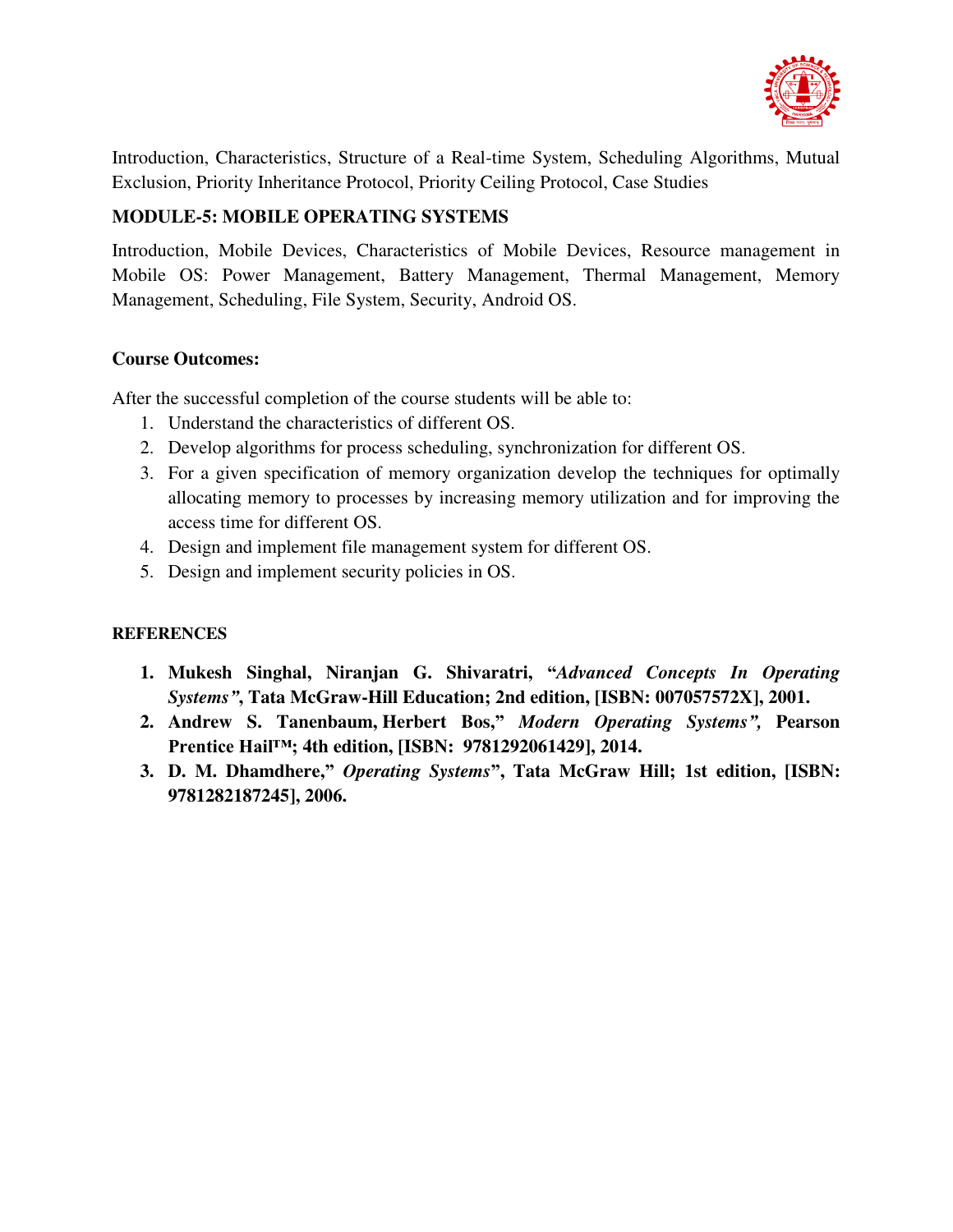

#### **CODE: PEC-CS-S-701(II)**

#### **SUBJECT NAME: REAL TIME SYSTEMS**

#### **NO OF CREDITS: 3**

| <b>B.TECH 7<sup>th</sup> SEMESTER</b> | SESSIONAL:      | 25  |
|---------------------------------------|-----------------|-----|
| L T P                                 | THEORY EXAM: 75 |     |
| $3 \quad 0 \quad 0$                   | TOTAL:          | 100 |

Pre-requisites: Operating System

Course Objectives:

- 1. The student will learn abort the basic of real time system.
- 2. The student will learn abort the basic of embedded system.
- 3. Able to understand the RTOS and scheduling techniques.
- 4. The student will able to understand the Fault tolerance techniques.

#### **MODULE-1: EMBEDDED SYSTEMS**

What is an embedded system? Categories: Stand-alone, Real-time, Networked appliances, mobile devices. Requirements of Embedded systems, Challenges and issues in Embedded software development. Embedded Software Development Tools: Host and Target machines, Linker/ locators for embedded software, Getting embedded software into target system.

#### **MODULE-2: REAL TIME SYSTEMS**

Definition, characteristics, classification, release times, deadlines and timing constraints, temporal parameters of real-time workload, periodic task model, issues involved in real time system design.

#### **MODULE-3: REAL TIME OPERATING SYSTEMS**

Typical structure of an RTOS, Scheduling strategies, priority structures, task management, memory management, code sharing, task co-operation and communication, interrupt routines in an RTOS environment, mutual exclusion, Liveness, Minimum operating system Kernel, Capabilities of commercially available real time operating systems like VXworks Micro C OS2 etc.

#### **MODULE-4: TASK ASSIGNMENT AND SCHEDULING**

Allocation / Scheduling problem, offline scheduling, online scheduling, pre-emptive / non-preemptive scheduling, static / dynamic scheduling, Rate-monotonic scheduling algorithm, problem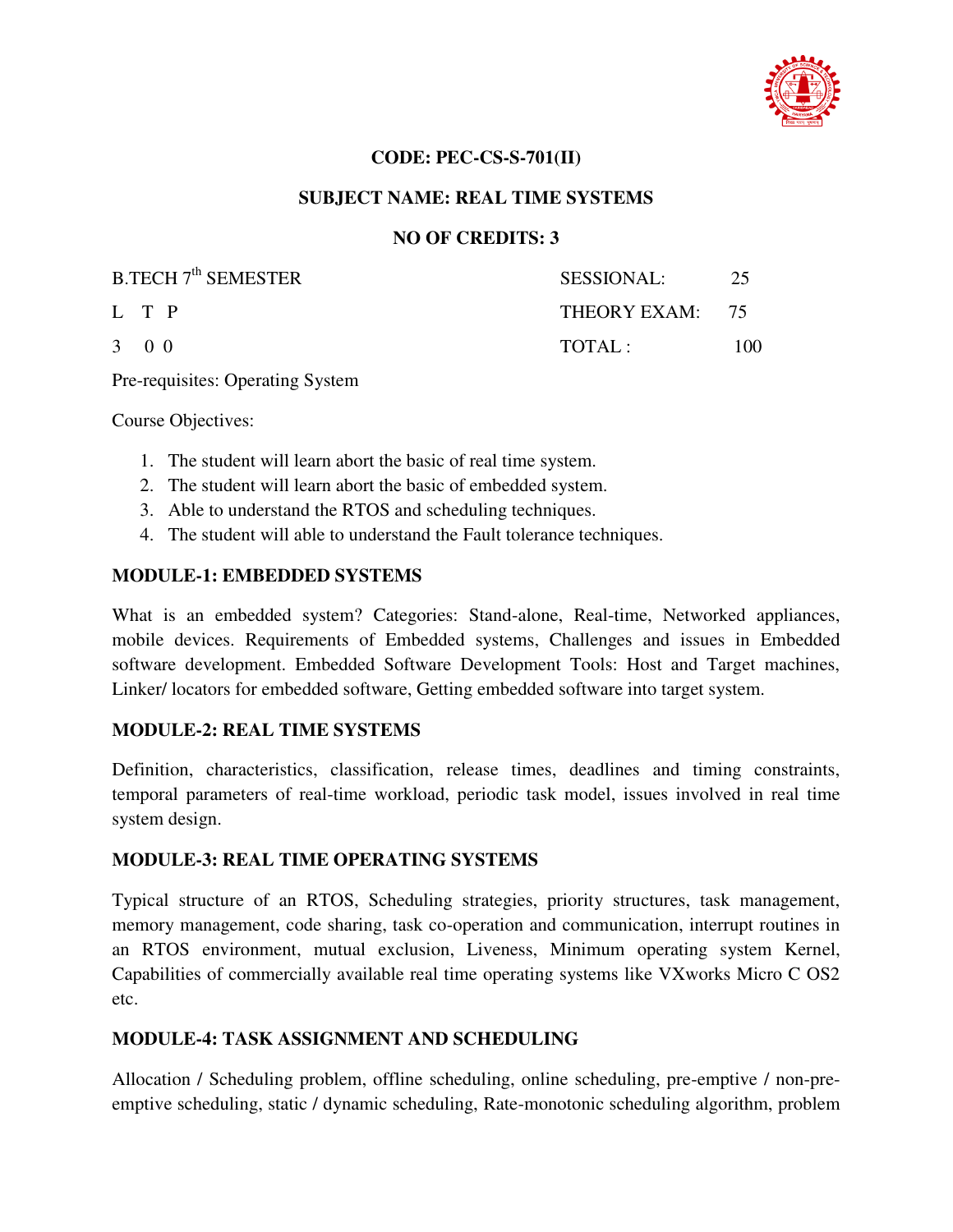

of priority inversion, priority inheritance protocol, priority ceiling protocol, earliest-deadline-first scheduling algorithm.

## **MODULE-5: FAULT TOLERANCE TECHNIQUES & REAL TIME LANGUAGES**

Fault types, fault detection measures, fault detection mechanisms, fault and error containment, Redundancy: Hardware and software redundancy, time redundancy, Desirable characteristics of Real time languages.

## **Course Outcomes:**

- 1. The students will be able to understand the basics of real time systems and familiar with the issues and challenges in the embedded system design.
- 2. The students will be able to familiar with the host and target machine and understand the release time, deadline and timing constraints with issues involved in real time system design.
- 3. Understand the structure of RTOS its properties together with task management with multi-task scheduling algorithms
- 4. Able to familiar with the fault types and error containment zone with the concepts of hardware and software redundancy.

- **1. Programming for Embedded systems by Dreamtech software team, Wiley Dreamtech India Pvt. Ltd.**
- **2. Embedded Realtime systems programming, by Sriram V. Iyer and Pankaj Gupta, TMH**
- **3. Realtime computer control by Stuart Bennett, Pearson Education**
- **4. Real time systems by C. M. Krishna, McGraw-Hill**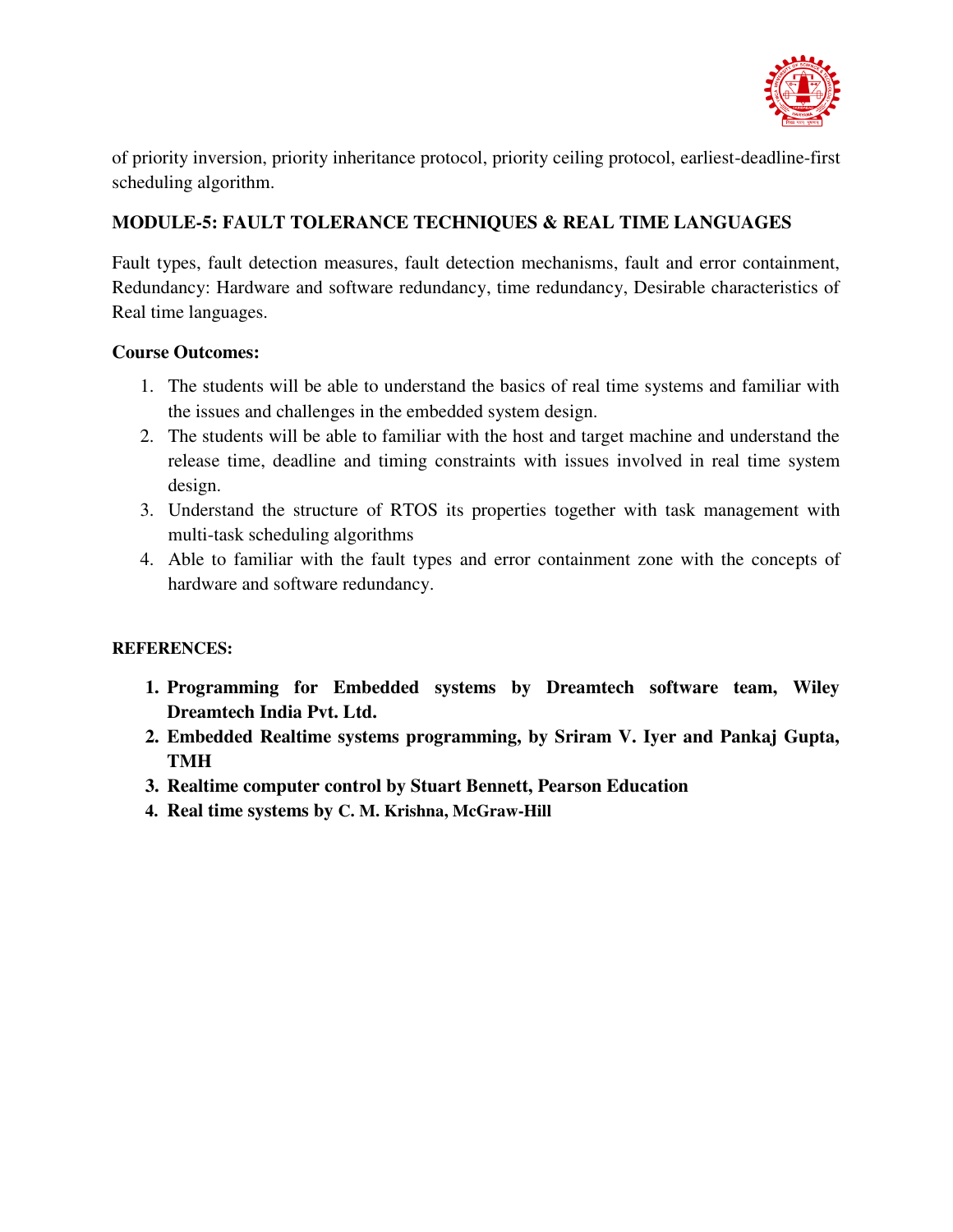

#### **CODE: PEC-CS-S-702**

#### **SUBJECT NAME: AD-HOC AND SENSOR NETWORKS**

## **NO OF CREDITS: 3**

| B.TECH 7 <sup>th</sup> SEMESTER | SESSIONAL:      | 25   |
|---------------------------------|-----------------|------|
| L T P                           | THEORY EXAM: 75 |      |
| $3 \quad 0 \quad 0$             | TOTAI:          | 100. |

Pre-requisites: Computer Networks

Course Objectives:

- 1. To make the students familiar with the basics of adhoc and wireless network along with the difference between the two.
- 2. To make the student understand the concept of routing and different strategies/protocols available for efficient routing in adhoc network.
- 3. To make the student aware about the quality of service in adhoc & wireless network.
- 4. To make the student understand the need, limitations of secured routing in ad hoc networks and wireless networks.

## **MODULE-1:**

*Introduction:* Wireless Networks, Infrastructure and Infrastructure less Wireless Networks, Ad hoc Wireless Networks, Heterogeneity in Mobile Devices, Types of Adhoc Mobile Communications,

*MANET & WSN*: Concepts & architecture of MANET & WSN, Applications & Design Challenges of Adhoc & Sensor Networks.

#### **MODULE-2:**

*Routing Protocols in MANET :* Destination Sequenced Distance Vector (DSDV), Wireless Routing Protocol (WRP), Cluster Switch Gateway Routing (CSGR) Ad hoc On–Demand Distance Vector Routing (AODV) , Dynamic Source Routing (DSR) ,Temporally Ordered Routing Algorithm (TORA) , Signal Stability Routing (SSR) , Location–Aided Routing (LAR)

*Hybrid Routing Protocol:* Zone Routing Protocol (ZRP).

*QoS in Ad-hoc Networks:* Introduction to QoS, Issues and Challenges in Providing QoS in Ad hoc Wireless Networks , classifications of QoS Solutions , Network Layer Solutions (Ticket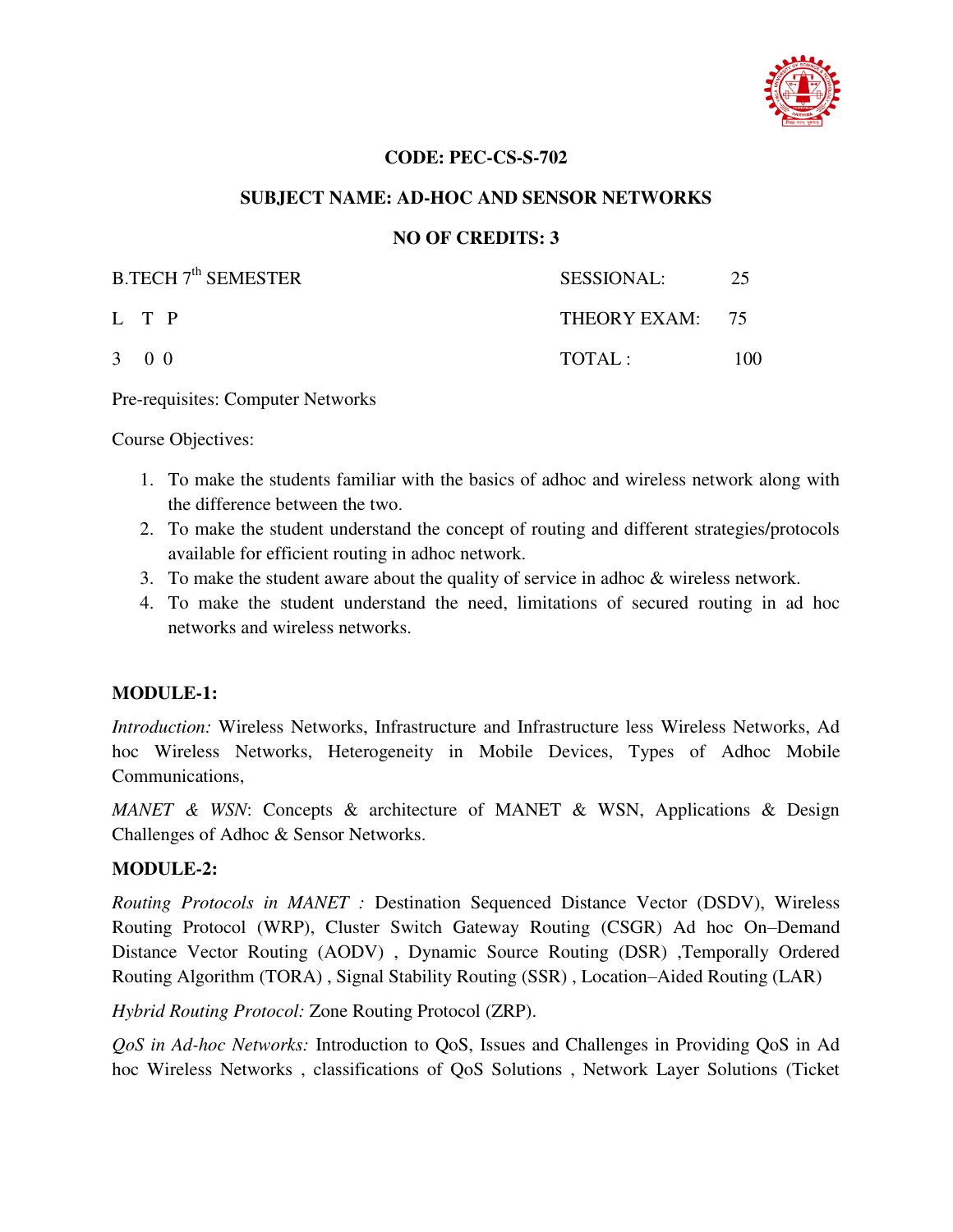

Based QoS Routing, Predictive Location Based QoS Routing, QAODV ) , QoS Frameworks for Ad hoc Wireless Networks (IntServ, DiffServ, FQMM, INSIGNIA,INORA)

## **MODULE-3:**

*Wireless Sensor Networks (WSN)*: Protocol Stack of WSN, Origin ,need and Enabling Technologies for WSN, WSN Middleware Principles, Middleware Architecture, Existing Middleware (Milan, IrisNET,CLMF,MLM),Operating systems Design Issues

*MAC Protocols* : Challenges for MAC, Classification of MAC Protocols , Contention free and Contection Based MAC Protocols.

## **MODULE-4:**

*WSN Routing, Localization & QoS :* Challenges for Routing,Classification of Protocols, Data– Centric and Flat Architecture Protocols (Flooding,Gossiping,SPIN) Heirarchical protocols ( LEACH,PEGASIS,TEEN,APTEEN ), Location Based(Unicast, Multicast, GeoCast) and QoS based(Sequential Assignment,SPEED) Routing Protocols.

*Security in WSN*: Challenges of Security in WSN, Security Attacks in WSN, Protocols and Mechanisms for Security, IEEE 802.15.4 and ZigBee Security

## **Course Outcomes:**

At the end of the course, students will be able to:

- 1. Describe the concept of ad-hoc network and differentiate between infrastructure based and infrastructure less networks.
- 2. Comprehending different categories of ad-hoc and wireless sensor network protocols available for efficient routing.
- 3. Understand the importance of QoS in communication and various routing protocols proposed for QoS achievement in mobile adhoc network. Classify QoS Parameter in adhoc environment and design routing algorithms for adhoc network using them.
- 4. Classification of Routing protocols for WSN.
- 5. Identify the need of security in WSN along with the understanding of different types of attacks and available protocols..

- **1. C. Siva Ram Murthy and B. S. Manoj, "Ad** *Hoc Wireless Networks Architectures and Protocols***", Prentice Hall, PTR, 2004.**
- **2. C. K. Toh, "***Ad Hoc Mobile Wireless Networks Protocols and Systems***", Prentice Hall, PTR, 2001.**
- **3. Charles E. Perkins, "***Ad Hoc Networking***", Addison Wesley, 2000**
- **4. Anna Hac, "Wireless Sensor Network Designs", John Wiley, 2003, ISBN : 0-470-86736-1**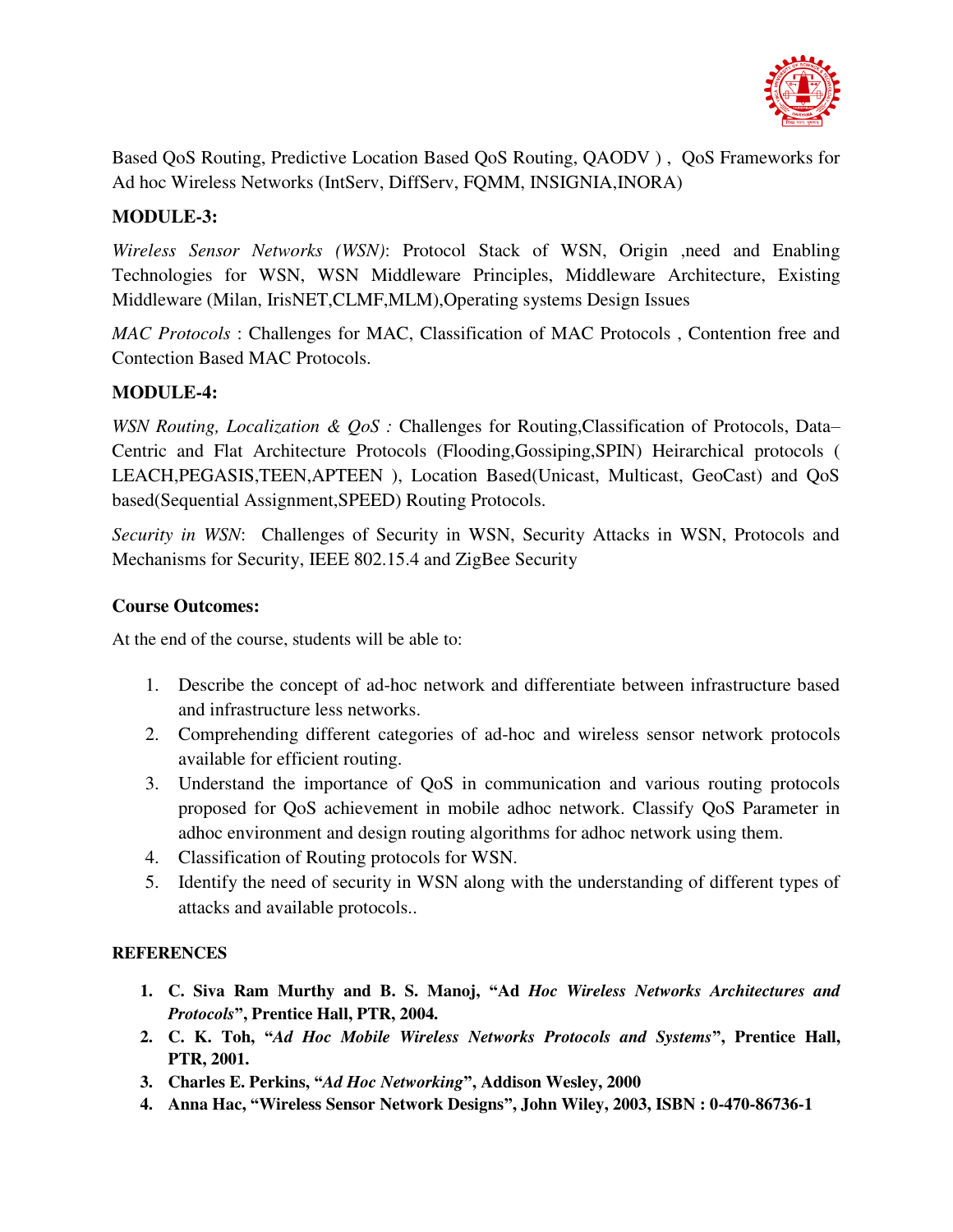

- **5. Holger Karl & Andreas Willig, " Protocols And Architectures for Wireless SensorNetworks" , John Wiley, 2005, ISBN : 0-470-09510-5.**
- **6. Ian F. Akyildiz and Mehmet Can Varun " Wireless Sensor Networks" John Wiley ISBN 978-0- 470-03601-3.**
- **7. Kazem Sohraby, Daniel Minoli, & Taieb Znati, "Wireless Sensor Networks-Technology, Protocols, And Applications", John Wiley, 2007, ISBN :978-0-471-74300-2**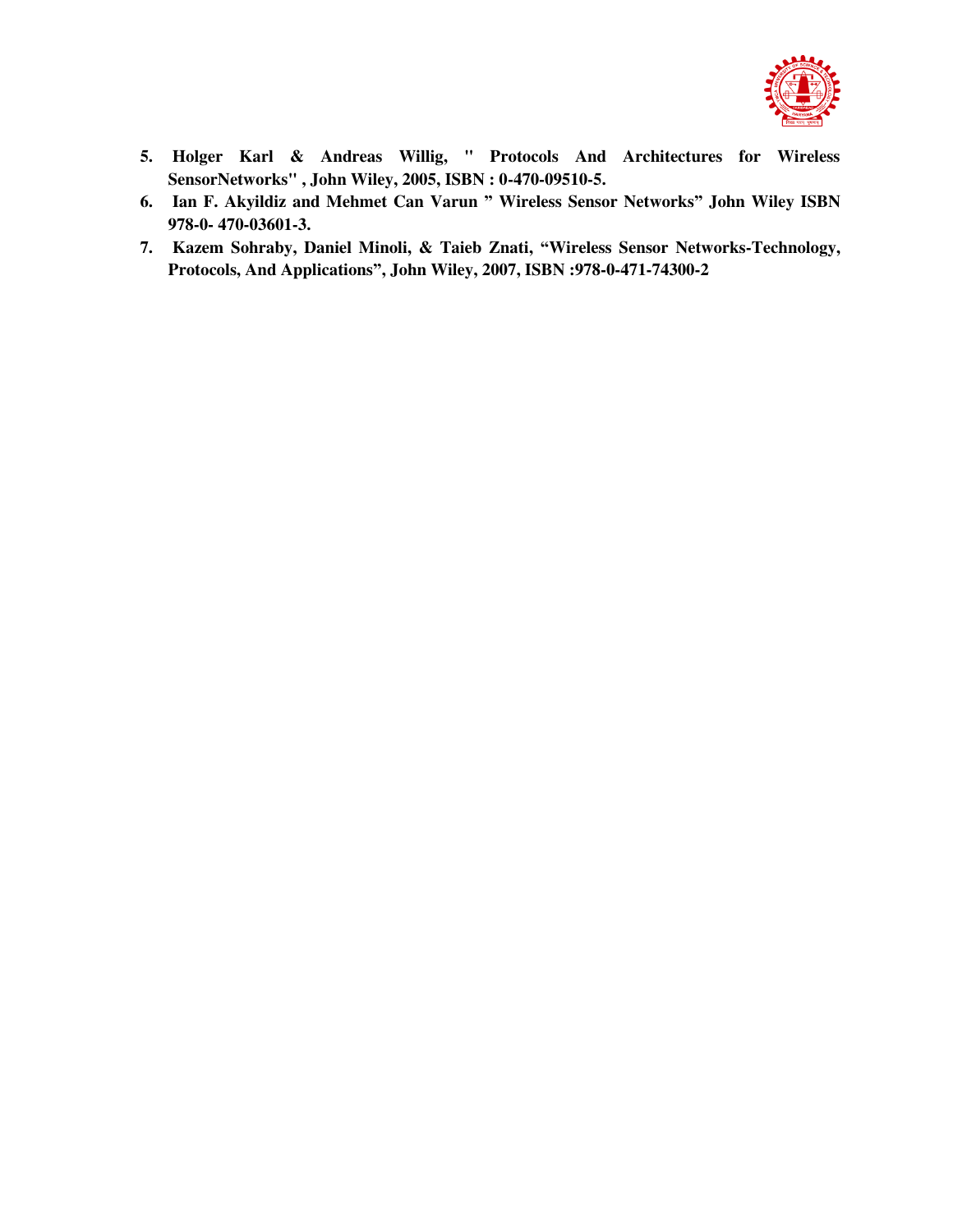

#### **CODE: PEC-CS-S-703**

#### **SUBJECT NAME: INTERNET OF THINGS**

#### **NO OF CREDITS: 3**

| <b>B.TECH 7<sup>th</sup> SEMESTER</b> | SESSIONAL:      | 25  |
|---------------------------------------|-----------------|-----|
| L T P                                 | THEORY EXAM: 75 |     |
| $3 \quad 0 \quad 0$                   | TOTAL:          | 100 |

Pre-requisites: Internet and web Technology, Computer Networks

Course Objectives:

- 1. Student will be able to learn the basics of IOT.
- 2. Student will be able to analyse basic protocols of wireless and MAC.
- 3. Students will get familiar with web of things.
- 4. Students will get basic knowledge of resource management.

#### **MODULE-1: INTRODUCTION TO IoT**

Introduction to IoT, Characteristics of IoT, Physical design of IoT, Logical design of IoT, Functional blocks of IoT, Communication models & APIs ,IoT & M2M Machine to Machine, Difference between IoT and M2M, Software define Network, Challenges in IoT(Design ,Development, Security).

#### **MODULE-2: NETWORK AND COMMUNICATION ASPECTS**

 Wireless medium access issues, MAC protocol survey, Survey routing protocols, Sensor deployment & Node discovery, Data aggregation & dissemination.

#### **MODULE-3: WEB OF THINGS**

Web of Things vs Internet of things, two pillars of web, Architecture and standardization of IoT, Unified multitier-WoT architecture, WoT portals and Business intelligence, Cloud of things: Grid/SOA and cloud computing, Cloud middleware, cloud standards

#### **MODULE-4: RESOURCE MANAGEMENT IN IOT**

Domain specific applications of IoT, Home automation, Industry applications, Surveillance applications, Other IoT applications Clustering, Synchronization, Software agents.

#### **Course Outcomes:**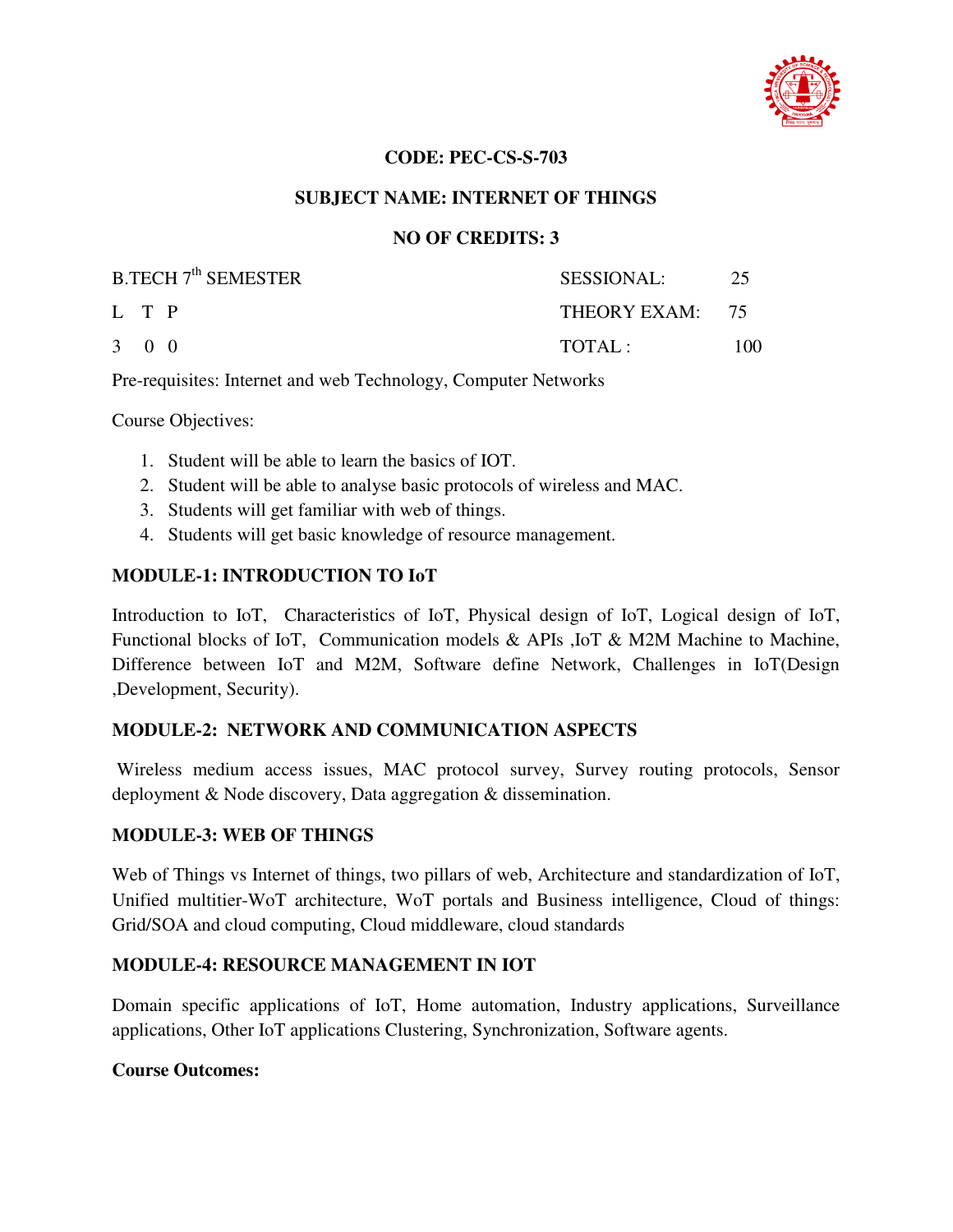

On successful completion of the course, the student will:

- 1. Understand the concepts of Internet of Things
- 2. Analyze basic protocols network
- 3. Understand the concepts of Web of Things along with its architecture and will be able to differentiate WoT from IoT.
- 4. Design IoT applications in different domain and be able to analyze their performance.

- **1. Vijay Madisetti, Arshdeep Bahga, "Internet of Things: A Hands-On Approach"**
- **2. Waltenegus Dargie,Christian Poellabauer, "Fundamentals of Wireless Sensor Networks: Theory and Practice"**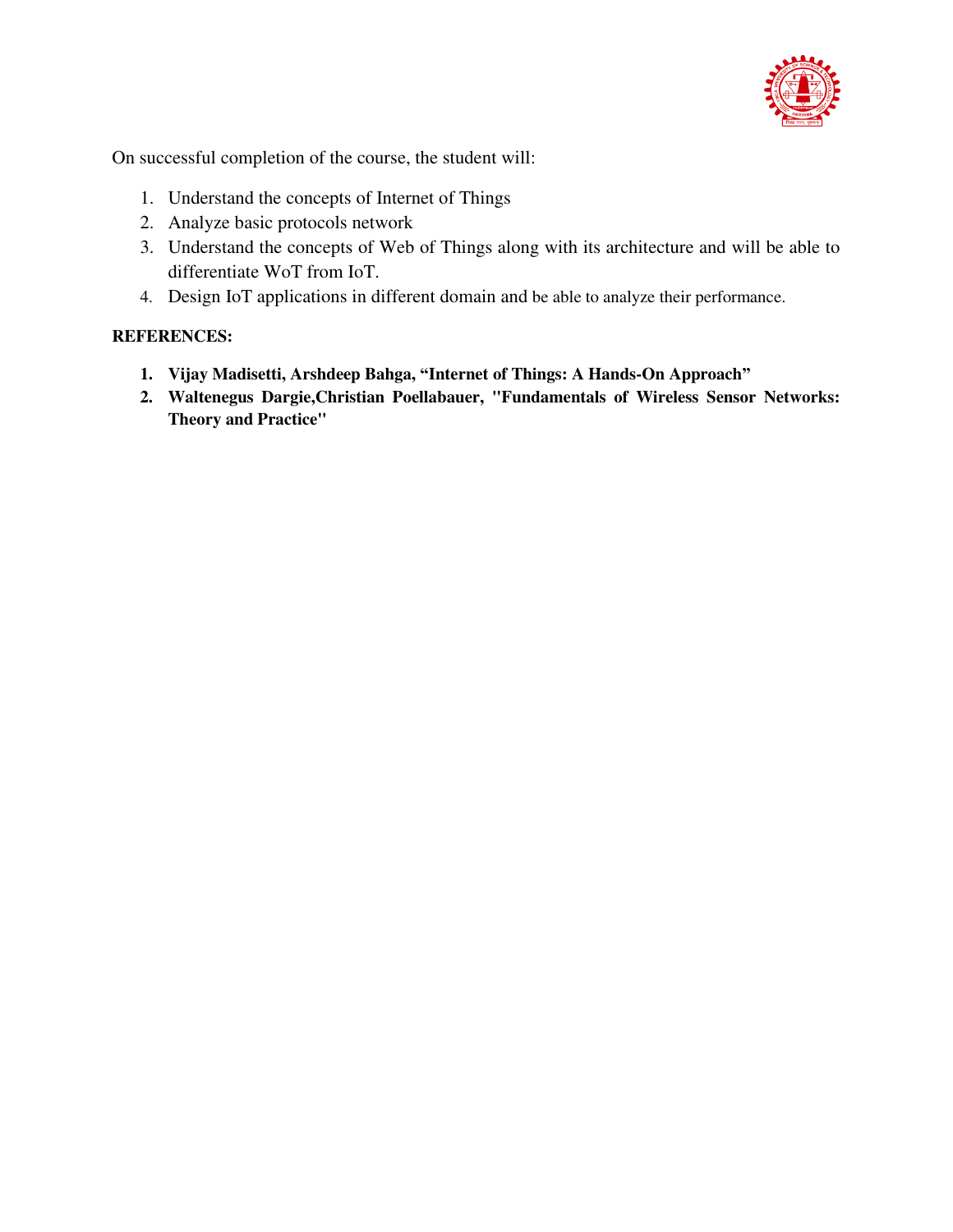

# **DETAILED 4-YEAR CURRICULUM CONTENTS**

**Undergraduate Degree in Engineering & Technology** 

**Branch/Course: COMPUTER SCIENCE & ENGG.** 

# **PROFESSIONAL ELECTIVE COURSES**

# **STREAM-3**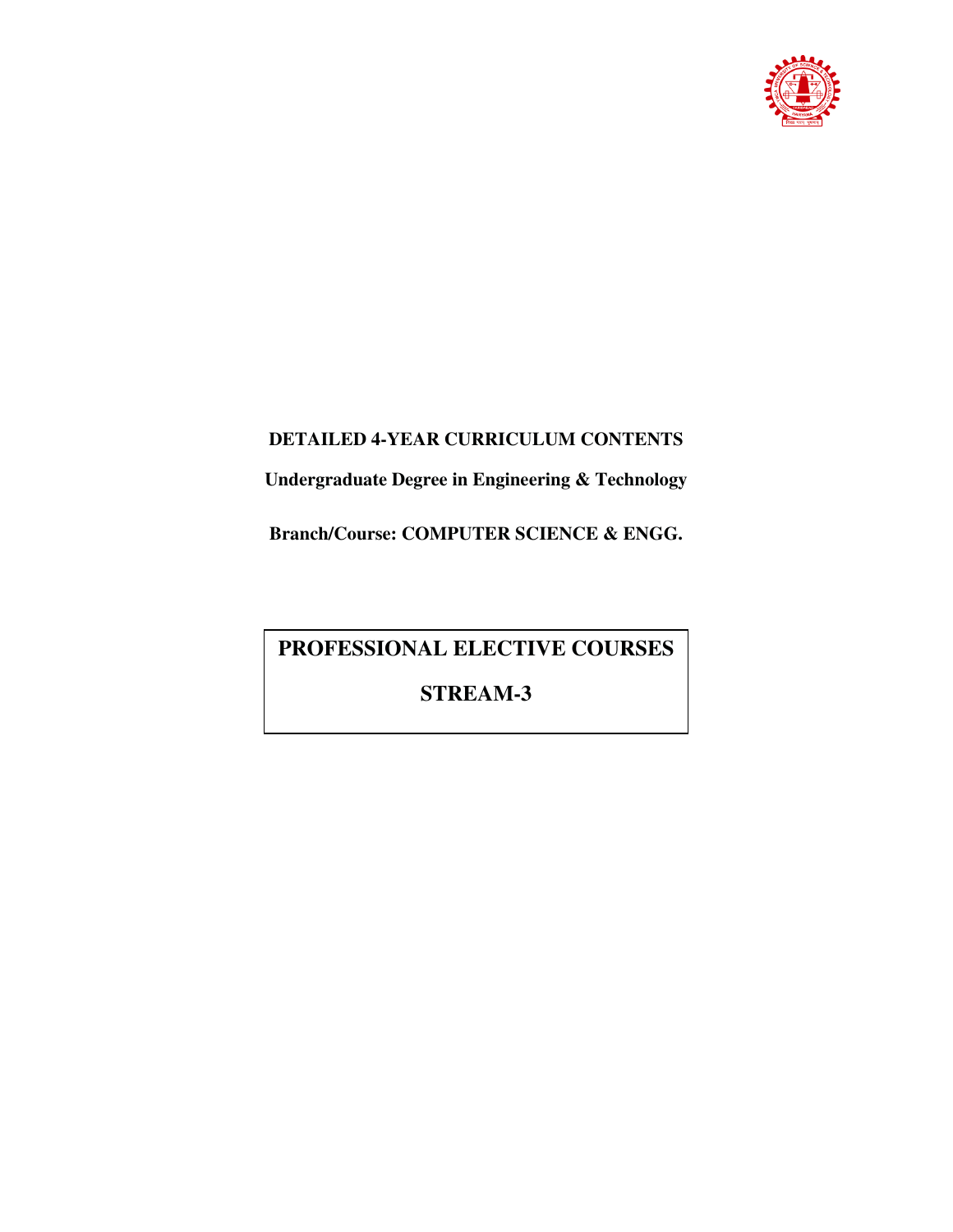

#### **CODE: PEC-CS-D-501 (I)**

#### **SUBJECT NAME: MACHINE LEARNING**

## **NO OF CREDITS: 3**

| <b>B.TECH 5<sup>th</sup> SEMESTER</b> | SESSIONAL:      | 25  |
|---------------------------------------|-----------------|-----|
| L T P                                 | THEORY EXAM: 75 |     |
| $3 \quad 0 \quad 0$                   | TOTAL:          | 100 |

Pre-requisites: Internet and web Technology, Computer Networks Course objectives:

- 1. To learn the concept of how to learn patterns and concepts from data without being explicitly programmed in various IOT nodes.
- 2. To design and analyse various machine learning algorithms and techniques with a modern outlook focusing on recent advances.
- 3. Explore supervised and unsupervised learning paradigms of machine learning.
- 4. To explore Deep learning technique and various feature extraction strategies.

## **MODULE-1: SUPERVISED LEARNING (REGRESSION/CLASSIFICATION)**

Basic methods: Distance-based methods, Nearest-Neighbours, Decision Trees, Naive Bayes Linear models: Linear Regression, Logistic Regression, Generalized Linear Models

Support Vector Machines, Nonlinearity and Kernel Methods

Beyond Binary Classification: Multi-class/Structured Outputs, Ranking

## **MODULE-2: UNSUPERVISED LEARNING**

Clustering: K-means/Kernel K-means Dimensionality Reduction: PCA and kernel PCA Matrix Factorization and Matrix Completion Generative Models (mixture models and latent factor models)

## **MODULE-3:**

Evaluating Machine Learning algorithms and Model Selection, Introduction to Statistical Learning Theory, Ensemble Methods (Boosting, Bagging, Random Forests)

## **MODULE-4:**

Sparse Modeling and Estimation, Modeling Sequence/Time-Series Data, Deep Learning and Feature Representation Learning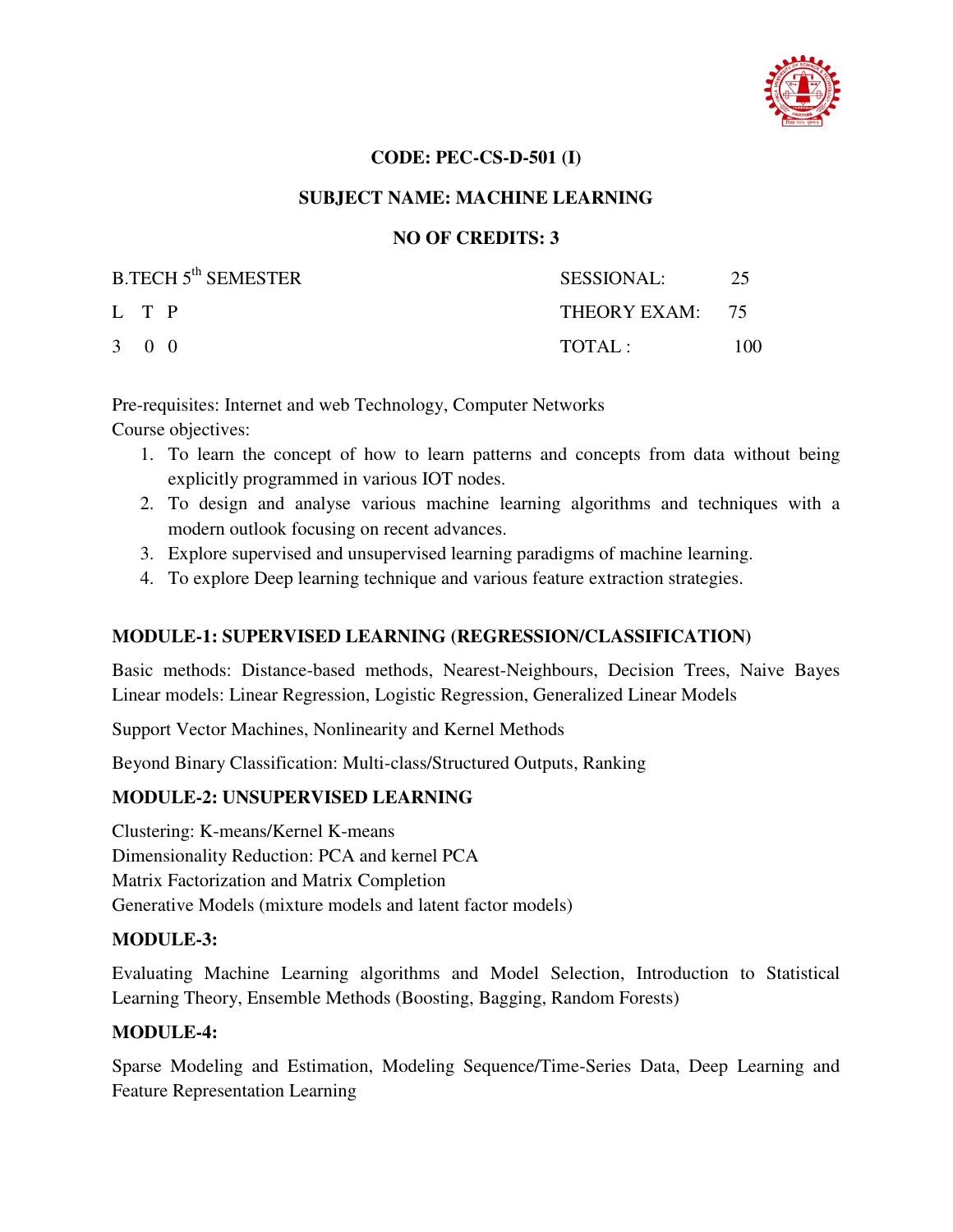

## **MODULE-5:**

Scalable Machine Learning (Online and Distributed Learning), Introduction to Bayesian Learning and Inference, Recent trends in various learning techniques of machine learning and classification methods.

#### **Course outcomes:**

After completion of course, students would be able to:

- 1. Extract features that can be used for a particular machine learning approach in various IOT applications.
- 2. To compare and contrast pros and cons of various machine learning techniques and to get an insight of when to apply a particular machine learning approach.
- 3. To mathematically analyse various machine learning approaches and paradigms.

- **1. Kevin Murphy, Machine Learning: A Probabilistic Perspective, MIT Press, 2012**
- **2. Trevor Hastie, Robert Tibshirani, Jerome Friedman, The Elements of Statistical Learning, Springer 2009 (freely available online)**
- **3. Christopher Bishop, Pattern Recognition and Machine Learning, Springer, 2007**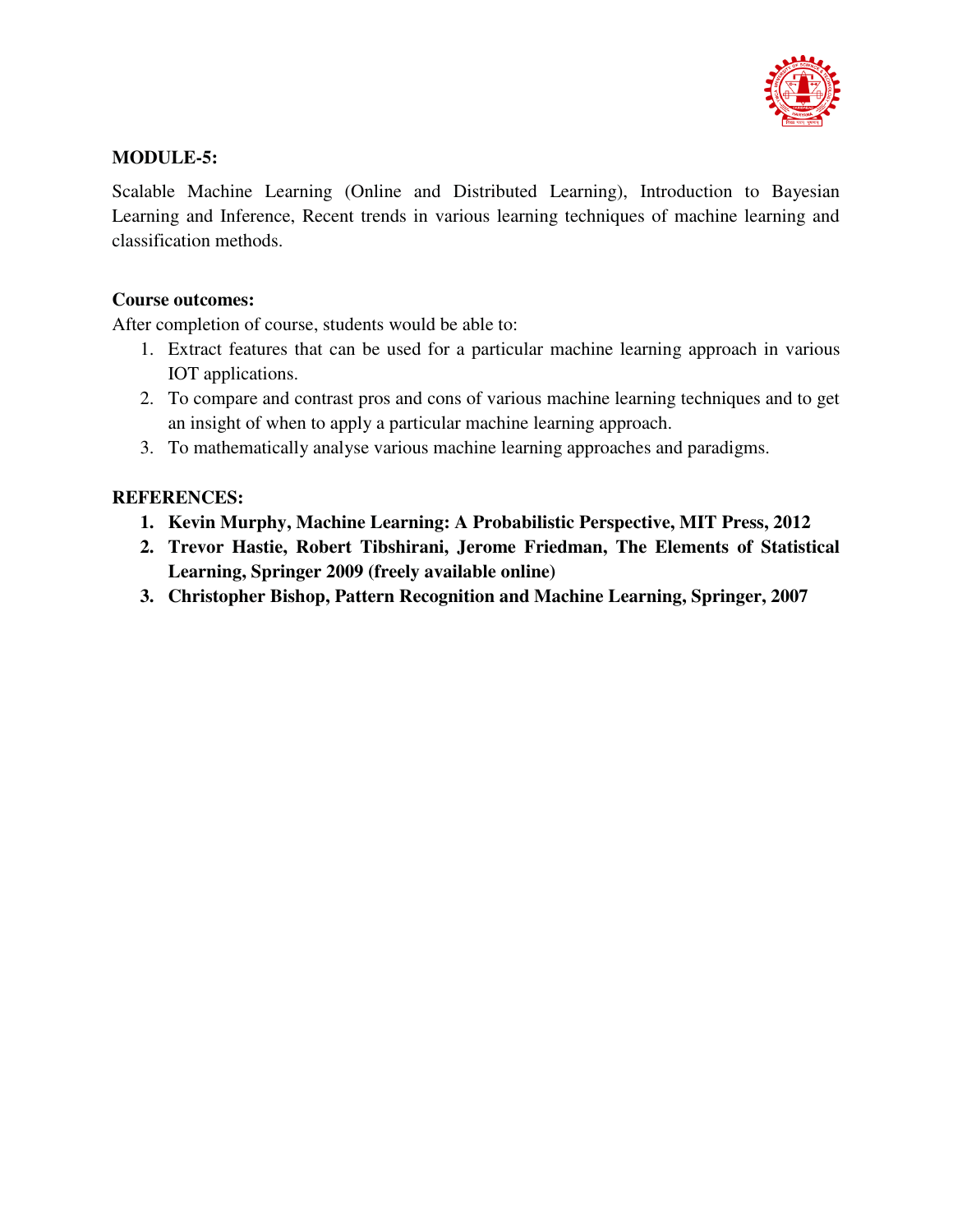

#### **CODE: PCC-CS-501 (II)**

#### **SUBJECT NAME: INTELLIGENT SYSTEMS**

## **NO OF CREDITS: 3**

| B.TECH 6 <sup>th</sup> SEMESTER | <b>SESSIONAL:</b> | 25  |
|---------------------------------|-------------------|-----|
| L T P                           | THEORY EXAM: 75   |     |
| 3 0 0                           | TOTAL :           | 100 |

Pre-requisites: Basics of Data Structures and Mathematics

#### Course Objectives:

The aim of the course is to introduce to the field of Artificial Intelligence (AI) with emphasis on its use to solve real world problems for which solutions are difficult to express using the traditional algorithmic approach. It explores the essential theory behind methodologies for developing systems that demonstrate intelligent behaviour including dealing with uncertainty, learning from experience and following problem solving strategies found in nature.

#### **MODULE-1:**

Biological foundations to intelligent systems I: Artificial neural networks, Backpropagation networks, Radial basis function networks, and recurrent networks.

#### **MODULE-2:**

Biological foundations to intelligent systems II: Fuzzy logic, knowledge Representation and inference mechanism, genetic algorithm, and fuzzy neural networks.

#### **MODULE-3:**

Search Methods Basic concepts of graph and tree search. Three simple search methods: breadthfirst search, depth-first search, iterative deepening search. Heuristic search methods: best-first search, admissible evaluation functions, hill climbing search. Optimisation and search such as stochastic annealing and genetic algorithm.

#### **MODULE-4:**

Knowledge representation and logical inference Issues in knowledge representation. Structured representation, such as frames, and scripts, semantic networks and conceptual graphs. Formal logic and logical inference, Knowledge-based systems structures, its basic components. Ideas of Blackboard architectures.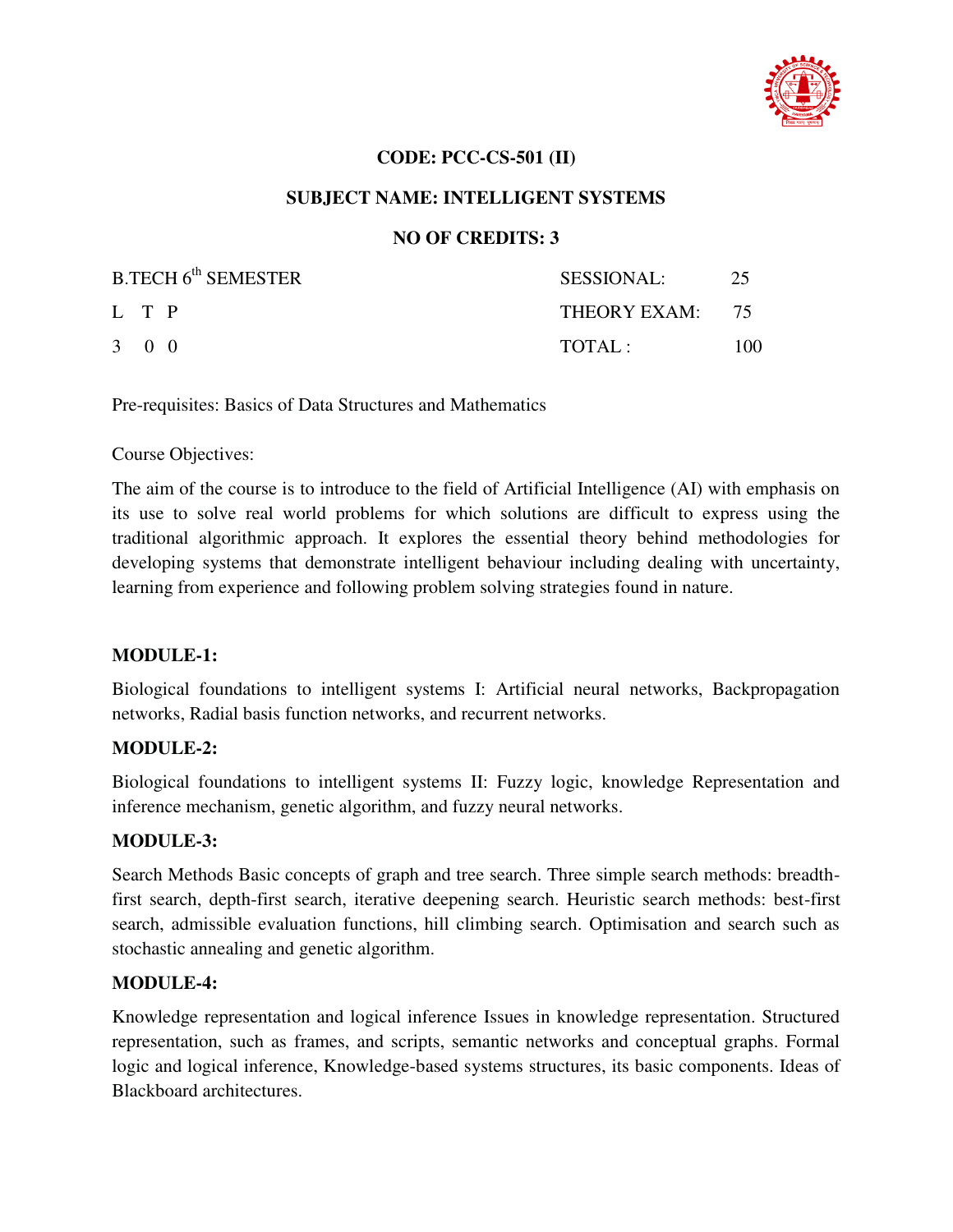

## **MODULE-5:**

Reasoning under uncertainty and Learning Techniques on uncertainty reasoning such as Bayesian reasoning, Certainty factors and Dempster-Shafer Theory of Evidential reasoning, A study of different learning and evolutionary algorithms, such as statistical learning and induction learning.

#### **Course Outcomes:**

- 1. Able to Demonstrate knowledge of the fundamental principles of intelligent systems
- 2. able to analyse and compare the relative merits of a variety of AI problem solving techniques

- **1. Luger G.F. and Stubblefield W.A. (2008). Artificial Intelligence: Structures and strategies for Complex Problem Solving. Addison Wesley, 6th edition.**
- **2. Russell S. and Norvig P. (2009). Artificial Intelligence: A Modern Approach. Prentice-Hall, 3rd edition.**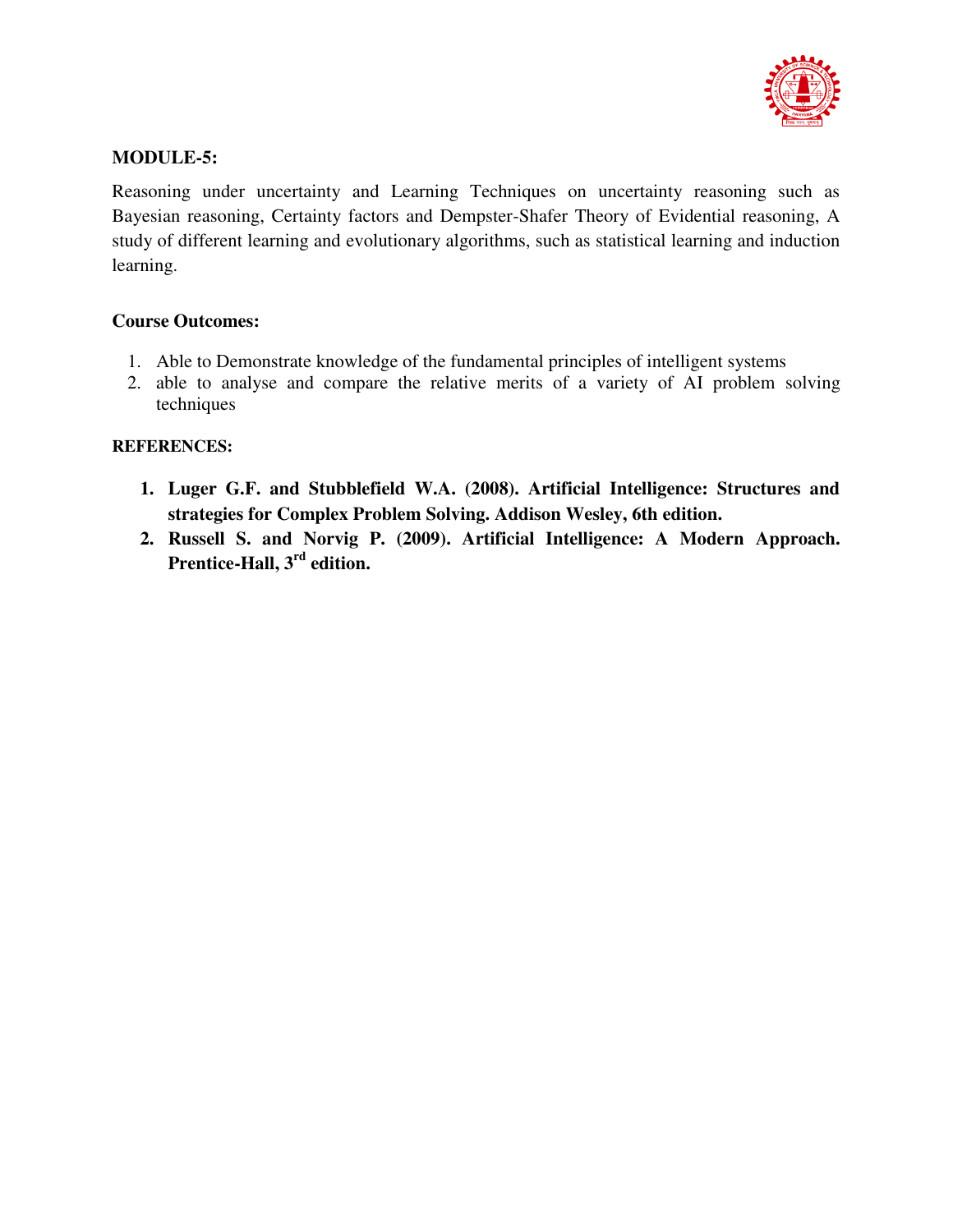

#### **CODE: PEC-CS-D-601**

#### **SUBJECT NAME: DATA MINING**

## **NO OF CREDITS: 3**

| B.TECH 6 <sup>th</sup> SEMESTER | <b>SESSIONAL:</b> | 25  |
|---------------------------------|-------------------|-----|
| L T P                           | THEORY EXAM: 75   |     |
| $3 \quad 0 \quad 0$             | TOTAL:            | 100 |

Pre-requisites: Database Management System

Course Objectives:

- 1. To familiarize the students with the basic roadmap of data mining and various data mining techniques.
- 2. To introduce the techniques of frequent pattern mining and Clustering
- 3. To acquaint students with classification and prediction techniques in data mining.
- 4. To introduce students with time series data and data streams
- 5. To introduce various advance mining applications areas like web mining, social network analysis etc.

## **MODULE-1: INTRODUCTION**

Introduction to Data Warehousing, Architecture, Data warehouse schemas, OLAP operations, KDD process, Data Mining: Predictive and Descriptive models, Data Mining primitives and Applications

## **MODULE-2: FREQUENT PATTERN MINING AND CLUSTERING**

Mining frequent patterns, association and correlations; Association Rule Mining, Sequential Pattern Mining concepts, Cluster Analysis – Types of Data in Cluster Analysis, Partitioning methods, Hierarchical Methods; Transactional Patterns and other temporal based frequent patterns,

## **MODULE-3: CLASSIFICATION AND PREDICTION**

Classification by Decision tree induction, Bayesian classification, Rule based classification, backpropagation through Neural Networks, Genetic Algorithm, Support Vector Machines, Prediction: linear and non-linear regression techniques.

## **MODULE-4: MINING TIME SERIES DATA AND DATA STREAMS**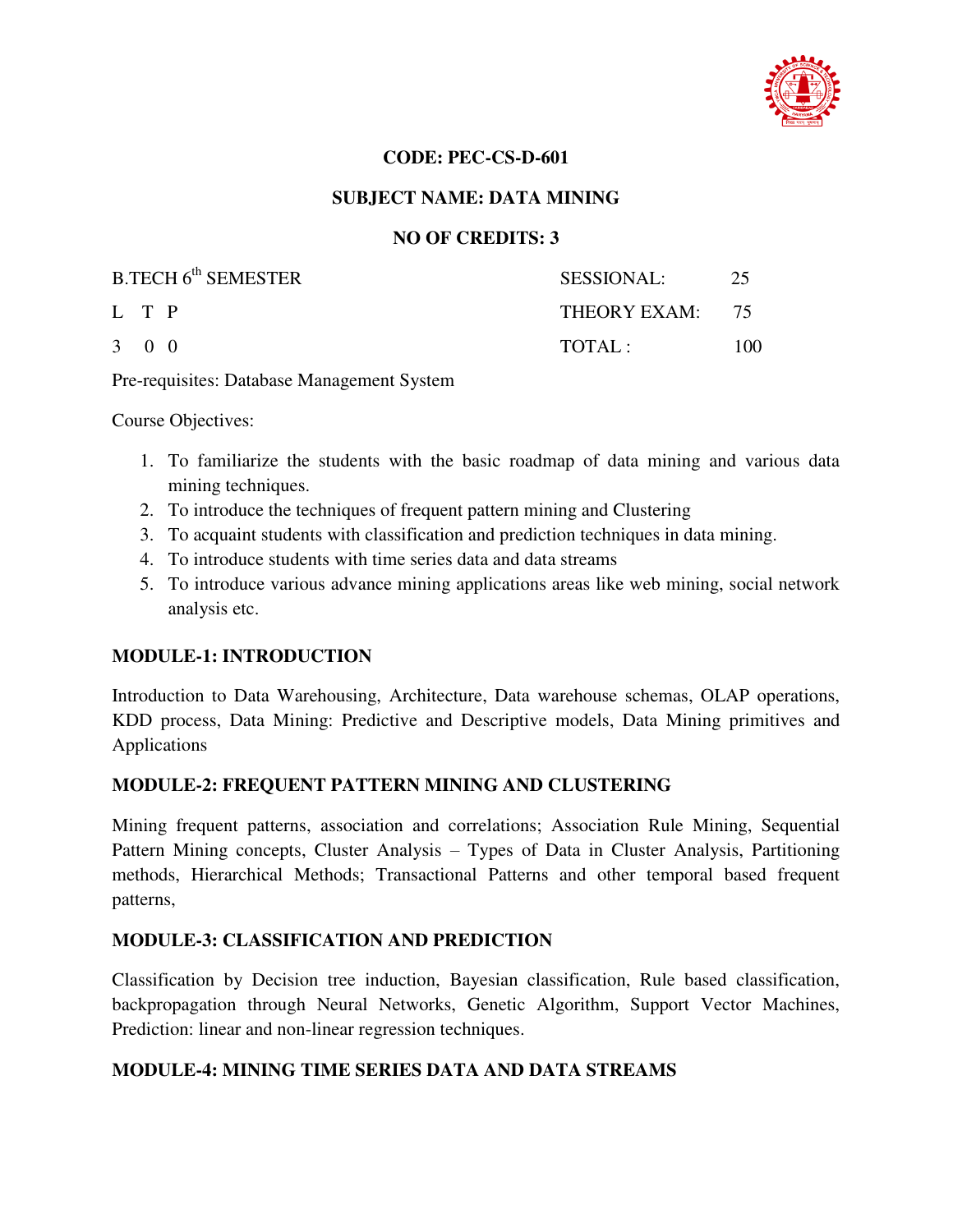

Mining Time series Data, Periodicity Analysis for time related sequence data, Similarity search in Time-series analysis; Mining Data Streams, Methodologies for stream data processing and stream data systems, Frequent pattern mining in stream data, Classification of dynamic data streams.

# **MODULE-5: ADVANCED MINING APPLICATIONS**

Web Mining, Web page layout structure; mining web link structure, content and usage patterns; Recent trends in Distributed Warehousing and Data Mining, Class Imbalance Problem; Graph Mining; Social Network Analysis

# **Course Outcomes:**

- 1. The students will be able to understand basic concepts of data warehouse and data mining, techniques and applications
- 2. The students will be able to understand the techniques to extract patterns from transactional database using Association and Apriori algorithms
- 3. The students will be able to understand different clustering techniques and will be able to cluster data sets
- 4. The students will be able to classify data set into different classes and acquire the knowledge to make predications based on classified data
- 5. The students will be able to understand and analyze time series data
- 6. The students will be able to understand types of web mining viz. content, structure and usage mining.Web content mining in detail.
- 7. The students can extend the Graph mining algorithms to Web mining
- 8. Students will understand advance applications of data mining

- **1. Jiawei Han and M Kamber, Data Mining Concepts and Techniques,, Second Edition, Elsevier Publication, 2011.**
- **2. Introduction to Data Mining Pang-Ning Tan, Michael Steinbach, Vipin Kumar, Addison Wesley, 2006. 3. G Dong and J Pei, Sequence Data Mining, Springer**, 2007.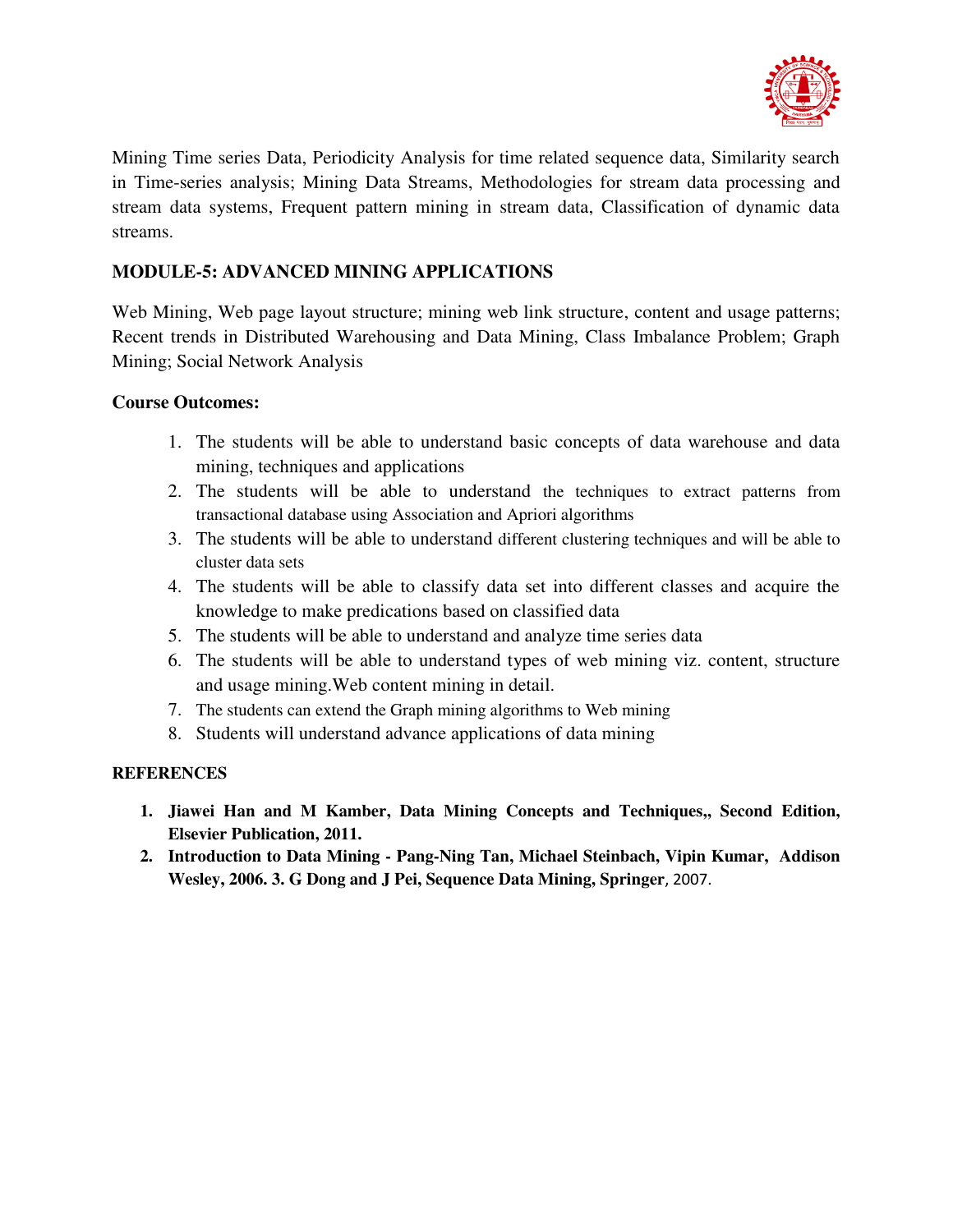

## **CODE: PEC-CS-D-602**

## **SUBJECT NAME: SOFT COMPUTING**

# **NO OF CREDITS: 3**

| B.TECH 6 <sup>th</sup> SEMESTER | <b>SESSIONAL:</b> | 25  |
|---------------------------------|-------------------|-----|
| L T P                           | THEORY EXAM: 75   |     |
| 3 0 0                           | TOTAL:            | 100 |

Pre-requisites: Basics knowledge of Mathematics and Computer Science.

Course Objectives:

- 1. To introduce soft computing concepts and techniques and foster their abilities in designing appropriate technique for a given scenario.
- 2. To implement soft computing based solutions for real-world problems.
- 3. To give students knowledge of non-traditional technologies and fundamentals of artificial neural networks, fuzzy sets, fuzzy logic, genetic algorithms.
- 4. To provide students a hand-on experience on MATLAB to implement various strategies.

# **MODULE-1: INTRODUCTION TO SOFT COMPUTING**

Evolution of Computing: Soft Computing Constituents, From Conventional AI to Computational Intelligence: Machine Learning Basics

**MODULE-2: FUZZY LOGIC:** Fuzzy Sets, Operations on Fuzzy Sets, Fuzzy Relations, Membership Functions: Fuzzy Rules and Fuzzy Reasoning, Fuzzy Inference Systems, Fuzzy Expert Systems, Fuzzy Decision Making.

**MODULE-3: NEURAL NETWORKS:** Machine Learning Using Neural Network, Adaptive Networks, Feed forward Networks, Supervised Learning Neural Networks, Radial Basis Function Networks : Reinforcement Learning, Unsupervised Learning Neural Networks, Adaptive Resonance architectures, Advances in Neural networks

**MODULE-4: GENETIC ALGORITHMS:** Introduction to Genetic Algorithms (GA), Applications of GA in Machine Learning : Machine Learning Approach to Knowledge Acquisition.

# **MODULE-5: MATLAB**

Study of neural network toolbox and fuzzy logic toolbox, Simple implementation of Artificial Neural Network and Fuzzy Logic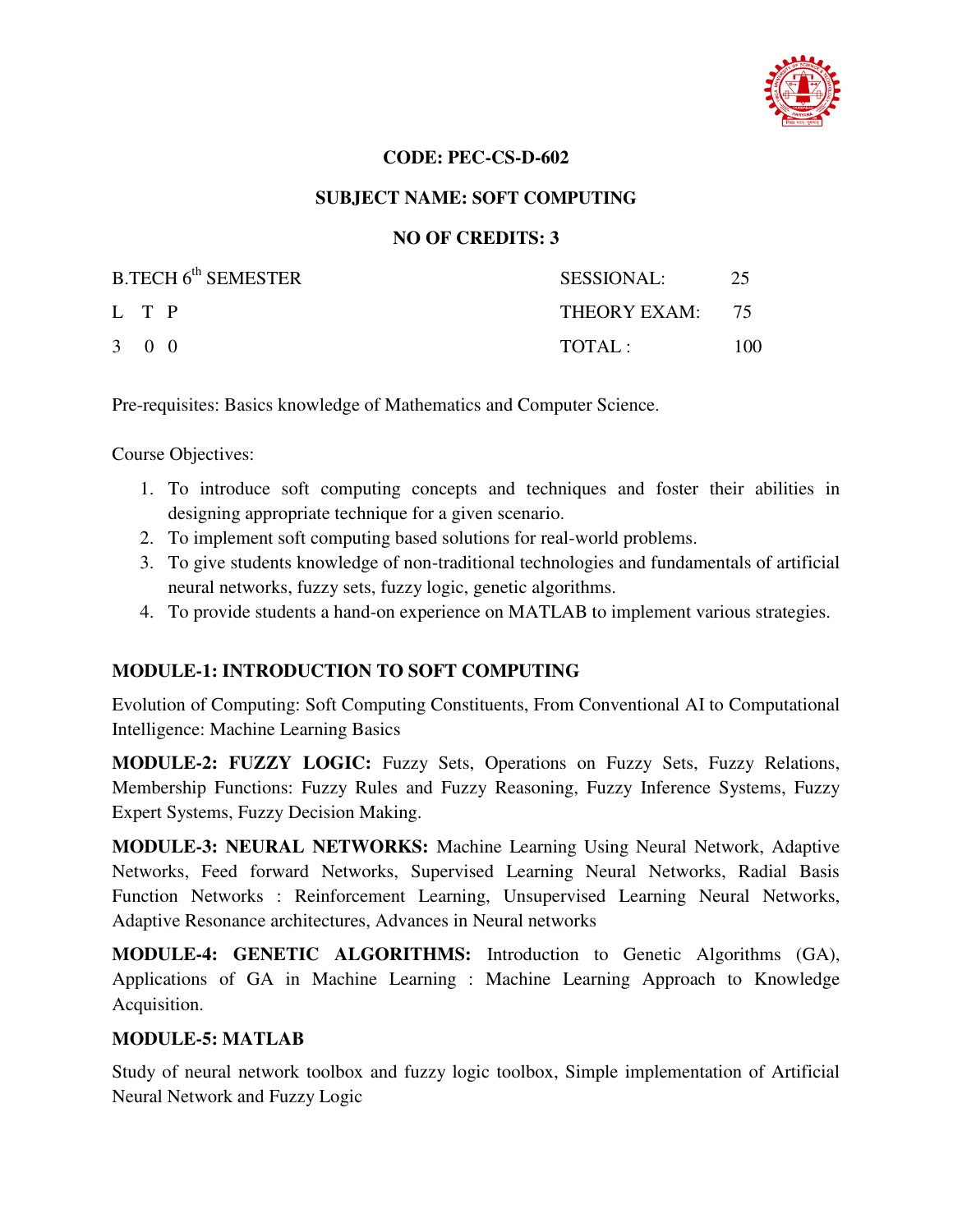

# **Course Outcomes:**

After completion of course, students would be able to:

- 1. Identify and describe soft computing techniques and their roles in building intelligent Machines.
- 2. Apply fuzzy logic and reasoning to handle uncertainty and solve various engineering problems.
- 3. Apply genetic algorithms to combinatorial optimization problems.
- 4. Evaluate and compare solutions by various soft computing approaches for a given problem.

- **1. George J. Klir and Bo Yuan, "Fuzzy Sets and Fuzzy Logic: Theory and Applications", PHI**
- **2. Satish Kumar, "Neural Networks: A classroom approach" Tata McGraw Hill.**
- **3. Haykin S., "Neural Networks-A Comprehensive Foundations", PHI**
- **4. Anderson J.A., "An Introduction to Neural Networks", PHI**
- **5. M.Ganesh, "Introduction to Fuzzy sets and Fuzzy Logic" PHI.**
- **6. N P Padhy and S P Simon, " Soft Computing with MATLAB Programming", Oxford University Press**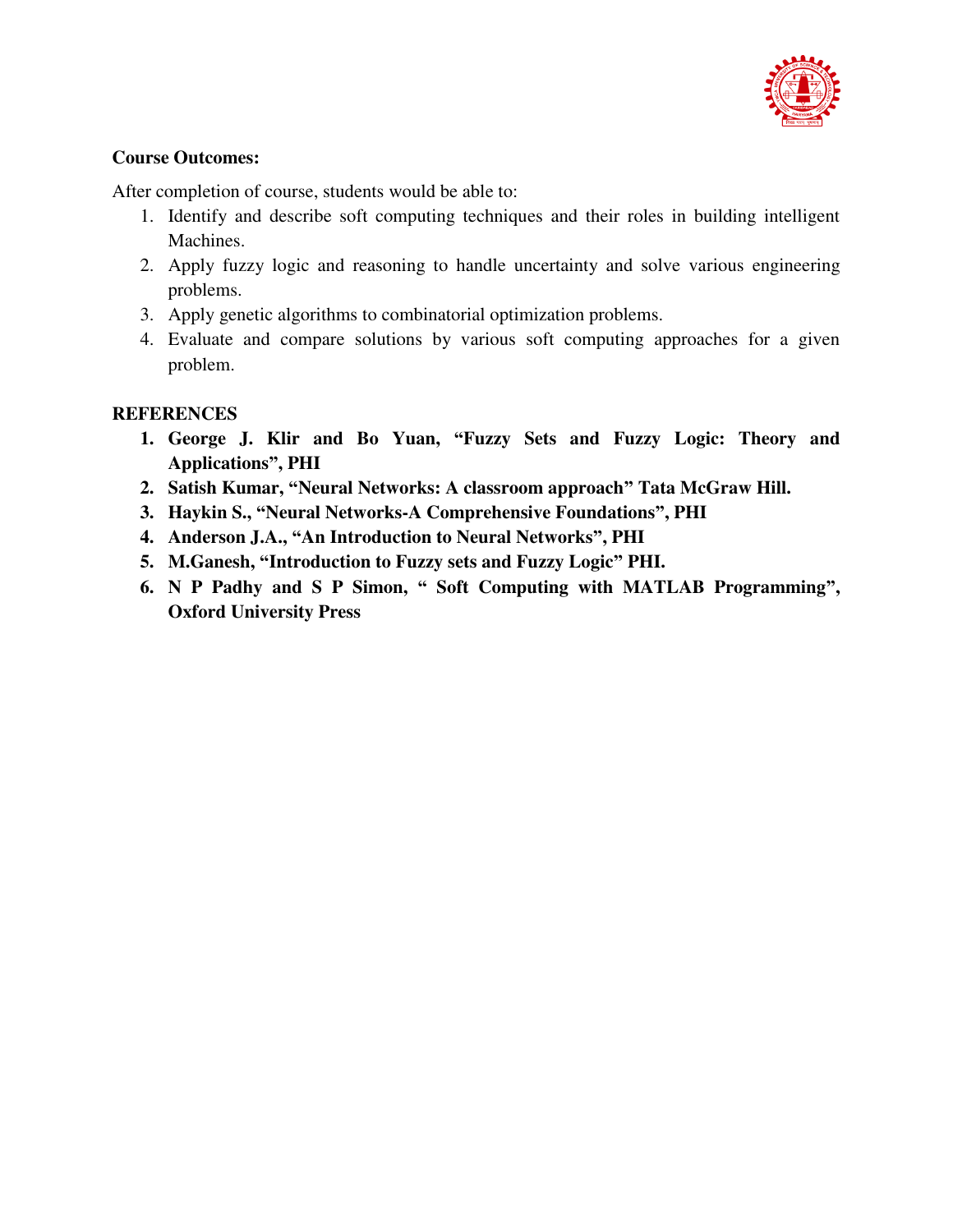

## **CODE: PEC-CS-D-701**

## **SUBJECT NAME: SPEECH AND NATURAL LANGUAGE PROCESSING**

# **NO OF CREDITS: 3**

| <b>B.TECH 7<sup>th</sup> SEMESTER</b> | <b>SESSIONAL:</b> | 25  |
|---------------------------------------|-------------------|-----|
| L T P                                 | THEORY EXAM: 75   |     |
| 3 0 0                                 | TOTAI:            | 100 |

Pre-requisites:

Course Objectives:

- 1. To make the students familiar with difference levels/stages of natural language processing and to introduce concept of Formal languages and grammars: Chomsky hierarchy and problems associated (like Left-Associative grammars, ambiguous grammars) with them.
- 2. To introduce the students with Morphology and Part of Speech Tagging by taking examples from Hindi, English.
- 3. To introduce the top down and the bottom up parsing approaches and their respective types of parsers.
- 4. To make the students familiar with grammar types like ATN & RTN.
- 5. To make the students familiar with the basic techniques of parsing like CKY, Earley  $\&$ Tomita's algorithms and role Hidden Markov Model in NLP
- 6. To make the students familiar with Semantics-knowledge and its utilization.

# **MODULE-1: AUTOMATIC SPEECG RECOGNITION**

Introduction to Automatic Speech Recognition (ASR), Components in ASR, Challenges in ASR, Issues in ASR based Application development.

# **MODULE-2: COMPONENTS OF NATURAL LANGUAGE PROCESSING**

Lexicography, syntax, semantics, pragmatics: word level representation of natural languages prosody& natural languages.

# **MODULE-3 FORMAL LANGUAGES AND GRAMMARS**

Chomsky hierarchy, Left-Associative grammars, ambiguous grammars, resolution of ambiguities. Introduction of top down and bottom up parsers.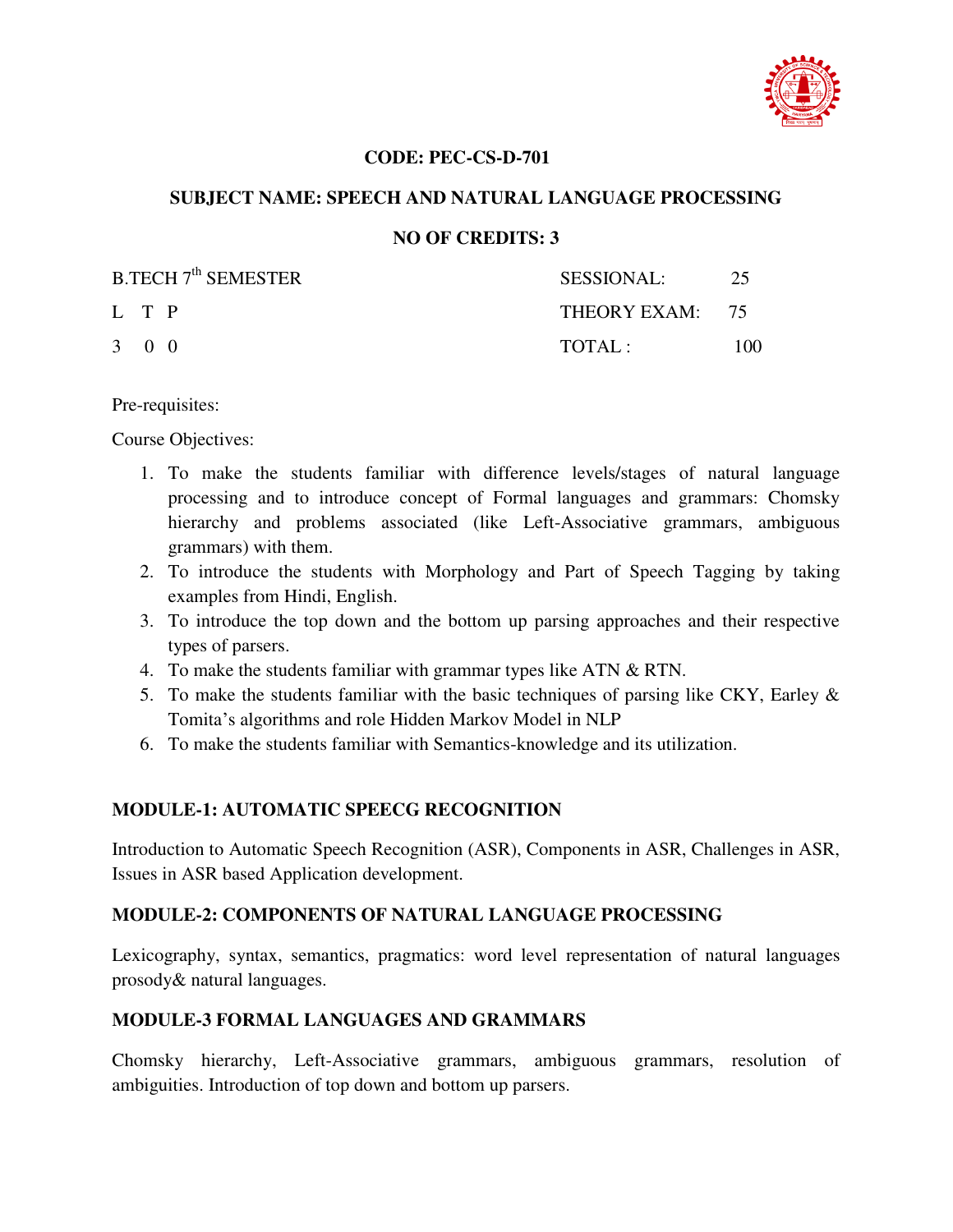

# **MODULE-4: COMPUTATION LINGUISTICS:**

Morphology of natural languages like Hindi, English etc.,Part of Speech Tagging (POS), recognition and parsing of natural language structures: ATN & RTN, General techniques of parsing: CKY, Earley& Tomita's algorithms. Introduction to Hidden Markov Model (HMM)

# **MODULE-5: SEMANTICS-KNOWLEDGE REPRESENTATION**

Semantic networks logic and inference pragmatics, graph models and optimization, Prolog for natural language semantic (e.g. DCG).

# **MODULE-6: APPLICATION OF NLP: INTELLIGENT WORK PROCESSORS**

Machine translation, user interfaces, Man-Machine interfaces, natural language querying, tutoring and authoring systems, speech recognition, commercial use of NLP.

## **Course outcomes:**

Upon successful completion of the course, the student will be able to understand:

- 1. Difference levels/stages of natural language processing and the concept of Formal languages and grammars: Chomsky hierarchy and problems associated (like Left Associative grammars, ambiguous grammars) with them.
- 2. The top down and the bottom up parsing approaches and their respective types of parsers like CKY, Earley & Tomita's.
- 3. The Hidden Markov Model and its application in NLP.
- 4. The student will be able to write small ATN & RTN grammars for simple English sentences.
- 5. The student will be able to do Morphology of words from natural languages like Hindi, English and Semantics-knowledge and its important to understand the documents.

- **1. "Natural Language Understanding" James Allen, -1995Benjamin/cummings Pub. Comp. Ltd**
- **2. "Language as a cognitive process", Terry Winograd 1983, AW**
- **3. "Natural Language processing in prolog", G. Gazder, 1989, Addison Wesley.**
- **4. " Introduction of Formal Language Theory", MdljArbib&Kfaury, 1988, Springer Verlog.**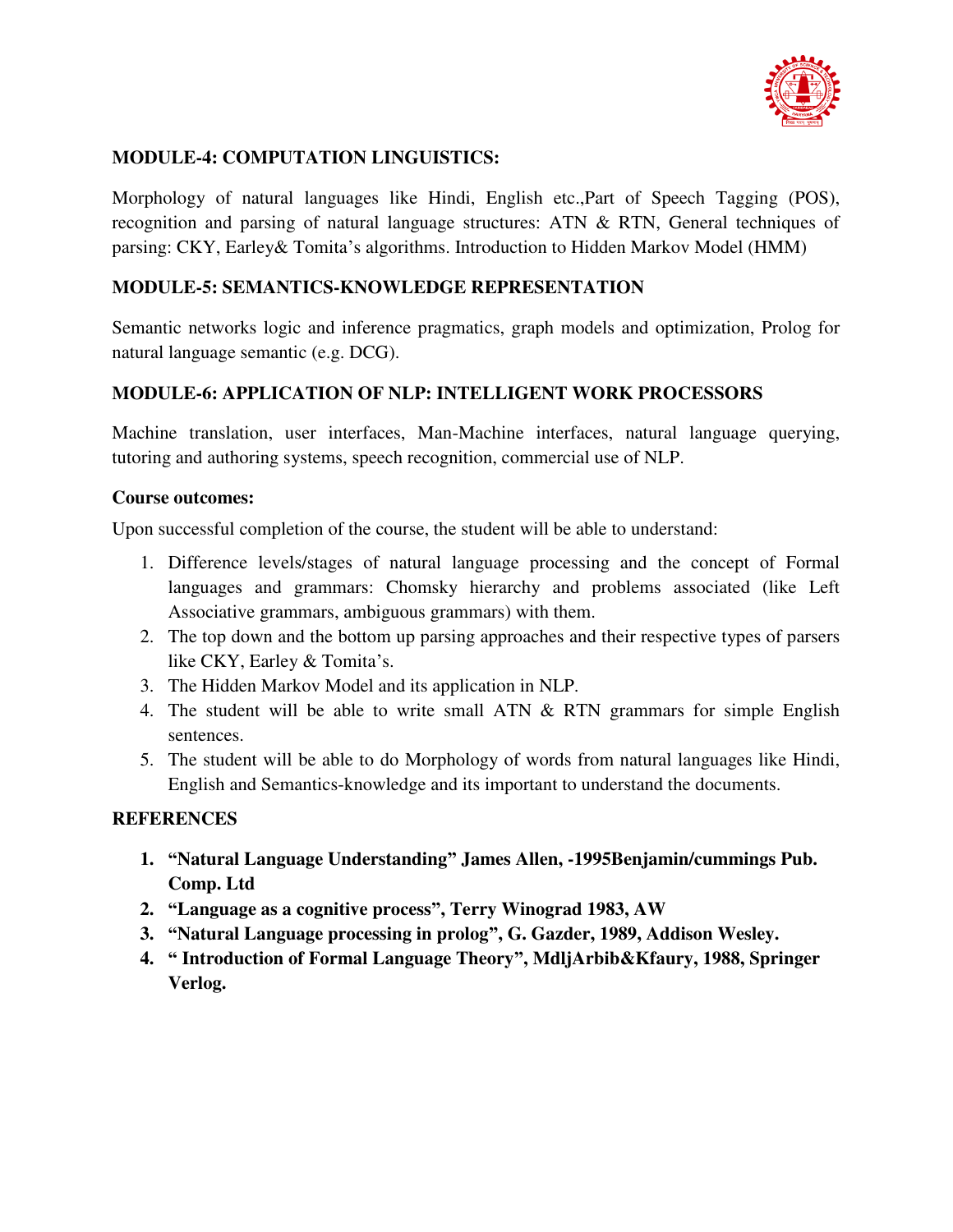

#### **CODE: PEC-CS-D-702(I)**

## **SUBJECT NAME: DATA ANALYTICS**

# **NO OF CREDITS: 3**

| <b>B.TECH 7<sup>th</sup> SEMESTER</b> | <b>SESSIONAL:</b> | 25  |
|---------------------------------------|-------------------|-----|
| L T P                                 | THEORY EXAM: 75   |     |
| 3 0 0                                 | TOTAL:            | 100 |

Pre-requisites: High-school level linear algebra, and calculus, Knowledge of probability theory, statistics, and programming

Course Objectives:

- 1. to get the students familiar about the Concepts of Descriptive and Inferential Statics through tests
- 2. to study the concepts of ANOVA and Machine learning
- 3. to study in detail Supervised Learning and Classification techniques
- 4. to study the basic and advanced concepts of Unsupervised Learning and Challenges for Big Data Analytics

# **MODULE-1: DESCRIPTIVE STATISTICS & INFERENTIAL STATISTICS**

Introduction to the course Descriptive Statistics Probability Distributions Inferential Statistics through hypothesis tests Permutation & Randomization Test

# **MODULE-2: REGRESSION & MACHINE LEARNING**

Regression and ANOVA Regression ANOVA (Analysis of Variance)

Machine Learning: Introduction and Concepts Differentiating algorithmic and model based frameworks Regression: Ordinary Least Squares, Ridge Regression, Lasso Regression, K Nearest Neighbours, Regression & Classification

# **MODULE-3: SUPERVISED LEARNING WITH REGRESSION AND CLASSIFICATION TECHNIQUES**

Bias-Variance Dichotomy, Model Validation Approaches Logistic Regression, Linear Discriminant Analysis Quadratic Discriminant Analysis Regression and Classification Trees Support Vector Machines, Ensemble Methods: Random Forest, Neural Networks Deep learning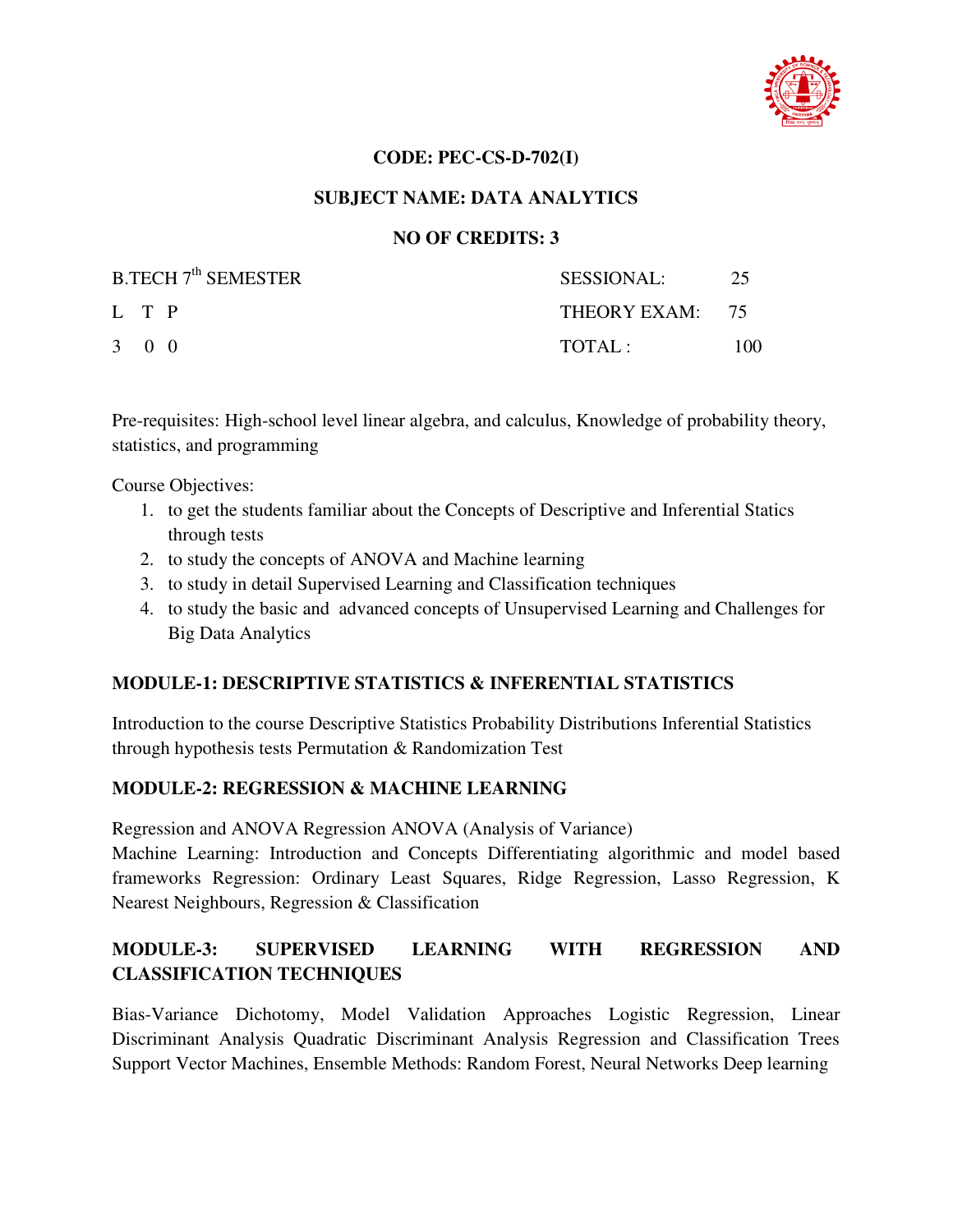

# **MODULE-4: UNSUPERVISED LEARNING AND CHALLENGES FOR BIG DATA ANALYTICS**

Clustering Associative Rule Mining Challenges for big data analytics, Creating data for analytics through designed experiments Creating data for analytics through Active learning Creating data for analytics through Reinforcement learning

## **Course Outcomes**:

After completion of the course:

- 1. Students will be able to understand the statistical analysis methods.
- 2. Students will be able to understand the concepts of Regression and Machine Learning
- 3. Students will be able to Compare and contrast Supervised and Unsupervised learning
- 4. Students will be able to understand the major challenges related to Big Data Analytics

- **1. Hastie, Trevor, et al. The elements of statistical learning. Vol. 2. No. 1. New York: springer, 2009.**
- **2. Montgomery, Douglas C., and George C. Runger. Applied statistics and probability for engineers. John Wiley & Sons, 2010.**
- **3. Michael Berthold, David J. Hand, Intelligent Data Analysis, Springer, 2007.**
- **4. Anand Rajaraman and Jeffrey David Ullman, Mining of Massive Datasets, Cambridge University Press, 2012***.*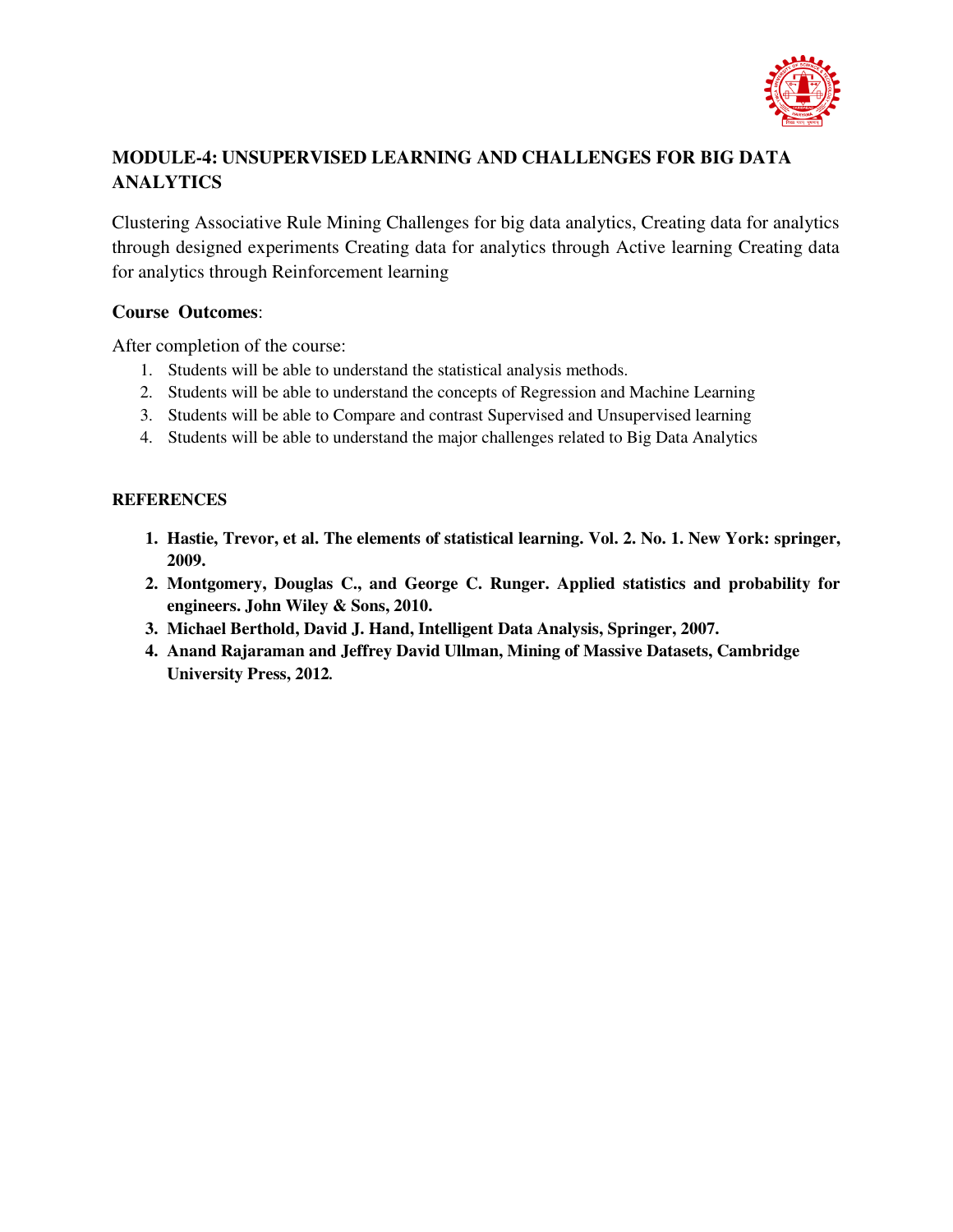

## **CODE: PEC-CS-D-702(II)**

# **SUBJECT NAME: INFORMATION RETRIEVAL**

# **NO OF CREDITS: 3**

| <b>B.TECH 7<sup>th</sup> SEMESTER</b> | SESSIONAL:      | 25  |
|---------------------------------------|-----------------|-----|
| L T P                                 | THEORY EXAM: 75 |     |
| 3 0 0                                 | TOTAI:          | 100 |

Pre-requisites:

Course Objectives:

- 1. To build an understanding of the fundamental concepts of Information Retrieval
- 2. To understand the elements of Web Search Engines and Crawlers
- 3. To familiarize students with the basic taxonomy and terminology of Indices and to understand Heap's Law for estimation and Zipf's law for modeling distribution of terms
- 4. To understand dictionary compression and posting list compression and to introduce the scoring , tf-idf weighting and vector space model for scoring

# **MODULE-1: INTRODUCTION TO INFORMATION RETRIEVAL**

Information retrieval problem, an inverted index, Processing Boolean queries, The extended Boolean model versus ranked retrieval, an inverted index, Bi-word indexes, Positional indexes, Combination schemes

# **MODULE-2: SEARCH ENGINES**

Basic Building Blocks and Architecture, Text Acquisition, Text Transformation, Index Creation, User Interaction, Ranking, Evaluation.

# **MODULE-3: CRAWL SAND FEEDS**

Crawling the Web, Retrieving Web Pages, The Web Crawler, Freshness, Focused Crawling, Deep Web, Crawling Documents and Email, Storing the Documents, Detecting Duplicates

# **MODULE-4: INDEX CONSTRUCTION AND COMPRESSION**

Hardware basics, Blocked sort-based indexing, Single-pass in-memory indexing, Distributed indexing, Dynamic indexing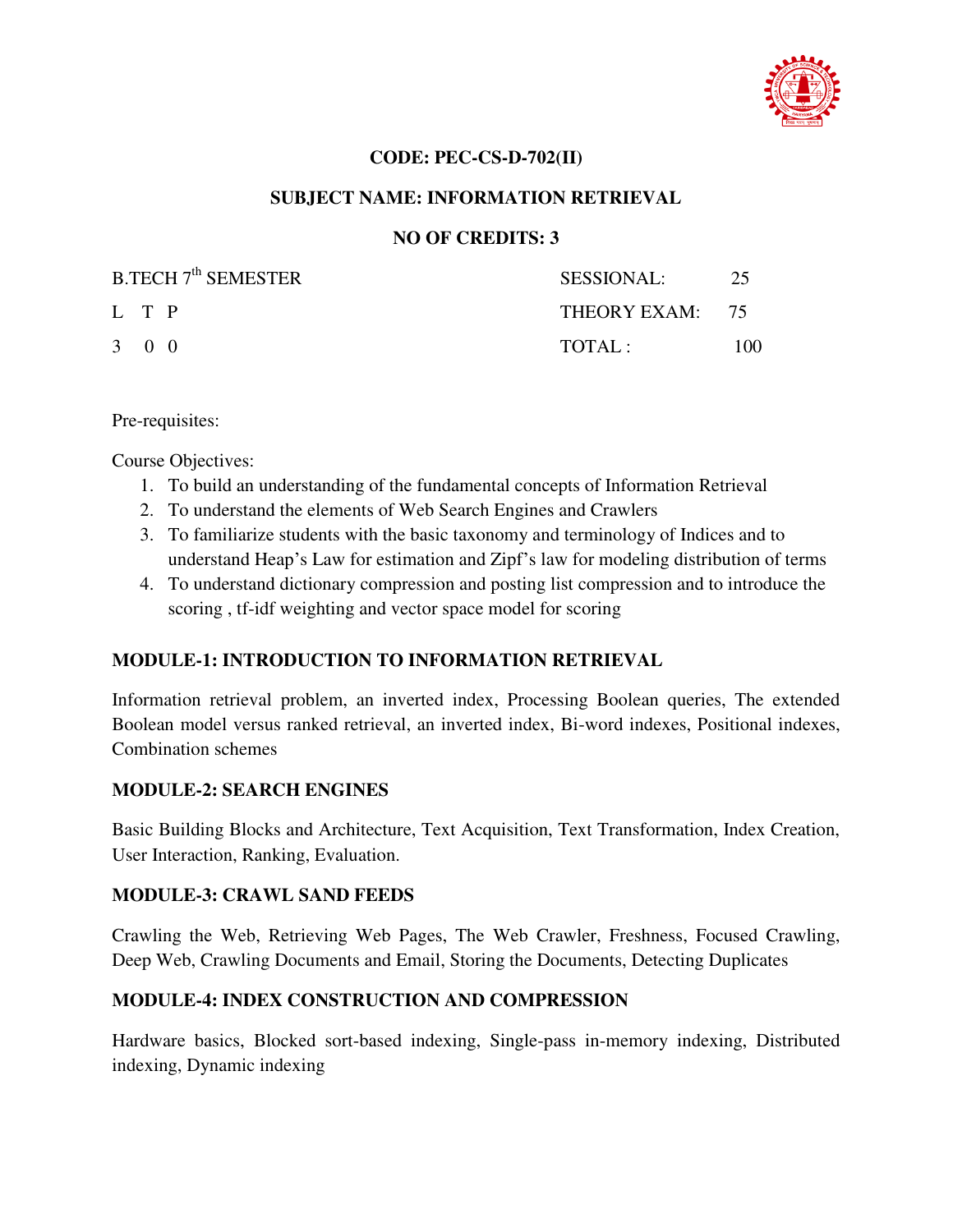

Index compression: Statistical properties of terms in information retrieval, Heaps' law: Estimating the number of terms, Zipf's law: Modeling the distribution of terms, Dictionary compression, Dictionary as a string, Blocked storage, Postings file compression

# **MODULE-5: SCORING, TERM WEIGHTING AND THE VECTOR SPACE MODEL**

Parametric and zone indexes, Weighted zone scoring, Learning weights, The optimal weight, Term frequency and weighting, Inverse document frequency, Tf-idf weighting, The vector space model for scoring , Computing scores in a complete search system.

# **Course Outcomes:**

After completion of the course, students will be able to:

- 1. Understand basic Information Retrieval Systems and learn how Boolean queries are processed.
- 2. understand the basic concept of Search Engines their architecture and its various functional components and understand the basic concept of Web crawlers and their architecture
- 3. identify the different types of indices: inverted index, positional index, bi-word index and be able make estimations and model distribution of terms and compressions
- 4. enumerate various types of indices and also understand the concept of efficient storage of indices and learn tf-idf scoring and vector space model scoring for ranking

- **1. C.D.Manning, P. Raghavan and H.Schutze Introduction to Information Retrieval, Cambridge University Press, 2008 (available at http://nlp.stanford.edu/IR-book).**
- **2. B.Croft, D.Metzler, T.Strohman, Search Engines : Information Retrieval in Practice, AddisionWesley, 2009 (available at http://ciir.cs.umass.edu/irbook/).**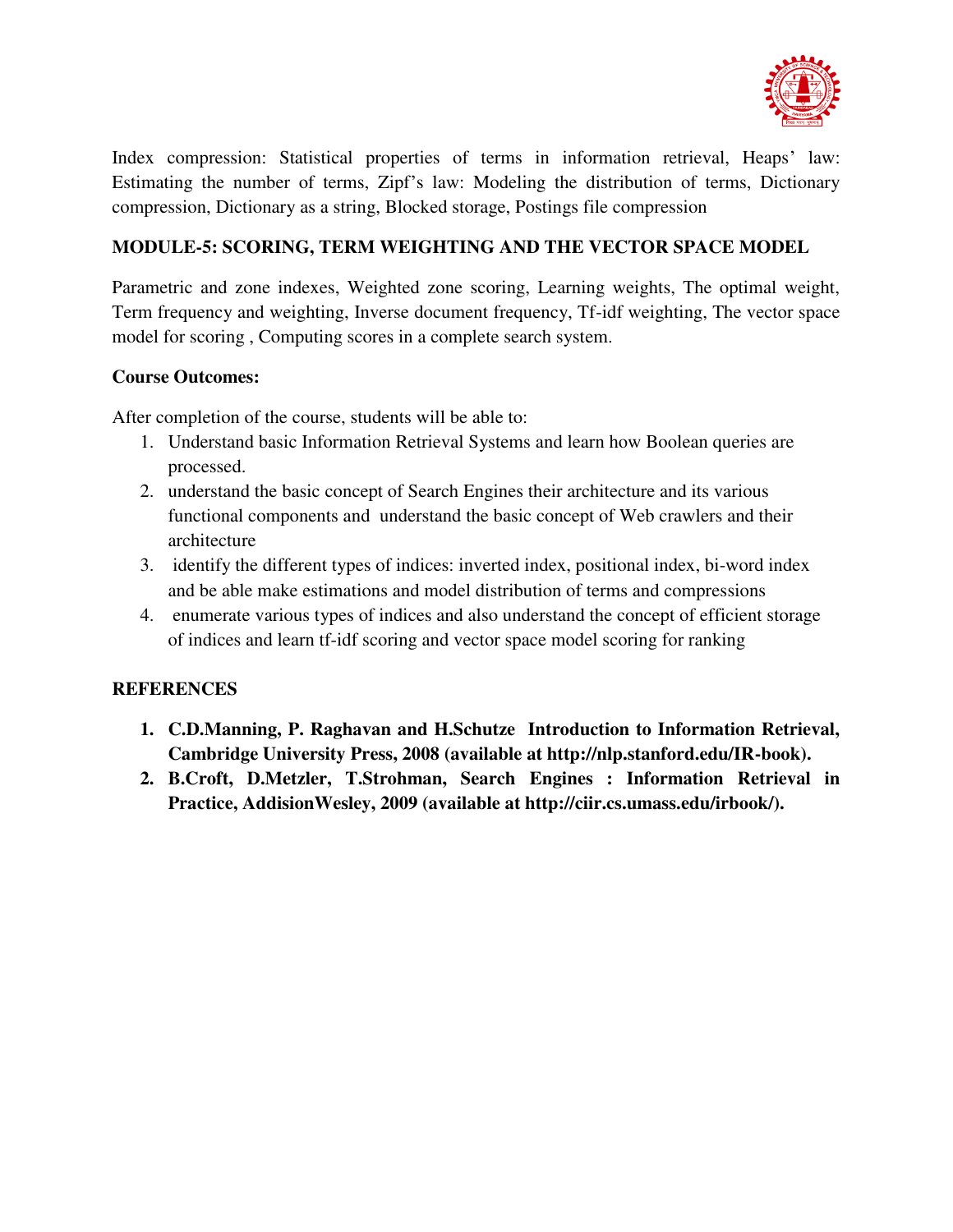

## **CODE: PEC-CS-D-703**

## **SUBJECT NAME: NEURAL NETWORKS AND DEEP LEARNING**

## **NO OF CREDITS: 3**

| $B.TECH 7th$ SEMESTER | <b>SESSIONAL:</b> | 25  |
|-----------------------|-------------------|-----|
| L T P                 | THEORY EXAM: 75   |     |
| 3 0 0                 | TOTAL:            | 100 |

Pre-requisites**:** Basics knowledge of Mathematics and Algorithms.

Course Objectives:

- 1. To introduce neural networks concepts and associated techniques
- 2. To design appropriate neural network based technique for a given scenario.
- 3. To introduce the concept of associative memories and their capabilities in pattern completion and repair.
- 4. To introduce the unsupervised learning self organizing maps

# **MODULE-1: INTRODUCTION TO NEURAL NETWORKS**

Artificial neurons, Neural networks and architectures, Feedforward and feedback architectures, Learning types-supervised, unsupervised and reinforced, learning mechanisms-Gradient Descent, Boltzmann, and Hebbian, Single Perceptron as classifier, Multi-layer perceptron model. .

#### **MODULE-2: RECURRENT NETWORKS**

Attractor Neural Networks, Associative learning and Memory Model, Discrete Hopfield Network, Condition for Perfect Recall in Associative Memory, Bi-direction Associative memories (BAM)-Auto and Hetro-association, Boltzmann machine, Introduction to Adaptive Resonance Networks.

#### **MODULE-3: FEED FORWARD NETWORKS**

Gradient Descent and Least Mean Squares Algorithm, Back Propagation Algorithms, Multi-Class Classification Using Multi-layered Perceptrons., Support Vector Machine (SVM), Radial Basis Function Networks: Cover's Theorem, Learning Mechanisms in RBF.

#### **MODULE-4: PRINCIPAL COMPONENTS AND ANALYSIS**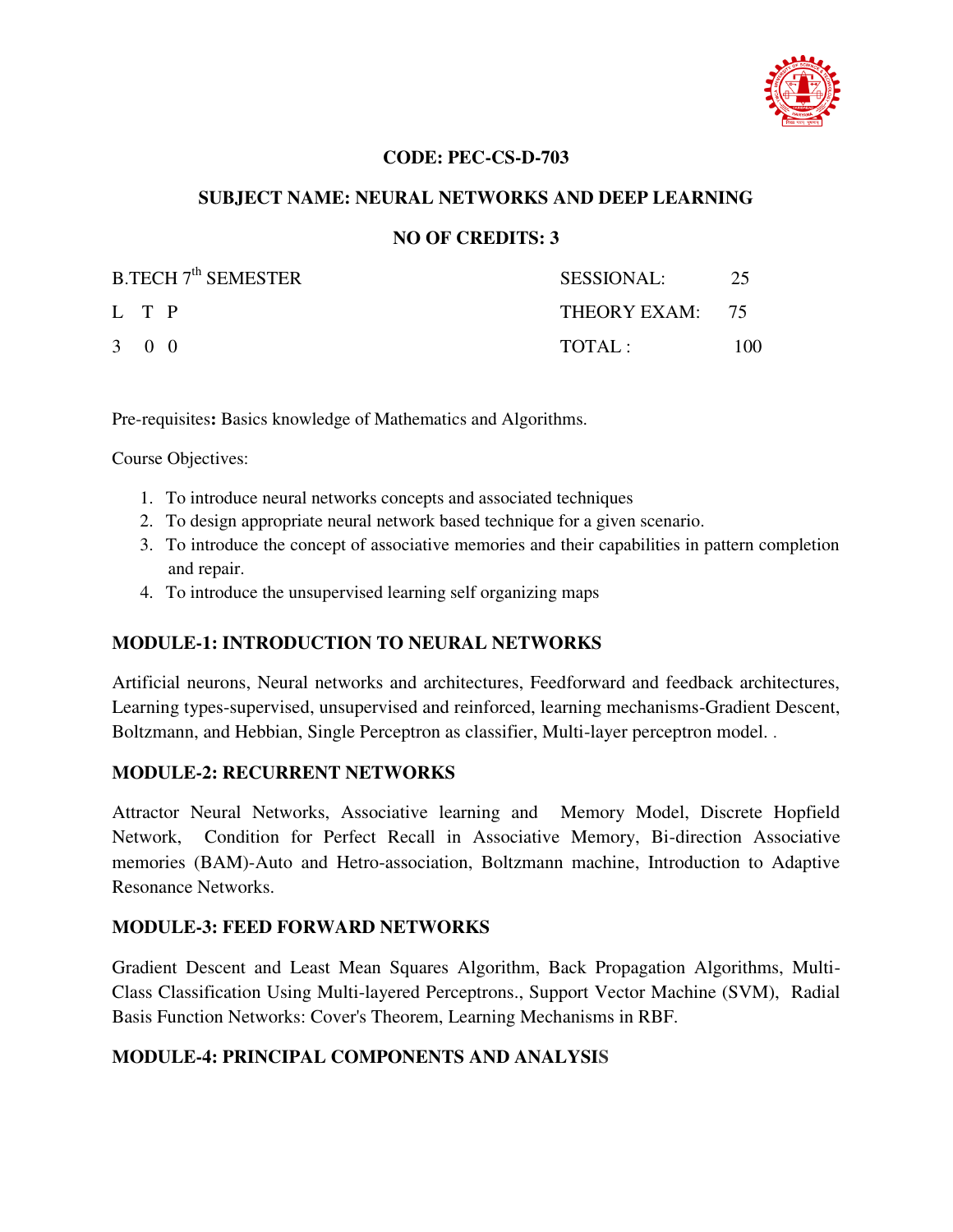

Introduction to PCA, Dimensionality reduction Using PCA, Hebbian-Based Principal Component Analysis, Introduction to Self Organizing Maps : Cooperative and Adaptive Processes in SOM, and Vector-Quantization Using SOM.

## **Course Outcomes:**

After successful completion of the course, the students will be able to:

- 1. Use neural networks concepts and associated techniques for solving classification and regression problems.
- 2. Design and Use neural networks for pattern recall, completion and repair.
- 3. Design and Use neural networks for self learning and unsupervised classifications.
- 4. Choose the appropriate classifier.

- **1. Haykin S***., "Neural Networks-A Comprehensive Foundations"***, Prentice-Hall International, New Jersey, 1999.**
- **2. Anderson J.A.,** *"An Introduction to Neural Networks"***, PHI, 1999.**
- **3. Satish Kumar,** *"Neural Networks: A Classroom Approach"*
- **4. Hertz J, Krogh A, R.G. Palmer,** *"Introduction to the Theory of Neural Computation"***, Addison-Wesley, California, 1991.**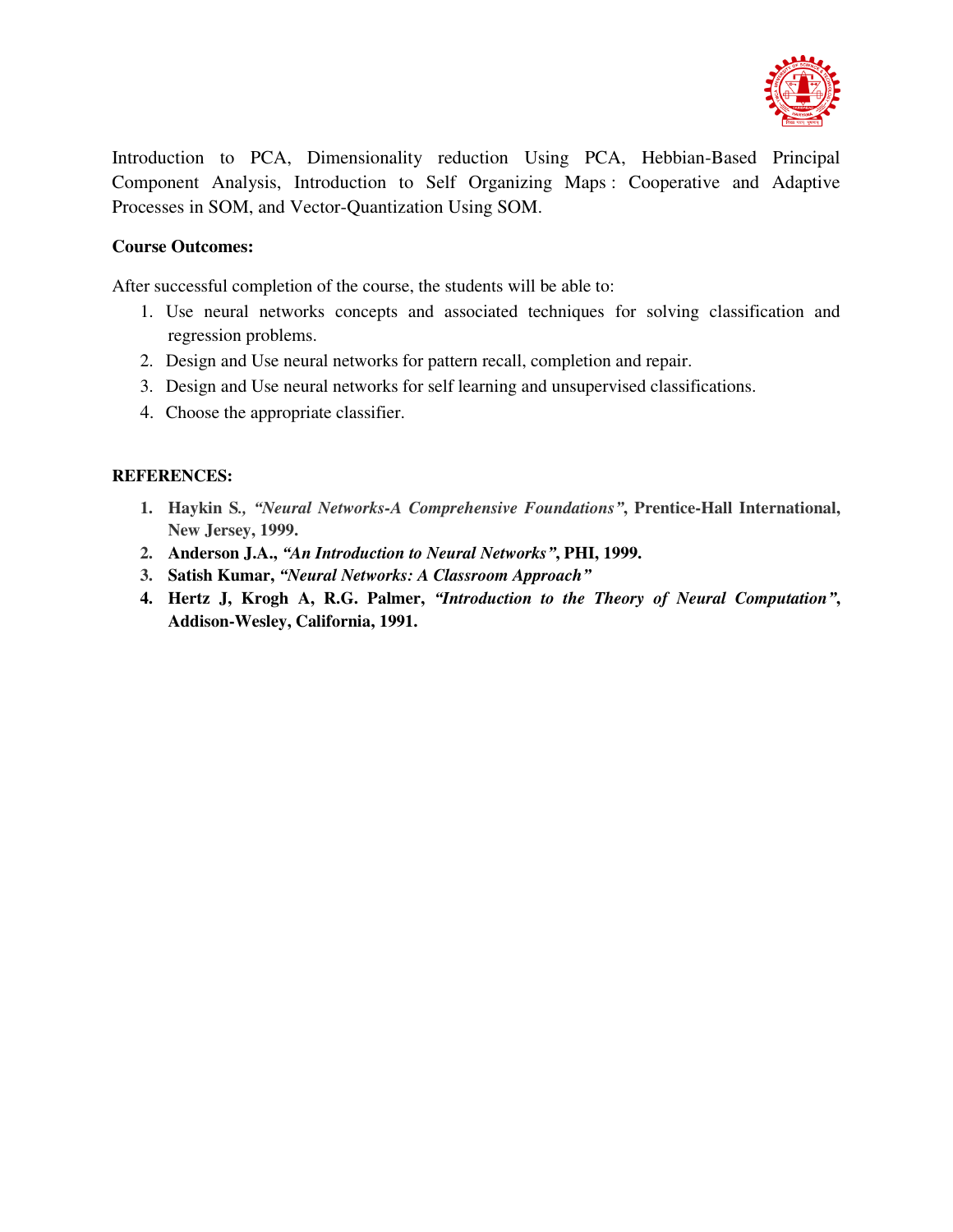

# **DETAILED 4-YEAR CURRICULUM CONTENTS**

**Undergraduate Degree in Engineering & Technology** 

**Branch/Course: COMPUTER SCIENCE & ENGG.** 

# **PROFESSIONAL ELECTIVE COURSES**

**STREAM-4**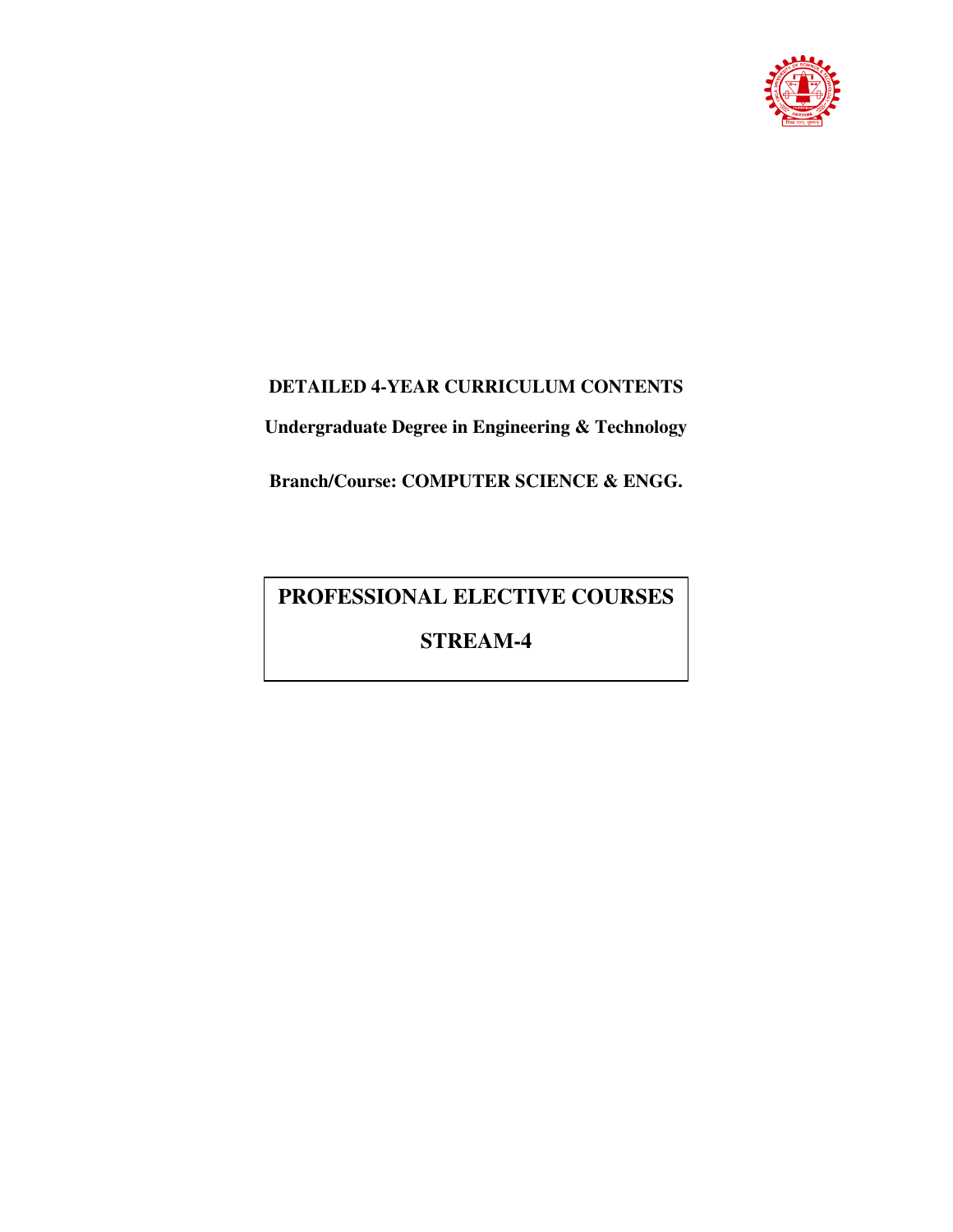

## **CODE: PEC-CS-A-501**

## **SUBJECT NAME: IMAGE PROCESSING**

## **NO OF CREDITS: 3**

| <b>B.TECH 5<sup>th</sup> SEMESTER</b> | <b>SESSIONAL:</b> | 25  |
|---------------------------------------|-------------------|-----|
| L T P                                 | THEORY EXAM: 75   |     |
| $3 \quad 0 \quad 0$                   | TOTAI:            | 100 |

Pre-requisites:

Course Objectives:

To learn and understand the fundamentals of digital image processing, and various image Transforms, Image Enhancement Techniques, Image restoration Techniques and methods, image compression and Segmentation used in digital image processing.

# **MODULE-1: DIGITAL IMAGE FUNDAMENTALS**

Elements of visual perception, image sensing and acquisition, image sampling and quantization, basic relationships between pixels – neighborhood, adjacency, connectivity, distance measures.

# **MODULE-2: IMAGE ENHANCEMENTS AND FILTERING**

Gray level transformations, histogram equalization and specifications, pixel-domain smoothing filters – linear and order-statistics, pixel-domain sharpening filters – first and second derivative, two-dimensional DFT and its inverse, frequency domain filters – low-pass and high-pass.

## **MODULE-3: COLOR IMAGE PROCESSING**

Color models–RGB, YUV, HSI; Color transformations– formulation, color complements, color slicing, tone and color corrections; Color image smoothing and sharpening; Color Segmentation.

#### **MODULE-4: IMAGE SEGMENTATION**

Detection of discontinuities, edge linking and boundary detection, thresholding – global and adaptive, region-based segmentation. Wavelets and Multi-resolution image processing-Uncertainty principles of Fourier Transform, Time-frequency localization, continuous wavelet transforms, wavelet bases and multi-resolution analysis, wavelets and Sub band filter banks, wavelet packets.

#### **MODULE-5: IMAGE COMPRESSION**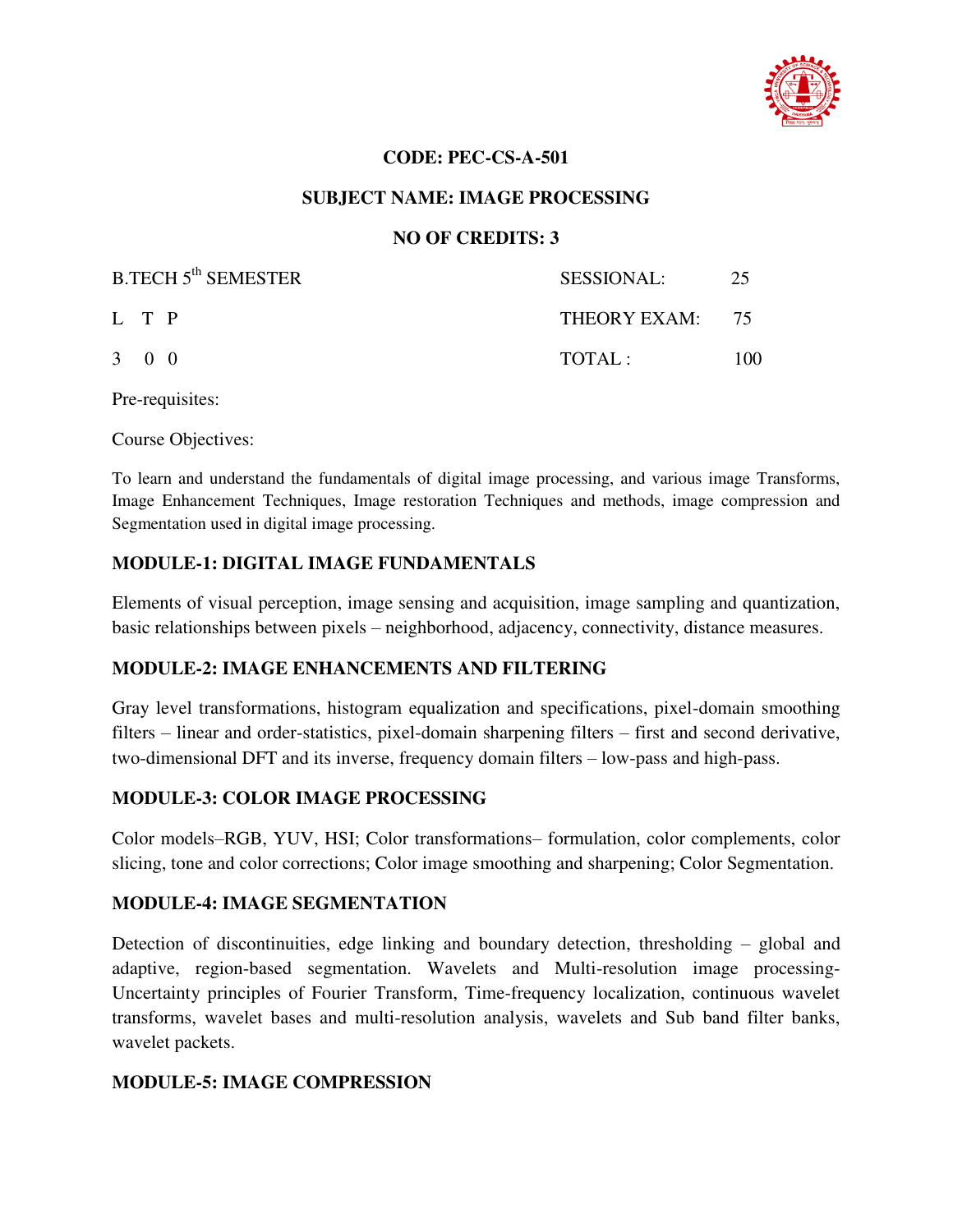

Redundancy–inter-pixel and psycho-visual; Loss less compression – predictive, entropy; Lossy compression- predictive and transform coding; Discrete Cosine Transform; Still image compression standards – JPEG and JPEG-2000.

# **Course Outcomes**

At the end of the course, students will demonstrate the ability to:

- 1. Mathematically represent the various types of images and analyze them.
- 2. Process these images for the enhancement of certain properties or for optimized use of the resources.
- 3. Develop algorithms for image compression and coding

- **1. R.C. Gonzalez and R.E. Woods, Digital Image Processing, Second Edition, Pearson Education 3rd edition 2008**
- **2. Anil Kumar Jain, Fundamentals of Digital Image Processing, Prentice Hall of India.2nd edition 2004**
- **3. Murat Tekalp , Digital Video Processing" Prentice Hall, 2nd edition 2015**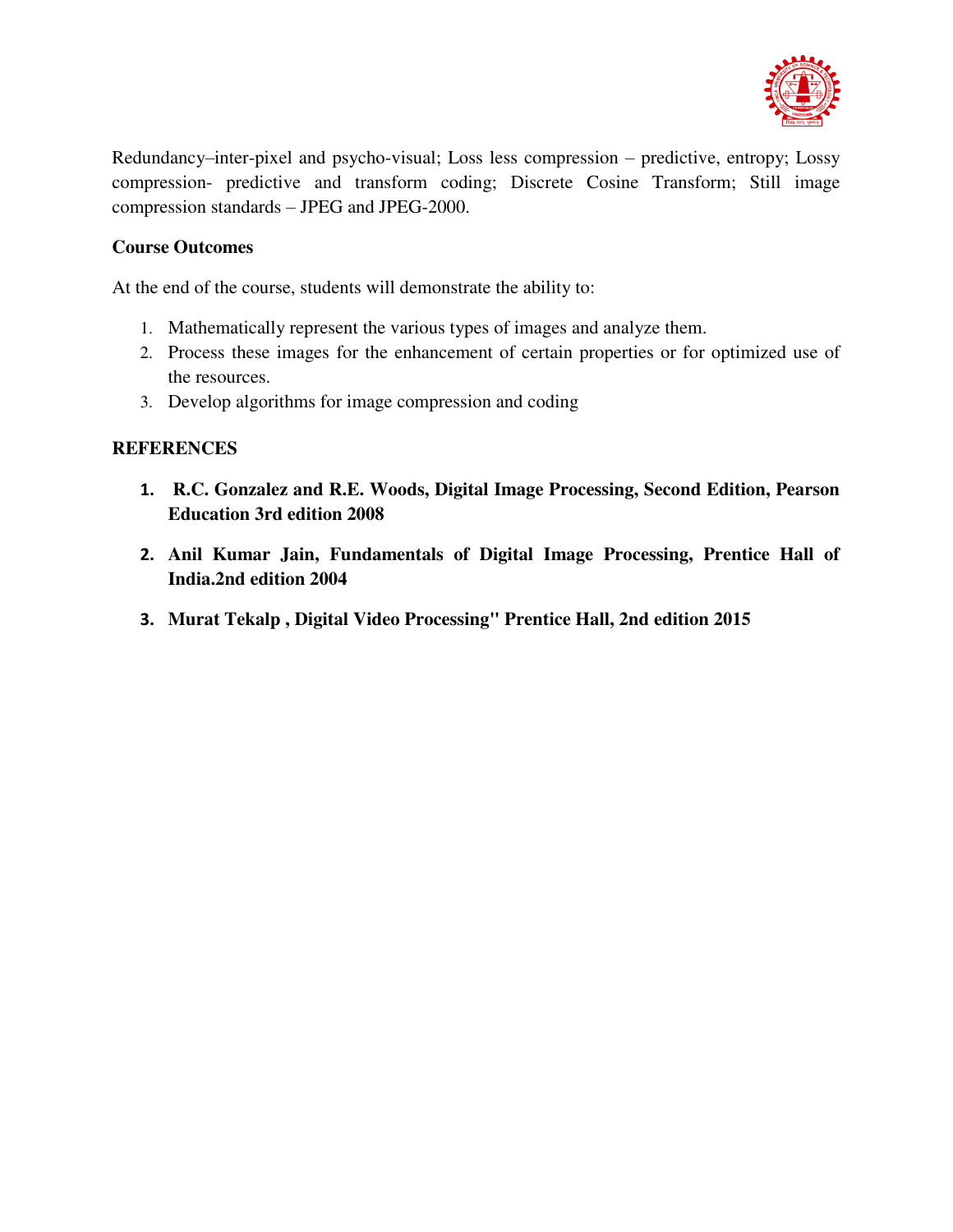

## **CODE: PEC-CS-A-601**

## **SUBJECT NAME: DIGITAL SIGNAL PROCESSING**

## **NO OF CREDITS: 3**

| B.TECH 6 <sup>th</sup> SEMESTER | <b>SESSIONAL:</b> | 25   |
|---------------------------------|-------------------|------|
| L T P                           | THEORY EXAM: 75   |      |
| $3 \quad 0 \quad 0$             | TOTAL:            | 100. |

Pre-requisites:

Course Objectives:

## **MODULE-1: DISCRETE-TIME SIGNALS AND SYSTEMS**

Discrete time signals and systems: Sequences; representation of signals on orthogonal basis; Representation of discrete systems using difference equations, Samplingand reconstruction of signals - aliasing; Sampling theorem and Nyquist rate.

#### **MODULE-2: Z-TRANSFORM**

z-Transform, Region of Convergence, Analysis of Linear Shift Invariant systems using transform, Properties of z-transform for causal signals, Interpretation of stability in z-domain, Inverse z-transforms.

#### **MODULE-3: DISCRETE FOURIER TRANSFORM**

Frequency Domain Analysis, Discrete Fourier Transform (DFT), Properties of DFT, Connvolution of signals, Fast Fourier Transform Algorithm, Parseval's Identity, Implementation of Discrete Time Systems.

#### **MODULE-4: DESIGNOF DIGITAL FILTERS**

Design of FIR Digital filters: Window method, Park-McClellan's method. Design of IIR Digital Filters: Butterworth, Chebyshev and Elliptic Approximations; Low-pass, Band-pass, Bandstop and High-pass filters. Effect of finite register length in FIR filter design; Parametric and nonparametric spectral estimation; Introduction to multi-rate signal processing.

# **MODULE-5: APPLICATIONS OF DIGITAL SIGNAL PROCESSING**

Correlation Functions and Power Spectra, Stationary Processes, Optimal filtering using ARMA Model, Linear Mean-Square Estimation, Wiener Filter.

#### **Course Outcomes:**

At the end of this course, students will demonstrate the ability to: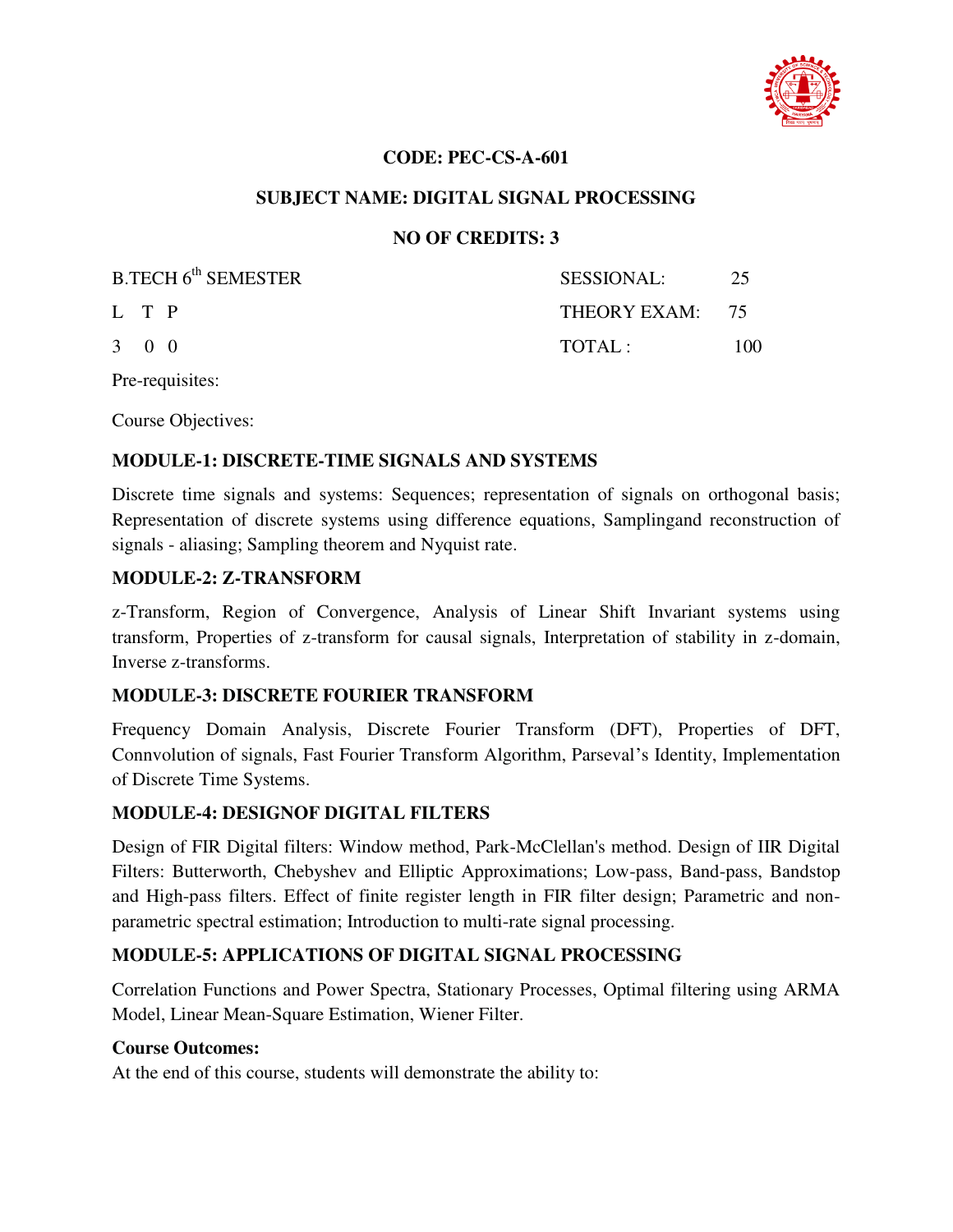

- 1. Represent signals mathematically in continuous and discrete-time, and in the frequency domain.
- 2. Analyse discrete-time systems using z-transform.
- 3. Understand the Discrete-Fourier Transform (DFT) and the FFT algorithms.
- 4. Design digital filters for various applications.
- 5. Apply digital signal processing for the analysis of real-life signals.

- **1. S. K. Mitra, "Digital Signal Processing: A computer based approach", McGraw Hill, 2011.**
- **2. A.V. Oppenheim and R. W. Schafer, "Discrete Time Signal Processing", Prentice Hall, 1989.**
- **3. J. G. Proakis and D.G. Manolakis, "Digital Signal Processing: Principles, Algorithms And Applications", Prentice Hall, 1997.**
- **4. L. R. Rabiner and B. Gold, "Theory and Application of Digital Signal Processing", Prentice Hall, 1992.**
- **5. J. R. Johnson, "Introduction to Digital Signal Processing", Prentice Hall, 1992.**
- **a. D. J. DeFatta, J. G. Lucas andW. S. Hodgkiss, "Digital Signal Processing", John Wiley & Sons, 1988.**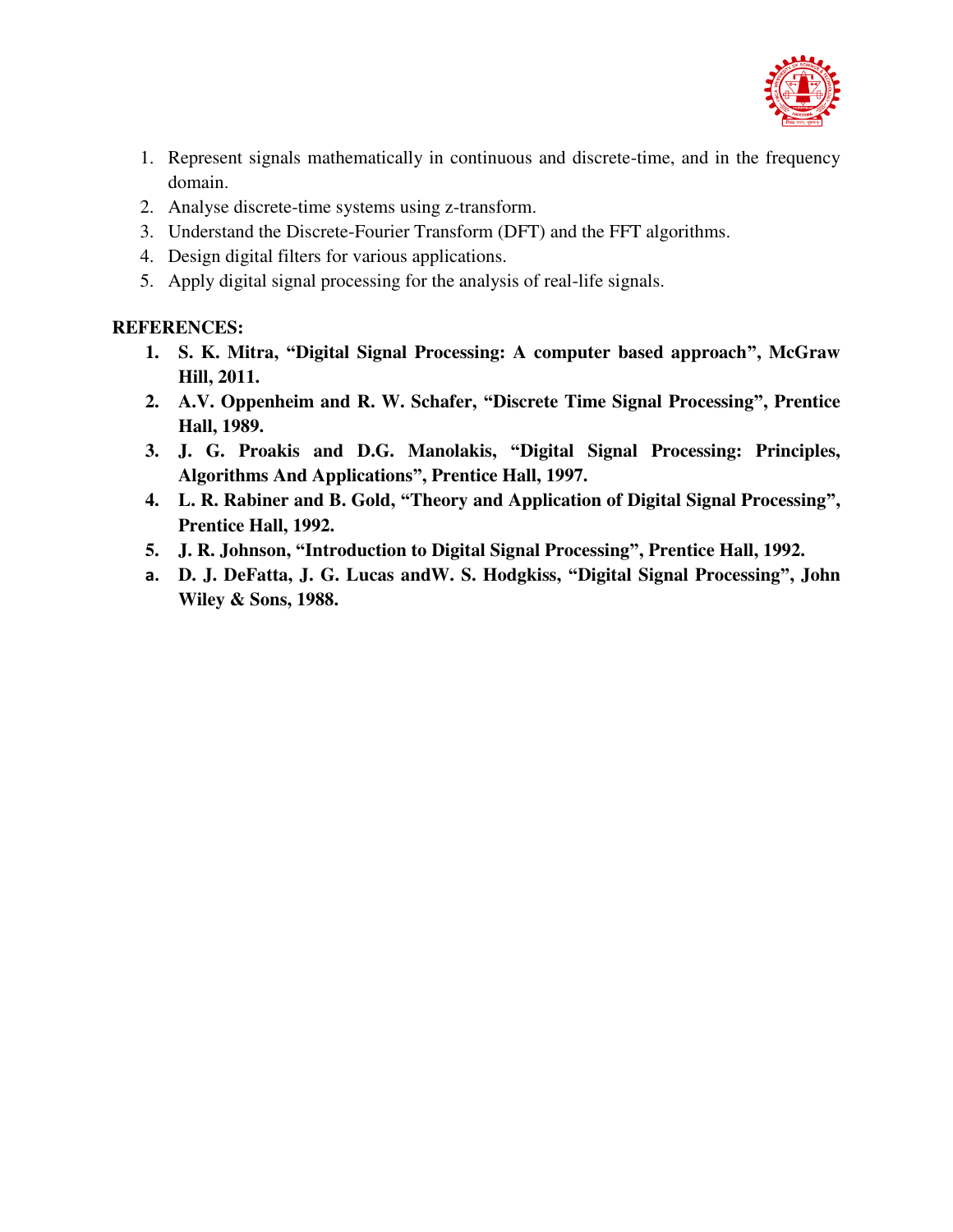

## **CODE: PEC-CS-A-602**

## **SUBJECT NAME: COMPUTER GRAPHICS**

## **NO OF CREDITS: 3**

| B.TECH 6 <sup>th</sup> SEMESTER | <b>SESSIONAL:</b> | 25  |
|---------------------------------|-------------------|-----|
| L T P                           | THEORY EXAM: 75   |     |
| $3 \quad 0 \quad 0$             | TOTAL:            | 100 |

Pre-requisites: Problem Solving and Programming

Course Objectives:

- 1. Understand the basics of computer graphics, different graphics systems and applications of computer graphics.
- 2. Learn the various algorithms for scan conversion and filling of basic objects and their comparative analysis. To improve the object appearance by filling relevant parts of the area.
- 3. Learning to use composite geometric transformations on graphical objects in 2D and 3D.
- 4. Understand the techniques for improving the object appearance with the help of clipping objects outside the view. Explore projections for display of 3D scene on 2D screen.
- 5. Study different techniques that help to remove the surfaces outside the view of user by understanding the concept of rendering.

# **MODULE-1: INTRODUCTION TO COMUTERGRAPHICS**

Computer Graphics and Its Types, Application of computer graphics, Refresh CRT, Flat Panel displays, Raster Scan Systems, Random Scan Systems, shadow-mask method, beam-penetration method, color models- RGB, CMY, setting the color attributes of pixels.

#### **MODULE-2: SCAN-CONVERSION**

Output Primitives- Points, Lines, Circle, polygons; Attributes of Output Primitives: Line Attributes, Color and Grayscale Levels, Area fill Attributes, Character Attributes, Bundled Attributes; Scan–converting Lines- DDA line drawing algorithm, Bresenhams line drawing algorithm;

Scan-Converting Circles- parametric, trigonometric , Brsenham's circle drawing algorithm; Scan–converting polygon; Region Filling-Boundary fill and Flood fill algorithm , Anti-aliasing Techniques.

#### **MODULE-3: TRANSFORMATIONS**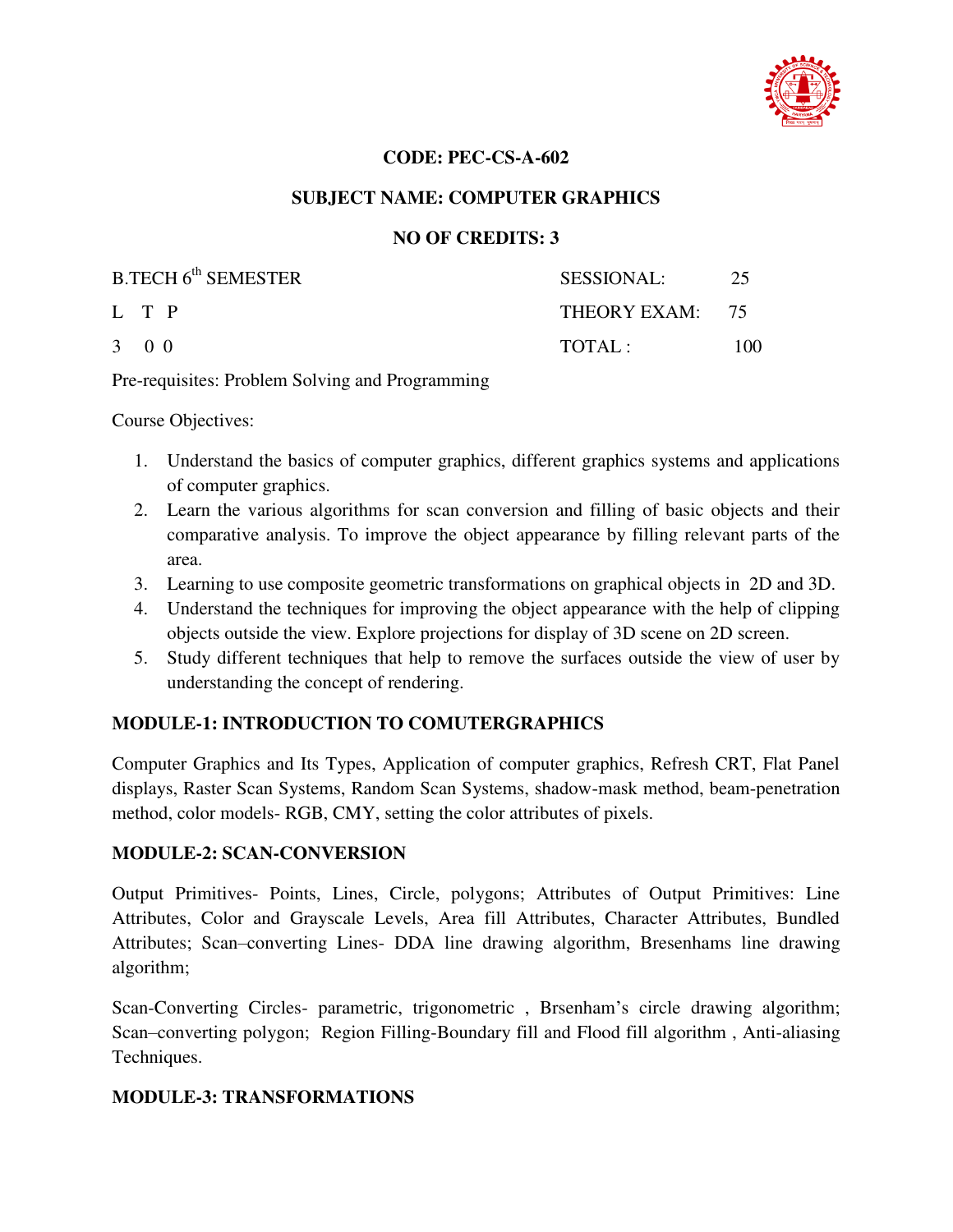

Two-dimensional Geometric Transformations: Basic Transformations, Matrix Representation and Homogeneous Coordinates, Composite Transformations, Reflection and Shearing; Two-Dimension Viewing : The viewing Pipeline, Window to viewport coordinate transformation ; Three-Dimensional Transformations.

# **MODULE-4: PROJECTION AND CLIPPING**

Three dimensional Viewing Pipeline , Mathematics of projection- Taxonomy of projection, Perspective and parallel Projection; Clipping-Point Clipping, Line Clipping- Cohen-Sutherland Algorithm (4-bit code), polygon Clipping- Sutherland Hodgman Algorithm

# **MODULE-5: HIDDEN SURFACES**

Image-space and Object-Space Method, Coherence and its types, Depth Comparison, Z-buffer (Depth Buffer), Area-subdivision

## **Course Outcomes:**

Students completing this course are expected to be able to:

- 1. Understand the basics of computer graphics, different graphics systems and applications of computer graphics.
- 2. Implement the various algorithms for scan conversion and filling of basic objects and their comparative analysis.
- 3. Apply geometric transformations on graphics objects and their application in composite form in 2D and 3D.
- 4. Apply projection techniques for improving the object appearance from 3-D scene to 2-D Scene and remove the area of objects that lie outside the viewing window.
- 5. Apply different hidden surface removal algorithms to eliminate the surface outside the view world.

- **1. Foley & Van Dam : Fundamentals of Interactive Computer Graphics, Addison-Wesley.**
- **2. Plastock : Theory & Problem of Computer Gaphics, Schaum Series.**
- **3. Donald Hearn and M. Pauline Baker : Computer Graphics, PHI Publications.**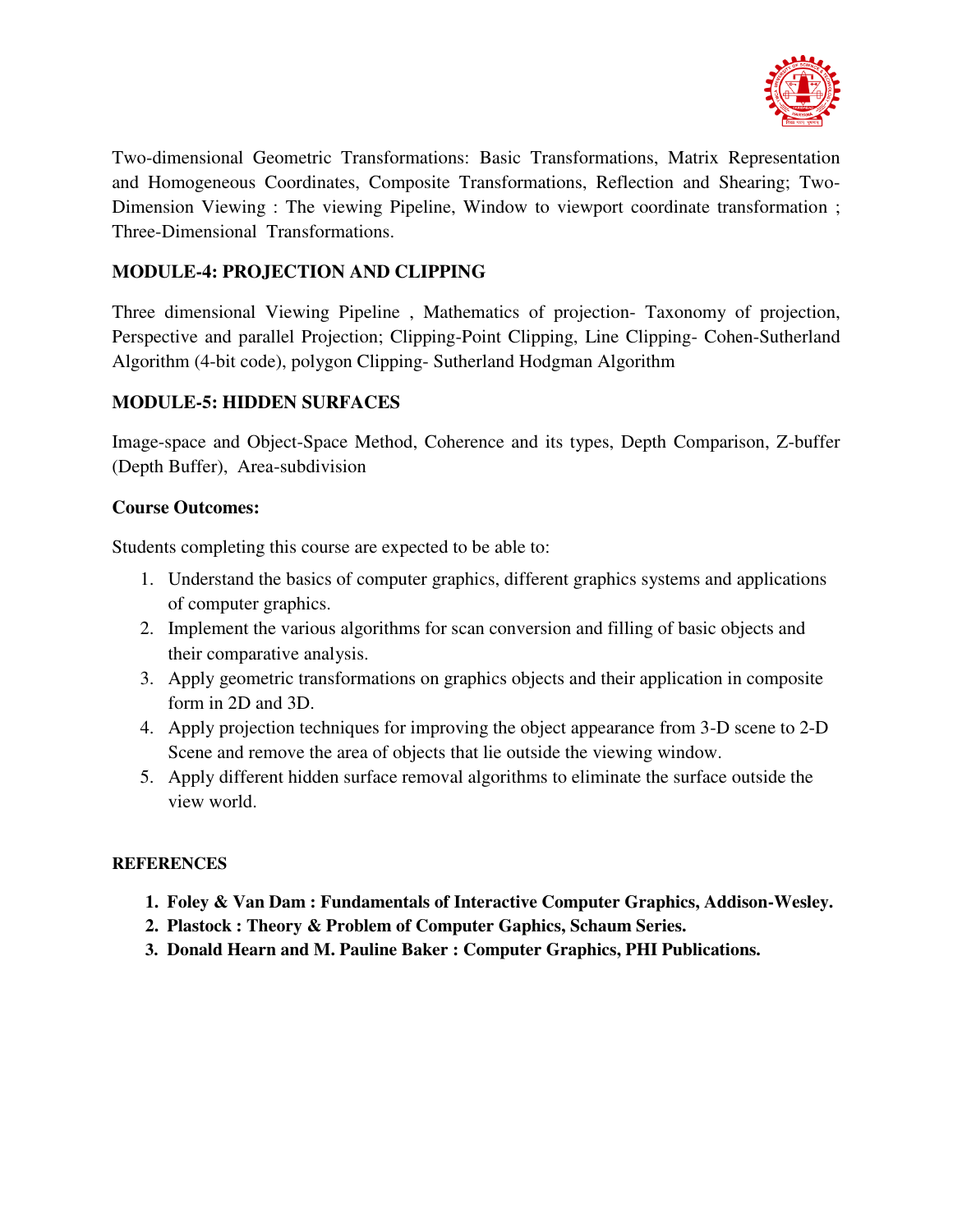

## **CODE: PEC-CS-A-701**

## **SUBJECT NAME: OPTIMIZATION TECHNIQUES**

## **NO OF CREDITS: 3**

| <b>B.TECH 7<sup>th</sup> SEMESTER</b> | SESSIONAL:      | 25  |
|---------------------------------------|-----------------|-----|
| L T P                                 | THEORY EXAM: 75 |     |
| $3 \quad 0 \quad 0$                   | TOTAI:          | 100 |

Pre-requisites: Linear Algebra and Numerical Methods

Course Objectives:

- 1. The objective of this course is to provide insight to the mathematical formulation of real world problems.
- 2. To optimize these mathematical problems using nature based algorithms. And the solution is useful, especially for NP-Hard problems.

#### **MODULE-1:**

Engineering applications of optimization, Formulation of design problems as mathematical programming problems.

#### **MODULE-2:**

General Structure of Optimization Algorithms, Constraints, The Feasible Region.

#### **MODULE-3:**

Branches of Mathematical Programming: Optimization using calculus, Graphical Optimization, Linear Programming, Quadratic Programming, Integer Programming, Semi Definite Programming.

#### **MODULE-4:**

Optimization Algorithms like Genetic Optimization, Particle Swarm Optimization, Ant Colony Optimization etc.

#### **MODULE-5:**

Real life Problems and their mathematical formulation as standard programming problems.

#### **Course Outcomes:**

After completion of course, students would be able to:

1. Apply basic concepts of mathematics to formulate an optimization problem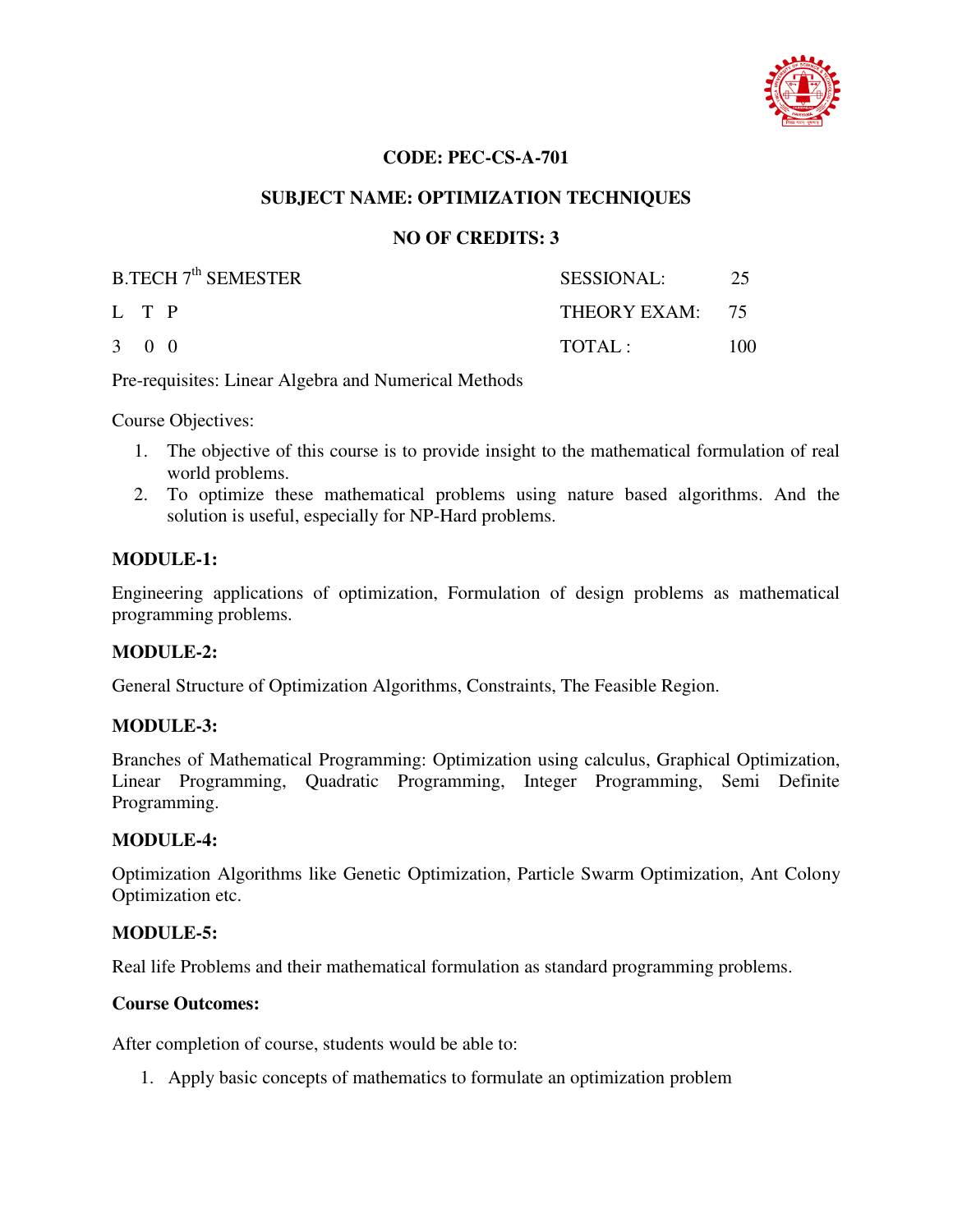

- 2. Understand and apply the concept of optimality criteria for various types of optimization problems.
- 3. Solve various constrained and unconstrained problems in Single variable as well as multivariable.
- 4. Apply the methods of optimization in real life situations.

- **1. Laurence A. Wolsey (1998, "***Integer programming".* **Wiley. ISBN 978-0-471-28366-9.**
- **2. Andreas Antoniou, "Practical Optimization Algorithms and Engineering Applications".**
- **3. Edwin K., P. Chong & Stanislaw h. Zak, "***An Introduction to Optimization***".**
- **4. Dimitris Bertsimas; Robert Weismantel (2005), "***Optimization over integers. Dynamic Ideas".* **ISBN 978-0-9759146-2-5.**
- **5. John K. Karlof (2006), "***Integer programming: theory and practice"* **.CRC Press. ISBN 978-0-8493-1914-3.**
- **6. H. Paul Williams (2009),** *"Logic and Integer Programming"***. Springer. ISBN 978-0- 387-92279-9.**
- **7. Michael Jünger; Thomas M. Liebling; Denis Naddef; George Nemhauser; William R. Pulleyblank; Gerhard Reinelt; Giovanni Rinaldi; Laurence A. Wolsey, eds. (2009), "***50 Years of Integer Programmin".* **1958-2008: From the Early Years to the State-of-the- Art. Springer. ISBN 978-3-540-68274-5.**
- **8. Der-San Chen; Robert G. Batson; Yu Dang (2010), "** *Applied Integer Programming: Modeling and Solution".* **John Wiley and Sons. ISBN 978-0-470-37306-4.**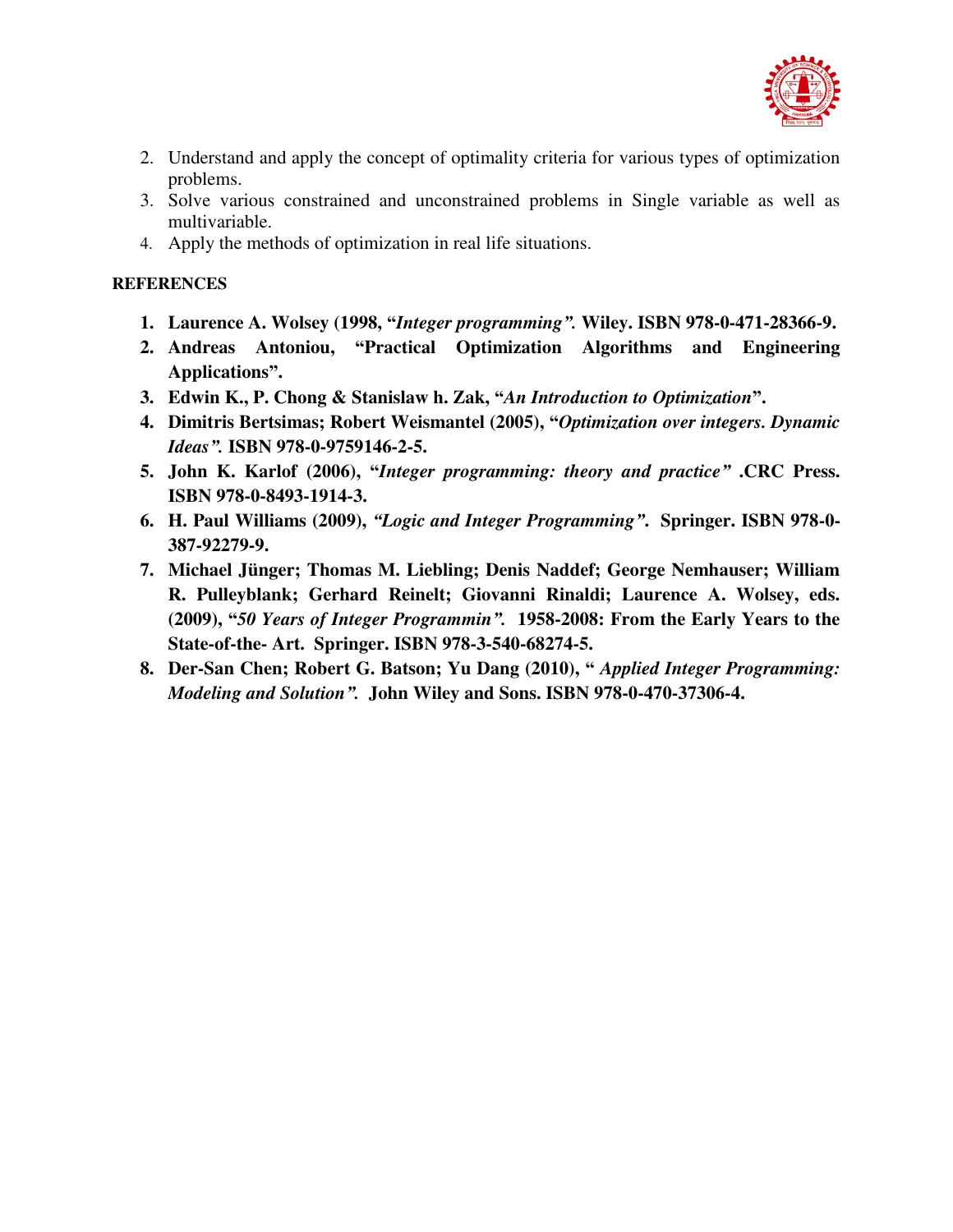

## **CODE: PEC-CS-A-702**

## **SUBJECT NAME: WEB AND INTERNET TECHNOLOGY**

## **NO OF CREDITS: 3**

| <b>B.TECH 7<sup>th</sup> SEMESTER</b> | <b>SESSIONAL:</b> | 25  |
|---------------------------------------|-------------------|-----|
| L T P                                 | THEORY EXAM: 75   |     |
| 3 0 0                                 | TOTAL:            | 100 |

Pre-requisites: Computer Networks

Course Objectives:

- 1. To familiarize the students with the basic concepts of internet, its history, ways to connect to internet and basics of world wide web and search engines.
- 2. To familiarize the student with the fundamental language of internet i.e. HTML
- 3. To teach the student aware of the concepts of cascading style sheets
- 4. To teach the student the students the basics of client side and Server side scripting

## **MODULE-1: INTRODUCTION TO NETWORKS AND WWW**

Introduction to internet, history, Working of Internet, Modes of Connecting to Internet, Internet Address, standard address, classful and classless ip addressing, subnetting, supernetting, w3c consortium, searching the www: Directories search engines and Meta search engines, search fundamentals, search strategies, Architecture of the search engines, Crawlers and its types, Delivering multimedia over web pages, VRML.

# **MODULE-2: HYPERTEXT MARKUP LANGUAGE**

The anatomy of an HTML document: Marking up for structure and style: basic page markup, absolute and relative links, ordered and unordered lists, embedding images and controlling appearance, table creation and use, frames, nesting and targeting.

## **MODULE-3: STYLE SHEETS**

Separating style from structure with style sheets, Internal style specifications within HTML, External linked style specification using CSS, page and site design considerations.

# **MODULE-4: CLIENT SIDE PROGRAMMING**

Introduction to Client side programming, Java Script syntax, the Document object model, Event handling, Output in JavaScript, Forms handling, cookies, Introduction to VBScript, Form Handling.

# **MODULE 5 : SERVER SIDE SCRIPTING**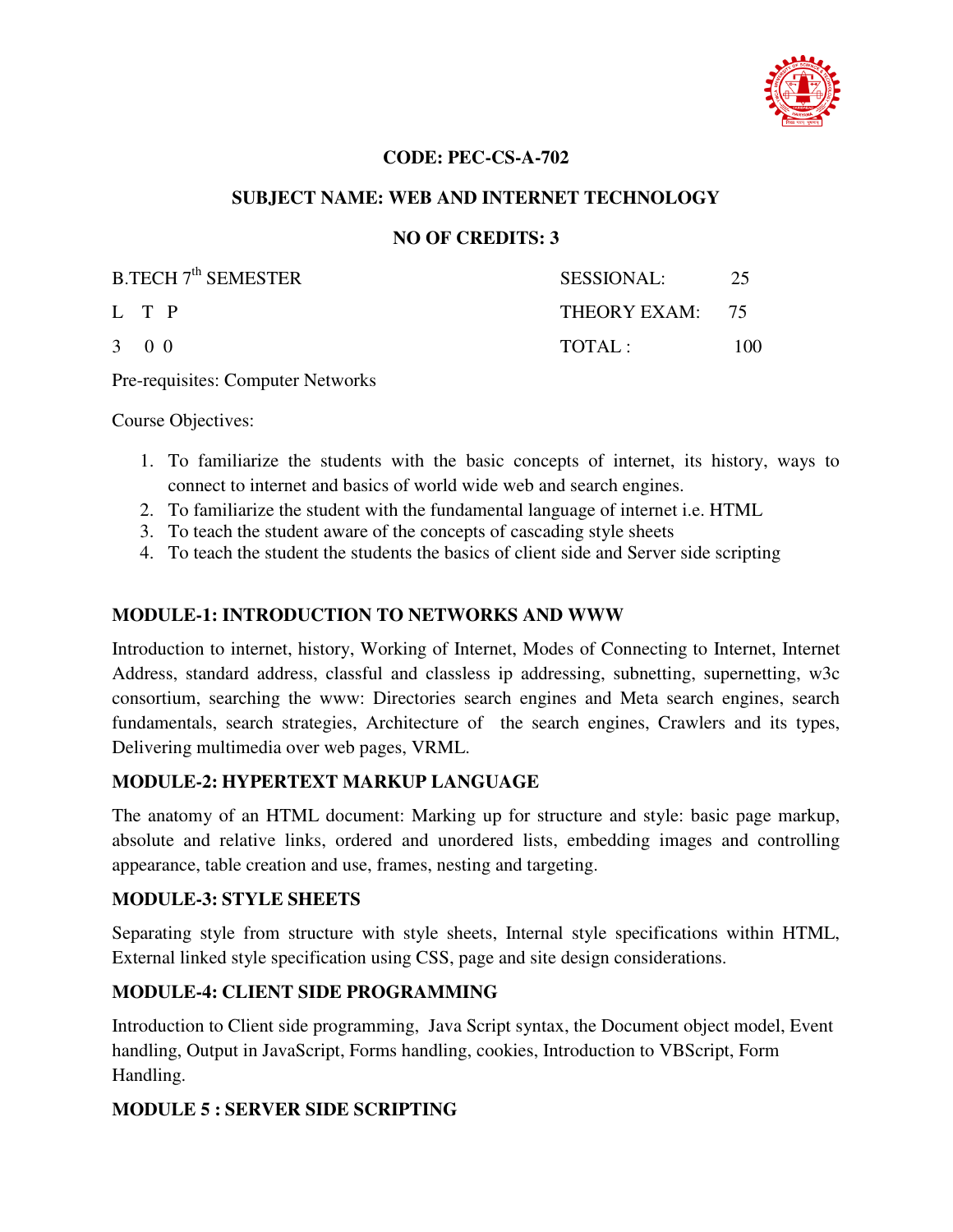

CGI, Server Environment, Servlets, Servlet Architecture, Java Server Pages, JSP Engines, Beans, Introduction to J2EE.

# **Course Outcomes:**

At the end of the course/session the student would be

- 1. Acquainted with the basics of internet &search engines.
- 2. Have a hands on HTML
- 3. Learned the need and basics of CSS
- 4. Learned the concepts of client side and server side scripting.

- **1. Fundamentals of the Internet and the World Wide Web, Raymond Greenlaw and Ellen Hepp 2001, TMH .**
- **2. Internet & World Wide Programming, Deitel,Deitel & Nieto, 2000, Pearson Education**
- **3. Complete idiots guide to java script,. Aron Weiss, QUE, 1997.**
- **4. Network firewalls, Kironjeet syan New Rider Pub.**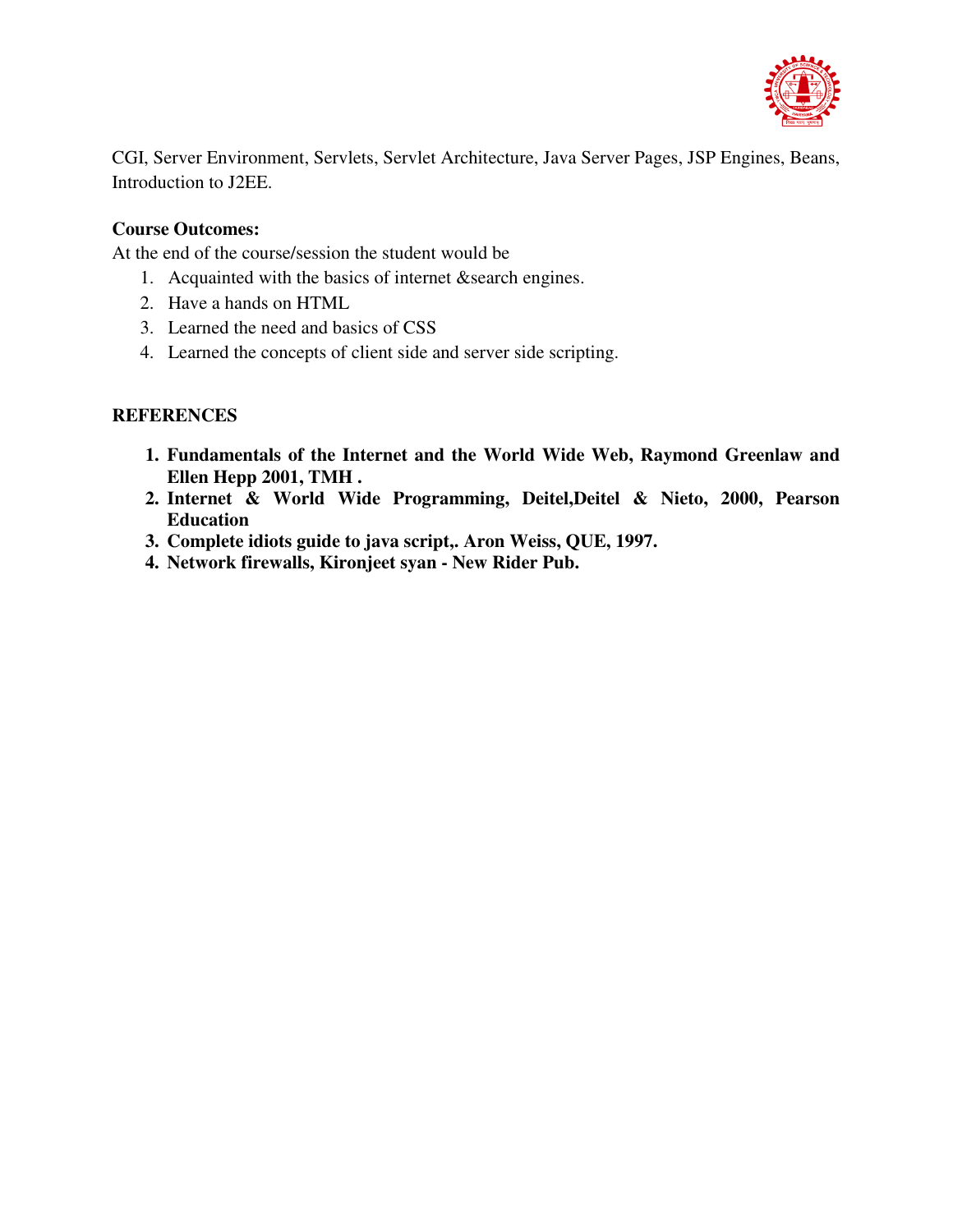

## **CODE: PEC-CS-A-703**

## **SUBJECT NAME: CRYPTOGRAPHY AND NETWORK SECURITY**

## **NO OF CREDITS: 3**

| B.TECH 7 <sup>th</sup> SEMESTER | <b>SESSIONAL:</b> | 25  |
|---------------------------------|-------------------|-----|
| L T P                           | THEORY EXAM: 75   |     |
| 3 0 0                           | TOTAI:            | 100 |

Pre-requisites: Computer Networks

Course Objectives:

- 1. Understand the basic concept of Cryptography and Network Security, their mathematical models.
- 2. To impart knowledge of major issues in network and computer system security, focusing mainly on threats from malicious software and To understand common attacks on computer networks and methods to detect and remediate such attacks.
- 3. To study various issues in security of MANETS and study various attacks.
- 4. To provide the students with the competences required for understanding various issues in security of Wireless Security Networks and also various attacks against security mechanism and routing.

#### **MODULE-1:**

Introduction What is security?, Need of security, Why is security so hard?, various goals of security, Difference between Vulnerability, Threats, Attacks and control, Security goals, aspects of security, security services, security attacks Encryption Techniques Terminology of encryption, Requirement of encryption, cryptography, cryptanalysis, cryptanalytic attacks, symmetric ciphers: Substitution ciphers, Transposition ciphers, Data Encryption Standard (DES, Advanced Encryption Standard (AES), location of encryption devices, key distribution, Public Key Cryptography and RSA, Diffie-Hellman Key Exchange, Message Authentication and Hash Functions, MD5, SHA

#### **MODULE-2**:

Network Security Security services, Message confidentiality, Message integrity, message authentication, digital signature, entity authentication. Authentication applications: Kerberose 95, X.509 Authentication service, Public key infrastructure. Electronic mail Security: Preety Good Privacy (PGP), IP Security: IP security overview, IP security architecture, Authentication header, Encapsulating security Payload, Combining security associations, Key management.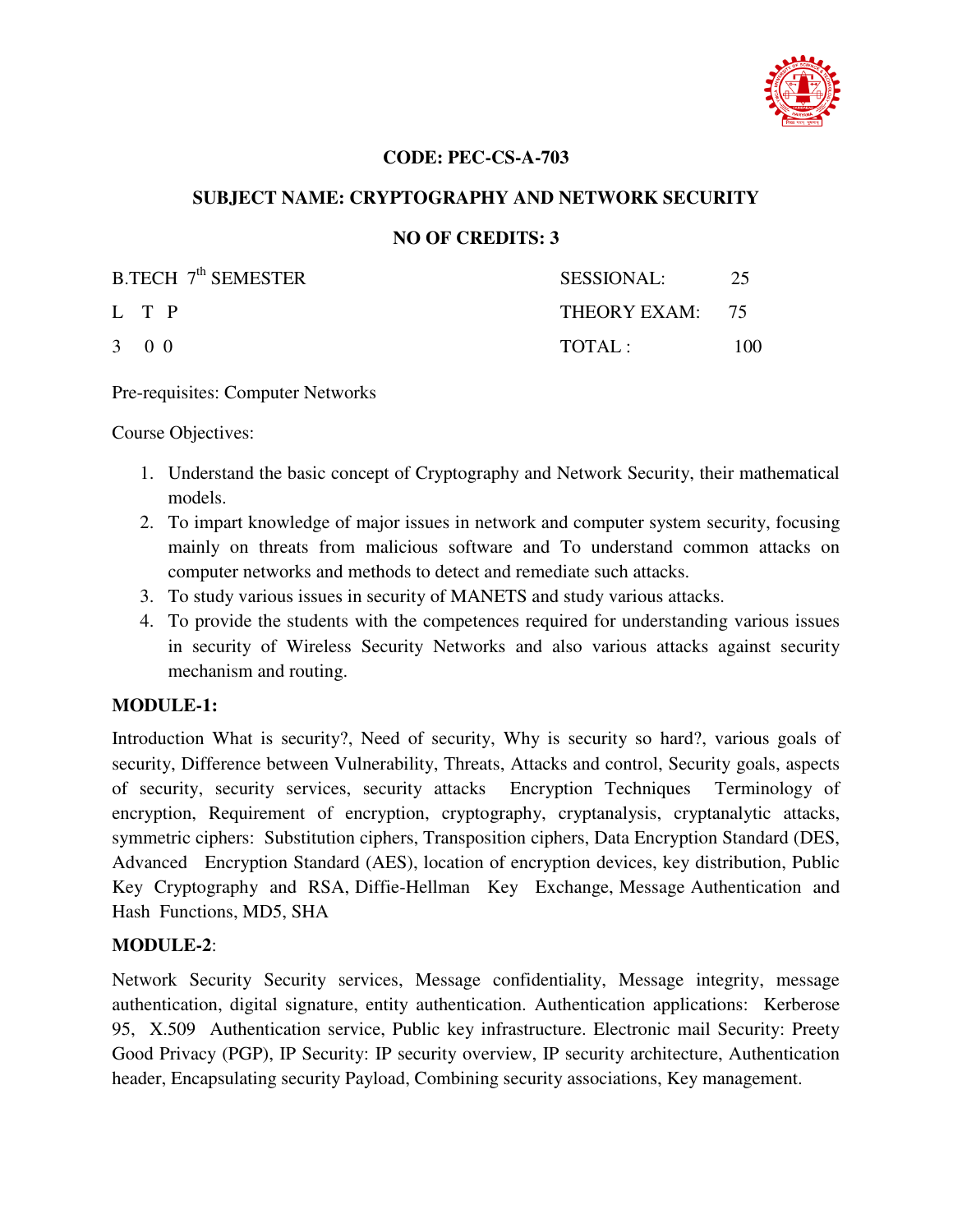

# **MODULE-3:**

Security Attacks in MANET Security issues in MANET, Attacks in MANET: External Attack, Internal attack, Black hole attack, warm hole attack, grey hole attack, Byzantine attack, Sleep Deprivation attack, Flooding attack: RREQ flooding attack, Data flooding Attack.

# **MODULE-4:**

Security Attacks in Wireless Sensor Networks Security issues in WSN, Attacks in WSN : Attack against Security mechanism, Attack against basic mechanism like routing: Spoofed, altered, replayed routing, Information, Selective forwarding , Sinkhole attacks , Sybil attacks, Wormholes, HELLO flood attacks

# **Course Outcomes:**

After the completion of this course the student will able to:

- 1. Understand theory of fundamental cryptography, encryption and decryption algorithms,
- 2. Build secure systems by use of block ciphers like AES, DES.
- 3. To be familiar with network security designs using available secure solutions and advanced security issues and technologies.
- 4. To develop basic security enhancements in MANETS.
- 5. To know how authentication is implemented in wireless systems and understand authentication protocols and processes.

- 1. P. Pfleeger, Shari Lawrence Pfleeger Charles: Security in Computing, PHI.
- 2. William Stalling, Cryptography and Network Security, 3rd Edition. PHI New Delhi
- 3. William Stalling, Network Security Essentials, 2nd Edition. PHI New Delhi
- 4. Bruce Schneier, Niels Ferguson : Practical Cryptography, Wiley Dreamtech India Pvt. Ltd.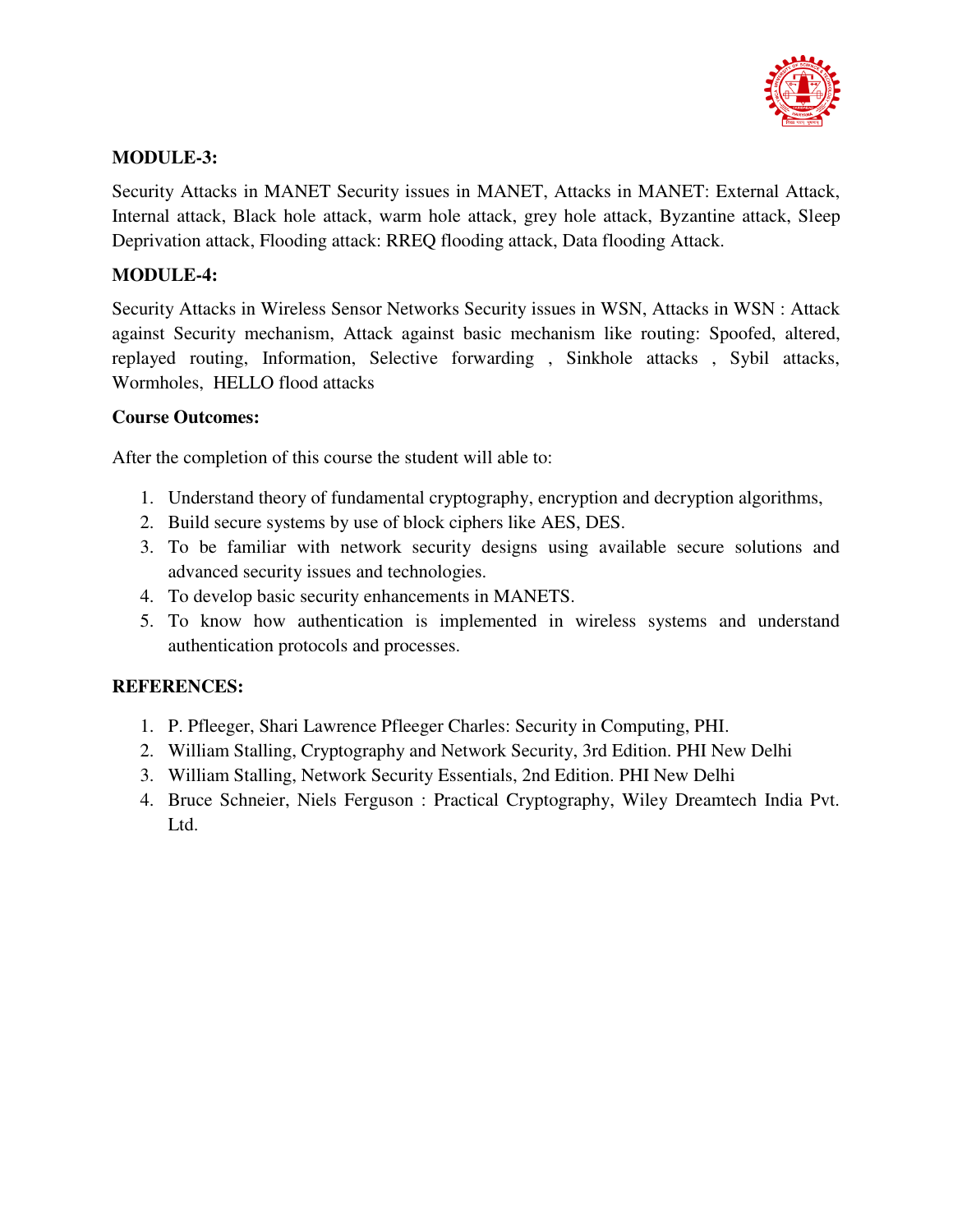

# **DETAILED 4-YEAR CURRICULUM CONTENTS**

**Undergraduate Degree in Engineering & Technology** 

**Branch/Course: COMPUTER SCIENCE & ENGG.** 

# **OPEN ELECTIVE COURSES**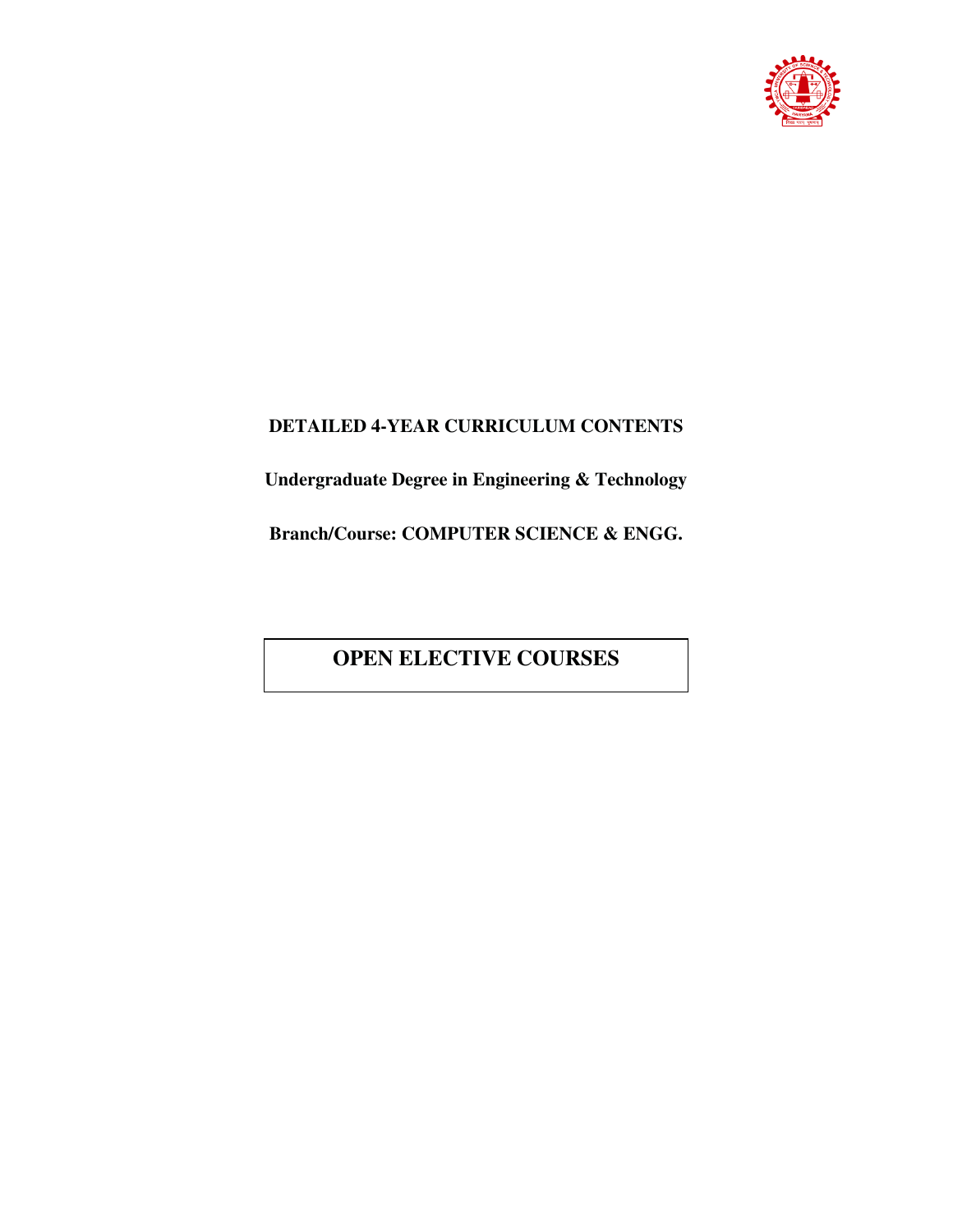

## **CODE: OEC-CS-601(I)**

# **SUBJECT NAME: SOFT SKILLS AND INTERPERSONAL COMMUNICATION NO OF CREDITS: 3**

| $B.TECH$ 6 <sup>th</sup> SEMESTER | SESSIONAL:      | 25  |
|-----------------------------------|-----------------|-----|
| L T P                             | THEORY EXAM: 75 |     |
| $3 \quad 0 \quad 0$               | TOTAL:          | 100 |

Pre-requisites: Basic knowledge of reading and writing English.

Course Objectives:

The course aims at creating awareness among the stock holders of the corporate world in which the role of individuals as team players and also as responsible leaders materializes to a great extent. The course, with its interactive and need based modules, will address various challenges of communication as well as behavioral skills faced by individuals at workplace and organizations in bridging the gaps through effective skills of interviews, group discussions, meeting management, presentations and nuances of drafting various business documents for sustainability in today's global world.

#### **MODULE-1: INTRODUCTION**

Introduction to Soft Skills, Aspects of Soft Skills, Effective Communication Skills, Classification of Communication, Personality Development

Positive Thinking, Telephonic Communication Skills, Telephonic Communication Skills, Communicating Without Words, Paralanguage, Proxemics, Haptics: The Language of Touch, Meta-communication, Listening Skills, Types of Listening, Negotiation Skills , Culture as Communication, Communicating across Cultures , Organizational Communication.

# **MODULE-2: COMMUNICATION BREAKDOWN**

Advanced Writing Skills, Principles of Business Writing, Types of Business Writing, Business Letters, Business Letters: Format and Style, Types of Business Letter.

#### **MODULE-3: SKILL DEVELOPMENT**

Writing Reports, Types of Report, Strategies for Report Writing, Strategies for Report Writing, Evaluation and Organization of Data,

Structure of Report, Report Style, Group Communication Skills, Leadership Skills, Group Discussion, Meeting Management, Adaptability & Work Ethics.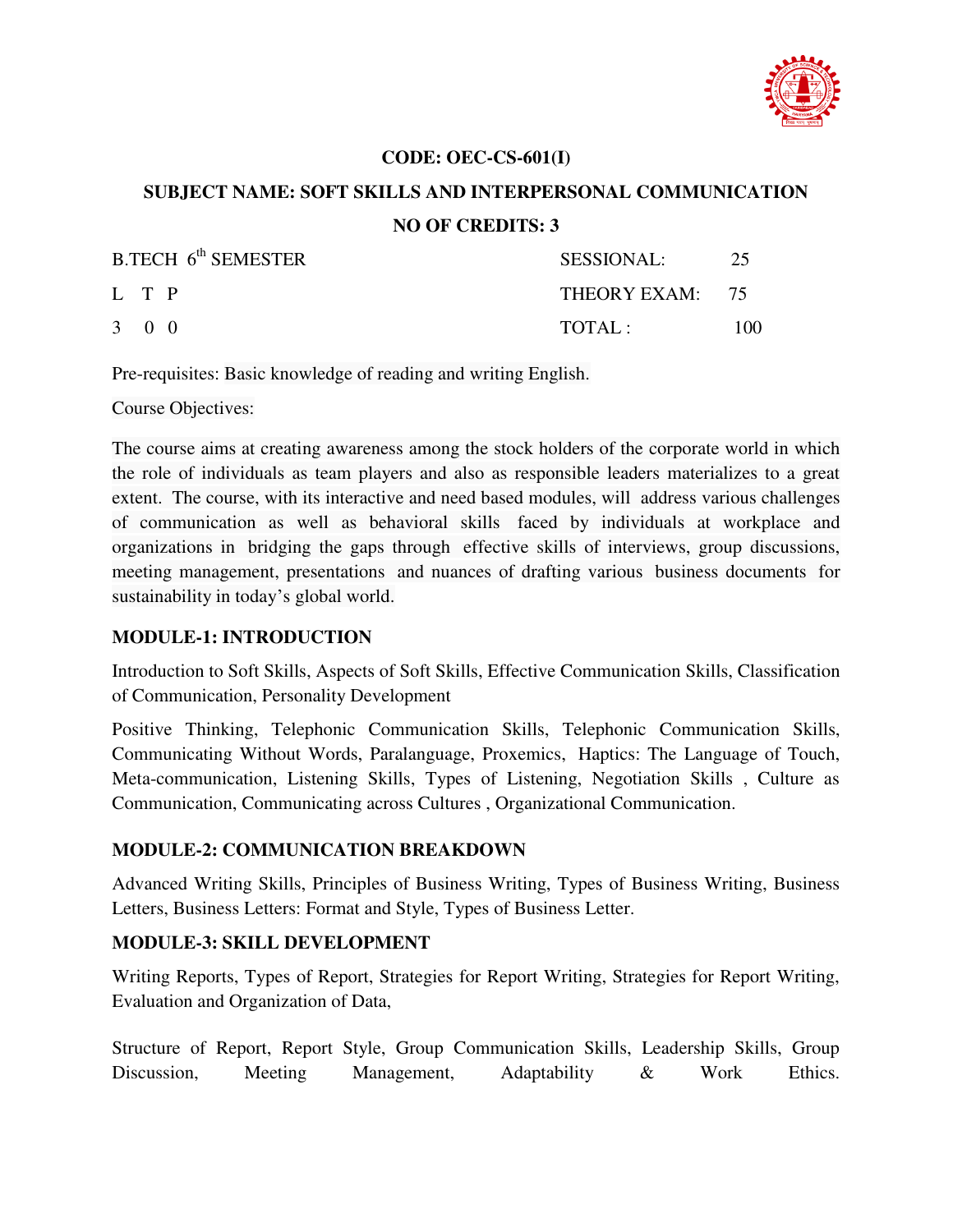

Advanced Speaking Skills, Oral Presentation, Speeches & Debates, Combating Nervousness, Patterns & Methods of Presentation, Oral Presentation: Planning & Preparation

# **MODULE-4: PRESENTATION AND INTERVIEWS**

Making Effective Presentations, Speeches for Various Occasions, Interviews, Planning & Preparing, Effective Résumé, Drafting an Effective Résumé, Facing Job Interviews, Emotional Intelligence & Critical Thinking, Applied Grammar

## **Course Outcomes:**

After completion of the course student will be able to :

- 1. Understand the concept of soft skills including communication skills, listening skills, positive thinking and also will be able to enhance own personality.
- 2. Able to write business letters.
- 3. Able to write reports.
- 4. Able to make effective resume and will also be able to present himself/herself in interview, speeches, presentations, talks etc.

- **1. Butterfield, Jeff.** *Soft Skills for Everyone***. New Delhi: Cengage Learning. 2010.**
- **2. Chauhan, G.S. and Sangeeta Sharma.** *Soft Skills***. New Delhi: Wiley. 2016.**
- **3. Goleman, Daniel.** *Working with Emotional Intelligence***. London: Banton Books. 1998.**
- **4. Hall, Calvin S. et al.** *Theories of Personality***. New Delhi: Wiley. rpt. 2011.**
- **5. Holtz, Shel.** *Corporate Conversations***. New Delhi: PHI. 2007.**
- **6. Kumar, Sanajy and Pushp Lata.** *Communication Skills***. New Delhi: OUP. 2011.**
- **7. Lucas, Stephen E.** *The Art of Public Speaking***. McGraw-Hill Book Co. International Edition, 11th Ed. 2014.**
- **8. Penrose, John M., et al.** *Business Communication for Managers***. New Delhi: Thomson South Western. 2007.**
- **9. Sharma, R.C. and Krishna Mohan.** *Business Correspondence and Report Writing***. New Delhi: TMH. 2016.**
- **10. Sharma, Sangeeta and Binod Mishra.** *Communication Skills for Engineers and Scientists***. New Delhi: PHI Learning. 2009, 6th Reprint 2015.**
- **11. Thorpe, Edgar and Showick Thorpe.** *Winning at Interviews***. Pearson Education. 2004.**
- **12. Turk, Christopher.** *Effective Speaking***. South Asia Division: Taylor & Francis. 1985.**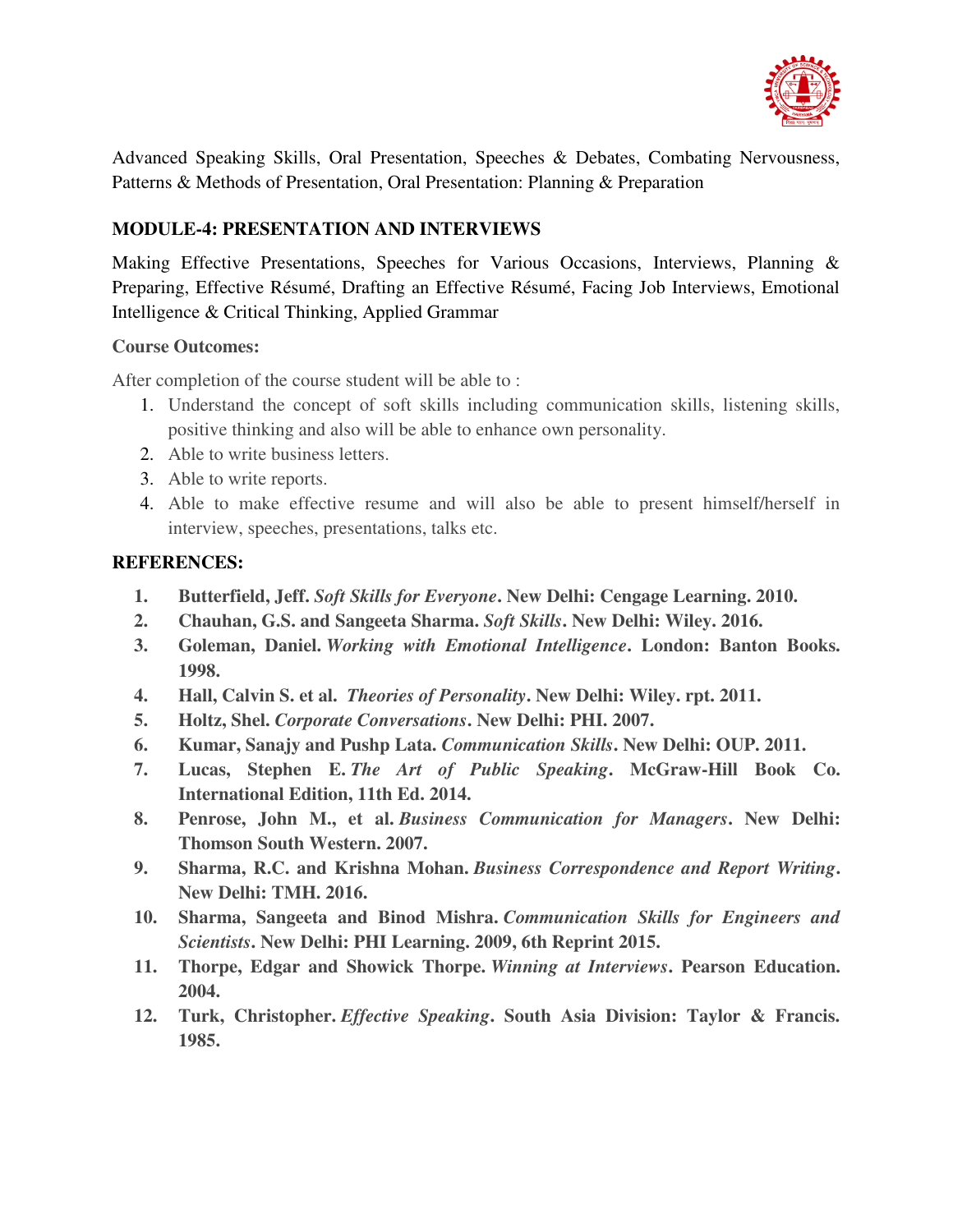

#### **CODE: OEC-CS-601(II)**

## **SUBJECT NAME: CYBER LAW AND ETHICS**

## **NO OF CREDITS: 3**

| $B.TECH$ 6 <sup>th</sup> SEMESTER | <b>SESSIONAL:</b> | -25 |
|-----------------------------------|-------------------|-----|
| L T P                             | THEORY EXAM: 75   |     |
| $3 \quad 0 \quad 0$               | TOTAL:            | 100 |

Pre-requisites: Basics of Data Structures and Mathematics

Course objectives:

#### **MODULE- 1: INTRODUCTION**

Computers and its Impact in Society, Overview of Computer and Web Technology, Need for Cyber Law, Cyber Jurisprudence at International and Indian Level

## **MODULE- 2: CYBER LAW- INTERNATIONAL PERSPECTIVES**

UN & International Telecommunication Union (ITU) Initiatives Council of Europe - Budapest Convention on Cybercrime, Asia-Pacific Economic Cooperation (APEC), Organization for Economic Co-operation and Development (OECD), World Bank, Commonwealth of Nations

#### **MODULE- 3: CONSTITUTIONAL & HUMAN RIGHTS ISSUES IN CYBERSPACE**

Freedom of Speech and Expression in Cyberspace, Right to Access Cyberspace – Access to Internet, Right to Privacy, Right to Data Protection

# **MODULE- 4: CYBER CRIMES & LEGAL FRAMEWORK**

Cyber Crimes against Individuals, Institution and State, Hacking, Digital Forgery, Cyber Stalking/Harassment, Cyber Pornography, Identity Theft & Fraud, Cyber terrorism, Cyber Defamation, Different offences under IT Act, 2000

#### **MODULE- 5: CYBER TORTS**

Cyber Defamation, Different Types of Civil Wrongs under the IT Act, 2000

# **MODULE- 6: INTELLECTUAL PROPERTY ISSUES IN CYBER SPACE**

Interface with Copyright Law, Interface with Patent Law, Trademarks & Domain Names Related issues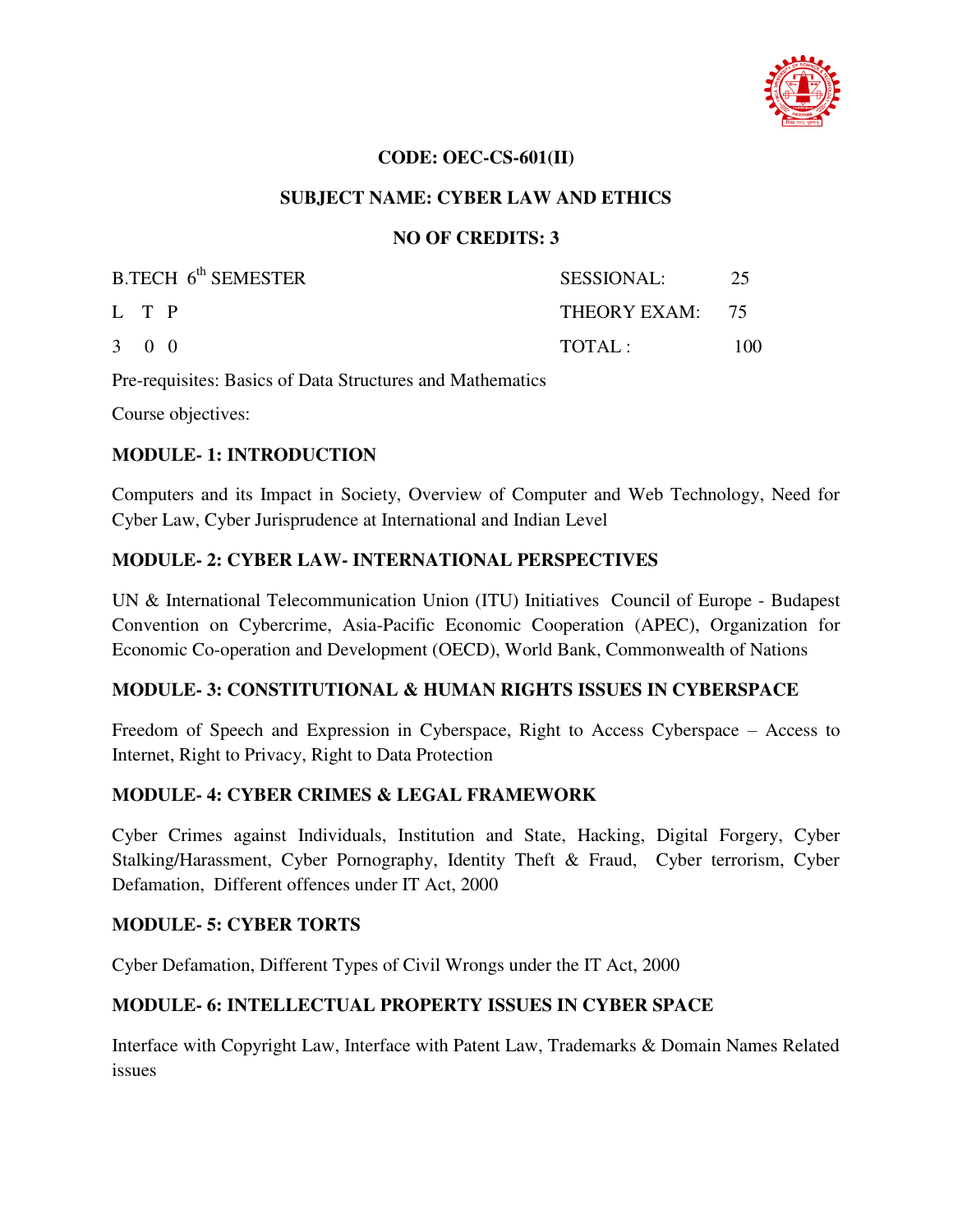

# **MODULE- 7: E-COMMERCE CONCEPT**

E-commerce-Salient Features, Online approaches like B2B, B2C & C2C Online contracts, Click Wrap Contracts, Applicability of Indian Contract Act, 1872

## **MODULE- 8: DISPUTE RESOLUTION IN CYBERSPACE**

Concept of Jurisdiction, Indian Context of Jurisdiction and IT Act, 2000, International Law and Jurisdictional Issues in Cyberspace, Dispute Resolutions, Information warfare policy and ethical Issues.

#### **References:**

- **Chris Reed & John Angel, Computer Law, OUP, New York, (2007).**
- **Justice Yatindra Singh, Cyber Laws, Universal Law Publishing Co, New Delhi, (2012)**
- **Verma S, K, Mittal Raman, Legal Dimensions of Cyber Space, Indian Law Institute, New Delhi, (2004)**
- **Jonthan Rosenoer, Cyber Law, Springer, New York, (1997).**
- **Sudhir Naib, The Information Technology Act, 2005: A Handbook, OUP, New York, (2011)**
- **S. R. Bhansali, Information Technology Act, 2000, University Book House Pvt. Ltd., Jaipur (2003).**
- **Vasu Deva, Cyber Crimes and Law Enforcement, Commonwealth Publishers, New Delhi, (2003).**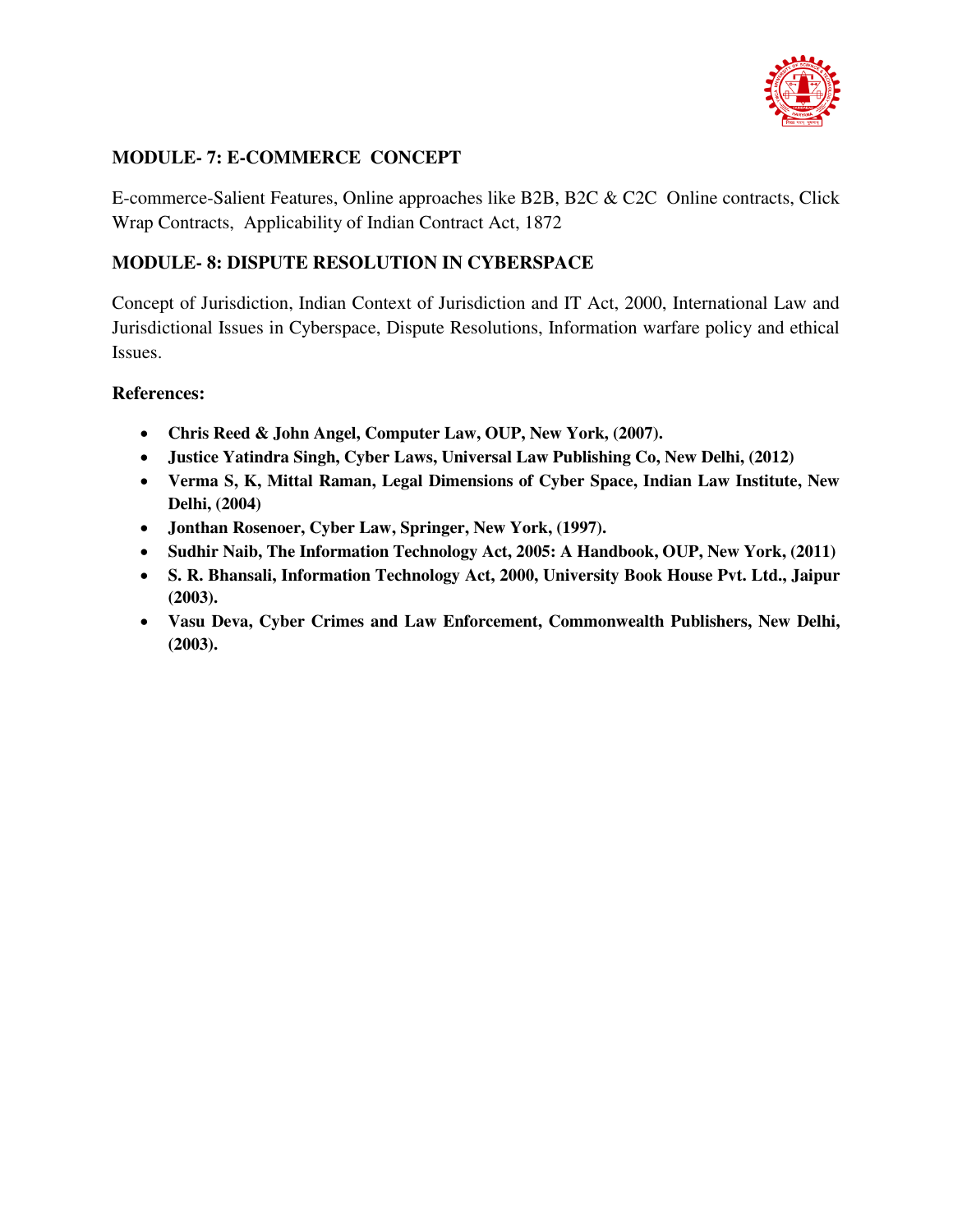

## **CODE: OEC-CS-601(III)**

## **SUBJECT NAME: DATA ANALYTICS USING PYTHON**

## **NO OF CREDITS: 3**

| $B.TECH$ 6 <sup>th</sup> SEMESTER | SESSIONAL:      | 25  |
|-----------------------------------|-----------------|-----|
| L T P                             | THEORY EXAM: 75 |     |
| 3 0 0                             | TOTAI:          | 100 |

Pre-requisites: Basics of Data Structures and Mathematics

Course objectives: The student will learn how to apply

- 1. Fundamentals and Data structures of pythons programming language.
- 2. Object oriented concepts in python programming language.
- 3. Retrieving, processing, storing and visualization of data using python .

# **MODULE-1: INTRODUCTION TO PYTHON**

Brief history of python, Data types - Built-in, Sequence, Sets, Strings, Literals, constants, keywords, variables, naming convention. Operators  $-$  Types, Precedence & Associativity, Input, Output, file handling, Control Statements.

#### **MODULE-2: FUNCTIONS AND DATA STRUCTURES IN PYTHON**

Functions **–** basics of functions, functions as objects, recursive functions, List –methods to process lists, Shallow & Deep copy, Nested lists, lists as matrices, lists as stacks, Queues, - Deques, Tuples - basic operations on tuples, nested tuples, Dictionaries – operations on dictionary, ordered dictionary, iteration on dictionary, conversion of lists & strings into dictionary, Sets & frozen sets, looping techniques on lists & dictionaries, Lamda, filter, reduce, map, list comprehension, iterators and generators.

# **MODULE-3: OBJECTS IN PYTHON**

Class and instance attributes, inheritance, multiple inheritance, methos resolution order, magic methods and operator overloading, meta classes, abstract and inner classes, exception handling, modular programs and packeges.

#### **MODULE-4: NUMERICAL ANALYSIS IN PYTHON**

Introduction to NumPy, NumPy array object, Creating a multidimensional array, NumPy numerical types - Data type objects, Character codes, dtype constructors. dtype attributes. Onedimensional slicing and indexing. Manipulating array shapes -- Stacking arrays, Splitting NumPy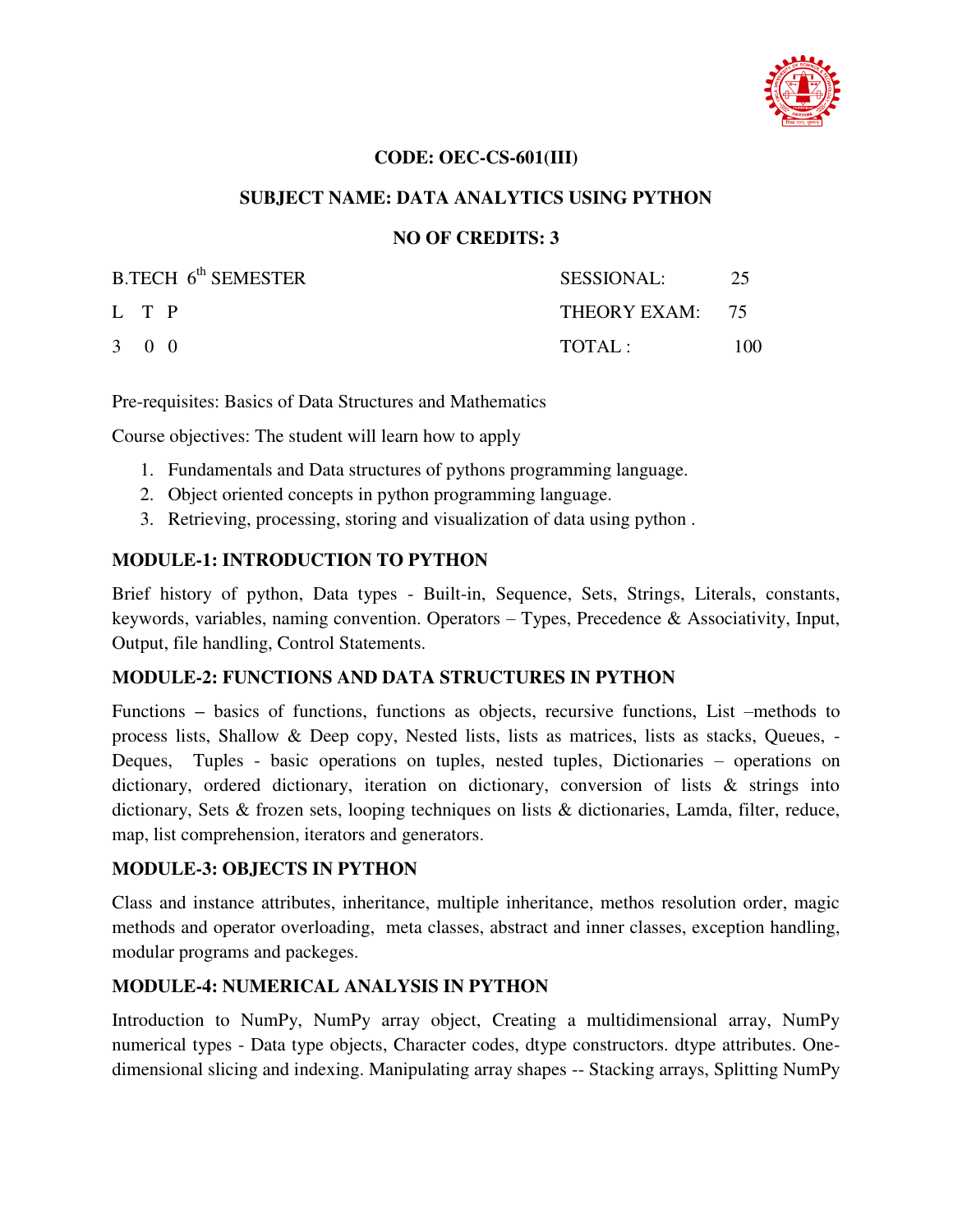

arrays, NumPy array attributes, Converting arrays, Creating array views and copies. Indexing with a list of locations. Indexing NumPy arrays with Booleans. Broadcasting NumPy arrays.

# **MODULE-5: DATA MANIPULATION AND VISUALIZATION IN PYTHON**

Data frames in panda, Creating dataframes from .csv and excel files, Lists of tuples, Dataframes aggregation and concatenation, plotting data using matplotlib & panda

# **Course Outcomes:**

After completion of course, students would be able to:

- 1. Write programs efficiently in python
- 2. Effectively use numerical analysis libraries of python
- 3. Carry out basic data science operations like retrieving, processing and visualizing using python.

- **1. Wesley J Chun, Core Python Programming, Prentice Hall, Second Edition, 2006**
- **2. Ivan Idris, Python Data Analysis, Packt Publishing,UK, 2014 (freely available online)**
- **3. Wes McKinney, Python for Data Analysis, O'Reilly 2013**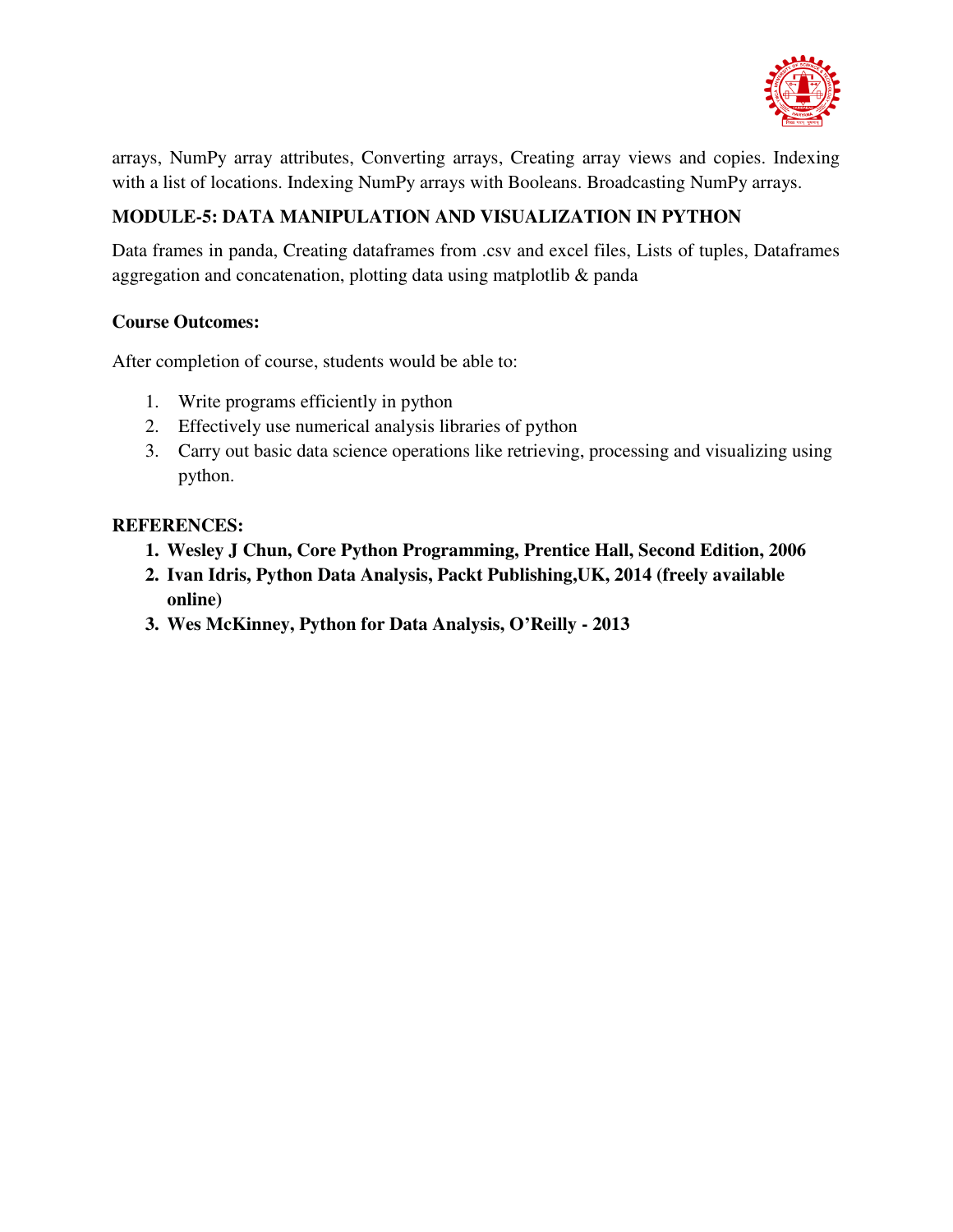

# **CODE: OEC-CS-601(IV) SUBJECT NAME: ELECTRONIC DEVICES NO OF CREDITS: 3**

| B.TECH 6 <sup>th</sup> SEMESTER |                     | SESSIONAL:      | 25  |
|---------------------------------|---------------------|-----------------|-----|
|                                 | L T P               | THEORY EXAM: 75 |     |
|                                 | $3 \quad 0 \quad 0$ | $\text{TOTAL}:$ | 100 |

Pre-requisites: Computer Organization & Architecture, Digital Electronics

Course objectives:

- 1. To give exposure to students about Semiconductor Physics.
- 2. To give the exposure about characteristics of Semiconductor devices
- 3. To introduce the working of difficult Semiconductor Electronic devices.
- 4. To introduce the concept of fabrication terminologies semiconductor electronic devices.

# **MODULE-1: INTRODUCTION TO SEMICONDUCTOR PHYSICS**

Review of Quantum Mechanics, Electrons in periodic Lattices, E-k diagrams. Energy bands in intrinsic and extrinsic silicon;

# **MODULE-2: CARRIER TRANSPORT**

Diffusion current, drift current, mobility and resistivity; sheet resistance, design of resistors Generation and recombination of carriers; Poisson and continuity equation P-N junction characteristics, I-Vcharacteristics, and small signal switching models; Avalanche breakdown, Zener diode, Schottky diode

# **MODULE-3: BIPOLAR JUNCTION TRANSISTOR**

I-V characteristics, Ebers-Moll Model,MOS capacitor, C-V characteristics, MOSFET, I-V characteristics, and small signal models of MOS transistor, LED, photodiode and solar cell;

# **MODULE-4: INTEGRATED CIRCUIT FABRICATION PROCESS**

Oxidation, diffusion, ion implantation, photolithography, etching, chemical vapor deposition, sputtering, twin-tub CMOS process.

## **Course Outcomes:**

At the end of this course students will demonstrate the ability to

1. Understand the principles of semiconductor Physics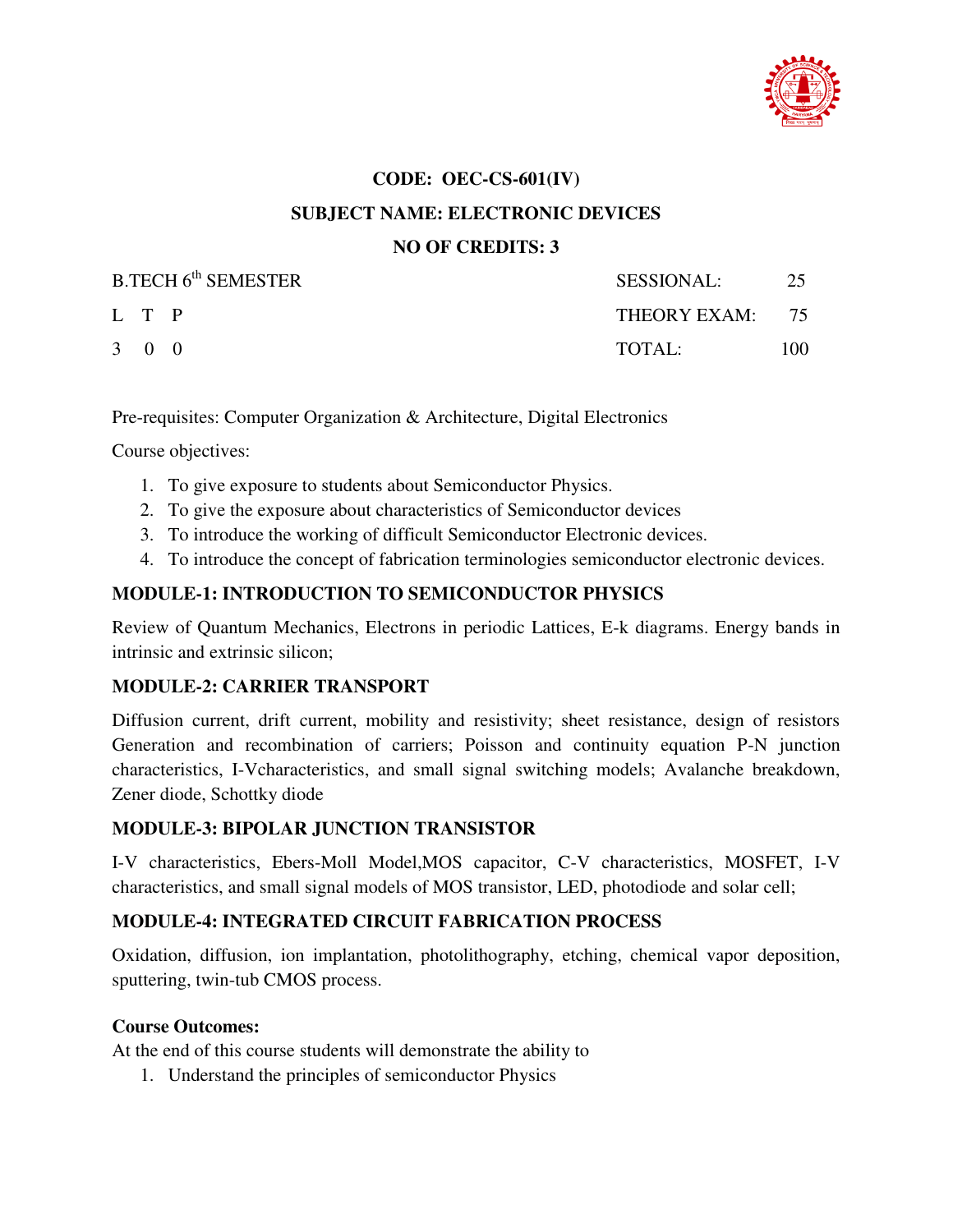

- 2. Understand and utilize the mathematical models of Semiconductor junctions and 1. MOS transistors for circuits and systems.
- 3. Understand various Semiconductor, fabrication process.
- 4. Understand the design & characteristics of Semiconductor devices.

- **1. G. Streetman, and S. K. Banerjee, "***Solid State Electronic Devices***," 7th edition, Pearson,2014.**
- **2. D. Neamen , D. Biswas "***Semiconductor Physics and Devices***," McGraw-Hill Education**
- **3. S. M. Sze and K. N. Kwok, "***Physics of Semiconductor Devices***," 3rd edition, John Wiley & Sons, 2006.**
- **4. C.T. Sah, "***Fundamentals of Solid State Electronics***," World Scientific Publishing Co. Inc, 1991.**
- **5. Y. Tsividis and M. Colin, "***Operation and Modeling of the MOS Transistor***," Oxford Univ.Press, 2011.**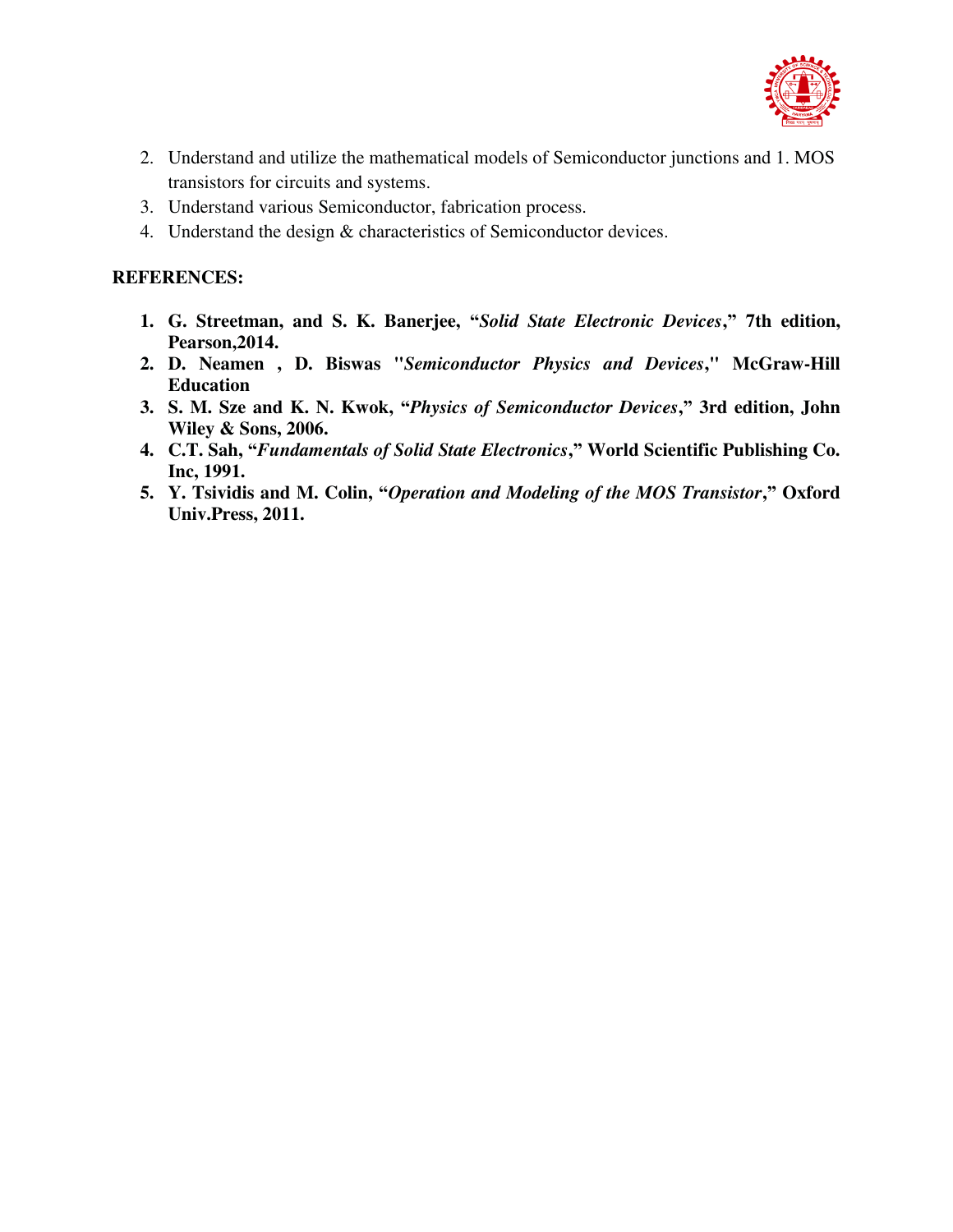

# **CODE: OEC-CS-601(V) SUBJECT NAME: DIGITAL SYSTEM DESIGN NO OF CREDITS: 3**

| <b>B.TECH 6th SEMESTER</b> |                     | SESSIONAL:      |     |
|----------------------------|---------------------|-----------------|-----|
|                            | L T P               | THEORY EXAM: 75 |     |
|                            | $3 \quad 0 \quad 0$ | $\text{TOTAI}:$ | 100 |

#### Pre-requisites:

Course objectives:

- 1. To study the concept of combinational logic circuits
- 2. To make the student aware about modular combinational circuits with MUX/DEMUX, Decoder, Encoder
- 3. T o understand the synchronous sequential logic circuits
- 4. To study Logic families and semiconductor memories.
- 5. To study VLSI design flow.

#### **MODULE-1: 1 LOGIC SIMPLIFICATION AND COMBINATIONAL LOGIC DESIGN**

Review of Boolean Algebra and De Morgan's Theorem, SOP & POS forms, Canonical forms, Karnaugh maps up to 6 variables, Binary codes, Code Conversion.

#### **MODULE-2: COMBINATIONAL CIRCUITS**

Comparators, Multiplexers, Encoder, Decoder, Driver & Multiplexed Display, Half and Full Adders, Subtractors, Serial and Parallel Adders, BCD Adder, Barrel shifter and ALU

#### **MODULE-3: SEQUENTIAL LOGIC DESIGN**

Building blocks like S-R, JK and Master-Slave JK FF, Edge triggered FF, Ripple and Synchronous counters, Shift registers, Finite state machines, Design of synchronous FSM, Algorithmic State Machines charts. Designing synchronous circuits like Pulse train generator, Pseudo Random Binary Sequence generator, Clock generation

# **MODULE-4: LOGIC FAMILIES AND SEMICONDUCTOR MEMORIES**

TTL NAND gate, Specifications, Noise margin, Propagation delay, fan-in, fan-out, Tristate TTL, ECL, CMOS families and their interfacing, Memory elements, Concept of Programmable logic devices like FPGA. Logic implementation using Programmable Devices.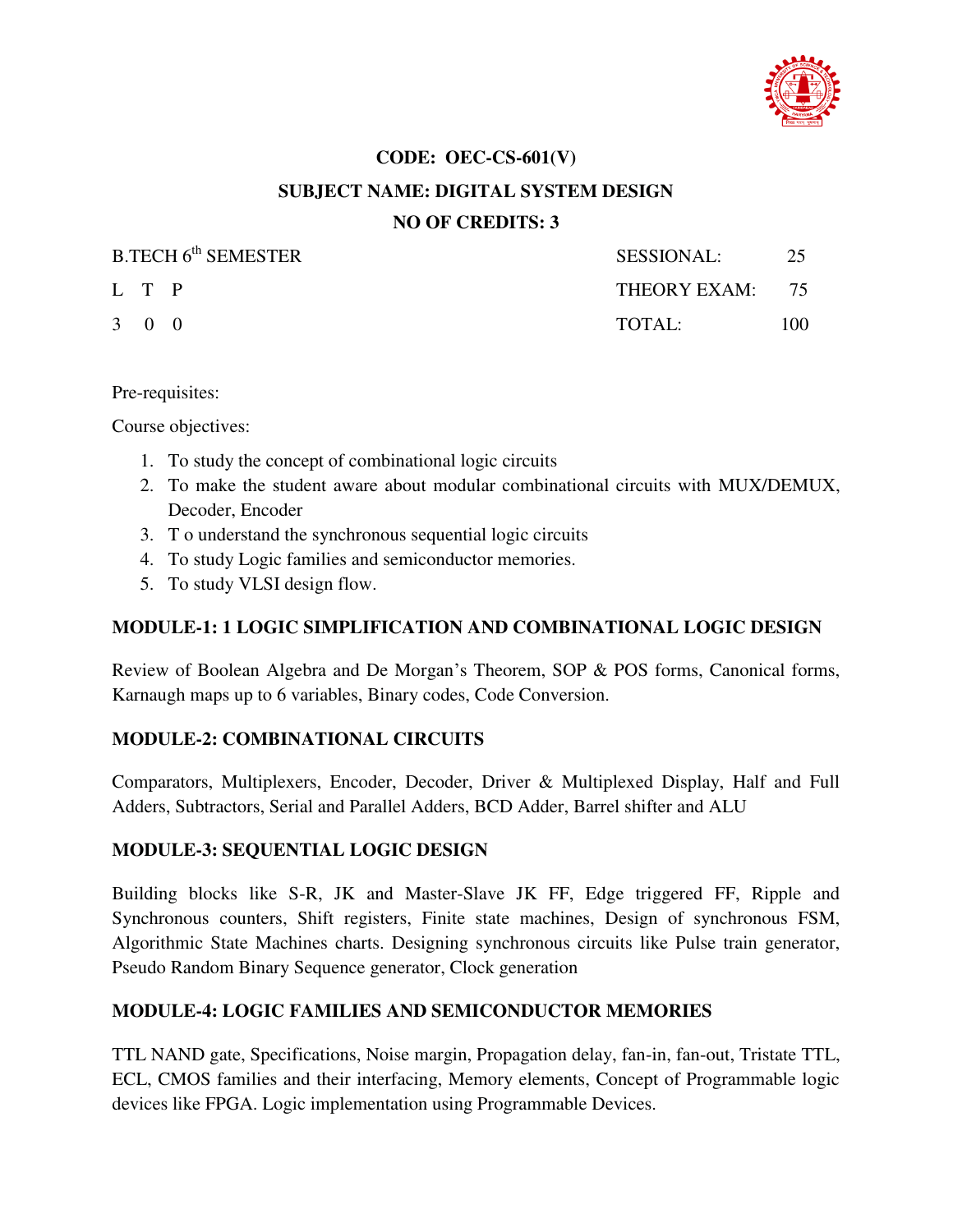

# **MODULE-5: VLSI DESIGN FLOW**

Design entry: Schematic, FSM & HDL, different modeling styles in VHDL, Data types and objects, Dataflow, Behavioral and Structural Modeling, Synthesis and Simulation VHDL constructs and codes for combinational and sequential circuits.

## **Course Outcomes:**

At the end of this course students will demonstrate the ability to

- 1. Design and analyze combinational logic circuits
- 2. Design & analyze modular combinational circuits with MUX/DEMUX, Decoder, Encoder
- 3. Design & analyze synchronous sequential logic circuits
- 4. Use HDL & appropriate EDA tools for digital logic design and simulation

- **1. R.P. Jain, "***Modern digital Electronics***", Tata McGraw Hill, 4th edition, 2009. Douglas Perry, "***VHDL***", Tata McGraw Hill, 4th edition, 2002.**
- **2. W.H. Gothmann, "***Digital Electronics- An introduction to Theory and Practice***", PHI, 2 nd edition ,2006.**
- **3. D.V. Hall, "***Digital Circuits and Systems***", Tata McGraw Hill, 1989**
- **4. Charles Roth, "***Digital System Design using VHDL***", Tata McGraw Hill 2nd edition 2012.**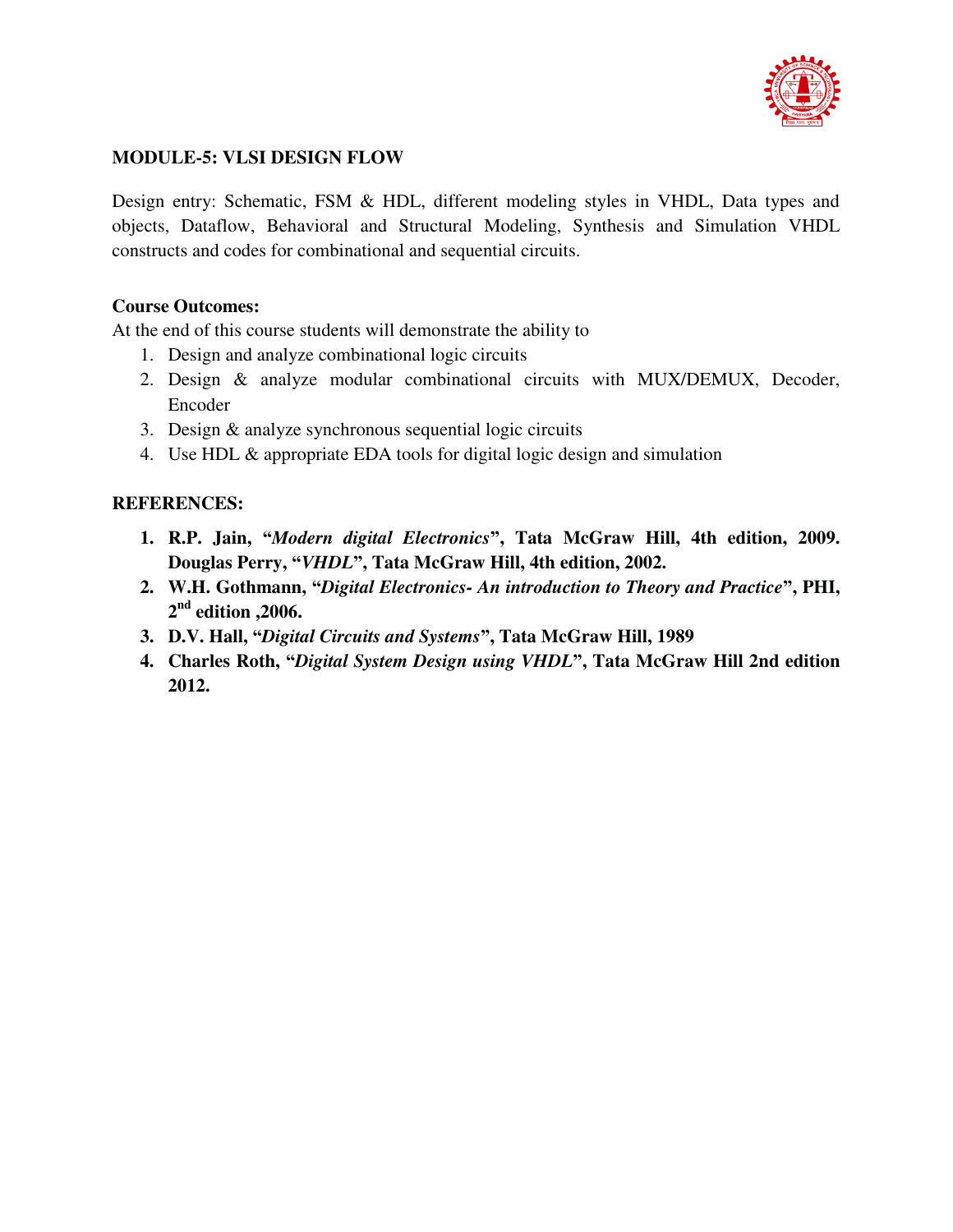

## **CODE: OEC-CS-602(I)**

## **SUBJECT NAME: HUMAN RESOURCE MANAGEMENT**

## **NO OF CREDITS: 3**

| B.TECH 6 <sup>th</sup> SEMESTER |                     | SESSIONAL:      | 25  |
|---------------------------------|---------------------|-----------------|-----|
|                                 | L T P               | THEORY EXAM: 75 |     |
|                                 | $3 \quad 0 \quad 0$ | TOTAL:          | 100 |

Course objectives:

The primary concern of this course is to sensitize students to the various facts of managing people and to create an understanding of the various policies and practices of human resource management.

#### **MODULE-1:**

Human Resource Management: concept, evolution and scope; Strategic objectives of HR management; Roles, responsibilities and competencies of HR manager; Challenges to HR professionals; Human Resource Planning & Forecasting: significance and process; Human Resource Information System.

#### **MODULE-2:**

HR Sourcing and Recruitment; Selection: process, Placement; Induction and Socialization.

Job Analysis: job Description and job Specification; Job Design: approaches and methods; Job Evaluation-concept & methods; Performance Management System: appraisal and counselling.

#### **MODULE-3:**

Training: training process, training need analysis (TNA); training methods and techniques; Designing Training programs; Training evaluation; Career planning and Development; Potential Appraisal and Succession planning; Employee Compensation: basic concepts & determinants; New trends in compensation management.

#### **MODULE-4:**

Industrial Relations and Grievance Handling; Employee welfare; Dispute Resolution; International Human Resource Management; Contemporary Issues in HRM: knowledge Management, HR Audit &Accounting, HR in virtual organizations, ethics &corporate social responsibility.

#### **Course Outcomes:**

1. The course will help to understand the basics of HRM with roles and responsibilities of a HR manager.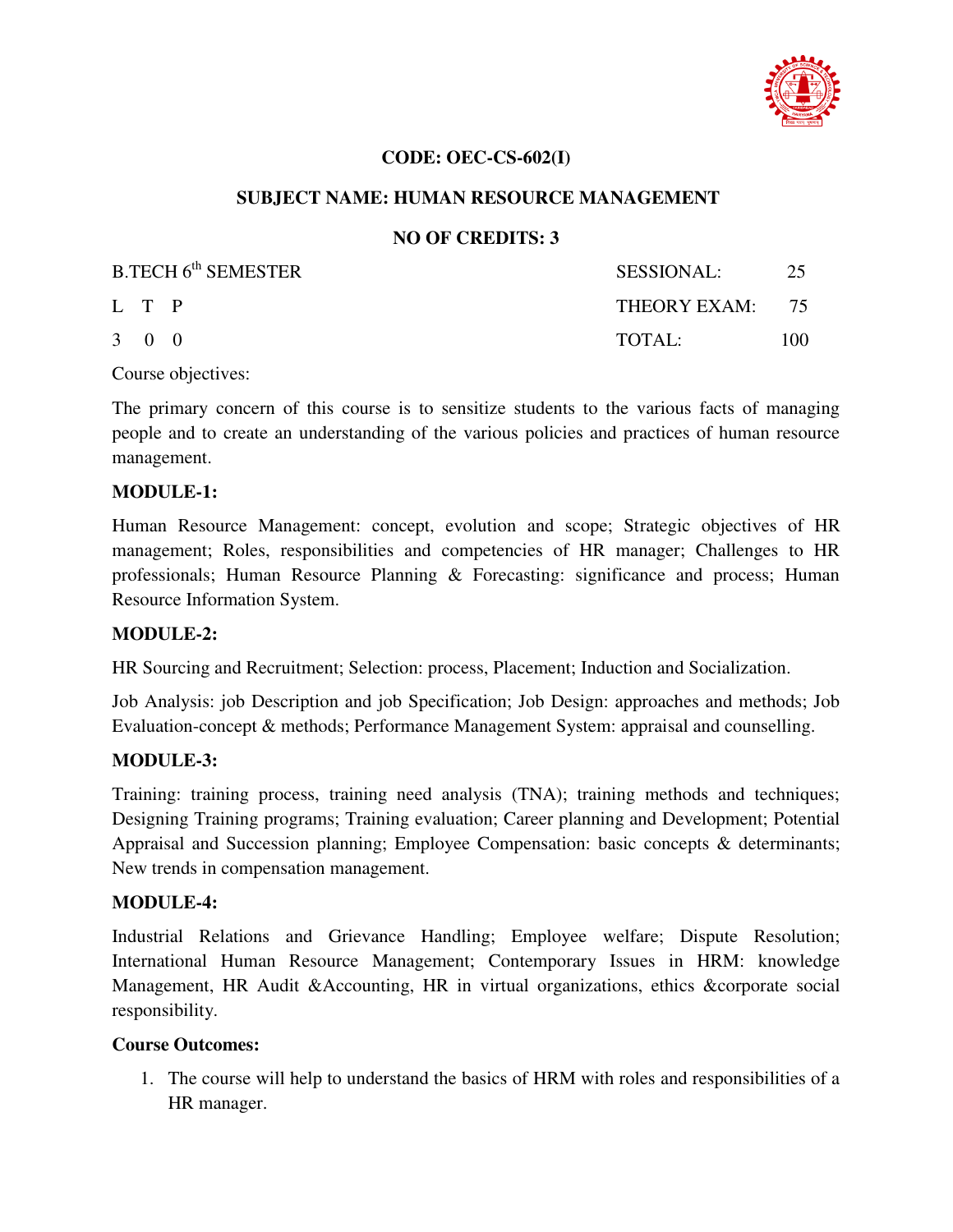

- 2. This course enables the students to meet HR challenges in present scenario
- 3. It will facilitate them in employing, maintaining and promoting a motivated force in an organization.
- 4. Students will be aware about contemporary issues of human resource management.

- **1. K. Aswathapa Human resource Management: Text and cases, 6th edition, Tata McGraw Hill, New Delhi.**
- **2. Uday Kumar Haldar&JuthikaSarkarHuman resource Management New Delhi, Oxford University Press.**
- **3. De Cenvo, Da & Robbins S.P. Fundamentals of Human Resource Management, 9th edition, New York, John Wiley & Sons.**
- **4. Gary Dessler, Human Resource Management, 11th edition New Delhi: Pearson Prentice Hall.**
- **5. TanujaAgarwala, Strategic Human resource Management, Oxford University Press**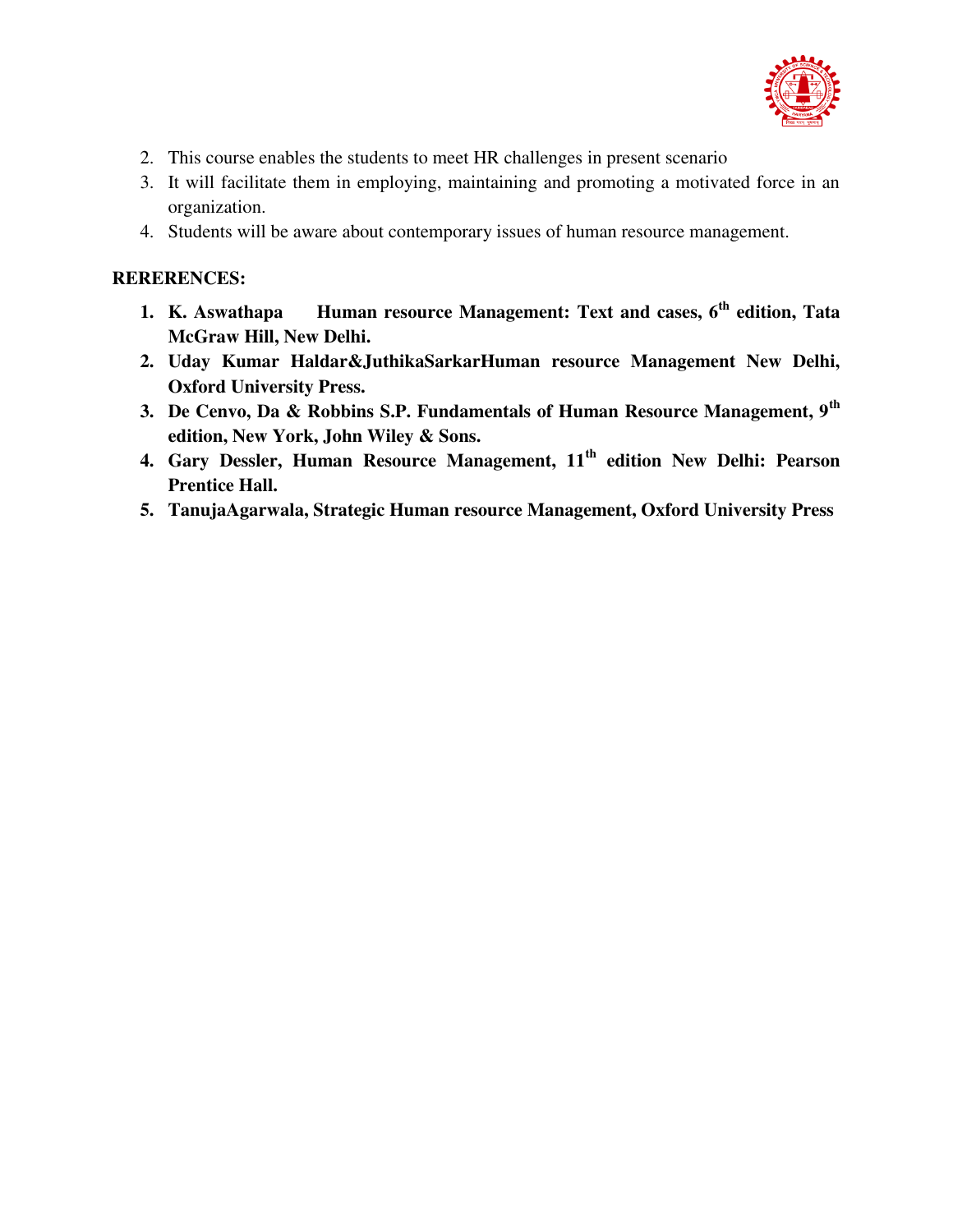

#### **CODE: OEC-CS-602(II)**

#### **SUBJECT NAME: ICT FOR DEVELOPMENT**

#### **NO. OF CREDITS**

| B.TECH 6 <sup>th</sup> SEMESTER | <b>SESSIONAL:</b> | 25  |
|---------------------------------|-------------------|-----|
| L T P                           | THEORY EXAM: 75   |     |
| $3 \quad 0 \quad 0$             | TOTAI:            | 100 |

Course objectives:

With rising use of Information and Communication technologies available, there is a high potential for these technologies to address sustainability issues. The students must be equipped with the knowledge about their applications in the development field so as to enable them to provide ICT solutions to the target communities. The students will gain knowledge and skills on how ICTs can be best used to overcome sustainability challenges. In order to succeed in the practice of sustainable development, professionals must be trained in a basic set of competencies that integrate cross-disciplinary knowledge for practical problem solving with the use of information and communication technologies.

#### **MODULE-1: INTRODUCTION**

Introduction to ICTs for sustainable Development Introduction to Information and Communication Technology (ICT); Role of ICTs in Sustainable Development; Current Status of ICTs in Sustainable Development- Global and India Scenario. Potential of ICTs in various fields, impact of information Technologies on GDP growth

#### **MODULE-2: BUILDING KNOWLEDGE SOCIETIES**

The concept of Knowledge Society; identifying stakeholders and target communities; Understanding information needs, Traditional vs. contemporary knowledge systems, information processing and retrieval; Understanding means of communication in different areas, developing an effective communication strategy Case: Warna Unwired

#### **MODULE-3: INFORMATION AND COMMUNICATION TECHNOLOGIES**

The hardware and software, the physical infrastructure, satellite, wireless solutions, telecommunication technologies, mobiles, fixed line, internet and world wide web, community radio, technology-user interface, design of relevant ICT products and services.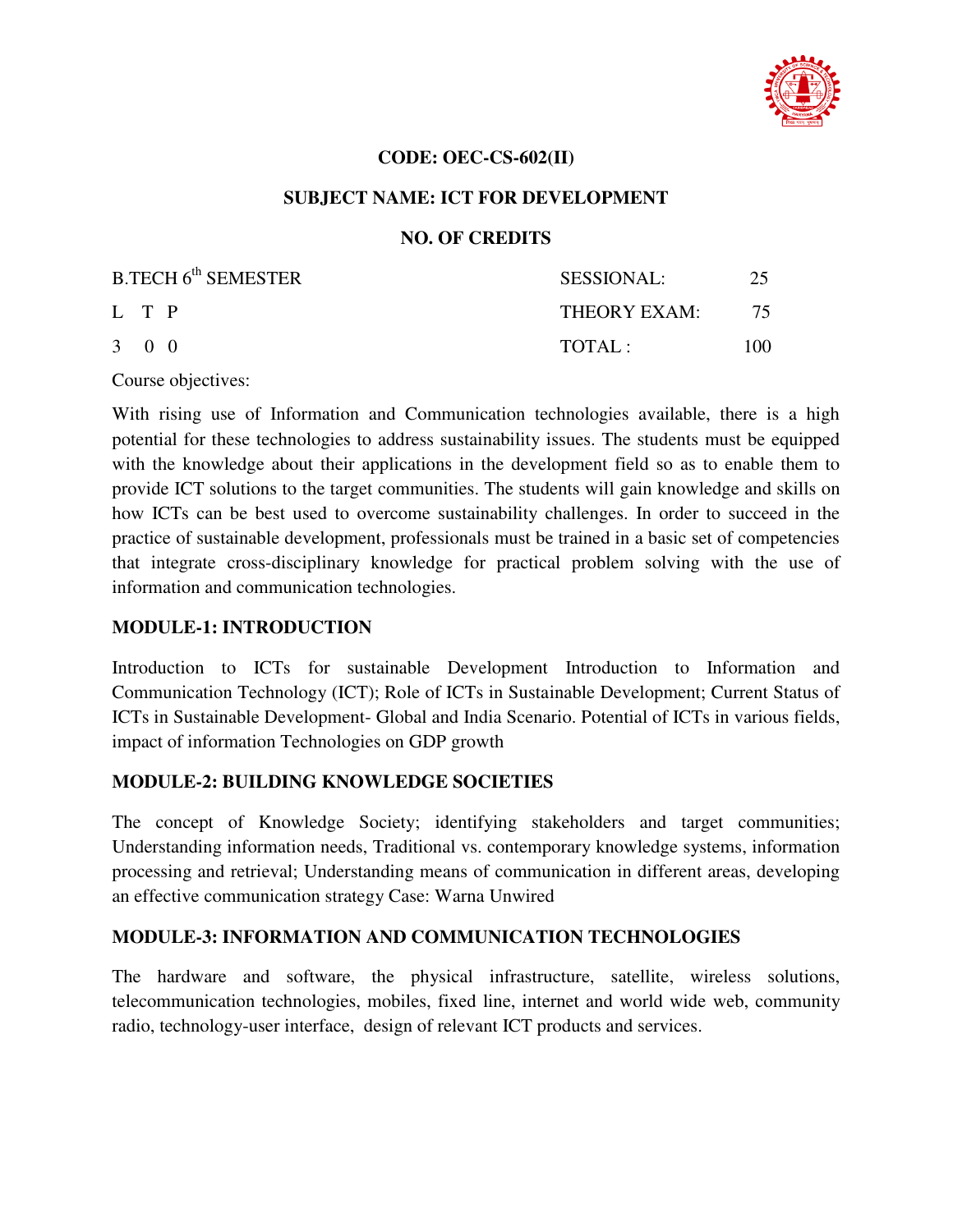

# **MODULE-4: ICT APPLICATIONS**

Applications of ICT in education, Health (telehealth, telemedicine and health informatics), Gender Equality, Agriculture (e Governance, telecentres, Mobiles for development, climate change and disaster management, ICT Networks for water management (This module will be dealt with the help of country case studies in all the sectors and inputs from ICT4D practitioners Case Studies: eCME, Apollo Telemedicine Network Foundation, Bhoomi, eSewa, Gyandoot, eAgriculture. M-PESA, CYCLETEL)

# **MODULE-5: ICT FOR DEVELOPMENT IN INDIA**

Policy and Institutional Framework in India, e governance, ICT Models in health, education, agriculture, finance, gender equality, Mobiles for Development Experience sharing by ICT for Development practitioners Case Studies: Reuters Market Light, Iffco Kisaan Sanchar Ltd.

# **MODULE-6: ICT4D IMPLEMENTATION**

Developing an ICT4D Project, Critical Success factors for technology diffusion and use, Constraints in adoption, The role of national policies, Institutional Policy framework, Multistakeholder partnerships, Role of Private Sector Case Studies: echaupal , Lifelines India.

### **Course Outcomes:**

After completion of the course:

- 1. Students will be familiarized with main theories and conceptual frameworks in the field of ICT for development
- 2. Students will learn potential of both information and communication technologies in different areas such as health, education, agriculture, finance, gender equality and climate change.
- 3. Students will be able to understand the existing innovative business models and other applications in the above mentioned areas with reference to India and other developing countries
- 4. Students will be able to compare and contrast various business models (public, private sector, PPP, civil society) with respect to technology, infrastructure, capacity building, human resource etc.
- 5. Students will be able to learn how ICT models can be successfully implemented at the field and understand critical success factors and constraints in adoption.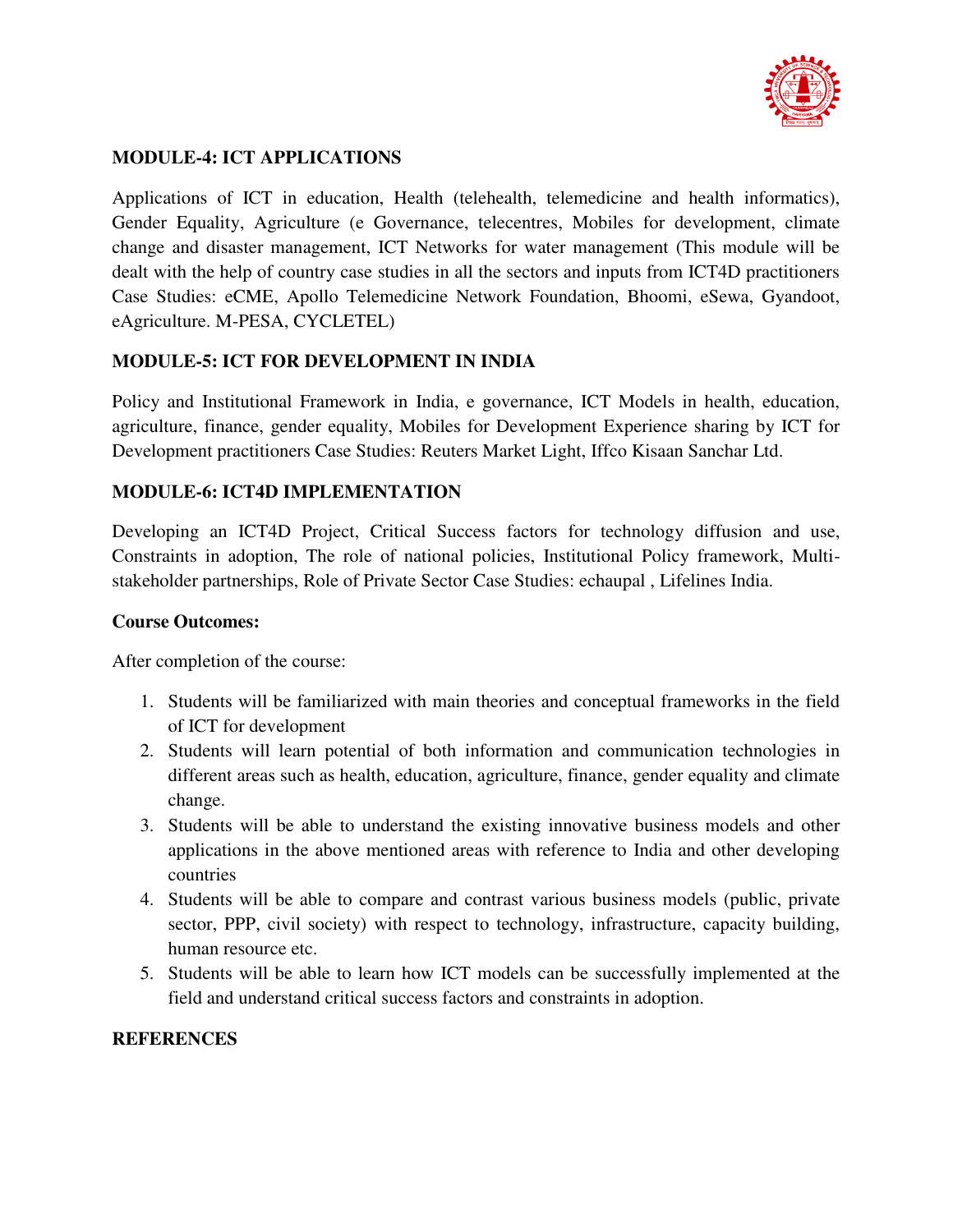

### **CODE: OEC-CS-602(III)**

### **SUBJECT NAME: INTELLECTUAL PROPERTY RIGHTS**

### **NO OF CREDITS: 3**

| B.TECH 6 <sup>th</sup> SEMESTER | <b>SESSIONAL:</b> | 25   |
|---------------------------------|-------------------|------|
| L T P                           | THEORY EXAM: 75   |      |
| 3 0 0                           | TOTAI:            | 100. |

Course Objectives:

- 1. To make the student aware about Intellectual Property and why it is important
- 2. To study the concept of Patents, history of patent and its categorization.
- 3. To learn the procedure of obtaining Patents.
- 4. To make the student learn Assignment and Revocation of Patent
- 5. To study the concept of infringement and its defence.

### **MODULE-1: INTRODUCTION TO INTELLECTUAL PROPERTY**

Concept of Intellectual Property, Kinds of Intellectual Property, Economic Importance of Intellectual Property, Indian Theory on Private Property: Constitutional Aspects of Property, Constitutional Protection of Property and Intellectual Property, Economic Development and Intellectual Property Rights Protection

#### **MODULE-2: INTRODUCTION TO PATENTS**

Overview, Historical Development, Concepts: Novelty, Utility, Patentable Subject-matter: Patent Act, 1970- Amendments of 1999, 2000, 2002 and 2005, Pharmaceutical Products and Process and Patent , Protection, Software Patents, Business Method, Protection of Plant Varieties and Farmers' Rights Act, 2001, Patenting of Micro-organism

#### **MODULE-3: PROCEDURE OF OBTAINING OF PATENTS**

Concepts of a Patent Application,, Specification: Provisional, Complete, Disclosure Aspects, Claims: Principal, Dependant, Omnibus, Examination of Application, Opposition of Application, Sealing of Patents

# **MODULE-4: WORKING OF PATENTS – COMPULSORY LICENSE**

Commercialization of Inventions: License- Terms of License Agreement, Assignments of Patents, Revocation of Patents

# **MODULE-5: INFRINGEMENT**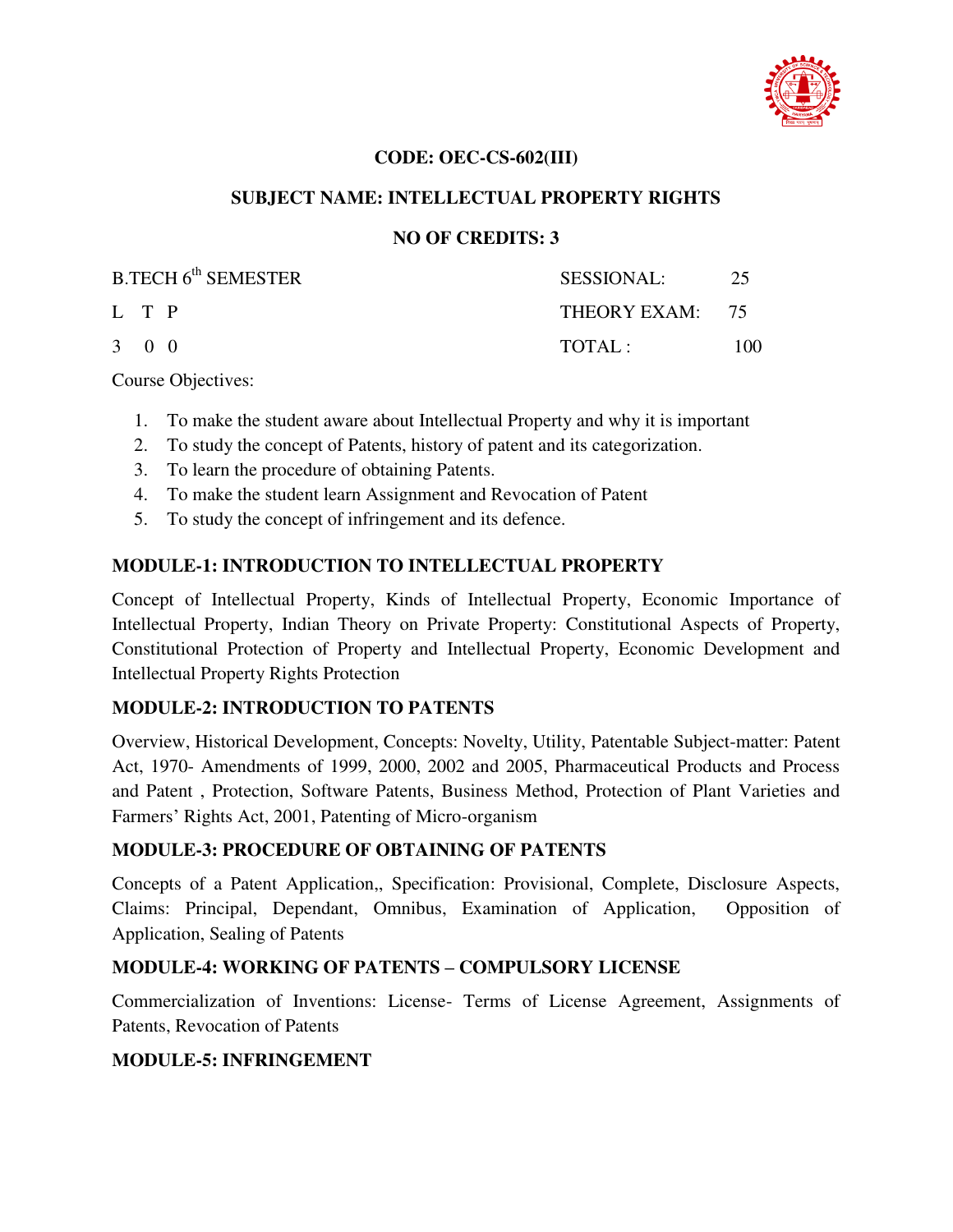

What is Infringement?, How is Infringement determined? Who is an Infringer?, Direct, Contributory and Induced, Defences of Infringement: Research Exemption, Invalidity, Misuse, Failure to mark, Laches and Estoppel and first sale doctrine

# **Course Outcomes:**

After completion of the course student will be able to:

- 1. Understand the concept of Intellectual Property and its importance.
- 2. Understand Patents, categorization and procedure for obtaining patents.
- 3. Understand the commercialization of invention
- 4. Understand the concept of infringement and its defence.

- **1. W.R. Cornish, Intellectual Property, Sweet & Maxwell, London (2000)**
- **2. P. Narayana, Patent Law, Wadhwa Publication**
- **3. Merges, Patent Law and Policy: Cases and Materials, 1996**
- **4. Brian C. Reid, A Practical Guide to Patent Law, 2nd Edition, 1993**
- **5. Brinkhof (Edited), Patent Cases, Wolters Kluwer.**
- **6. Prof. Willem Hoyng & Frank Eijsvogels, Global Patent Litigation, Strategy and Practice, Wolters Kluwer.**
- **7. Gregory Stobbs, Software Patents Worldwide, Wolters Kluwer.**
- **8. Feroz Ali Khader, The Law of Patents- With a special focus on Pharmaceuticals in India, Lexis Nexis Butterworths Wadhwa, Nagpur.**
- **9. Sookman, Computer Law, 1996**
- **10. N.S. Gopalakrishnan & T.G. Agitha, Principles of Intellectual Property (2009). Eastern Book Company, Lucknow**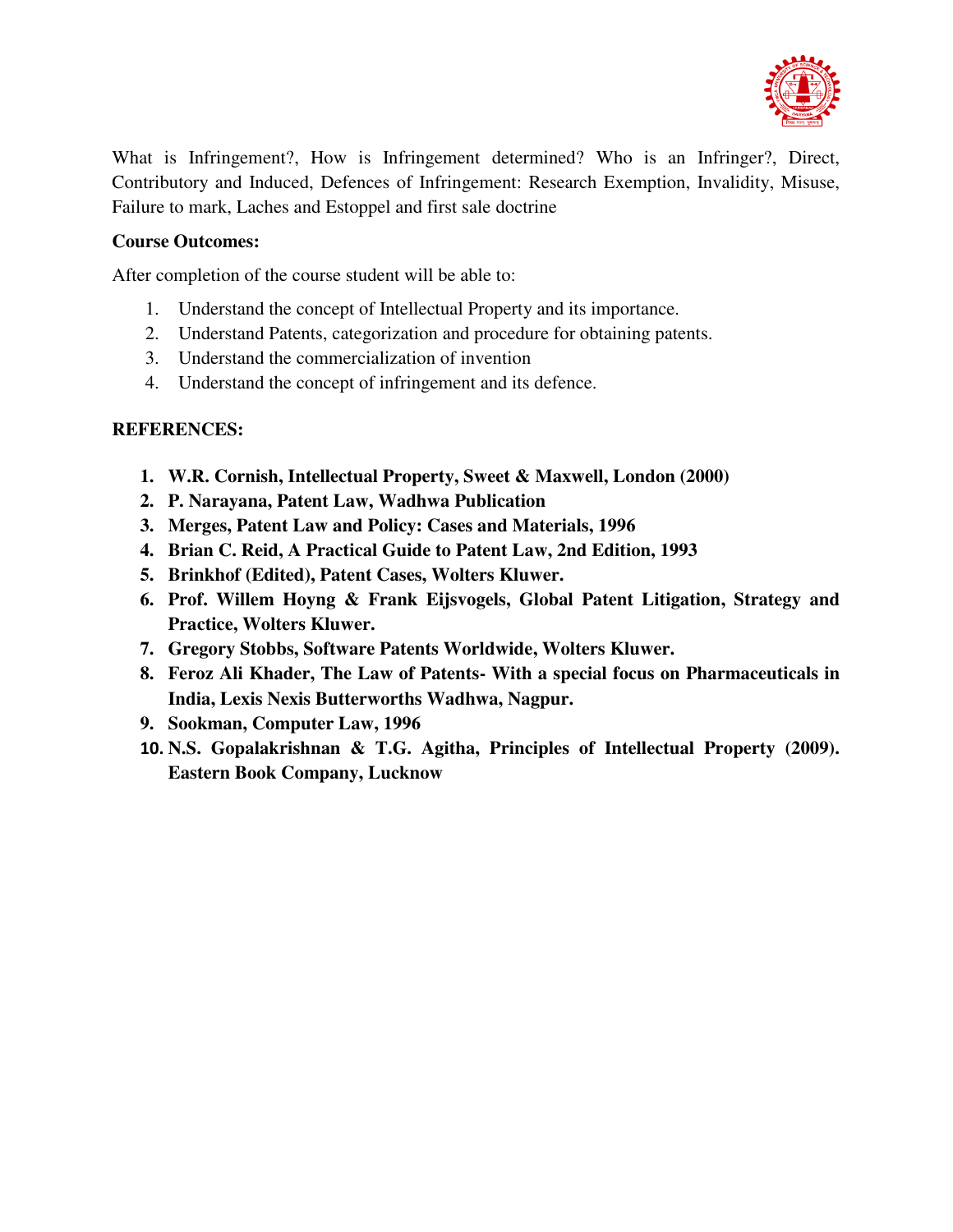

### **CODE: OEC-CS-602(IV)**

### **SUBJECT NAME: INTERNATIONAL BUSINESS ENVIRONMENT**

### **NO OF CREDITS: 3**

| B.TECH 6 <sup>th</sup> SEMESTER | SESSIONAL:      | 25  |
|---------------------------------|-----------------|-----|
| L T P                           | THEORY EXAM: 75 |     |
| $3 \quad 0 \quad 0$             | TOTAL:          | 100 |

Course Objectives:

To provide knowledge about International Business Environment. To provide the framework on basis of which business can be run smoothly.

#### **MODULE-1:**

International business environment; Concept of international business; domestic vs international business, stages of internationalization, tariff and non-tariff barriers,Risks involved in international business

#### **MODULE-2:**

Theories of international trade: Adam Smith, Ricardo and Ohlin & Heckler theory, Leontif paradox, PLC

#### **MODULE-3:**

International Monetary Systems: Historical background and structure. International Financial institutions; IMF, World Bank, Euro Currency.International financial markets and instruments.

#### **MODULE-4:**

Free trade zones.Bilateral and Multilateral Trade Laws – General Agreement on Trade and Tariffs, (GATT), World Trade Organization – IPR, TRIPS, TRIMS, GATS. Regional Economic Integrations: NAFTA, EU. Trade Blocks; ASEAN, SAAARC, BRICS

#### **Course Outcomes:**

- 1. The student will be aware of the international organizations in which India is a member or otherwise.
- 2. The students may take opportunity to take their business from domestic to international.
- 3. International organizations and their links to India will be understood by students in an easy manner.
- 4. The students will be aware business environment at international level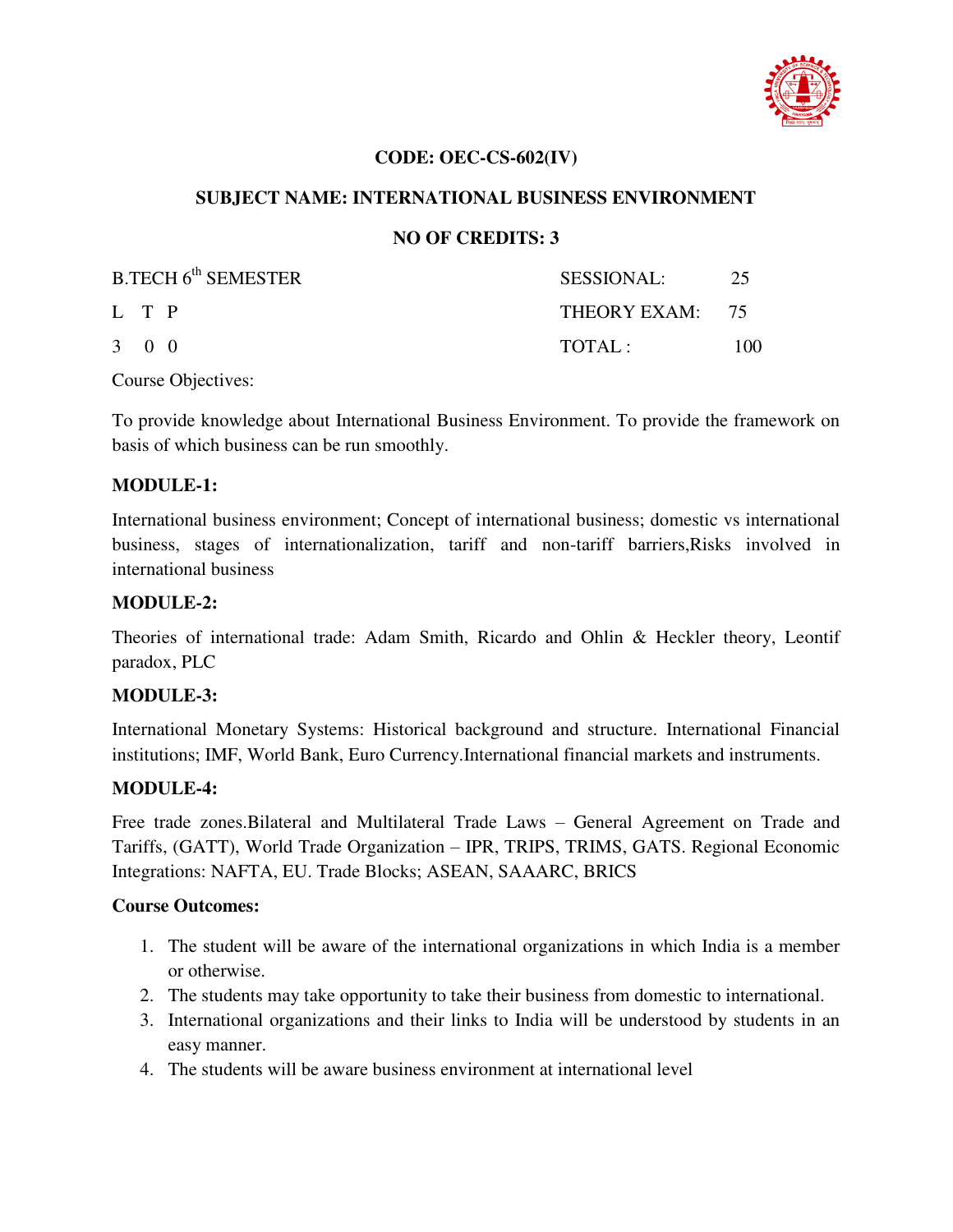

- **1. Lasserre, Philippe Global Strategic Management, Palgrave MacMillan.**
- **2. John D Daniels, Lee H Radebaugh Daniel P Sullivan ,Prashant Salwan. International Business Environments and Operations, Pearson Education**
- **3. Tamer Cavusgil, Gary Knight International Business: Strategy, Management and the New Realities, 1st Edition, Pearson Education.**
- **4. K Aswathappa, International Business, Tata Mcgraw Hill.**
- **5. Richard Hodgetts, Fred Luthans, Jonathan Doh. International Management: Culture, Strategy And Behaviour, Pearson Education.**
- **6. Deresky, International Management: Managing across borders and culture. Pearson Education.**
- **7. Nandi : "International Business Environment" McGraw Hill Education.**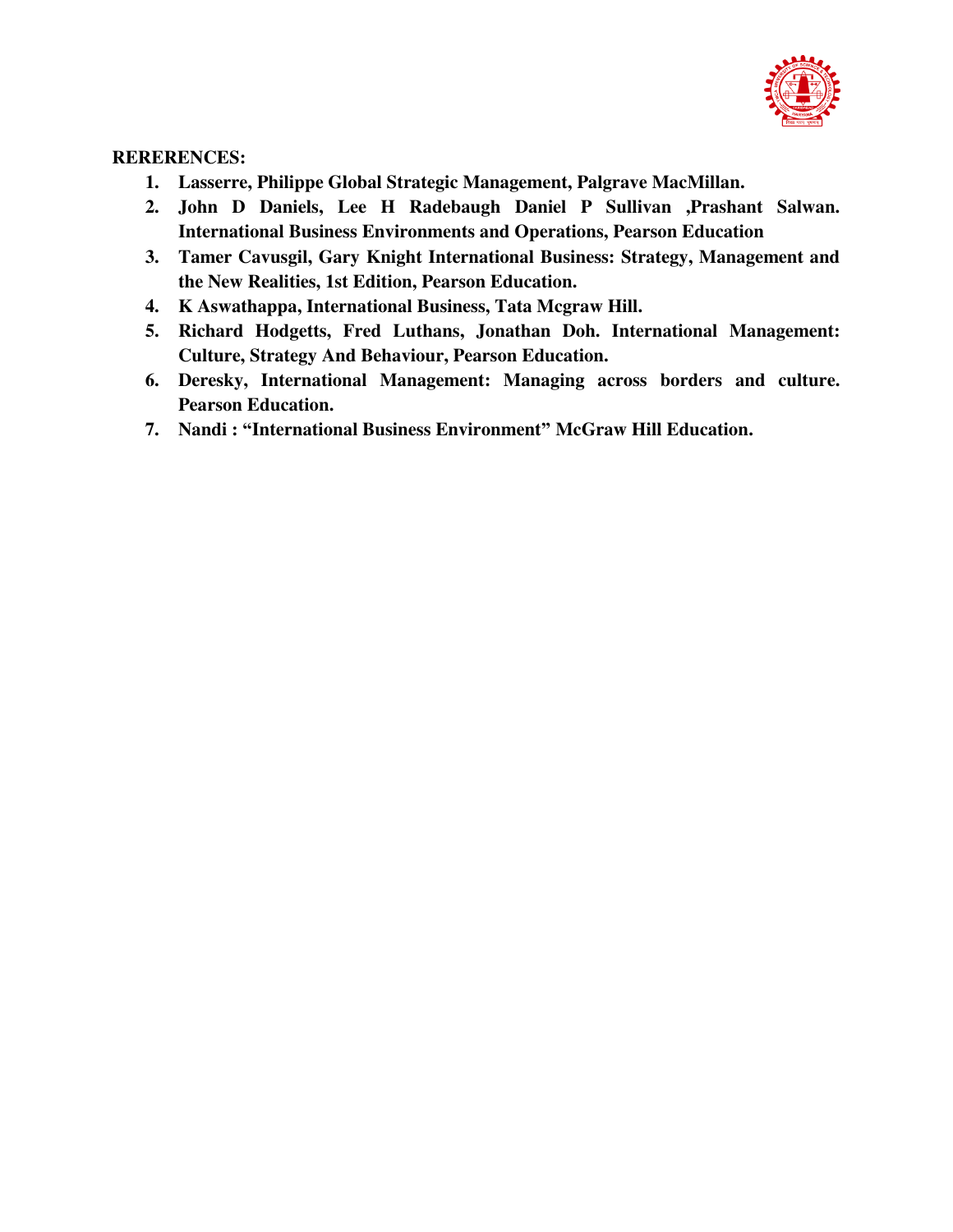

### **CODE: OEC-CS-602(V)**

### **SUBJECT NAME: OPERATIONS RESEARCH**

### **NO OF CREDITS: 3**

| B.TECH 6 <sup>th</sup> SEMESTER | SESSIONAL:      | 25  |
|---------------------------------|-----------------|-----|
| L T P                           | THEORY EXAM: 75 |     |
| 3 0 0                           | TOTAL:          | 100 |

Course Objectives:

- 1. To introduce the student with Different types of OR Models and Linear Programming Model
- 2. To introduce the students about Dual Sensitive Method and Sensitive Analysis.
- 3. To introduce the concept of Assignment Problem.
- 4. To introduce the students with Network Model
- 5. To introduce the concept of Dynamic Programming and Queuing Model.

#### **MODULE-1:**

The origin of OR, Phases of an O.R. study, Impact of OR, Formulation of Linear-programming model, Graphical solution. Converting the linear programming problem to standard form, Simplex method.

#### **MODULE-2:**

Big-M method, Two-phase method, Degeneracy, Alternate optima, unbounded and infeasible solution.

#### **MODULE-3:**

Definition of the dual problem, prima-dual relationship, Dual Simplex method, Post optimal and sensitivity analysis.

#### **MODULE-4:**

Assignment problem and its mathematical formulation, solution of assignment problem (Hyngarian method), Transportation problem and its mathematical formulation. Initial basic feasible solution of transportation problem by North-West corner rule. Lowest-Cost Entry method and Vogel's Approximation method, Optimal solution of transportation problem.

#### **MODULE-5:**

Network models, Minimal spanning tree algorithm, Shortest-route problem (Floyd's Algorithm and Dijkstras algorithm), Maximal flow problem, Introduction to CPM & PERT.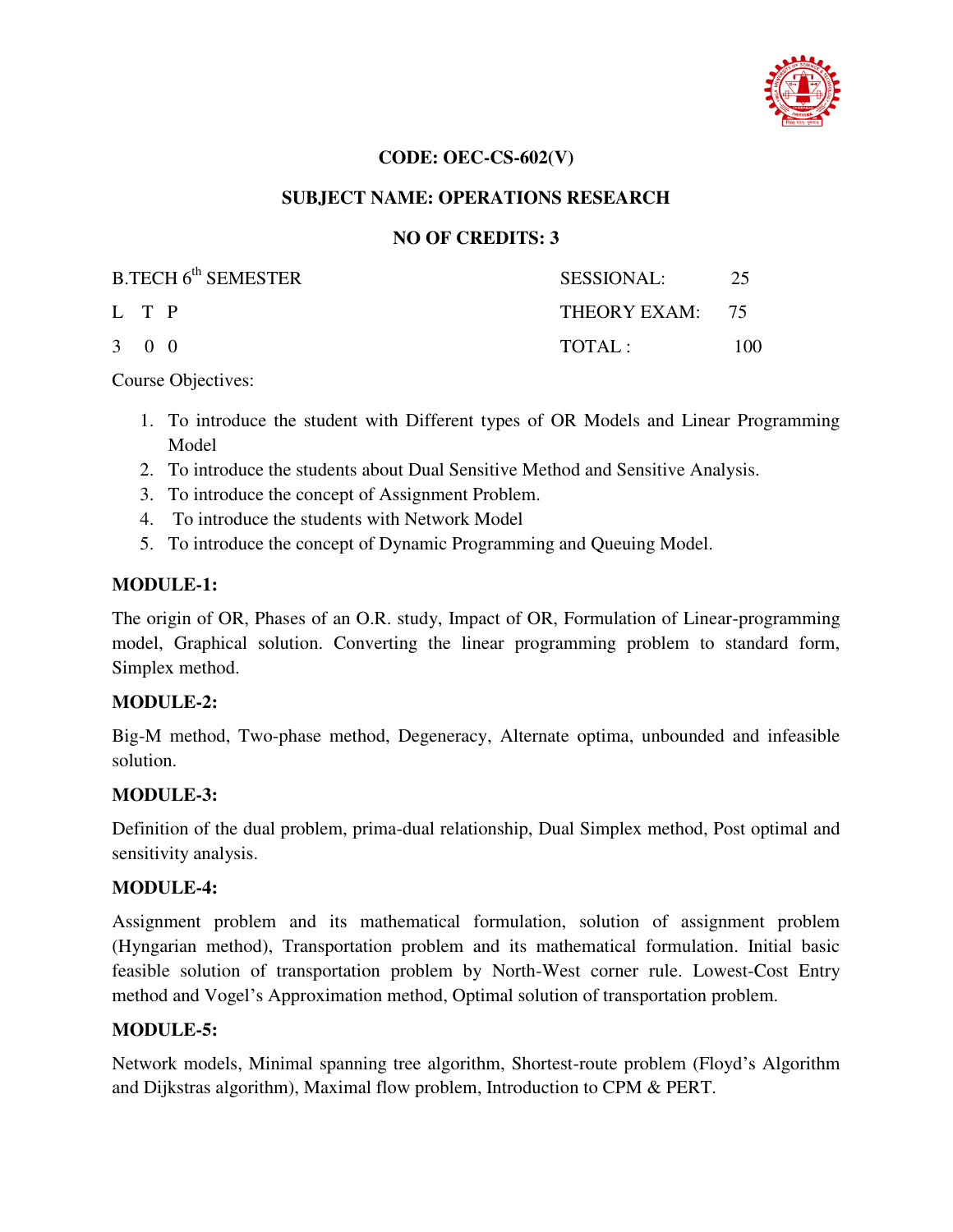

# **MODULE-6:**

Introduction to Dynamic Programming, General inventory Model, Static Economic Order Quantity (EOQ) Models.

# **MODULE-7:**

Elements of a Queuing model, Pure Birth & Death model, Generalized Poisson Queuing, Specialized Poisson Queues.

# **Course Outcomes:**

After completion of the course student will be able to:

- 1. Understand different types of OR Model and solve Linear programming problems.
- 2. Understand dual simplex problem and sensitive analysis.
- 3. Solve Assignment problem.
- 4. Understand Dynamic Programming and Queuing Model.

- **1. Operations Research by Hamdy A Taha**
- **2. Introduction to Operations Research by Hiller and Dieherman, TMH**
- **3. Optimization Theory and Application: SS Rao, John Wiley.**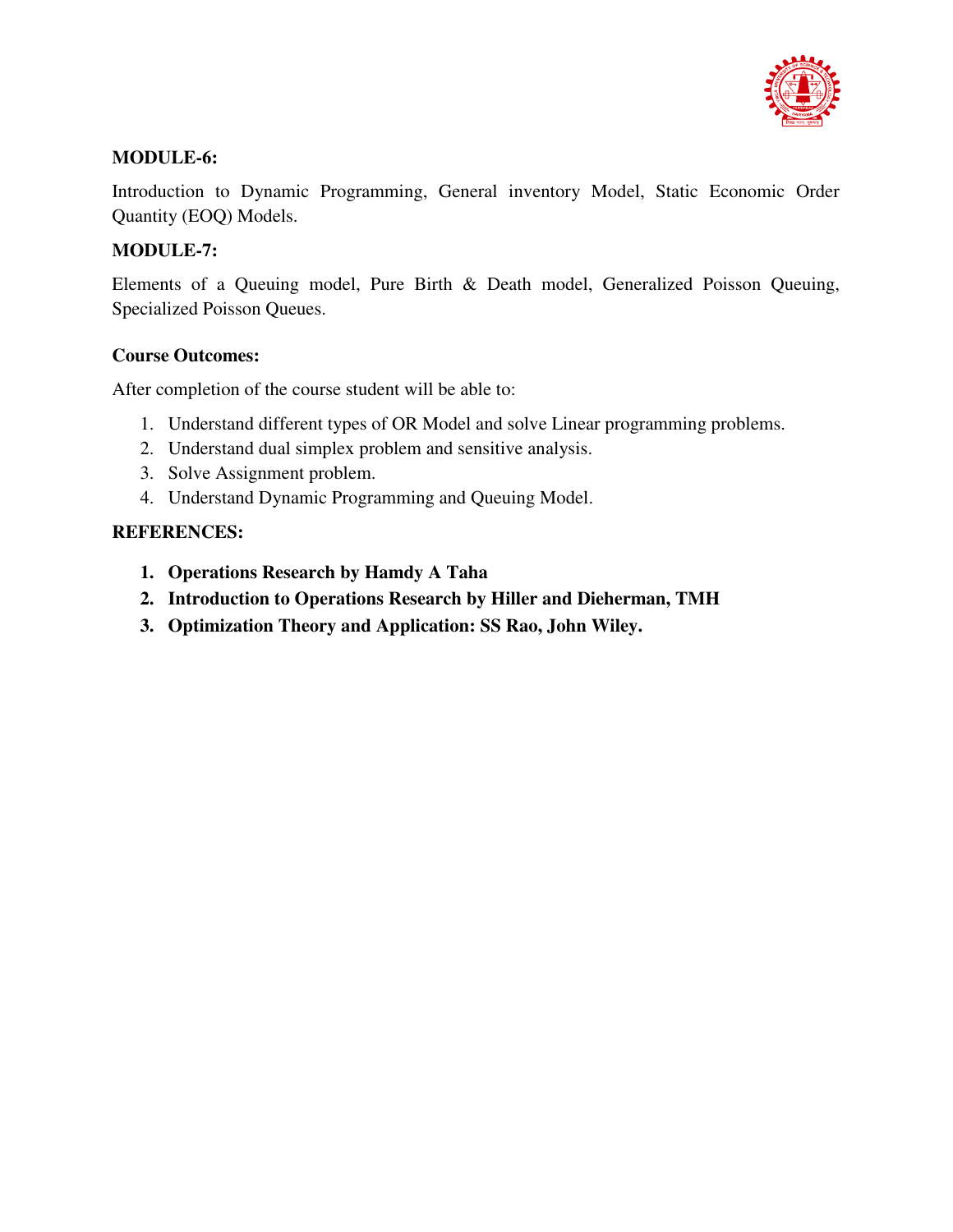

### **CODE: OEC-CS-701(I)**

### **SUBJECT NAME: FINANCIAL MANAGEMENT**

### **NO OF CREDITS: 3**

| B.TECH 7 <sup>th</sup> SEMESTER | SESSIONAL:      | 25  |
|---------------------------------|-----------------|-----|
| L T P                           | THEORY EXAM: 75 |     |
| $3 \quad 0 \quad 0$             | TOTAI:          | 100 |

Course Objectives:

To develop understanding among the students regarding nature of finance and its interaction with other Management functions and the objectives of Financial Management.

#### **MODULE-1:**

Financial management-scope finance functions and its organisation, objectives of financial management; time value of money; sources of long term finance.

#### **MODULE-2:**

Investment decisions importance, difficulties, determining cash flows, methods of capital budgeting with excel; risk analysis (risk adjusted discount rate method and certainty equivalent method); cost of different sources of raising capital; weighted average cost of capital.

#### **MODULE-3:**

Capital structure decisions-financial and operating leverage; EBIT/EPS Analysis, capital structure theories- NI, NOI, traditional and M-M theories; determinants of dividend policy and dividend models -Walter, Gordon & M.M. models.

#### **MODULE-4:**

Working Capital- meaning, need, determinants; estimation of working capital need; management of cash, inventory and receivables.

#### **Course Outcomes:**

- 1. It creates understanding among the students regarding the key decisions like Investment, Financing and dividend Decisions of financial Management.
- 2. They are able to understand the usage and applications of leverages in financial decisions.
- 3. The students are able to use their best knowledge in finance towards the value creation for the organization.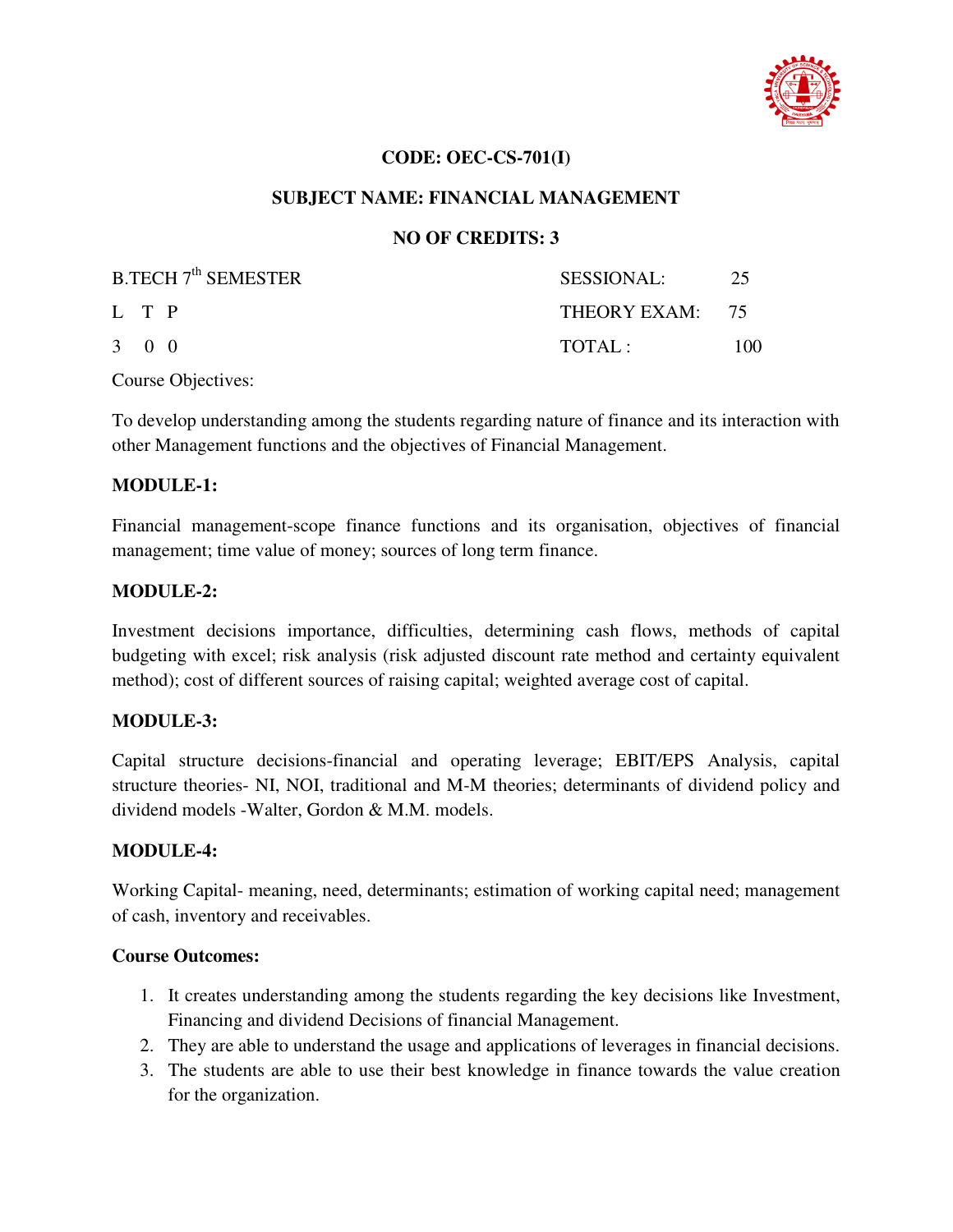

4. The students will be made aware of working capital management concept.

- **1. Pandey, I.M., "***Financial Management***", Vikas Publishing House, New Delhi**
- **2. Khan M.Y, and Jain P.K., "***Financial Management***", Tata McGraw Hill, New Delhi**
- **3. Keown, Arthur J., Martin, John D., Petty, J. William and Scott, David F, "***Financial Management",* **Pearson Education**
- **4. Chandra, Prasanna, "***Financial Management***", TMH, New Delhi**
- **5. Van Horne, James C., "***Financial Management and Policy***", Prentice Hall of India**
- **6. Brigham & Houston, "***Fundamentals of Financial Management"***, Thomson Learning, Bombay.**
- **7. Kishore, R., "***Financial Management***", Taxman's Publishing House, New Delhi**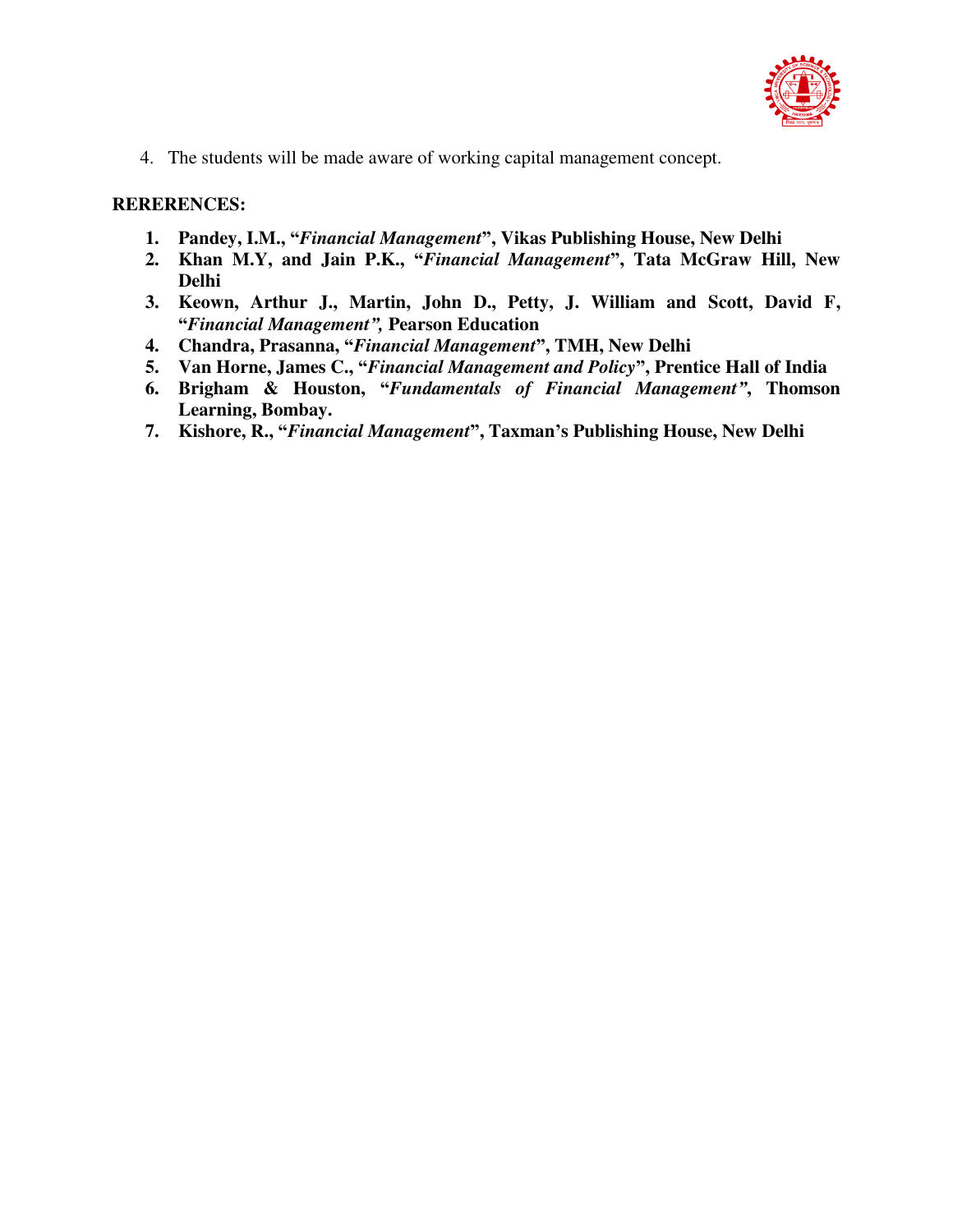

### **CODE: OEC-CS-701(II)**

### **SUBJECT NAME: E-COMMERCE AND ENTREPRENEURSHIP**

### **NO OF CREDITS: 3**

| $B.TECH 7th$ SEMESTER | <b>SESSIONAL:</b> | 25  |
|-----------------------|-------------------|-----|
| L T P                 | THEORY EXAM: 75   |     |
| 3 0 0                 | TOTAI:            | 100 |

Course Objectives:

- 1. To understand the basic concept of electronic transactions, types of business models and about customer relationship management.
- 2. To study about various legal and ethical issues related to electronic transactions and also understating the concepts of IPR.
- 3. To understand the skills of Entrepreneurship, to identify the projects and the analysis and report making.

# **MODULE-1: INTRODUCTION TO E-COMMERCE**

Need, importance, Business models, revenue models and business processes, economic forces & e-commerce, identifying e-commerce opportunities, international nature of e-commerce, technology infrastructure-internet & WWW; Business strategies for ecommerce: Revenue models in transaction, revenue strategic issues, customer behavior and relationship intensity, advertising on the web, e-mail marketing, technology enabled CRM

#### **MODULE-2: BUSINESS TO BUSINESS STRATEGIES**

(Overview strategic methods for Developing E-Commerce) Purchasing, logistics and supply activities, electronic data interchange (EDI), electronic data interchange on the internet, supply chain management using internet technologies, electronic market place & portals (Home shopping, E-marketing, Tele marketing), auctions, online auctions, virtual communicative  $\&$  web portals; legal, and ethical issues in e-commerce — use and protection of intellectual property in online business, online crime, terrorism & warfare, ethical issues.

# **MODULE-3: ENTREPRENEURSHIP**

Definition, Concept, Growth and role. The Entrepreneur: types, Characteristics, theories of Entrepreneurial class, Urges and importance of Entrepreneurship Stimulants; Seed-Beds of Entrepreneurship, Influencing Factors; Problems (Operational and Non-Operational) and Obstacles. Entrepreneurial Management. Role of socio-economic environment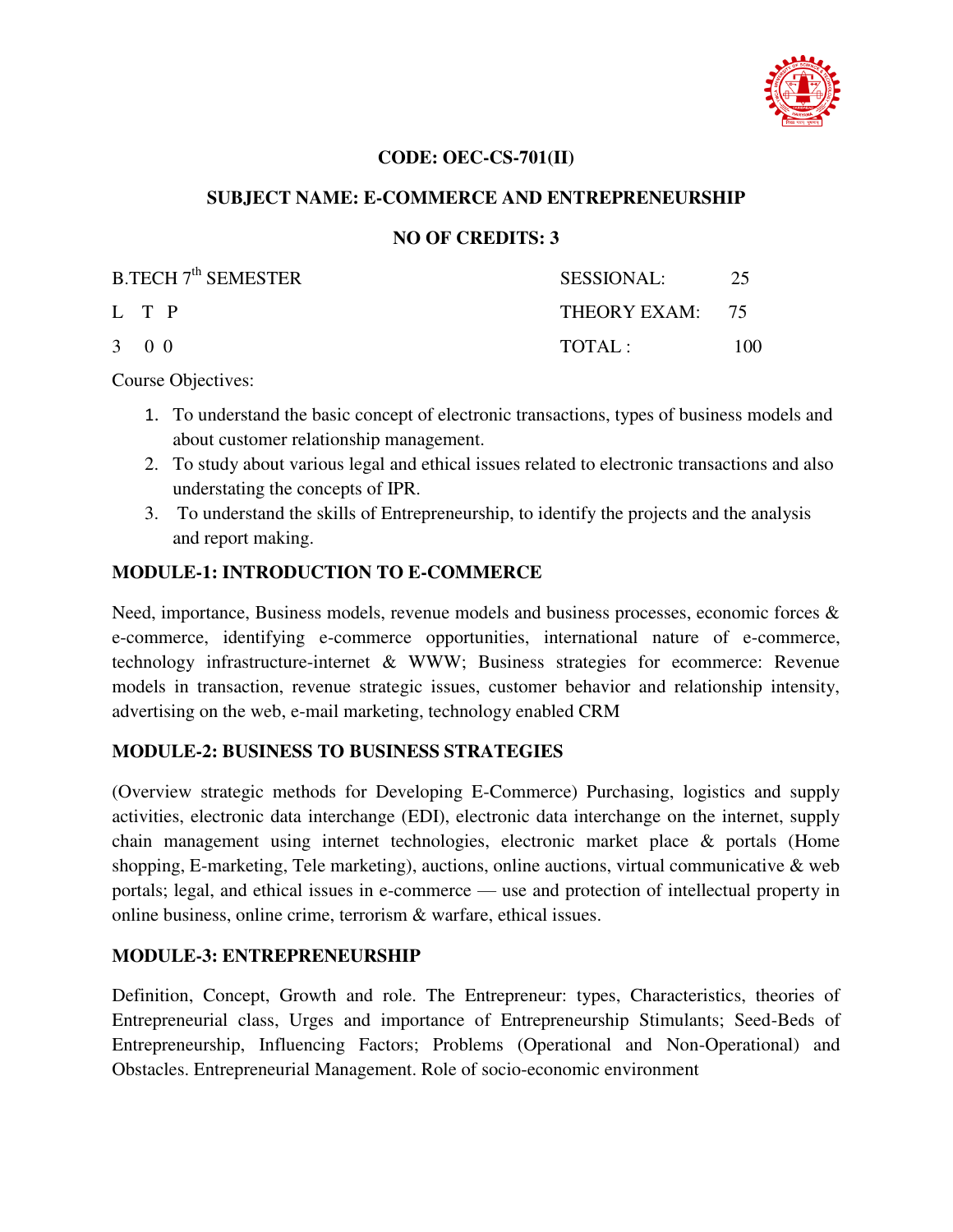

# **MODULE-4:**

Skills for a New Class of Entrepreneurs, The Ideal Entrepreneurs, The Entrepreneurship Audit, Identification of opportunities by an Entrepreneur, The steps to identify the project /ventures, Process of converting business opportunities into reality. Feasibility Report and analysis, Process of setting up a small scale industry / unit

# **MODULE-5:**

Promotion of a venture, External Environment Analysis: Economic, Social, Technological and competition, Legal Framework for establishing and fund raising Venture Capital: Sources and Documents required.

# **Course Outcomes:**

After completion of course, students would be able to:

- 1. The students will be able to understand the basic concepts of electronic transactions.
- 2. Study of various types of business models and customer relationship management.
- 3. Students will be able to understand about various business strategies and marketing strategies.
- 4. Study of various legal and ethical issues related to electronic transactions.
- 5. Study of intellectual property rights and its importance.
- 6. Study of Entrepreneurship management
- 7. Study of analyzing the external environment, the competition and designing the framework for establishing a venture capital.
- 8. Study of business intelligence and knowledge management tools.

- **1. Gary P. Schneider, "Electronic Commerce", Seventh Edition, CENGAGE Learning India Pvt. Ltd., New Delhi.**
- **2. K.K.Bajaj, D. Nag "E-Commerce", 2nd Edition, McGraw Hill Education, New Delhi**
- **3. P.T. Joseph, "E-Commerce An Indian Perspective", PHI Publication, NewDelhi.**
- **4. Bhaskar Bharat, "Electronic Commerce-Technology and Application", McGraw Hill Education, New Delhi**
- **5. Mary Sumner, "Enterprise Resource Planning", 2005, PHI Learning India Pvt. Ltd. / Pearson Education, Inc. New Delhi. 6. Chan, " E-Commerce fundamentals and Applications", Wiley India, New Delhi**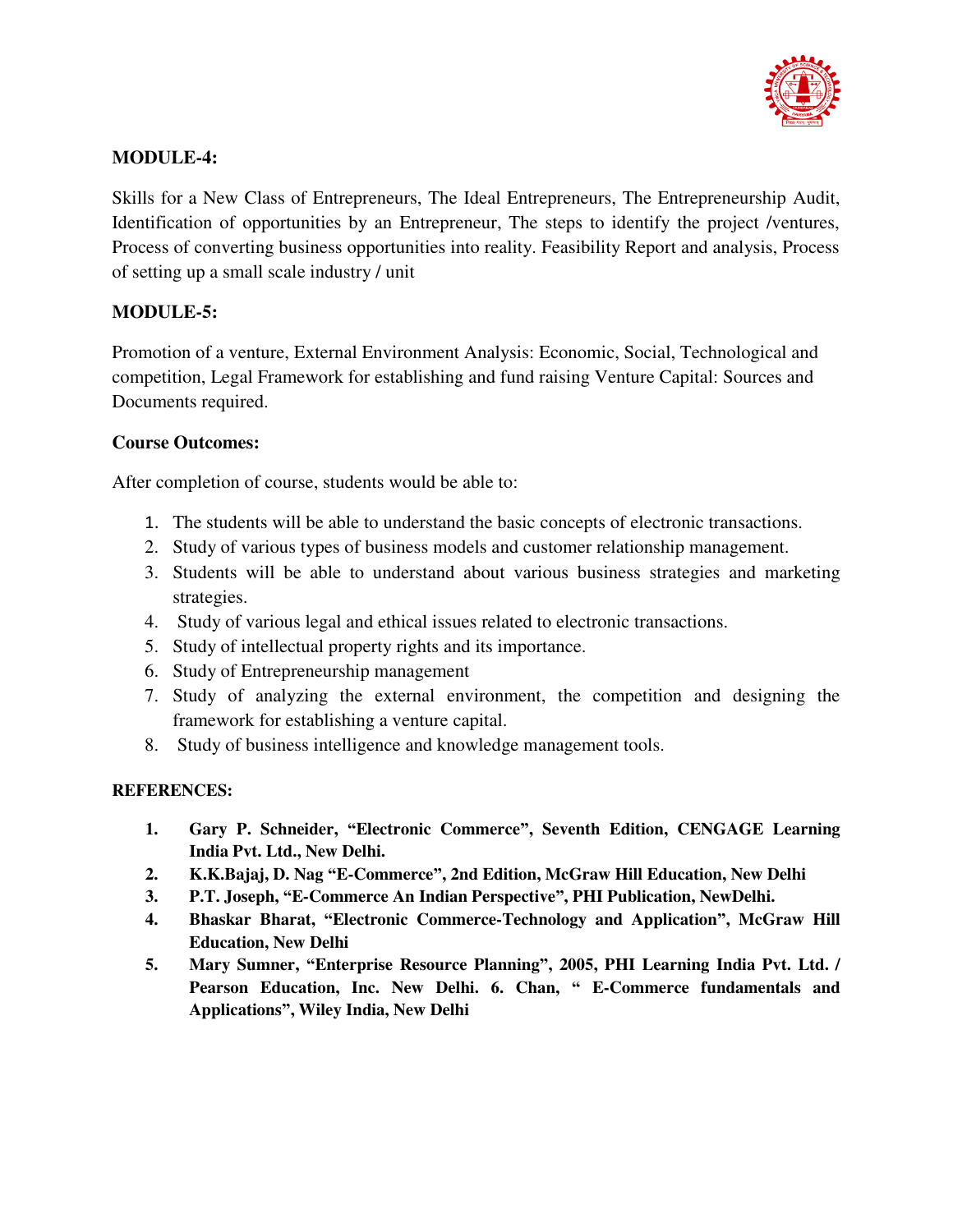

### **CODE: OEC-CS-701(III)**

### **SUBJECT NAME: R PROGRAMMING**

### **NO OF CREDITS: 3**

| <b>B.TECH 7<sup>th</sup> SEMESTER</b> | SESSIONAL:      | 25  |
|---------------------------------------|-----------------|-----|
| L T P                                 | THEORY EXAM: 75 |     |
| $3 \quad 0 \quad 0$                   | TOTAI:          | 100 |

Pre-requisites: Basic Programming

Course Objectives:

- 1. Understand what R is and what it can be used for
- 2. Why would you choose R over another tool
- 3. Troubleshoot software installs (keep your fingers crossed)
- 4. Gain familiarity with using R from within the RStudio IDE
- 5. Get to know the basic syntax of R functions
- 6. Be able to install and load a package into your R library

# **MODULE-1: INTRODUCTION**

Getting **R,** R Version, 32-bit versus 64-bit, The **R** Environment, Command Line Interface, RStudio, Revolution Analytics RPE

**R** Packages: Installing Packages, Loading Packages, Building a Package

R Basics: Basic Math, Variables, Data Types, Vectors, Calling Functions, Function Documentation, Missing Data

Advanced Data Structures: data frames, Lists, Matrices, Arrays

#### **MODULE-2: R DATA**

Reading Data into **R:** Reading CSVs, Excel Data, Reading from Databases, Data from Other Statistical Tools, R Binary Files, Data Included with R, Extract Data from Web Sites Statistical Graphics: Base Graphics, ggplot2

# **MODULE-3: R FUNCTIONS & STATEMENTS**

Writing **R** Functions: Hello, World!, Function Arguments, Return Values, do.call Control Statements: if and else, switch, ifelse, Compound Tests Loops: for Loops, while Loops, Controlling Loops

# **MODULE-4: DATA MANIPULATION**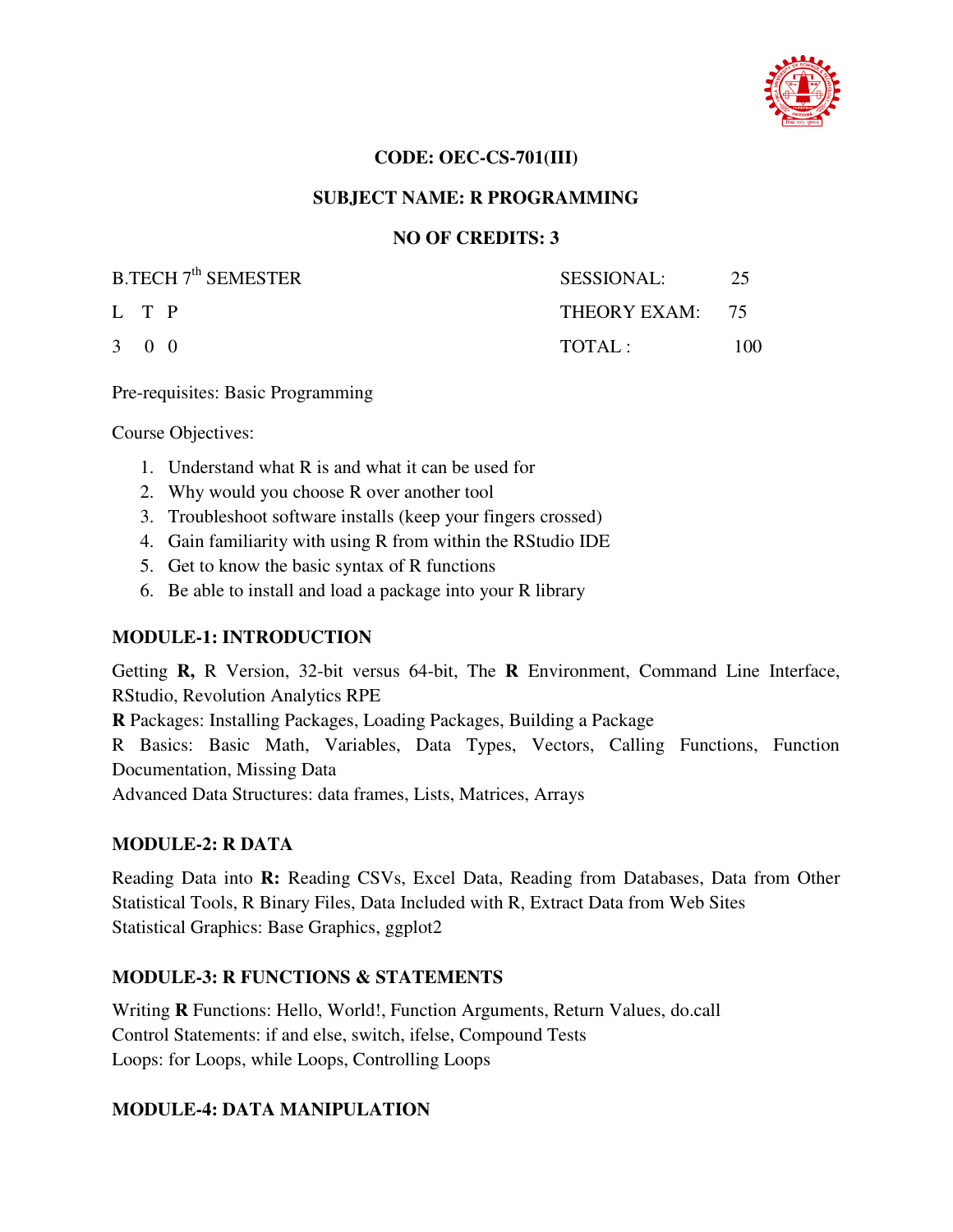

Group Manipulation: Apply Family, aggregate, plyr, data.table Data Reshaping: cbind and rbind, Joins, reshape2 Manipulating Strings: paste, sprint, Extracting Text, Regular

# **MODULE-5: R STATISTICS & LINEAR MODELING**

Probability Distributions: Normal Distribution, Binomial Distribution, Poisson Basic Statistics: Summary Statistics, Correlation and Covariance, T-Tests 200, ANOVA Linear Models: Simple Linear Regression, Multiple Regression Generalized Linear Models: Logistic Regression, Poisson Model Diagnostics: Residuals, Comparing Models, Cross-Validation, Bootstrap, Stepwise Variable Selection

# **MODULE-6: NON-LINEAR MODELING**

Nonlinear Models: Nonlinear Least Squares, Splines, Generalized Additive Models, Decision Trees, Random Forests Clustering: K-means, PAM, Hierarchical Clustering

# **Course Outcomes:**

After completion of the course, students will be able to:

- 1. Familiarize themselves with R and the RStudio IDE
- 2. Understand and use R functions
- 3. Install and load a package into your R library
- 4. Get insight into the capabilities of the language as a productivity tool for data manipulation and statistical analyses.

- **1. Jared P. Lander, R for Everyone: Advanced Analytics and Graphics, Pearson Edu. Inc.**
- **2. Christian Heumann, Michael Schomaker and Shalabh, Introduction to Statistics and Data Analysis - With Exercises, Solutions and Applications in R , Springer, 2016**
- **3. Pierre Lafaye de Micheaux, Rémy Drouilhet, Benoit Liquet, The R Software-Fundamentals of Programming and Statistical Analysis, Springer 2013**
- **4. By Alain F. Zuur, Elena N. Ieno, Erik H.W.G. Meesters, A Beginner's Guide to R (Use R) Springer 2009**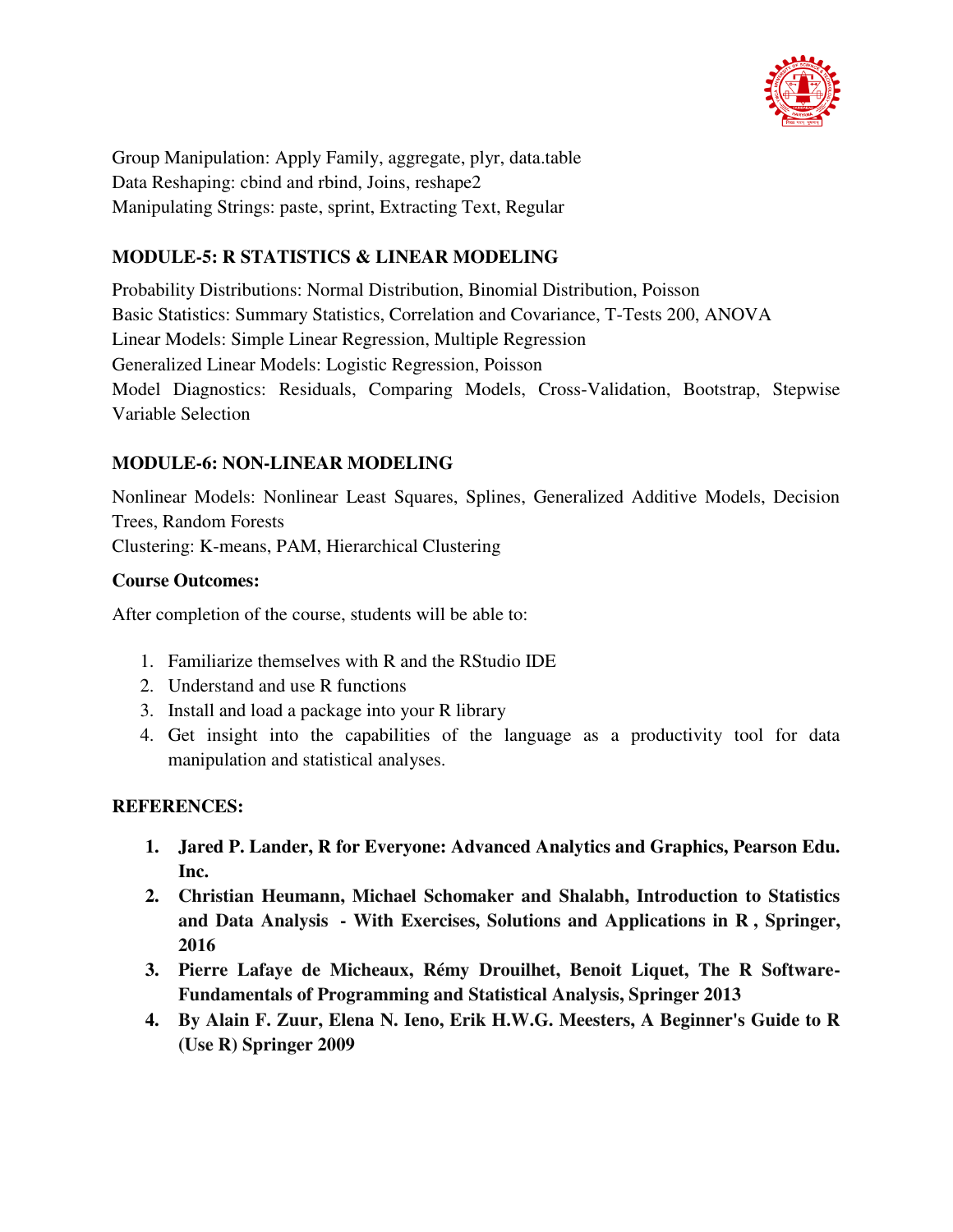

### **CODE: OEC-CS-701(IV)**

### **SUBJECT NAME: RENEWABLE ENERGY SYSTEM**

### **NO OF CREDITS: 3**

| $B.TECH 7th$ SEMESTER | SESSIONAL:      | 25  |
|-----------------------|-----------------|-----|
| L T P                 | THEORY EXAM: 75 |     |
| 3 0 0                 | TOTAL:          | 100 |

Course Objectives:

- 1. To learn various renewable energy sources
- 2. To gain understanding of integrated operation of renewable energy sources
- 3. To understand Power Electronics Interface with the Grid

# **MODULE-1:**

Introduction, Distributed vs Central Station Generation Sources of Energy such as Micro-turbines Internal Combustion Engines.

### **MODULE-2:**

Introduction to Solar Energy, Wind Energy, Combined Heat and Power Hydro Energy, Tidal Energy, Wave Energy Geothermal Energy, Biomass and Fuel Cells.

# **MODULE-3:**

Power Electronic Interface with the Grid

# **MODULE-4:**

Impact of Distributed Generation on the Power System Power Quality Disturbances

# **MODULE-5:**

Transmission System Operation Protection of Distributed Generators Economics of Distributed Generation

#### **Course Outcomes:**

After completion of the course, Students will be able to:

1. Gain knowledge about renewable energy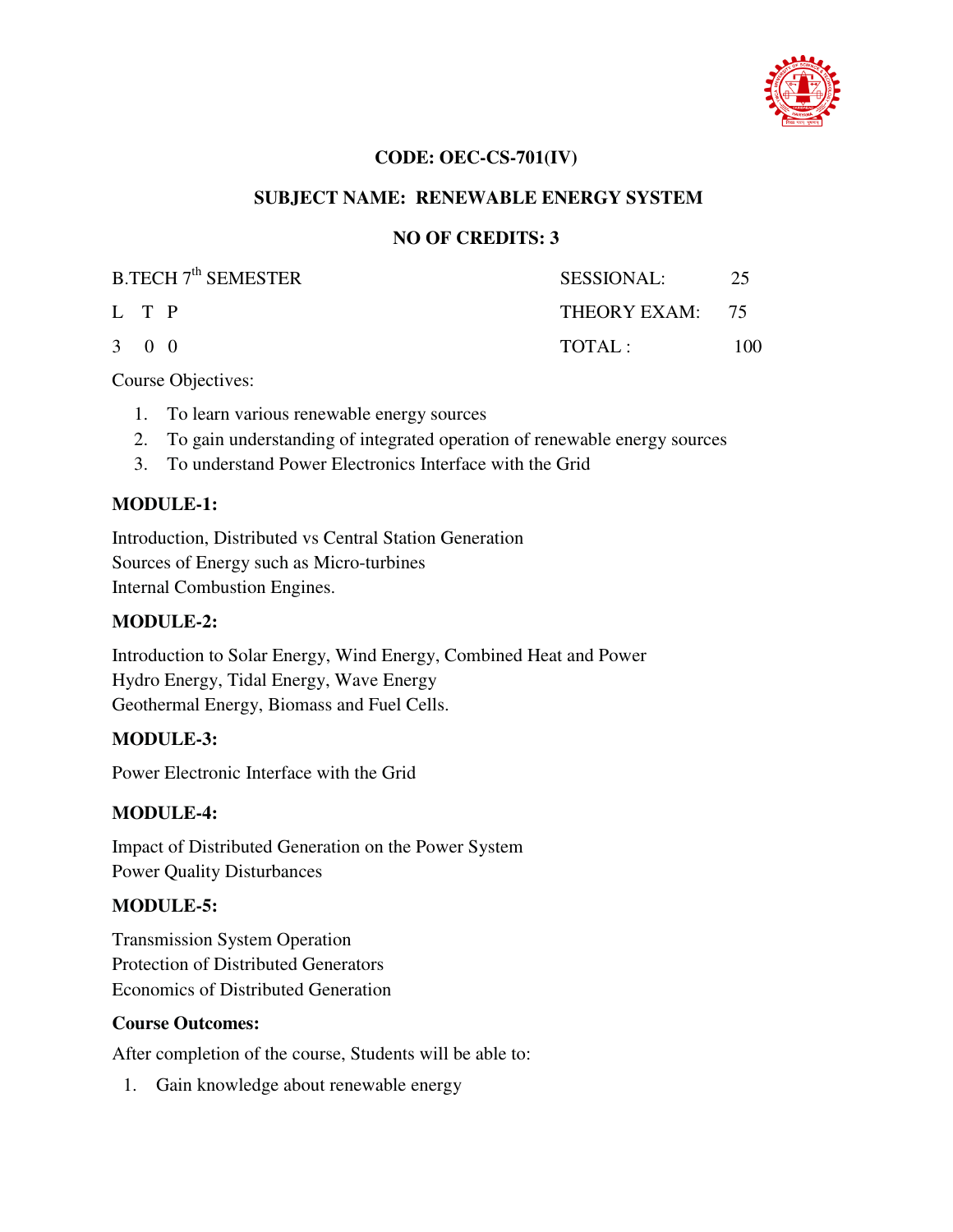

- 2. Understand the working of distributed generation system in autonomous/grid connected modes
- 3. Know the Impact of Distributed Generation on Power System

- **1. Ranjan Rakesh, Kothari D.P, Singal K.C, "Renewable Energy Sources and Emerging Technologies", 2nd Ed. Prentice Hall of India ,2011**
- **2. Math H. Bollen, Fainan Hassan, "Integration of Distributed Generation in the Power System", July 2011,Wiley –IEEE Press**
- **3. Loi Lei Lai, Tze Fun Chan, "Distributed Generation: Induction and Permanent Magnet Generators", October 2007, Wiley-IEEE Press.**
- **4. Roger A. Messenger, Jerry Ventre, "Photovoltaic System Engineering", 3rd Ed, 2010**
- **5. James F. Manwell, Jon G.McGowan, Anthony L Rogers, "Wind energy explained: Theory Design and Application", John Wiley and Sons 2nd Ed, 2010**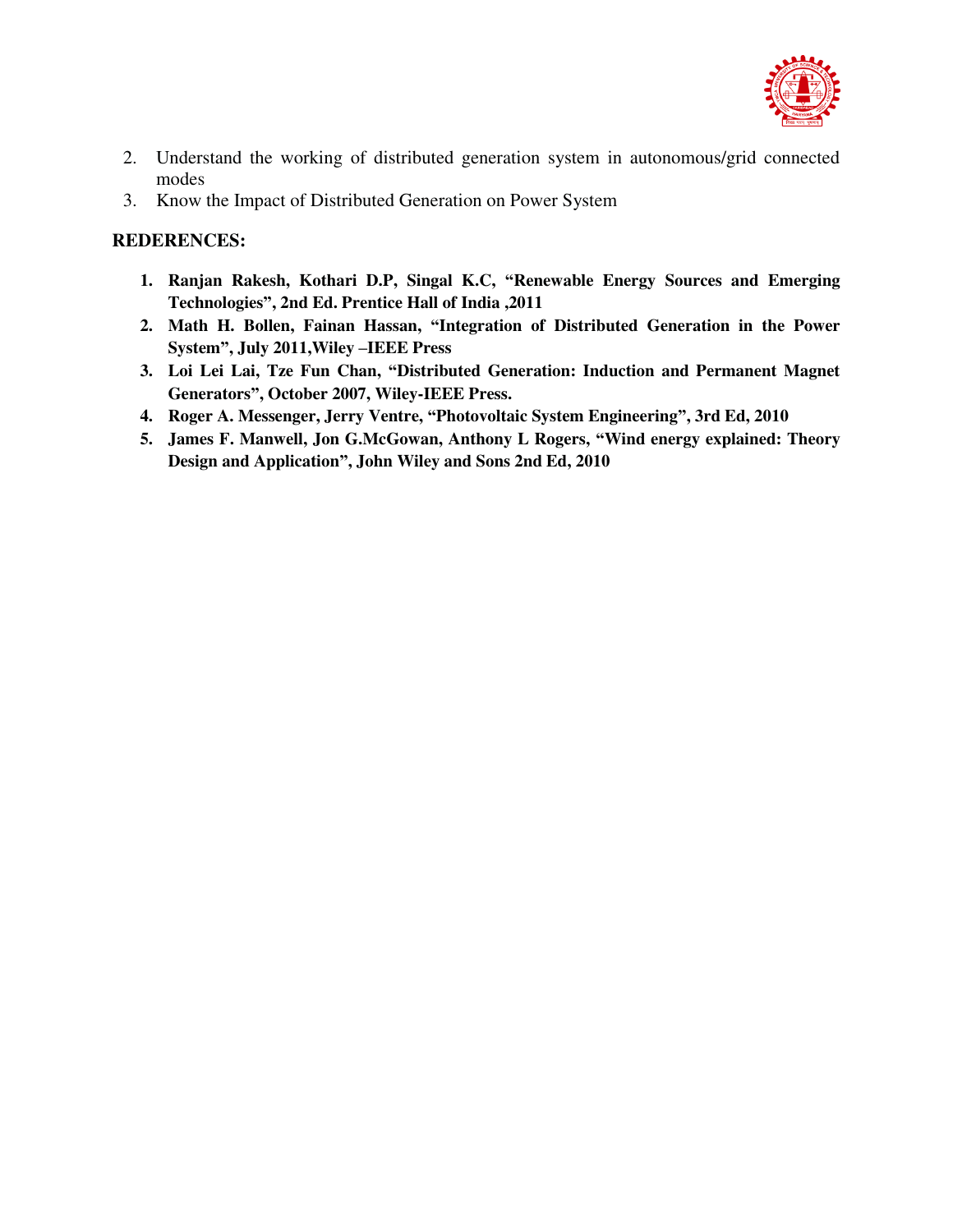

### **CODE: OEC-CS-702(I)**

### **SUBJECT NAME: ECONOMIC POLICIES IN INDIA**

# **NO OF CREDITS: 3**

| $B.TECH 7th$ SEMESTER | SESSIONAL:      | 25  |
|-----------------------|-----------------|-----|
| L T P                 | THEORY EXAM: 75 |     |
| $3 \quad 0 \quad 0$   | TOTAL:          | 100 |

Course Objectives:

The candidates at the post-graduate level are expected to analyze various issues pertaining to India's economic development. The performance of the economy is to be assessed on the backdrop of various Five Year Plans implemented in the economy. Wherever possible, critical appraisal is expected by taking cognizance of the contemporary developments in the economy.

# **MODULE-1: FRAMEWORK OF INDIAN ECONOMY**

- National Income: Trends and Structure of National Income
- Demographic Features and Indicators of Economic Growth and Development Rural-Urban Migration and issues related to Urbanization
- Poverty debate and Inequality, Nature, Policy and Implications
- Unemployment-Nature, Central and State Government's policies, policy implications, Employment trends in Organized and Unorganized Sector

#### **MODULE-2: DEVELOPMENT STRATEGIES IN INDIA**

- Agricultural- Pricing, Marketing and Financing of Primary Sector
- Economic Reforms- Rationale of Economic Reforms, Liberalization, Privatization and Globalization of the Economy,
- Changing structure of India's Foreign Trade
- Role of Public Sector- Redefining the role of Public Sector, Government Policy towards Public Sector, problems associated with Privatization, issues regarding Deregulation-Disinvestment and future of Economic Reforms

# **MODULE-3: THE ECONOMIC POLICY AND INFRASTRUCTURE DEVELOPMENT**

- Energy and Transport
- Social Infrastructure- Education, Health and Gender related issues, Social Inclusion
- Issues and policies in Financing Infrastructure Development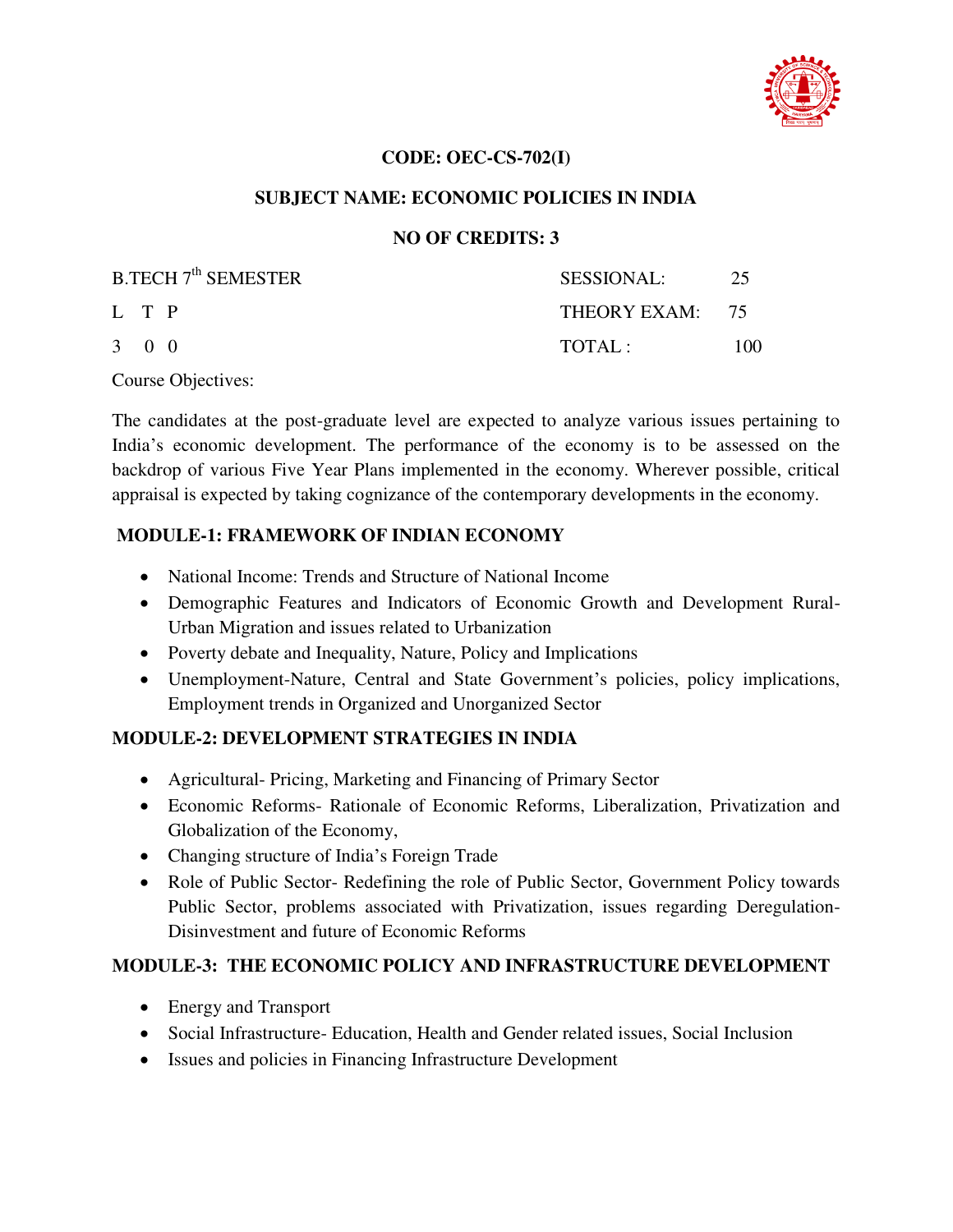

• Indian Financial System- issues of Financial Inclusion, Financial Sector Reforms-review of Monetary Policy of R.B.I. Capital Market in India.

# **MODULE-4: THE ECONOMIC POLICY AND INDUSTRIAL SECTOR**

- Industrial Sector in Pre-reforms period, Growth and Pattern of Industrialization
- Industrial Sector in Post-reform period- growth and pattern of Micro, Small, Medium Enterprises s, problems of India's Industrial Exports
- Labour Market- issues in Labour Market Reforms and approaches to Employment Generation Basic

- **1. Brahmananda, P.R. and V.A. Panchmukhi.[2001], Ed. 'Development Experience in Indian Economy, Inter-state Perspective,' Bookwell, New Delhi.**
- **2. Gupta,S.P.[1989],'Planning and Development in India: A Critique,' Allied Publishers Private Limited, New Delhi.**
- **3. Bhagwati, Jagdish.[2004],'In Defense of Globalization,' Oxford University**
- **4. Dhingra, Ishwar //C.[2006],'Indian Economy,' Sultan Chand and Sons, New Delhi.**
- **5. Datt, Ruddar and Sundaram, K.P.M.[Latest edition] ,'Indian Economy,' S. Chand and Co, New Delhi.**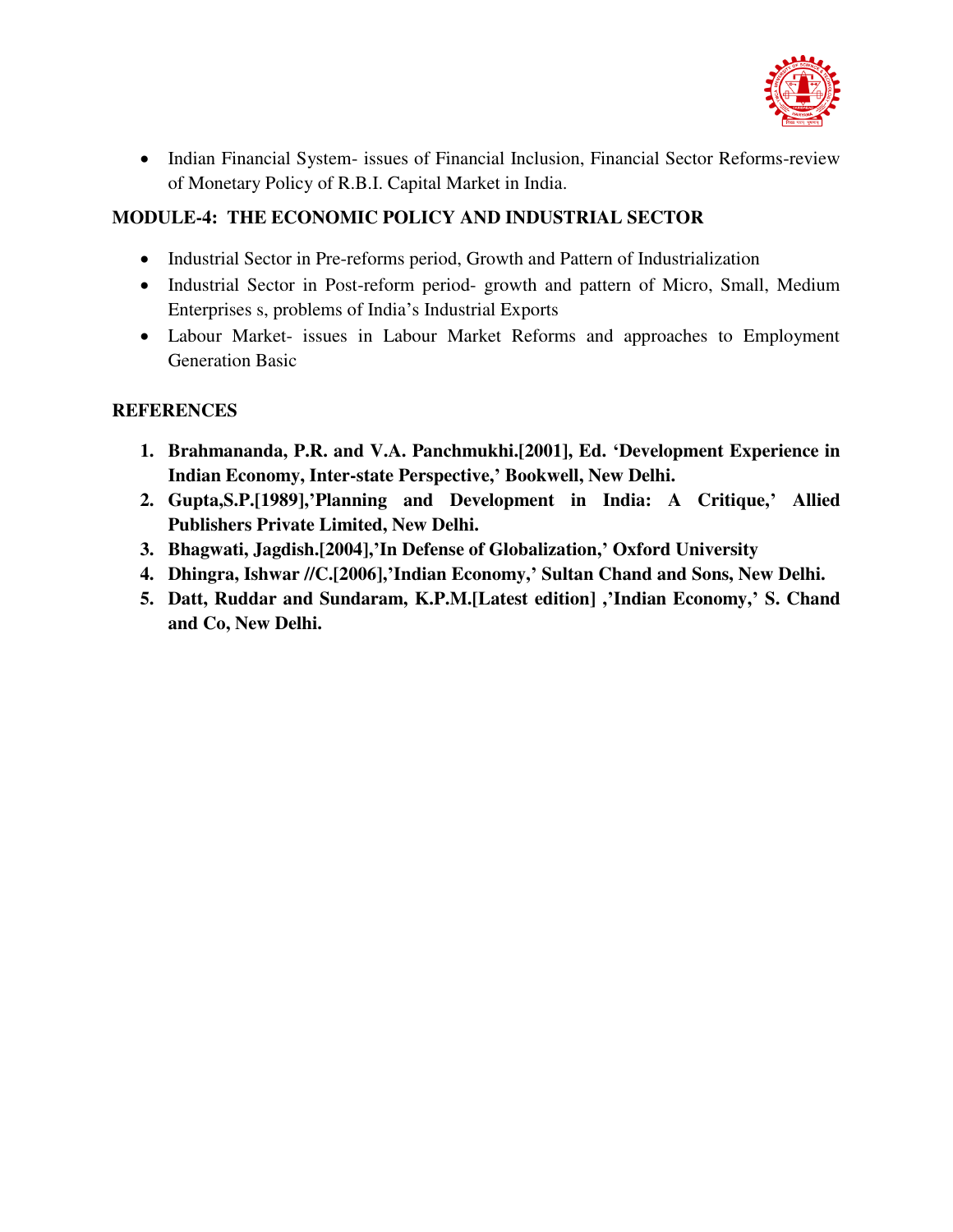

#### **CODE: OEC-CS-702(II)**

#### **SUBJECT NAME: CLOUD COMPUTING**

### **NO OF CREDITS: 3**

| B.TECH 7 <sup>th</sup> SEMESTER | <b>SESSIONAL:</b> | 25   |
|---------------------------------|-------------------|------|
| L T P                           | THEORY EXAM: 75   |      |
| $3 \quad 0 \quad 0$             | TOTAI:            | 100. |

Course objectives: The student will learn how to apply

- 1. Trust-based security model to real-world security problems.
- 2. An overview of the concepts, processes, and best practices needed to successfully secure information within Cloud infrastructures.
- 3. Students will learn the basic Cloud types and delivery models and develop an understanding of the risk and compliance responsibilities and Challenges for each Cloud type and service delivery model.

### **MODULE-1: INTRODUCTION TO CLOUD COMPUTING**

Online Social Networks and Applications, Cloud introduction and overview, Different clouds, Risks, Novel applications of cloud computing .

#### **MODULE-2: CLOUD COMPUTING ARCHITECTURE**

Requirements, Introduction Cloud computing architecture, On Demand Computing Virtualization at the infrastructure level, Security in Cloud computing environments, CPU Virtualization, A discussion on Hypervisors Storage Virtualization Cloud Computing Defined, The SPI Framework for Cloud Computing, The Traditional Software Model, The Cloud Services Delivery Model Cloud Deployment Models Key Drivers to Adopting the Cloud, The Impact of Cloud Computing on Users, Governance in the Cloud, Barriers to Cloud Computing Adoption in the Enterprise .

### **MODULE-3: SECURITY ISSUES IN CLOUD COMPUTING**

Infrastructure Security, Infrastructure Security: The Network Level, The Host Level, The Application Level, Data Security and Storage, Aspects of Data Security, Data Security Mitigation Provider Data and Its Security Identity and Access Management Trust Boundaries and IAM, IAM Challenges, Relevant IAM Standards and Protocols for Cloud Services, IAM Practices in the Cloud, Cloud Authorization Management

#### **MODULE-4: SECURITY MANAGEMENT IN THE CLOUD**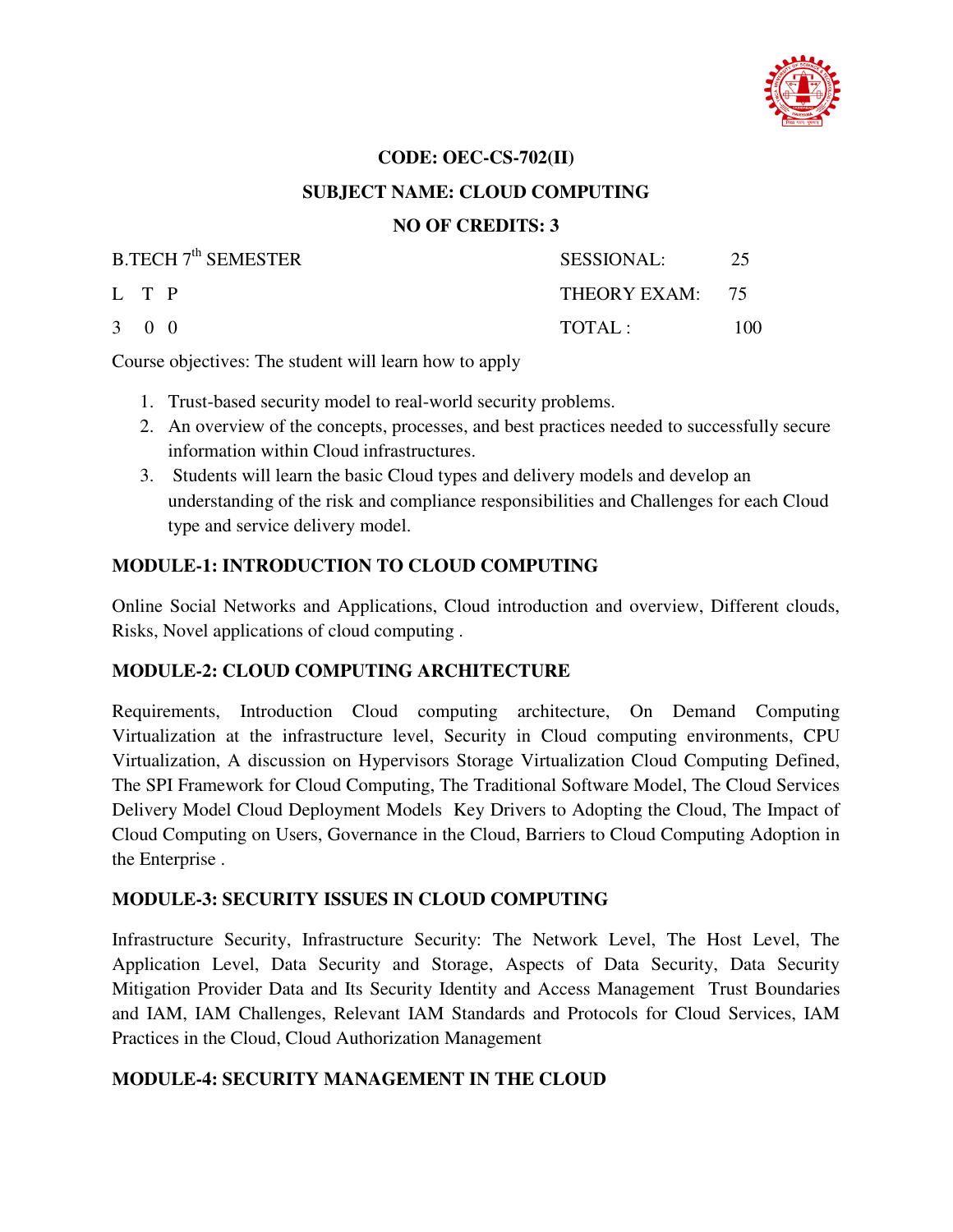

Security Management Standards, Security Management in the Cloud, Availability Management: SaaS, PaaS, IaaS Privacy Issues Privacy Issues, Data Life Cycle, Key Privacy Concerns in the Cloud, Protecting Privacy, Changes to Privacy Risk Management and Compliance in Relation to Cloud Computing, Legal and Regulatory Implications, U.S. Laws and Regulations, International Laws and Regulations

# **MODULE-5: AUDIT AND COMPLIANCE**

Internal Policy Compliance, Governance, Risk, and Compliance (GRC), Regulatory/External Compliance, Cloud Security Alliance, Auditing the Cloud for Compliance, Security-as-a-Cloud.

# **MODULE-6: DATA INTENSIVE COMPUTING**

Map-Reduce Programming Characterizing Data-Intensive Computations, Technologies for Data-Intensive Computing, Storage Systems, Programming Platforms, MapReduce Programming, MapReduce Programming Model, Example Application

# **Course Outcomes:**

After completion of course, students would be able to:

- 1. Identify security aspects of each cloud model
- 2. Develop a risk-management strategy for moving to the Cloud
- 3. Implement a public cloud instance using a public cloud service provider

- 1. Gautam Shroff, "Enterprise Cloud Computing Technology Architecture Applications", Cambridge University Press; 1 edition, [ISBN: 978-0521137355], 2010.
- 2. Kai Hwang, Geoffrey C. Fox, Jack J. Dongarra, "Distributed and Cloud Computing: From parallel processing to IOT" Morgan Kaufmann Publishers; 1 edition [ISBN: 978-0- 12-385880], 2012.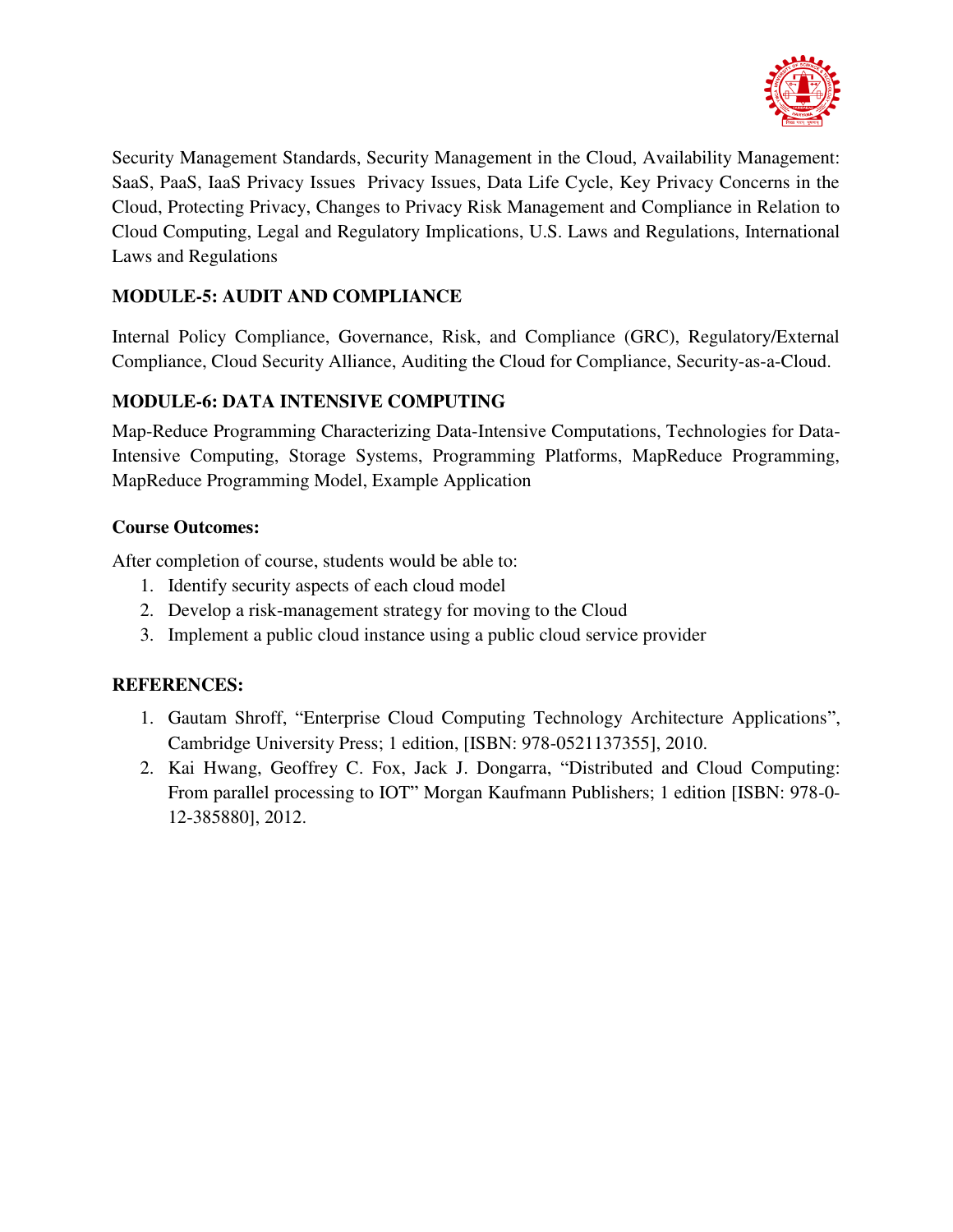

### **CODE: OEC-CS-702 (III)**

### **SUBJECT NAME: OPTICAL NETWORK DESIGN**

### **NO OF CREDITS: 3**

| $B.TECH 7th$ SEMESTER | SESSIONAL:      | 25  |
|-----------------------|-----------------|-----|
| L T P                 | THEORY EXAM: 75 |     |
| $3 \quad 0 \quad 0$   | TOTAI:          | 100 |

Course Objectives:

- 1. To make students familiar with SONET and SDH Architecture and add Drop Multiplexer.
- 2. To make students aware of wavelength division multiplexing techniques.
- 3. To introduce T-Carrier multiplexed hierarchy.
- 4. To introduce features of SONET and SDH.
- 4. To study about LDP protocol in detail

# **MODULE-1: INTRODUCTION TO OPTICAL NETWORKING**

Introduction SONET/SDH and dense wavelength-division multiplexing (DWDM) , Add/drop multiplexers (ADMs), DWDM, CWDM, Time-Division Multiplexing, Synchronous TDMs, Statistical TDMs, Circuit Switched Networks, T-Carrier multiplexed Hierarchy, DS framing, DS multiframing formats, D4 Superframe, D5 extended superframe, E-Carrier multiplexed Hierarchy, TDM network elements, and Ethernet switching.

#### **MODULE-2: SONET ARCHITECTURES**

SONET integration of TDM signals, SONET electrical and optical signals, SONET Layers, SONET framing, SONET transport overhead, SONET alarms, multiplexing, virtual tributaries, SONET network elements, SONET topologies, SONET protection mechanisms, APS, two-fiber UPSR, DRI, and two-fiber and four-fiber BLSR rings. SPR,RPR

# **MODULE-3: SDH ARCHITECTURES**

SDH integration of TDM signals, SDH electrical and optical signals, SDH Layers, SDH framing, SDH higher layer graming, SDH transport overhead, SDH alarms, multiplexing, virtual containers, SDH network elements, SDH topologies, SDH protection mechanisms, APS, 1+1 protection, 1:1protection, 1:N protection, Unidirection v/s bidirectionsl rings, Path and multiplex section switching, Subetwork Connection protection rings, DRI, and two-fiber and four-fiber Multiplex section-shared protection rings,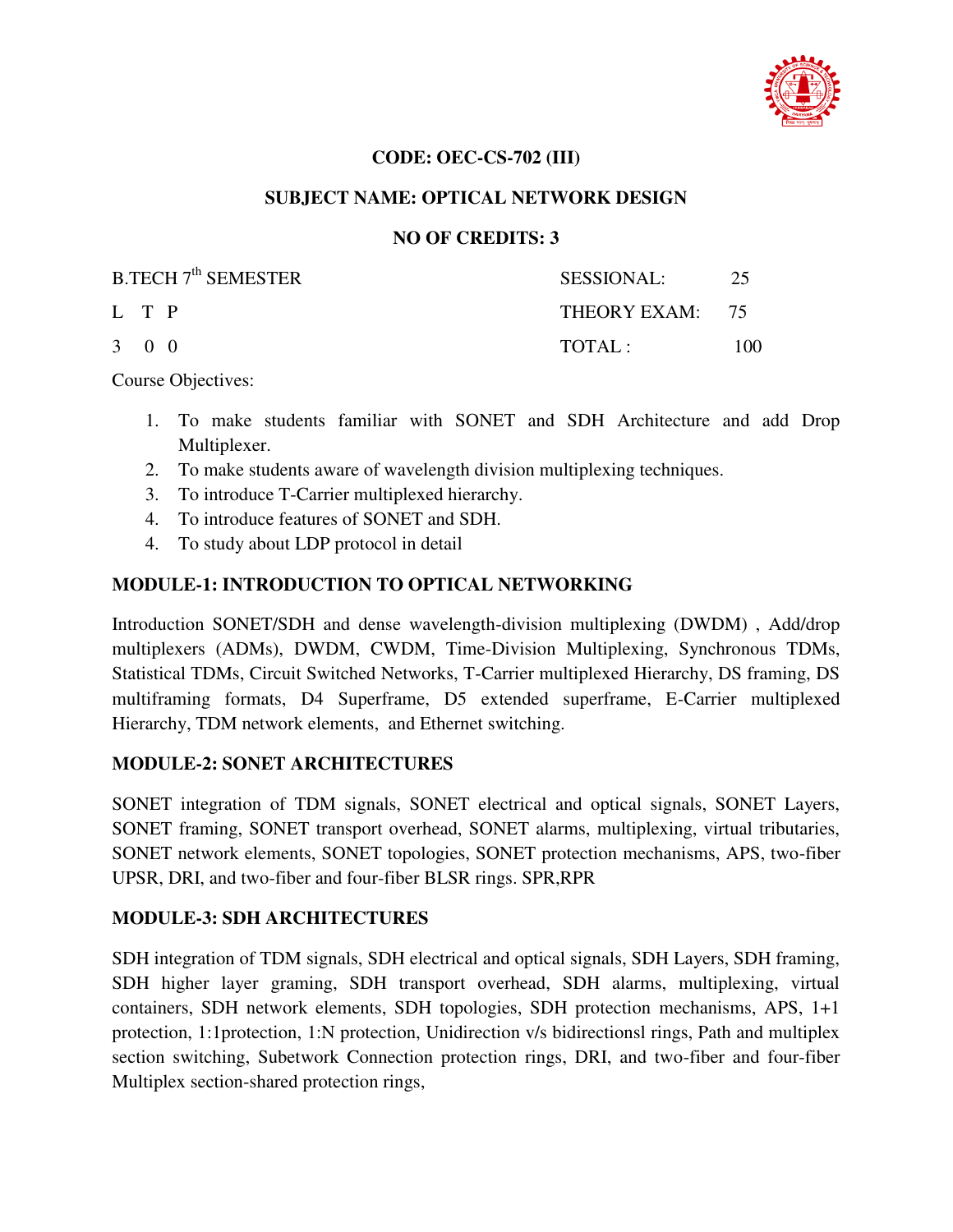

# **MODULE-4: WAVELENGTH-DIVISION MULTIPLEXING**

Wavelength-division multiplexing principles, coarse wavelength-division multiplexing, dense wavelength-division multiplexing, WDM systems, WDM characteristics, impairments to transmission, and dispersion and compensation in WDM systems. Optical link design, factors affecting system design, point-to-point link based on Q-factor and OSNR, OSNR calculations for fiber amplifiers.

# **MODULE-5: LABEL DISTRIBUTION PROTOCOLS**

The Label Distribution Protocol (LDP), Label Spaces, LDP Sessions, and Hello Adjacencies , The LDP PDU Format, The LDP Message Format, The LDP Messages, The Multi-Protocol Label Switching (MPLS) Architecture, Label Allocation Schemes, The Next Hop Label Forwarding Entry (NHLFE), Explicit Routing, An Example of the Use of the Label Stack, Schemes for Setting up an LSP

### **Course Outcomes:**

Upon successful completion of the course, the student will be able to understand

- 1. SONET and SDH Architecture.
- 2. wavelength and time division multiplexing techniques.
- 3. SONET and SDH frames and their architectures
- 4. LDP protocol in detail.

- **1. "Optical Network Design and Implementation (Networking Technology)", by Vivek Alwayn, Cisco press**
- **2. "Handbook of Fiber Optic Data Communication", Third Edition: A Practical Guide to Optical Networking by Casimer De Cusatis**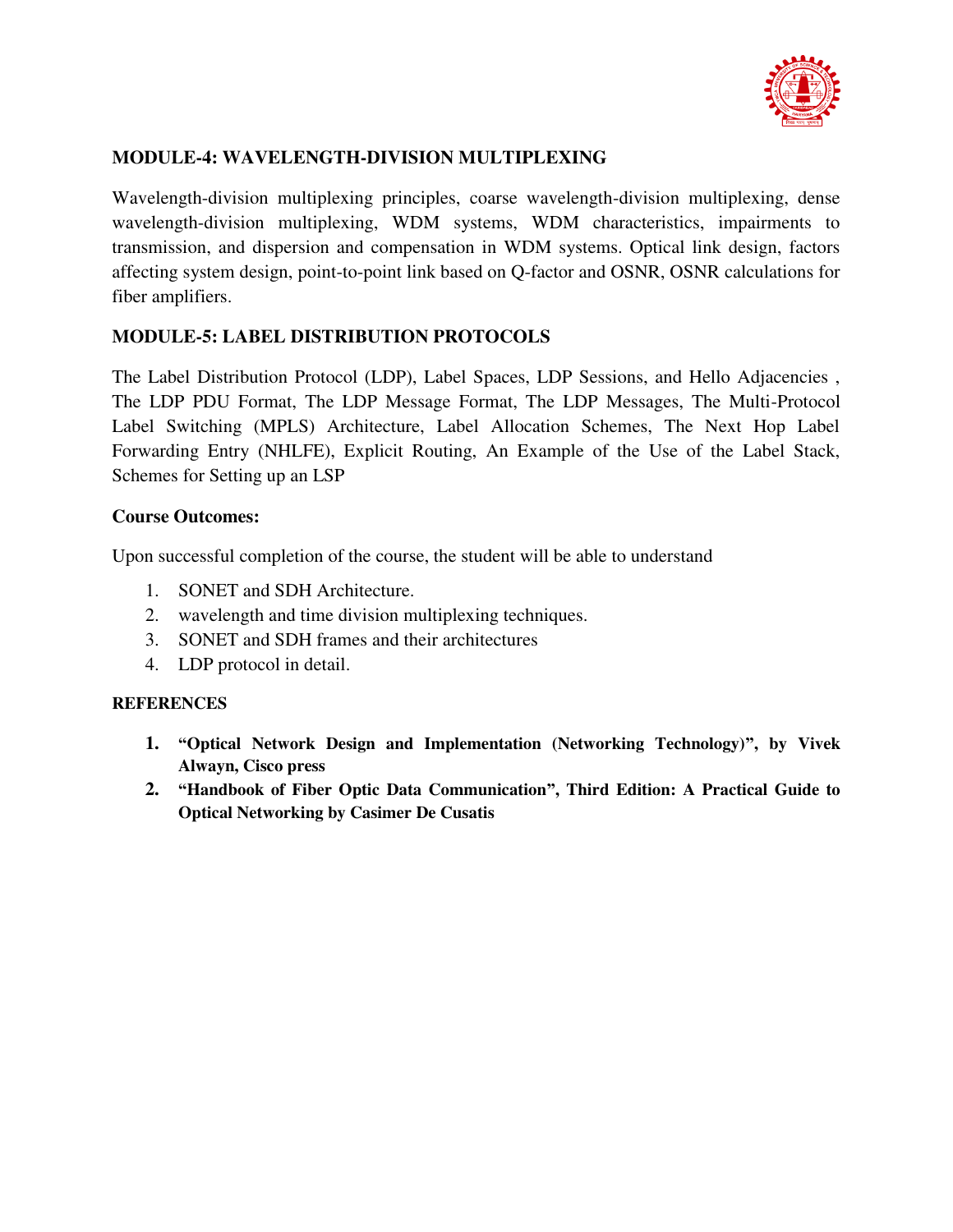

#### **CODE: OEC-CS-702(IV)**

### **SUBJECT NAME: HIGH SPEED NETWORK**

### **NO OF CREDITS: 3**

| B.TECH 7 <sup>th</sup> SEMESTER | <b>SESSIONAL:</b> | 25  |
|---------------------------------|-------------------|-----|
| L T P                           | THEORY EXAM: 75   |     |
| $3 \quad 0 \quad 0$             | TOTAL:            | 100 |

Course Objectives:

- 1. To make the students familiar with High Speed Network technologies.
- 2. To make students aware of advantages and disadvantages of high speed technologies.
- 3. Study of techniques available for congestion control traffic management.
- 4. How to make congestion control in TCP and ATM.
- 5. To study integrated and differentiated services architecture.
- 6. Protocols for high speed communication

### **MODULE-1: HIGH SPEED NETWORKS**

Frame Relay Networks – Asynchronous transfer mode – ATM Protocol Architecture, ATM logical Connection, ATM Cell – ATM Service Categories – AAL.High Speed LANs: Fast Ethernet, Gigabit Ethernet, Fiber Channel – Wireless LANs: applications, requirements – Architecture of 802.11

#### **MODULE-2: CONGESTION AND TRAFFIC MANAGEMENT**

 Queuing Analysis- Queuing Models – Single Server Queues – Effects of Congestion – Congestion Control – Traffic management – Congestion Control in Packet Switching Networks – Frame Relay Congestion Control.

#### **MODULE-3: TCP AND ATM CONGESTION CONTROL**

TCP Flow control – TCP Congestion Control – Retransmission – Timer Management – Exponential RTO backoff – KARN's Algorithm – Window management – Performance of TCP over ATM. Traffic and Congestion control in ATM – Requirements – Attributes – Traffic Management Frame work, Traffic Control – ABR traffic Management – ABR rate control, RM cell formats, ABR Capacity allocations – GFR traffic management.

# **MODULE-4: INTEGRATED AND DIFFERENTIATED SERVICES**

Integrated Services Architecture – Approach, Components, Services- Queuing Discipline, FQ, PS, BRFQ, GPS, WFQ – Random Early Detection, Differentiated Services